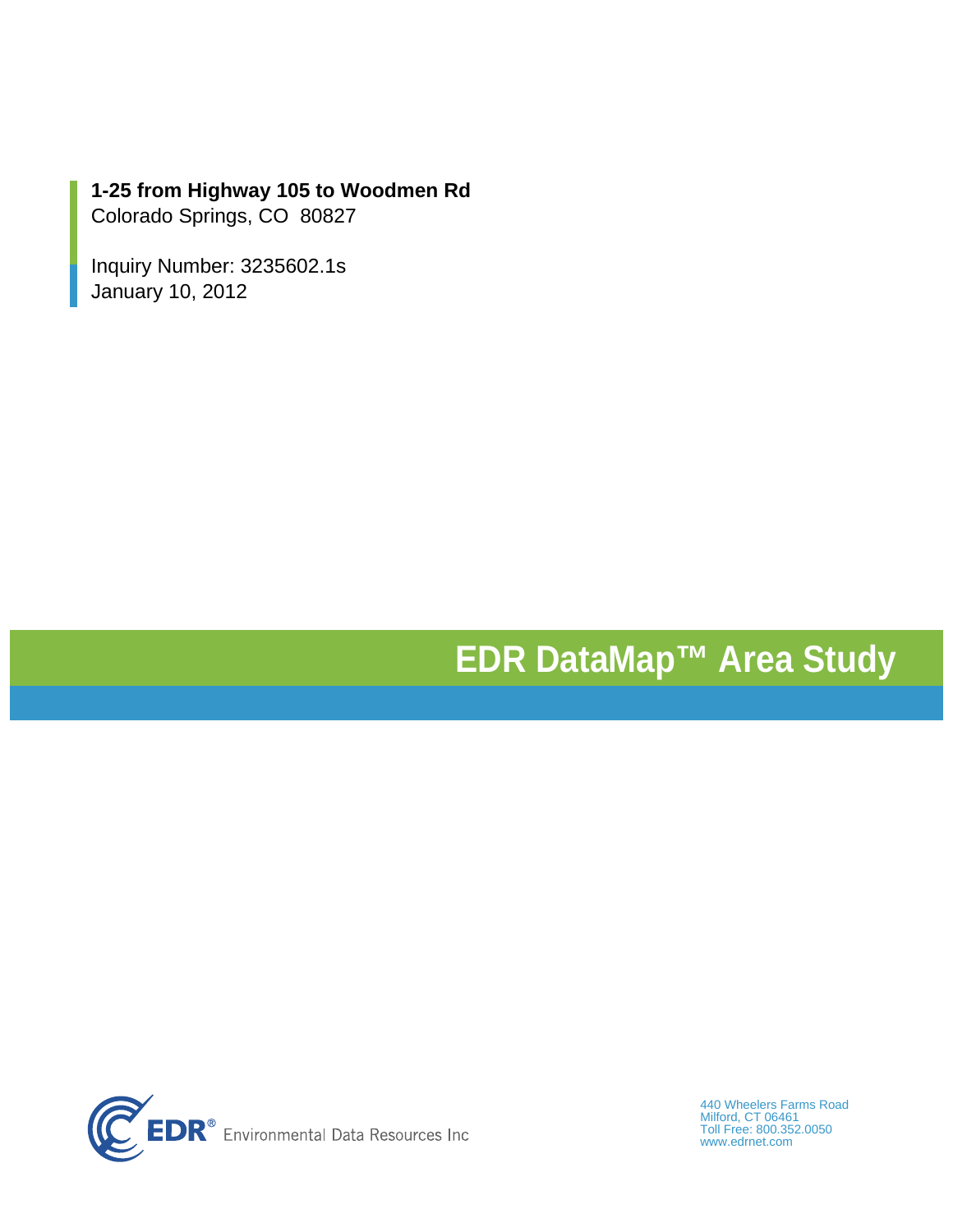*Thank you for your business.* Please contact EDR at 1-800-352-0050 with any questions or comments.

#### **Disclaimer - Copyright and Trademark Notice**

This Report contains certain information obtained from a variety of public and other sources reasonably available to Environmental Data Resources, Inc. It cannot be concluded from this Report that coverage information for the target and surrounding properties does not exist from<br>other sources. NO WARRANTY EXPRESSED OR IMPLIED, IS MADE WHATSOEVER IN CONNECT **DATA RESOURCES, INC. SPECIFICALLY DISCLAIMS THE MAKING OF ANY SUCH WARRANTIES, INCLUDING WITHOUT LIMITATION, MERCHANTABILITY OR FITNESS FOR A PARTICULAR USE OR PURPOSE. ALL RISK IS ASSUMED BY THE USER. IN NO EVENT SHALL ENVIRONMENTAL DATA RESOURCES, INC. BE LIABLE TO ANYONE, WHETHER ARISING OUT OF ERRORS OR OMISSIONS, NEGLIGENCE, ACCIDENT OR ANY OTHER CAUSE, FOR ANY LOSS OF DAMAGE, INCLUDING, WITHOUT LIMITATION, SPECIAL, INCIDENTAL,** CONSEQUENTIAL, OR EXEMPLARY DAMAGES. ANY LIABILITY ON THE PART OF ENVIRONMENTAL DATA RESOURCES, INC. IS STRICTLY<br>LIMITED TO A REFUND OF THE AMOUNT PAID FOR THIS REPORT. Purchaser accepts this Report "AS IS". Any analyses, environmental risk levels or risk codes provided in this Report are provided for illustrative purposes only, and are not intended to provide, nor should they be interpreted as providing any facts regarding, or prediction or forecast of, any environmental risk for any property. Only a Phase I Environmental Site Assessment performed by an environmental professional can provide information regarding the environmental risk for any property. Additionally, the information provided in this Report is not to be construed as legal advice.

Copyright 2006 by Environmental Data Resources, Inc. All rights reserved. Reproduction in any media or format, in whole or in part, of any report or map of Environmental Data Resources, Inc., or its affiliates, is prohibited without prior written permission.

EDR and its logos (including Sanborn and Sanborn Map) are trademarks of Environmental Data Resources, Inc. or its affiliates. All other trademarks used herein are the property of their respective owners.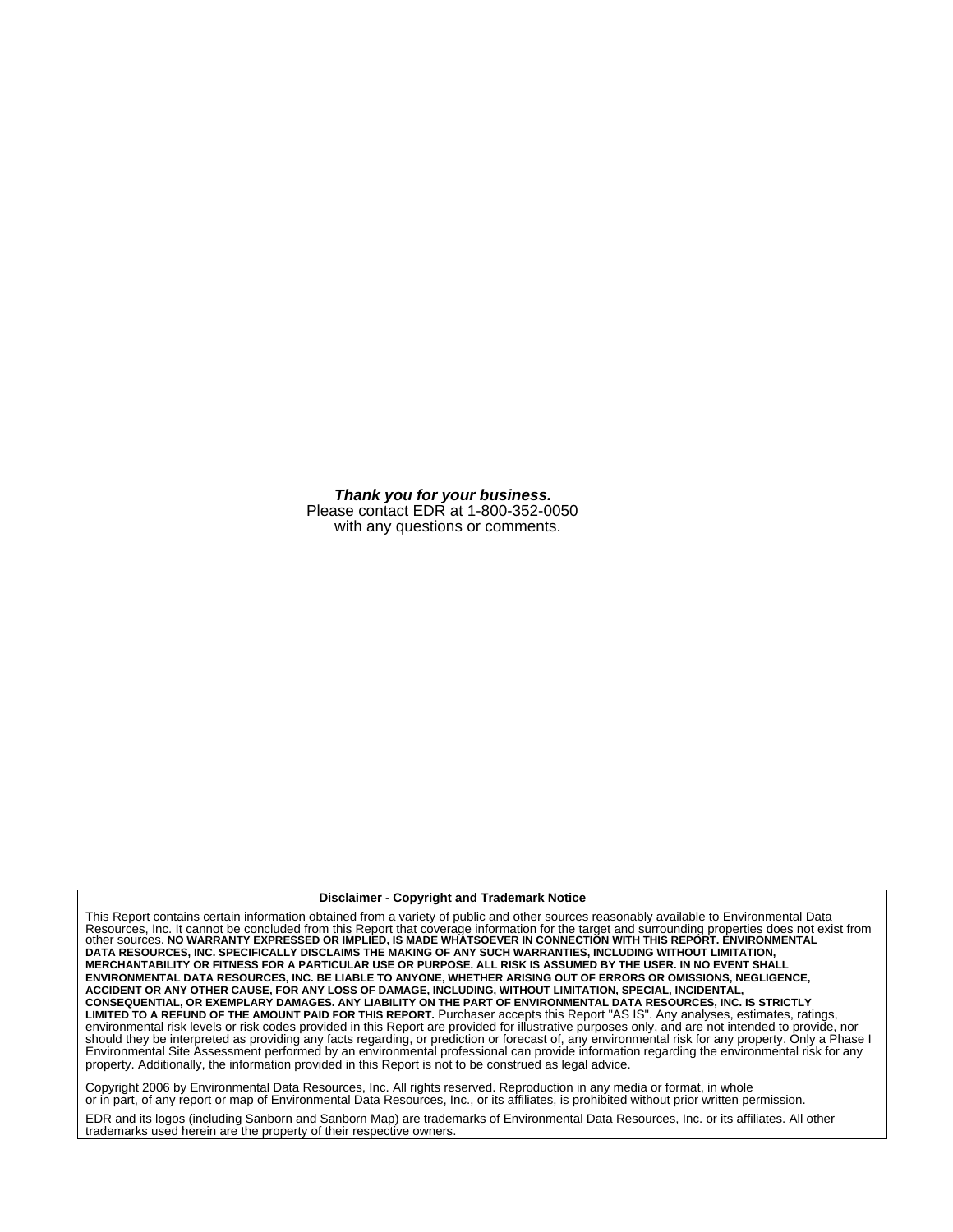### **TARGET PROPERTY INFORMATION**

#### **ADDRESS**

COLORADO SPRINGS, CO 80827 COLORADO SPRINGS, CO 80827

### **DATABASES WITH NO MAPPED SITES**

No mapped sites were found in EDR's search of available ("reasonably ascertainable ") government records within the requested search area for the following databases:

#### **FEDERAL RECORDS**

| NPL National Priority List                       |                                                                                                                |
|--------------------------------------------------|----------------------------------------------------------------------------------------------------------------|
|                                                  | Proposed NPL Proposed National Priority List Sites                                                             |
|                                                  | Delisted NPL National Priority List Deletions                                                                  |
| NPL LIENS Federal Superfund Liens                |                                                                                                                |
|                                                  | CERCLISComprehensive Environmental Response, Compensation, and Liability Information System                    |
|                                                  |                                                                                                                |
|                                                  | RCRA-TSDF RCRA - Treatment, Storage and Disposal                                                               |
|                                                  | RCRA-LQG RCRA - Large Quantity Generators                                                                      |
|                                                  | US ENG CONTROLS Engineering Controls Sites List                                                                |
|                                                  | US INST CONTROL Sites with Institutional Controls                                                              |
|                                                  | HMIRS <sub>---------------------</sub> Hazardous Materials Information Reporting System                        |
| DOT OPS Incident and Accident Data               |                                                                                                                |
| US CDL Clandestine Drug Labs                     |                                                                                                                |
|                                                  | US BROWNFIELDS.  A Listing of Brownfields Sites                                                                |
|                                                  | FUDS Formerly Used Defense Sites                                                                               |
|                                                  | LUCIS Land Use Control Information System                                                                      |
|                                                  | CONSENT Superfund (CERCLA) Consent Decrees                                                                     |
| ROD Records Of Decision                          |                                                                                                                |
| UMTRA Uranium Mill Tailings Sites                |                                                                                                                |
| ODI_________________________ Open Dump Inventory |                                                                                                                |
|                                                  | DEBRIS REGION 9. Torres Martinez Reservation Illegal Dump Site Locations                                       |
| MINES Mines Master Index File                    |                                                                                                                |
|                                                  | TRIS Toxic Chemical Release Inventory System                                                                   |
|                                                  | TSCA Toxic Substances Control Act                                                                              |
|                                                  | FTTS________________________FIFRA/ TSCA Tracking System - FIFRA (Federal Insecticide, Fungicide, & Rodenticide |
|                                                  | Act)/TSCA (Toxic Substances Control Act)                                                                       |
|                                                  | HIST FTTS.  FIFRA/TSCA Tracking System Administrative Case Listing                                             |
|                                                  | SSTS Section 7 Tracking Systems                                                                                |
|                                                  |                                                                                                                |
|                                                  | MLTS.  Material Licensing Tracking System                                                                      |
|                                                  | RADINFO.  Radiation Information Database                                                                       |
|                                                  | RAATS RCRA Administrative Action Tracking System                                                               |
|                                                  | US HIST CDL National Clandestine Laboratory Register                                                           |
|                                                  | PCB TRANSFORMER PCB Transformer Registration Database                                                          |
|                                                  | FEDERAL FACILITY________ Federal Facility Site Information listing                                             |
|                                                  |                                                                                                                |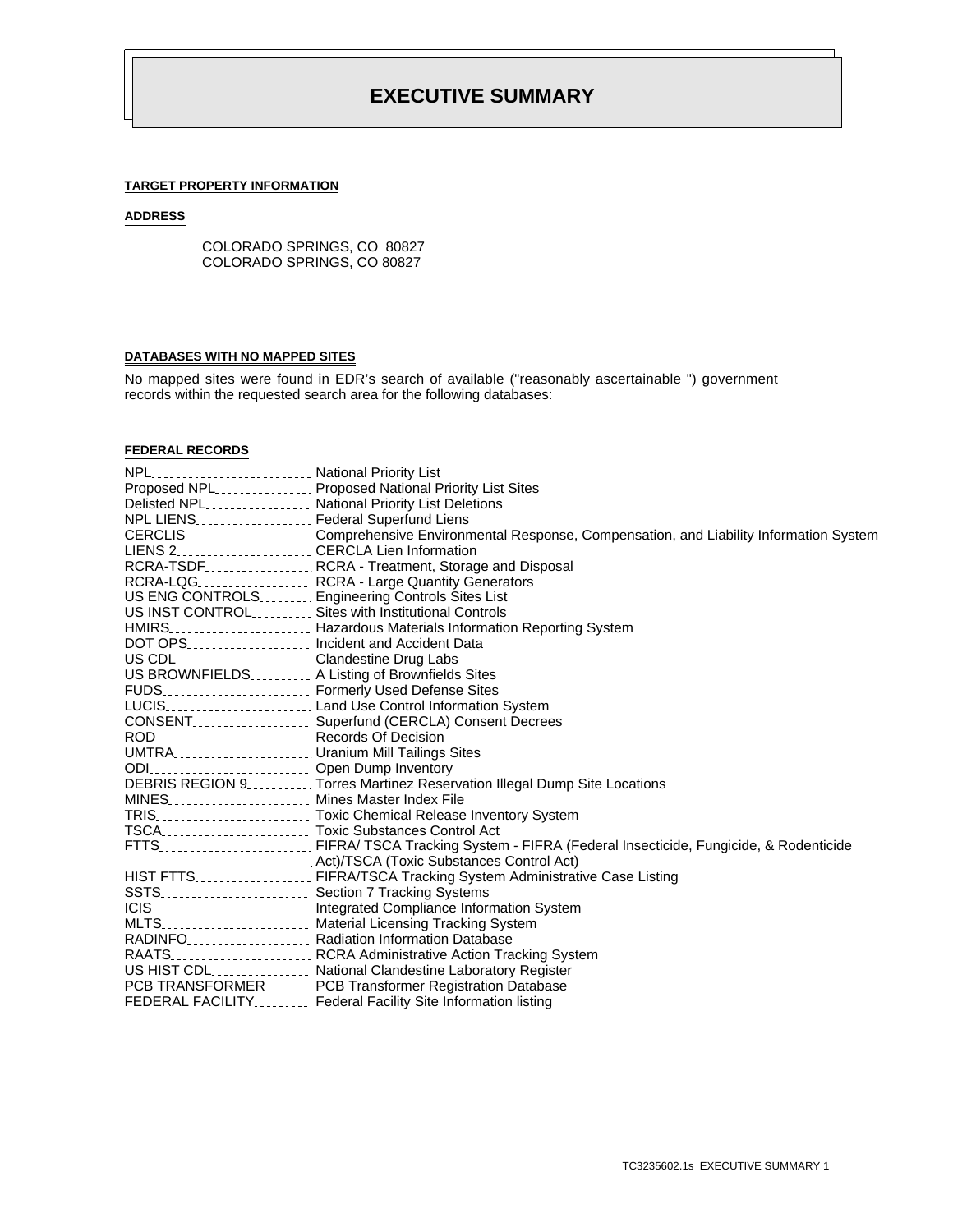| COAL ASH DOE Sleam-Electric Plan Operation Data                         |
|-------------------------------------------------------------------------|
| FEMA UST Underground Storage Tank Listing                               |
|                                                                         |
| SCRD DRYCLEANERS State Coalition for Remediation of Drycleaners Listing |

#### **STATE AND LOCAL RECORDS**

|                                                        | NPL list.                                                                                                                   |
|--------------------------------------------------------|-----------------------------------------------------------------------------------------------------------------------------|
|                                                        | CO METHANE SITE_________ Methane Site Investigations - Jefferson County 1980                                                |
|                                                        | CO SWF/LF Solid Waste Sites & Facilities                                                                                    |
|                                                        | CO Methane Investigation Methane Gas & Swamp Findings                                                                       |
| CO SWRCY Registered Recyclers Listing                  |                                                                                                                             |
| CO HIST LF. Historical Landfill List                   |                                                                                                                             |
|                                                        | CO LAST <sub>1</sub> , 2000, 2000, 2000, 2000, 2000, 2000, 2000, 2000, 2000, 2000, 2000, 2000, 2000, 2000, 2000, 2000, 2000 |
|                                                        | CO AUL CONSULTING CONSULTING Environmental Real Covenants List                                                              |
|                                                        | CO VCP Voluntary Cleanup & Redevelopment Act Application Tracking Report                                                    |
| CO CDL CONVERTISE CO CDL CONVERTING Meth Lab Locations |                                                                                                                             |
| CO UMTRA Uranium Mill Tailings Sites                   |                                                                                                                             |

#### **TRIBAL RECORDS**

| INDIAN RESERV <sub>1</sub> , 2002, 2004, Indian Reservations |                                                                                      |
|--------------------------------------------------------------|--------------------------------------------------------------------------------------|
|                                                              |                                                                                      |
|                                                              | <b>INDIAN LUST</b> ________________ Leaking Underground Storage Tanks on Indian Land |
|                                                              | INDIAN UST Underground Storage Tanks on Indian Land                                  |
|                                                              | INDIAN VCP.  Voluntary Cleanup Priority Listing                                      |

#### **EDR PROPRIETARY RECORDS**

Manufactured Gas Plants..... EDR Proprietary Manufactured Gas Plants

#### **SURROUNDING SITES: SEARCH RESULTS**

Surrounding sites were identified.

Page numbers and map identification numbers refer to the EDR Radius Map report where detailed data on individual sites can be reviewed.

Sites listed in *bold italics* are in multiple databases.

Unmappable (orphan) sites are not considered in the foregoing analysis.

#### **FEDERAL RECORDS**

CERC-NFRAP: Archived sites are sites that have been removed and archived from the inventory of CERCLIS sites. Archived status indicates that, to the best of EPA's knowledge, assessment at a site has been completed and that EPA has determined no further steps will be taken to list this site on the National Priorities List (NPL), unless information indicates this decision was not appropriate or other considerations require a recommendation for listing at a later time. This decision does not necessarily mean that there is no hazard associated with a given site; it only means that, based upon available information, the location is not judged to be a potential NPL site.

 A review of the CERC-NFRAP list, as provided by EDR, and dated 02/25/2011 has revealed that there is 1 CERC-NFRAP site within the searched area.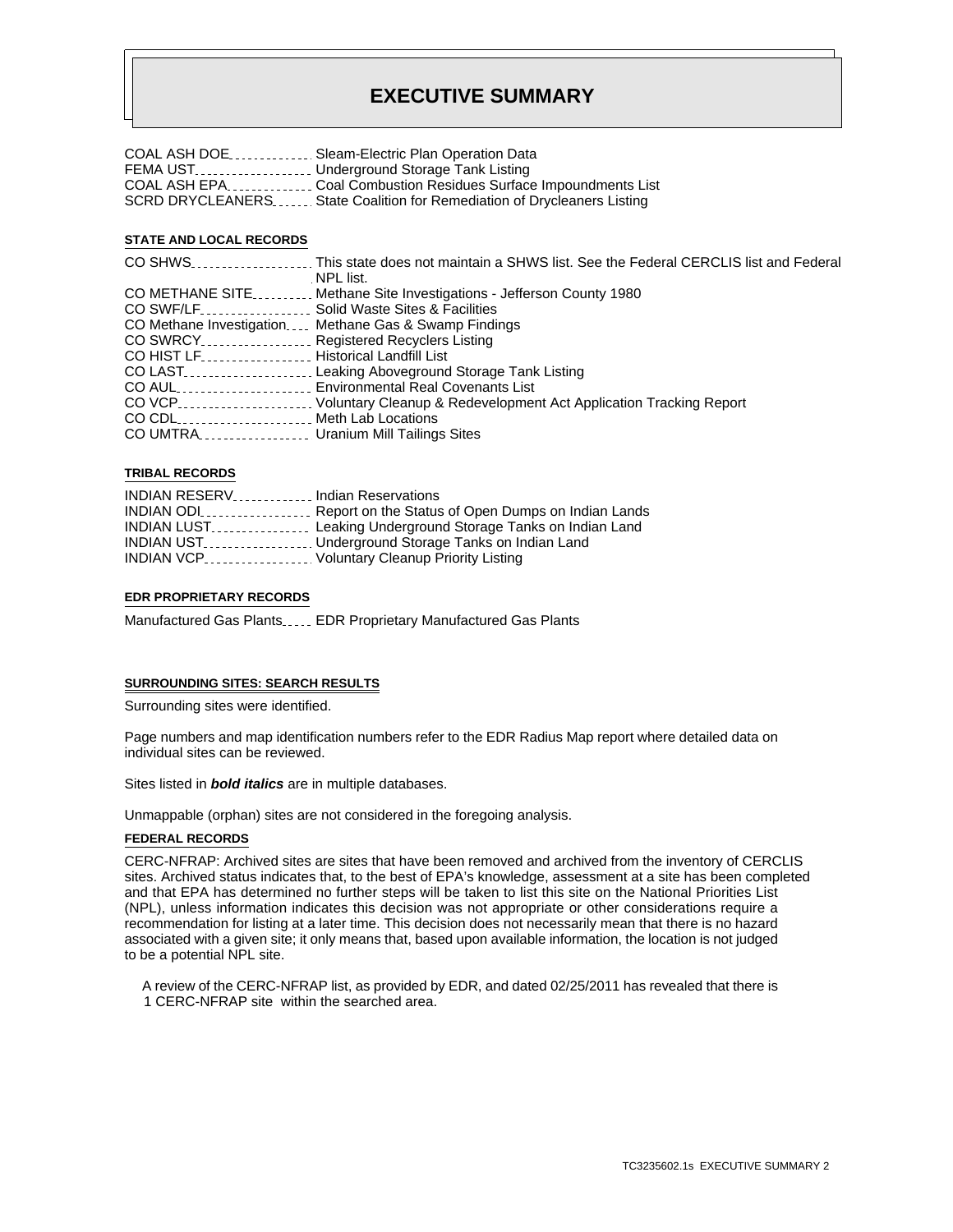| <b>Site</b>         | <b>Address</b>           | Map ID | Page<br>$\overline{\phantom{a}}$ |
|---------------------|--------------------------|--------|----------------------------------|
| <b>USAF ACADEMY</b> | <b>8120 EDGERTON DR.</b> | 28     | 97                               |

CORRACTS: CORRACTS is a list of handlers with RCRA Corrective Action Activity. This report shows which nationally-defined corrective action core events have occurred for every handler that has had corrective action activity.

 A review of the CORRACTS list, as provided by EDR, and dated 08/19/2011 has revealed that there are 3 CORRACTS sites within the searched area.

| <b>Site</b>                  | <b>Address</b>                 | Map ID | Page |
|------------------------------|--------------------------------|--------|------|
| <b>USAF ACADEMY</b>          | <b>8120 EDGERTON DR.</b>       | 28     | 97   |
| <b>YORK CLEANERS</b>         | <b>6810 NORTH ACADEMY BOUL</b> | 42     | 138  |
| <i>TEXAS INSTRUMENTS INC</i> | <b>5825 MARK DABLING BLVD</b>  | 46     | 164  |

RCRA-SQG: RCRAInfo is EPA's comprehensive information system, providing access to data supporting the Resource Conservation and Recovery Act (RCRA) of 1976 and the Hazardous and Solid Waste Amendments (HSWA) of 1984. The database includes selective information on sites which generate, transport, store, treat and/or dispose of hazardous waste as defined by the Resource Conservation and Recovery Act (RCRA). Small quantity generators (SQGs) generate between 100 kg and 1,000 kg of hazardous waste per month.

 A review of the RCRA-SQG list, as provided by EDR, and dated 06/15/2011 has revealed that there are 5 RCRA-SQG sites within the searched area.

| <b>Site</b>                           | <b>Address</b>              | Map ID | Page |
|---------------------------------------|-----------------------------|--------|------|
| HOME DEPOT - 1541                     | 15888 JACKSON CREEK PKW     | 16     | 32   |
| <b>SPECTRANETICS CORP FEDERAL BLD</b> | 9965 FEDERAL DR             | 23     | 75   |
| <b>WAL-MART SUPERCENTER #1896</b>     | <b>8250 RAZORBACK RD</b>    | 27     | 91   |
| <b>USAF ACADEMY</b>                   | <b>8120 EDGERTON DR.</b>    | 28     | 97   |
| <b>CURRENT USA INC</b>                | <b>1005 EAST WOODMEN RD</b> | 38     | 132  |
|                                       |                             |        |      |

RCRA-CESQG: RCRAInfo is EPA's comprehensive information system, providing access to data supporting the Resource Conservation and Recovery Act (RCRA) of 1976 and the Hazardous and Solid Waste Amendments (HSWA) of 1984. The database includes selective information on sites which generate, transport, store, treat and/or dispose of hazardous waste as defined by the Resource Conservation and Recovery Act (RCRA). Conditionally exempt small quantity generators (CESQGs) generate less than 100 kg of hazardous waste, or less than 1 kg of acutely hazardous waste per month.

 A review of the RCRA-CESQG list, as provided by EDR, and dated 06/15/2011 has revealed that there are 9 RCRA-CESQG sites within the searched area.

| <b>Site</b>                           | <b>Address</b>                 | Map ID | Page |
|---------------------------------------|--------------------------------|--------|------|
| <b>LEWIS PALMER CONSOLIDATED SCHO</b> | <b>146 JEFFERSON STREET/PO</b> | 12     | 24   |
| WALMART SUPERCENTER #3227             | 16218 JACKSON CREEK PKW        | 14     | 27   |
| <b>GLENEAGLE CLEANERS</b>             | <b>13808 GLENEAGLE DR</b>      | 21     | 70   |
| <b>AL SERRA CHEVROLET</b>             | <b>1570 AUTO MALL LOOP</b>     | 26     | 86   |
| <b>HOMEBASE #0051</b>                 | <b>1515 ANTELOPE LOOP</b>      | 27     | 96   |
| <b>EXXON #6-2501 (FORMER)</b>         | 8105 N ACADEMY BLVD            | 31     | 113  |
| <b>DRURY INN PIKES PEAK</b>           | 8155 N ACADEMY BLVD            | 31     | 118  |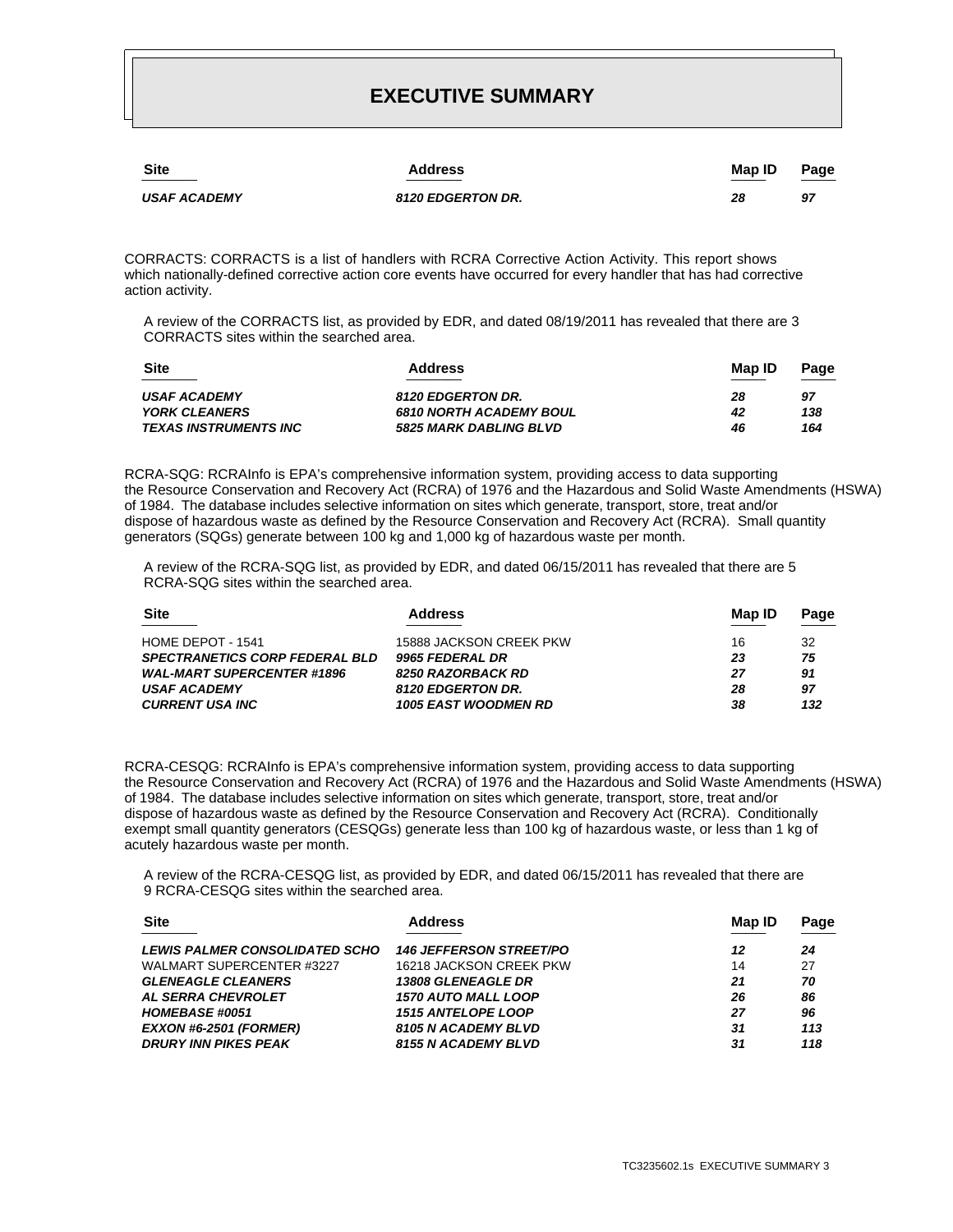| <b>Site</b>                  | <b>Address</b>                 | Map ID | Page |
|------------------------------|--------------------------------|--------|------|
| <b>OMNIPOINT CORPORATION</b> | 7150 CAMPUS DR STE 155         | 37     | 130  |
| <b>YORK CLEANERS</b>         | <b>6810 NORTH ACADEMY BOUL</b> | 42     | 138  |
|                              |                                |        |      |

RCRA-NonGen: RCRAInfo is EPA's comprehensive information system, providing access to data supporting the Resource Conservation and Recovery Act (RCRA) of 1976 and the Hazardous and Solid Waste Amendments (HSWA) of 1984. The database includes selective information on sites which generate, transport, store, treat and/or dispose of hazardous waste as defined by the Resource Conservation and Recovery Act (RCRA). Non-Generators do not presently generate hazardous waste.

 A review of the RCRA-NonGen list, as provided by EDR, and dated 06/15/2011 has revealed that there are 10 RCRA-NonGen sites within the searched area.

| <b>Site</b>                           | <b>Address</b>                | Map ID | Page |
|---------------------------------------|-------------------------------|--------|------|
| ANALYTICAL DEVELOPMENT CORPORA        | <b>1875 WILLOW PARK WAY</b>   |        |      |
| <b>LIFETIME SEALANTS PRODUCTS INC</b> | <b>18725 MONUMENT HILL RD</b> | 2      | 5    |
| <b>ROYAL 1 HOUR CLEANERS</b>          | <b>1736 LAKE WOODMOOR DR</b>  |        | 11   |
| <b>BP FACILITY #13385</b>             | <b>1949 WOODMOOR DR</b>       | 9      | 19   |
| <b>MARTIN MARIETTA TECHNOLOGIES</b>   | <b>2025 RESEARCH PKWY STE</b> | 24     | 80   |
| <b>SATURN OF CHAPEL HILLS</b>         | <b>1540 AUTO MALL LOOP</b>    | 25     | 84   |
| <b>PHIL LONG FORD OF CHAPEL HILLS</b> | <b>1565 AUTO MALL LOOP</b>    | 26     | 88   |
| <b>ECONO LUBE N TUNE #227</b>         | <b>8320 RAZORBACK RD</b>      | 29     | 108  |
| THE PEP BOYS - MANNY, MOE & JA        | <b>7625 N ACADEMY BLVD</b>    | 30     | 109  |
| <b>TEXAS INSTRUMENTS INC</b>          | <b>5825 MARK DABLING BLVD</b> | 46     | 164  |

ERNS: The Emergency Response Notification System records and stores information on reported releases of oil and hazardous substances. The source of this database is the U.S. EPA.

 A review of the ERNS list, as provided by EDR, and dated 10/03/2011 has revealed that there is 1 ERNS site within the searched area.

| <b>Site</b>                    | <b>Address</b>          | Map ID | Page |
|--------------------------------|-------------------------|--------|------|
| WOODMAN OFFICE COMPLEX. 7150 C | WOODMAN OFFICE COMPLEX. | 37     | 130  |

DOD: Consists of federally owned or administered lands, administered by the Department of Defense, that have any area equal to or greater than 640 acres of the United States, Puerto Rico, and the U.S. Virgin Islands.

 A review of the DOD list, as provided by EDR, and dated 12/31/2005 has revealed that there is 1 DOD site within the searched area.

| <b>Site</b>                    | <b>Address</b> | Map ID | Page |
|--------------------------------|----------------|--------|------|
| UNITED STATES AIR FORCE ACADEM |                |        |      |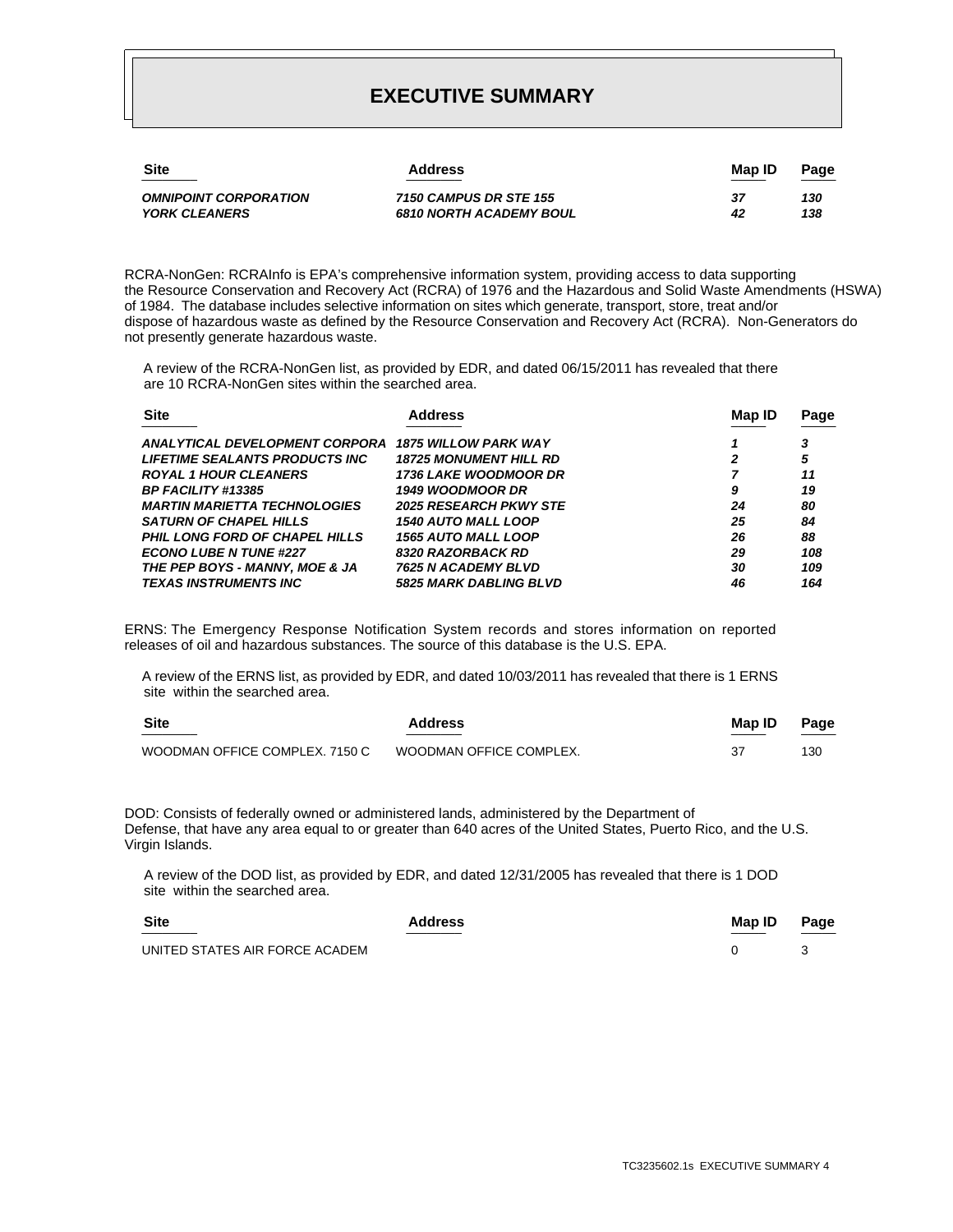PADS: The PCB Activity Database identifies generators, transporters, commercial storers and/or brokers and disposers of PCBs who are required to notify the United States Environmental Protection Agency of such activities. The source of this database is the U.S. EPA.

 A review of the PADS list, as provided by EDR, and dated 11/01/2010 has revealed that there is 1 PADS site within the searched area.

| <b>Site</b>         | <b>Address</b>           | Map ID<br>_____ | Page<br>_______ |
|---------------------|--------------------------|-----------------|-----------------|
| <b>USAF ACADEMY</b> | <b>8120 EDGERTON DR.</b> | 28              | 97              |

FINDS: The Facility Index System contains both facility information and "pointers" to other sources of information that contain more detail. These include: RCRIS; Permit Compliance System (PCS); Aerometric Information Retrieval System (AIRS); FATES (FIFRA [Federal Insecticide Fungicide Rodenticide Act] and TSCA Enforcement System, FTTS [FIFRA/TSCA Tracking System]; CERCLIS; DOCKET (Enforcement Docket used to manage and track information on civil judicial enforcement cases for all environmental statutes); Federal Underground Injection Control (FURS); Federal Reporting Data System (FRDS); Surface Impoundments (SIA); TSCA Chemicals in Commerce Information System (CICS); PADS; RCRA-J (medical waste transporters/disposers); TRIS; and TSCA. The source of this database is the U.S. EPA/NTIS.

 A review of the FINDS list, as provided by EDR, and dated 08/02/2011 has revealed that there are 35 FINDS sites within the searched area.

| <b>Site</b>                            | <b>Address</b>                 | Map ID                  | Page |
|----------------------------------------|--------------------------------|-------------------------|------|
| ANALYTICAL DEVELOPMENT CORPORA         | <b>1875 WILLOW PARK WAY</b>    | 1                       | 3    |
| <b>LIFETIME SEALANTS PRODUCTS INC.</b> | <b>18725 MONUMENT HILL RD</b>  | $\overline{\mathbf{c}}$ | 5    |
| CONOCOPHILLIPS COMPANY - 27065         | 534 HIGHWAY 105                | 6                       | 10   |
| <b>ROYAL 1 HOUR CLEANERS</b>           | <b>1736 LAKE WOODMOOR DR</b>   | $\overline{7}$          | 11   |
| SOUTHLAND 7 11 NO 20308                | 283 HWY 105                    | 8                       | 16   |
| <b>BP FACILITY #13385</b>              | <b>1949 WOODMOOR DR</b>        | 9                       | 19   |
| K & G PETROLEUM, LLC                   | 1949 WOODMOR DR                | 9                       | 21   |
| FORMER CHEVRON SVC STA NO 7 05         | 1925 WOODMOOR                  | 9                       | 22   |
| <b>LEWIS PALMER CONSOLIDATED SCHO</b>  | <b>146 JEFFERSON STREET/PO</b> | 12                      | 24   |
| LEWIS-PALMER HIGH SCHOOL               | 1300 HIGBY ROAD                | 13                      | 26   |
| R ROCK YARD, INC.                      | HB: 16140 OLD DENVER RO        | 15                      | 31   |
| R ROCK YARD. INC.                      | 16140 OLD DENVER RD            | 15                      | 32   |
| UMCR-WWTF PHASE 2 EXPANSION            | 1335 WEST BAPTIST ROAD         | 17                      | 36   |
| UPPER MONUMENT CRK REG WWTF            | 1335 WEST BAPTIST ROAD         | 17                      | 36   |
| VALERO DIAMOND METRO, INC. #4          | 1310 WEST BAPTIST ROAD         | 17                      | 37   |
| VALERO DIAMOND METRO, INC. #4          | 1310 W BAPTIST RD              | 17                      | 37   |
| <b>GLENEAGLE CLEANERS</b>              | 13808 GLENEAGLE DR             | 21                      | 70   |
| <b>SPECTRANETICS CORP FEDERAL BLD</b>  | 9965 FEDERAL DR                | 23                      | 75   |
| <b>MARTIN MARIETTA TECHNOLOGIES</b>    | <b>2025 RESEARCH PKWY STE</b>  | 24                      | 80   |
| <b>SATURN OF CHAPEL HILLS</b>          | <b>1540 AUTO MALL LOOP</b>     | 25                      | 84   |
| <b>AL SERRA CHEVROLET</b>              | <b>1570 AUTO MALL LOOP</b>     | 26                      | 86   |
| <b>PHIL LONG FORD OF CHAPEL HILLS</b>  | <b>1565 AUTO MALL LOOP</b>     | 26                      | 88   |
| <b>WAL-MART SUPERCENTER #1896</b>      | 8250 RAZORBACK RD              | 27                      | 91   |
| <b>HOMEBASE #0051</b>                  | <b>1515 ANTELOPE LOOP</b>      | 27                      | 96   |
| <b>USAF ACADEMY</b>                    | 8120 EDGERTON DR.              | 28                      | 97   |
| <b>ECONO LUBE N TUNE #227</b>          | 8320 RAZORBACK RD              | 29                      | 108  |
| THE PEP BOYS - MANNY, MOE & JA         | 7625 N ACADEMY BLVD            | 30                      | 109  |
| <b>EXXON #6-2501 (FORMER)</b>          | 8105 N ACADEMY BLVD            | 31                      | 113  |
| <b>DRURY INN PIKES PEAK</b>            | 8155 N ACADEMY BLVD            | 31                      | 118  |
| PIETRASZEK ENTERPRISES, INC.           | 7130 COMMERCE CENTER DR        | 35                      | 126  |
| <b>EMBASSY SUITES HOTEL</b>            | 7290 COMMERCE CENTER DR        | 35                      | 127  |
| CIRCLE K STORE # 2709840               | 7055 COMMERCE CENTER DR        | 36                      | 129  |
|                                        |                                |                         |      |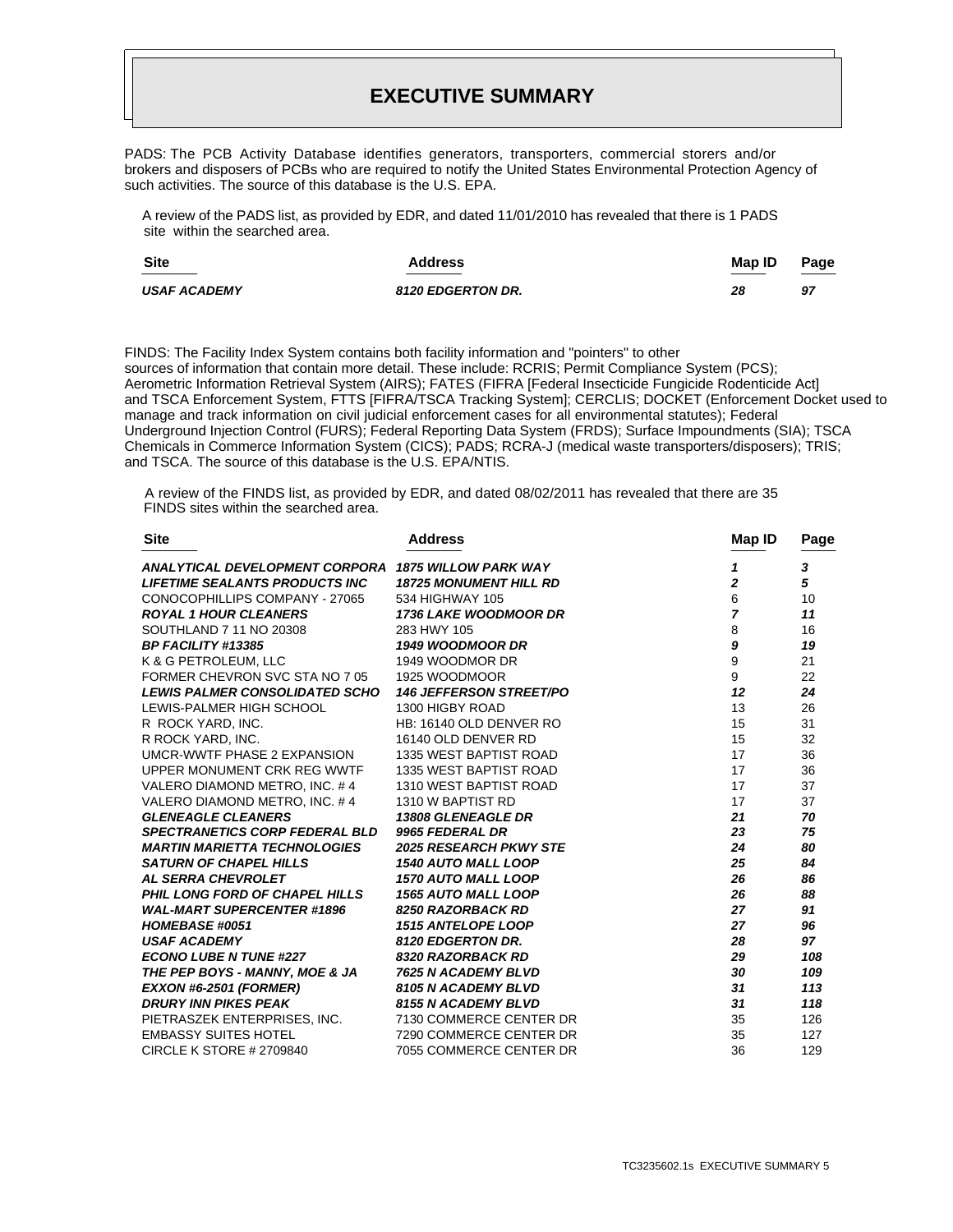| <b>Site</b>                  | <b>Address</b>                 | Map ID | Page |
|------------------------------|--------------------------------|--------|------|
| <b>OMNIPOINT CORPORATION</b> | 7150 CAMPUS DR STE 155         | 37     | 130  |
| <b>CURRENT USA INC</b>       | <b>1005 EAST WOODMEN RD</b>    | 38     | 132  |
| <b>YORK CLEANERS</b>         | <b>6810 NORTH ACADEMY BOUL</b> | 42     | 138  |

#### **STATE AND LOCAL RECORDS**

CO LUST: The Leaking Underground Storage Tank Incident Reports contain an inventory of reported leaking underground storage tank incidents. The data come from the Department of Health's Leaking Underground Storage Tank List.

 A review of the CO LUST list, as provided by EDR, and dated 10/04/2011 has revealed that there are 20 CO LUST sites within the searched area.

| <b>Site</b>                                                                                                                         | <b>Address</b>                    | Map ID   | Page           |
|-------------------------------------------------------------------------------------------------------------------------------------|-----------------------------------|----------|----------------|
| <b>CDOT MONUMENT</b><br>Status: Closed                                                                                              | 700 WASHINGTON                    | 4        | $\overline{7}$ |
| <b>LEE ECKMAN</b><br><b>Status: Closed</b><br><b>Status: Closed</b>                                                                 | 581 HWY 105                       | 5        | 8              |
| <b>K &amp; G STORE #541</b><br>Status: Implementing CAP                                                                             | 1949 WOODMOOR DR                  | 9        | 21             |
| <b>WILMAR REAL ESTATE SITE</b><br>Status: Closed                                                                                    | 341 FRONT ST                      | 10       | 22             |
| <b>LEWIS PALMER SCHOOL DIST #38</b><br>Status: Closed                                                                               | 36 JEFFERSON ST                   | 12       | 24             |
| <b>TOTAL #2738</b><br>Status: Closed                                                                                                | 1310 W BAPTIST RD                 | 17       | 37             |
| <b>DIAMOND SHAMROCK 4136</b><br><b>Status: Closed</b>                                                                               | 1310 W BAPTIST RD                 | 17       | 63             |
| SHAMROCK 4136<br><b>Status: Closed</b><br><b>Status: Closed</b><br>*Additional key fields are available in the Map Findings section | 1310 W BAPTIST RD                 | 17       | 64             |
| <b>MOBILE MAINTENANCE</b><br><b>Status: Closed</b>                                                                                  | 1220 W BAPTIST RD                 | 19       | 67             |
| <b>SPECTRANETICS CORP FEDERAL BLD</b><br>EXXON CO USA RAS #62501<br>Status: Closed<br><b>Status: Closed</b>                         | 9965 FEDERAL DR<br>8105 N ACADEMY | 23<br>31 | 75<br>113      |
| <b>1ST STOP/FARM CREST</b><br><b>Status: Closed</b><br><b>Status: Closed</b>                                                        | 8108 N ACADEMY BLVD               | 31       | 117            |
| FIRESTONE #2849 / 011045<br><b>Status: Closed</b>                                                                                   | <b>1445 JAMBOREE ST</b>           | 32       | 120            |
| TEXACO #17<br><b>Status: Closed</b>                                                                                                 | 7805 N ACADEMY BLVD               | 33       | 120            |
| SHELL #120332<br>Status: Implementing CAP                                                                                           | 7805 N ACADEMY BLVD               | 33       | 123            |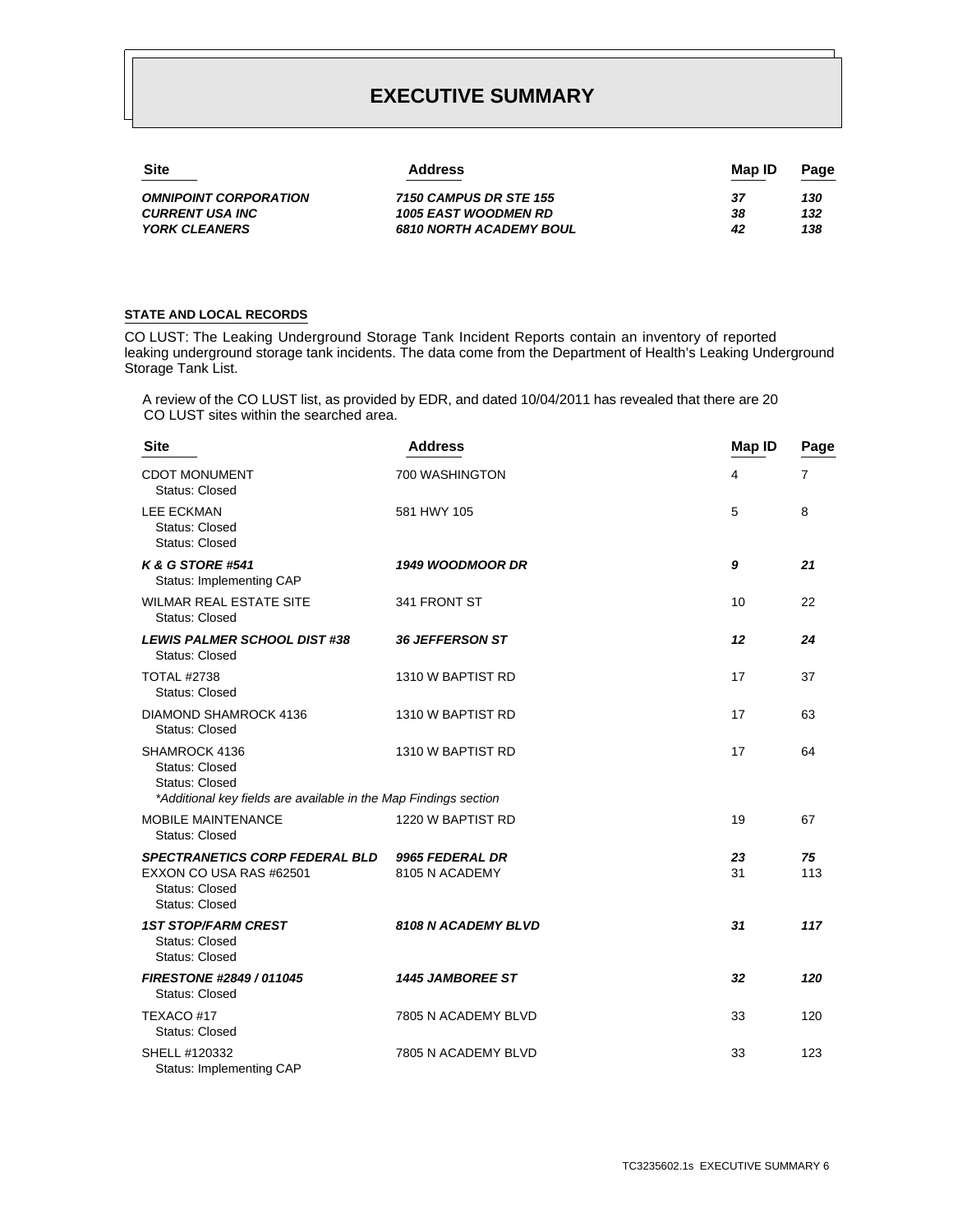| <b>Site</b>                                                      | <b>Address</b>             | Map ID | Page |
|------------------------------------------------------------------|----------------------------|--------|------|
| <b>JIFFY LUBE</b><br>Status: Closed                              | <b>1540 BRIARGATE BLVD</b> | 33     | 124  |
| <b>TIFFANY SQUARE MALL</b><br>Status: Closed                     | <b>6805 CORPORATE DR</b>   | 39     | 136  |
| 7-ELEVEN #27275<br>Status: Closed                                | 405 WOODMEN                | 40     | 136  |
| <b>COLORADO SPRINGS FIRE STATION</b><br>Status: Implementing CAP | <b>6615 VINCENT DR</b>     | 44     | 160  |
| JOHNSTOWN SAVING BANK<br>Status: Closed                          | 888 DUBLIN BLVD            | 45     | 163  |

CO LUST TRUST: Reimbursement application package. The 1989 Colorado General Assembly established Colorado's Petroleum Storage Tank Fund. The Fund reimburses eligible applicants for allowable costs incurred in cleaning up petroleum contamination from underground and aboveground petroleum storage tanks, as well as for third-party liability expenses. Remediation of contamination caused by railroad or aircraft fuel is not eligible for reimbursement. The Fund satisfies federal Environmental Protection Agency financial assurance requirements. Monies in the Fund come from various sources, predominantly the state environmental surcharge imposed on all petroleum products except railroad or aircraft fuel.

 A review of the CO LUST TRUST list, as provided by EDR, and dated 07/06/2011 has revealed that there are 8 CO LUST TRUST sites within the searched area.

| <b>Site</b>                          | <b>Address</b>           | Map ID | Page |
|--------------------------------------|--------------------------|--------|------|
| <b>CDOT MONUMENT</b>                 | <b>700 WASHINGTON ST</b> | 4      |      |
| <b>K &amp; G STORE #541</b>          | <b>1949 WOODMOOR DR</b>  | 9      | 21   |
| <b>DIAMOND SHAMROCK 4136</b>         | <b>1310 W BAPTIST RD</b> | 17     | 38   |
| <b>SWIFTY DISTRIBUTING INC.</b>      | <b>1220 W BAPTIST RD</b> | 19     | 67   |
| <b>DIAMOND SHAMROCK 4065</b>         | 8105 N ACADEMY BLVD      | 31     | 111  |
| <b>1ST STOP/FARM CREST</b>           | 8108 N ACADEMY BLVD      | 31     | 115  |
| CIRCLE K STORE #2709881              | 7805 N ACADEMY BLVD      | 33     | 121  |
| <b>COLORADO SPRINGS FIRE STATION</b> | <b>6615 VINCENT DR</b>   | 44     | 160  |

CO UST: The Underground Storage Tank database contains registered USTs. USTs are regulated under Subtitle I of the Resource Conservation and Recovery Act (RCRA). The source is the State Oil Inspector's Office's Tank List.

 A review of the CO UST list, as provided by EDR, and dated 10/04/2011 has revealed that there are 26 CO UST sites within the searched area.

| <b>Site</b>                          | <b>Address</b>           | Map ID | Page |
|--------------------------------------|--------------------------|--------|------|
| WOODMOOR/MONUMENT FIRE DIST          | 1855 WOODMOOR DR         |        | 6    |
| <b>CDOT MONUMENT</b>                 | <b>700 WASHINGTON ST</b> | 4      |      |
| <b>MONUMENT TEXACO INC</b>           | 581 HWY 105              | 5      | 9    |
| PHILLIPS 66 SS                       | 3RD ST & HWY 105         | 8      | 15   |
| K & G STORE #541                     | 1949 WOODMOOR DR         | 9      | 17   |
| <b>LEWIS PALMER SCHOOL DISTRICT#</b> | <b>146 JEFFERSON ST</b>  | 11     | 22   |
| <b>LEWIS PALMER SCHOOL DIST #38</b>  | <b>36 JEFFERSON ST</b>   | 12     | 24   |
| LEWIS-PALMER SCHOOL                  | 1300 HIGBY RD            | 13     | 26   |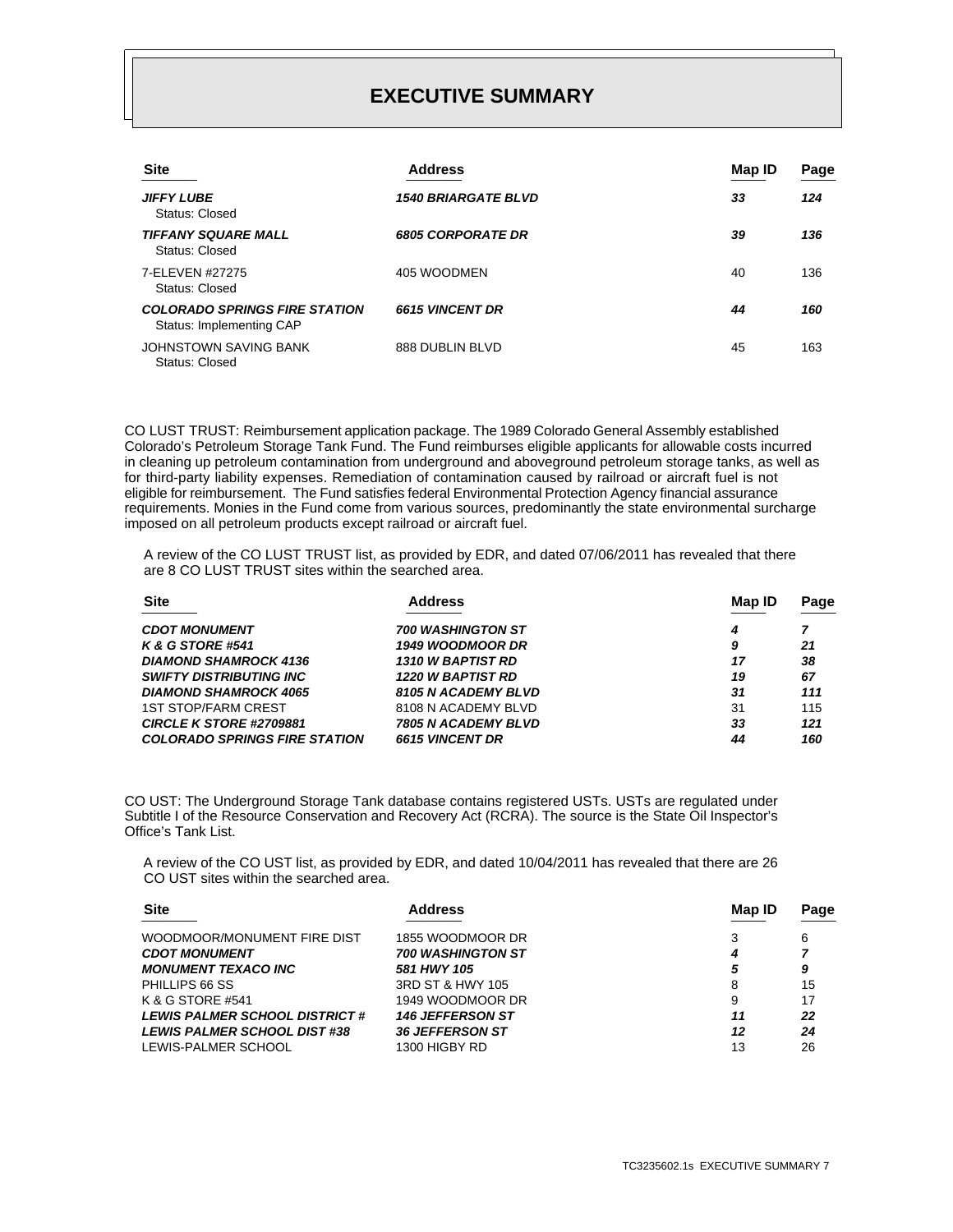| <b>Site</b>                           | <b>Address</b>                | Map ID | Page |
|---------------------------------------|-------------------------------|--------|------|
| <b>DIAMOND SHAMROCK 4136</b>          | <b>1310 W BAPTIST RD</b>      | 17     | 38   |
| CIRCLE K STORE #2709841               | 1190 BAPTIST RD               | 18     | 66   |
| <b>SWIFTY DISTRIBUTING INC</b>        | <b>1220 W BAPTIST RD</b>      | 19     | 67   |
| LOAF N JUG #61                        | 13854 GLENEAGLE DR            | 21     | 73   |
| <b>SPECTRANETICS CORP FEDERAL BLD</b> | 9965 FEDERAL DR               | 23     | 75   |
| <b>JAYS CONVENIENCE</b>               | 8276 RAZORBACK                | 27     | 95   |
| MIDAS MUFFLER INC                     | 8104 N ACADEMY BLVD           | 31     | 110  |
| <b>DIAMOND SHAMROCK 4065</b>          | <b>8105 N ACADEMY BLVD</b>    | 31     | 111  |
| <b>1ST STOP/FARM CREST</b>            | 8108 N ACADEMY BLVD           | 31     | 117  |
| FIRESTONE #2849 / 011045              | <b>1445 JAMBOREE ST</b>       | 32     | 120  |
| CIRCLE K STORE #2709881               | <b>7805 N ACADEMY BLVD</b>    | 33     | 121  |
| <b>JIFFY LUBE</b>                     | <b>1540 BRIARGATE BLVD</b>    | 33     | 124  |
| CIRCLE K STORE #2709840               | 7055 COMMERCE CENTER DR       | 36     | 128  |
| WOODMEN OFFICE BLDG                   | 1025 E WOODMEN RD             | 38     | 135  |
| <b>TIFFANY SQUARE MALL</b>            | <b>6805 CORPORATE DR</b>      | 39     | 136  |
| <b>WOODMEN NISSAN</b>                 | 6890 VINCENT DR               | 41     | 138  |
| EL PASO COUNTY FIRE STATION #1        | 6615 VINCENT DR               | 44     | 160  |
| <b>TEXAS INSTRUMENTS INC</b>          | <b>5825 MARK DABLING BLVD</b> | 46     | 164  |

CO AST: The Aboveground Storage Tank database contains registered ASTs. The source is the State Oil Inspector's Office's Tank List.

 A review of the CO AST list, as provided by EDR, and dated 10/04/2011 has revealed that there are 13 CO AST sites within the searched area.

| <b>Site</b>                           | <b>Address</b>             | Map ID | Page |
|---------------------------------------|----------------------------|--------|------|
| <b>CDOT MONUMENT</b>                  | <b>700 WASHINGTON ST</b>   | 4      |      |
| <b>MONUMENT TEXACO INC</b>            | 581 HWY 105                | 5      | 9    |
| K & G STORE #541                      | 1949 WOODMOOR DR           | 9      | 17   |
| <b>LEWIS PALMER SCHOOL DISTRICT#</b>  | <b>146 JEFFERSON ST</b>    | 11     | 22   |
| WALMART SUPER CENTER #3227            | 16218 JACKSON CREEK PKW    | 14     | 27   |
| <b>DIAMOND SHAMROCK 4136</b>          | <b>1310 W BAPTIST RD</b>   | 17     | 38   |
| <b>SWIFTY DISTRIBUTING INC.</b>       | <b>1220 W BAPTIST RD</b>   | 19     | 67   |
| ORACLE AMERICA INC                    | 12320 ORACLE BLVD          | 22     | 74   |
| <b>SATURN OF CHAPEL HILLS</b>         | <b>1540 AUTO MALL LOOP</b> | 25     | 84   |
| PHIL LONG FORD OF CHAPEL HILLS        | 1565 AUTO MALL LOOP        | 26     | 88   |
| <b>PHIL LONG FORD OF CHAPEL HILLS</b> | <b>1565 AUTO MALL LOOP</b> | 26     | 88   |
| <b>WOODMEN NISSAN</b>                 | 6840 VINCENT DR            | 41     | 137  |
| AMERICAN STORAGE                      | 6740 VINCENT               | 43     | 159  |

NY MANIFEST: Manifest is a document that lists and tracks hazardous waste from the generator through transporters to a TSD facility.

 A review of the NY MANIFEST list, as provided by EDR, has revealed that there are 2 NY MANIFEST sites within the searched area.

| <b>Site</b>                           | <b>Address</b>                | Map ID | Page |
|---------------------------------------|-------------------------------|--------|------|
| <b>SPECTRANETICS CORP FEDERAL BLD</b> | 9965 FEDERAL DR               | 23     | 75   |
| TEXAS INSTRUMENTS INC                 | <b>5825 MARK DABLING BLVD</b> | 46     | 164  |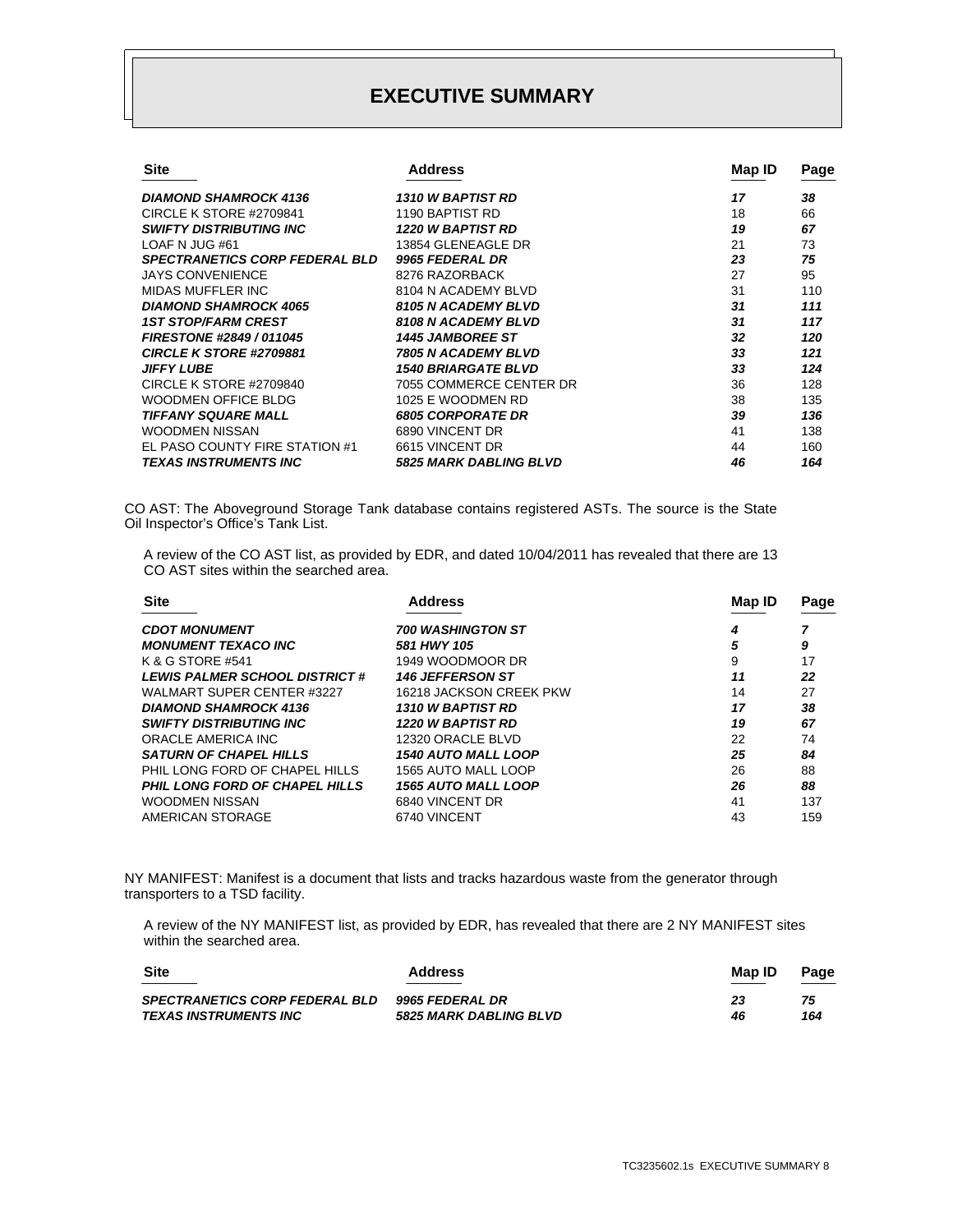CO ERNS: State reported spills.

 A review of the CO ERNS list, as provided by EDR, and dated 10/12/2011 has revealed that there are 3 CO ERNS sites within the searched area.

| <b>Site</b>  | <b>Address</b>          | Map ID | Page |
|--------------|-------------------------|--------|------|
| Not reported | 1335 W. BAPTIST RD.     | 17     | 35   |
| Not reported | VINCENT DR. & FULLER RD | 34     | 125  |
| Not reported | 7245 COMMERCE CENTER DR | 35     | 126  |

#### CO DRYCLEANERS: A list of drycleaner facilities.

 A review of the CO DRYCLEANERS list, as provided by EDR, and dated 09/13/2011 has revealed that there are 3 CO DRYCLEANERS sites within the searched area.

| <b>Site</b>                  | <b>Address</b>                 | Map ID | Page |
|------------------------------|--------------------------------|--------|------|
| <b>ROYAL 1 HOUR CLEANERS</b> | <b>1736 LAKE WOODMOOR DR</b>   |        | 11   |
| <b>GLENEAGLE CLEANERS</b>    | <b>13808 GLENEAGLE DR</b>      | 21     | 69   |
| <b>YORK CLEANERS</b>         | <b>6810 NORTH ACADEMY BOUL</b> | 42     | 138  |
|                              |                                |        |      |

CA HAZNET: The data is extracted from the copies of hazardous waste manifests received each year by the DTSC. The annual volume of manifests is typically 700,000-1,000,000 annually, representing approximately 350,000-500,000 shipments. Data from non-California manifests & continuation sheets are not included at the present time. Data are from the manifests submitted without correction, and therefore many contain some invalid values for data elements such as generator ID, TSD ID, waste category, & disposal method. The source is the Department of Toxic Substance Control is the agency

 A review of the CA HAZNET list, as provided by EDR, has revealed that there is 1 CA HAZNET site within the searched area.

| <b>Site</b>                                    | <b>Address</b> | Map ID<br>_____ | Page |
|------------------------------------------------|----------------|-----------------|------|
| SPECTRANETICS CORP FEDERAL BLD 9965 FEDERAL DR |                | 23              | 75   |

CO NPDES: A listing of permitted facilities from the Water Quality Control Division.

 A review of the CO NPDES list, as provided by EDR, and dated 11/07/2011 has revealed that there are 2 CO NPDES sites within the searched area.

| Site                           | <b>Address</b>         | Map ID | Page |
|--------------------------------|------------------------|--------|------|
| UMCR-WWTF PHASE 2 EXPANSION    | 1335 WEST BAPTIST ROAD |        | 34   |
| PROJECT TO JACKSON CREEK AND M | BAPTIST ROAD AND I-25  | 20     | 69   |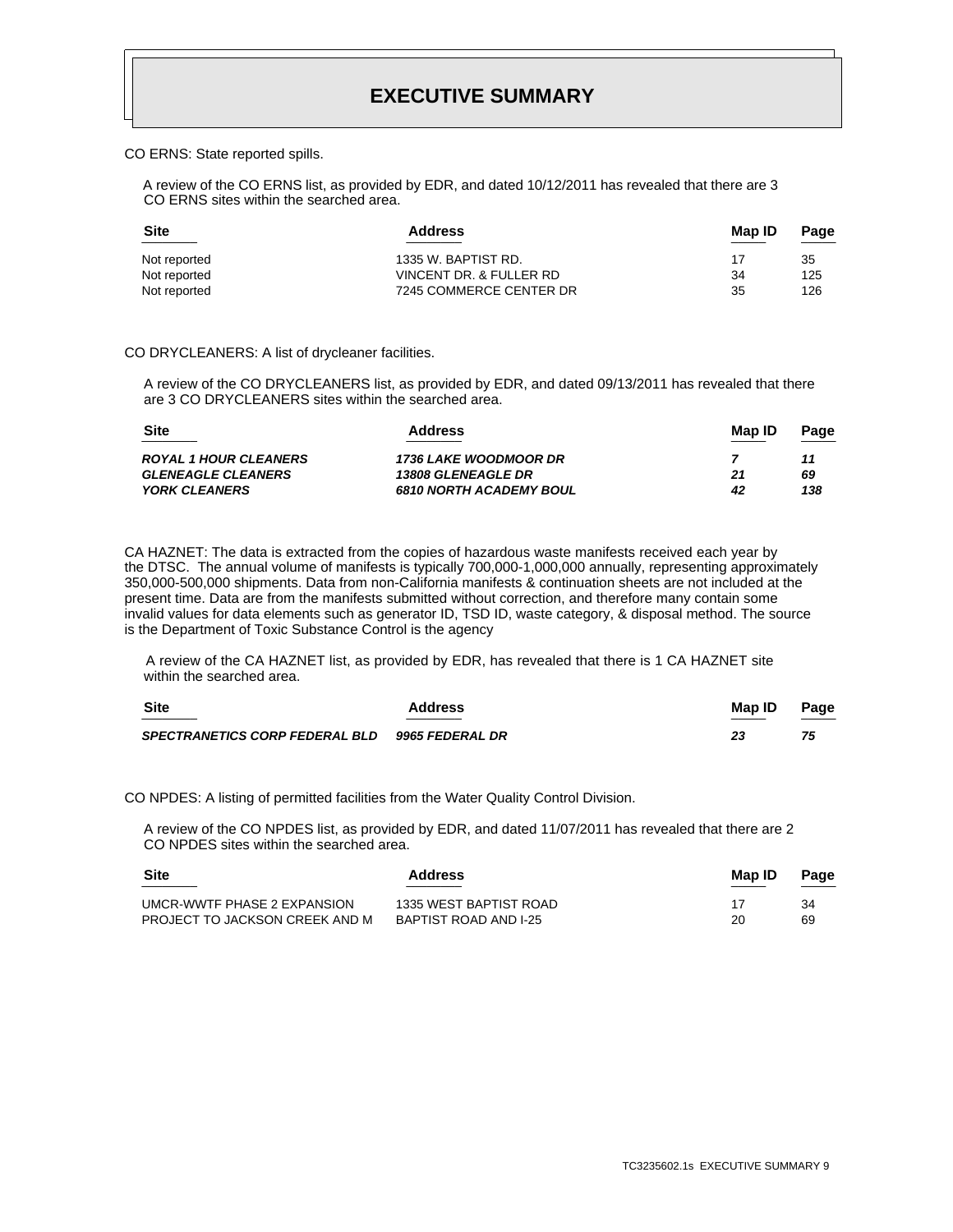CO AIRS: A listing of Air Pollution Control Division permits and emissions data.

 A review of the CO AIRS list, as provided by EDR, and dated 09/13/2011 has revealed that there are 6 CO AIRS sites within the searched area.

| <b>Address</b>                 | Map ID | Page |
|--------------------------------|--------|------|
| 1949 WOODMOR DR                | 9      | 16   |
| 1310 W BAPTIST RD              | 17     | 63   |
| 1310 W BAPTIST RD              | 17     | 64   |
| <b>13808 GLENEAGLE DR</b>      | 21     | 69   |
| 7055 COMMERCE CENTER DR        | 36     | 129  |
| <b>6810 NORTH ACADEMY BOUL</b> | 42     | 138  |
|                                |        |      |

CO ASBESTOS: Asbestos abatement and demolition projects by the contractor.

 A review of the CO ASBESTOS list, as provided by EDR, and dated 09/30/2011 has revealed that there are 2 CO ASBESTOS sites within the searched area.

| <b>Site</b>  | <b>Address</b>      | Map ID | Page |
|--------------|---------------------|--------|------|
| Not reported | 263 HIGHWAY 105     |        | 14   |
| Not reported | 271-273 HIGHWAY 105 |        | 15   |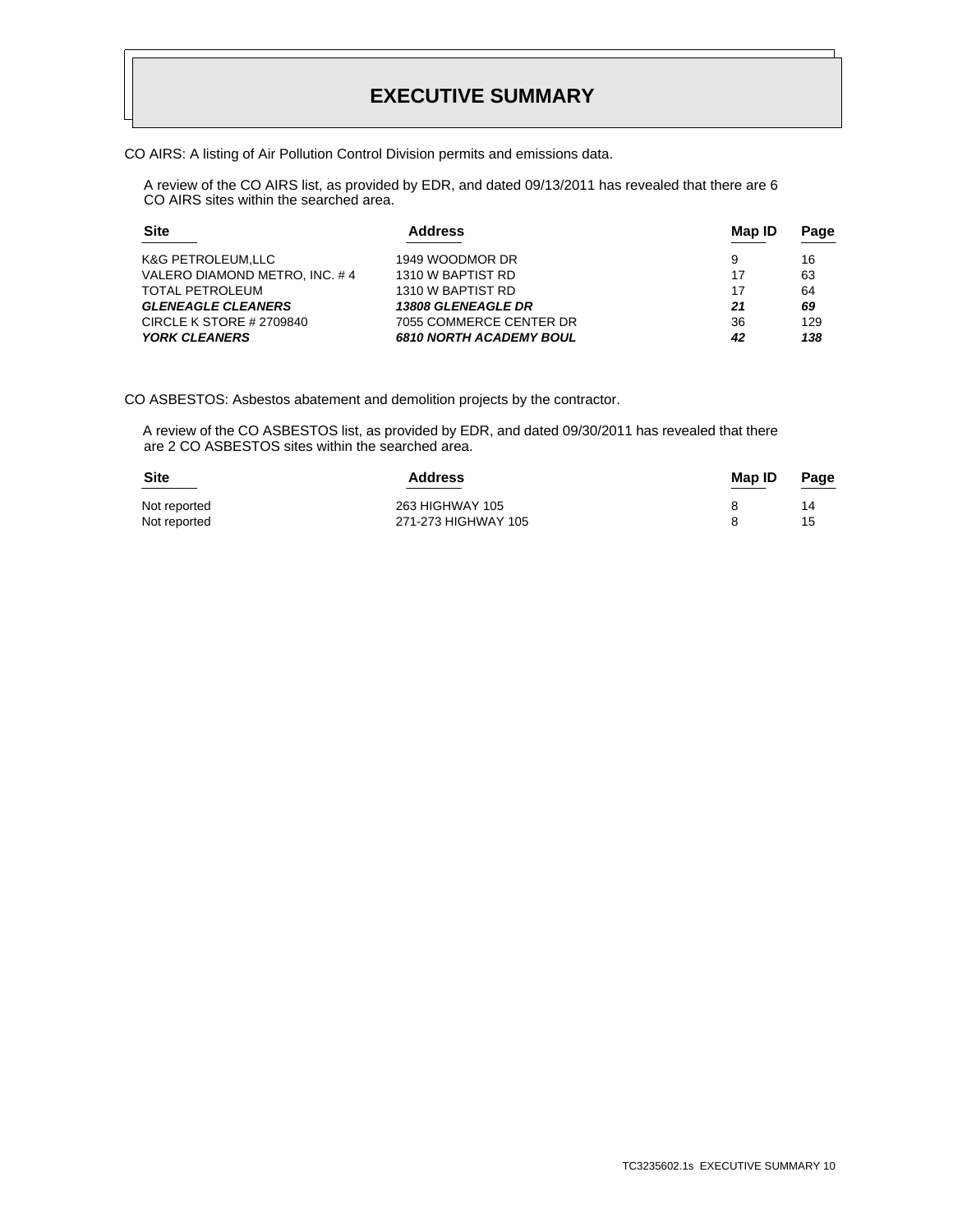Please refer to the end of the findings report for unmapped orphan sites due to poor or inadequate address information.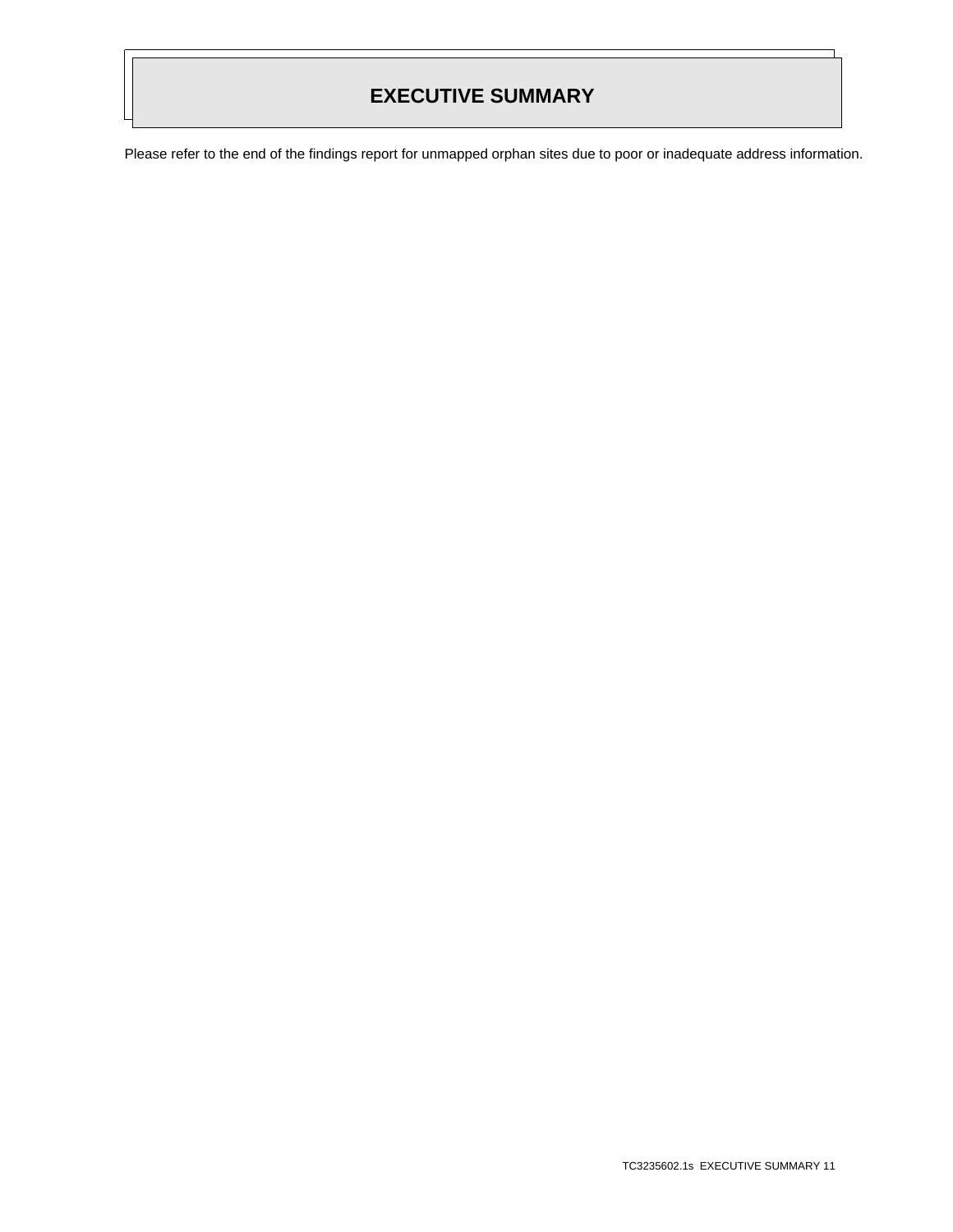#### MAP FINDINGS SUMMARY

|                        | Database                                                                                                                                                                                                                                                                                                                                                                                                                                                                                                                                                                                                                                                                          | Total<br>Plotted                                                                                                                                                                                                                             |
|------------------------|-----------------------------------------------------------------------------------------------------------------------------------------------------------------------------------------------------------------------------------------------------------------------------------------------------------------------------------------------------------------------------------------------------------------------------------------------------------------------------------------------------------------------------------------------------------------------------------------------------------------------------------------------------------------------------------|----------------------------------------------------------------------------------------------------------------------------------------------------------------------------------------------------------------------------------------------|
|                        |                                                                                                                                                                                                                                                                                                                                                                                                                                                                                                                                                                                                                                                                                   |                                                                                                                                                                                                                                              |
| <b>FEDERAL RECORDS</b> |                                                                                                                                                                                                                                                                                                                                                                                                                                                                                                                                                                                                                                                                                   |                                                                                                                                                                                                                                              |
|                        | <b>NPL</b><br>Proposed NPL<br>Delisted NPL<br><b>NPL LIENS</b><br><b>CERCLIS</b><br><b>CERC-NFRAP</b><br>LIENS <sub>2</sub><br><b>CORRACTS</b><br><b>RCRA-TSDF</b><br>RCRA-LQG<br>RCRA-SQG<br>RCRA-CESQG<br>RCRA-NonGen<br>US ENG CONTROLS<br>US INST CONTROL<br><b>ERNS</b><br><b>HMIRS</b><br>DOT OPS<br>US CDL<br><b>US BROWNFIELDS</b><br><b>DOD</b><br><b>FUDS</b><br><b>LUCIS</b><br><b>CONSENT</b><br>ROD.<br><b>UMTRA</b><br>ODI.<br><b>DEBRIS REGION 9</b><br><b>MINES</b><br><b>TRIS</b><br><b>TSCA</b><br><b>FTTS</b><br><b>HIST FTTS</b><br><b>SSTS</b><br><b>ICIS</b><br><b>PADS</b><br><b>MLTS</b><br><b>RADINFO</b><br><b>FINDS</b><br><b>RAATS</b><br>US HIST CDL | 0<br>0<br>0<br>0<br>0<br>1<br>0<br>3<br>0<br>0<br>5<br>9<br>10<br>0<br>0<br>$\mathbf{1}$<br>0<br>0<br>0<br>0<br>$\mathbf{1}$<br>0<br>0<br>0<br>0<br>0<br>0<br>0<br>0<br>0<br>0<br>0<br>0<br>0<br>0<br>$\mathbf{1}$<br>0<br>0<br>35<br>0<br>0 |
|                        | PCB TRANSFORMER<br>FEDERAL FACILITY                                                                                                                                                                                                                                                                                                                                                                                                                                                                                                                                                                                                                                               | 0<br>$\pmb{0}$                                                                                                                                                                                                                               |
|                        | COAL ASH DOE<br><b>FEMA UST</b><br><b>COAL ASH EPA</b>                                                                                                                                                                                                                                                                                                                                                                                                                                                                                                                                                                                                                            | 0<br>0<br>0                                                                                                                                                                                                                                  |
|                        | <b>SCRD DRYCLEANERS</b>                                                                                                                                                                                                                                                                                                                                                                                                                                                                                                                                                                                                                                                           | 0                                                                                                                                                                                                                                            |

### **STATE AND LOCAL RECORDS**

CO SHWS N/A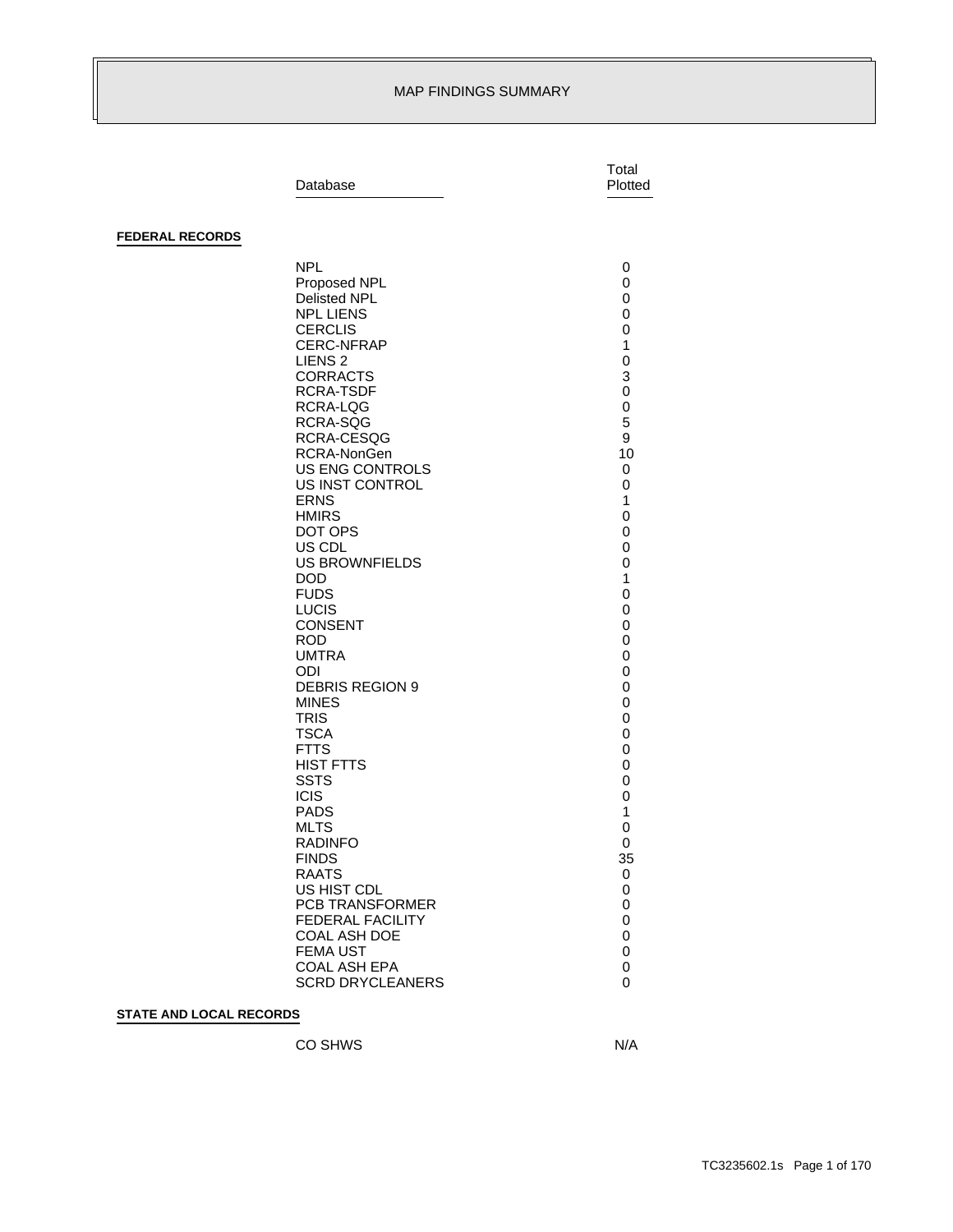#### MAP FINDINGS SUMMARY

|                                | Database                                                                                                                                                                                                                                                                                                                                             | Total<br>Plotted                                                                                                                                                                              |
|--------------------------------|------------------------------------------------------------------------------------------------------------------------------------------------------------------------------------------------------------------------------------------------------------------------------------------------------------------------------------------------------|-----------------------------------------------------------------------------------------------------------------------------------------------------------------------------------------------|
|                                | <b>CO METHANE SITE</b><br>CO SWF/LF<br>CO Methane Investigation<br><b>CO SWRCY</b><br>CO HIST LF<br>CO LUST<br>CO LUST TRUST<br>CO UST<br><b>COLAST</b><br>CO AST<br>NY MANIFEST<br><b>CO ERNS</b><br>CO AUL<br>CO VCP<br><b>CO DRYCLEANERS</b><br>CO CDL<br><b>CA HAZNET</b><br><b>CO NPDES</b><br><b>CO AIRS</b><br><b>CO UMTRA</b><br>CO ASBESTOS | 0<br>0<br>0<br>0<br>0<br>20<br>8<br>26<br>$\Omega$<br>13<br>$\overline{\mathbf{c}}$<br>3<br>$\mathbf 0$<br>0<br>3<br>0<br>$\mathbf 1$<br>$\overline{c}$<br>6<br>$\mathbf 0$<br>$\overline{2}$ |
| <b>TRIBAL RECORDS</b>          |                                                                                                                                                                                                                                                                                                                                                      |                                                                                                                                                                                               |
|                                | <b>INDIAN RESERV</b><br><b>INDIAN ODI</b><br><b>INDIAN LUST</b><br><b>INDIAN UST</b><br><b>INDIAN VCP</b>                                                                                                                                                                                                                                            | 0<br>0<br>0<br>0<br>$\mathbf{0}$                                                                                                                                                              |
| <b>EDR PROPRIETARY RECORDS</b> |                                                                                                                                                                                                                                                                                                                                                      |                                                                                                                                                                                               |
|                                | <b>Manufactured Gas Plants</b>                                                                                                                                                                                                                                                                                                                       | 0                                                                                                                                                                                             |

#### NOTES:

Sites may be listed in more than one database

N/A = This State does not maintain a SHWS list. See the Federal CERCLIS list.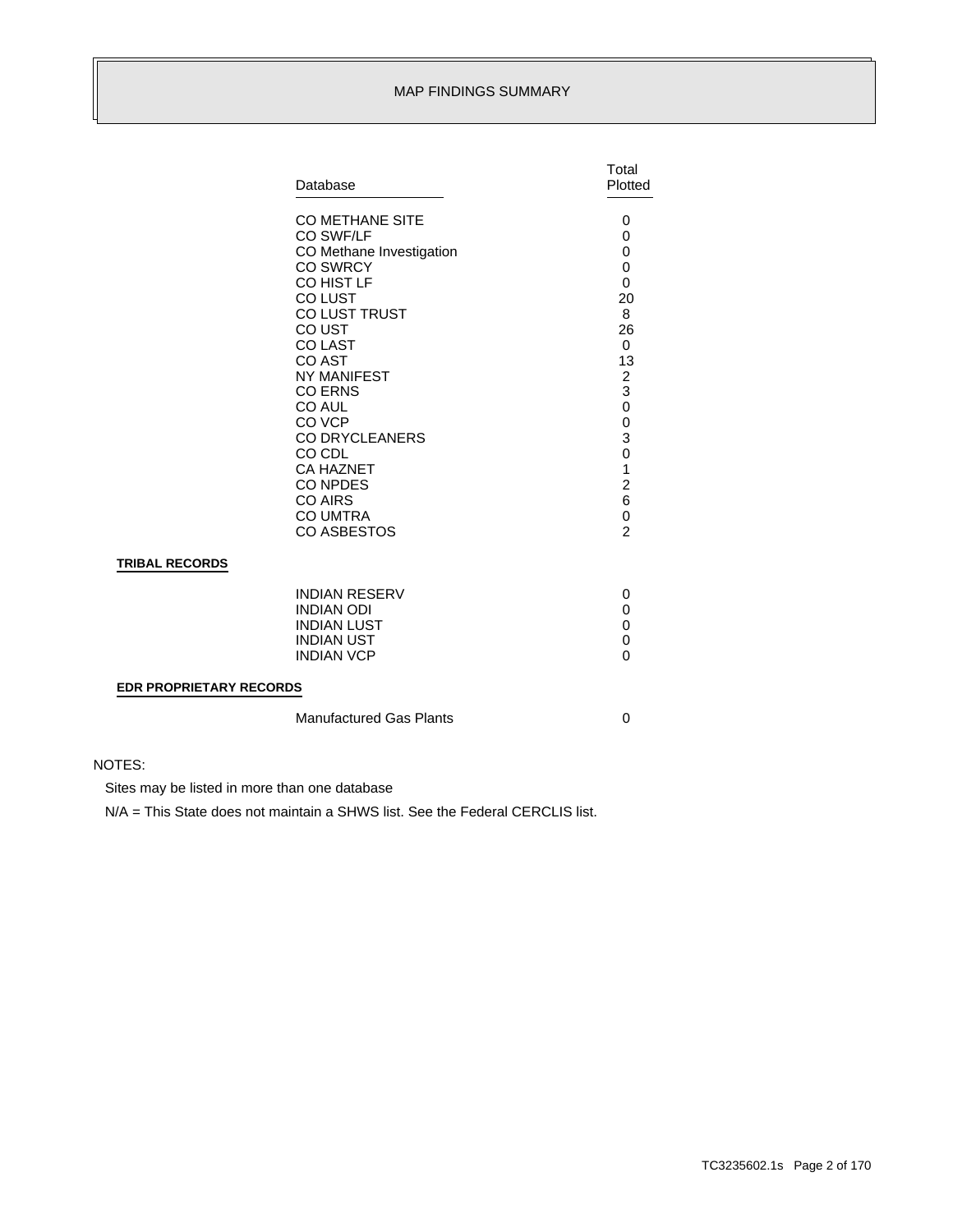EDR ID Number

<span id="page-15-1"></span><span id="page-15-0"></span>

| UNITED STATES AIR FORCE ACADEMY<br><b>DOD</b><br><b>DOD</b><br><b>CUSA133547</b><br>N/A<br>UNITED STATES AIR FORCE A (County), CO<br>DOD:<br>Air Force DOD<br>Feature 1:<br>Feature 2:<br>Not reported<br>Feature 3:<br>Not reported<br>URL:<br>Not reported<br>Name 1:<br>United States Air Force Academy<br>Name 2:<br>Not reported<br>Not reported<br>Name 3:<br>CO<br>State:<br>DOD Site:<br>Yes<br>Tile name:<br>COEL_PASO<br><b>ANALYTICAL DEVELOPMENT CORPORATION</b><br><b>RCRA-NonGen</b><br>1000293785<br><b>1875 WILLOW PARK WAY</b><br><b>FINDS</b><br>MONUMENT, CO 80132<br>RCRA-NonGen:<br>Date form received by agency: 06/18/1986<br>Facility name:<br>ANALYTICAL DEVELOPMENT CORPORATION<br>Facility address:<br>1875 WILLOW PARK WAY<br>MONUMENT, CO 80132<br>EPA ID:<br>COD056830300<br>PO BOX 429<br>Mailing address:<br>MONUMENT, CO 80132<br>Contact:<br>ROBERT POLLOCK<br>Contact address:<br>PO BOX 429<br>MONUMENT, CO 80132<br>Contact country:<br>US<br>Contact telephone:<br>$(303)$ 488-2777<br>Contact email:<br>Not reported<br>EPA Region:<br>08<br>Classification:<br>Non-Generator<br>Description:<br>Handler: Non-Generators do not presently generate hazardous waste<br>Owner/Operator Summary:<br>ANALYTICAL DEVELOPMENT CORPORATION<br>Owner/operator name:<br>DATA NOT REQUESTED<br>Owner/operator address:<br>DATA NOT REQUESTED, CO 99999<br>Owner/operator country:<br>Not reported<br>Owner/operator telephone:<br>(999) 999-9999<br>Legal status:<br>Private<br>Owner/Operator Type:<br>Owner<br>Owner/Op start date:<br>Not reported<br>Owner/Op end date:<br>Not reported<br>Handler Activities Summary:<br>U.S. importer of hazardous waste:<br>No<br>Mixed waste (haz. and radioactive): No<br>Recycler of hazardous waste:<br>No<br>Transporter of hazardous waste:<br>No<br>Treater, storer or disposer of HW:<br>No<br>Underground injection activity:<br>No<br>On-site burner exemption:<br>No<br>Furnace exemption:<br>No<br>Used oil fuel burner:<br>No | Distance (ft.)Site |  | Database(s) | EPA ID Number |
|----------------------------------------------------------------------------------------------------------------------------------------------------------------------------------------------------------------------------------------------------------------------------------------------------------------------------------------------------------------------------------------------------------------------------------------------------------------------------------------------------------------------------------------------------------------------------------------------------------------------------------------------------------------------------------------------------------------------------------------------------------------------------------------------------------------------------------------------------------------------------------------------------------------------------------------------------------------------------------------------------------------------------------------------------------------------------------------------------------------------------------------------------------------------------------------------------------------------------------------------------------------------------------------------------------------------------------------------------------------------------------------------------------------------------------------------------------------------------------------------------------------------------------------------------------------------------------------------------------------------------------------------------------------------------------------------------------------------------------------------------------------------------------------------------------------------------------------------------------------------------------------------------------------------------------------------------------------------------------------------------------------|--------------------|--|-------------|---------------|
|                                                                                                                                                                                                                                                                                                                                                                                                                                                                                                                                                                                                                                                                                                                                                                                                                                                                                                                                                                                                                                                                                                                                                                                                                                                                                                                                                                                                                                                                                                                                                                                                                                                                                                                                                                                                                                                                                                                                                                                                                |                    |  |             |               |
|                                                                                                                                                                                                                                                                                                                                                                                                                                                                                                                                                                                                                                                                                                                                                                                                                                                                                                                                                                                                                                                                                                                                                                                                                                                                                                                                                                                                                                                                                                                                                                                                                                                                                                                                                                                                                                                                                                                                                                                                                | <b>Region</b>      |  |             |               |
|                                                                                                                                                                                                                                                                                                                                                                                                                                                                                                                                                                                                                                                                                                                                                                                                                                                                                                                                                                                                                                                                                                                                                                                                                                                                                                                                                                                                                                                                                                                                                                                                                                                                                                                                                                                                                                                                                                                                                                                                                |                    |  |             |               |
|                                                                                                                                                                                                                                                                                                                                                                                                                                                                                                                                                                                                                                                                                                                                                                                                                                                                                                                                                                                                                                                                                                                                                                                                                                                                                                                                                                                                                                                                                                                                                                                                                                                                                                                                                                                                                                                                                                                                                                                                                |                    |  |             |               |
|                                                                                                                                                                                                                                                                                                                                                                                                                                                                                                                                                                                                                                                                                                                                                                                                                                                                                                                                                                                                                                                                                                                                                                                                                                                                                                                                                                                                                                                                                                                                                                                                                                                                                                                                                                                                                                                                                                                                                                                                                |                    |  |             |               |
|                                                                                                                                                                                                                                                                                                                                                                                                                                                                                                                                                                                                                                                                                                                                                                                                                                                                                                                                                                                                                                                                                                                                                                                                                                                                                                                                                                                                                                                                                                                                                                                                                                                                                                                                                                                                                                                                                                                                                                                                                |                    |  |             |               |
|                                                                                                                                                                                                                                                                                                                                                                                                                                                                                                                                                                                                                                                                                                                                                                                                                                                                                                                                                                                                                                                                                                                                                                                                                                                                                                                                                                                                                                                                                                                                                                                                                                                                                                                                                                                                                                                                                                                                                                                                                |                    |  |             |               |
|                                                                                                                                                                                                                                                                                                                                                                                                                                                                                                                                                                                                                                                                                                                                                                                                                                                                                                                                                                                                                                                                                                                                                                                                                                                                                                                                                                                                                                                                                                                                                                                                                                                                                                                                                                                                                                                                                                                                                                                                                |                    |  |             |               |
|                                                                                                                                                                                                                                                                                                                                                                                                                                                                                                                                                                                                                                                                                                                                                                                                                                                                                                                                                                                                                                                                                                                                                                                                                                                                                                                                                                                                                                                                                                                                                                                                                                                                                                                                                                                                                                                                                                                                                                                                                |                    |  |             |               |
|                                                                                                                                                                                                                                                                                                                                                                                                                                                                                                                                                                                                                                                                                                                                                                                                                                                                                                                                                                                                                                                                                                                                                                                                                                                                                                                                                                                                                                                                                                                                                                                                                                                                                                                                                                                                                                                                                                                                                                                                                |                    |  |             |               |
|                                                                                                                                                                                                                                                                                                                                                                                                                                                                                                                                                                                                                                                                                                                                                                                                                                                                                                                                                                                                                                                                                                                                                                                                                                                                                                                                                                                                                                                                                                                                                                                                                                                                                                                                                                                                                                                                                                                                                                                                                |                    |  |             |               |
|                                                                                                                                                                                                                                                                                                                                                                                                                                                                                                                                                                                                                                                                                                                                                                                                                                                                                                                                                                                                                                                                                                                                                                                                                                                                                                                                                                                                                                                                                                                                                                                                                                                                                                                                                                                                                                                                                                                                                                                                                |                    |  |             |               |
|                                                                                                                                                                                                                                                                                                                                                                                                                                                                                                                                                                                                                                                                                                                                                                                                                                                                                                                                                                                                                                                                                                                                                                                                                                                                                                                                                                                                                                                                                                                                                                                                                                                                                                                                                                                                                                                                                                                                                                                                                |                    |  |             |               |
|                                                                                                                                                                                                                                                                                                                                                                                                                                                                                                                                                                                                                                                                                                                                                                                                                                                                                                                                                                                                                                                                                                                                                                                                                                                                                                                                                                                                                                                                                                                                                                                                                                                                                                                                                                                                                                                                                                                                                                                                                |                    |  |             |               |
|                                                                                                                                                                                                                                                                                                                                                                                                                                                                                                                                                                                                                                                                                                                                                                                                                                                                                                                                                                                                                                                                                                                                                                                                                                                                                                                                                                                                                                                                                                                                                                                                                                                                                                                                                                                                                                                                                                                                                                                                                | 1                  |  |             | COD056830300  |
|                                                                                                                                                                                                                                                                                                                                                                                                                                                                                                                                                                                                                                                                                                                                                                                                                                                                                                                                                                                                                                                                                                                                                                                                                                                                                                                                                                                                                                                                                                                                                                                                                                                                                                                                                                                                                                                                                                                                                                                                                |                    |  |             |               |
|                                                                                                                                                                                                                                                                                                                                                                                                                                                                                                                                                                                                                                                                                                                                                                                                                                                                                                                                                                                                                                                                                                                                                                                                                                                                                                                                                                                                                                                                                                                                                                                                                                                                                                                                                                                                                                                                                                                                                                                                                |                    |  |             |               |
|                                                                                                                                                                                                                                                                                                                                                                                                                                                                                                                                                                                                                                                                                                                                                                                                                                                                                                                                                                                                                                                                                                                                                                                                                                                                                                                                                                                                                                                                                                                                                                                                                                                                                                                                                                                                                                                                                                                                                                                                                |                    |  |             |               |
|                                                                                                                                                                                                                                                                                                                                                                                                                                                                                                                                                                                                                                                                                                                                                                                                                                                                                                                                                                                                                                                                                                                                                                                                                                                                                                                                                                                                                                                                                                                                                                                                                                                                                                                                                                                                                                                                                                                                                                                                                |                    |  |             |               |
|                                                                                                                                                                                                                                                                                                                                                                                                                                                                                                                                                                                                                                                                                                                                                                                                                                                                                                                                                                                                                                                                                                                                                                                                                                                                                                                                                                                                                                                                                                                                                                                                                                                                                                                                                                                                                                                                                                                                                                                                                |                    |  |             |               |
|                                                                                                                                                                                                                                                                                                                                                                                                                                                                                                                                                                                                                                                                                                                                                                                                                                                                                                                                                                                                                                                                                                                                                                                                                                                                                                                                                                                                                                                                                                                                                                                                                                                                                                                                                                                                                                                                                                                                                                                                                |                    |  |             |               |
|                                                                                                                                                                                                                                                                                                                                                                                                                                                                                                                                                                                                                                                                                                                                                                                                                                                                                                                                                                                                                                                                                                                                                                                                                                                                                                                                                                                                                                                                                                                                                                                                                                                                                                                                                                                                                                                                                                                                                                                                                |                    |  |             |               |
|                                                                                                                                                                                                                                                                                                                                                                                                                                                                                                                                                                                                                                                                                                                                                                                                                                                                                                                                                                                                                                                                                                                                                                                                                                                                                                                                                                                                                                                                                                                                                                                                                                                                                                                                                                                                                                                                                                                                                                                                                |                    |  |             |               |
|                                                                                                                                                                                                                                                                                                                                                                                                                                                                                                                                                                                                                                                                                                                                                                                                                                                                                                                                                                                                                                                                                                                                                                                                                                                                                                                                                                                                                                                                                                                                                                                                                                                                                                                                                                                                                                                                                                                                                                                                                |                    |  |             |               |
|                                                                                                                                                                                                                                                                                                                                                                                                                                                                                                                                                                                                                                                                                                                                                                                                                                                                                                                                                                                                                                                                                                                                                                                                                                                                                                                                                                                                                                                                                                                                                                                                                                                                                                                                                                                                                                                                                                                                                                                                                |                    |  |             |               |
|                                                                                                                                                                                                                                                                                                                                                                                                                                                                                                                                                                                                                                                                                                                                                                                                                                                                                                                                                                                                                                                                                                                                                                                                                                                                                                                                                                                                                                                                                                                                                                                                                                                                                                                                                                                                                                                                                                                                                                                                                |                    |  |             |               |
|                                                                                                                                                                                                                                                                                                                                                                                                                                                                                                                                                                                                                                                                                                                                                                                                                                                                                                                                                                                                                                                                                                                                                                                                                                                                                                                                                                                                                                                                                                                                                                                                                                                                                                                                                                                                                                                                                                                                                                                                                |                    |  |             |               |
|                                                                                                                                                                                                                                                                                                                                                                                                                                                                                                                                                                                                                                                                                                                                                                                                                                                                                                                                                                                                                                                                                                                                                                                                                                                                                                                                                                                                                                                                                                                                                                                                                                                                                                                                                                                                                                                                                                                                                                                                                |                    |  |             |               |
|                                                                                                                                                                                                                                                                                                                                                                                                                                                                                                                                                                                                                                                                                                                                                                                                                                                                                                                                                                                                                                                                                                                                                                                                                                                                                                                                                                                                                                                                                                                                                                                                                                                                                                                                                                                                                                                                                                                                                                                                                |                    |  |             |               |
|                                                                                                                                                                                                                                                                                                                                                                                                                                                                                                                                                                                                                                                                                                                                                                                                                                                                                                                                                                                                                                                                                                                                                                                                                                                                                                                                                                                                                                                                                                                                                                                                                                                                                                                                                                                                                                                                                                                                                                                                                |                    |  |             |               |
|                                                                                                                                                                                                                                                                                                                                                                                                                                                                                                                                                                                                                                                                                                                                                                                                                                                                                                                                                                                                                                                                                                                                                                                                                                                                                                                                                                                                                                                                                                                                                                                                                                                                                                                                                                                                                                                                                                                                                                                                                |                    |  |             |               |
|                                                                                                                                                                                                                                                                                                                                                                                                                                                                                                                                                                                                                                                                                                                                                                                                                                                                                                                                                                                                                                                                                                                                                                                                                                                                                                                                                                                                                                                                                                                                                                                                                                                                                                                                                                                                                                                                                                                                                                                                                |                    |  |             |               |
|                                                                                                                                                                                                                                                                                                                                                                                                                                                                                                                                                                                                                                                                                                                                                                                                                                                                                                                                                                                                                                                                                                                                                                                                                                                                                                                                                                                                                                                                                                                                                                                                                                                                                                                                                                                                                                                                                                                                                                                                                |                    |  |             |               |
|                                                                                                                                                                                                                                                                                                                                                                                                                                                                                                                                                                                                                                                                                                                                                                                                                                                                                                                                                                                                                                                                                                                                                                                                                                                                                                                                                                                                                                                                                                                                                                                                                                                                                                                                                                                                                                                                                                                                                                                                                |                    |  |             |               |
|                                                                                                                                                                                                                                                                                                                                                                                                                                                                                                                                                                                                                                                                                                                                                                                                                                                                                                                                                                                                                                                                                                                                                                                                                                                                                                                                                                                                                                                                                                                                                                                                                                                                                                                                                                                                                                                                                                                                                                                                                |                    |  |             |               |
|                                                                                                                                                                                                                                                                                                                                                                                                                                                                                                                                                                                                                                                                                                                                                                                                                                                                                                                                                                                                                                                                                                                                                                                                                                                                                                                                                                                                                                                                                                                                                                                                                                                                                                                                                                                                                                                                                                                                                                                                                |                    |  |             |               |
|                                                                                                                                                                                                                                                                                                                                                                                                                                                                                                                                                                                                                                                                                                                                                                                                                                                                                                                                                                                                                                                                                                                                                                                                                                                                                                                                                                                                                                                                                                                                                                                                                                                                                                                                                                                                                                                                                                                                                                                                                |                    |  |             |               |
|                                                                                                                                                                                                                                                                                                                                                                                                                                                                                                                                                                                                                                                                                                                                                                                                                                                                                                                                                                                                                                                                                                                                                                                                                                                                                                                                                                                                                                                                                                                                                                                                                                                                                                                                                                                                                                                                                                                                                                                                                |                    |  |             |               |
|                                                                                                                                                                                                                                                                                                                                                                                                                                                                                                                                                                                                                                                                                                                                                                                                                                                                                                                                                                                                                                                                                                                                                                                                                                                                                                                                                                                                                                                                                                                                                                                                                                                                                                                                                                                                                                                                                                                                                                                                                |                    |  |             |               |
|                                                                                                                                                                                                                                                                                                                                                                                                                                                                                                                                                                                                                                                                                                                                                                                                                                                                                                                                                                                                                                                                                                                                                                                                                                                                                                                                                                                                                                                                                                                                                                                                                                                                                                                                                                                                                                                                                                                                                                                                                |                    |  |             |               |
|                                                                                                                                                                                                                                                                                                                                                                                                                                                                                                                                                                                                                                                                                                                                                                                                                                                                                                                                                                                                                                                                                                                                                                                                                                                                                                                                                                                                                                                                                                                                                                                                                                                                                                                                                                                                                                                                                                                                                                                                                |                    |  |             |               |
|                                                                                                                                                                                                                                                                                                                                                                                                                                                                                                                                                                                                                                                                                                                                                                                                                                                                                                                                                                                                                                                                                                                                                                                                                                                                                                                                                                                                                                                                                                                                                                                                                                                                                                                                                                                                                                                                                                                                                                                                                |                    |  |             |               |
|                                                                                                                                                                                                                                                                                                                                                                                                                                                                                                                                                                                                                                                                                                                                                                                                                                                                                                                                                                                                                                                                                                                                                                                                                                                                                                                                                                                                                                                                                                                                                                                                                                                                                                                                                                                                                                                                                                                                                                                                                |                    |  |             |               |
|                                                                                                                                                                                                                                                                                                                                                                                                                                                                                                                                                                                                                                                                                                                                                                                                                                                                                                                                                                                                                                                                                                                                                                                                                                                                                                                                                                                                                                                                                                                                                                                                                                                                                                                                                                                                                                                                                                                                                                                                                |                    |  |             |               |
|                                                                                                                                                                                                                                                                                                                                                                                                                                                                                                                                                                                                                                                                                                                                                                                                                                                                                                                                                                                                                                                                                                                                                                                                                                                                                                                                                                                                                                                                                                                                                                                                                                                                                                                                                                                                                                                                                                                                                                                                                |                    |  |             |               |
|                                                                                                                                                                                                                                                                                                                                                                                                                                                                                                                                                                                                                                                                                                                                                                                                                                                                                                                                                                                                                                                                                                                                                                                                                                                                                                                                                                                                                                                                                                                                                                                                                                                                                                                                                                                                                                                                                                                                                                                                                |                    |  |             |               |
|                                                                                                                                                                                                                                                                                                                                                                                                                                                                                                                                                                                                                                                                                                                                                                                                                                                                                                                                                                                                                                                                                                                                                                                                                                                                                                                                                                                                                                                                                                                                                                                                                                                                                                                                                                                                                                                                                                                                                                                                                |                    |  |             |               |
|                                                                                                                                                                                                                                                                                                                                                                                                                                                                                                                                                                                                                                                                                                                                                                                                                                                                                                                                                                                                                                                                                                                                                                                                                                                                                                                                                                                                                                                                                                                                                                                                                                                                                                                                                                                                                                                                                                                                                                                                                |                    |  |             |               |
|                                                                                                                                                                                                                                                                                                                                                                                                                                                                                                                                                                                                                                                                                                                                                                                                                                                                                                                                                                                                                                                                                                                                                                                                                                                                                                                                                                                                                                                                                                                                                                                                                                                                                                                                                                                                                                                                                                                                                                                                                |                    |  |             |               |
|                                                                                                                                                                                                                                                                                                                                                                                                                                                                                                                                                                                                                                                                                                                                                                                                                                                                                                                                                                                                                                                                                                                                                                                                                                                                                                                                                                                                                                                                                                                                                                                                                                                                                                                                                                                                                                                                                                                                                                                                                |                    |  |             |               |
|                                                                                                                                                                                                                                                                                                                                                                                                                                                                                                                                                                                                                                                                                                                                                                                                                                                                                                                                                                                                                                                                                                                                                                                                                                                                                                                                                                                                                                                                                                                                                                                                                                                                                                                                                                                                                                                                                                                                                                                                                |                    |  |             |               |
|                                                                                                                                                                                                                                                                                                                                                                                                                                                                                                                                                                                                                                                                                                                                                                                                                                                                                                                                                                                                                                                                                                                                                                                                                                                                                                                                                                                                                                                                                                                                                                                                                                                                                                                                                                                                                                                                                                                                                                                                                |                    |  |             |               |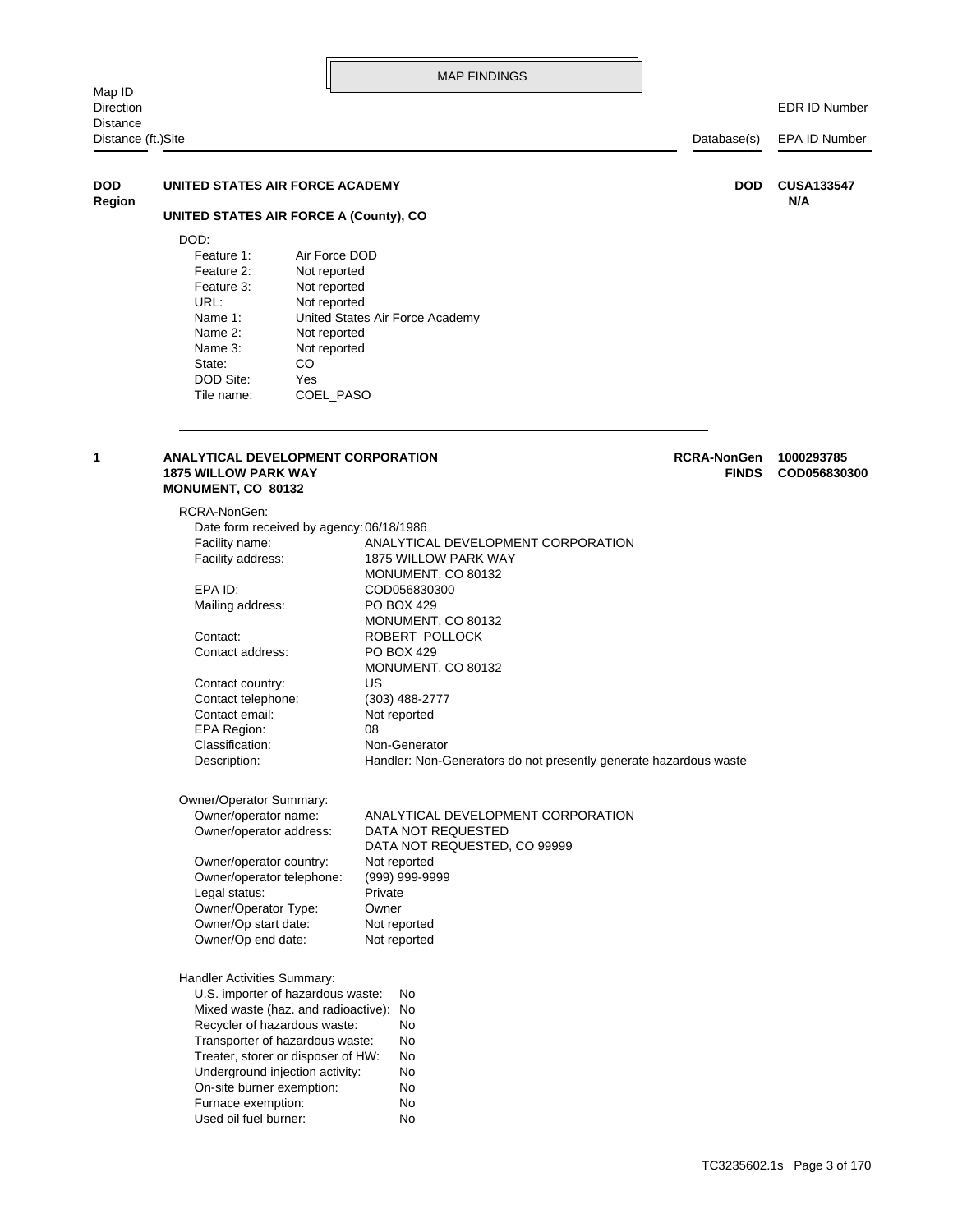|                                                                                                                                                                           |                  | <b>MAP FINDINGS</b>                                                                                                                                                                                                                                                                                                                                                                                                                                                                           |             |                      |
|---------------------------------------------------------------------------------------------------------------------------------------------------------------------------|------------------|-----------------------------------------------------------------------------------------------------------------------------------------------------------------------------------------------------------------------------------------------------------------------------------------------------------------------------------------------------------------------------------------------------------------------------------------------------------------------------------------------|-------------|----------------------|
| Map ID<br>Direction<br>Distance                                                                                                                                           |                  |                                                                                                                                                                                                                                                                                                                                                                                                                                                                                               |             | <b>EDR ID Number</b> |
| Distance (ft.)Site                                                                                                                                                        |                  |                                                                                                                                                                                                                                                                                                                                                                                                                                                                                               | Database(s) | EPA ID Number        |
| <b>ANALYTICAL DEVELOPMENT CORPORATION (Continued)</b>                                                                                                                     |                  |                                                                                                                                                                                                                                                                                                                                                                                                                                                                                               |             | 1000293785           |
| Used oil processor:<br>User oil refiner:<br>Used oil fuel marketer to burner:<br>Used oil Specification marketer:<br>Used oil transfer facility:<br>Used oil transporter: |                  | No<br>No<br>No<br>No<br>No<br>No                                                                                                                                                                                                                                                                                                                                                                                                                                                              |             |                      |
| Hazardous Waste Summary:                                                                                                                                                  |                  |                                                                                                                                                                                                                                                                                                                                                                                                                                                                                               |             |                      |
| Waste code:<br>Waste name:                                                                                                                                                | D <sub>001</sub> | IGNITABLE HAZARDOUS WASTES ARE THOSE WASTES WHICH HAVE A FLASHPOINT OF<br>LESS THAN 140 DEGREES FAHRENHEIT AS DETERMINED BY A PENSKY-MARTENS<br>CLOSED CUP FLASH POINT TESTER. ANOTHER METHOD OF DETERMINING THE<br>FLASH POINT OF A WASTE IS TO REVIEW THE MATERIAL SAFETY DATA SHEET.<br>WHICH CAN BE OBTAINED FROM THE MANUFACTURER OR DISTRIBUTOR OF THE<br>MATERIAL. LACQUER THINNER IS AN EXAMPLE OF A COMMONLY USED SOLVENT<br>WHICH WOULD BE CONSIDERED AS IGNITABLE HAZARDOUS WASTE. |             |                      |
| Waste code:<br>Waste name:                                                                                                                                                | D <sub>002</sub> | A WASTE WHICH HAS A PH OF LESS THAN 2 OR GREATER THAN 12.5 IS<br>CONSIDERED TO BE A CORROSIVE HAZARDOUS WASTE. SODIUM HYDROXIDE, A<br>CAUSTIC SOLUTION WITH A HIGH PH, IS OFTEN USED BY INDUSTRIES TO CLEAN<br>OR DEGREASE PARTS. HYDROCHLORIC ACID, A SOLUTION WITH A LOW PH, IS<br>USED BY MANY INDUSTRIES TO CLEAN METAL PARTS PRIOR TO PAINTING. WHEN<br>THESE CAUSTIC OR ACID SOLUTIONS BECOME CONTAMINATED AND MUST BE<br>DISPOSED, THE WASTE WOULD BE A CORROSIVE HAZARDOUS WASTE.     |             |                      |
| Waste code:<br>Waste name:                                                                                                                                                | U002             | <b>ACETONE (I)</b>                                                                                                                                                                                                                                                                                                                                                                                                                                                                            |             |                      |
|                                                                                                                                                                           |                  |                                                                                                                                                                                                                                                                                                                                                                                                                                                                                               |             |                      |
| Waste code:<br>Waste name:                                                                                                                                                | U003             | <b>ACETONITRILE (I,T)</b>                                                                                                                                                                                                                                                                                                                                                                                                                                                                     |             |                      |
| Waste code:<br>Waste name:                                                                                                                                                | U019             | BENZENE (I,T)                                                                                                                                                                                                                                                                                                                                                                                                                                                                                 |             |                      |
| Waste code:<br>Waste name:                                                                                                                                                | U031             | 1-BUTANOL (I)                                                                                                                                                                                                                                                                                                                                                                                                                                                                                 |             |                      |
| Waste code:<br>Waste name:                                                                                                                                                | U044             | <b>CHLOROFORM</b>                                                                                                                                                                                                                                                                                                                                                                                                                                                                             |             |                      |
| Waste code:<br>Waste name:                                                                                                                                                | U056             | BENZENE, HEXAHYDRO- (I)                                                                                                                                                                                                                                                                                                                                                                                                                                                                       |             |                      |
| Waste code:<br>Waste name:                                                                                                                                                | U080             | METHANE, DICHLORO-                                                                                                                                                                                                                                                                                                                                                                                                                                                                            |             |                      |
| Waste code:<br>Waste name:                                                                                                                                                | U112             | ACETIC ACID ETHYL ESTER (I)                                                                                                                                                                                                                                                                                                                                                                                                                                                                   |             |                      |
| Waste code:<br>Waste name:                                                                                                                                                | U117             | ETHANE, 1,1'-OXYBIS-(I)                                                                                                                                                                                                                                                                                                                                                                                                                                                                       |             |                      |
| Waste code:<br>Waste name:                                                                                                                                                | U123             | FORMIC ACID (C,T)                                                                                                                                                                                                                                                                                                                                                                                                                                                                             |             |                      |
| Waste code:                                                                                                                                                               | U154             |                                                                                                                                                                                                                                                                                                                                                                                                                                                                                               |             |                      |
|                                                                                                                                                                           |                  |                                                                                                                                                                                                                                                                                                                                                                                                                                                                                               |             |                      |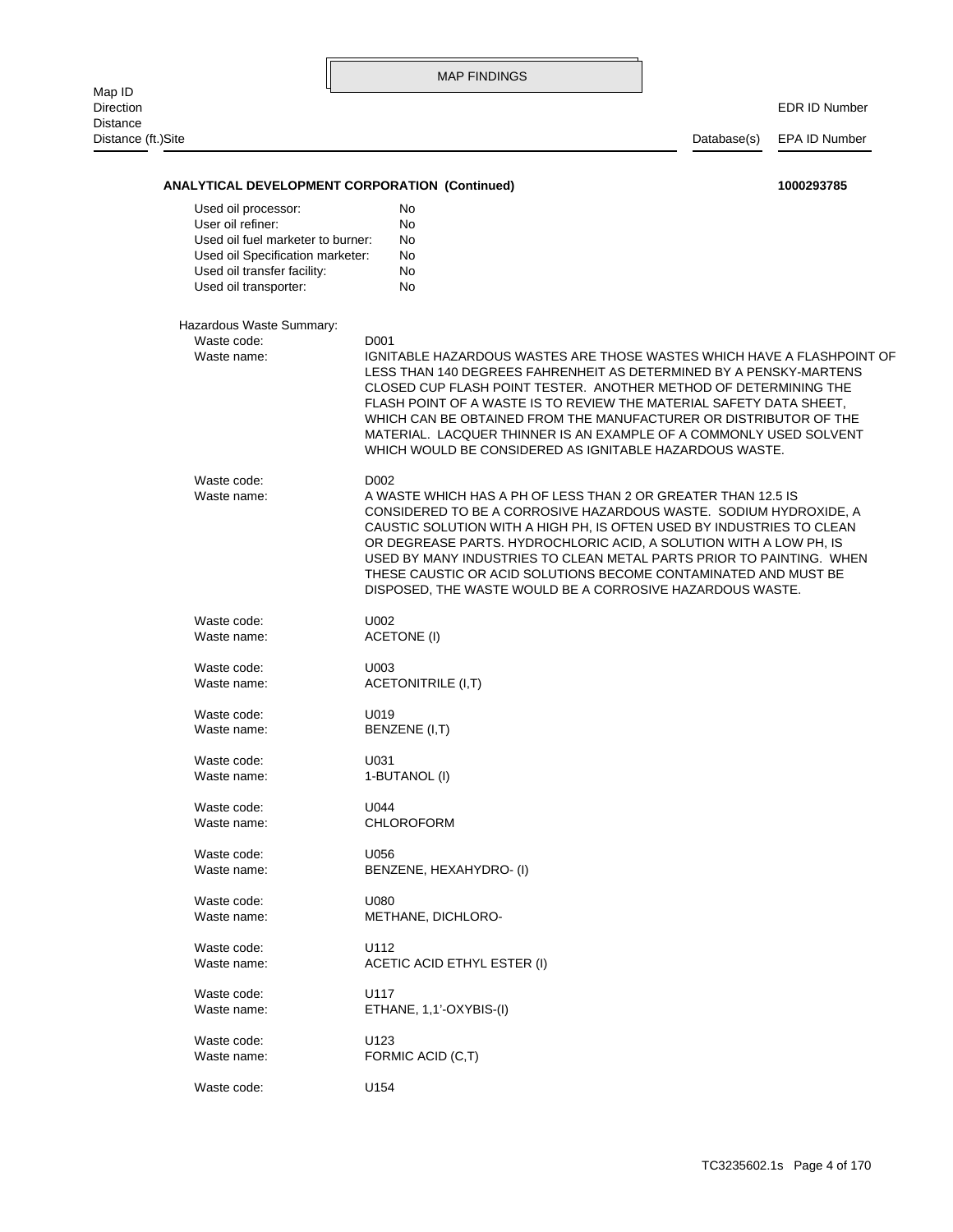Distance (ft.)Site Database(s) EPA ID Number

#### **ANALYTICAL DEVELOPMENT CORPORATION (Continued) 1000293785**

| Waste name: | METHANOL (I)             |
|-------------|--------------------------|
| Waste code: | U211                     |
| Waste name: | CARBON TETRACHLORIDE     |
| Waste code: | U220                     |
| Waste name: | BENZENE, METHYL-         |
| Waste code: | U227                     |
| Waste name: | ETHANE, 1,1,2-TRICHLORO- |

Violation Status: No violations found

#### FINDS:

Registry ID: 110002966997

Environmental Interest/Information System

corrective action activities required under RCRA. program staff to track the notification, permit, compliance, and and treat, store, or dispose of hazardous waste. RCRAInfo allows RCRA events and activities related to facilities that generate, transport, Conservation and Recovery Act (RCRA) program through the tracking of RCRAInfo is a national information system that supports the Resource

<span id="page-17-0"></span>

#### **MONUMENT, CO 80132 18725 MONUMENT HILL RD FINDS COD983776428 2 LIFETIME SEALANTS PRODUCTS INC 1000599826 RCRA-NonGen 1000599826**

| RCRA-NonGen:                             |                                                                              |
|------------------------------------------|------------------------------------------------------------------------------|
| Date form received by agency: 11/08/2002 |                                                                              |
| Facility name:                           | LIFETIME SEALANTS PRODUCTS INC                                               |
| Facility address:                        | 18725 MONUMENT HILL RD                                                       |
|                                          | MONUMENT, CO 80132                                                           |
| EPA ID:                                  | COD983776428                                                                 |
| Contact:                                 | Not reported                                                                 |
| Contact address:                         | Not reported                                                                 |
|                                          | Not reported                                                                 |
| Contact country:                         | Not reported                                                                 |
| Contact telephone:                       | Not reported                                                                 |
| Contact email:                           | Not reported                                                                 |
| EPA Region:                              | 08                                                                           |
| Land type:                               | Facility is not located on Indian land. Additional information is not known. |
| Classification:                          | Non-Generator                                                                |
| Description:                             | Handler: Non-Generators do not presently generate hazardous waste            |
| Handler Activities Summary:              |                                                                              |
| U.S. importer of hazardous waste:        | No                                                                           |
| Mixed waste (haz. and radioactive): No   |                                                                              |
| Recycler of hazardous waste:             | No                                                                           |
| Transporter of hazardous waste:          | No                                                                           |

Used oil fuel burner: No Furnace exemption: No On-site burner exemption: No Underground injection activity: No Treater, storer or disposer of HW: No

Used oil processor: No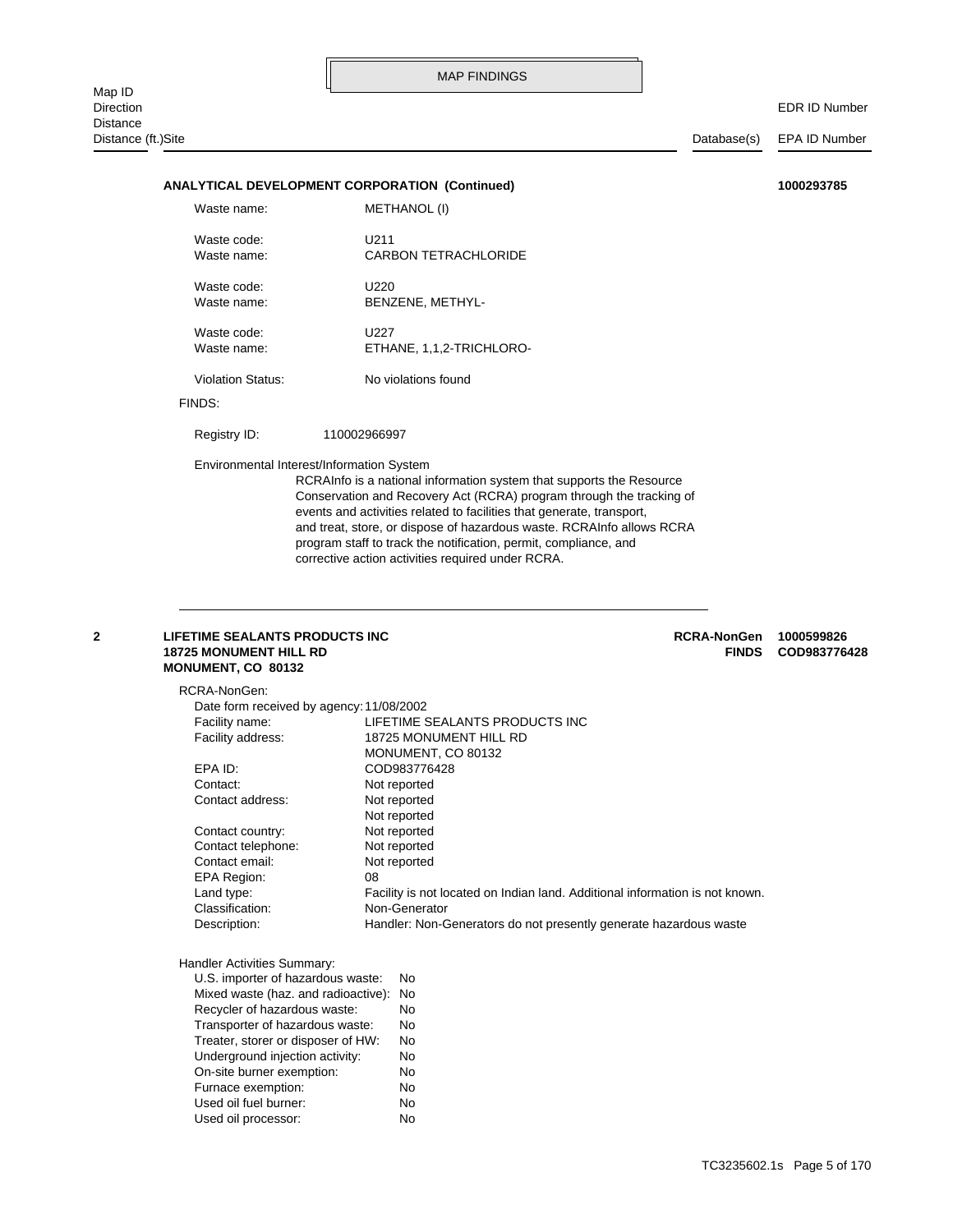| Map ID                              |                                                                                                                                                                                                                                                                                                                               | <b>MAP FINDINGS</b>                                                                                                                                                                                                                                                                                                                                                                                                     |              |                      |
|-------------------------------------|-------------------------------------------------------------------------------------------------------------------------------------------------------------------------------------------------------------------------------------------------------------------------------------------------------------------------------|-------------------------------------------------------------------------------------------------------------------------------------------------------------------------------------------------------------------------------------------------------------------------------------------------------------------------------------------------------------------------------------------------------------------------|--------------|----------------------|
| <b>Direction</b><br><b>Distance</b> |                                                                                                                                                                                                                                                                                                                               |                                                                                                                                                                                                                                                                                                                                                                                                                         |              | <b>EDR ID Number</b> |
| Distance (ft.)Site                  |                                                                                                                                                                                                                                                                                                                               |                                                                                                                                                                                                                                                                                                                                                                                                                         | Database(s)  | EPA ID Number        |
|                                     | LIFETIME SEALANTS PRODUCTS INC (Continued)                                                                                                                                                                                                                                                                                    |                                                                                                                                                                                                                                                                                                                                                                                                                         |              | 1000599826           |
|                                     |                                                                                                                                                                                                                                                                                                                               |                                                                                                                                                                                                                                                                                                                                                                                                                         |              |                      |
|                                     | User oil refiner:<br>Used oil fuel marketer to burner:<br>Used oil Specification marketer:<br>Used oil transfer facility:<br>Used oil transporter:<br><b>Violation Status:</b><br>Evaluation Action Summary:<br>Evaluation date:<br>Evaluation:<br>Area of violation:<br>Date achieved compliance:<br>Evaluation lead agency: | No<br>No<br>No<br>No<br>No<br>No violations found<br>04/06/1990<br>COMPLIANCE EVALUATION INSPECTION ON-SITE<br>Not reported<br>Not reported<br><b>State</b>                                                                                                                                                                                                                                                             |              |                      |
|                                     | FINDS:                                                                                                                                                                                                                                                                                                                        |                                                                                                                                                                                                                                                                                                                                                                                                                         |              |                      |
|                                     | Registry ID:                                                                                                                                                                                                                                                                                                                  | 110002985869                                                                                                                                                                                                                                                                                                                                                                                                            |              |                      |
|                                     |                                                                                                                                                                                                                                                                                                                               | RCRAInfo is a national information system that supports the Resource<br>Conservation and Recovery Act (RCRA) program through the tracking of<br>events and activities related to facilities that generate, transport,<br>and treat, store, or dispose of hazardous waste. RCRAInfo allows RCRA<br>program staff to track the notification, permit, compliance, and<br>corrective action activities required under RCRA. |              |                      |
| 3                                   | <b>WOODMOOR/MONUMENT FIRE DIST</b><br><b>1855 WOODMOOR DR</b><br><b>MONUMENT, CO 80132</b>                                                                                                                                                                                                                                    |                                                                                                                                                                                                                                                                                                                                                                                                                         | <b>COUST</b> | U003124342<br>N/A    |
|                                     | CO UST:<br>Facility ID:                                                                                                                                                                                                                                                                                                       | 3969                                                                                                                                                                                                                                                                                                                                                                                                                    |              |                      |
|                                     | Owner:                                                                                                                                                                                                                                                                                                                        |                                                                                                                                                                                                                                                                                                                                                                                                                         |              |                      |
|                                     | Owner Id:<br>Last Name:<br>First Name:<br>Middle Init:<br>Owner:<br><b>Owner Address:</b><br>Owner City:<br>Owner State:<br>Owner County:<br>Owner Zip:                                                                                                                                                                       | 5906<br>WOODMOOR MONUMENT FIRE DIST<br>Not reported<br>Not reported<br>WOODMOOR MONUMENT FIRE DIST<br>1855 WOODMOOR DR<br><b>MONUMENT</b><br>CO<br>EL PASO<br>80132                                                                                                                                                                                                                                                     |              |                      |
|                                     | Tank Status:<br>Date Tank Installed:                                                                                                                                                                                                                                                                                          | <b>Permanently Closed</b><br>Not reported                                                                                                                                                                                                                                                                                                                                                                               |              |                      |

Date Tank Installed:

<span id="page-18-0"></span>Tank Type: UST Tank Chemical: Gasoline Tank Tag: 3969-1 Tank Age: Not reported

Tank Status: Permanently Closed<br>
Date Tank Installed: Not reported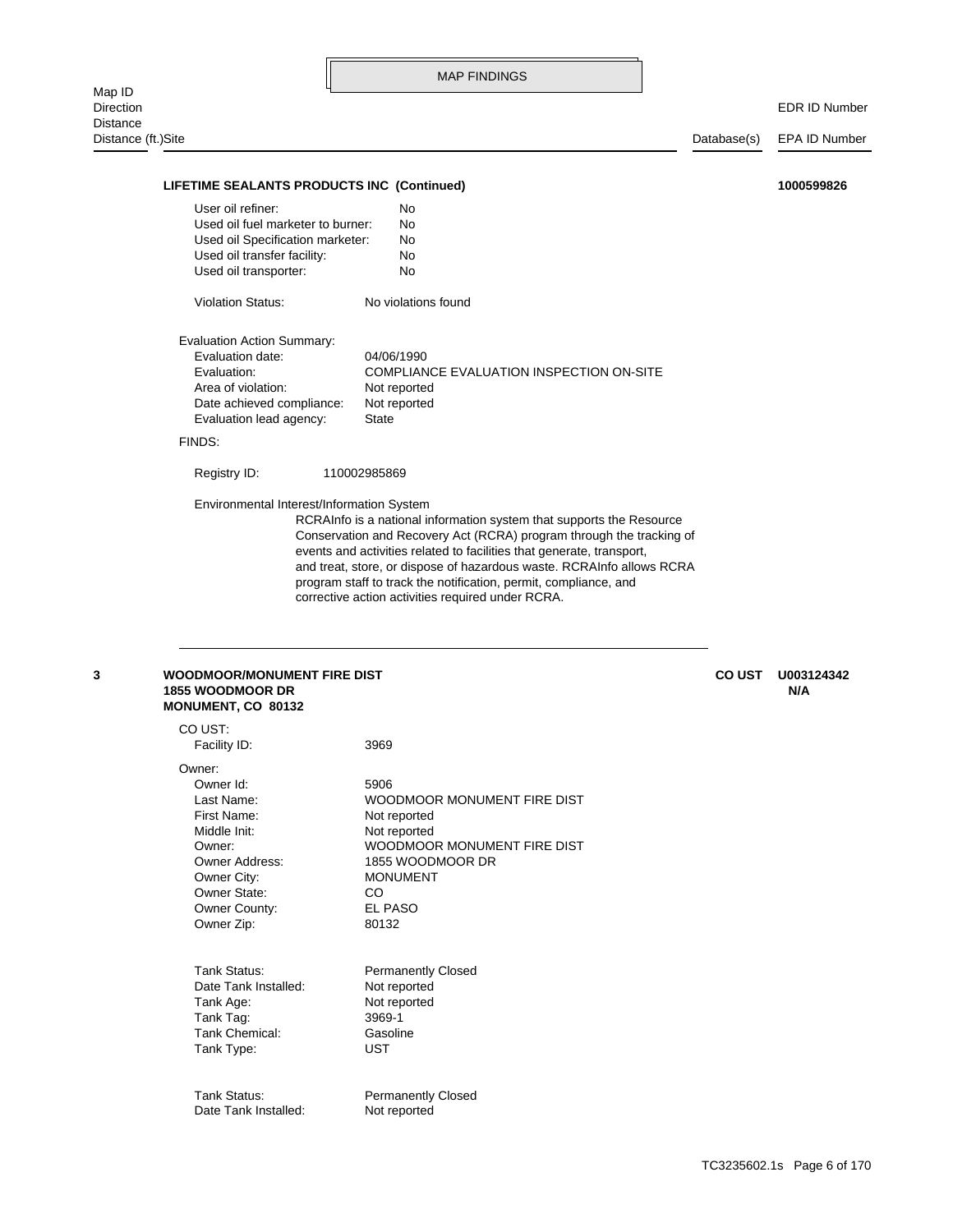<span id="page-19-1"></span><span id="page-19-0"></span>Direction EDR ID Number Distance (ft.)Site Database(s) EPA ID Number Tank Type: UST Tank Chemical: Gasoline Tank Tag: 3969-2 Tank Age: Not reported **WOODMOOR/MONUMENT FIRE DIST (Continued) U003124342** Log Date: 1992-02-04 00:00:00 Confirmed Release: 1992-10-07 00:00:00 Event ID: 4384 Facility Id: 7755 **Status: Closed** Facility Name 2: Not reported LUST: **MONUMENT, CO 80132 700 WASHINGTON N/A 4 CDOT MONUMENT CO LUST S102719192** First Name: Not reported Last Name: CDOT Owner Id: 1049 Owner: Facility ID: 7755 CO UST: Fund Analyst Phone: (303) 318-8514 Technical Reviewer Phone: (303) 318-8544 Technical Reviewer: Tim Kelley Category: State/Local Government Fund Analyst: Carolyn Skaggs Special Conditions: Not reported Protest Number: Not reported Pay Voucher Date: 2003-08-25 FPR Date: 2003-08-08 Net Reimbursement: Not reported Total Reimbursement: 15173.92 Rap Filed Date: 2002-10-28 Rap Status: Approved Rap Type Description: **Original** Total Reimbursement for Event: 5128.0500000000002 Total Percent Reduction: 0 Eligibility Type Description: Tank Owner/Operator Cap Status: Not reported Commissioned Date: 2003-08-08 RAP ID: 6677 Event ID: 4384 Payee Name: COLORADO DEPARTMENT OF TRANSPORTATION Facility ID: 7755 CO LUST TRUST: **MONUMENT, CO 80132 CO AST 700 WASHINGTON ST CO UST N/A 4 CDOT MONUMENT CO LUST TRUST U003195750**

> Owner Address: PO BOX 536 Owner: CDOT Middle Init: Not reported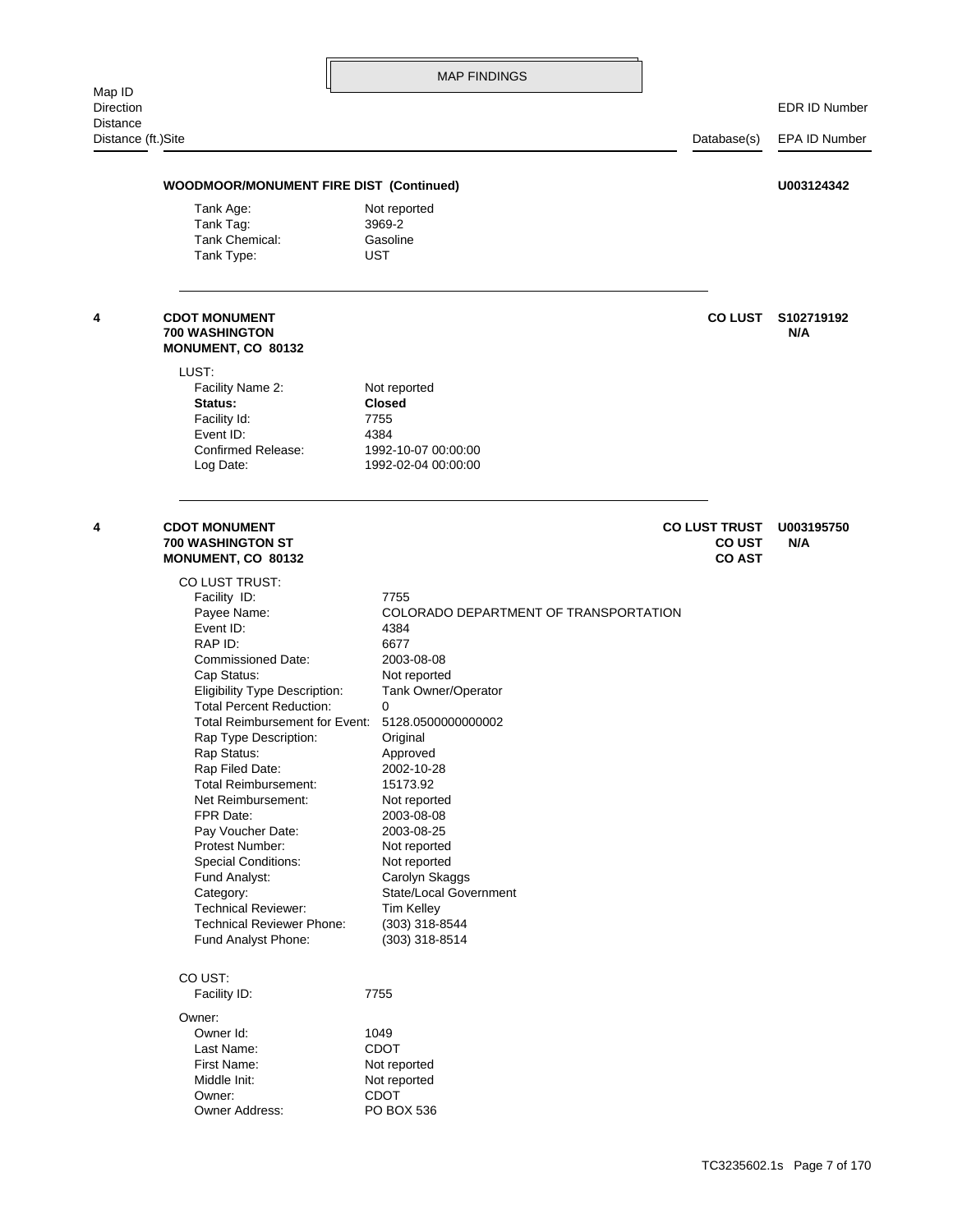EDR ID Number

| LUST:<br>Facility Name 2:<br>Status:                   | Not reported<br><b>Closed</b>           |                |                   |
|--------------------------------------------------------|-----------------------------------------|----------------|-------------------|
| <b>LEE ECKMAN</b><br>581 HWY 105<br>MONUMENT, CO 80132 |                                         | <b>CO LUST</b> | S103852540<br>N/A |
|                                                        |                                         |                |                   |
| Owner Zip:                                             | 81002                                   |                |                   |
| Owner County:                                          | <b>PUEBLO</b>                           |                |                   |
| Owner State:                                           | CO                                      |                |                   |
| Owner City:                                            | <b>PUEBLO</b>                           |                |                   |
| Owner:<br>Owner Address:                               | <b>CDOT</b><br>PO BOX 536               |                |                   |
| Middle Init:                                           | Not reported                            |                |                   |
| First Name:                                            | Not reported                            |                |                   |
| Last Name:                                             | <b>CDOT</b>                             |                |                   |
| Owner Id:                                              | 1049                                    |                |                   |
| Owner:                                                 |                                         |                |                   |
| Tank Type:                                             | <b>AST</b>                              |                |                   |
| Tank Contents:                                         | Gasoline                                |                |                   |
| Tank Tag:                                              | 7755-2                                  |                |                   |
| Owner ID:                                              | 1049                                    |                |                   |
| Tank Age:<br>Facility ID:                              | Not reported<br>7755                    |                |                   |
| Date Tank Installed:                                   | 1977-04-12                              |                |                   |
| Tank Status:                                           | <b>Permanently Closed</b>               |                |                   |
| AST:                                                   |                                         |                |                   |
|                                                        |                                         |                |                   |
| Tank Type:                                             | <b>UST</b>                              |                |                   |
| Tank Chemical:                                         | <b>Diesel</b>                           |                |                   |
| Tank Tag:                                              | 7755-1                                  |                |                   |
| Tank Age:                                              | Not reported                            |                |                   |
| Tank Status:<br>Date Tank Installed:                   | <b>Permanently Closed</b><br>1978-04-12 |                |                   |
|                                                        |                                         |                |                   |
| Owner Zip:                                             | 81002                                   |                |                   |
| Owner County:                                          | <b>PUEBLO</b>                           |                |                   |
| Owner State:                                           | CO.                                     |                |                   |
|                                                        |                                         |                |                   |
| Owner City:                                            | <b>PUEBLO</b>                           |                |                   |

Log Date: 1996-10-21 00:00:00 Confirmed Release: 2002-01-18 00:00:00

Log Date: 1996-10-21 00:00:00 Confirmed Release: 1996-10-18 00:00:00

Event ID: 2350 Facility Id: 942 **Status: Closed** Facility Name 2: Not reported

<span id="page-20-0"></span>Event ID: 2350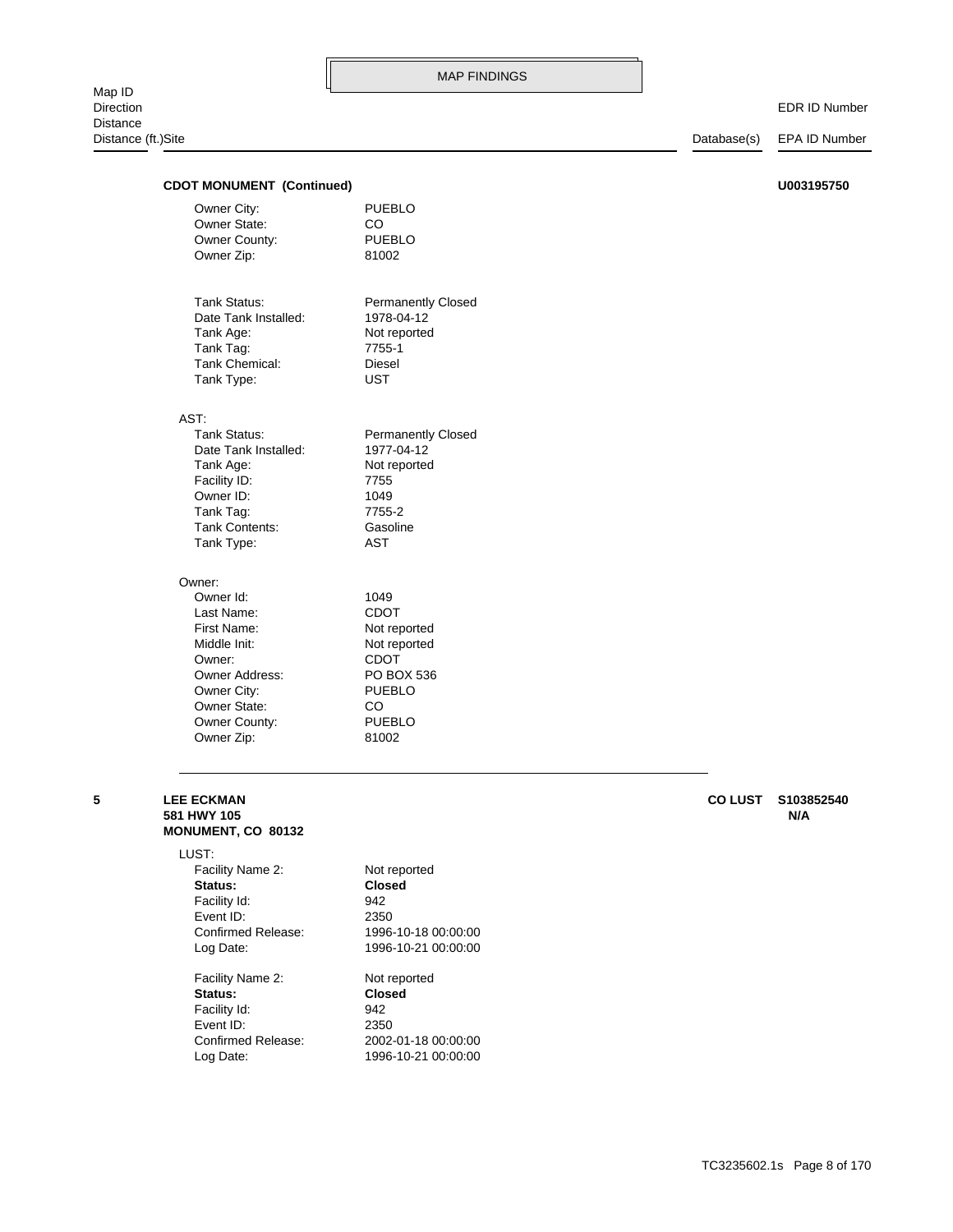| <b>Direction</b> | <b>EDR ID Number</b>         |
|------------------|------------------------------|
| Distance         |                              |
|                  | $D - t - b = -t - t$ $D - b$ |

<span id="page-21-0"></span>

| Distance (ft.)Site |                                                                 |                           | Database(s)                    | EPA ID Number     |
|--------------------|-----------------------------------------------------------------|---------------------------|--------------------------------|-------------------|
| 5                  | <b>MONUMENT TEXACO INC</b><br>581 HWY 105<br>MONUMENT, CO 80132 |                           | <b>CO UST</b><br><b>CO AST</b> | U004008118<br>N/A |
|                    | CO UST:<br>Facility ID:                                         | 942                       |                                |                   |
|                    |                                                                 |                           |                                |                   |
|                    | Owner:                                                          |                           |                                |                   |
|                    | Owner Id:<br>Last Name:                                         | 844<br>CARROLL OIL CO     |                                |                   |
|                    | First Name:                                                     | Not reported              |                                |                   |
|                    | Middle Init:                                                    | Not reported              |                                |                   |
|                    | Owner:                                                          | CARROLL OIL CO            |                                |                   |
|                    | Owner Address:                                                  | PO BOX 338                |                                |                   |
|                    | Owner City:                                                     | FORT MORGAN               |                                |                   |
|                    | Owner State:                                                    | CO                        |                                |                   |
|                    | Owner County:                                                   | <b>MORGAN</b>             |                                |                   |
|                    | Owner Zip:                                                      | 80701                     |                                |                   |
|                    | Tank Status:                                                    | <b>Permanently Closed</b> |                                |                   |
|                    | Date Tank Installed:                                            | 1977-04-28                |                                |                   |
|                    | Tank Age:                                                       | Not reported              |                                |                   |
|                    | Tank Tag:<br>Tank Chemical:                                     | 942-1                     |                                |                   |
|                    | Tank Type:                                                      | Gasoline<br><b>UST</b>    |                                |                   |
|                    |                                                                 |                           |                                |                   |
|                    | Tank Status:                                                    | <b>Permanently Closed</b> |                                |                   |
|                    | Date Tank Installed:                                            | 1977-04-28                |                                |                   |
|                    | Tank Age:                                                       | Not reported              |                                |                   |
|                    | Tank Tag:                                                       | 942-2                     |                                |                   |
|                    | Tank Chemical:                                                  | Gasoline                  |                                |                   |
|                    | Tank Type:                                                      | UST                       |                                |                   |
|                    | Tank Status:                                                    | <b>Permanently Closed</b> |                                |                   |
|                    | Date Tank Installed:                                            | 1977-04-28                |                                |                   |
|                    | Tank Age:                                                       | Not reported              |                                |                   |
|                    | Tank Tag:<br>Tank Chemical:                                     | 942-3<br>Gasoline         |                                |                   |
|                    | Tank Type:                                                      | <b>UST</b>                |                                |                   |
|                    |                                                                 |                           |                                |                   |
|                    | Tank Status:                                                    | <b>Permanently Closed</b> |                                |                   |
|                    | Date Tank Installed:                                            | 1977-04-28                |                                |                   |
|                    | Tank Age:                                                       | Not reported              |                                |                   |
|                    | Tank Tag:                                                       | 942-4                     |                                |                   |
|                    | Tank Chemical:<br>Tank Type:                                    | Diesel<br><b>UST</b>      |                                |                   |
|                    |                                                                 |                           |                                |                   |
|                    | Tank Status:                                                    | Permanently Closed        |                                |                   |
|                    | Date Tank Installed:                                            | 1977-04-28                |                                |                   |
|                    | Tank Age:                                                       | Not reported              |                                |                   |
|                    | Tank Tag:                                                       | 942-5                     |                                |                   |
|                    | Tank Chemical:<br>Tank Type:                                    | Waste Oil<br><b>UST</b>   |                                |                   |
|                    |                                                                 |                           |                                |                   |
|                    |                                                                 |                           |                                |                   |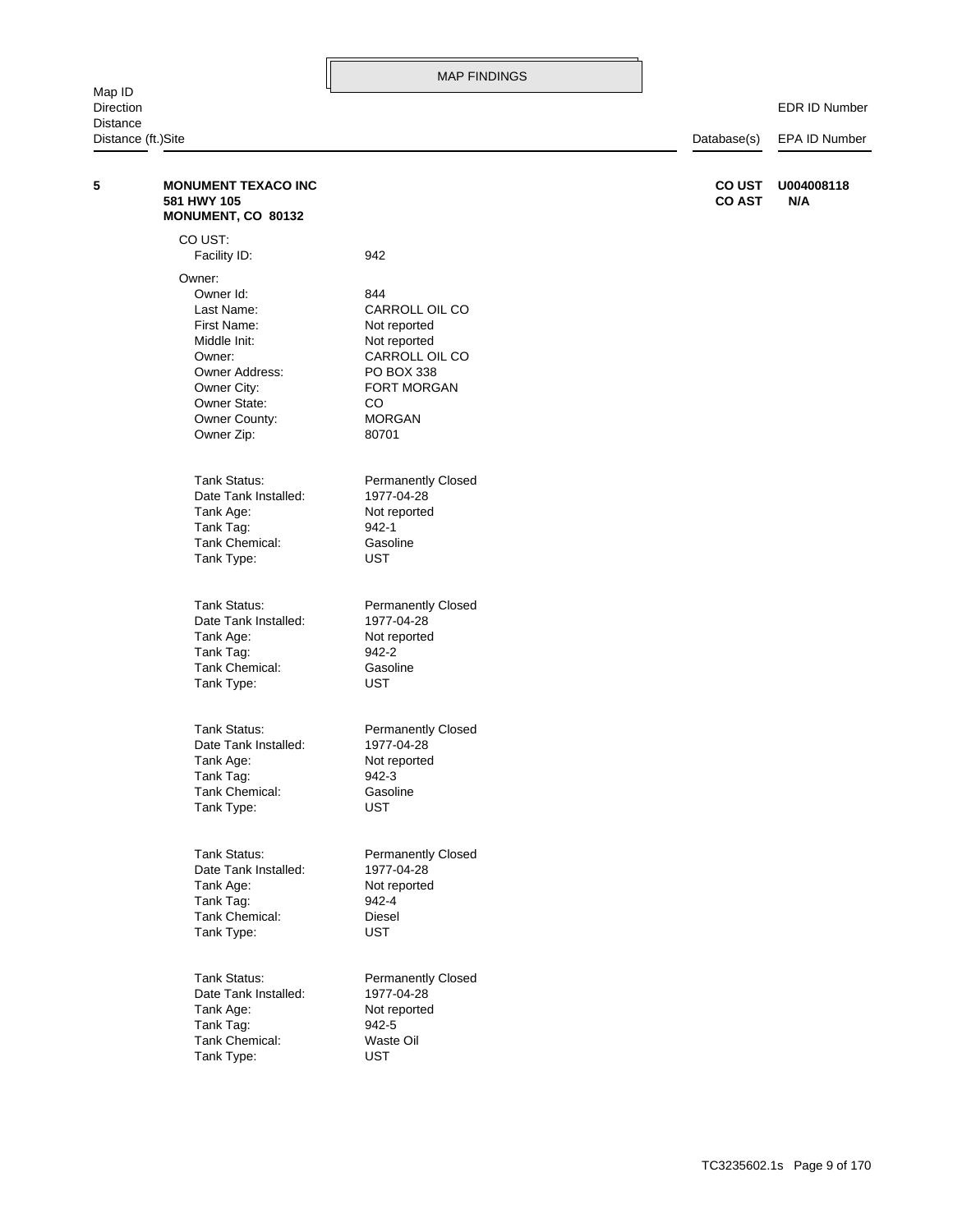#### **MONUMENT TEXACO INC (Continued) DOMAGNET AND INCOMENT TEXACO INC** (Continued)

| AST:                 |                           |
|----------------------|---------------------------|
| Tank Status:         | <b>Permanently Closed</b> |
| Date Tank Installed: | Not reported              |
| Tank Age:            | Not reported              |
| Facility ID:         | 942                       |
| Owner ID:            | 844                       |
| Tank Tag:            | 942-6                     |
| Tank Contents:       | LPG                       |
| Tank Type:           | I PG                      |
| Owner:               |                           |
| Owner Id:            | 844                       |
| Last Name:           | CARROLL OIL CO            |
| First Name:          | Not reported              |
| Middle Init:         | Not reported              |
| Owner:               | CARROLL OIL CO            |

Owner City: FORT MORGAN Owner Address: PO BOX 338

<span id="page-22-0"></span>**6 CONOCOPHILLIPS COMPANY - 2706507 1004446348 FINDS**

#### **MONUMENT, CO 80132 534 HIGHWAY 105 N/A**

Owner Zip: 80701 Owner County: MORGAN Owner State: CO

FINDS:

Registry ID: 110002435721

Environmental Interest/Information System

of the Clean Air Act. redesign to support facility operating permits required under Title V estimation of total national emissions. AFS is undergoing a major to comply with regulatory programs and by EPA as an input for the AFS data are utilized by states to prepare State Implementation Plans used to track emissions and compliance data from industrial plants. information concerning airborne pollution in the United States. AFS is Aerometric Data (SAROAD). AIRS is the national repository for National Emission Data System (NEDS), and the Storage and Retrieval of Subsystem) replaces the former Compliance Data System (CDS), the AFS (Aerometric Information Retrieval System (AIRS) Facility

their precursors, as well as hazardous air pollutants (HAPs). on stationary and mobile sources that emit criteria air pollutants and The NEI (National Emissions Inventory) database contains information

CRITERIA AND HAZARDOUS AIR POLLUTANT INVENTORY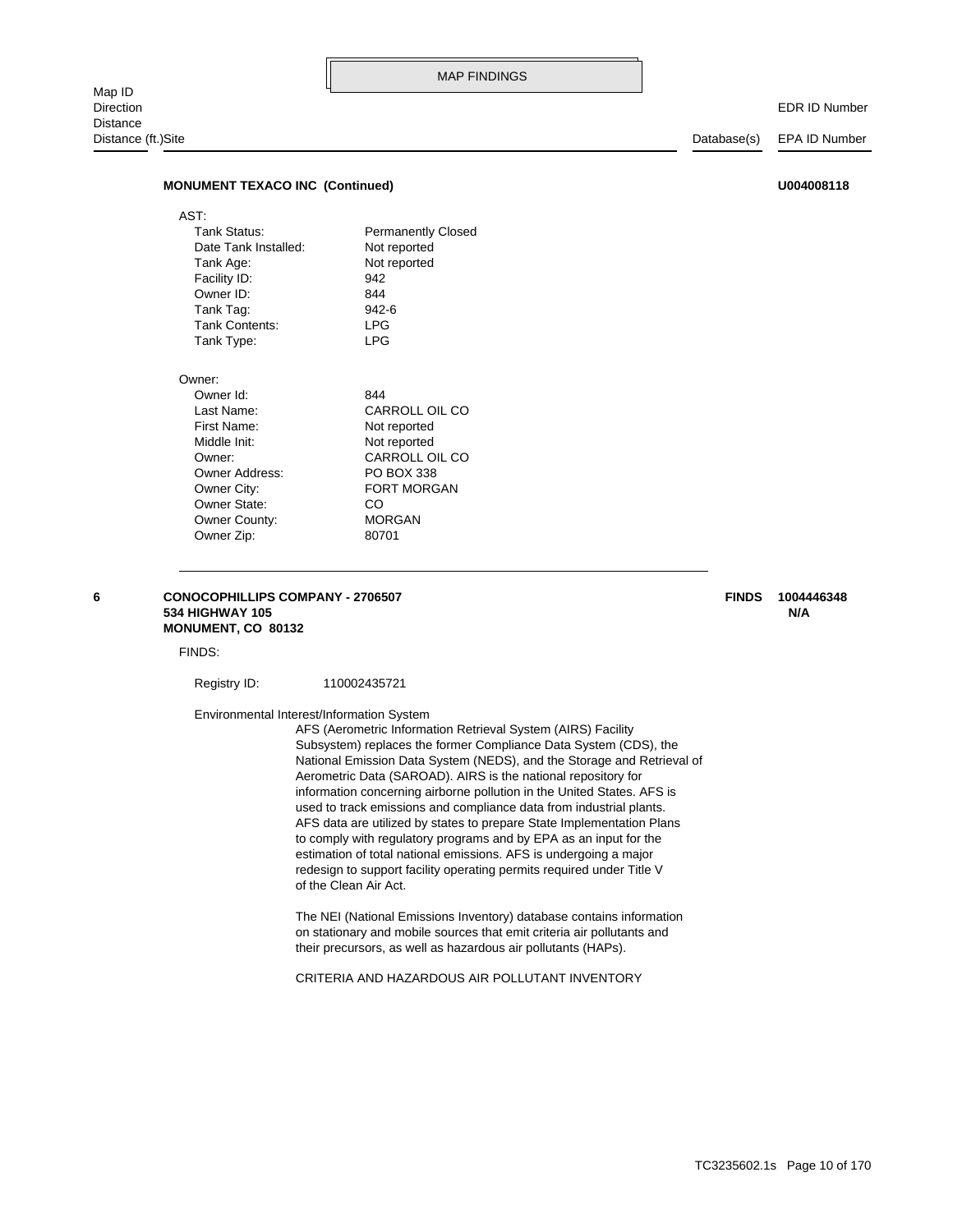#### EDR ID Number

<span id="page-23-0"></span>

| RCRA-NonGen:<br>Date form received by agency: 07/30/2009<br>ROYAL 1 HOUR CLEANERS<br>Facility name:<br>Facility address:<br>1736 LAKE WOODMOOR DR<br>MONUMENT, CO 80132<br>EPA ID:<br>COR000015693<br>Mailing address:<br>LAKE WOODMOOR DR<br>MONUMENT, CO 80132<br>Contact:<br>JOONGIL YI<br>Contact address:<br>LAKE WOODMOOR DR<br>MONUMENT, CO 80132<br>US<br>Contact country:<br>Contact telephone:<br>(719) 481-4252<br>Contact email:<br>Not reported<br>EPA Region:<br>08<br>Private<br>Land type:<br>Classification:<br>Non-Generator<br>Description:<br>Handler: Non-Generators do not presently generate hazardous waste<br>Owner/Operator Summary:<br>Owner/operator name:<br>ROYAL 1 HOUR CLEANERS<br>Owner/operator address:<br>LAKE WOODMOOR DR<br>MONUMENT, CO 80132<br>Owner/operator country:<br>US<br>Owner/operator telephone:<br>(719) 481-4252<br>Legal status:<br>Private<br>Owner/Operator Type:<br>Operator<br>Owner/Op start date:<br>08/09/2007<br>Owner/Op end date:<br>Not reported<br>Owner/operator name:<br><b>JOONGIL YI</b><br>Owner/operator address:<br>LAKE WOODMOOR DR<br>MONUMENT, CO 80132<br>US<br>Owner/operator country:<br>Owner/operator telephone:<br>(719) 481-4252<br>Legal status:<br>Private<br>Owner/Operator Type:<br>Owner<br>Owner/Op start date:<br>08/05/2008<br>Owner/Op end date:<br>Not reported<br><b>JOONG IL YI</b><br>Owner/operator name:<br>Owner/operator address:<br>1736 LAKE WOODMOOR DR<br>MONUMENT, CO 80132<br>Owner/operator country:<br>Not reported<br>Owner/operator telephone:<br>(719) 481-4252<br>Legal status:<br>Private<br>Owner/Operator Type:<br>Owner | 7 | <b>ROYAL 1 HOUR CLEANERS</b><br><b>1736 LAKE WOODMOOR DR</b><br>MONUMENT, CO 80132 | <b>RCRA-NonGen</b><br><b>FINDS</b><br><b>CO DRYCLEANERS</b> | 1004680371<br>COR000015693 |
|--------------------------------------------------------------------------------------------------------------------------------------------------------------------------------------------------------------------------------------------------------------------------------------------------------------------------------------------------------------------------------------------------------------------------------------------------------------------------------------------------------------------------------------------------------------------------------------------------------------------------------------------------------------------------------------------------------------------------------------------------------------------------------------------------------------------------------------------------------------------------------------------------------------------------------------------------------------------------------------------------------------------------------------------------------------------------------------------------------------------------------------------------------------------------------------------------------------------------------------------------------------------------------------------------------------------------------------------------------------------------------------------------------------------------------------------------------------------------------------------------------------------------------------------------------------------------------------------------------------------------------------------|---|------------------------------------------------------------------------------------|-------------------------------------------------------------|----------------------------|
|                                                                                                                                                                                                                                                                                                                                                                                                                                                                                                                                                                                                                                                                                                                                                                                                                                                                                                                                                                                                                                                                                                                                                                                                                                                                                                                                                                                                                                                                                                                                                                                                                                            |   |                                                                                    |                                                             |                            |
|                                                                                                                                                                                                                                                                                                                                                                                                                                                                                                                                                                                                                                                                                                                                                                                                                                                                                                                                                                                                                                                                                                                                                                                                                                                                                                                                                                                                                                                                                                                                                                                                                                            |   |                                                                                    |                                                             |                            |
|                                                                                                                                                                                                                                                                                                                                                                                                                                                                                                                                                                                                                                                                                                                                                                                                                                                                                                                                                                                                                                                                                                                                                                                                                                                                                                                                                                                                                                                                                                                                                                                                                                            |   |                                                                                    |                                                             |                            |
|                                                                                                                                                                                                                                                                                                                                                                                                                                                                                                                                                                                                                                                                                                                                                                                                                                                                                                                                                                                                                                                                                                                                                                                                                                                                                                                                                                                                                                                                                                                                                                                                                                            |   |                                                                                    |                                                             |                            |
|                                                                                                                                                                                                                                                                                                                                                                                                                                                                                                                                                                                                                                                                                                                                                                                                                                                                                                                                                                                                                                                                                                                                                                                                                                                                                                                                                                                                                                                                                                                                                                                                                                            |   |                                                                                    |                                                             |                            |
|                                                                                                                                                                                                                                                                                                                                                                                                                                                                                                                                                                                                                                                                                                                                                                                                                                                                                                                                                                                                                                                                                                                                                                                                                                                                                                                                                                                                                                                                                                                                                                                                                                            |   |                                                                                    |                                                             |                            |
|                                                                                                                                                                                                                                                                                                                                                                                                                                                                                                                                                                                                                                                                                                                                                                                                                                                                                                                                                                                                                                                                                                                                                                                                                                                                                                                                                                                                                                                                                                                                                                                                                                            |   |                                                                                    |                                                             |                            |
|                                                                                                                                                                                                                                                                                                                                                                                                                                                                                                                                                                                                                                                                                                                                                                                                                                                                                                                                                                                                                                                                                                                                                                                                                                                                                                                                                                                                                                                                                                                                                                                                                                            |   |                                                                                    |                                                             |                            |
|                                                                                                                                                                                                                                                                                                                                                                                                                                                                                                                                                                                                                                                                                                                                                                                                                                                                                                                                                                                                                                                                                                                                                                                                                                                                                                                                                                                                                                                                                                                                                                                                                                            |   |                                                                                    |                                                             |                            |
|                                                                                                                                                                                                                                                                                                                                                                                                                                                                                                                                                                                                                                                                                                                                                                                                                                                                                                                                                                                                                                                                                                                                                                                                                                                                                                                                                                                                                                                                                                                                                                                                                                            |   |                                                                                    |                                                             |                            |
|                                                                                                                                                                                                                                                                                                                                                                                                                                                                                                                                                                                                                                                                                                                                                                                                                                                                                                                                                                                                                                                                                                                                                                                                                                                                                                                                                                                                                                                                                                                                                                                                                                            |   |                                                                                    |                                                             |                            |
|                                                                                                                                                                                                                                                                                                                                                                                                                                                                                                                                                                                                                                                                                                                                                                                                                                                                                                                                                                                                                                                                                                                                                                                                                                                                                                                                                                                                                                                                                                                                                                                                                                            |   |                                                                                    |                                                             |                            |
|                                                                                                                                                                                                                                                                                                                                                                                                                                                                                                                                                                                                                                                                                                                                                                                                                                                                                                                                                                                                                                                                                                                                                                                                                                                                                                                                                                                                                                                                                                                                                                                                                                            |   |                                                                                    |                                                             |                            |
|                                                                                                                                                                                                                                                                                                                                                                                                                                                                                                                                                                                                                                                                                                                                                                                                                                                                                                                                                                                                                                                                                                                                                                                                                                                                                                                                                                                                                                                                                                                                                                                                                                            |   |                                                                                    |                                                             |                            |
|                                                                                                                                                                                                                                                                                                                                                                                                                                                                                                                                                                                                                                                                                                                                                                                                                                                                                                                                                                                                                                                                                                                                                                                                                                                                                                                                                                                                                                                                                                                                                                                                                                            |   |                                                                                    |                                                             |                            |
|                                                                                                                                                                                                                                                                                                                                                                                                                                                                                                                                                                                                                                                                                                                                                                                                                                                                                                                                                                                                                                                                                                                                                                                                                                                                                                                                                                                                                                                                                                                                                                                                                                            |   |                                                                                    |                                                             |                            |
|                                                                                                                                                                                                                                                                                                                                                                                                                                                                                                                                                                                                                                                                                                                                                                                                                                                                                                                                                                                                                                                                                                                                                                                                                                                                                                                                                                                                                                                                                                                                                                                                                                            |   |                                                                                    |                                                             |                            |
|                                                                                                                                                                                                                                                                                                                                                                                                                                                                                                                                                                                                                                                                                                                                                                                                                                                                                                                                                                                                                                                                                                                                                                                                                                                                                                                                                                                                                                                                                                                                                                                                                                            |   |                                                                                    |                                                             |                            |
|                                                                                                                                                                                                                                                                                                                                                                                                                                                                                                                                                                                                                                                                                                                                                                                                                                                                                                                                                                                                                                                                                                                                                                                                                                                                                                                                                                                                                                                                                                                                                                                                                                            |   |                                                                                    |                                                             |                            |
|                                                                                                                                                                                                                                                                                                                                                                                                                                                                                                                                                                                                                                                                                                                                                                                                                                                                                                                                                                                                                                                                                                                                                                                                                                                                                                                                                                                                                                                                                                                                                                                                                                            |   |                                                                                    |                                                             |                            |
|                                                                                                                                                                                                                                                                                                                                                                                                                                                                                                                                                                                                                                                                                                                                                                                                                                                                                                                                                                                                                                                                                                                                                                                                                                                                                                                                                                                                                                                                                                                                                                                                                                            |   |                                                                                    |                                                             |                            |
|                                                                                                                                                                                                                                                                                                                                                                                                                                                                                                                                                                                                                                                                                                                                                                                                                                                                                                                                                                                                                                                                                                                                                                                                                                                                                                                                                                                                                                                                                                                                                                                                                                            |   |                                                                                    |                                                             |                            |
|                                                                                                                                                                                                                                                                                                                                                                                                                                                                                                                                                                                                                                                                                                                                                                                                                                                                                                                                                                                                                                                                                                                                                                                                                                                                                                                                                                                                                                                                                                                                                                                                                                            |   |                                                                                    |                                                             |                            |
|                                                                                                                                                                                                                                                                                                                                                                                                                                                                                                                                                                                                                                                                                                                                                                                                                                                                                                                                                                                                                                                                                                                                                                                                                                                                                                                                                                                                                                                                                                                                                                                                                                            |   |                                                                                    |                                                             |                            |
|                                                                                                                                                                                                                                                                                                                                                                                                                                                                                                                                                                                                                                                                                                                                                                                                                                                                                                                                                                                                                                                                                                                                                                                                                                                                                                                                                                                                                                                                                                                                                                                                                                            |   |                                                                                    |                                                             |                            |
|                                                                                                                                                                                                                                                                                                                                                                                                                                                                                                                                                                                                                                                                                                                                                                                                                                                                                                                                                                                                                                                                                                                                                                                                                                                                                                                                                                                                                                                                                                                                                                                                                                            |   |                                                                                    |                                                             |                            |
|                                                                                                                                                                                                                                                                                                                                                                                                                                                                                                                                                                                                                                                                                                                                                                                                                                                                                                                                                                                                                                                                                                                                                                                                                                                                                                                                                                                                                                                                                                                                                                                                                                            |   |                                                                                    |                                                             |                            |
|                                                                                                                                                                                                                                                                                                                                                                                                                                                                                                                                                                                                                                                                                                                                                                                                                                                                                                                                                                                                                                                                                                                                                                                                                                                                                                                                                                                                                                                                                                                                                                                                                                            |   |                                                                                    |                                                             |                            |
|                                                                                                                                                                                                                                                                                                                                                                                                                                                                                                                                                                                                                                                                                                                                                                                                                                                                                                                                                                                                                                                                                                                                                                                                                                                                                                                                                                                                                                                                                                                                                                                                                                            |   |                                                                                    |                                                             |                            |
|                                                                                                                                                                                                                                                                                                                                                                                                                                                                                                                                                                                                                                                                                                                                                                                                                                                                                                                                                                                                                                                                                                                                                                                                                                                                                                                                                                                                                                                                                                                                                                                                                                            |   |                                                                                    |                                                             |                            |
|                                                                                                                                                                                                                                                                                                                                                                                                                                                                                                                                                                                                                                                                                                                                                                                                                                                                                                                                                                                                                                                                                                                                                                                                                                                                                                                                                                                                                                                                                                                                                                                                                                            |   |                                                                                    |                                                             |                            |
|                                                                                                                                                                                                                                                                                                                                                                                                                                                                                                                                                                                                                                                                                                                                                                                                                                                                                                                                                                                                                                                                                                                                                                                                                                                                                                                                                                                                                                                                                                                                                                                                                                            |   |                                                                                    |                                                             |                            |
|                                                                                                                                                                                                                                                                                                                                                                                                                                                                                                                                                                                                                                                                                                                                                                                                                                                                                                                                                                                                                                                                                                                                                                                                                                                                                                                                                                                                                                                                                                                                                                                                                                            |   |                                                                                    |                                                             |                            |
|                                                                                                                                                                                                                                                                                                                                                                                                                                                                                                                                                                                                                                                                                                                                                                                                                                                                                                                                                                                                                                                                                                                                                                                                                                                                                                                                                                                                                                                                                                                                                                                                                                            |   |                                                                                    |                                                             |                            |
|                                                                                                                                                                                                                                                                                                                                                                                                                                                                                                                                                                                                                                                                                                                                                                                                                                                                                                                                                                                                                                                                                                                                                                                                                                                                                                                                                                                                                                                                                                                                                                                                                                            |   |                                                                                    |                                                             |                            |
|                                                                                                                                                                                                                                                                                                                                                                                                                                                                                                                                                                                                                                                                                                                                                                                                                                                                                                                                                                                                                                                                                                                                                                                                                                                                                                                                                                                                                                                                                                                                                                                                                                            |   |                                                                                    |                                                             |                            |
|                                                                                                                                                                                                                                                                                                                                                                                                                                                                                                                                                                                                                                                                                                                                                                                                                                                                                                                                                                                                                                                                                                                                                                                                                                                                                                                                                                                                                                                                                                                                                                                                                                            |   |                                                                                    |                                                             |                            |
|                                                                                                                                                                                                                                                                                                                                                                                                                                                                                                                                                                                                                                                                                                                                                                                                                                                                                                                                                                                                                                                                                                                                                                                                                                                                                                                                                                                                                                                                                                                                                                                                                                            |   |                                                                                    |                                                             |                            |
|                                                                                                                                                                                                                                                                                                                                                                                                                                                                                                                                                                                                                                                                                                                                                                                                                                                                                                                                                                                                                                                                                                                                                                                                                                                                                                                                                                                                                                                                                                                                                                                                                                            |   |                                                                                    |                                                             |                            |
| Owner/Op start date:<br>Not reported                                                                                                                                                                                                                                                                                                                                                                                                                                                                                                                                                                                                                                                                                                                                                                                                                                                                                                                                                                                                                                                                                                                                                                                                                                                                                                                                                                                                                                                                                                                                                                                                       |   |                                                                                    |                                                             |                            |
| Owner/Op end date:<br>Not reported                                                                                                                                                                                                                                                                                                                                                                                                                                                                                                                                                                                                                                                                                                                                                                                                                                                                                                                                                                                                                                                                                                                                                                                                                                                                                                                                                                                                                                                                                                                                                                                                         |   |                                                                                    |                                                             |                            |
| Handler Activities Summary:                                                                                                                                                                                                                                                                                                                                                                                                                                                                                                                                                                                                                                                                                                                                                                                                                                                                                                                                                                                                                                                                                                                                                                                                                                                                                                                                                                                                                                                                                                                                                                                                                |   |                                                                                    |                                                             |                            |
| U.S. importer of hazardous waste:<br>No                                                                                                                                                                                                                                                                                                                                                                                                                                                                                                                                                                                                                                                                                                                                                                                                                                                                                                                                                                                                                                                                                                                                                                                                                                                                                                                                                                                                                                                                                                                                                                                                    |   |                                                                                    |                                                             |                            |
| Mixed waste (haz. and radioactive): No                                                                                                                                                                                                                                                                                                                                                                                                                                                                                                                                                                                                                                                                                                                                                                                                                                                                                                                                                                                                                                                                                                                                                                                                                                                                                                                                                                                                                                                                                                                                                                                                     |   |                                                                                    |                                                             |                            |
| Recycler of hazardous waste:<br>No                                                                                                                                                                                                                                                                                                                                                                                                                                                                                                                                                                                                                                                                                                                                                                                                                                                                                                                                                                                                                                                                                                                                                                                                                                                                                                                                                                                                                                                                                                                                                                                                         |   |                                                                                    |                                                             |                            |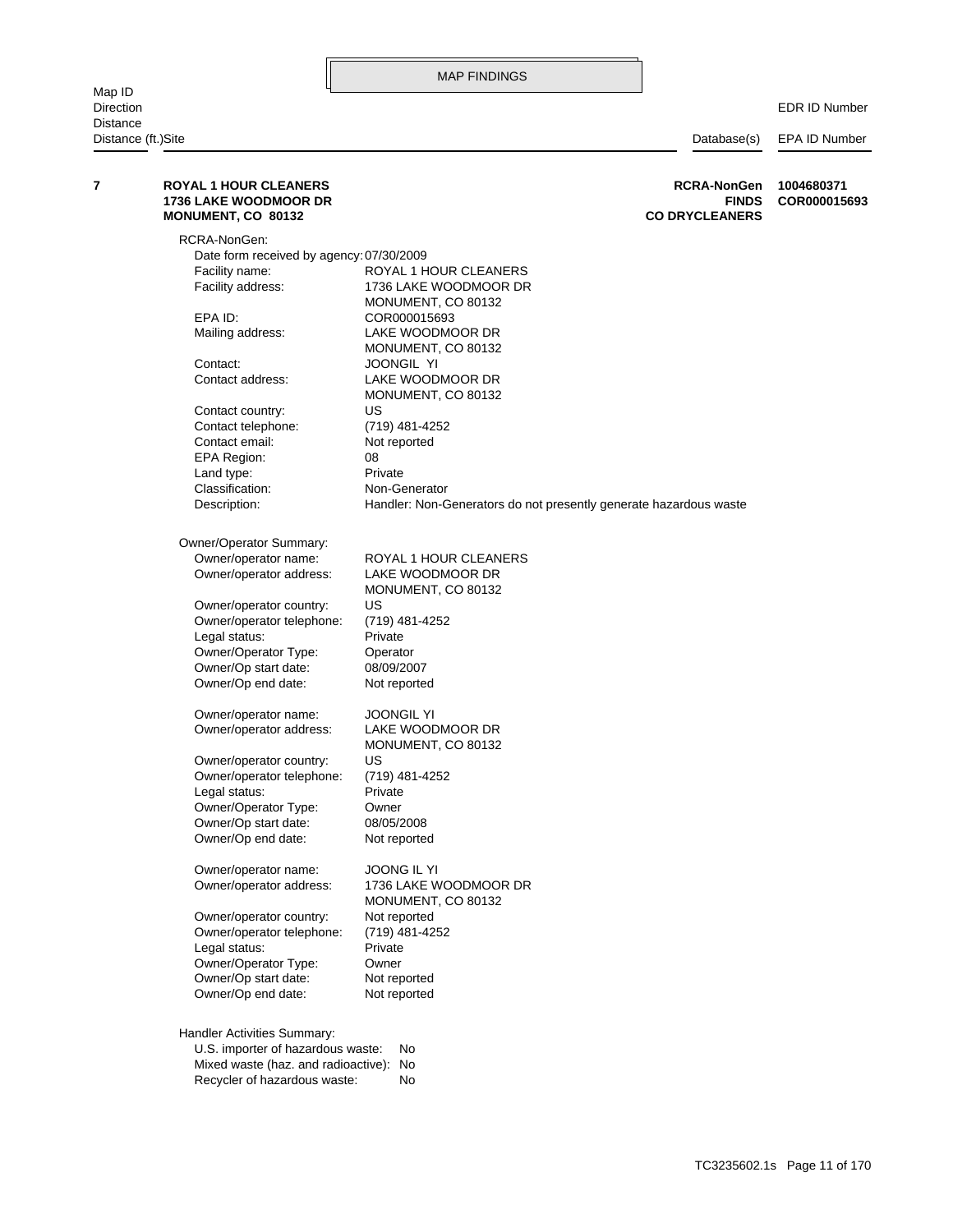Direction EDR ID Number Distance (ft.)Site Database(s) EPA ID Number information concerning airborne pollution in the United States. AFS is Aerometric Data (SAROAD). AIRS is the national repository for National Emission Data System (NEDS), and the Storage and Retrieval of Subsystem) replaces the former Compliance Data System (CDS), the AFS (Aerometric Information Retrieval System (AIRS) Facility Environmental Interest/Information System Registry ID: 110001746460 FINDS: Evaluation lead agency: State Date achieved compliance: Not reported Area of violation: Not reported Evaluation: FACILITY SELF DISCLOSURE Evaluation date: 11/14/2007 Evaluation lead agency: State Date achieved compliance: Not reported Area of violation: Not reported Evaluation: FOCUSED COMPLIANCE INSPECTION Evaluation date: 07/30/2009 Evaluation Action Summary: Violation Status: No violations found Waste name: TETRACHLOROETHYLENE Waste code: D039 Hazardous Waste Summary: Classification: Conditionally Exempt Small Quantity Generator Site name: ROYAL CLEANERS Facility name: ROYAL 1 HOUR CLEANERS Date form received by agency: 03/02/2000 Classification: Conditionally Exempt Small Quantity Generator Facility name: ROYAL 1 HOUR CLEANERS Date form received by agency: 08/09/2007 Classification: Conditionally Exempt Small Quantity Generator Facility name: ROYAL 1 HOUR CLEANERS Date form received by agency: 08/05/2008 Historical Generators: Used oil transporter: No Used oil transfer facility: No Used oil Specification marketer: No Used oil fuel marketer to burner: No User oil refiner: No Used oil processor: No Used oil fuel burner: No Furnace exemption: No On-site burner exemption: No Underground injection activity: No Treater, storer or disposer of HW: No Transporter of hazardous waste: No **ROYAL 1 HOUR CLEANERS (Continued) 1004680371**

MAP FINDINGS

Map ID<br>Direction Distance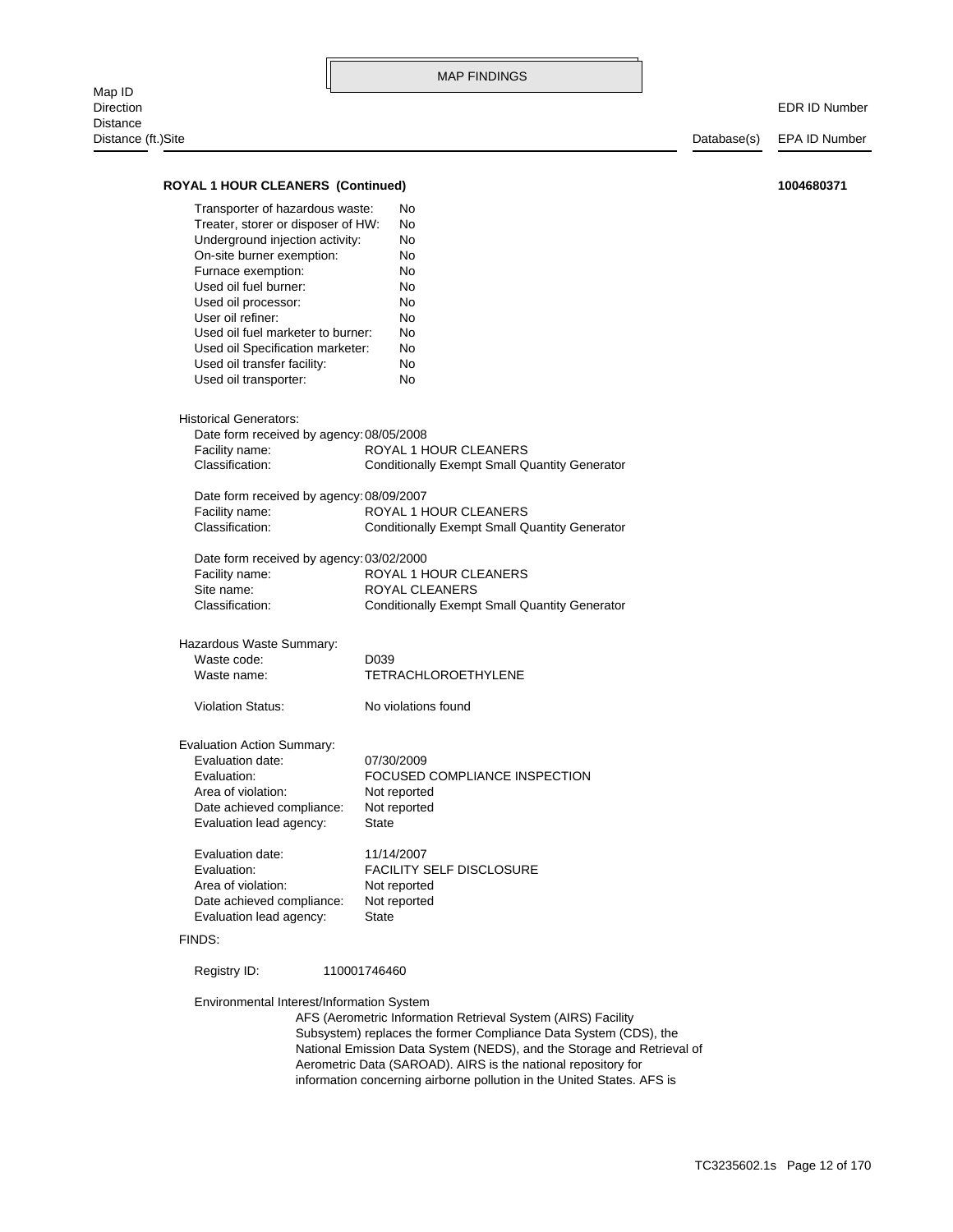#### **ROYAL 1 HOUR CLEANERS (Continued) 1004680371**

of the Clean Air Act. redesign to support facility operating permits required under Title V estimation of total national emissions. AFS is undergoing a major to comply with regulatory programs and by EPA as an input for the AFS data are utilized by states to prepare State Implementation Plans used to track emissions and compliance data from industrial plants.

MAP FINDINGS

their precursors, as well as hazardous air pollutants (HAPs). on stationary and mobile sources that emit criteria air pollutants and The NEI (National Emissions Inventory) database contains information

corrective action activities required under RCRA. program staff to track the notification, permit, compliance, and and treat, store, or dispose of hazardous waste. RCRAInfo allows RCRA events and activities related to facilities that generate, transport, Conservation and Recovery Act (RCRA) program through the tracking of RCRAInfo is a national information system that supports the Resource

#### CRITERIA AND HAZARDOUS AIR POLLUTANT INVENTORY

#### DRYCLEANERS:

Emission Process Desc: RENZACCI SN: 14516 Construction Permit Num: 96EP800-1.CN Site Owner Phone: (719)481-4252 Site Owner Mail City/Zip: MONUMENT, 08 80132-0000 Site Owner Mail Addr: 1736 LAKE WOODMOOR DR. Site Owner Name: SOONGIL YI Site UTM Vert: 4327.8919999999998 Site UTM Horiz: 513.404 Site UTM Zone: 13 Site Longitude: 1045041.9458 Site Latitude: 390600.22649999999 Contact Person: RESOURCE/ENV MGR Facility Id: 041-0836 Serial # Of Equipment: N139B10146 Equipment Model: F5000 Equipment Manufacturer: GREENTECH DRY-DRY UNIT Emission Unit Desc: GREENTECH UNIT.CN Emission Process Id: 01 Emission Unit Id: 003 Annual Throughput Units: GALLONS SOLVENT CONSUMED Annual Throughput: 0 Emission Process Desc: GREENTECH DRY-DRY UNIT Construction Permit Num: 07EP0779.CN Site Owner Phone: (719)481-4252 Site Owner Mail City/Zip: MONUMENT, 08 80132-0000 Site Owner Mail Addr: 1736 LAKE WOODMOOR DR. Site Owner Name: SOONGIL YI Site UTM Vert: 4327.8919999999998 Site UTM Horiz: 513.404 Site UTM Zone: 13 Site Longitude: 1045041.9458 Site Latitude: 390600.22649999999 Contact Person: RESOURCE/ENV MGR Facility Id: 041-0836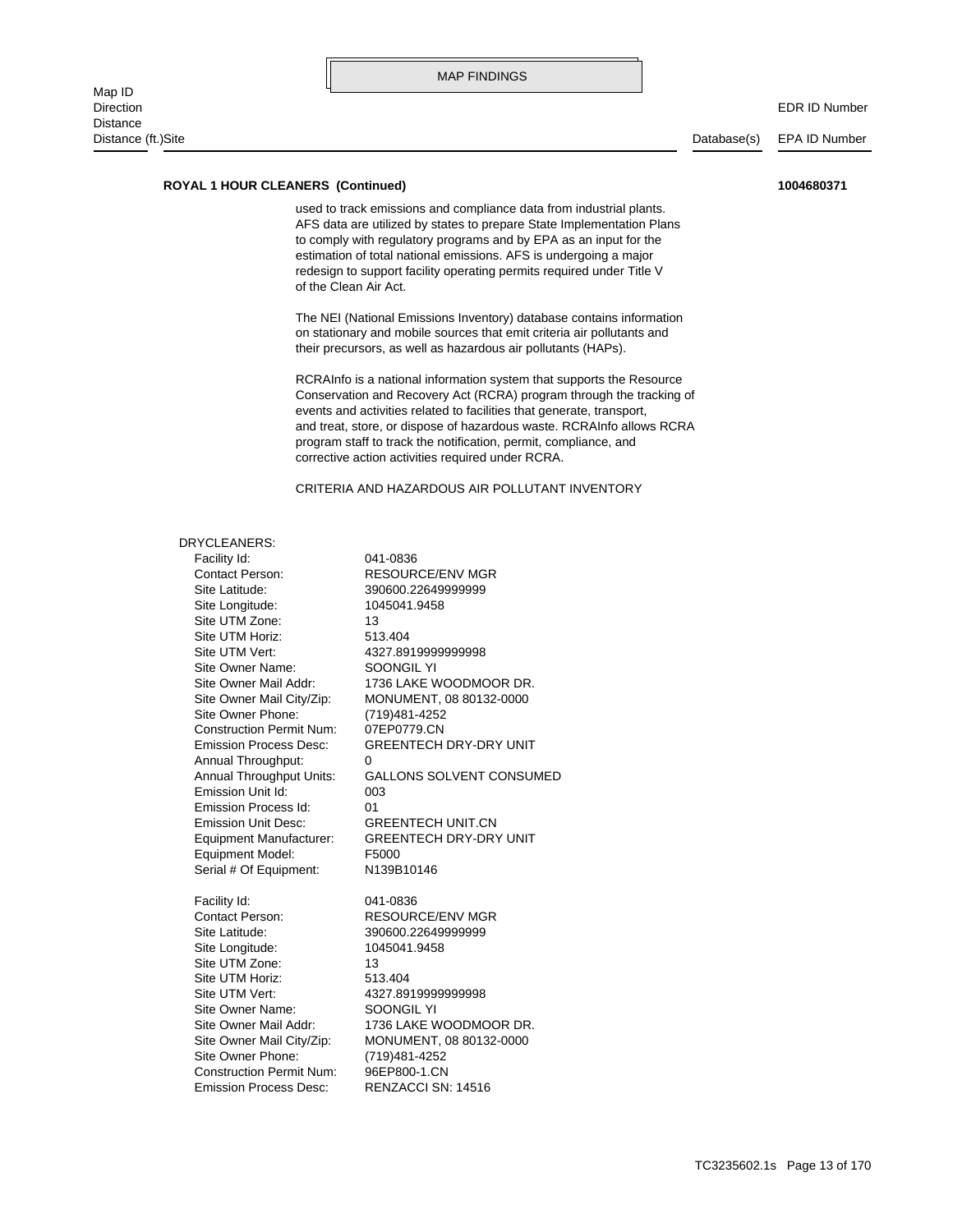Map ID<br>Direction Direction EDR ID Number Distance

Distance (ft.)Site Database(s) EPA ID Number

#### **ROYAL 1 HOUR CLEANERS (Continued) 1004680371**

Serial # Of Equipment: 74516 Equipment Model: PATRIOT 480 Equipment Manufacturer: RONZACI Emission Unit Desc: RENZACCI SN: 14516.CN Emission Process Id: 01 Emission Unit Id: 001 Annual Throughput Units: GALLONS SOLVENT CONSUMED Annual Throughput: 0

Serial # Of Equipment: Not reported Equipment Model: Not reported Equipment Manufacturer: Not reported Emission Unit Desc: DRY CLEANER Emission Process Id: Not reported Emission Unit Id: 002 Annual Throughput Units: Not reported Annual Throughput: Not reported Emission Process Desc: Not reported Construction Permit Num: 96EP800-2.CN Site Owner Phone: (719)481-4252 Site Owner Mail City/Zip: MONUMENT, 08 80132-0000 Site Owner Mail Addr: 1736 LAKE WOODMOOR DR. Site Owner Name: SOONGIL YI Site UTM Vert: 4327.8919999999998 Site UTM Horiz: 513.404 Site UTM Zone: 13 Site Longitude: 1045041.9458 Site Latitude: 390600.22649999999 Contact Person: RESOURCE/ENV MGR Facility Id: 041-0836

## **MONUMENT, CO**

#### CO ASBESTOS:

| Permit Number: | Not reported        |
|----------------|---------------------|
| Contractor:    | T.R. Demolition Inc |
| Permit Date:   | 4/3/2009            |
| Project:       | 153                 |
| Linear Ft:     | Not reported        |
| Square Ft:     | Not reported        |
| Year:          | 2009                |
| Project Type:  | Demolition          |
| Demo Number:   | 09EP0804D           |
| Notice Date:   | Not reported        |
| Drums:         | Not reported        |
| End Date:      | Not reported        |
| Begin Date:    | Not reported        |

<span id="page-26-0"></span>**263 HIGHWAY 105 N/A 8 CO ASBESTOS S109509946**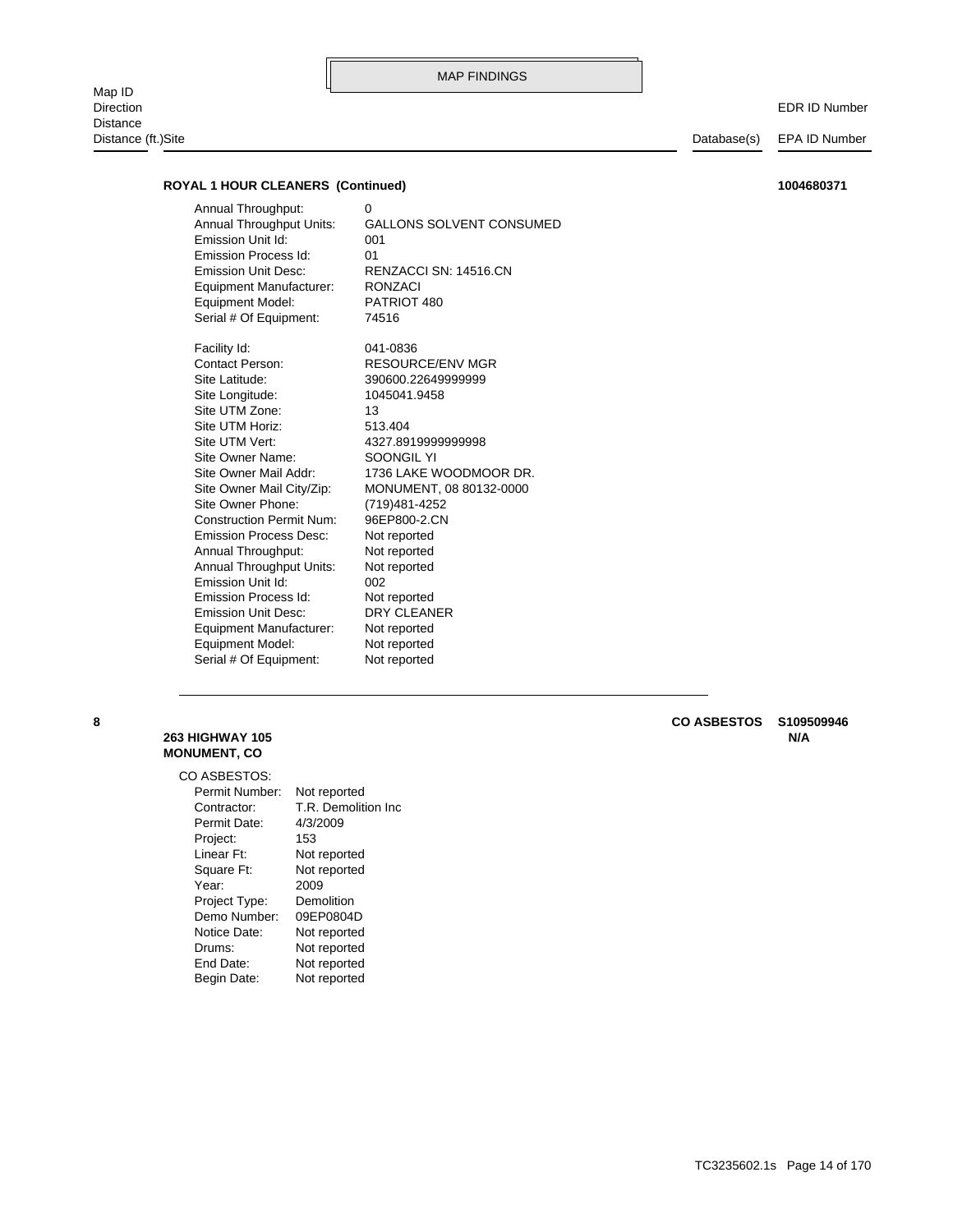<span id="page-27-1"></span><span id="page-27-0"></span>

| Map ID                |                                                                                                                                                                                                       |                                                                                                                                                                                           | <b>MAP FINDINGS</b>                                                                         |                    |                      |
|-----------------------|-------------------------------------------------------------------------------------------------------------------------------------------------------------------------------------------------------|-------------------------------------------------------------------------------------------------------------------------------------------------------------------------------------------|---------------------------------------------------------------------------------------------|--------------------|----------------------|
| Direction<br>Distance |                                                                                                                                                                                                       |                                                                                                                                                                                           |                                                                                             |                    | <b>EDR ID Number</b> |
| Distance (ft.)Site    |                                                                                                                                                                                                       |                                                                                                                                                                                           |                                                                                             | Database(s)        | EPA ID Number        |
| 8                     | 271-273 HIGHWAY 105<br><b>MONUMENT, CO</b>                                                                                                                                                            |                                                                                                                                                                                           |                                                                                             | <b>CO ASBESTOS</b> | S109509950<br>N/A    |
|                       | CO ASBESTOS:<br>Permit Number:<br>Contractor:<br>Permit Date:<br>Project:<br>Linear Ft:<br>Square Ft:<br>Year:<br>Project Type:<br>Demo Number:<br>Notice Date:<br>Drums:<br>End Date:<br>Begin Date: | Not reported<br>T.R. Demolition Inc<br>4/3/2009<br>153<br>Not reported<br>Not reported<br>2009<br>Demolition<br>09EP0805D<br>Not reported<br>Not reported<br>Not reported<br>Not reported |                                                                                             |                    |                      |
| 8                     | PHILLIPS 66 SS<br>3RD ST & HWY 105<br>MONUMENT, CO 80132                                                                                                                                              |                                                                                                                                                                                           |                                                                                             | <b>CO UST</b>      | U003122591<br>N/A    |
|                       | CO UST:<br>Facility ID:<br>Owner:<br>Owner Id:<br>Last Name:<br>First Name:                                                                                                                           |                                                                                                                                                                                           | 8809<br>5253<br><b>CAMPS</b><br><b>NICHOLSON</b>                                            |                    |                      |
|                       | Middle Init:<br>Owner:<br>Owner Address:<br>Owner City:<br><b>Owner State:</b><br>Owner County:<br>Owner Zip:                                                                                         |                                                                                                                                                                                           | Not reported<br>NICHOLSON CAMPS<br>PO BOX 31<br><b>MONUMENT</b><br>CO<br>EL PASO<br>80132   |                    |                      |
|                       | Tank Status:<br>Date Tank Installed:<br>Tank Age:<br>Tank Tag:<br>Tank Chemical:<br>Tank Type:                                                                                                        |                                                                                                                                                                                           | <b>Permanently Closed</b><br>1973-04-08<br>Not reported<br>8809-1<br>Gasoline<br><b>UST</b> |                    |                      |
|                       | <b>Tank Status:</b><br>Date Tank Installed:<br>Tank Age:<br>Tank Tag:<br>Tank Chemical:<br>Tank Type:                                                                                                 |                                                                                                                                                                                           | <b>Permanently Closed</b><br>1973-04-08<br>Not reported<br>8809-2<br>Gasoline<br>UST        |                    |                      |
|                       | Tank Status:                                                                                                                                                                                          |                                                                                                                                                                                           | <b>Permanently Closed</b>                                                                   |                    |                      |

Tank Chemical: Gasoline Tank Tag: 8809-3 Tank Age: Not reported Date Tank Installed: 1973-04-08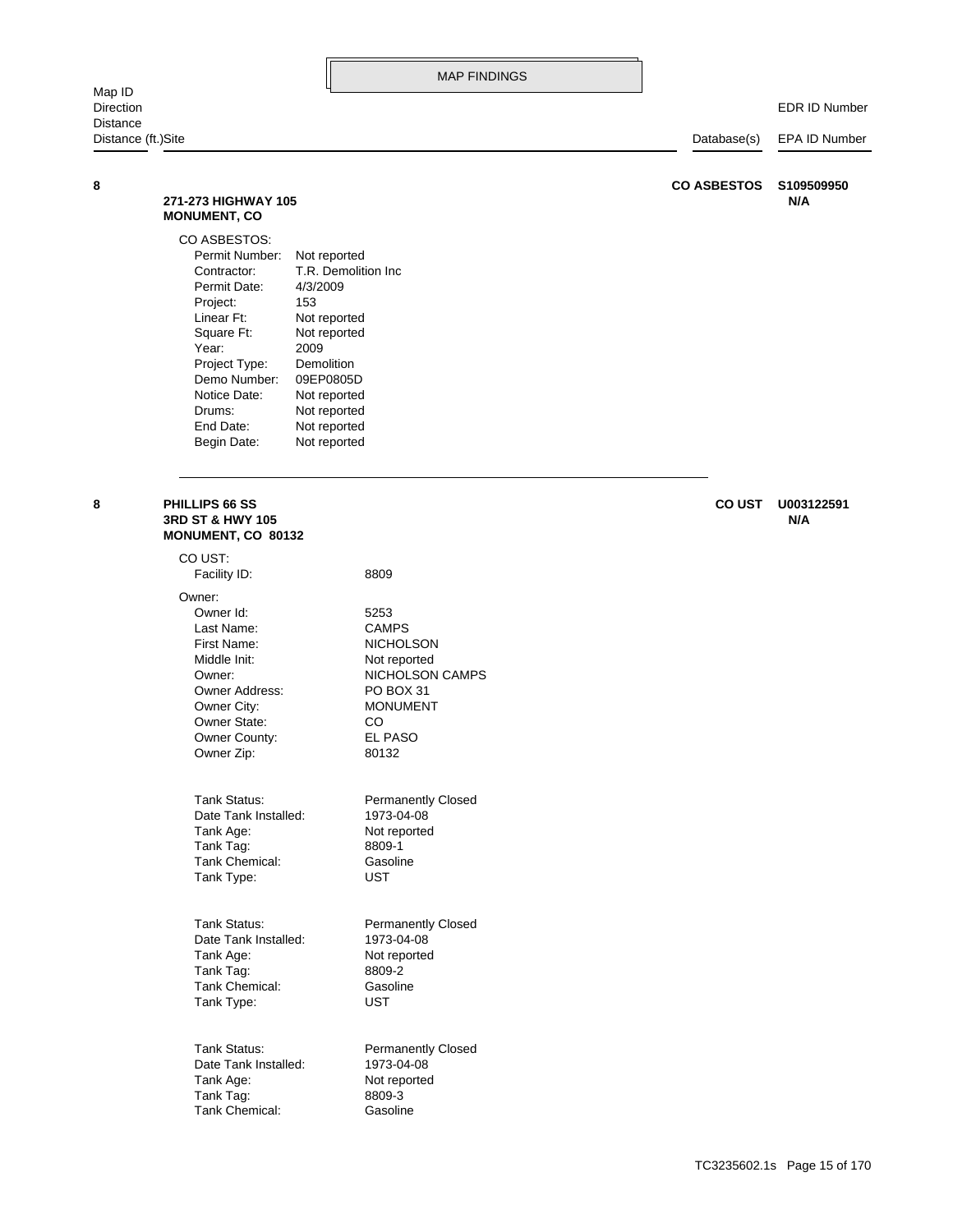<span id="page-28-1"></span><span id="page-28-0"></span>

|                                                                                                                                                                                                                                                                                                                                          |                    |                                                                                                                                                                                                                                                           |                                                                                                                                                                                                                                                                                                                                                                                                                                                                                                                                                                                                                                                                                                                                                                                                                                                                                                                                                                                                                                                                 | <b>EDR ID Number</b>                                                                  |
|------------------------------------------------------------------------------------------------------------------------------------------------------------------------------------------------------------------------------------------------------------------------------------------------------------------------------------------|--------------------|-----------------------------------------------------------------------------------------------------------------------------------------------------------------------------------------------------------------------------------------------------------|-----------------------------------------------------------------------------------------------------------------------------------------------------------------------------------------------------------------------------------------------------------------------------------------------------------------------------------------------------------------------------------------------------------------------------------------------------------------------------------------------------------------------------------------------------------------------------------------------------------------------------------------------------------------------------------------------------------------------------------------------------------------------------------------------------------------------------------------------------------------------------------------------------------------------------------------------------------------------------------------------------------------------------------------------------------------|---------------------------------------------------------------------------------------|
|                                                                                                                                                                                                                                                                                                                                          |                    |                                                                                                                                                                                                                                                           |                                                                                                                                                                                                                                                                                                                                                                                                                                                                                                                                                                                                                                                                                                                                                                                                                                                                                                                                                                                                                                                                 | EPA ID Number                                                                         |
|                                                                                                                                                                                                                                                                                                                                          |                    |                                                                                                                                                                                                                                                           |                                                                                                                                                                                                                                                                                                                                                                                                                                                                                                                                                                                                                                                                                                                                                                                                                                                                                                                                                                                                                                                                 | U003122591                                                                            |
| Tank Type:                                                                                                                                                                                                                                                                                                                               | UST                |                                                                                                                                                                                                                                                           |                                                                                                                                                                                                                                                                                                                                                                                                                                                                                                                                                                                                                                                                                                                                                                                                                                                                                                                                                                                                                                                                 |                                                                                       |
| <b>SOUTHLAND 7 11 NO 20308</b><br>283 HWY 105<br>MONUMENT, CO 80132                                                                                                                                                                                                                                                                      |                    |                                                                                                                                                                                                                                                           | <b>FINDS</b>                                                                                                                                                                                                                                                                                                                                                                                                                                                                                                                                                                                                                                                                                                                                                                                                                                                                                                                                                                                                                                                    | 1004446369<br>N/A                                                                     |
| FINDS:                                                                                                                                                                                                                                                                                                                                   |                    |                                                                                                                                                                                                                                                           |                                                                                                                                                                                                                                                                                                                                                                                                                                                                                                                                                                                                                                                                                                                                                                                                                                                                                                                                                                                                                                                                 |                                                                                       |
| Registry ID:                                                                                                                                                                                                                                                                                                                             |                    |                                                                                                                                                                                                                                                           |                                                                                                                                                                                                                                                                                                                                                                                                                                                                                                                                                                                                                                                                                                                                                                                                                                                                                                                                                                                                                                                                 |                                                                                       |
|                                                                                                                                                                                                                                                                                                                                          |                    |                                                                                                                                                                                                                                                           |                                                                                                                                                                                                                                                                                                                                                                                                                                                                                                                                                                                                                                                                                                                                                                                                                                                                                                                                                                                                                                                                 |                                                                                       |
| <b>K&amp;G PETROLEUM,LLC</b><br><b>1949 WOODMOR DR</b><br>MONUMENT, CO 80132<br>CO AIRS:<br>County/Plant ID:<br>Contact Person:<br>Contact Phone:<br>Latitude:<br>Longitude:<br>SIC Primary:<br><b>NAICS Primary:</b><br><b>Full Pollutant Name:</b><br>County/Plant ID:<br>Contact Person:<br>Contact Phone:<br>Latitude:<br>Longitude: |                    | 041-0485<br>MIKE HAYNES<br>(303) 792-9467<br>390548.97<br>1045146.92<br>5541<br>447190<br>1<br>92EP1164S<br><b>3 UNDRGRND GASOLINE TANKS</b><br><b>BENZENE</b><br>0.070972<br>041-0485<br><b>MIKE HAYNES</b><br>(303) 792-9467<br>390548.97<br>1045146.92 | <b>CO AIRS</b>                                                                                                                                                                                                                                                                                                                                                                                                                                                                                                                                                                                                                                                                                                                                                                                                                                                                                                                                                                                                                                                  | S108119437<br>N/A                                                                     |
|                                                                                                                                                                                                                                                                                                                                          | Distance (ft.)Site | PHILLIPS 66 SS (Continued)<br>Unique Emmission Unit ID:<br><b>Construction Permit Number:</b><br>Emission Unit Description:<br>Site-wide Estimated Emissions:                                                                                             | 110002435687<br>Environmental Interest/Information System<br>AFS (Aerometric Information Retrieval System (AIRS) Facility<br>Subsystem) replaces the former Compliance Data System (CDS), the<br>Aerometric Data (SAROAD). AIRS is the national repository for<br>information concerning airborne pollution in the United States. AFS is<br>used to track emissions and compliance data from industrial plants.<br>AFS data are utilized by states to prepare State Implementation Plans<br>to comply with regulatory programs and by EPA as an input for the<br>estimation of total national emissions. AFS is undergoing a major<br>redesign to support facility operating permits required under Title V<br>of the Clean Air Act.<br>The NEI (National Emissions Inventory) database contains information<br>on stationary and mobile sources that emit criteria air pollutants and<br>their precursors, as well as hazardous air pollutants (HAPs).<br>CRITERIA AND HAZARDOUS AIR POLLUTANT INVENTORY<br>Site-wide Estimated Emissions Units: Tons Per Year | Database(s)<br>National Emission Data System (NEDS), and the Storage and Retrieval of |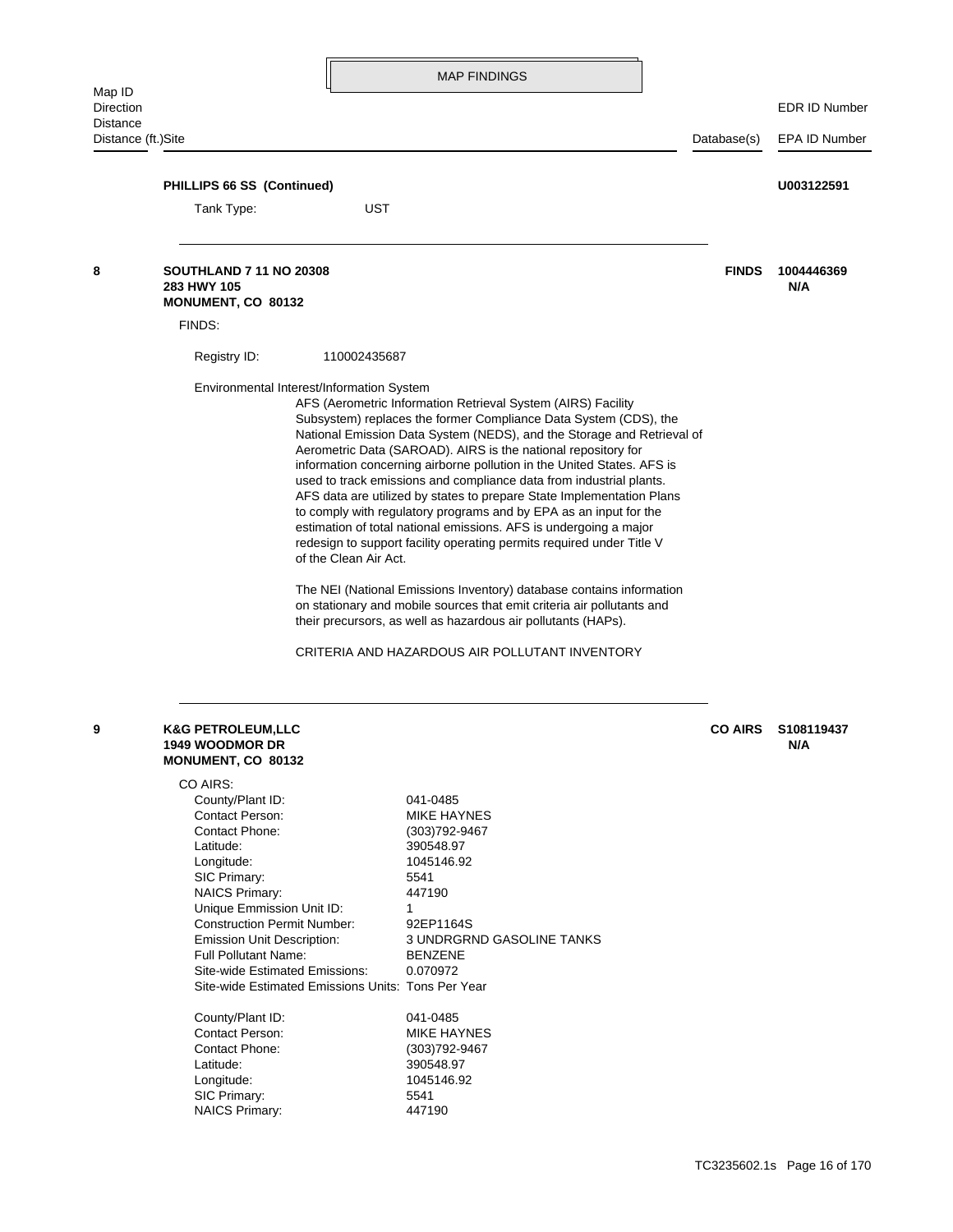<span id="page-29-1"></span><span id="page-29-0"></span>

| Map ID<br>Direction            |                                                                                                                                   | <b>MAP FINDINGS</b>                                                                                                                                  |               | <b>EDR ID Number</b> |
|--------------------------------|-----------------------------------------------------------------------------------------------------------------------------------|------------------------------------------------------------------------------------------------------------------------------------------------------|---------------|----------------------|
| Distance<br>Distance (ft.)Site |                                                                                                                                   |                                                                                                                                                      | Database(s)   | <b>EPA ID Number</b> |
|                                |                                                                                                                                   |                                                                                                                                                      |               |                      |
|                                | <b>K&amp;G PETROLEUM, LLC (Continued)</b><br>Unique Emmission Unit ID:                                                            | 1                                                                                                                                                    |               | S108119437           |
|                                | <b>Construction Permit Number:</b><br>Emission Unit Description:<br><b>Full Pollutant Name:</b><br>Site-wide Estimated Emissions: | 92EP1164S<br><b>3 UNDRGRND GASOLINE TANKS</b><br><b>VOLATILE ORGANIC COMPOUNDS</b><br>6.407063<br>Site-wide Estimated Emissions Units: Tons Per Year |               |                      |
|                                | K & G STORE #541<br>1949 WOODMOOR DR                                                                                              |                                                                                                                                                      | <b>CO AST</b> | A100283338<br>N/A    |
|                                | MONUMENT, CO 80132                                                                                                                |                                                                                                                                                      |               |                      |
|                                | AST:<br><b>Tank Status:</b>                                                                                                       |                                                                                                                                                      |               |                      |
|                                | Date Tank Installed:                                                                                                              | Currently In Use<br>Not reported                                                                                                                     |               |                      |
|                                | Tank Age:                                                                                                                         | Not reported                                                                                                                                         |               |                      |
|                                | Facility ID:                                                                                                                      | 10540                                                                                                                                                |               |                      |
|                                | Owner ID:                                                                                                                         | 5972                                                                                                                                                 |               |                      |
|                                | Tank Tag:                                                                                                                         | 10540-9                                                                                                                                              |               |                      |
|                                | Tank Contents:                                                                                                                    | <b>LPG</b>                                                                                                                                           |               |                      |
|                                | Tank Type:                                                                                                                        | <b>LPG</b>                                                                                                                                           |               |                      |
|                                | Owner:                                                                                                                            |                                                                                                                                                      |               |                      |
|                                | Owner Id:                                                                                                                         | 5972                                                                                                                                                 |               |                      |
|                                | Last Name:                                                                                                                        | K & G PETROLEUM INC                                                                                                                                  |               |                      |
|                                | First Name:<br>Middle Init:                                                                                                       | Not reported<br>Not reported                                                                                                                         |               |                      |
|                                | Owner:                                                                                                                            | K & G PETROLEUM INC                                                                                                                                  |               |                      |
|                                | Owner Address:                                                                                                                    | 10459 PARK MEADOWS DR STE 101                                                                                                                        |               |                      |
|                                | Owner City:                                                                                                                       | LONE TREE                                                                                                                                            |               |                      |
|                                | Owner State:                                                                                                                      | CO                                                                                                                                                   |               |                      |
|                                | Owner County:<br>Owner Zip:                                                                                                       | ARAPAHOE<br>80124                                                                                                                                    |               |                      |
|                                | K & G STORE #541<br><b>1949 WOODMOOR DR</b>                                                                                       |                                                                                                                                                      | <b>CO UST</b> | U003119878<br>N/A    |
|                                | MONUMENT, CO 80132                                                                                                                |                                                                                                                                                      |               |                      |
|                                | CO UST:<br>Facility ID:                                                                                                           | 10540                                                                                                                                                |               |                      |
|                                | Owner:                                                                                                                            |                                                                                                                                                      |               |                      |
|                                | Owner Id:                                                                                                                         | 5972                                                                                                                                                 |               |                      |
|                                | Last Name:<br>First Name:                                                                                                         | K & G PETROLEUM INC                                                                                                                                  |               |                      |
|                                | Middle Init:                                                                                                                      | Not reported<br>Not reported                                                                                                                         |               |                      |
|                                | Owner:                                                                                                                            | K & G PETROLEUM INC                                                                                                                                  |               |                      |
|                                | Owner Address:                                                                                                                    | 10459 PARK MEADOWS DR STE 101                                                                                                                        |               |                      |
|                                | Owner City:                                                                                                                       | LONE TREE                                                                                                                                            |               |                      |
|                                | Owner State:                                                                                                                      | CO                                                                                                                                                   |               |                      |
|                                | Owner County:<br>Owner Zip:                                                                                                       | ARAPAHOE<br>80124                                                                                                                                    |               |                      |
|                                |                                                                                                                                   |                                                                                                                                                      |               |                      |
|                                | Tank Status:                                                                                                                      | <b>Permanently Closed</b>                                                                                                                            |               |                      |
|                                | Date Tank Installed:                                                                                                              | 1967-04-18                                                                                                                                           |               |                      |
|                                | Tank Age:                                                                                                                         | Not reported                                                                                                                                         |               |                      |
|                                |                                                                                                                                   |                                                                                                                                                      |               |                      |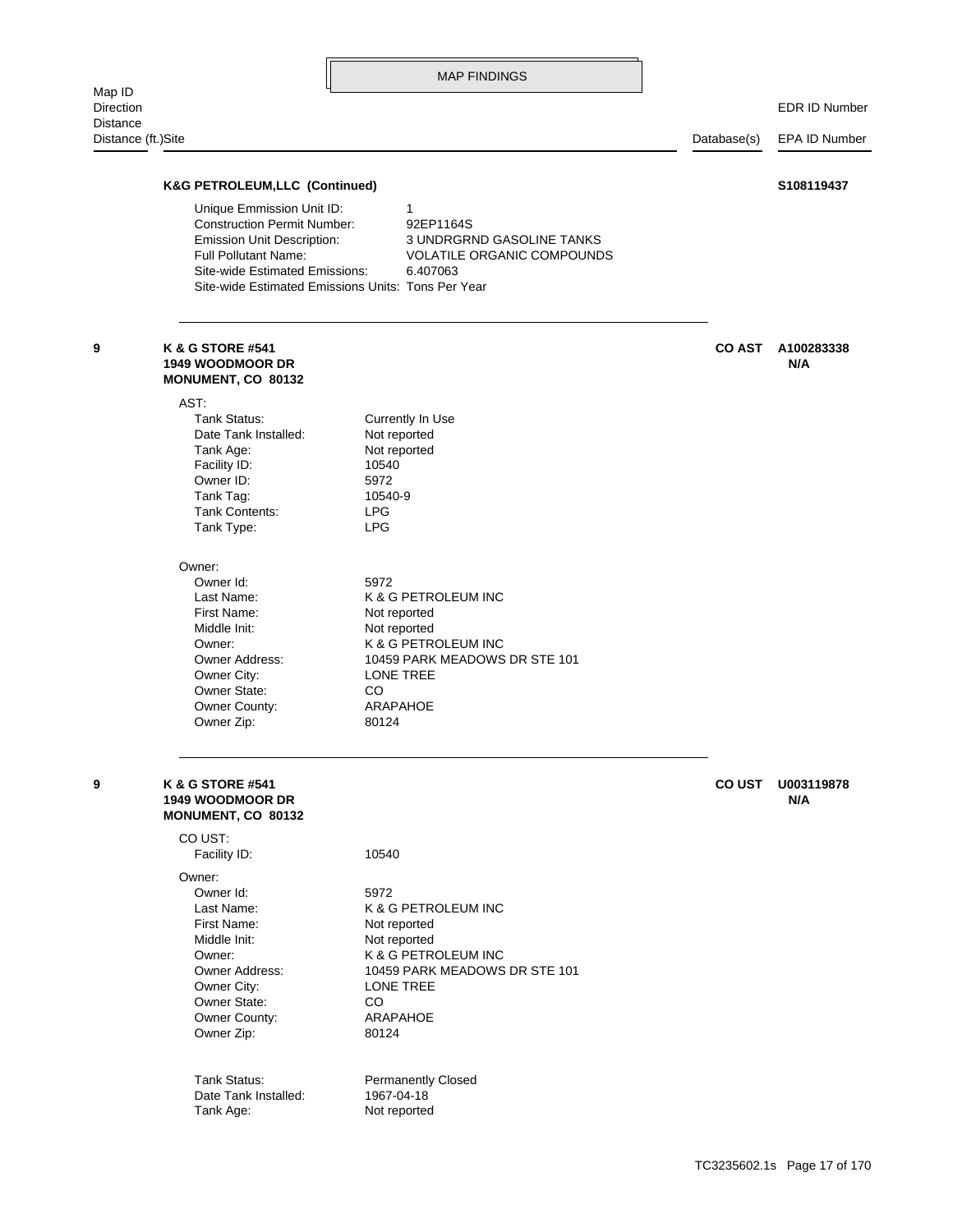#### EDR ID Number

| K & G STORE #541 (Continued) |                                   | U003119878 |
|------------------------------|-----------------------------------|------------|
| Tank Tag:                    | 10540-1                           |            |
| Tank Chemical:               | Gasoline                          |            |
| Tank Type:                   | <b>UST</b>                        |            |
| Tank Status:                 | <b>Permanently Closed</b>         |            |
| Date Tank Installed:         | 1967-04-18                        |            |
| Tank Age:                    | Not reported                      |            |
| Tank Tag:                    | 10540-2                           |            |
| Tank Chemical:               | Gasoline                          |            |
| Tank Type:                   | UST                               |            |
| Tank Status:                 | <b>Permanently Closed</b>         |            |
| Date Tank Installed:         | 1975-04-18                        |            |
| Tank Age:                    | Not reported                      |            |
| Tank Tag:                    | 10540-3                           |            |
| Tank Chemical:               | Gasoline                          |            |
| Tank Type:                   | <b>UST</b>                        |            |
| Tank Status:                 | <b>Permanently Closed</b>         |            |
| Date Tank Installed:         | 1967-04-18                        |            |
| Tank Age:                    | Not reported                      |            |
| Tank Tag:                    | 10540-4                           |            |
| Tank Chemical:               | Waste Oil                         |            |
| Tank Type:                   | <b>UST</b>                        |            |
| Tank Status:                 | Currently In Use                  |            |
| Date Tank Installed:         | 1988-01-01                        |            |
| Tank Age:                    | 23.7743628868595                  |            |
| Tank Tag:                    | 10540-5                           |            |
| Tank Chemical:               | Gasoline - Unleaded Regular (RUL) |            |
| Tank Type:                   | UST                               |            |
| Tank Status:                 | Currently In Use                  |            |
| Date Tank Installed:         | 1988-01-01                        |            |
| Tank Age:                    | 23.7743628868595                  |            |
| Tank Tag:                    | 10540-6                           |            |
| Tank Chemical:               | Gasoline - Mid-Grade (MUL)        |            |
| Tank Type:                   | UST                               |            |
| Tank Status:                 | Currently In Use                  |            |
| Date Tank Installed:         | 1988-01-01                        |            |
| Tank Age:                    | 23.7743628868595                  |            |
| Tank Tag:                    | 10540-7                           |            |
| Tank Chemical:               | Gasoline - Premium (PUL)          |            |
| Tank Type:                   | <b>UST</b>                        |            |
| Tank Status:                 | <b>Permanently Closed</b>         |            |
| Date Tank Installed:         | 1988-01-01                        |            |
| Tank Age:                    | Not reported                      |            |
| Tank Tag:                    | 10540-8                           |            |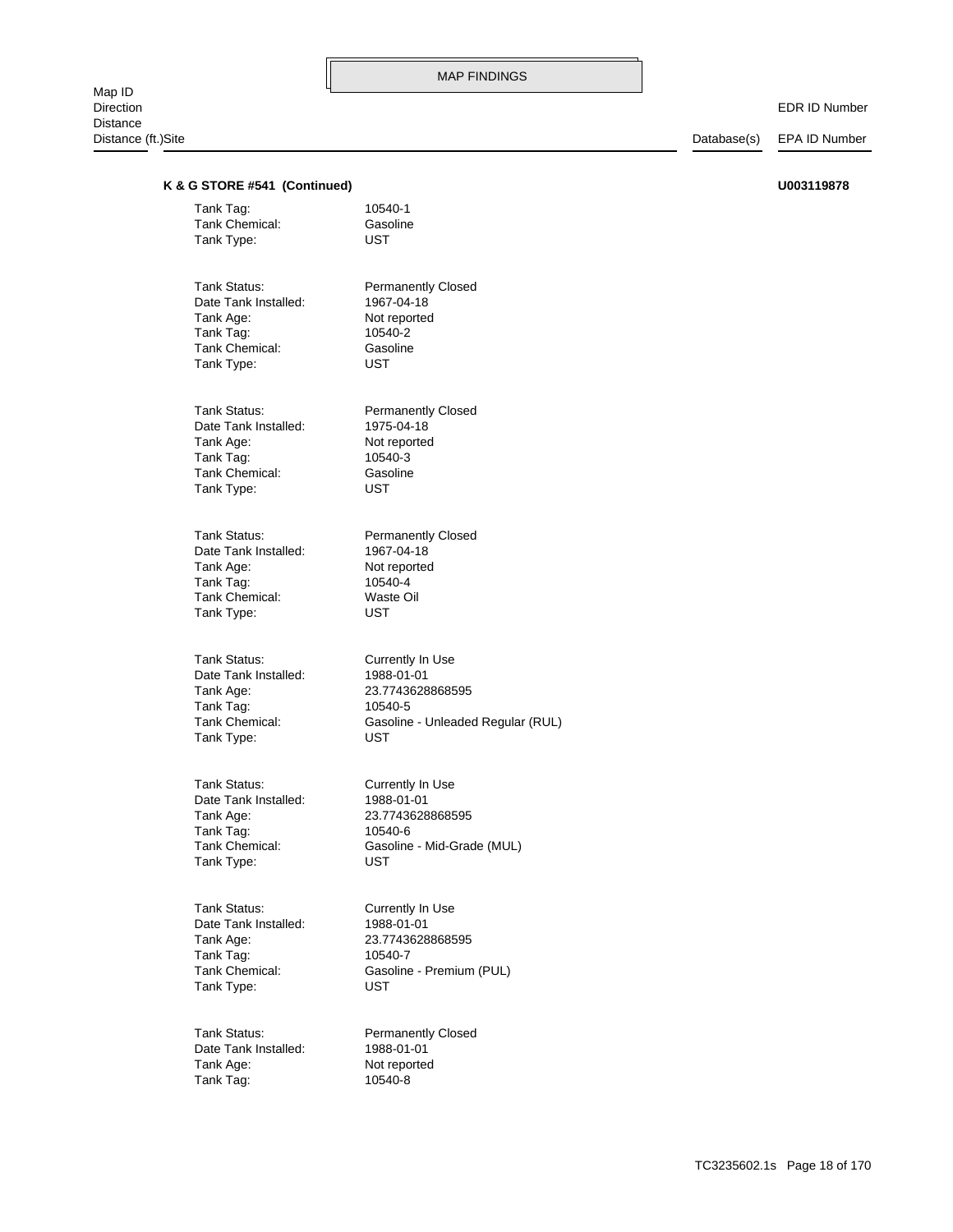<span id="page-31-0"></span>Direction EDR ID Number Distance (ft.)Site Database(s) EPA ID Number Tank Type: UST Tank Chemical: Waste Oil **K & G STORE #541 (Continued) U003119878** Owner/operator name: BP FACILITY #13385 Owner/Op end date: Not reported Owner/Op start date: 01/01/0001 Owner/Operator Type: Owner Legal status: Private Owner/operator telephone: Not reported Owner/operator country: Not reported CHICAGO, IL 60680 Owner/operator address: PO BOX 87703 Owner/operator name: AMOCO OIL CO Owner/Op end date: Not reported Owner/Op start date: 09/20/2004 Owner/Operator Type: Owner Legal status: Private Owner/operator telephone: (714) 670-5248 Owner/operator country: US ARTESIA, CA 90702 Owner/operator address: P O BOX 6038 Owner/operator name: BP PRODUCTS NORTH AMERICA INC Owner/Operator Summary: Description: Handler: Non-Generators do not presently generate hazardous waste Classification: Non-Generator EPA Region: 08 Contact email: Not reported Contact telephone: (714) 670-5248 Contact country: US ARTESIA, CA 90702 Contact address: P O BOX 6038 Contact: SCOTT HARTWELL ARTESIA, CA 90702 Mailing address: P O BOX 6038 EPA ID: COD983776337 MONUMENT, CO 80132 Facility address: 1949 WOODMOOR DR Facility name: BP FACILITY #13385 Date form received by agency: 10/02/2006 RCRA-NonGen: **MONUMENT, CO 80132 1949 WOODMOOR DR FINDS COD983776337 9 BP FACILITY #13385 RCRA-NonGen 1004452354**

> Owner/Op end date: Not reported Owner/Op start date: 09/20/2004 Owner/Operator Type: Operator Legal status: Private Owner/operator telephone: Not reported Owner/operator country: US

Owner/operator address: WOODMOOR DR

MONUMENT, CO 80132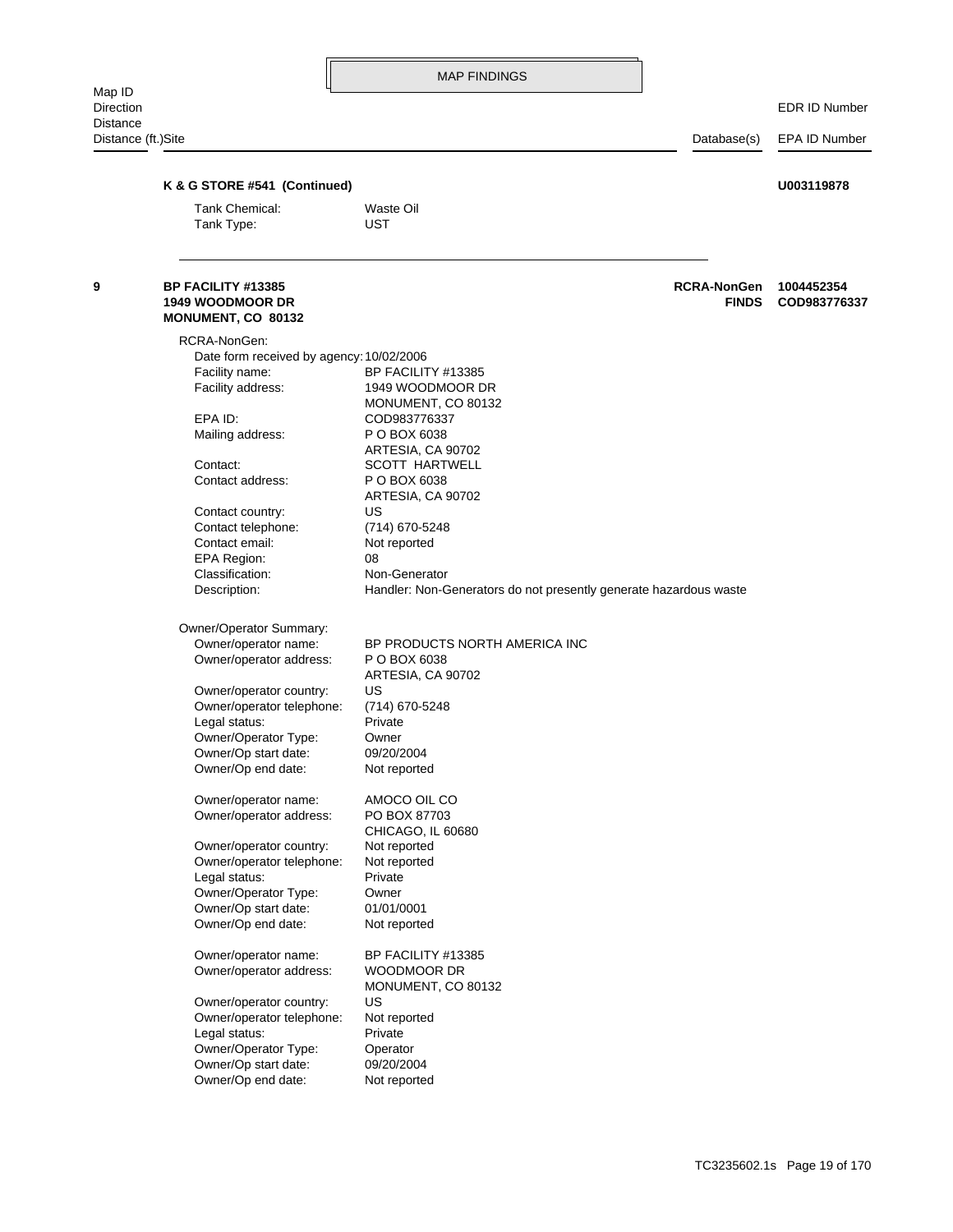EDR ID Number

| BP FACILITY #13385 (Continued)            |                | 1004452354                                                                                                                                                                                                                                                                                                                                                                                                                                                                                    |
|-------------------------------------------|----------------|-----------------------------------------------------------------------------------------------------------------------------------------------------------------------------------------------------------------------------------------------------------------------------------------------------------------------------------------------------------------------------------------------------------------------------------------------------------------------------------------------|
| <b>Handler Activities Summary:</b>        |                |                                                                                                                                                                                                                                                                                                                                                                                                                                                                                               |
| U.S. importer of hazardous waste:         |                | No                                                                                                                                                                                                                                                                                                                                                                                                                                                                                            |
| Mixed waste (haz. and radioactive):       |                | No                                                                                                                                                                                                                                                                                                                                                                                                                                                                                            |
|                                           |                |                                                                                                                                                                                                                                                                                                                                                                                                                                                                                               |
| Recycler of hazardous waste:              |                | No                                                                                                                                                                                                                                                                                                                                                                                                                                                                                            |
| Transporter of hazardous waste:           |                | No                                                                                                                                                                                                                                                                                                                                                                                                                                                                                            |
| Treater, storer or disposer of HW:        |                | No                                                                                                                                                                                                                                                                                                                                                                                                                                                                                            |
| Underground injection activity:           |                | No                                                                                                                                                                                                                                                                                                                                                                                                                                                                                            |
| On-site burner exemption:                 |                | No                                                                                                                                                                                                                                                                                                                                                                                                                                                                                            |
| Furnace exemption:                        |                | No                                                                                                                                                                                                                                                                                                                                                                                                                                                                                            |
| Used oil fuel burner:                     |                | No                                                                                                                                                                                                                                                                                                                                                                                                                                                                                            |
| Used oil processor:                       |                | No                                                                                                                                                                                                                                                                                                                                                                                                                                                                                            |
| User oil refiner:                         |                | No                                                                                                                                                                                                                                                                                                                                                                                                                                                                                            |
| Used oil fuel marketer to burner:         |                | No                                                                                                                                                                                                                                                                                                                                                                                                                                                                                            |
| Used oil Specification marketer:          |                | No                                                                                                                                                                                                                                                                                                                                                                                                                                                                                            |
| Used oil transfer facility:               |                | No                                                                                                                                                                                                                                                                                                                                                                                                                                                                                            |
| Used oil transporter:                     |                | No                                                                                                                                                                                                                                                                                                                                                                                                                                                                                            |
| <b>Historical Generators:</b>             |                |                                                                                                                                                                                                                                                                                                                                                                                                                                                                                               |
| Date form received by agency: 09/20/2004  |                |                                                                                                                                                                                                                                                                                                                                                                                                                                                                                               |
| Facility name:                            |                | BP FACILITY #13385                                                                                                                                                                                                                                                                                                                                                                                                                                                                            |
| Classification:                           |                | <b>Small Quantity Generator</b>                                                                                                                                                                                                                                                                                                                                                                                                                                                               |
|                                           |                |                                                                                                                                                                                                                                                                                                                                                                                                                                                                                               |
| Date form received by agency: 05/14/1991  |                |                                                                                                                                                                                                                                                                                                                                                                                                                                                                                               |
| Facility name:                            |                | BP FACILITY #13385                                                                                                                                                                                                                                                                                                                                                                                                                                                                            |
| Site name:                                |                | <b>WOODMOOR AMOCO</b>                                                                                                                                                                                                                                                                                                                                                                                                                                                                         |
| Classification:                           |                | <b>Conditionally Exempt Small Quantity Generator</b>                                                                                                                                                                                                                                                                                                                                                                                                                                          |
| Hazardous Waste Summary:                  |                |                                                                                                                                                                                                                                                                                                                                                                                                                                                                                               |
| Waste code:                               | D001           |                                                                                                                                                                                                                                                                                                                                                                                                                                                                                               |
| Waste name:                               |                | IGNITABLE HAZARDOUS WASTES ARE THOSE WASTES WHICH HAVE A FLASHPOINT OF<br>LESS THAN 140 DEGREES FAHRENHEIT AS DETERMINED BY A PENSKY-MARTENS<br>CLOSED CUP FLASH POINT TESTER. ANOTHER METHOD OF DETERMINING THE<br>FLASH POINT OF A WASTE IS TO REVIEW THE MATERIAL SAFETY DATA SHEET,<br>WHICH CAN BE OBTAINED FROM THE MANUFACTURER OR DISTRIBUTOR OF THE<br>MATERIAL. LACQUER THINNER IS AN EXAMPLE OF A COMMONLY USED SOLVENT<br>WHICH WOULD BE CONSIDERED AS IGNITABLE HAZARDOUS WASTE. |
| Waste code:                               | D018           |                                                                                                                                                                                                                                                                                                                                                                                                                                                                                               |
| Waste name:                               | <b>BENZENE</b> |                                                                                                                                                                                                                                                                                                                                                                                                                                                                                               |
| <b>Violation Status:</b>                  |                | No violations found                                                                                                                                                                                                                                                                                                                                                                                                                                                                           |
| FINDS:                                    |                |                                                                                                                                                                                                                                                                                                                                                                                                                                                                                               |
| Registry ID:                              | 110002985841   |                                                                                                                                                                                                                                                                                                                                                                                                                                                                                               |
| Environmental Interest/Information System |                | RCRAInfo is a national information system that supports the Resource<br>Conservation and Recovery Act (RCRA) program through the tracking of<br>events and activities related to facilities that generate, transport,<br>and treat, store, or dispose of hazardous waste. RCRAInfo allows RCRA<br>program staff to track the notification, permit, compliance, and<br>corrective action activities required under RCRA.                                                                       |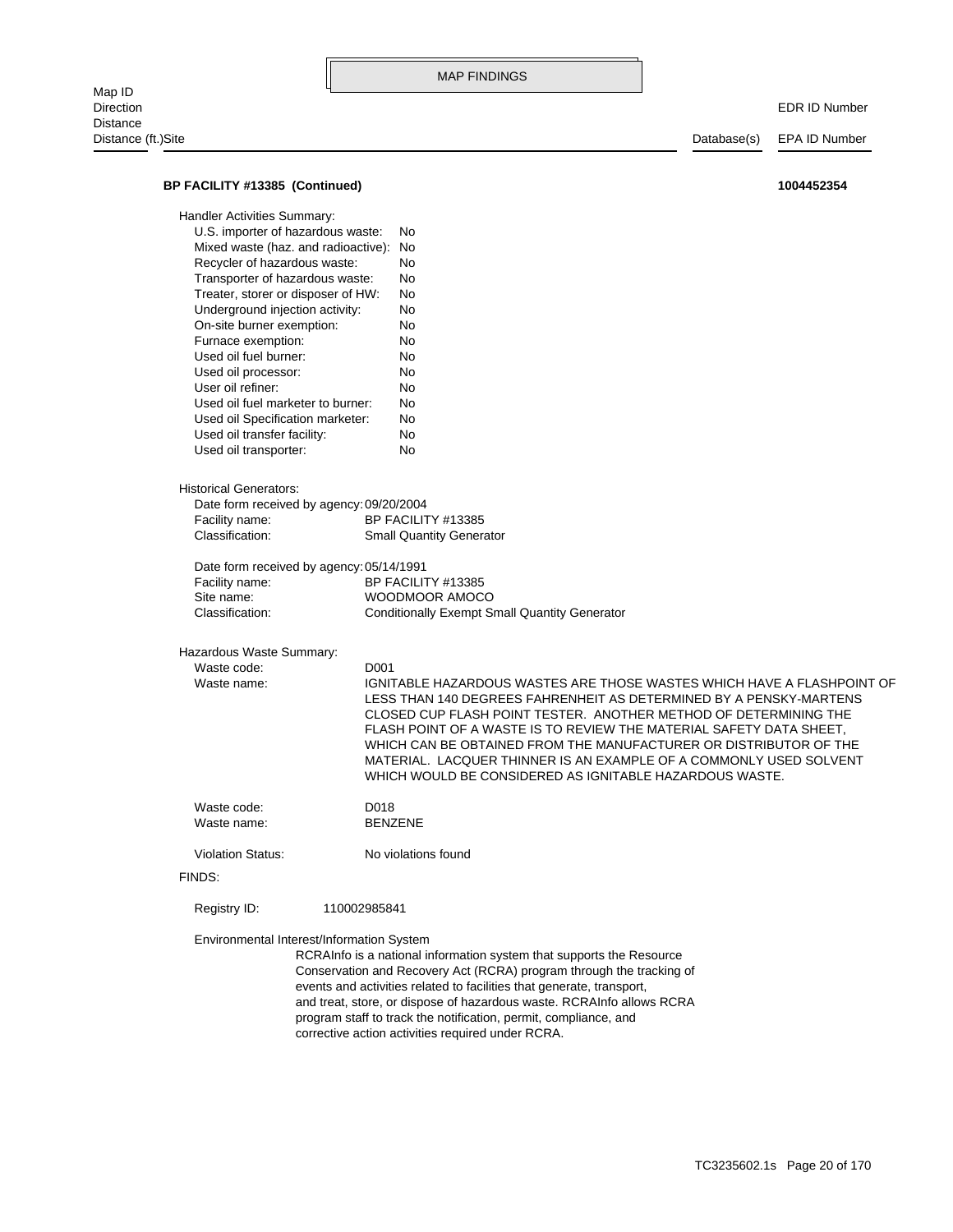<span id="page-33-0"></span>

|                     |                                                                                                                                                                               |                       |                                                                                                                                                 | <b>MAP FINDINGS</b>            |                                                                                                                                                                                                                                                                                                                                                                                                                                                                                                                                                                                                                                                                                                                                                                                                                                                                                                                                                                                               |  |                                        |                      |
|---------------------|-------------------------------------------------------------------------------------------------------------------------------------------------------------------------------|-----------------------|-------------------------------------------------------------------------------------------------------------------------------------------------|--------------------------------|-----------------------------------------------------------------------------------------------------------------------------------------------------------------------------------------------------------------------------------------------------------------------------------------------------------------------------------------------------------------------------------------------------------------------------------------------------------------------------------------------------------------------------------------------------------------------------------------------------------------------------------------------------------------------------------------------------------------------------------------------------------------------------------------------------------------------------------------------------------------------------------------------------------------------------------------------------------------------------------------------|--|----------------------------------------|----------------------|
| Map ID<br>Direction |                                                                                                                                                                               |                       |                                                                                                                                                 |                                |                                                                                                                                                                                                                                                                                                                                                                                                                                                                                                                                                                                                                                                                                                                                                                                                                                                                                                                                                                                               |  |                                        | <b>EDR ID Number</b> |
| <b>Distance</b>     |                                                                                                                                                                               |                       |                                                                                                                                                 |                                |                                                                                                                                                                                                                                                                                                                                                                                                                                                                                                                                                                                                                                                                                                                                                                                                                                                                                                                                                                                               |  |                                        |                      |
| Distance (ft.)Site  |                                                                                                                                                                               |                       |                                                                                                                                                 |                                |                                                                                                                                                                                                                                                                                                                                                                                                                                                                                                                                                                                                                                                                                                                                                                                                                                                                                                                                                                                               |  | Database(s)                            | EPA ID Number        |
| 9                   | <b>K &amp; G PETROLEUM, LLC</b><br><b>1949 WOODMOR DR</b><br>MONUMENT, CO 80132                                                                                               |                       |                                                                                                                                                 |                                |                                                                                                                                                                                                                                                                                                                                                                                                                                                                                                                                                                                                                                                                                                                                                                                                                                                                                                                                                                                               |  | <b>FINDS</b>                           | 1006049662<br>N/A    |
|                     | FINDS:                                                                                                                                                                        |                       |                                                                                                                                                 |                                |                                                                                                                                                                                                                                                                                                                                                                                                                                                                                                                                                                                                                                                                                                                                                                                                                                                                                                                                                                                               |  |                                        |                      |
|                     | Registry ID:                                                                                                                                                                  |                       | 110001720978                                                                                                                                    |                                |                                                                                                                                                                                                                                                                                                                                                                                                                                                                                                                                                                                                                                                                                                                                                                                                                                                                                                                                                                                               |  |                                        |                      |
|                     | Environmental Interest/Information System                                                                                                                                     | of the Clean Air Act. |                                                                                                                                                 |                                | AFS (Aerometric Information Retrieval System (AIRS) Facility<br>Subsystem) replaces the former Compliance Data System (CDS), the<br>National Emission Data System (NEDS), and the Storage and Retrieval of<br>Aerometric Data (SAROAD). AIRS is the national repository for<br>information concerning airborne pollution in the United States. AFS is<br>used to track emissions and compliance data from industrial plants.<br>AFS data are utilized by states to prepare State Implementation Plans<br>to comply with regulatory programs and by EPA as an input for the<br>estimation of total national emissions. AFS is undergoing a major<br>redesign to support facility operating permits required under Title V<br>The NEI (National Emissions Inventory) database contains information<br>on stationary and mobile sources that emit criteria air pollutants and<br>their precursors, as well as hazardous air pollutants (HAPs).<br>CRITERIA AND HAZARDOUS AIR POLLUTANT INVENTORY |  |                                        |                      |
| 9                   | <b>K &amp; G STORE #541</b><br><b>1949 WOODMOOR DR</b><br>MONUMENT, CO 80132                                                                                                  |                       |                                                                                                                                                 |                                |                                                                                                                                                                                                                                                                                                                                                                                                                                                                                                                                                                                                                                                                                                                                                                                                                                                                                                                                                                                               |  | <b>CO LUST</b><br><b>CO LUST TRUST</b> | S102051727<br>N/A    |
|                     | LUST.<br>Facility Name 2:<br>Status:<br>Facility Id:<br>Fvent ID:<br>Confirmed Release:<br>Log Date:<br>CO LUST TRUST:<br>Facility ID:<br>Payee Name:<br>Event ID:<br>RAP ID: |                       | Not reported<br><b>Implementing CAP</b><br>10540<br>2547<br>1989-08-18 00:00:00<br>1989-08-18 00:00:00<br>10540<br>Not reported<br>2547<br>1004 |                                |                                                                                                                                                                                                                                                                                                                                                                                                                                                                                                                                                                                                                                                                                                                                                                                                                                                                                                                                                                                               |  |                                        |                      |
|                     | <b>Commissioned Date:</b><br>Cap Status:<br><b>Eligibility Type Description:</b><br><b>Total Percent Reduction:</b>                                                           |                       | Not reported<br>Not reported<br>0                                                                                                               | <b>CAP Request Letter Sent</b> |                                                                                                                                                                                                                                                                                                                                                                                                                                                                                                                                                                                                                                                                                                                                                                                                                                                                                                                                                                                               |  |                                        |                      |

Special Conditions: Not reported Protest Number: Not reported Pay Voucher Date: Not reported FPR Date: Not reported Net Reimbursement: Not reported Total Reimbursement: 330934.73999999999

<span id="page-33-1"></span>Rap Filed Date: 1995-06-29 Rap Status: Withdrawn Rap Type Description: **Original** Total Reimbursement for Event: 0

 $\overline{L}$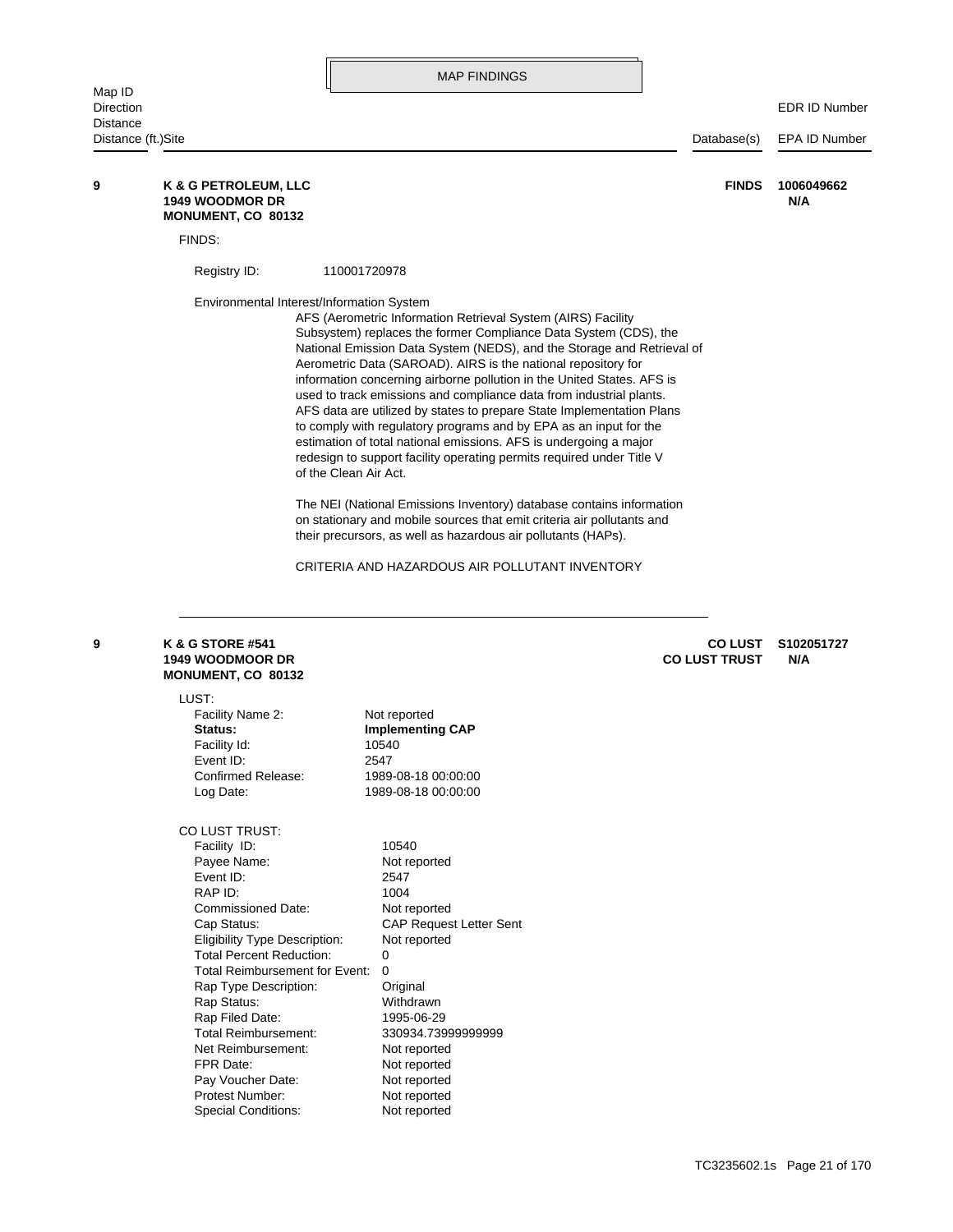| Map ID                         |                              | <b>MAP FINDINGS</b>       |             |                      |
|--------------------------------|------------------------------|---------------------------|-------------|----------------------|
| Direction                      |                              |                           |             | <b>EDR ID Number</b> |
| Distance<br>Distance (ft.)Site |                              |                           | Database(s) | EPA ID Number        |
|                                |                              |                           |             |                      |
|                                | K & G STORE #541 (Continued) |                           |             | S102051727           |
|                                | Fund Analyst:                | Joy Shulman               |             |                      |
|                                | Category:                    | Retail Gas Station w/ LPG |             |                      |

 $\mathbb{I}$ 

<span id="page-34-0"></span>

| <b>Technical Reviewer:</b><br><b>Technical Reviewer Phone:</b><br>Fund Analyst Phone: |                       | <b>Erik Gessert</b><br>Not reported<br>$(303)$ 318-8511                                                                                                                                                                                                                                                                                                                                                                                                                                                                                                                                                                                                                                                                  |                |                   |
|---------------------------------------------------------------------------------------|-----------------------|--------------------------------------------------------------------------------------------------------------------------------------------------------------------------------------------------------------------------------------------------------------------------------------------------------------------------------------------------------------------------------------------------------------------------------------------------------------------------------------------------------------------------------------------------------------------------------------------------------------------------------------------------------------------------------------------------------------------------|----------------|-------------------|
| <b>FORMER CHEVRON SVC STA NO 7 0524</b><br><b>1925 WOODMOOR</b><br>MONUMENT, CO 80132 |                       |                                                                                                                                                                                                                                                                                                                                                                                                                                                                                                                                                                                                                                                                                                                          | <b>FINDS</b>   | 1012079340<br>N/A |
| FINDS:                                                                                |                       |                                                                                                                                                                                                                                                                                                                                                                                                                                                                                                                                                                                                                                                                                                                          |                |                   |
| Registry ID:                                                                          | 110038648513          |                                                                                                                                                                                                                                                                                                                                                                                                                                                                                                                                                                                                                                                                                                                          |                |                   |
| Environmental Interest/Information System                                             | of the Clean Air Act. | AFS (Aerometric Information Retrieval System (AIRS) Facility<br>Subsystem) replaces the former Compliance Data System (CDS), the<br>National Emission Data System (NEDS), and the Storage and Retrieval of<br>Aerometric Data (SAROAD). AIRS is the national repository for<br>information concerning airborne pollution in the United States. AFS is<br>used to track emissions and compliance data from industrial plants.<br>AFS data are utilized by states to prepare State Implementation Plans<br>to comply with regulatory programs and by EPA as an input for the<br>estimation of total national emissions. AFS is undergoing a major<br>redesign to support facility operating permits required under Title V |                |                   |
| <b>WILMAR REAL ESTATE SITE</b><br><b>341 FRONT ST</b><br>MONUMENT, CO 80132           |                       |                                                                                                                                                                                                                                                                                                                                                                                                                                                                                                                                                                                                                                                                                                                          | <b>CO LUST</b> | S107556401<br>N/A |
| LUST:<br>Facility Name 2:                                                             |                       | Not reported                                                                                                                                                                                                                                                                                                                                                                                                                                                                                                                                                                                                                                                                                                             |                |                   |
| Status:                                                                               |                       | <b>Closed</b>                                                                                                                                                                                                                                                                                                                                                                                                                                                                                                                                                                                                                                                                                                            |                |                   |
| Facility Id:                                                                          | 2528                  |                                                                                                                                                                                                                                                                                                                                                                                                                                                                                                                                                                                                                                                                                                                          |                |                   |
| Event ID:<br>Confirmed Release:                                                       | 3509                  | 1991-09-16 00:00:00                                                                                                                                                                                                                                                                                                                                                                                                                                                                                                                                                                                                                                                                                                      |                |                   |
| Log Date:                                                                             |                       | 1991-09-16 00:00:00                                                                                                                                                                                                                                                                                                                                                                                                                                                                                                                                                                                                                                                                                                      |                |                   |

<span id="page-34-2"></span>

<span id="page-34-1"></span>**MONUMENT, CO 80132 146 JEFFERSON ST CO AST N/A** 11 **LEWIS PALMER SCHOOL DISTRICT #38 DESCRIPTION COUST UN003241008** 

> Owner City: MONUMENT Owner Address: PO Box 40 Owner: LEWIS PALMER SCHOOL DIST 38 Middle Init: Not reported First Name: Not reported Last Name: LEWIS PALMER SCHOOL DIST 38 Owner Id: 3396 Owner: Facility ID: 5036 CO UST: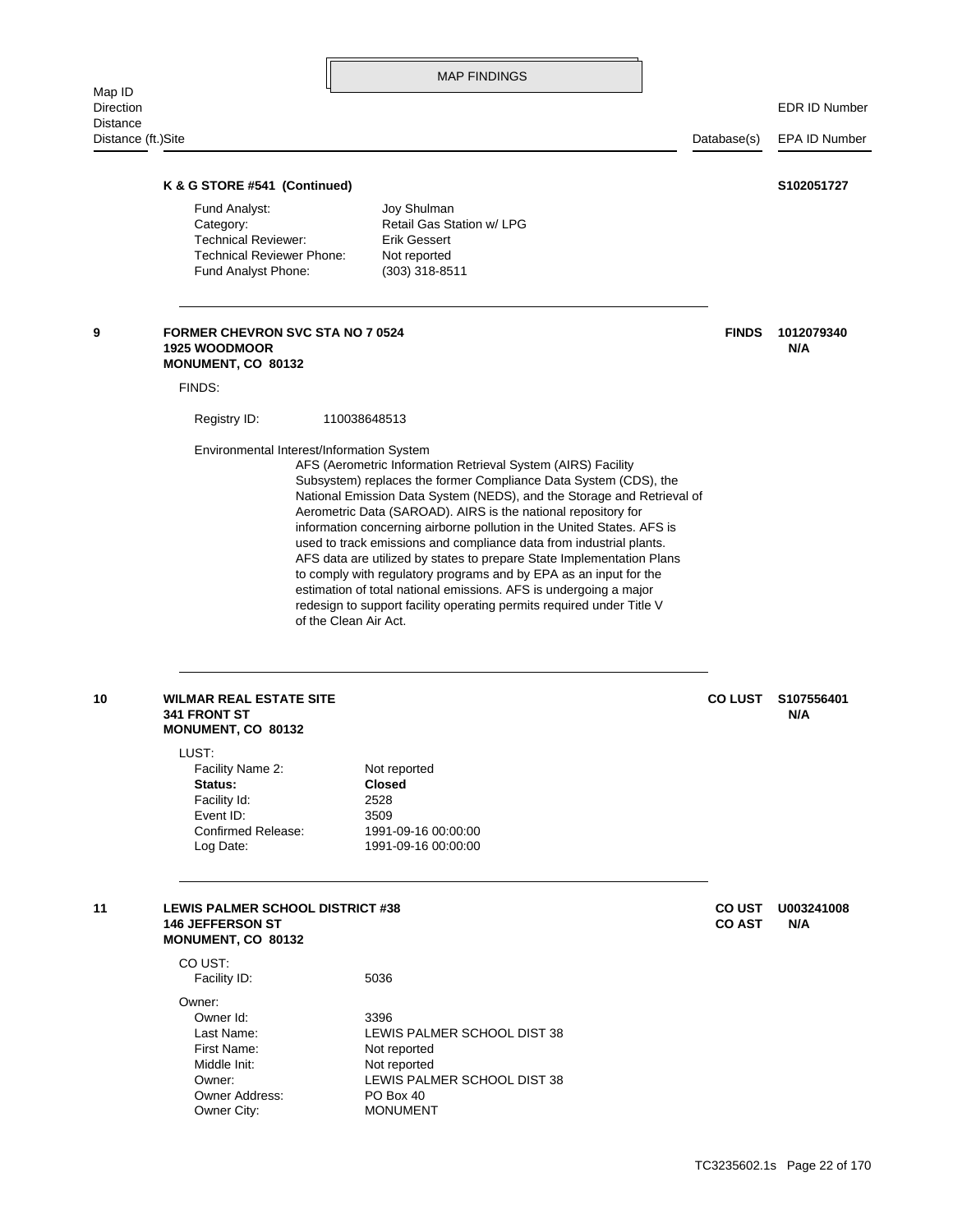| <b>Distance</b><br>Distance (ft.)Site |                                                                                                       |                                                                                                  | Database(s) | <b>EPA ID Number</b> |
|---------------------------------------|-------------------------------------------------------------------------------------------------------|--------------------------------------------------------------------------------------------------|-------------|----------------------|
|                                       | LEWIS PALMER SCHOOL DISTRICT #38 (Continued)                                                          |                                                                                                  |             | U003241008           |
|                                       | <b>Owner State:</b><br>Owner County:<br>Owner Zip:                                                    | CO.<br>EL PASO<br>80132                                                                          |             |                      |
|                                       | Tank Status:<br>Date Tank Installed:<br>Tank Age:<br>Tank Tag:<br><b>Tank Chemical:</b><br>Tank Type: | <b>Permanently Closed</b><br>1985-02-14<br>Not reported<br>5036-1<br>Gasoline<br><b>UST</b>      |             |                      |
|                                       | Tank Status:<br>Date Tank Installed:<br>Tank Age:<br>Tank Tag:<br>Tank Chemical:<br>Tank Type:        | <b>Permanently Closed</b><br>1955-02-15<br>Not reported<br>5036-2<br><b>Diesel</b><br><b>UST</b> |             |                      |
|                                       | Tank Status:<br>Date Tank Installed:<br>Tank Age:<br>Tank Tag:                                        | <b>Permanently Closed</b><br>1979-02-15<br>Not reported<br>5036-3                                |             |                      |

#### AST:

Tank Type: AST Tank Contents: Diesel Tank Tag: 5036-4 Owner ID: 3396 Facility ID: 5036 Tank Age: Not reported Date Tank Installed: 1988-08-10 Tank Status: Permanently Closed

Tank Type: UST Tank Chemical: Gasoline

#### Owner:

Owner Zip: 80132 Owner County: EL PASO Owner State: CO Owner City: MONUMENT Owner Address: PO Box 40 Middle Init: Not reported First Name: Not reported Owner Id: 3396

Owner: LEWIS PALMER SCHOOL DIST 38 Last Name: LEWIS PALMER SCHOOL DIST 38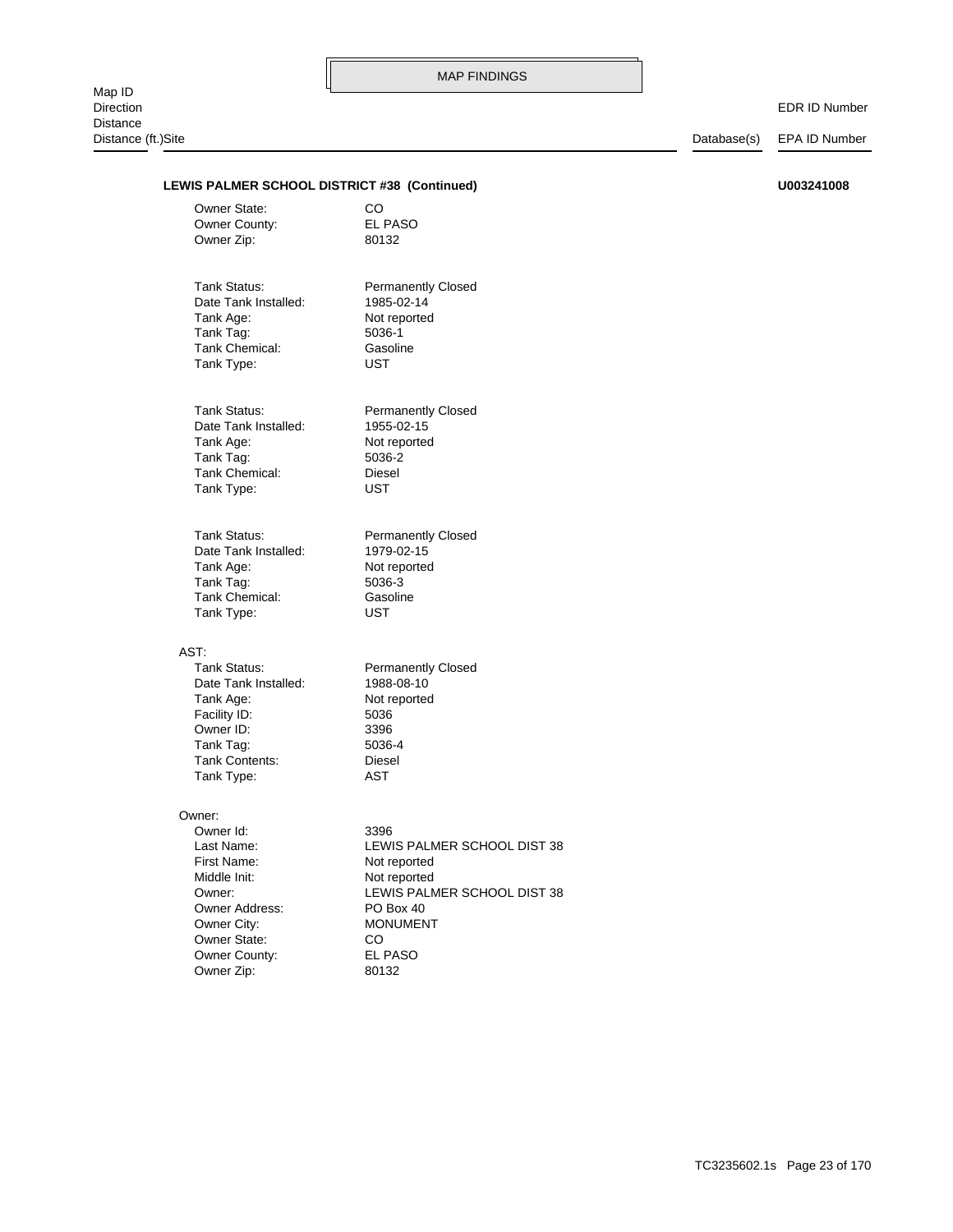EDR ID Number

| <b>Distance</b> | Distance (ft.)Site                                                                                                                                         |                                                                                                                                                               |                                   | EPA ID Number              |  |
|-----------------|------------------------------------------------------------------------------------------------------------------------------------------------------------|---------------------------------------------------------------------------------------------------------------------------------------------------------------|-----------------------------------|----------------------------|--|
| 12              | <b>LEWIS PALMER SCHOOL DIST #38</b><br><b>36 JEFFERSON ST</b><br><b>MONUMENT, CO 80132</b>                                                                 |                                                                                                                                                               | <b>COLUST</b><br><b>CO UST</b>    | 1000731085<br>N/A          |  |
|                 | LUST:<br>Facility Name 2:<br>Status:<br>Facility Id:<br>Event ID:<br>Confirmed Release:<br>Log Date:                                                       | Not reported<br><b>Closed</b><br>14489<br>9800<br>2005-05-27 00:00:00<br>2005-05-31 07:47:36                                                                  |                                   |                            |  |
|                 | CO UST:<br>Facility ID:                                                                                                                                    | 14489                                                                                                                                                         |                                   |                            |  |
|                 | Owner:<br>Owner Id:<br>Last Name:<br>First Name:<br>Middle Init:<br>Owner:<br>Owner Address:<br>Owner City:<br>Owner State:<br>Owner County:<br>Owner Zip: | 3396<br>LEWIS PALMER SCHOOL DIST 38<br>Not reported<br>Not reported<br>LEWIS PALMER SCHOOL DIST 38<br>PO Box 40<br><b>MONUMENT</b><br>CO.<br>EL PASO<br>80132 |                                   |                            |  |
|                 | Tank Status:<br>Date Tank Installed:<br>Tank Age:<br>Tank Tag:<br>Tank Chemical:<br>Tank Type:                                                             | Currently In Use<br>1988-01-01<br>23.7743628868595<br>14489-1<br>Diesel<br><b>UST</b>                                                                         |                                   |                            |  |
|                 | <b>Tank Status:</b><br>Date Tank Installed:<br>Tank Age:<br>Tank Tag:<br>Tank Chemical:<br>Tank Type:                                                      | Currently In Use<br>1996-01-01<br>15.7688834348047<br>14489-2<br>Gasoline - Unleaded Regular (RUL)<br><b>UST</b>                                              |                                   |                            |  |
| 12              | <b>146 JEFFERSON STREET/PO BOX B</b>                                                                                                                       | LEWIS PALMER CONSOLIDATED SCHOOLS DISTRICT 38                                                                                                                 | <b>RCRA-CESQG</b><br><b>FINDS</b> | 1004451177<br>COD022094213 |  |

# **MONUMENT, CO 80132**

Contact telephone: (719) 481-2959 Contact country: US MONUMENT, CO 80132 Contact address: PO BOX B Contact: WALT LANGEVIN MONUMENT, CO 80132 Mailing address: PO BOX B EPA ID: COD022094213 MONUMENT, CO 80132 Facility address: 146 JEFFERSON ST Facility name: LEWIS-PALMER SCHOOL DIST 38 Date form received by agency: 12/28/1990 RCRA-CESQG: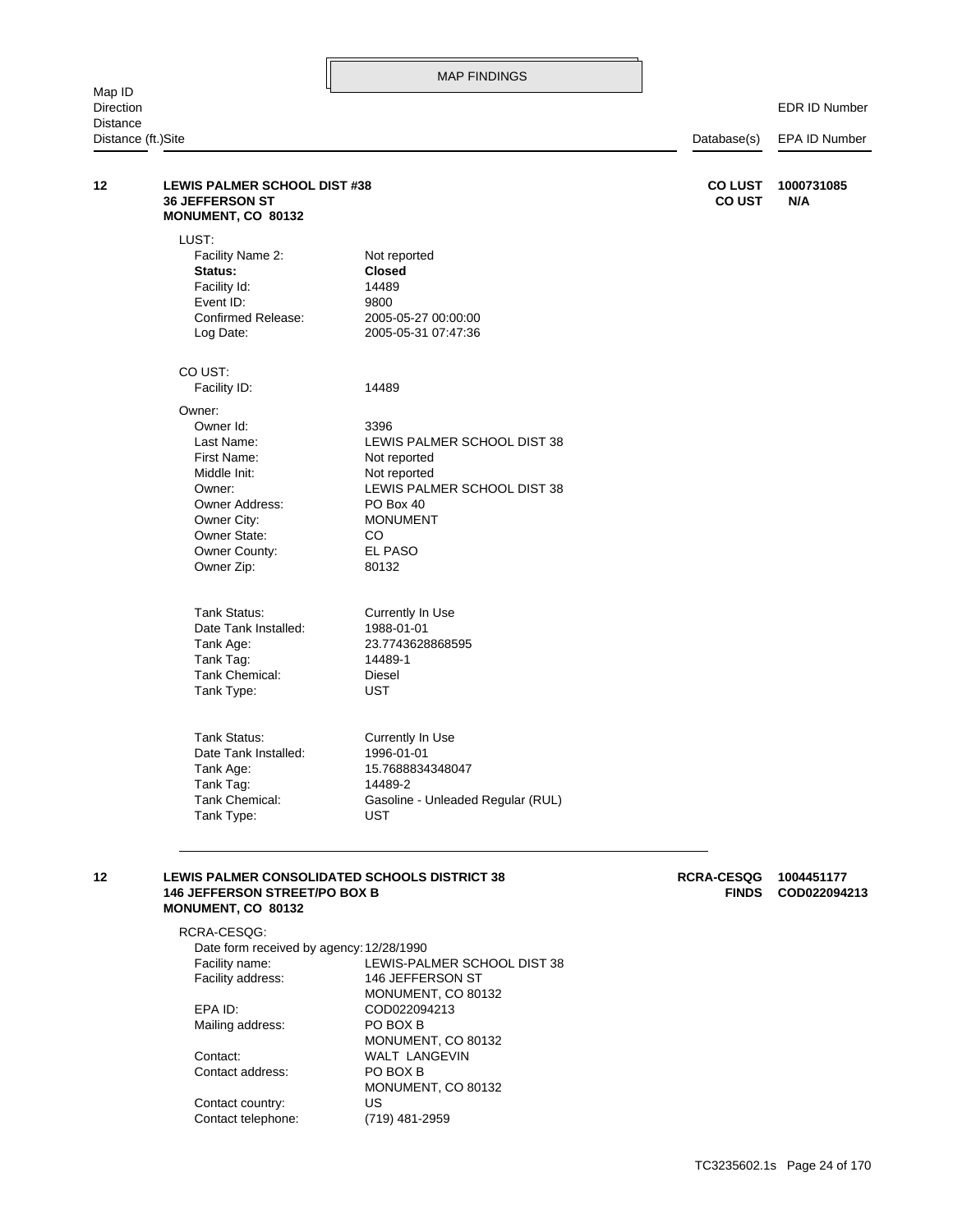|                                 |                                                                                                                                                                                                                                                                                                                                                                                                                                                                                                                                                                                                                                                                                                                                                                                                                                                                                                                                                                                                                                                                                                                                            |                                                                                                                                                                                 |  | <b>MAP FINDINGS</b>                                                                                     |  |             |                      |
|---------------------------------|--------------------------------------------------------------------------------------------------------------------------------------------------------------------------------------------------------------------------------------------------------------------------------------------------------------------------------------------------------------------------------------------------------------------------------------------------------------------------------------------------------------------------------------------------------------------------------------------------------------------------------------------------------------------------------------------------------------------------------------------------------------------------------------------------------------------------------------------------------------------------------------------------------------------------------------------------------------------------------------------------------------------------------------------------------------------------------------------------------------------------------------------|---------------------------------------------------------------------------------------------------------------------------------------------------------------------------------|--|---------------------------------------------------------------------------------------------------------|--|-------------|----------------------|
| Map ID<br>Direction<br>Distance |                                                                                                                                                                                                                                                                                                                                                                                                                                                                                                                                                                                                                                                                                                                                                                                                                                                                                                                                                                                                                                                                                                                                            |                                                                                                                                                                                 |  |                                                                                                         |  |             | <b>EDR ID Number</b> |
| Distance (ft.)Site              |                                                                                                                                                                                                                                                                                                                                                                                                                                                                                                                                                                                                                                                                                                                                                                                                                                                                                                                                                                                                                                                                                                                                            |                                                                                                                                                                                 |  |                                                                                                         |  | Database(s) | <b>EPA ID Number</b> |
|                                 |                                                                                                                                                                                                                                                                                                                                                                                                                                                                                                                                                                                                                                                                                                                                                                                                                                                                                                                                                                                                                                                                                                                                            |                                                                                                                                                                                 |  | LEWIS PALMER CONSOLIDATED SCHOOLS DISTRICT 38 (Continued)                                               |  |             | 1004451177           |
|                                 | Contact email:<br>Not reported<br><b>EPA Region:</b><br>08<br>Classification:<br><b>Conditionally Exempt Small Quantity Generator</b><br>Handler: generates 100 kg or less of hazardous waste per calendar<br>Description:<br>month, and accumulates 1000 kg or less of hazardous waste at any time;<br>or generates 1 kg or less of acutely hazardous waste per calendar<br>month, and accumulates at any time: 1 kg or less of acutely hazardous<br>waste; or 100 kg or less of any residue or contaminated soil, waste or<br>other debris resulting from the cleanup of a spill, into or on any<br>land or water, of acutely hazardous waste; or generates 100 kg or less<br>of any residue or contaminated soil, waste or other debris resulting<br>from the cleanup of a spill, into or on any land or water, of acutely<br>hazardous waste during any calendar month, and accumulates at any<br>time: 1 kg or less of acutely hazardous waste; or 100 kg or less of<br>any residue or contaminated soil, waste or other debris resulting from<br>the cleanup of a spill, into or on any land or water, of acutely<br>hazardous waste |                                                                                                                                                                                 |  |                                                                                                         |  |             |                      |
|                                 | Owner/Operator Summary:<br>Owner/operator name:<br>Owner/operator address:<br>Owner/operator country:<br>Owner/operator telephone:<br>Legal status:<br>Owner/Operator Type:<br>Owner/Op start date:<br>Owner/Op end date:                                                                                                                                                                                                                                                                                                                                                                                                                                                                                                                                                                                                                                                                                                                                                                                                                                                                                                                  | LEWIS-PALMER SCHOOL DIST 38<br>DATA NOT REQUESTED<br>DATA NOT REQUESTED, CO 99999<br>Not reported<br>(999) 999-9999<br><b>District</b><br>Owner<br>Not reported<br>Not reported |  |                                                                                                         |  |             |                      |
|                                 | Handler Activities Summary:<br>U.S. importer of hazardous waste:<br>Mixed waste (haz. and radioactive): No<br>Recycler of hazardous waste:<br>Transporter of hazardous waste:<br>Treater, storer or disposer of HW:<br>Underground injection activity:<br>On-site burner exemption:<br>Furnace exemption:<br>Used oil fuel burner:<br>Used oil processor:<br>User oil refiner:<br>Used oil fuel marketer to burner:<br>Used oil Specification marketer:<br>Used oil transfer facility:<br>Used oil transporter:<br><b>Violation Status:</b><br>FINDS:                                                                                                                                                                                                                                                                                                                                                                                                                                                                                                                                                                                      |                                                                                                                                                                                 |  | No<br>No<br>No<br>No<br>No<br>No<br>No<br>No<br>No<br>No<br>No<br>No<br>No<br>No<br>No violations found |  |             |                      |
|                                 |                                                                                                                                                                                                                                                                                                                                                                                                                                                                                                                                                                                                                                                                                                                                                                                                                                                                                                                                                                                                                                                                                                                                            |                                                                                                                                                                                 |  |                                                                                                         |  |             |                      |
|                                 | Registry ID:                                                                                                                                                                                                                                                                                                                                                                                                                                                                                                                                                                                                                                                                                                                                                                                                                                                                                                                                                                                                                                                                                                                               | 110011610328                                                                                                                                                                    |  |                                                                                                         |  |             |                      |
|                                 | Environmental Interest/Information System                                                                                                                                                                                                                                                                                                                                                                                                                                                                                                                                                                                                                                                                                                                                                                                                                                                                                                                                                                                                                                                                                                  |                                                                                                                                                                                 |  | NCDB (National Compliance Data Base) supports implementation of the                                     |  |             |                      |

regions and states with cooperative agreements, enforcement actions, Toxic Substances Control Act (TSCA). The system tracks inspections in Federal Insecticide, Fungicide, and Rodenticide Act (FIFRA) and the NCDB (National Compliance Data Base) supports implementation of the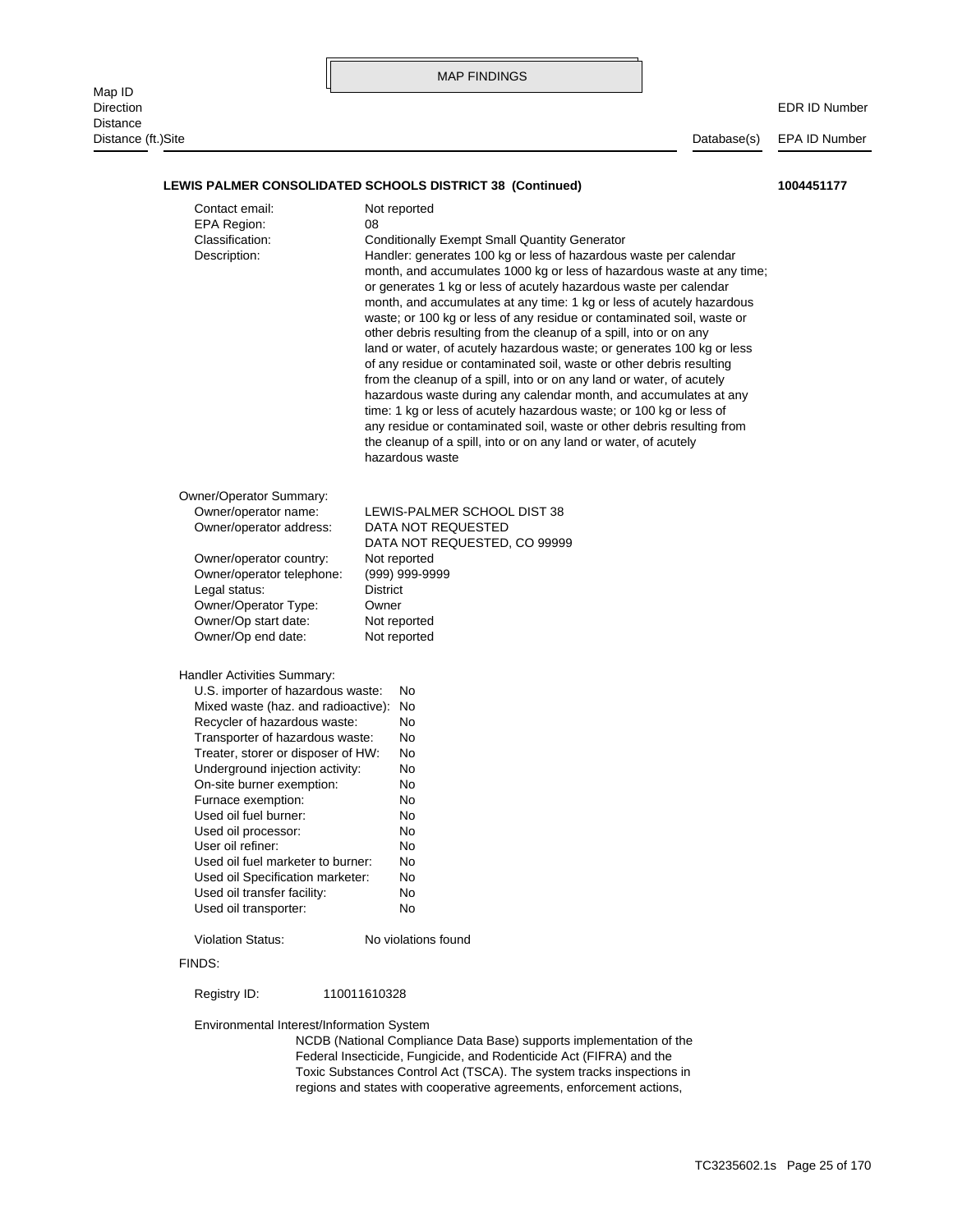|                    | <b>MAP FINDINGS</b> |             |                      |
|--------------------|---------------------|-------------|----------------------|
| Map ID             |                     |             |                      |
| Direction          |                     |             | <b>EDR ID Number</b> |
| Distance           |                     |             |                      |
| Distance (ft.)Site |                     | Database(s) | EPA ID Number        |
|                    |                     |             |                      |
|                    |                     |             |                      |

LEWIS PALMER CONSOLIDATED SCHOOLS DISTRICT 38 (Continued) 1004451177

and settlements.

ſr

# corrective action activities required under RCRA. program staff to track the notification, permit, compliance, and and treat, store, or dispose of hazardous waste. RCRAInfo allows RCRA events and activities related to facilities that generate, transport, Conservation and Recovery Act (RCRA) program through the tracking of RCRAInfo is a national information system that supports the Resource sciences. United States and other nations and the institute of education entity for collecting and analyzing data related to education in the NCES (National Center for Education Statistics) is the primary federal electronic documents. applying geographic names to federal maps and other printed and for geographic names used by the federal government and the source for US Geographic Names Information System (GNIS) is the official vehicle Environmental Interest/Information System Registry ID: 110021631750 FINDS: **MONUMENT, CO 80132 1300 HIGBY ROAD N/A 13 LEWIS-PALMER HIGH SCHOOL FINDS 1008273387**

| 13 | <b>LEWIS-PALMER SCHOOL</b> | <b>CO UST</b> | U003 |
|----|----------------------------|---------------|------|
|    | <b>1300 HIGBY RD</b>       |               | N/A  |
|    | <b>MONUMENT, CO 80132</b>  |               |      |

|        | CO UST:              |                             |
|--------|----------------------|-----------------------------|
|        | Facility ID:         | 5038                        |
| Owner: |                      |                             |
|        | Owner Id:            | 3396                        |
|        | Last Name:           | LEWIS PALMER SCHOOL DIST 38 |
|        | First Name:          | Not reported                |
|        | Middle Init:         | Not reported                |
|        | Owner:               | LEWIS PALMER SCHOOL DIST 38 |
|        | Owner Address:       | PO Box 40                   |
|        | Owner City:          | <b>MONUMENT</b>             |
|        | Owner State:         | CO                          |
|        | Owner County:        | <b>EL PASO</b>              |
|        | Owner Zip:           | 80132                       |
|        |                      |                             |
|        | Tank Status:         | <b>Permanently Closed</b>   |
|        | Date Tank Installed: | 1980-02-15                  |
|        | Tank Age:            | Not reported                |
|        | Tank Tag:            | 5038-1                      |
|        | Tank Chemical:       | Diesel                      |
|        | Tank Type:           | UST                         |
|        |                      |                             |

**13 LEWIS-PALMER SCHOOL CO UST U003241009**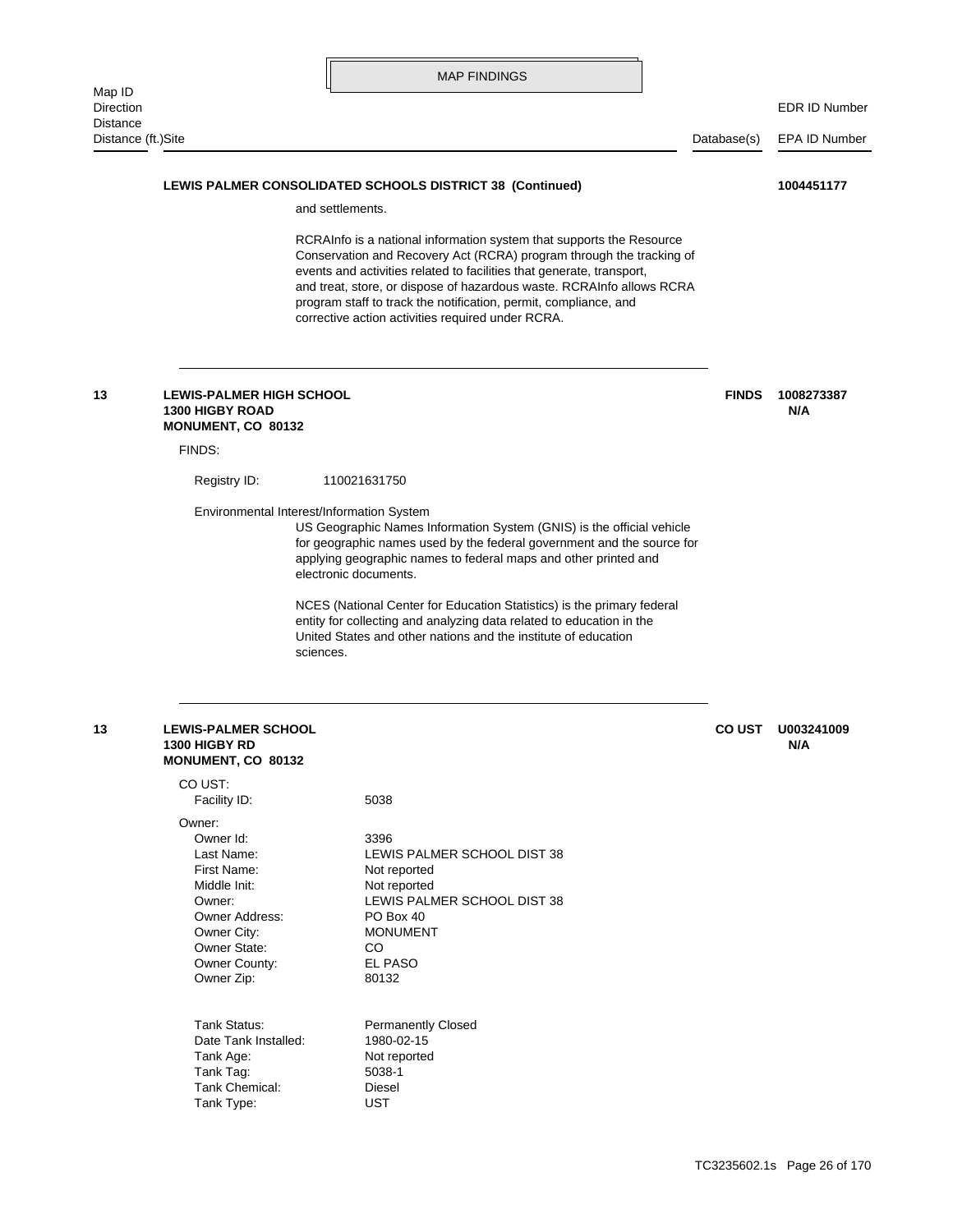| Distance (ft.)Site<br>Database(s) |                                                                                                   |                                                                                                                                              | EPA ID Number     |  |
|-----------------------------------|---------------------------------------------------------------------------------------------------|----------------------------------------------------------------------------------------------------------------------------------------------|-------------------|--|
|                                   | <b>WALMART SUPER CENTER #3227</b><br><b>16218 JACKSON CREEK PKWY</b><br><b>MONUMENT, CO 80132</b> | <b>CO AST</b>                                                                                                                                | A100298387<br>N/A |  |
|                                   | AST.                                                                                              |                                                                                                                                              |                   |  |
|                                   | Tank Status:                                                                                      | Currently In Use                                                                                                                             |                   |  |
|                                   | Date Tank Installed:                                                                              | 2006-09-06                                                                                                                                   |                   |  |
|                                   | Tank Age:                                                                                         | 5.08121220192795                                                                                                                             |                   |  |
|                                   | Facility ID:                                                                                      | 18087                                                                                                                                        |                   |  |
|                                   | Owner ID:                                                                                         | 6111                                                                                                                                         |                   |  |
|                                   | Tank Tag:                                                                                         | 18087-1                                                                                                                                      |                   |  |
|                                   | Tank Contents:                                                                                    | Waste Oil                                                                                                                                    |                   |  |
|                                   | Tank Type:                                                                                        | AST                                                                                                                                          |                   |  |
|                                   | Owner:                                                                                            |                                                                                                                                              |                   |  |
|                                   | Owner Id:                                                                                         | 6111                                                                                                                                         |                   |  |
|                                   | Last Name:                                                                                        | <b>WALMART STORES INC</b>                                                                                                                    |                   |  |
|                                   | First Name:                                                                                       | Not reported                                                                                                                                 |                   |  |
|                                   | Middle Init:<br>Owner:                                                                            | Not reported                                                                                                                                 |                   |  |
|                                   | Owner Address:                                                                                    | <b>WALMART STORES INC</b><br>508 SW 8TH ST                                                                                                   |                   |  |
|                                   | Owner City:                                                                                       | <b>BENTONVILLE</b>                                                                                                                           |                   |  |
|                                   | Owner State:                                                                                      | AR.                                                                                                                                          |                   |  |
|                                   | Owner County:                                                                                     | Not reported                                                                                                                                 |                   |  |
|                                   | Owner Zip:                                                                                        | 72716                                                                                                                                        |                   |  |
|                                   | MONUMENT, CO 80132<br>RCRA-CESQG:                                                                 |                                                                                                                                              |                   |  |
|                                   | Date form received by agency: 09/16/2010                                                          |                                                                                                                                              |                   |  |
|                                   | Facility name:                                                                                    | WALMART SUPERCENTER #3227                                                                                                                    |                   |  |
|                                   | Facility address:                                                                                 | 16218 JACKSON CREEK PKWY<br>MONUMENT, CO 80132                                                                                               |                   |  |
|                                   | EPA ID:                                                                                           | COR000213587                                                                                                                                 |                   |  |
|                                   | Mailing address:                                                                                  | PO BOX 8041                                                                                                                                  |                   |  |
|                                   |                                                                                                   | BENTONVILLE, AR 727128041                                                                                                                    |                   |  |
|                                   | Contact:                                                                                          | <b>JUSTIN P WILSON</b>                                                                                                                       |                   |  |
|                                   | Contact address:                                                                                  | PO BOX 8041                                                                                                                                  |                   |  |
|                                   |                                                                                                   | BENTONVILLE, AR 727128041                                                                                                                    |                   |  |
|                                   | Contact country:<br>Contact telephone:                                                            | US<br>(479) 204-3517                                                                                                                         |                   |  |
|                                   | Contact email:                                                                                    | Not reported                                                                                                                                 |                   |  |
|                                   | EPA Region:                                                                                       | 08                                                                                                                                           |                   |  |
|                                   | Classification:                                                                                   | <b>Conditionally Exempt Small Quantity Generator</b>                                                                                         |                   |  |
|                                   | Description:                                                                                      | Handler: generates 100 kg or less of hazardous waste per calendar                                                                            |                   |  |
|                                   |                                                                                                   | month, and accumulates 1000 kg or less of hazardous waste at any time;                                                                       |                   |  |
|                                   |                                                                                                   | or generates 1 kg or less of acutely hazardous waste per calendar                                                                            |                   |  |
|                                   |                                                                                                   | month, and accumulates at any time: 1 kg or less of acutely hazardous                                                                        |                   |  |
|                                   |                                                                                                   | waste; or 100 kg or less of any residue or contaminated soil, waste or                                                                       |                   |  |
|                                   |                                                                                                   | other debris resulting from the cleanup of a spill, into or on any<br>land or water, of acutely hazardous waste; or generates 100 kg or less |                   |  |
|                                   |                                                                                                   | of any residue or contaminated soil, waste or other debris resulting                                                                         |                   |  |
|                                   |                                                                                                   | from the cleanup of a spill, into or on any land or water, of acutely                                                                        |                   |  |
|                                   |                                                                                                   | hazardous waste during any calendar month, and accumulates at any                                                                            |                   |  |
|                                   |                                                                                                   | time: 1 kg or less of acutely hazardous waste; or 100 kg or less of                                                                          |                   |  |
|                                   |                                                                                                   | any residue or contaminated soil, waste or other debris resulting from                                                                       |                   |  |

the cleanup of a spill, into or on any land or water, of acutely

EDR ID Number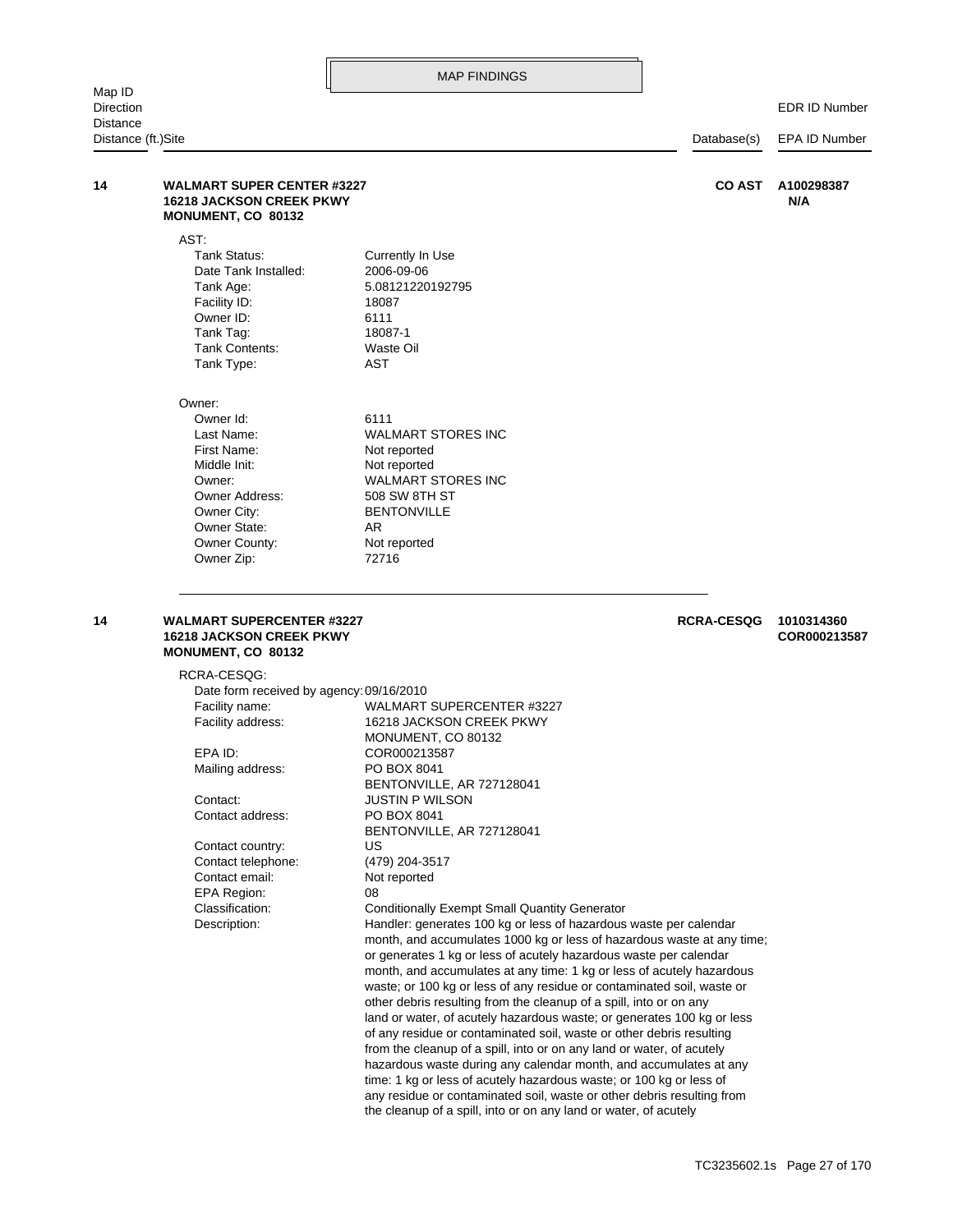EDR ID Number

WALMART SUPERCENTER #3227 (Continued) 1010314360

|                                                                                                                                                                                                                                                                                                                                                                                                                                                                               | hazardous waste                                                                                                        |
|-------------------------------------------------------------------------------------------------------------------------------------------------------------------------------------------------------------------------------------------------------------------------------------------------------------------------------------------------------------------------------------------------------------------------------------------------------------------------------|------------------------------------------------------------------------------------------------------------------------|
| Owner/Operator Summary:                                                                                                                                                                                                                                                                                                                                                                                                                                                       |                                                                                                                        |
| Owner/operator name:                                                                                                                                                                                                                                                                                                                                                                                                                                                          | <b>WAL-MART STORES INC</b>                                                                                             |
| Owner/operator address:                                                                                                                                                                                                                                                                                                                                                                                                                                                       | PO BOX 8041                                                                                                            |
|                                                                                                                                                                                                                                                                                                                                                                                                                                                                               | BENTONVILLE, AR 72712                                                                                                  |
| Owner/operator country:                                                                                                                                                                                                                                                                                                                                                                                                                                                       | US                                                                                                                     |
| Owner/operator telephone:                                                                                                                                                                                                                                                                                                                                                                                                                                                     | (479) 204-2231                                                                                                         |
| Legal status:                                                                                                                                                                                                                                                                                                                                                                                                                                                                 | Private                                                                                                                |
| Owner/Operator Type:                                                                                                                                                                                                                                                                                                                                                                                                                                                          | Owner                                                                                                                  |
| Owner/Op start date:                                                                                                                                                                                                                                                                                                                                                                                                                                                          | 06/14/2006                                                                                                             |
| Owner/Op end date:                                                                                                                                                                                                                                                                                                                                                                                                                                                            | Not reported                                                                                                           |
|                                                                                                                                                                                                                                                                                                                                                                                                                                                                               |                                                                                                                        |
| Owner/operator name:                                                                                                                                                                                                                                                                                                                                                                                                                                                          | WAL-MART SUPERCENTER #3227                                                                                             |
| Owner/operator address:                                                                                                                                                                                                                                                                                                                                                                                                                                                       | <b>JACKSON CREEK PKWY</b>                                                                                              |
|                                                                                                                                                                                                                                                                                                                                                                                                                                                                               | MONUMENT, CO 80132                                                                                                     |
| Owner/operator country:                                                                                                                                                                                                                                                                                                                                                                                                                                                       | US                                                                                                                     |
| Owner/operator telephone:                                                                                                                                                                                                                                                                                                                                                                                                                                                     | 4792042231                                                                                                             |
| Legal status:                                                                                                                                                                                                                                                                                                                                                                                                                                                                 | Private                                                                                                                |
| Owner/Operator Type:                                                                                                                                                                                                                                                                                                                                                                                                                                                          | Operator                                                                                                               |
| Owner/Op start date:                                                                                                                                                                                                                                                                                                                                                                                                                                                          | 06/14/2006                                                                                                             |
| Owner/Op end date:                                                                                                                                                                                                                                                                                                                                                                                                                                                            | Not reported                                                                                                           |
|                                                                                                                                                                                                                                                                                                                                                                                                                                                                               |                                                                                                                        |
| U.S. importer of hazardous waste:<br>Mixed waste (haz. and radioactive):<br>Recycler of hazardous waste:<br>Transporter of hazardous waste:<br>Treater, storer or disposer of HW:<br>Underground injection activity:<br>On-site burner exemption:<br>Furnace exemption:<br>Used oil fuel burner:<br>Used oil processor:<br>User oil refiner:<br>Used oil fuel marketer to burner:<br>Used oil Specification marketer:<br>Used oil transfer facility:<br>Used oil transporter: | No<br>No<br>No<br>No<br>No<br>No<br>No<br>No<br>No<br>No<br>No<br>No<br>No<br>No<br>No                                 |
| <b>Historical Generators:</b><br>Date form received by agency: 02/23/2010<br>Facility name:<br>Site name:<br>Classification:<br>Date form received by agency: 03/17/2009                                                                                                                                                                                                                                                                                                      | <b>WALMART SUPERCENTER #3227</b><br>WAL-MART SUPERCENTER #3227<br><b>Conditionally Exempt Small Quantity Generator</b> |
| Facility name:                                                                                                                                                                                                                                                                                                                                                                                                                                                                | WALMART SUPERCENTER #3227                                                                                              |
| Site name:                                                                                                                                                                                                                                                                                                                                                                                                                                                                    | WAL-MART SUPERCENTER #3227                                                                                             |
| Classification:                                                                                                                                                                                                                                                                                                                                                                                                                                                               | <b>Conditionally Exempt Small Quantity Generator</b>                                                                   |
|                                                                                                                                                                                                                                                                                                                                                                                                                                                                               |                                                                                                                        |
| Date form received by agency: 06/11/2006                                                                                                                                                                                                                                                                                                                                                                                                                                      |                                                                                                                        |
| Facility name:                                                                                                                                                                                                                                                                                                                                                                                                                                                                | <b>WALMART SUPERCENTER #3227</b>                                                                                       |
| Site name:                                                                                                                                                                                                                                                                                                                                                                                                                                                                    | WAL-MART SUPERCENTER #3227                                                                                             |
| Classification:                                                                                                                                                                                                                                                                                                                                                                                                                                                               | <b>Conditionally Exempt Small Quantity Generator</b>                                                                   |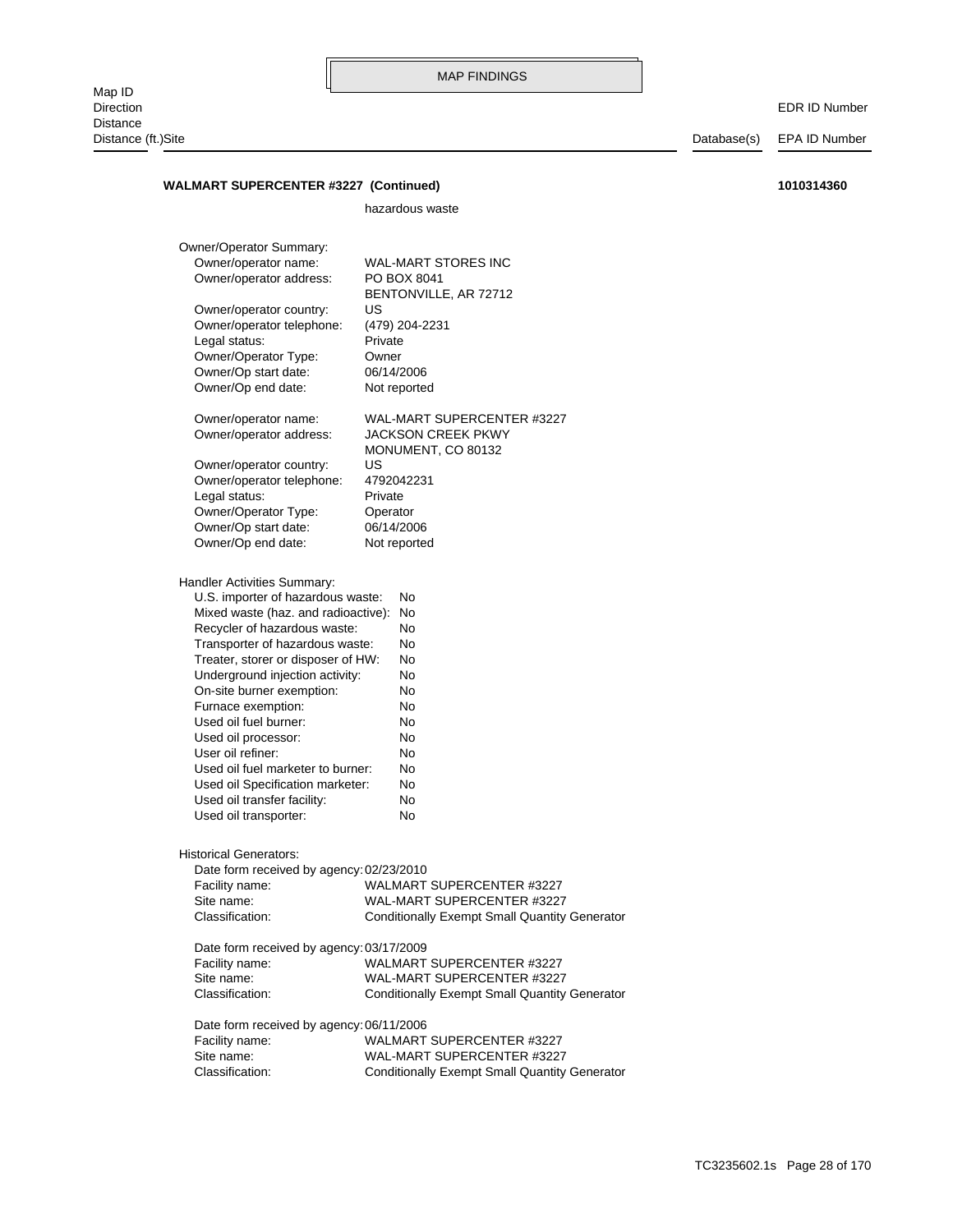|                                                        | <b>MAP FINDINGS</b>                                                                                                                                                                                                                                                                                                                                                                                                                                                                                               |                              |
|--------------------------------------------------------|-------------------------------------------------------------------------------------------------------------------------------------------------------------------------------------------------------------------------------------------------------------------------------------------------------------------------------------------------------------------------------------------------------------------------------------------------------------------------------------------------------------------|------------------------------|
| Map ID<br><b>Direction</b>                             |                                                                                                                                                                                                                                                                                                                                                                                                                                                                                                                   | <b>EDR ID Number</b>         |
| <b>Distance</b><br>Distance (ft.)Site                  |                                                                                                                                                                                                                                                                                                                                                                                                                                                                                                                   | Database(s)<br>EPA ID Number |
| <b>WALMART SUPERCENTER #3227 (Continued)</b>           |                                                                                                                                                                                                                                                                                                                                                                                                                                                                                                                   | 1010314360                   |
|                                                        |                                                                                                                                                                                                                                                                                                                                                                                                                                                                                                                   |                              |
| Hazardous Waste Summary:<br>Waste code:<br>Waste name: | D <sub>001</sub><br>IGNITABLE HAZARDOUS WASTES ARE THOSE WASTES WHICH HAVE A FLASHPOINT OF<br>LESS THAN 140 DEGREES FAHRENHEIT AS DETERMINED BY A PENSKY-MARTENS<br>CLOSED CUP FLASH POINT TESTER. ANOTHER METHOD OF DETERMINING THE<br>FLASH POINT OF A WASTE IS TO REVIEW THE MATERIAL SAFETY DATA SHEET.<br>WHICH CAN BE OBTAINED FROM THE MANUFACTURER OR DISTRIBUTOR OF THE<br>MATERIAL. LACQUER THINNER IS AN EXAMPLE OF A COMMONLY USED SOLVENT<br>WHICH WOULD BE CONSIDERED AS IGNITABLE HAZARDOUS WASTE. |                              |
| Waste code:<br>Waste name:                             | D <sub>002</sub><br>A WASTE WHICH HAS A PH OF LESS THAN 2 OR GREATER THAN 12.5 IS<br>CONSIDERED TO BE A CORROSIVE HAZARDOUS WASTE. SODIUM HYDROXIDE, A<br>CAUSTIC SOLUTION WITH A HIGH PH, IS OFTEN USED BY INDUSTRIES TO CLEAN<br>OR DEGREASE PARTS. HYDROCHLORIC ACID, A SOLUTION WITH A LOW PH, IS<br>USED BY MANY INDUSTRIES TO CLEAN METAL PARTS PRIOR TO PAINTING. WHEN<br>THESE CAUSTIC OR ACID SOLUTIONS BECOME CONTAMINATED AND MUST BE<br>DISPOSED, THE WASTE WOULD BE A CORROSIVE HAZARDOUS WASTE.     |                              |
| Waste code:<br>Waste name:                             | D <sub>003</sub><br>A MATERIAL IS CONSIDERED TO BE A REACTIVE HAZARDOUS WASTE IF IT IS<br>NORMALLY UNSTABLE, REACTS VIOLENTLY WITH WATER, GENERATES TOXIC GASES<br>WHEN EXPOSED TO WATER OR CORROSIVE MATERIALS, OR IF IT IS CAPABLE OF<br>DETONATION OR EXPLOSION WHEN EXPOSED TO HEAT OR A FLAME. ONE EXAMPLE<br>OF SUCH WASTE WOULD BY WASTE GUNPOWDER.                                                                                                                                                        |                              |
| Waste code:<br>Waste name:                             | D <sub>004</sub><br><b>ARSENIC</b>                                                                                                                                                                                                                                                                                                                                                                                                                                                                                |                              |
| Waste code:<br>Waste name:                             | D <sub>005</sub><br><b>BARIUM</b>                                                                                                                                                                                                                                                                                                                                                                                                                                                                                 |                              |
| Waste code:<br>Waste name:                             | D006<br>CADMIUM                                                                                                                                                                                                                                                                                                                                                                                                                                                                                                   |                              |
| Waste code:<br>Waste name:                             | D007<br><b>CHROMIUM</b>                                                                                                                                                                                                                                                                                                                                                                                                                                                                                           |                              |
| Waste code:<br>Waste name:                             | D008<br>LEAD                                                                                                                                                                                                                                                                                                                                                                                                                                                                                                      |                              |
| Waste code:<br>Waste name:                             | D <sub>009</sub><br><b>MERCURY</b>                                                                                                                                                                                                                                                                                                                                                                                                                                                                                |                              |
| Waste code:<br>Waste name:                             | D010<br><b>SELENIUM</b>                                                                                                                                                                                                                                                                                                                                                                                                                                                                                           |                              |
| Waste code:<br>Waste name:                             | D011<br><b>SILVER</b>                                                                                                                                                                                                                                                                                                                                                                                                                                                                                             |                              |
| Waste code:<br>Waste name:                             | D016<br>$2,4-D$                                                                                                                                                                                                                                                                                                                                                                                                                                                                                                   |                              |
| Waste code:<br>Waste name:                             | D018<br><b>BENZENE</b>                                                                                                                                                                                                                                                                                                                                                                                                                                                                                            |                              |
| Waste code:                                            | D022                                                                                                                                                                                                                                                                                                                                                                                                                                                                                                              |                              |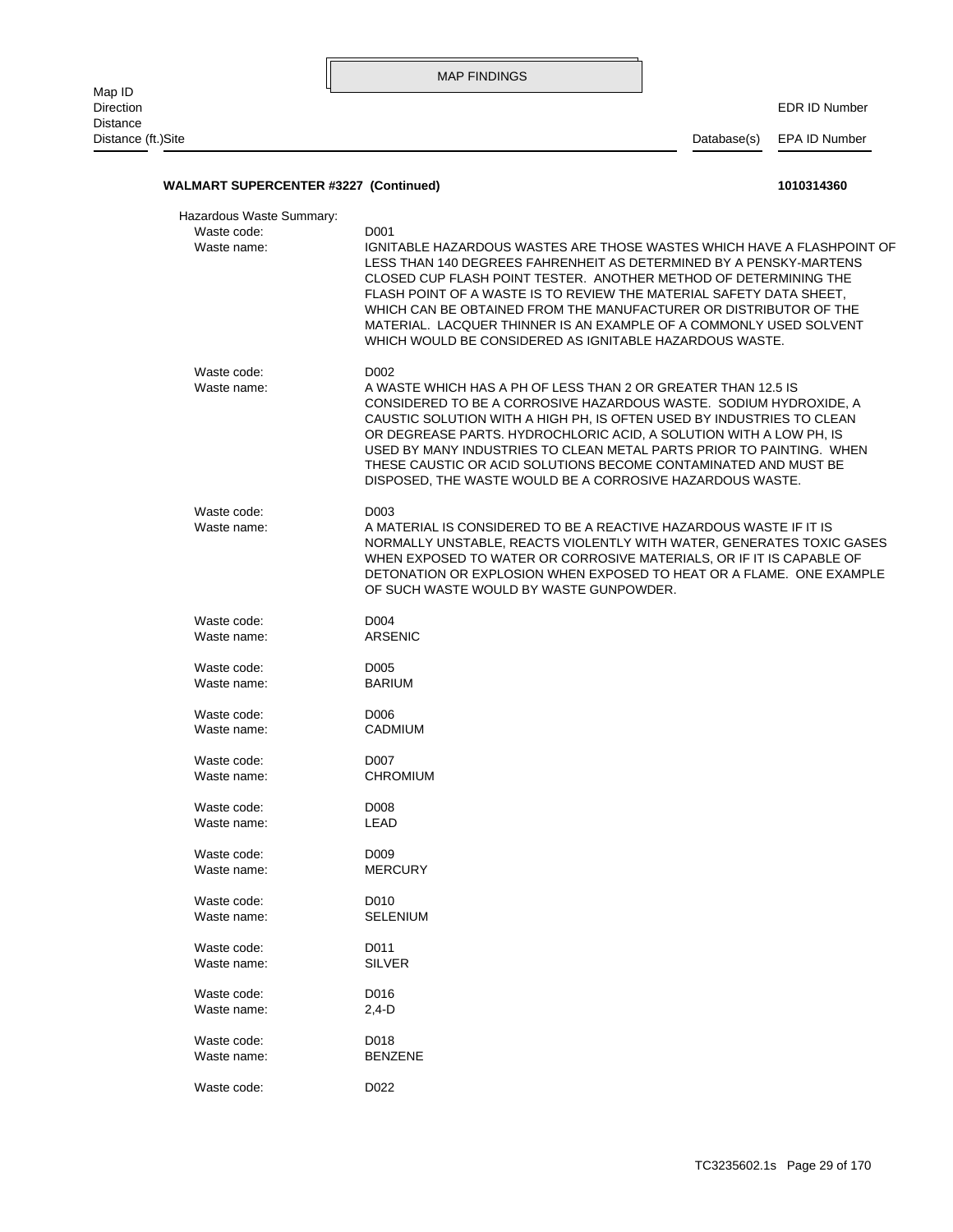EDR ID Number

| <b>WALMART SUPERCENTER #3227 (Continued)</b> |                                                                                                                         | 1010314360 |
|----------------------------------------------|-------------------------------------------------------------------------------------------------------------------------|------------|
| Waste name:                                  | <b>CHLOROFORM</b>                                                                                                       |            |
| Waste code:                                  | D024                                                                                                                    |            |
| Waste name:                                  | M-CRESOL                                                                                                                |            |
| Waste code:                                  | D026                                                                                                                    |            |
| Waste name:                                  | <b>CRESOL</b>                                                                                                           |            |
|                                              |                                                                                                                         |            |
| Waste code:                                  | D027                                                                                                                    |            |
| Waste name:                                  | 1,4-DICHLOROBENZENE                                                                                                     |            |
| Waste code:                                  | D <sub>0</sub> 35                                                                                                       |            |
| Waste name:                                  | METHYL ETHYL KETONE                                                                                                     |            |
| Waste code:                                  | D <sub>0</sub> 39                                                                                                       |            |
| Waste name:                                  | <b>TETRACHLOROETHYLENE</b>                                                                                              |            |
|                                              |                                                                                                                         |            |
| Waste code:                                  | P001                                                                                                                    |            |
| Waste name:                                  | 2H-1-BENZOPYRAN-2-ONE, 4-HYDROXY-3-(3-OXO-1-PHENYLBUTYL)-, & SALTS,<br>WHEN PRESENT AT CONCENTRATIONS GREATER THAN 0.3% |            |
|                                              |                                                                                                                         |            |
| Waste code:                                  | P046                                                                                                                    |            |
| Waste name:                                  | BENZENEETHANAMINE, ALPHA, ALPHA-DIMETHYL-                                                                               |            |
| Waste code:                                  | P075                                                                                                                    |            |
| Waste name:                                  | NICOTINE, & SALTS                                                                                                       |            |
|                                              |                                                                                                                         |            |
| Waste code:                                  | U002                                                                                                                    |            |
| Waste name:                                  | ACETONE (I)                                                                                                             |            |
| Waste code:                                  | U034                                                                                                                    |            |
| Waste name:                                  | ACETALDEHYDE, TRICHLORO-                                                                                                |            |
| Waste code:                                  | U035                                                                                                                    |            |
| Waste name:                                  | BENZENEBUTANOIC ACID, 4-[BIS(2-CHLOROETHYL)AMINO]-                                                                      |            |
|                                              |                                                                                                                         |            |
| Waste code:                                  | U058                                                                                                                    |            |
| Waste name:                                  | CYCLOPHOSPHAMIDE                                                                                                        |            |
| Waste code:                                  | U072                                                                                                                    |            |
| Waste name:                                  | BENZENE, 1,4-DICHLORO-                                                                                                  |            |
| Waste code:                                  | U080                                                                                                                    |            |
| Waste name:                                  | METHANE, DICHLORO-                                                                                                      |            |
|                                              |                                                                                                                         |            |
| Waste code:                                  | U122                                                                                                                    |            |
| Waste name:                                  | <b>FORMALDEHYDE</b>                                                                                                     |            |
| Waste code:                                  | U129                                                                                                                    |            |
| Waste name:                                  | CYCLOHEXANE, 1,2,3,4,5,6-HEXACHLORO-,                                                                                   |            |
|                                              | (1ALPHA,2ALPHA,3BETA,4ALPHA,5ALPHA,6BETA)-                                                                              |            |
| Waste code:                                  | U132                                                                                                                    |            |
| Waste name:                                  | <b>HEXACHLOROPHENE</b>                                                                                                  |            |
|                                              |                                                                                                                         |            |
| Waste code:                                  | U150                                                                                                                    |            |
| Waste name:                                  | MELPHALAN                                                                                                               |            |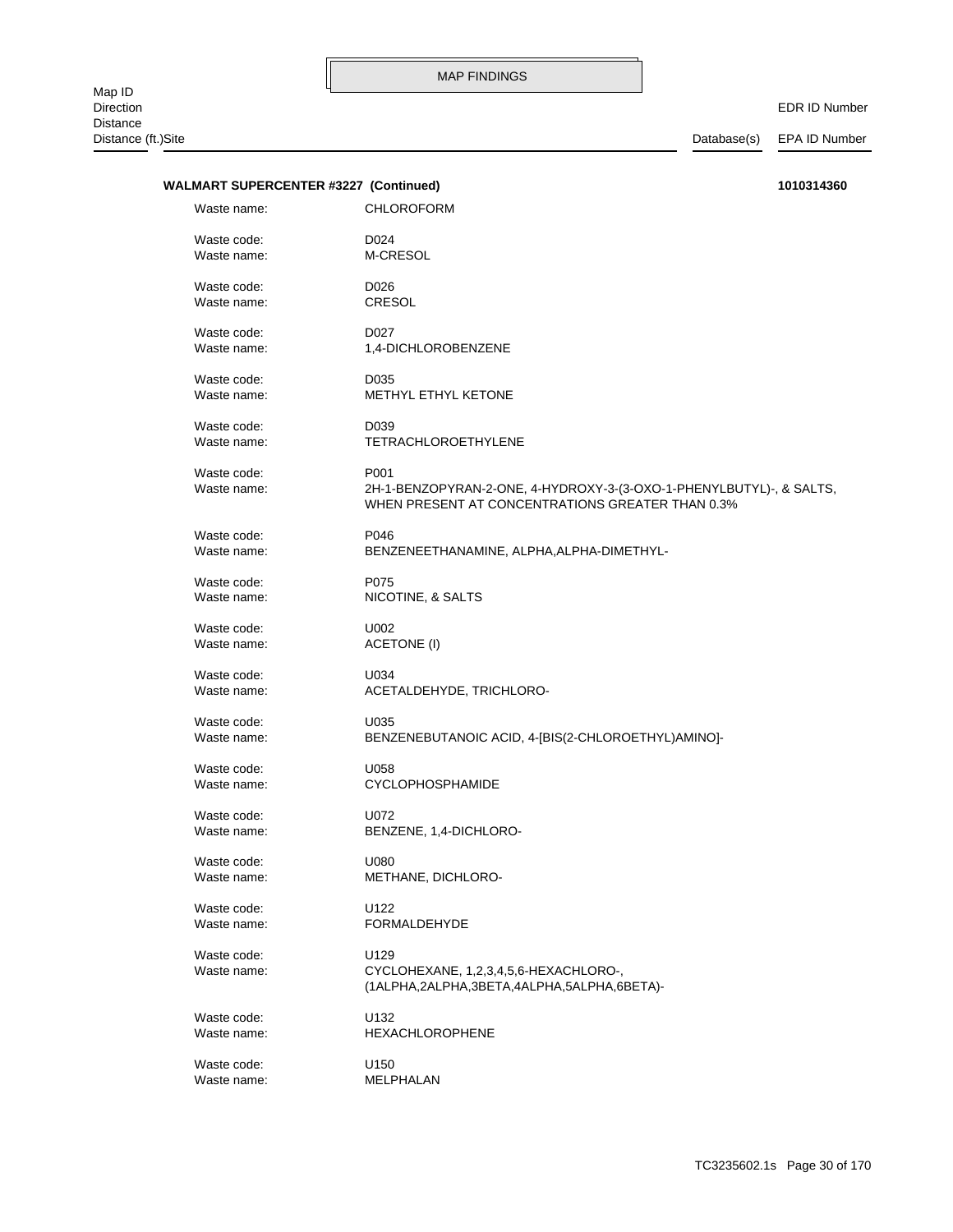Distance (ft.)Site Database(s) EPA ID Number

| <b>WALMART SUPERCENTER #3227 (Continued)</b> |                                                                                                       | 1010314360 |
|----------------------------------------------|-------------------------------------------------------------------------------------------------------|------------|
| Waste code:                                  | U154                                                                                                  |            |
| Waste name:                                  | <b>METHANOL (I)</b>                                                                                   |            |
| Waste code:                                  | U159                                                                                                  |            |
| Waste name:                                  | 2-BUTANONE (I,T)                                                                                      |            |
| Waste code:                                  | U165                                                                                                  |            |
| Waste name:                                  | <b>NAPHTHALENE</b>                                                                                    |            |
| Waste code:                                  | U182                                                                                                  |            |
| Waste name:                                  | PARALDEHYDE                                                                                           |            |
| Waste code:                                  | U188                                                                                                  |            |
| Waste name:                                  | <b>PHENOL</b>                                                                                         |            |
| Waste code:                                  | U200                                                                                                  |            |
| Waste name:                                  | <b>RESERPINE</b>                                                                                      |            |
| Waste code:                                  | U <sub>205</sub>                                                                                      |            |
| Waste name:                                  | SELENIUM SULFIDE                                                                                      |            |
| Waste code:                                  | U249                                                                                                  |            |
| Waste name:                                  | ZINC PHOSPHIDE ZN3P2, WHEN PRESENT AT CONCENTRATIONS OF 10% OR LESS                                   |            |
| Waste code:                                  | U279                                                                                                  |            |
| Waste name:                                  | CARBARYL (OR) 1-NAPHTHALENOL, METHYLCARBAMATE                                                         |            |
| Waste code:                                  | U409                                                                                                  |            |
| Waste name:                                  | CARBAMIC ACID, [1,2-PHENYLENEBIS (IMINOCARBONOTHIOYL)]BIS-, DIMETHYL<br>ESTER (OR) THIOPHANATE-METHYL |            |
| Waste code:                                  | U411                                                                                                  |            |
| Waste name:                                  | PHENOL, 2-(1-METHYLETHOXY)-, METHYLCARBAMATE (OR) PROPOXUR                                            |            |
| <b>Violation Status:</b>                     | No violations found                                                                                   |            |

### **, CO 80132 HB: 16140 OLD DENVER ROAD N/A 15 R ROCK YARD, INC. FINDS 1007484980**

FINDS:

Registry ID: 110017651593

Environmental Interest/Information System

of the Clean Air Act. redesign to support facility operating permits required under Title V estimation of total national emissions. AFS is undergoing a major to comply with regulatory programs and by EPA as an input for the AFS data are utilized by states to prepare State Implementation Plans used to track emissions and compliance data from industrial plants. information concerning airborne pollution in the United States. AFS is Aerometric Data (SAROAD). AIRS is the national repository for National Emission Data System (NEDS), and the Storage and Retrieval of Subsystem) replaces the former Compliance Data System (CDS), the AFS (Aerometric Information Retrieval System (AIRS) Facility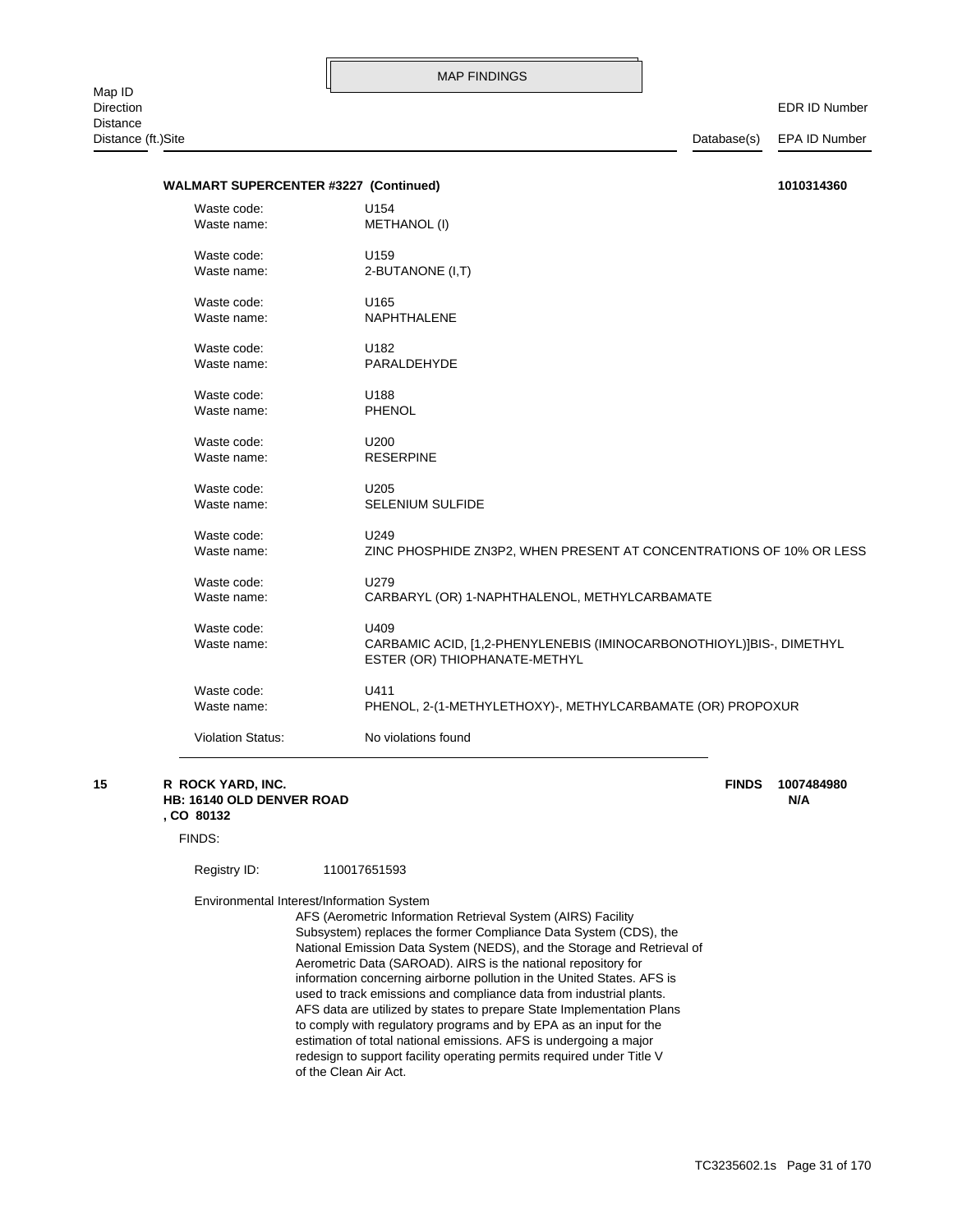|                                       |                                                                                                                                                                                                                                                                                                | <b>MAP FINDINGS</b>                                                                                                                                                                                                                                                                                                                                                                                                                                                                                                                                                                                                                                                                                                                               |                 |                            |
|---------------------------------------|------------------------------------------------------------------------------------------------------------------------------------------------------------------------------------------------------------------------------------------------------------------------------------------------|---------------------------------------------------------------------------------------------------------------------------------------------------------------------------------------------------------------------------------------------------------------------------------------------------------------------------------------------------------------------------------------------------------------------------------------------------------------------------------------------------------------------------------------------------------------------------------------------------------------------------------------------------------------------------------------------------------------------------------------------------|-----------------|----------------------------|
| Map ID<br>Direction                   |                                                                                                                                                                                                                                                                                                |                                                                                                                                                                                                                                                                                                                                                                                                                                                                                                                                                                                                                                                                                                                                                   |                 | <b>EDR ID Number</b>       |
| <b>Distance</b><br>Distance (ft.)Site |                                                                                                                                                                                                                                                                                                |                                                                                                                                                                                                                                                                                                                                                                                                                                                                                                                                                                                                                                                                                                                                                   | Database(s)     | <b>EPA ID Number</b>       |
| 15                                    | R ROCK YARD, INC.<br><b>16140 OLD DENVER RD</b><br>MONUMENT, CO 80132                                                                                                                                                                                                                          |                                                                                                                                                                                                                                                                                                                                                                                                                                                                                                                                                                                                                                                                                                                                                   | <b>FINDS</b>    | 1007488850<br>N/A          |
|                                       | FINDS:                                                                                                                                                                                                                                                                                         |                                                                                                                                                                                                                                                                                                                                                                                                                                                                                                                                                                                                                                                                                                                                                   |                 |                            |
|                                       | Registry ID:                                                                                                                                                                                                                                                                                   | 110017690970                                                                                                                                                                                                                                                                                                                                                                                                                                                                                                                                                                                                                                                                                                                                      |                 |                            |
|                                       | Environmental Interest/Information System                                                                                                                                                                                                                                                      | AFS (Aerometric Information Retrieval System (AIRS) Facility<br>Subsystem) replaces the former Compliance Data System (CDS), the<br>National Emission Data System (NEDS), and the Storage and Retrieval of<br>Aerometric Data (SAROAD). AIRS is the national repository for<br>information concerning airborne pollution in the United States. AFS is<br>used to track emissions and compliance data from industrial plants.<br>AFS data are utilized by states to prepare State Implementation Plans<br>to comply with regulatory programs and by EPA as an input for the<br>estimation of total national emissions. AFS is undergoing a major<br>redesign to support facility operating permits required under Title V<br>of the Clean Air Act. |                 |                            |
| 16                                    | <b>HOME DEPOT - 1541</b><br><b>15888 JACKSON CREEK PKWY</b><br><b>MONUMENT, CO 80132</b>                                                                                                                                                                                                       |                                                                                                                                                                                                                                                                                                                                                                                                                                                                                                                                                                                                                                                                                                                                                   | <b>RCRA-SQG</b> | 1007569272<br>COR000209023 |
|                                       | RCRA-SQG:<br>Date form received by agency: 10/05/2009<br>Facility name:<br>Facility address:<br>EPA ID:<br>Mailing address:<br>Contact:<br>Contact address:<br>Contact country:<br>Contact telephone:<br>Contact email:<br><b>EPA Region:</b><br>Land type:<br>Classification:<br>Description: | HOME DEPOT - 1541<br>15888 JACKSON CREEK PKWY<br>MONUMENT, CO 80132<br>COR000209023<br>SAN FELIPE ST STE 1600<br>HOUSTON, TX 77056<br><b>JORGE GOMEZ</b><br>SAN FELIPE ST STE 1600<br>HOUSTON, TX 77056<br>US<br>(713) 625-7015<br>Not reported<br>08<br>Private<br><b>Small Small Quantity Generator</b><br>Handler: generates more than 100 and less than 1000 kg of hazardous<br>waste during any calendar month and accumulates less than 6000 kg of<br>hazardous waste at any time; or generates 100 kg or less of hazardous<br>waste during any calendar month, and accumulates more than 1000 kg of<br>hazardous waste at any time                                                                                                         |                 |                            |
|                                       | Owner/Operator Summary:<br>Owner/operator name:<br>Owner/operator address:<br>Owner/operator country:<br>Owner/operator telephone:<br>Legal status:<br>Owner/Operator Type:<br>Owner/Op start date:<br>Owner/Op end date:                                                                      | HOME DEPOT - 1541<br><b>JACKSON CREEK PKWY</b><br>MONUMENT, CO 80132<br>US<br>Not reported<br>Private<br>Operator<br>08/27/2004<br>Not reported                                                                                                                                                                                                                                                                                                                                                                                                                                                                                                                                                                                                   |                 |                            |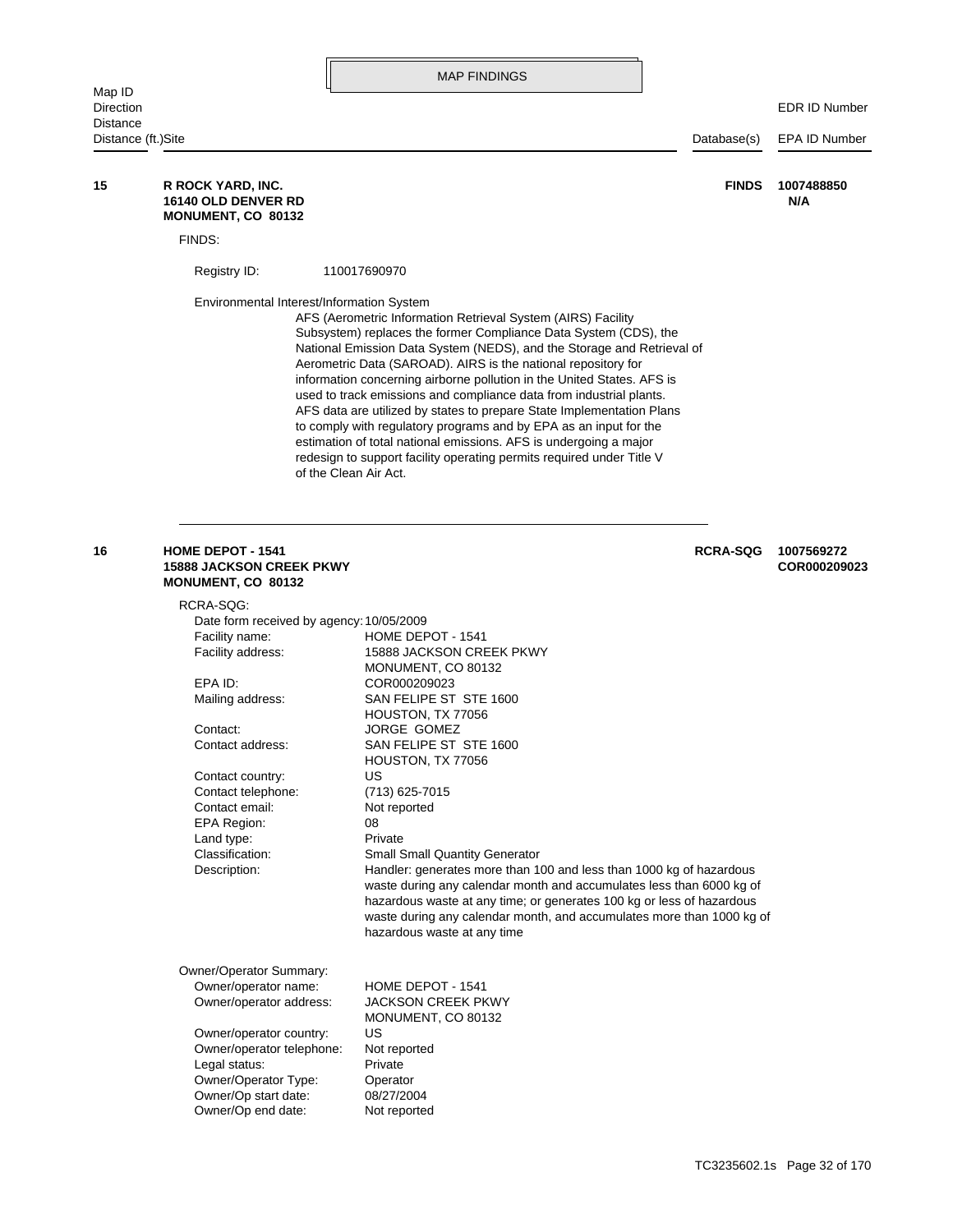Distance (ft.)Site Database(s) EPA ID Number Classification: Small Quantity Generator Facility name: HOME DEPOT - 1541 Date form received by agency: 08/27/2004 Classification: Conditionally Exempt Small Quantity Generator Facility name: HOME DEPOT - 1541 Date form received by agency: 06/28/2005 Classification: Small Quantity Generator Facility name: HOME DEPOT - 1541 Date form received by agency: 08/14/2007 Historical Generators: Used oil transporter: No Used oil transfer facility: No Used oil Specification marketer: No Used oil fuel marketer to burner: No User oil refiner: No Used oil processor: No Used oil fuel burner: No Furnace exemption: No On-site burner exemption: No Underground injection activity: No Treater, storer or disposer of HW: No Transporter of hazardous waste: No Recycler of hazardous waste: No Mixed waste (haz. and radioactive): No U.S. importer of hazardous waste: No Handler Activities Summary: Owner/Op end date: Not reported Owner/Op start date: 08/27/2004 Owner/Operator Type: Owner Legal status: Private Owner/operator telephone: Not reported Owner/operator country: US ATLANTA, GA 30339 Owner/operator address: PACES FERRY RD D-17 Owner/operator name: HOME DEPOT USA **HOME DEPOT - 1541 (Continued) 1007569272**

Hazardous Waste Summary:

| Waste code: | D <sub>001</sub>                                                                                                                                                                                                                                                                                                                                                                                                                                                                              |
|-------------|-----------------------------------------------------------------------------------------------------------------------------------------------------------------------------------------------------------------------------------------------------------------------------------------------------------------------------------------------------------------------------------------------------------------------------------------------------------------------------------------------|
| Waste name: | IGNITABLE HAZARDOUS WASTES ARE THOSE WASTES WHICH HAVE A FLASHPOINT OF<br>LESS THAN 140 DEGREES FAHRENHEIT AS DETERMINED BY A PENSKY-MARTENS<br>CLOSED CUP FLASH POINT TESTER. ANOTHER METHOD OF DETERMINING THE<br>FLASH POINT OF A WASTE IS TO REVIEW THE MATERIAL SAFETY DATA SHEET.<br>WHICH CAN BE OBTAINED FROM THE MANUFACTURER OR DISTRIBUTOR OF THE<br>MATERIAL. LACQUER THINNER IS AN EXAMPLE OF A COMMONLY USED SOLVENT<br>WHICH WOULD BE CONSIDERED AS IGNITABLE HAZARDOUS WASTE. |
| Waste code: | D <sub>002</sub>                                                                                                                                                                                                                                                                                                                                                                                                                                                                              |
| Waste name: | A WASTE WHICH HAS A PH OF LESS THAN 2 OR GREATER THAN 12.5 IS                                                                                                                                                                                                                                                                                                                                                                                                                                 |
|             | CONSIDERED TO BE A CORROSIVE HAZARDOUS WASTE. SODIUM HYDROXIDE, A                                                                                                                                                                                                                                                                                                                                                                                                                             |
|             | CAUSTIC SOLUTION WITH A HIGH PH. IS OFTEN USED BY INDUSTRIES TO CLEAN                                                                                                                                                                                                                                                                                                                                                                                                                         |
|             | OR DEGREASE PARTS. HYDROCHLORIC ACID, A SOLUTION WITH A LOW PH, IS                                                                                                                                                                                                                                                                                                                                                                                                                            |
|             | USED BY MANY INDUSTRIES TO CLEAN METAL PARTS PRIOR TO PAINTING. WHEN                                                                                                                                                                                                                                                                                                                                                                                                                          |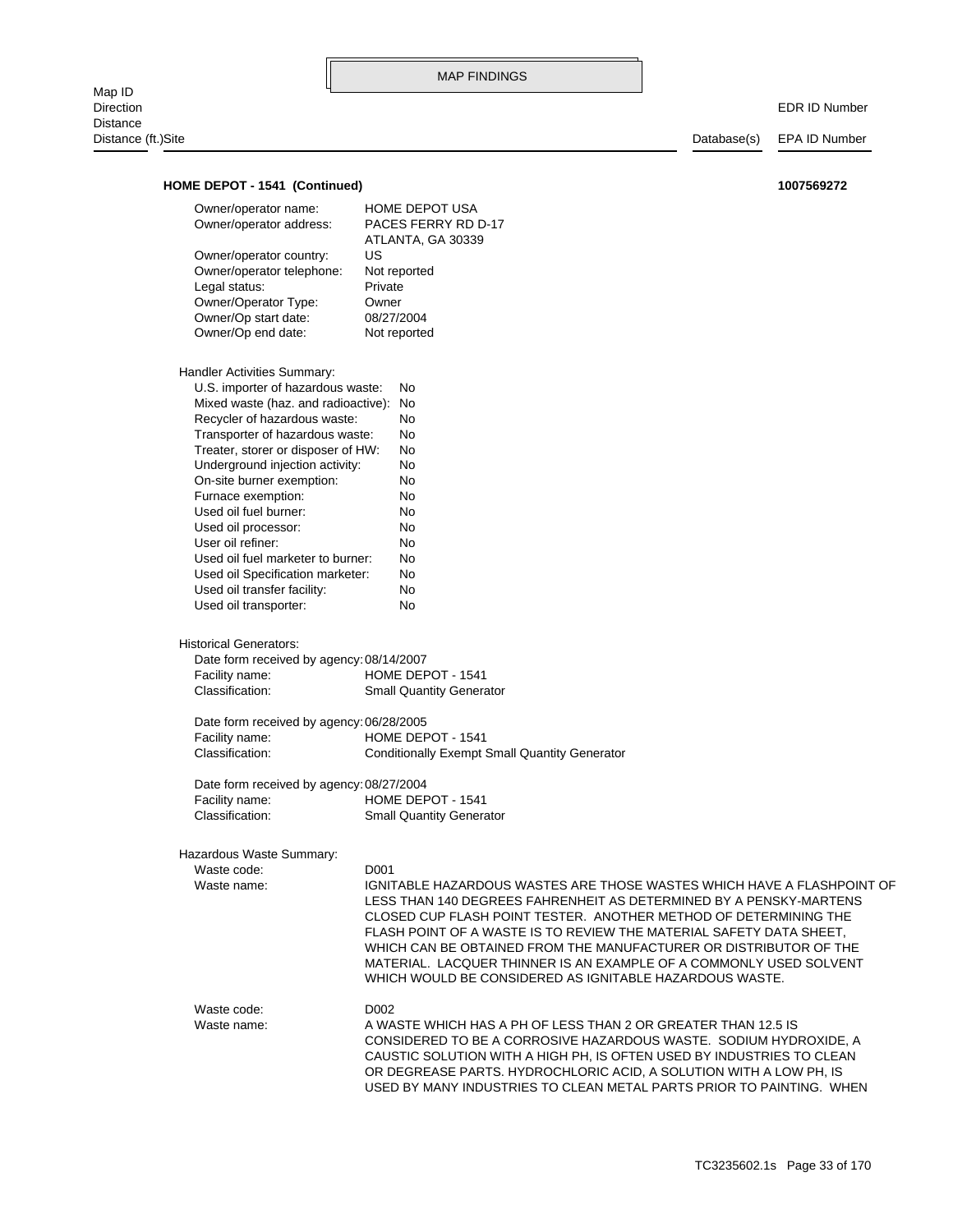EDR ID Number

Distance (ft.)Site Database(s) EPA ID Number

| HOME DEPOT - 1541 (Continued)                                                                                                                      |                                                                                                                              |  |
|----------------------------------------------------------------------------------------------------------------------------------------------------|------------------------------------------------------------------------------------------------------------------------------|--|
|                                                                                                                                                    | THESE CAUSTIC OR ACID SOLUTIONS BECOME CONTAMINATED AND MUST BE<br>DISPOSED, THE WASTE WOULD BE A CORROSIVE HAZARDOUS WASTE. |  |
| Waste code:                                                                                                                                        | D <sub>009</sub>                                                                                                             |  |
| Waste name:                                                                                                                                        | <b>MERCURY</b>                                                                                                               |  |
| Waste code:                                                                                                                                        | D016                                                                                                                         |  |
| Waste name:                                                                                                                                        | $2,4-D$                                                                                                                      |  |
| Waste code:                                                                                                                                        | D018                                                                                                                         |  |
| Waste name:                                                                                                                                        | <b>BENZENE</b>                                                                                                               |  |
| <b>Violation Status:</b>                                                                                                                           | No violations found                                                                                                          |  |
| <b>Evaluation Action Summary:</b><br>Evaluation date:<br>Evaluation:<br>Area of violation:<br>Date achieved compliance:<br>Evaluation lead agency: | 07/14/2010<br><b>FACILITY SELF DISCLOSURE</b><br>Not reported<br>Not reported<br><b>State</b>                                |  |
| Evaluation date:                                                                                                                                   | 08/28/2009                                                                                                                   |  |
| Evaluation:                                                                                                                                        | <b>FACILITY SELF DISCLOSURE</b>                                                                                              |  |
| Area of violation:                                                                                                                                 | Not reported                                                                                                                 |  |
| Date achieved compliance:                                                                                                                          | Not reported                                                                                                                 |  |
| Evaluation lead agency:                                                                                                                            | <b>State</b>                                                                                                                 |  |
| Evaluation date:                                                                                                                                   | 07/31/2008                                                                                                                   |  |
| Evaluation:                                                                                                                                        | <b>FACILITY SELF DISCLOSURE</b>                                                                                              |  |
| Area of violation:                                                                                                                                 | Not reported                                                                                                                 |  |
| Date achieved compliance:                                                                                                                          | Not reported                                                                                                                 |  |
| Evaluation lead agency:                                                                                                                            | <b>State</b>                                                                                                                 |  |
|                                                                                                                                                    |                                                                                                                              |  |

### **COLORADO SPRINGS, CO 80921 1335 WEST BAPTIST ROAD N/A 17 UMCR-WWTF PHASE 2 EXPANSION CO NPDES S109509664**

NPDES:

Contact Office Phone Ext: Not reported Contact Office Phone Num: 3037894111 Contact Name: Settle Addr City/State/Zip: Englewood, CO 80110 Permittee Street Address: 3679 S Huron St Ste 404 Permit Type Desc: City Government Expires: 11/30/2011 Effective: 12/01/2006 Issued: 12/01/2006 Receiving Water: MONUMENT CREEK Permit Status Desc: Terminated Termination Date: 10/08/2009 Permit Name: Weaver General Construction Co Permit Number: COG072306 Primary Permit SIC Code: 1629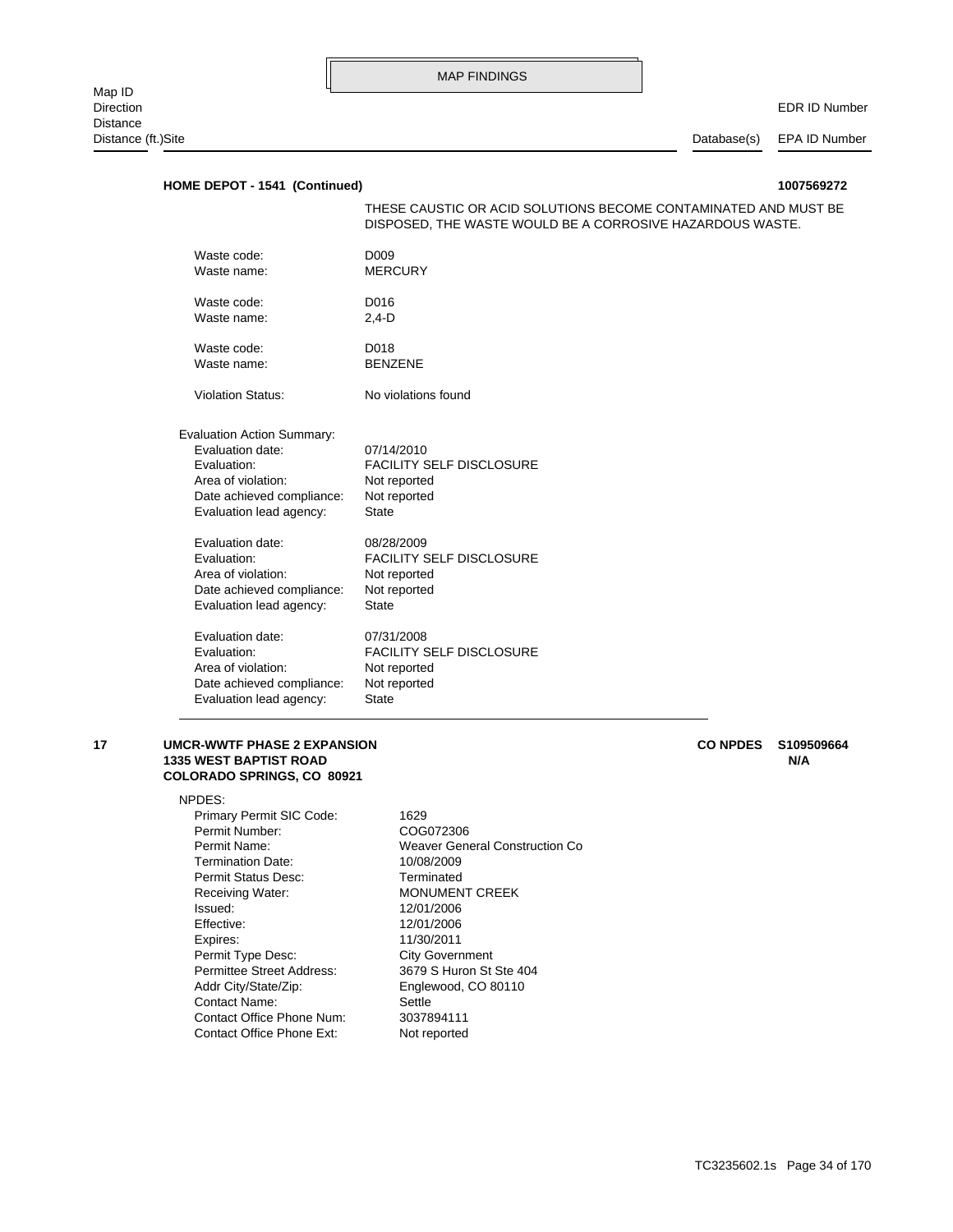**17 CO ERNS S106483081**

Map ID<br>Direction Distance Distance (ft.)Site Database(s) EPA ID Number

EDR ID Number

| 1335 W. BAPTIST RD.<br><b>MONUMENT, CO</b> | N/A                                                                                                                               |
|--------------------------------------------|-----------------------------------------------------------------------------------------------------------------------------------|
| CO ERNS:                                   |                                                                                                                                   |
| Lat/Long:                                  | 0/0                                                                                                                               |
| Date Entered:                              | 7/8/2004                                                                                                                          |
| Time Entered:                              | 9:26:42 AM                                                                                                                        |
| Date Reported:                             | 7/8/2004                                                                                                                          |
| Reported Time:                             | 9:17:00 AM                                                                                                                        |
| Report Taken By:                           | <b>GREG STASINOS</b>                                                                                                              |
| Number:                                    | Not reported                                                                                                                      |
| Prp Name:                                  | DONALA WATER & SANITATION DIST.                                                                                                   |
| Prp Contact:                               | DANA DUTHIE                                                                                                                       |
| Prp Address:                               | 1335 W. BAPTIST RD.                                                                                                               |
| Prp City, St, Zip:                         | COLORADO SPRINGS, CO 80921-                                                                                                       |
| Prp County:                                | Not reported                                                                                                                      |
| Prp Phone:                                 | 719-488-3603                                                                                                                      |
| Phone Extension:                           | Not reported                                                                                                                      |
| Prp Fax:                                   | Not reported                                                                                                                      |
| Mile Post:                                 | Not reported                                                                                                                      |
| Event Date:                                | 7/7/2004                                                                                                                          |
| Event Time:                                | 8:05:00 PM                                                                                                                        |
| Material Type:                             | Sanitary Sewer Overflow                                                                                                           |
| Material1:                                 | sewage                                                                                                                            |
| Quantity1:                                 | 5000                                                                                                                              |
| Unit1:                                     | GALLONS                                                                                                                           |
| <b>Water Quantity:</b>                     | 0                                                                                                                                 |
| Water Unit:                                | Not reported                                                                                                                      |
| Material <sub>2</sub> :                    | Not reported                                                                                                                      |
| Quantity2:                                 | Not reported                                                                                                                      |
| Unit <sub>2</sub> :                        | Not reported                                                                                                                      |
| Water Quantity2:                           | Not reported                                                                                                                      |
| Water Unit2:                               | Not reported                                                                                                                      |
| Material3:                                 | Not reported                                                                                                                      |
| Quantity3:                                 | Not reported                                                                                                                      |
| Unit3:                                     | Not reported                                                                                                                      |
| Water Quantity3:                           | Not reported                                                                                                                      |
| Water unit3:                               | Not reported                                                                                                                      |
| Source:                                    | <b>Fixed Facility</b>                                                                                                             |
| Source Type:                               | SANITARY SEWER/LIFT STATION                                                                                                       |
| Cause:                                     | <b>FAILURE EQUIPMENT</b>                                                                                                          |
| Medium:                                    | <b>FIXED FACILITY</b>                                                                                                             |
| Waterway Affctd:                           | Not reported                                                                                                                      |
| Deaths:                                    | Not reported                                                                                                                      |
| Injuries:                                  | Not reported                                                                                                                      |
| Evacuation:                                | Not reported                                                                                                                      |
| Evacuation Numb.:                          | Not reported                                                                                                                      |
| Responders:                                | DONALA WASTEWATER & SANIT.                                                                                                        |
| <b>Fixed Facility:</b>                     | True                                                                                                                              |
| Land Impact:                               | False                                                                                                                             |
| Air Impact:                                | False                                                                                                                             |
| SurfWater Impact:                          | False                                                                                                                             |
| Grd Water Impact:                          | False                                                                                                                             |
| Action:                                    | FAULTY INFLUENT PUMP WAS SHUTDOWN AND REPAIRED, FACILITY IS BACK IN                                                               |
|                                            | SERVICE . HTH WAS USED TO ABSORB RELEASED MATERIAL WITHIN THE<br>FACILITY AND A WATER/CHLORINE SOLUTION WILL BE USED TO SPRAY THE |
|                                            | IMPACTED SOIL OUTSIDE THE FACILITY.                                                                                               |
| Additional Info:                           | Not reported                                                                                                                      |
|                                            |                                                                                                                                   |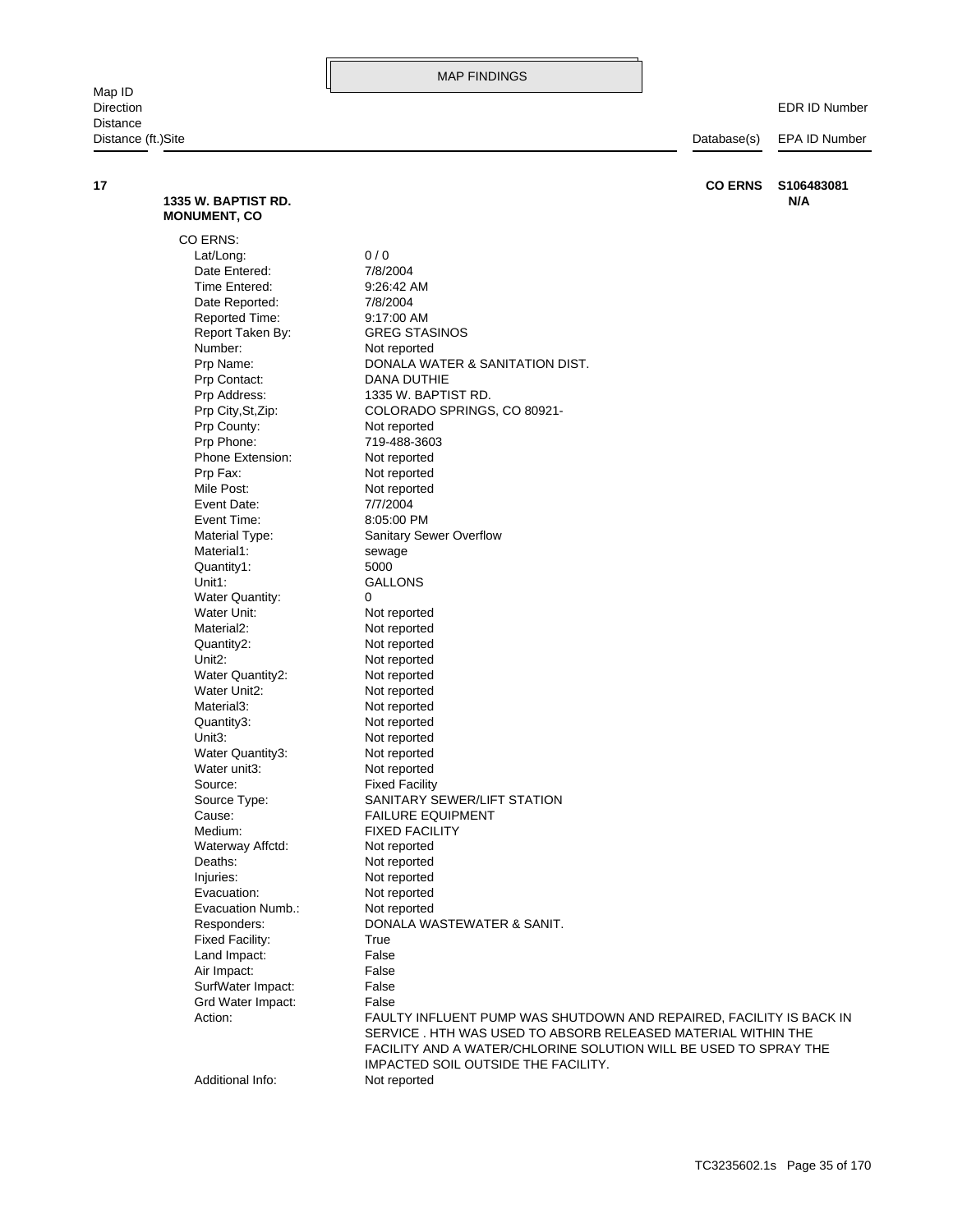| Map ID                                |                                                                                                                    | <b>MAP FINDINGS</b>                                                                                                                                                                                                                                                                                                                                                                                                                                                                                                                                                                                                                                                                                                                                                                                                                                                                                          |              |                      |
|---------------------------------------|--------------------------------------------------------------------------------------------------------------------|--------------------------------------------------------------------------------------------------------------------------------------------------------------------------------------------------------------------------------------------------------------------------------------------------------------------------------------------------------------------------------------------------------------------------------------------------------------------------------------------------------------------------------------------------------------------------------------------------------------------------------------------------------------------------------------------------------------------------------------------------------------------------------------------------------------------------------------------------------------------------------------------------------------|--------------|----------------------|
| <b>Direction</b>                      |                                                                                                                    |                                                                                                                                                                                                                                                                                                                                                                                                                                                                                                                                                                                                                                                                                                                                                                                                                                                                                                              |              | <b>EDR ID Number</b> |
| <b>Distance</b><br>Distance (ft.)Site |                                                                                                                    |                                                                                                                                                                                                                                                                                                                                                                                                                                                                                                                                                                                                                                                                                                                                                                                                                                                                                                              | Database(s)  | <b>EPA ID Number</b> |
|                                       | (Continued)                                                                                                        |                                                                                                                                                                                                                                                                                                                                                                                                                                                                                                                                                                                                                                                                                                                                                                                                                                                                                                              |              | S106483081           |
|                                       | Cause Info:                                                                                                        | AN INFLUENT PUMP WITHIN THE WASTEWATER FACILITY MALFUNCTIONED                                                                                                                                                                                                                                                                                                                                                                                                                                                                                                                                                                                                                                                                                                                                                                                                                                                |              |                      |
|                                       |                                                                                                                    | ALLOWING FOR THE RELEASE OF SEWAGE WITHIN THE FACILITY. RELEASED<br>MATERIAL DID MIGRATE OUTSIDE FACILITY, BUT SOAKED INTO SOIL OUTSIDE<br><b>FENCE LINE.</b>                                                                                                                                                                                                                                                                                                                                                                                                                                                                                                                                                                                                                                                                                                                                                |              |                      |
|                                       | Comments:<br>Notified:<br>Responders:                                                                              | NO WATERWAYS WERE IMPACTED.<br>WQCD-ELLEN LEVINE-JONES, TIM VRUDNY-DAVE KNOPE, KENT KUSTER<br>WASTEWATER PERMIT #-CO-0042030                                                                                                                                                                                                                                                                                                                                                                                                                                                                                                                                                                                                                                                                                                                                                                                 |              |                      |
| 17                                    | <b>UMCR-WWTF PHASE 2 EXPANSION</b><br><b>1335 WEST BAPTIST ROAD</b><br><b>COLORADO SPRINGS, CO 80921</b><br>FINDS: |                                                                                                                                                                                                                                                                                                                                                                                                                                                                                                                                                                                                                                                                                                                                                                                                                                                                                                              | <b>FINDS</b> | 1009598284<br>N/A    |
|                                       |                                                                                                                    |                                                                                                                                                                                                                                                                                                                                                                                                                                                                                                                                                                                                                                                                                                                                                                                                                                                                                                              |              |                      |
|                                       | Registry ID:                                                                                                       | 110025310125                                                                                                                                                                                                                                                                                                                                                                                                                                                                                                                                                                                                                                                                                                                                                                                                                                                                                                 |              |                      |
|                                       |                                                                                                                    | US National Pollutant Discharge Elimination System (NPDES) module of<br>the Compliance Information System (ICIS) tracks surface water permits<br>issued under the Clean Water Act. Under NPDES, all facilities that<br>discharge pollutants from any point source into waters of the United<br>States are required to obtain a permit. The permit will likely contain<br>limits on what can be discharged, impose monitoring and reporting<br>requirements, and include other provisions to ensure that the<br>discharge does not adversely affect water quality.<br>PCS (Permit Compliance System) is a computerized management<br>information system that contains data on National Pollutant Discharge<br>Elimination System (NPDES) permit holding facilities. PCS tracks the<br>permit, compliance, and enforcement status of NPDES facilities.                                                         |              |                      |
| 17                                    | UPPER MONUMENT CRK REG WWTF<br><b>1335 WEST BAPTIST ROAD</b><br><b>COLORADO SPRINGS, CO 80921</b><br>FINDS:        |                                                                                                                                                                                                                                                                                                                                                                                                                                                                                                                                                                                                                                                                                                                                                                                                                                                                                                              | <b>FINDS</b> | 1004445535<br>N/A    |
|                                       | Registry ID:                                                                                                       | 110006781241                                                                                                                                                                                                                                                                                                                                                                                                                                                                                                                                                                                                                                                                                                                                                                                                                                                                                                 |              |                      |
|                                       |                                                                                                                    | Environmental Interest/Information System<br>Colorado's Department of Public Health & Environment (CDPHE)'s<br>web-based database that allows environmental program managers to edit<br>their facility locations and allows users to view this information<br>read-only.<br>US National Pollutant Discharge Elimination System (NPDES) module of<br>the Compliance Information System (ICIS) tracks surface water permits<br>issued under the Clean Water Act. Under NPDES, all facilities that<br>discharge pollutants from any point source into waters of the United<br>States are required to obtain a permit. The permit will likely contain<br>limits on what can be discharged, impose monitoring and reporting<br>requirements, and include other provisions to ensure that the<br>discharge does not adversely affect water quality.<br>PCS (Permit Compliance System) is a computerized management |              |                      |
|                                       |                                                                                                                    |                                                                                                                                                                                                                                                                                                                                                                                                                                                                                                                                                                                                                                                                                                                                                                                                                                                                                                              |              |                      |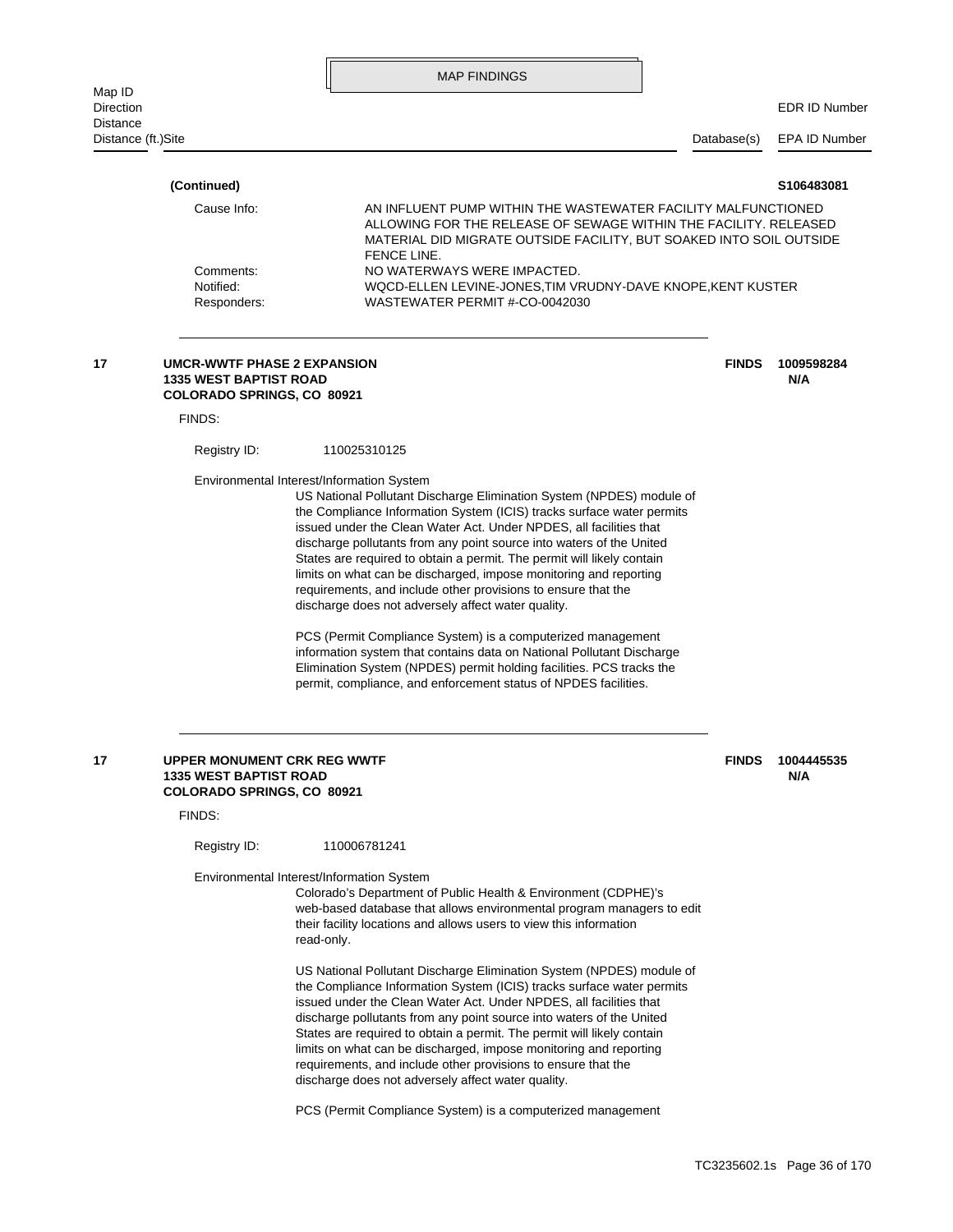| <b>MAP FINDINGS</b> |
|---------------------|
|---------------------|

Distance (ft.)Site Database(s) EPA ID Number

## **UPPER MONUMENT CRK REG WWTF (Continued) 1004445535**

permit, compliance, and enforcement status of NPDES facilities. Elimination System (NPDES) permit holding facilities. PCS tracks the information system that contains data on National Pollutant Discharge

### **COLORADO SPRINGS, CO 80921 1310 WEST BAPTIST ROAD N/A 17 VALERO DIAMOND METRO, INC. # 4136 1004447234 FINDS**

FINDS:

Registry ID: 110001399291

Environmental Interest/Information System

of the Clean Air Act. redesign to support facility operating permits required under Title V estimation of total national emissions. AFS is undergoing a major to comply with regulatory programs and by EPA as an input for the AFS data are utilized by states to prepare State Implementation Plans used to track emissions and compliance data from industrial plants. information concerning airborne pollution in the United States. AFS is Aerometric Data (SAROAD). AIRS is the national repository for National Emission Data System (NEDS), and the Storage and Retrieval of Subsystem) replaces the former Compliance Data System (CDS), the AFS (Aerometric Information Retrieval System (AIRS) Facility

their precursors, as well as hazardous air pollutants (HAPs). on stationary and mobile sources that emit criteria air pollutants and The NEI (National Emissions Inventory) database contains information

### **MONUMENT, CO 80132 1310 W BAPTIST RD N/A 17 TOTAL #2738 CO LUST S104232230**

LUST:

| .                  |                     |
|--------------------|---------------------|
| Facility Name 2:   | Not reported        |
| Status:            | <b>Closed</b>       |
| Facility Id:       | 4760                |
| Event ID:          | 1693                |
| Confirmed Release: | 1996-03-25 00:00:00 |
| Log Date:          | 1996-03-25 00:00:00 |
|                    |                     |

### **MONUMENT, CO 80132 1310 W BAPTIST RD N/A** 17 **17 VALERO DIAMOND METRO, INC. #4136** 1014685689 **1014685689**

FINDS:

Registry ID: 110041179952

CRITERIA AND HAZARDOUS AIR POLLUTANT INVENTORY Environmental Interest/Information System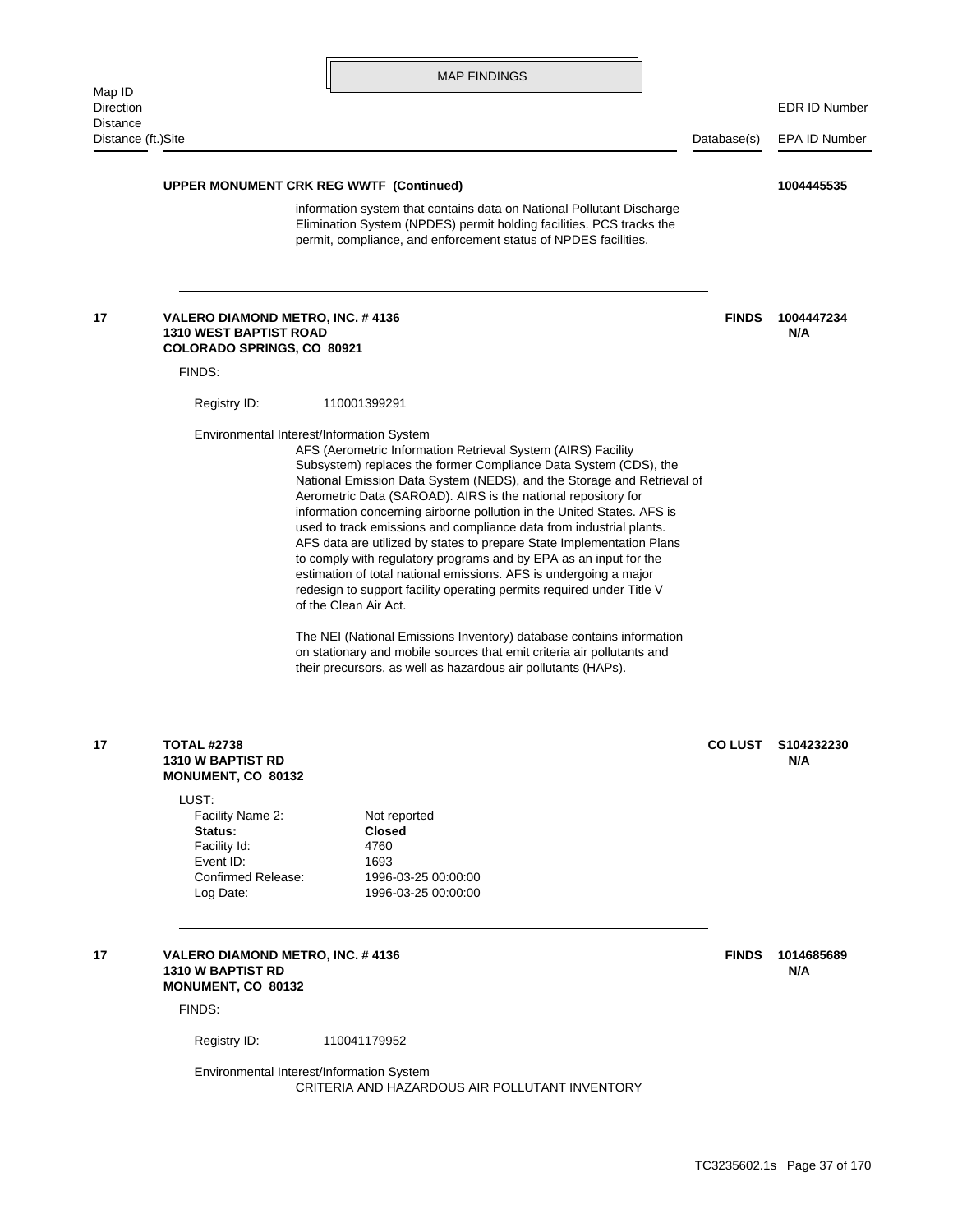EDR ID Number

| 17 | <b>DIAMOND SHAMROCK 4136</b><br><b>1310 W BAPTIST RD</b><br>MONUMENT, CO 80132 |                                       | <b>CO LUST TRUST</b><br><b>CO UST</b><br><b>CO AST</b> | U003748728<br>N/A |
|----|--------------------------------------------------------------------------------|---------------------------------------|--------------------------------------------------------|-------------------|
|    | CO LUST TRUST:                                                                 |                                       |                                                        |                   |
|    | Facility ID:                                                                   | 4760                                  |                                                        |                   |
|    | Payee Name:                                                                    | Not reported                          |                                                        |                   |
|    | Event ID:                                                                      | 1689                                  |                                                        |                   |
|    | RAP ID:                                                                        | 190                                   |                                                        |                   |
|    | <b>Commissioned Date:</b>                                                      | 1993-03-19                            |                                                        |                   |
|    | Cap Status:                                                                    | CAP Modification Approval Letter Sent |                                                        |                   |
|    | <b>Eligibility Type Description:</b>                                           | Tank Owner/Operator                   |                                                        |                   |
|    | <b>Total Percent Reduction:</b>                                                | 0                                     |                                                        |                   |
|    | Total Reimbursement for Event:                                                 | 692735.43000000005                    |                                                        |                   |
|    | Rap Type Description:                                                          | Original                              |                                                        |                   |
|    | Rap Status:                                                                    | Approved                              |                                                        |                   |
|    | Rap Filed Date:                                                                | 1991-12-31                            |                                                        |                   |
|    | Total Reimbursement:                                                           | 53883.870000000003                    |                                                        |                   |
|    | Net Reimbursement:                                                             | Not reported                          |                                                        |                   |
|    | FPR Date:                                                                      | 1994-01-01                            |                                                        |                   |
|    | Pay Voucher Date:                                                              | Not reported                          |                                                        |                   |
|    | Protest Number:                                                                | Not reported                          |                                                        |                   |
|    | <b>Special Conditions:</b>                                                     | Not reported                          |                                                        |                   |
|    | Fund Analyst:                                                                  | Unknown                               |                                                        |                   |
|    | Category:                                                                      | <b>Retail Gas Station</b>             |                                                        |                   |
|    | <b>Technical Reviewer:</b><br><b>Technical Reviewer Phone:</b>                 | Tom Fox                               |                                                        |                   |
|    |                                                                                | Not reported                          |                                                        |                   |
|    | Fund Analyst Phone:                                                            | Not reported                          |                                                        |                   |
|    | Facility ID:                                                                   | 4760                                  |                                                        |                   |
|    | Payee Name:                                                                    | Not reported                          |                                                        |                   |
|    | Event ID:                                                                      | 1689                                  |                                                        |                   |
|    | RAP ID:                                                                        | 190.09999999999999                    |                                                        |                   |
|    | <b>Commissioned Date:</b>                                                      | 1993-03-19                            |                                                        |                   |
|    | Cap Status:                                                                    | CAP Modification Approval Letter Sent |                                                        |                   |
|    | <b>Eligibility Type Description:</b>                                           | Tank Owner/Operator                   |                                                        |                   |
|    | <b>Total Percent Reduction:</b>                                                | 0                                     |                                                        |                   |
|    | Total Reimbursement for Event:                                                 | 692735.43000000005                    |                                                        |                   |
|    | Rap Type Description:                                                          | Supplemental                          |                                                        |                   |
|    | Rap Status:                                                                    | Approved                              |                                                        |                   |
|    | Rap Filed Date:                                                                | 1993-03-10                            |                                                        |                   |
|    | Total Reimbursement:                                                           | 50624.5                               |                                                        |                   |
|    | Net Reimbursement:                                                             | Not reported                          |                                                        |                   |
|    | FPR Date:                                                                      | 1994-01-01                            |                                                        |                   |
|    | Pay Voucher Date:                                                              | Not reported                          |                                                        |                   |
|    | Protest Number:                                                                | Not reported                          |                                                        |                   |
|    | <b>Special Conditions:</b>                                                     | Not reported<br><b>Unknown</b>        |                                                        |                   |
|    | Fund Analyst:                                                                  | <b>Retail Gas Station</b>             |                                                        |                   |
|    | Category:<br><b>Technical Reviewer:</b>                                        | Tom Fox                               |                                                        |                   |
|    | <b>Technical Reviewer Phone:</b>                                               | Not reported                          |                                                        |                   |
|    | Fund Analyst Phone:                                                            | Not reported                          |                                                        |                   |
|    |                                                                                |                                       |                                                        |                   |
|    | Facility ID:                                                                   | 4760                                  |                                                        |                   |
|    | Payee Name:                                                                    | ULTRAMAR DIAMOND SHAMROCK             |                                                        |                   |
|    | Event ID:                                                                      | 1689                                  |                                                        |                   |
|    | RAP ID:                                                                        | 515                                   |                                                        |                   |
|    | <b>Commissioned Date:</b>                                                      | 1995-06-16                            |                                                        |                   |
|    | Cap Status:                                                                    | CAP Modification Approval Letter Sent |                                                        |                   |
|    |                                                                                |                                       |                                                        |                   |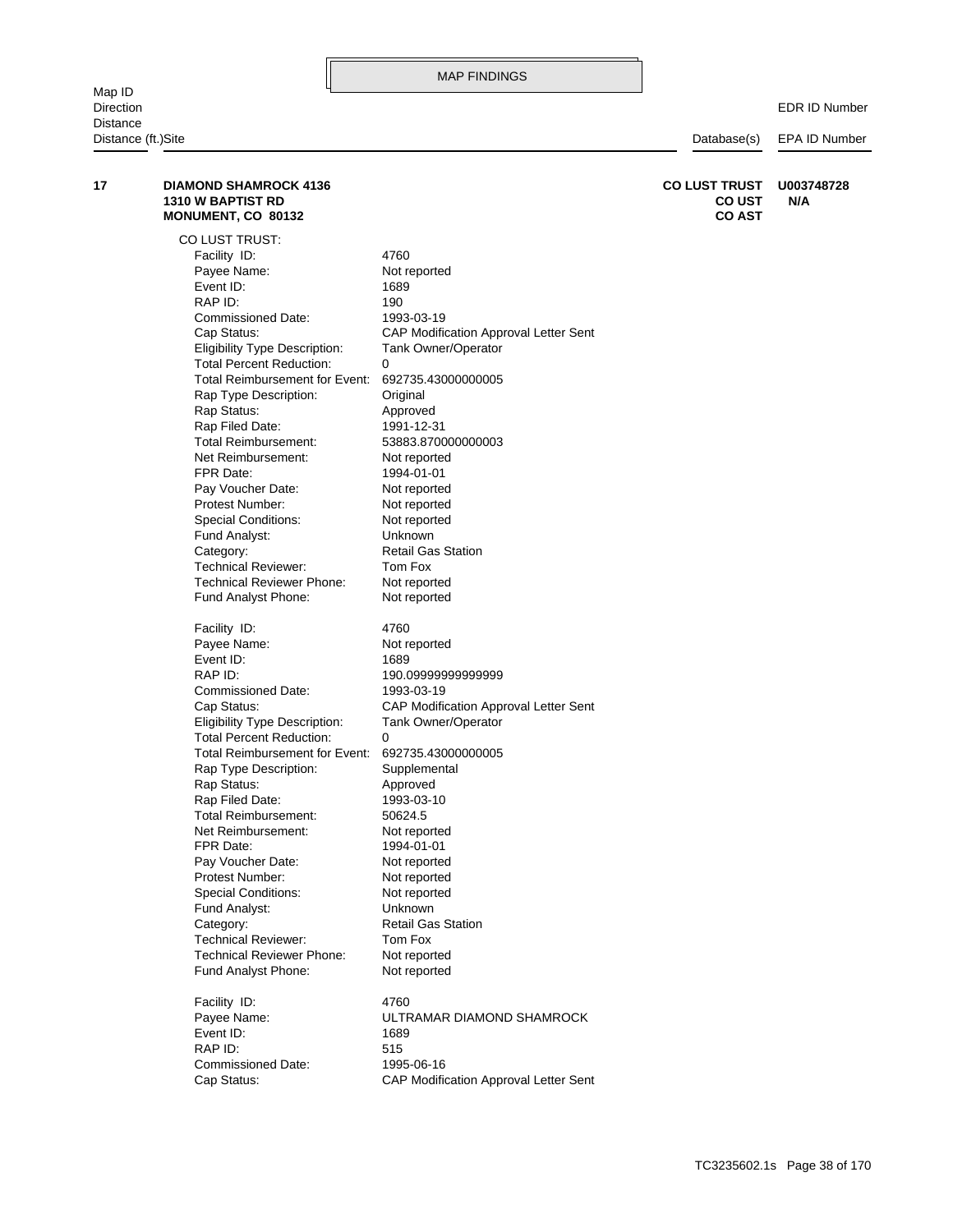Map ID<br>Direction Direction EDR ID Number **Distance** Distance (ft.)Site Database(s) EPA ID Number

### **DIAMOND SHAMROCK 4136 (Continued) U003748728**

FPR Date: 1996-03-12 Net Reimbursement: Not reported Total Reimbursement: 21336.349999999999 Rap Filed Date: 1995-04-03 Rap Status: Approved Rap Type Description: Supplemental Total Reimbursement for Event: 692735.43000000005 Total Percent Reduction: 0 Eligibility Type Description: Tank Owner/Operator Cap Status: CAP Modification Approval Letter Sent Commissioned Date: Not reported RAP ID: 886 Event ID: 1689 Payee Name: ULTRAMAR DIAMOND SHAMROCK Facility ID: 4760 Fund Analyst Phone: Not reported Technical Reviewer Phone: Not reported Technical Reviewer: Tom Fox Category: Retail Gas Station Fund Analyst: Unknown Special Conditions: Not reported Protest Number: Not reported Pay Voucher Date: 1995-09-27 FPR Date: 1995-07-01 Net Reimbursement: Not reported Total Reimbursement: 8198.5400000000009 Rap Filed Date: 1994-06-06 Rap Status: Approved Rap Type Description: Supplemental Total Reimbursement for Event: 692735.43000000005 Total Percent Reduction: 0 Eligibility Type Description: Tank Owner/Operator Cap Status: CAP Modification Approval Letter Sent Commissioned Date: 1995-06-16 RAP ID: 632 Event ID: 1689 Payee Name: ULTRAMAR DIAMOND SHAMROCK Facility ID: 4760 Fund Analyst Phone: Not reported Technical Reviewer Phone: Not reported Technical Reviewer: Tom Fox Category: Retail Gas Station Fund Analyst: Unknown Special Conditions: Not reported Protest Number: Not reported Pay Voucher Date: 1995-09-27 FPR Date: 1995-07-01 Net Reimbursement: Not reported Total Reimbursement: 87486.639999999999 Rap Filed Date: 1994-02-01 Rap Status: Approved Rap Type Description: Supplemental Total Reimbursement for Event: 692735.43000000005 Total Percent Reduction: 0 Eligibility Type Description: Tank Owner/Operator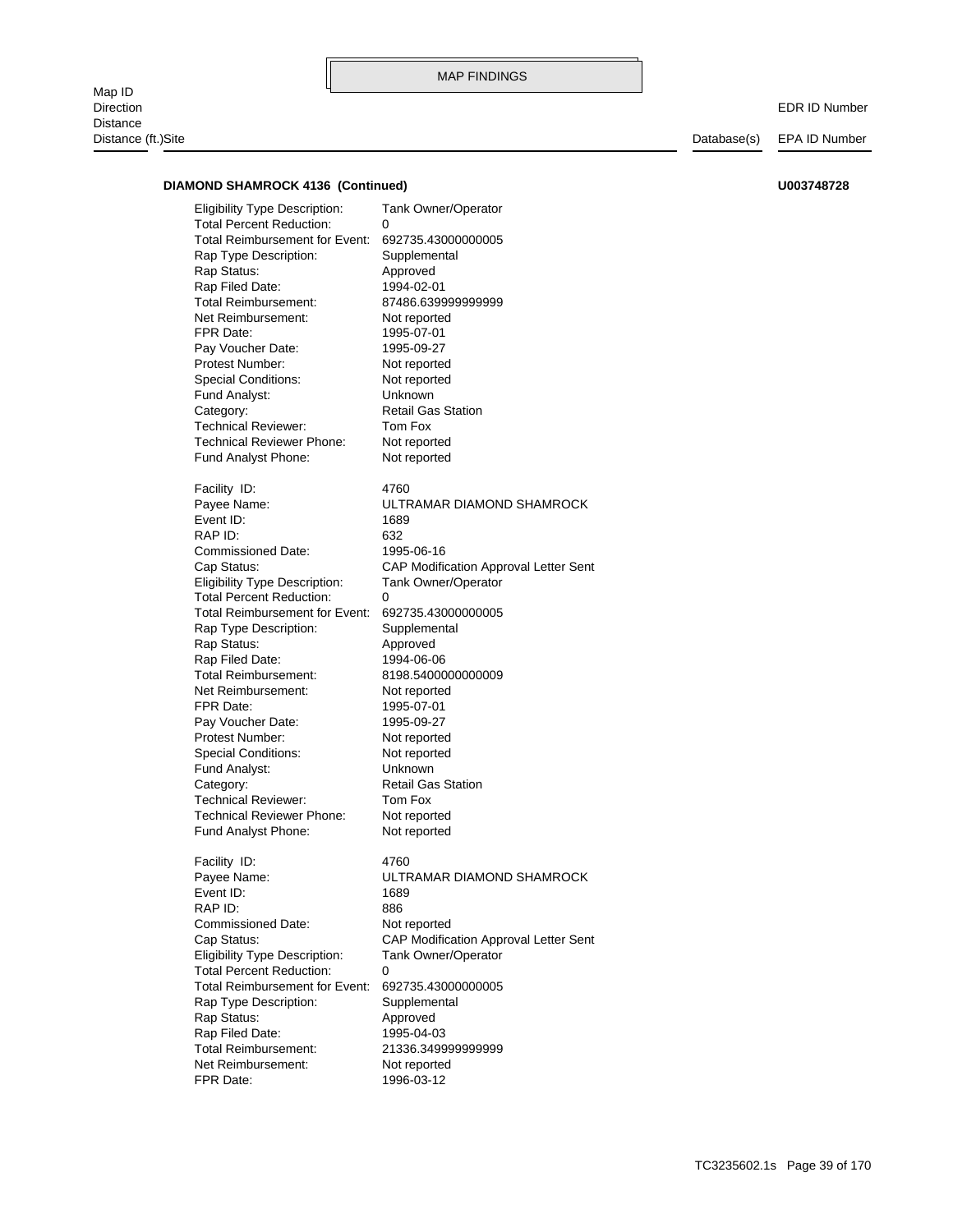Map ID<br>Direction Direction EDR ID Number **Distance** Distance (ft.)Site Database(s) EPA ID Number

### **DIAMOND SHAMROCK 4136 (Continued) U003748728**

Fund Analyst Phone: (303) 318-8512 Technical Reviewer Phone: Not reported Technical Reviewer: Tom Fox Category: Retail Gas Station Fund Analyst: Bev Snodgrass Special Conditions: Not reported Protest Number: Not reported Pay Voucher Date: 1998-05-28 FPR Date: 1998-05-01 Net Reimbursement: Not reported Total Reimbursement: 54352.830000000002 Rap Filed Date: 1996-11-21 Rap Status: Approved Rap Type Description: Supplemental Total Reimbursement for Event: 692735.43000000005 Total Percent Reduction: 0 Eligibility Type Description: Tank Owner/Operator Cap Status: CAP Modification Approval Letter Sent Commissioned Date: 1998-05-01 RAP ID: 1701 Event ID: 1689 Payee Name: ULTRAMAR DIAMOND SHAMROCK Facility ID: 4760 Fund Analyst Phone: (303) 318-8510 Technical Reviewer Phone: Not reported Technical Reviewer: Tom Fox Category: Retail Gas Station Fund Analyst: Susan DeMeules Special Conditions: Not reported Protest Number: Not reported Pay Voucher Date: 1996-10-07 FPR Date: 1996-09-20 Net Reimbursement: Not reported Total Reimbursement: 114399.60000000001 Rap Filed Date: 1996-06-07 Rap Status: Approved Rap Type Description: Supplemental Total Reimbursement for Event: 692735.43000000005 Total Percent Reduction: 0 Eligibility Type Description: Tank Owner/Operator Cap Status: CAP Modification Approval Letter Sent Commissioned Date: 1996-09-20 RAP ID: 1464 Event ID: 1689 Payee Name: ULTRAMAR DIAMOND SHAMROCK Facility ID: 4760 Fund Analyst Phone: Not reported Technical Reviewer Phone: Not reported Technical Reviewer: Tom Fox Category: Retail Gas Station Fund Analyst: Kelly Beach Special Conditions: Not reported Protest Number: Not reported Pay Voucher Date: 1996-03-21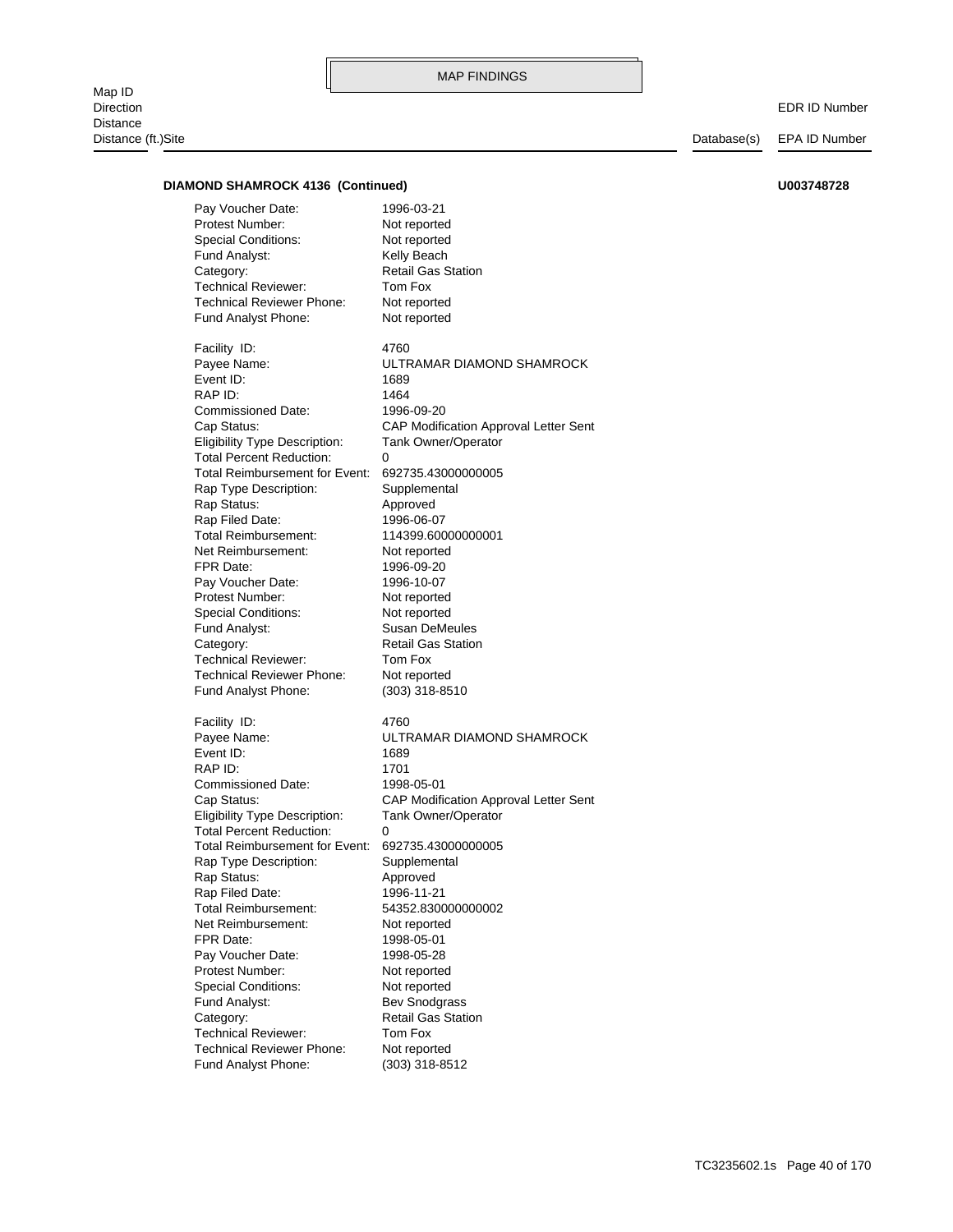Map ID<br>Direction Direction EDR ID Number **Distance** 

Distance (ft.)Site Database(s) EPA ID Number

### **DIAMOND SHAMROCK 4136 (Continued) U003748728**

Total Percent Reduction: 0 Eligibility Type Description: Tank Owner/Operator Cap Status: CAP Modification Approval Letter Sent Commissioned Date: Not reported RAP ID: 5512 Event ID: 1689 Payee Name: ULTRAMAR DIAMOND SHAMROCK Facility ID: 4760 Fund Analyst Phone: (303) 318-8511 Technical Reviewer Phone: Not reported Technical Reviewer: Tom Fox Category: Retail Gas Station Fund Analyst: Joy Shulman Special Conditions: Not reported Protest Number: Not reported Pay Voucher Date: 2001-04-17 FPR Date: 2001-03-28 Net Reimbursement: Not reported Total Reimbursement: 29250.619999999999 Rap Filed Date: 2000-06-30 Rap Status: Approved Rap Type Description: Supplemental Total Reimbursement for Event: 692735.43000000005 Total Percent Reduction: 0 Eligibility Type Description: Tank Owner/Operator Cap Status: CAP Modification Approval Letter Sent Commissioned Date: Not reported RAP ID: 4293 Event ID: 1689 Payee Name: ULTRAMAR DIAMOND SHAMROCK Facility ID: 4760 Fund Analyst Phone: (303) 318-8514 Technical Reviewer Phone: Not reported Technical Reviewer: Tom Fox Category: Retail Gas Station Fund Analyst: Carolyn Skaggs Special Conditions: Not reported Protest Number: Not reported Pay Voucher Date: 1999-12-21 FPR Date: 1999-12-07 Net Reimbursement: Not reported Total Reimbursement: 66163.460000000006 Rap Filed Date: 1999-06-29 Rap Status: Approved Rap Type Description: Supplemental Total Reimbursement for Event: 692735.43000000005 Total Percent Reduction: 0 Eligibility Type Description: Tank Owner/Operator Cap Status: CAP Modification Approval Letter Sent Commissioned Date: Not reported RAP ID: 3463 Event ID: 1689 Payee Name: ULTRAMAR DIAMOND SHAMROCK Facility ID: 4760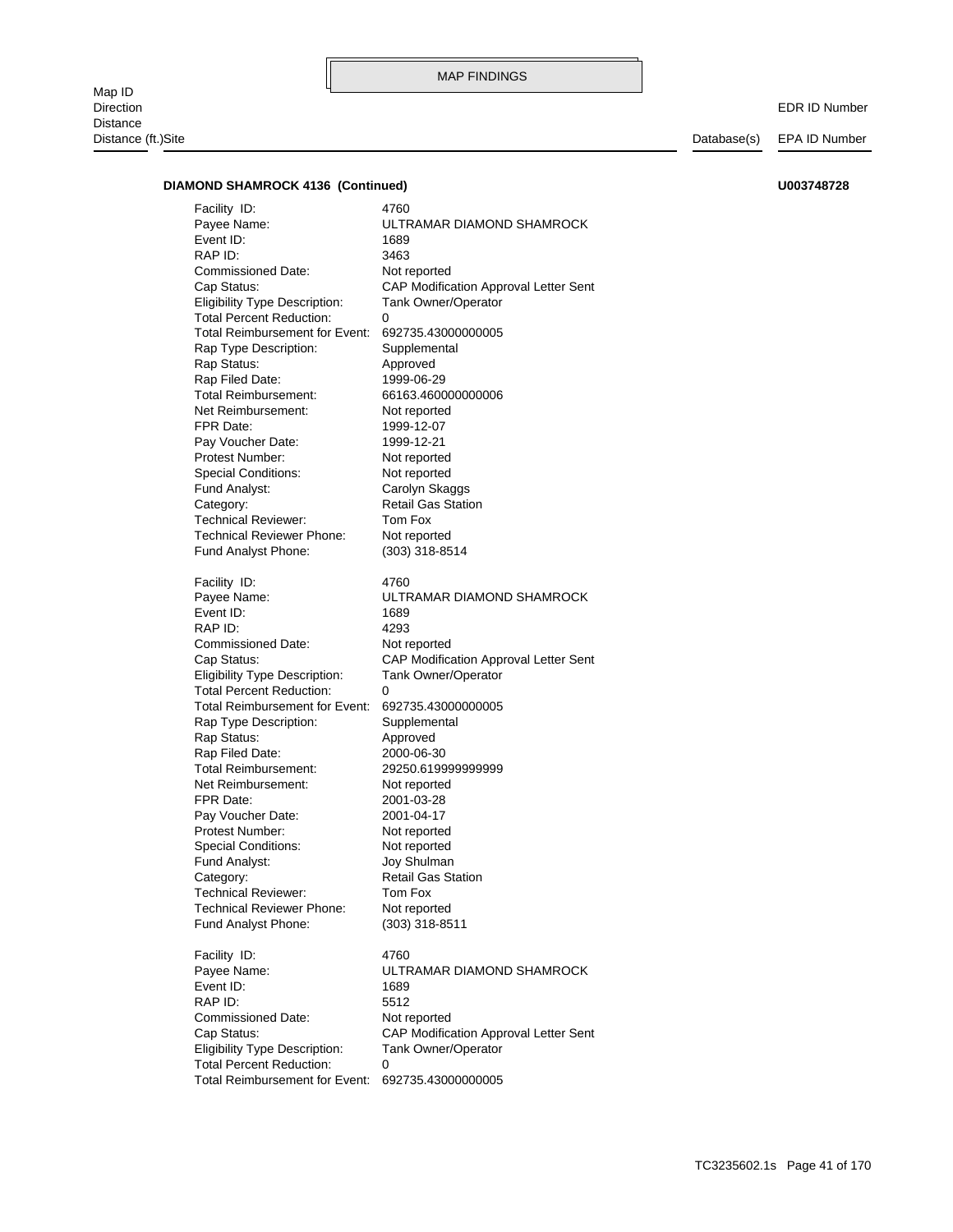Map ID<br>Direction Direction EDR ID Number **Distance** Distance (ft.)Site Database(s) EPA ID Number

### **DIAMOND SHAMROCK 4136 (Continued) U003748728**

Fund Analyst Phone: (303) 318-8513 Technical Reviewer Phone: Not reported Technical Reviewer: Tom Fox Category: Retail Gas Station Fund Analyst: Cindee Garner-Floro Special Conditions: Not reported Protest Number: Not reported Pay Voucher Date: 2002-05-15 FPR Date: 2002-04-24 Net Reimbursement: Not reported Total Reimbursement: 13859.23 Rap Filed Date: 2001-10-17 Rap Status: Approved Rap Type Description: Supplemental

Fund Analyst Phone: (303) 318-8515 Technical Reviewer Phone: Not reported Technical Reviewer: Tom Fox Category: Retail Gas Station Fund Analyst: Chris Dufex Special Conditions: Not reported Protest Number: Not reported Pay Voucher Date: 2002-12-05 FPR Date: 2002-11-18 Net Reimbursement: Not reported Total Reimbursement: 4163.2299999999996 Rap Filed Date: 2002-07-26 Rap Status: Approved Rap Type Description: Supplemental Total Reimbursement for Event: 692735.43000000005 Total Percent Reduction: 0 Eligibility Type Description: Tank Owner/Operator Commissioned Date: Not reported RAP ID: 6363 Event ID: 1689

Cap Status: CAP Modification Approval Letter Sent Payee Name: ULTRAMAR DIAMOND SHAMROCK Facility ID: 4760

Special Conditions: Not reported Protest Number: Not reported Pay Voucher Date: Not reported FPR Date: Not reported Net Reimbursement: Not reported Total Reimbursement: 23162.82 Rap Filed Date: 2003-02-10 Rap Status: Withdrawn Rap Type Description: Supplemental Total Reimbursement for Event: 692735.43000000005 Total Percent Reduction: Not reported Eligibility Type Description: Tank Owner/Operator Commissioned Date: Not reported RAP ID: 7186 Event ID: 1689 Facility ID: 4760

Cap Status: CAP Modification Approval Letter Sent Payee Name: ULTRAMAR DIAMOND SHAMROCK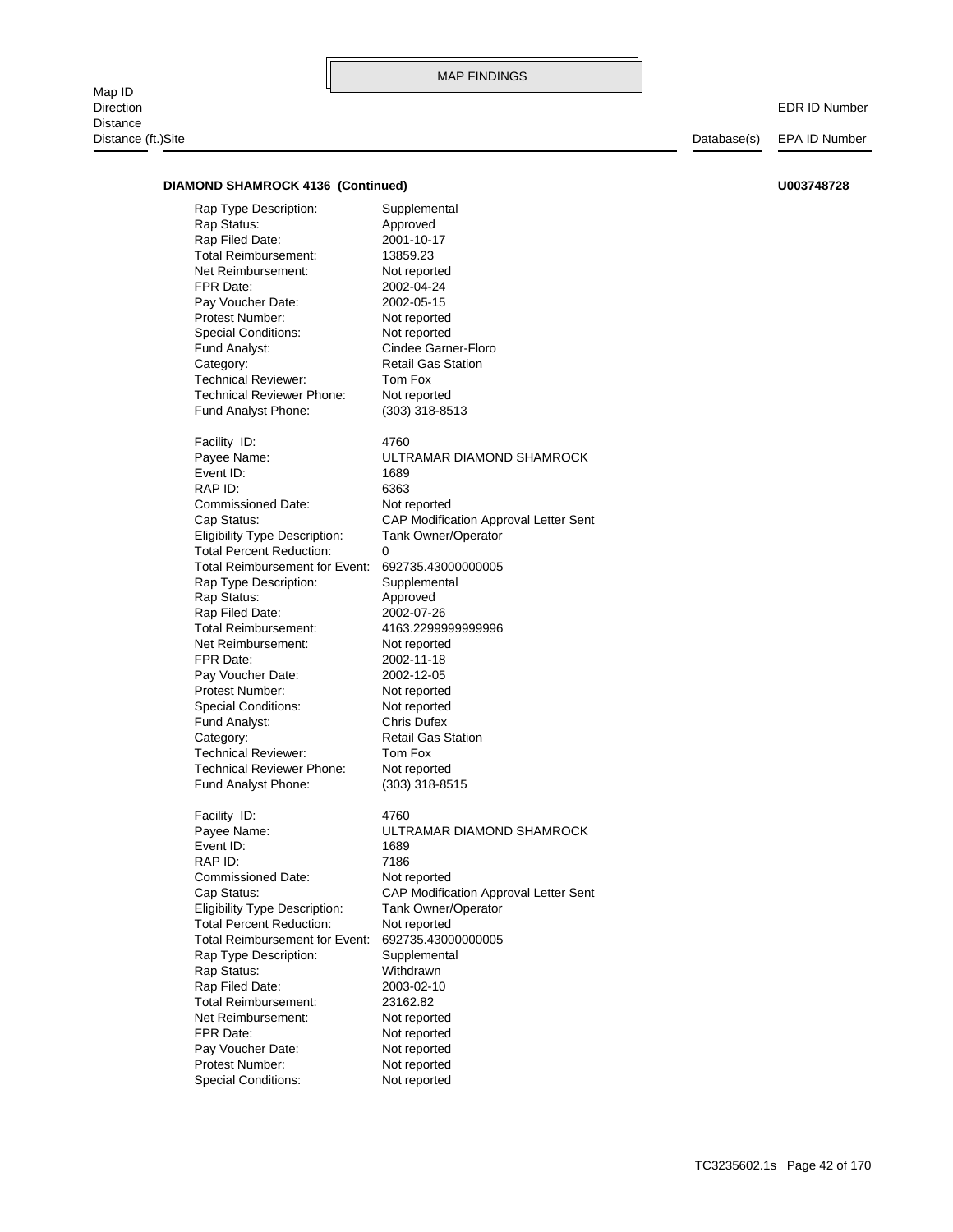Map ID<br>Direction Direction EDR ID Number **Distance** Distance (ft.)Site Database(s) EPA ID Number

### **DIAMOND SHAMROCK 4136 (Continued) U003748728**

Event ID: 1689 Payee Name: ULTRAMAR DIAMOND SHAMROCK Facility ID: 4760 Fund Analyst Phone: (303) 318-8515 Technical Reviewer Phone: Not reported Technical Reviewer: Tom Fox Category: Retail Gas Station Fund Analyst: Chris Dufex Special Conditions: Not reported Protest Number: Not reported Pay Voucher Date: 2003-07-23 FPR Date: 2003-07-07 Net Reimbursement: Not reported Total Reimbursement: 232.40000000000001 Rap Filed Date: 2003-05-08 Rap Status: Approved Rap Type Description: Supplemental Total Reimbursement for Event: 692735.43000000005 Total Percent Reduction: 0 Eligibility Type Description: Tank Owner/Operator Cap Status: CAP Modification Approval Letter Sent Commissioned Date: Not reported RAP ID: 7620 Event ID: 1689 Payee Name: ULTRAMAR DIAMOND SHAMROCK Facility ID: 4760 Fund Analyst Phone: (303) 318-8516 Technical Reviewer Phone: Not reported Technical Reviewer: Tom Fox Category: Retail Gas Station Fund Analyst: Jen Lillie Tomas Special Conditions: Not reported Protest Number: Not reported Pay Voucher Date: 2003-05-15 FPR Date: 2003-05-09 Net Reimbursement: Not reported Total Reimbursement: 1512.96 Rap Filed Date: 2003-02-13 Rap Status: Approved Rap Type Description: Supplemental Total Reimbursement for Event: 692735.43000000005 Total Percent Reduction: Eligibility Type Description: Tank Owner/Operator Cap Status: CAP Modification Approval Letter Sent Commissioned Date: Not reported RAP ID: 7201 Event ID: 1689 Payee Name: ULTRAMAR DIAMOND SHAMROCK Facility ID: 4760 Fund Analyst Phone: (303) 318-8516 Technical Reviewer Phone: Not reported Technical Reviewer: Tom Fox Category: Retail Gas Station Fund Analyst: Jen Lillie Tomas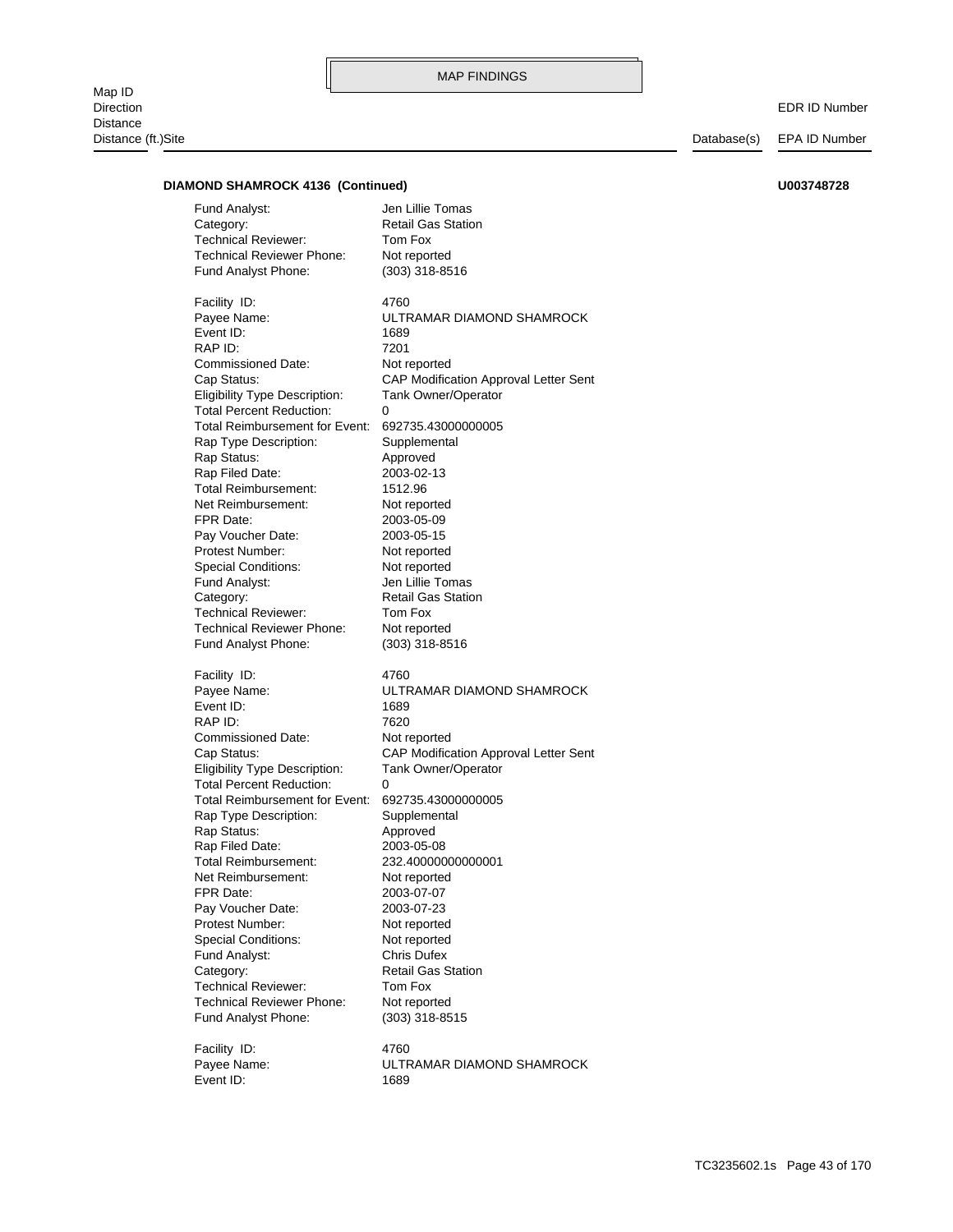Map ID<br>Direction Direction EDR ID Number **Distance** 

MAP FINDINGS

Distance (ft.)Site Database(s) EPA ID Number

### **DIAMOND SHAMROCK 4136 (Continued) U003748728**

Rap Status: Approved Rap Type Description: Supplemental Total Reimbursement for Event: 692735.43000000005 Total Percent Reduction: 0 Eligibility Type Description: Tank Owner/Operator Cap Status: CAP Modification Approval Letter Sent Commissioned Date: Not reported RAP ID: 7874 Event ID: 1689 Payee Name: ULTRAMAR DIAMOND SHAMROCK Facility ID: 4760 Fund Analyst Phone: (303) 318-8513 Technical Reviewer Phone: Not reported Technical Reviewer: Tom Fox Category: Retail Gas Station Fund Analyst: Cindee Garner-Floro Special Conditions: Not reported Protest Number: Not reported Pay Voucher Date: 2004-01-15 FPR Date: 2004-01-09 Net Reimbursement: Not reported Total Reimbursement: 1036.27 Rap Filed Date: 2003-06-03 Rap Status: Approved Rap Type Description: Supplemental Total Reimbursement for Event: 692735.43000000005 Total Percent Reduction: 0 Eligibility Type Description: Tank Owner/Operator Cap Status: CAP Modification Approval Letter Sent Commissioned Date: Not reported RAP ID: 7756 Event ID: 1689 Payee Name: ULTRAMAR DIAMOND SHAMROCK Facility ID: 4760 Fund Analyst Phone: (303) 318-8516 Technical Reviewer Phone: Not reported Technical Reviewer: Tom Fox Category: Retail Gas Station Fund Analyst: Jen Lillie Tomas Special Conditions: Not reported Protest Number: Not reported Pay Voucher Date: 2003-08-11 FPR Date: 2003-07-30 Net Reimbursement: Not reported Total Reimbursement: 460.54000000000002 Rap Filed Date: 2003-05-20 Rap Status: Approved Rap Type Description: Supplemental Total Reimbursement for Event: 692735.43000000005 Total Percent Reduction: 0 Eligibility Type Description: Tank Owner/Operator Cap Status: CAP Modification Approval Letter Sent Commissioned Date: Not reported RAP ID: 7668

Rap Filed Date: 2003-07-02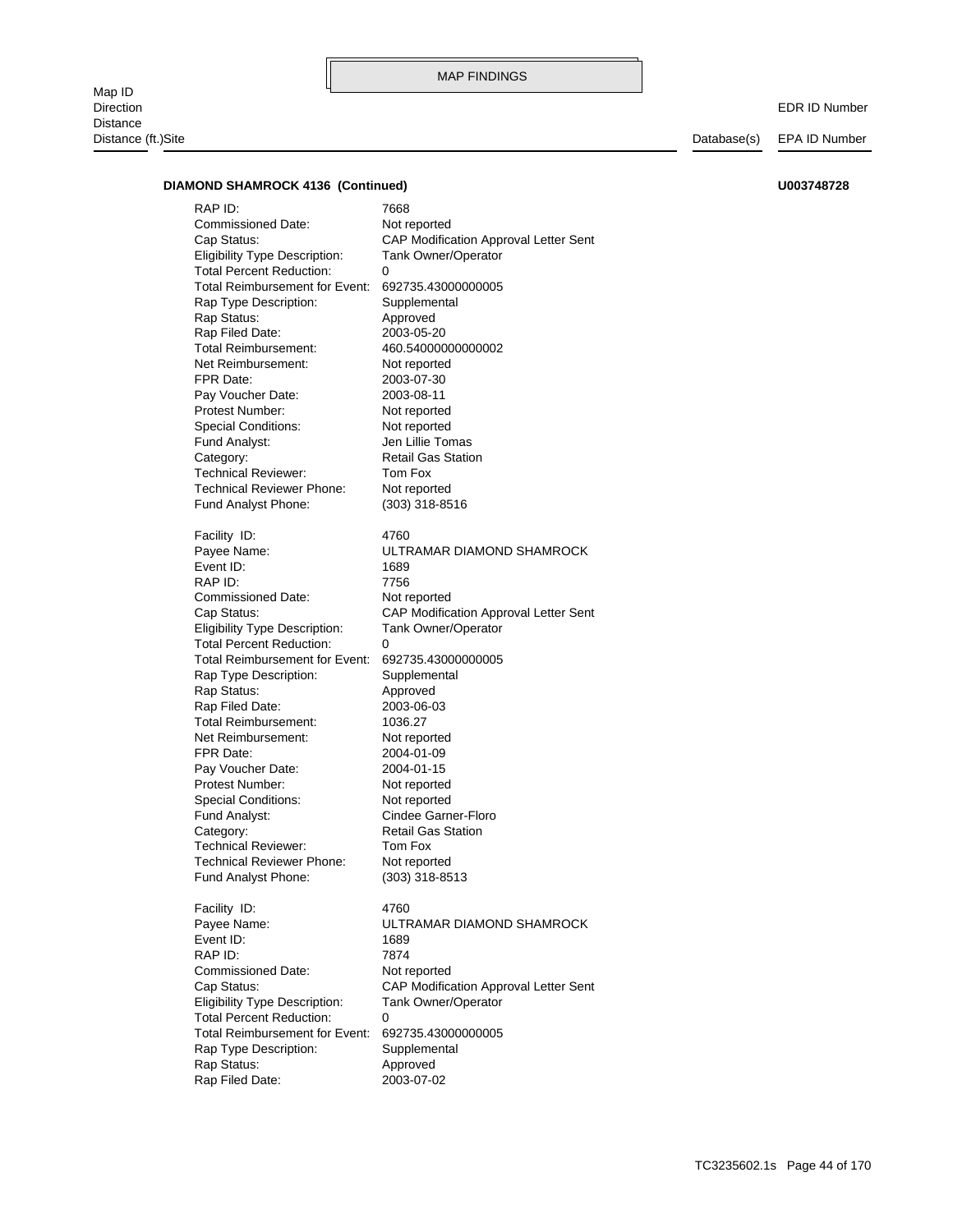Map ID<br>Direction Direction EDR ID Number **Distance** Distance (ft.)Site Database(s) EPA ID Number

### **DIAMOND SHAMROCK 4136 (Continued) U003748728**

Technical Reviewer: Tom Fox Category: Category: Retail Gas Station Fund Analyst: Joy Shulman Special Conditions: Not reported Protest Number: Not reported Pay Voucher Date: 2004-03-16 FPR Date: 2004-03-09 Net Reimbursement: Not reported Total Reimbursement: 2011.6199999999999 Rap Filed Date: 2003-10-09 Rap Status: Approved Rap Type Description: eRAP Supplemental Total Reimbursement for Event: 692735.43000000005 Total Percent Reduction: 0 Eligibility Type Description: Tank Owner/Operator Cap Status: CAP Modification Approval Letter Sent Commissioned Date: Not reported RAP ID: 8293 Event ID: 1689 Payee Name: ULTRAMAR DIAMOND SHAMROCK Facility ID: 4760 Fund Analyst Phone: (303) 318-8511 Technical Reviewer Phone: Not reported Technical Reviewer: Tom Fox Category: Retail Gas Station Fund Analyst: Joy Shulman Special Conditions: Not reported Protest Number: Not reported Pay Voucher Date: 2004-03-17 FPR Date: 2004-03-09 Net Reimbursement: Not reported Total Reimbursement: 4692.6599999999999 Rap Filed Date: 2003-08-15 Rap Status: Approved Rap Type Description: eRAP Supplemental Total Reimbursement for Event: 692735.43000000005 Total Percent Reduction: 0 Eligibility Type Description: Tank Owner/Operator Cap Status: CAP Modification Approval Letter Sent Commissioned Date: Not reported RAP ID: 8080 Event ID: 1689 Payee Name: ULTRAMAR DIAMOND SHAMROCK Facility ID: 4760 Fund Analyst Phone: (303) 318-8515 Technical Reviewer Phone: Not reported Technical Reviewer: Tom Fox Category: Retail Gas Station Fund Analyst: Chris Dufex Special Conditions: Not reported Protest Number: Not reported Pay Voucher Date: 2004-01-27 FPR Date: 2004-01-16 Net Reimbursement: Not reported Total Reimbursement: 2563.6900000000001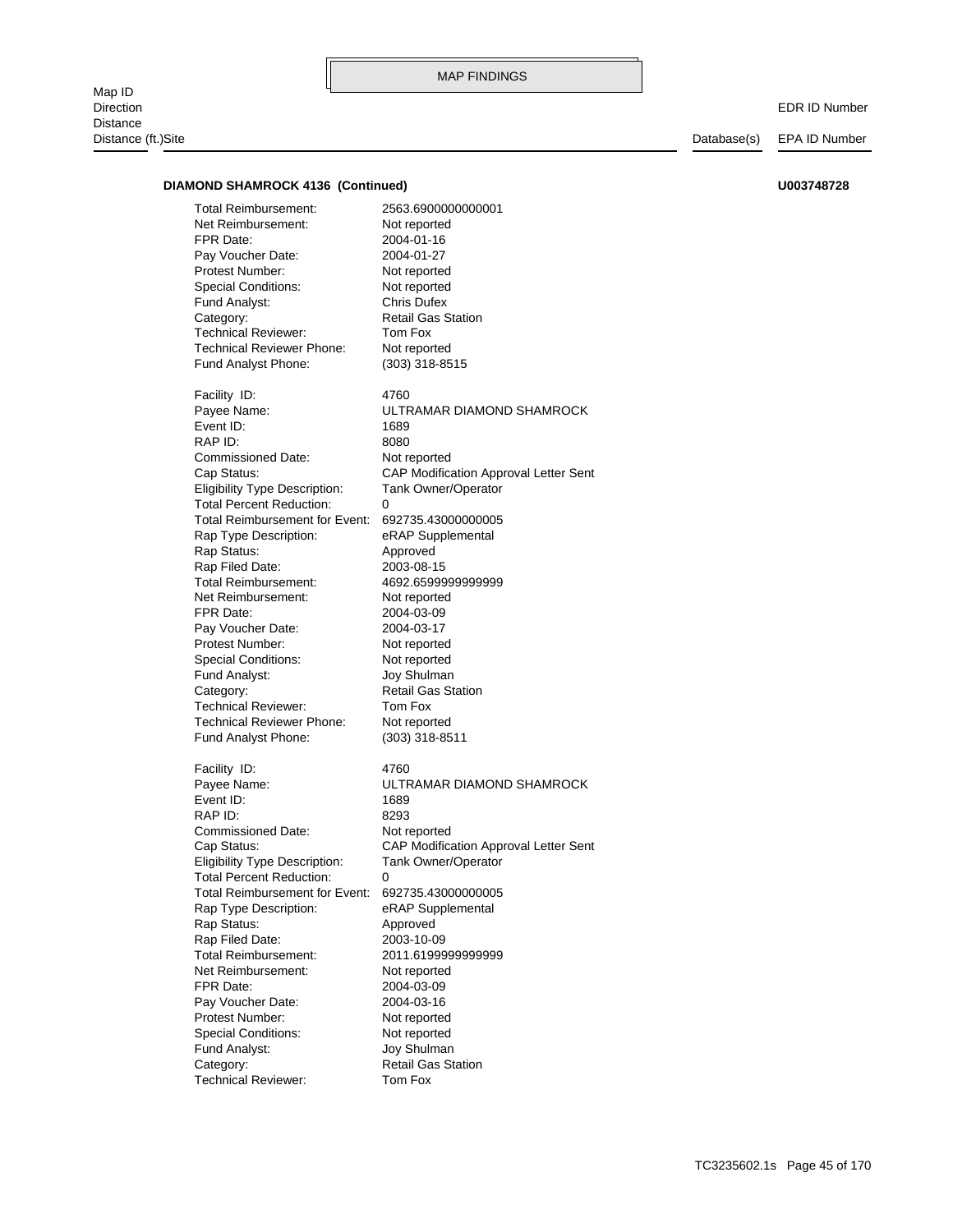### **DIAMOND SHAMROCK 4136 (Continued) U003748728**

Cap Status: CAP Modification Approval Letter Sent Commissioned Date: Not reported RAP ID: 8966 Event ID: 1689 Payee Name: ULTRAMAR DIAMOND SHAMROCK Facility ID: 4760 Fund Analyst Phone: (303) 318-8511 Technical Reviewer Phone: Not reported Technical Reviewer: Tom Fox Category: Retail Gas Station Fund Analyst: Joy Shulman Special Conditions: Not reported Protest Number: Not reported Pay Voucher Date: 2004-06-18 FPR Date: 2004-06-01 Net Reimbursement: Not reported Total Reimbursement: 2833.8299999999999 Rap Filed Date: 2004-02-05 Rap Status: Approved Rap Type Description: eRAP Supplemental Total Reimbursement for Event: 692735.43000000005 Total Percent Reduction: 0 Eligibility Type Description: Tank Owner/Operator Cap Status: CAP Modification Approval Letter Sent Commissioned Date: Not reported RAP ID: 8887 Event ID: 1689 Payee Name: ULTRAMAR DIAMOND SHAMROCK Facility ID: 4760 Fund Analyst Phone: (303) 318-8511 Technical Reviewer Phone: Not reported Technical Reviewer: Tom Fox Category: Category: Retail Gas Station Fund Analyst: Joy Shulman Special Conditions: Not reported Protest Number: Not reported Pay Voucher Date: 2004-03-16 FPR Date: 2004-03-09 Net Reimbursement: Not reported Total Reimbursement: 2728.4499999999998 Rap Filed Date: 2003-11-14 Rap Status: Approved Rap Type Description: eRAP Supplemental Total Reimbursement for Event: 692735.43000000005 Total Percent Reduction: 0 Eligibility Type Description: Tank Owner/Operator Cap Status: CAP Modification Approval Letter Sent Commissioned Date: Not reported RAP ID: 8457 Event ID: 1689 Payee Name: ULTRAMAR DIAMOND SHAMROCK Facility ID: 4760 Fund Analyst Phone: (303) 318-8511 Technical Reviewer Phone: Not reported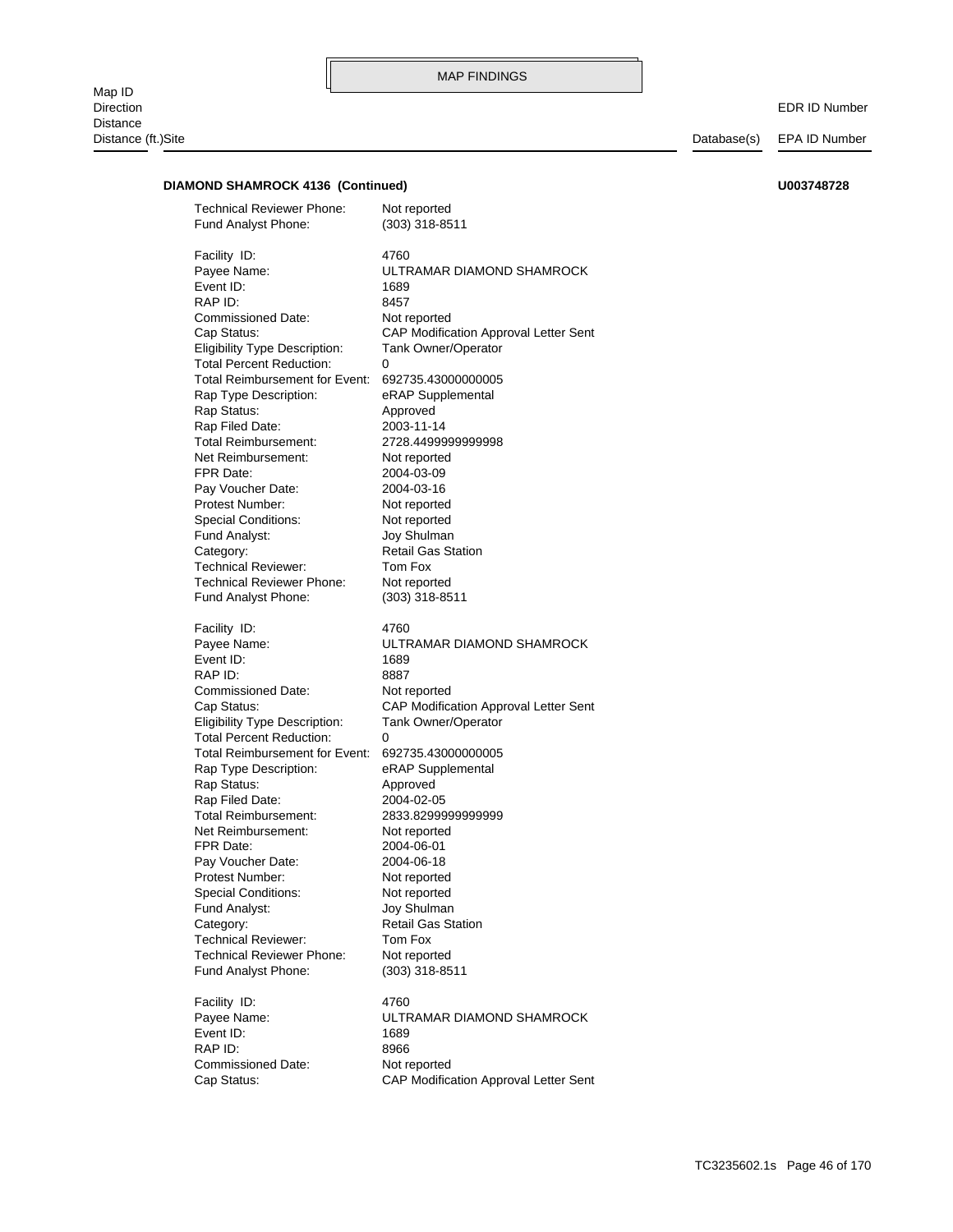Map ID<br>Direction Direction EDR ID Number **Distance** Distance (ft.)Site Database(s) EPA ID Number

### **DIAMOND SHAMROCK 4136 (Continued) U003748728**

FPR Date: 2004-09-16 Net Reimbursement: Not reported Total Reimbursement: 2834.0700000000002 Rap Filed Date: 2004-04-05 Rap Status: Approved Rap Type Description: eRAP Supplemental Total Reimbursement for Event: 692735.43000000005 Total Percent Reduction: 0 Eligibility Type Description: Tank Owner/Operator Cap Status: CAP Modification Approval Letter Sent Commissioned Date: Not reported RAP ID: 9276 Event ID: 1689 Payee Name: ULTRAMAR DIAMOND SHAMROCK Facility ID: 4760 Fund Analyst Phone: (303) 318-8515 Technical Reviewer Phone: Not reported Technical Reviewer: Tom Fox Category: Retail Gas Station Fund Analyst: Don McAllister Special Conditions: Not reported Protest Number: Not reported Pay Voucher Date: 2004-07-29 FPR Date: 2004-07-15 Net Reimbursement: Not reported Total Reimbursement: 22982.220000000001 Rap Filed Date: 2004-03-17 Rap Status: Approved Rap Type Description: Supplemental Total Reimbursement for Event: 692735.43000000005 Total Percent Reduction: 0 Eligibility Type Description: Tank Owner/Operator Cap Status: CAP Modification Approval Letter Sent Commissioned Date: Not reported RAP ID: 9145 Event ID: 1689 Payee Name: ULTRAMAR DIAMOND SHAMROCK Facility ID: 4760 Fund Analyst Phone: (303) 318-8511 Technical Reviewer Phone: Not reported Technical Reviewer: Tom Fox Category: Retail Gas Station Fund Analyst: Joy Shulman Special Conditions: Not reported Protest Number: Not reported Pay Voucher Date: 2004-06-29 FPR Date: 2004-06-24 Net Reimbursement: Not reported Total Reimbursement: 2628.21 Rap Filed Date: 2004-02-18 Rap Status: Approved Rap Type Description: eRAP Supplemental Total Reimbursement for Event: 692735.43000000005 Total Percent Reduction: 0 Eligibility Type Description: Tank Owner/Operator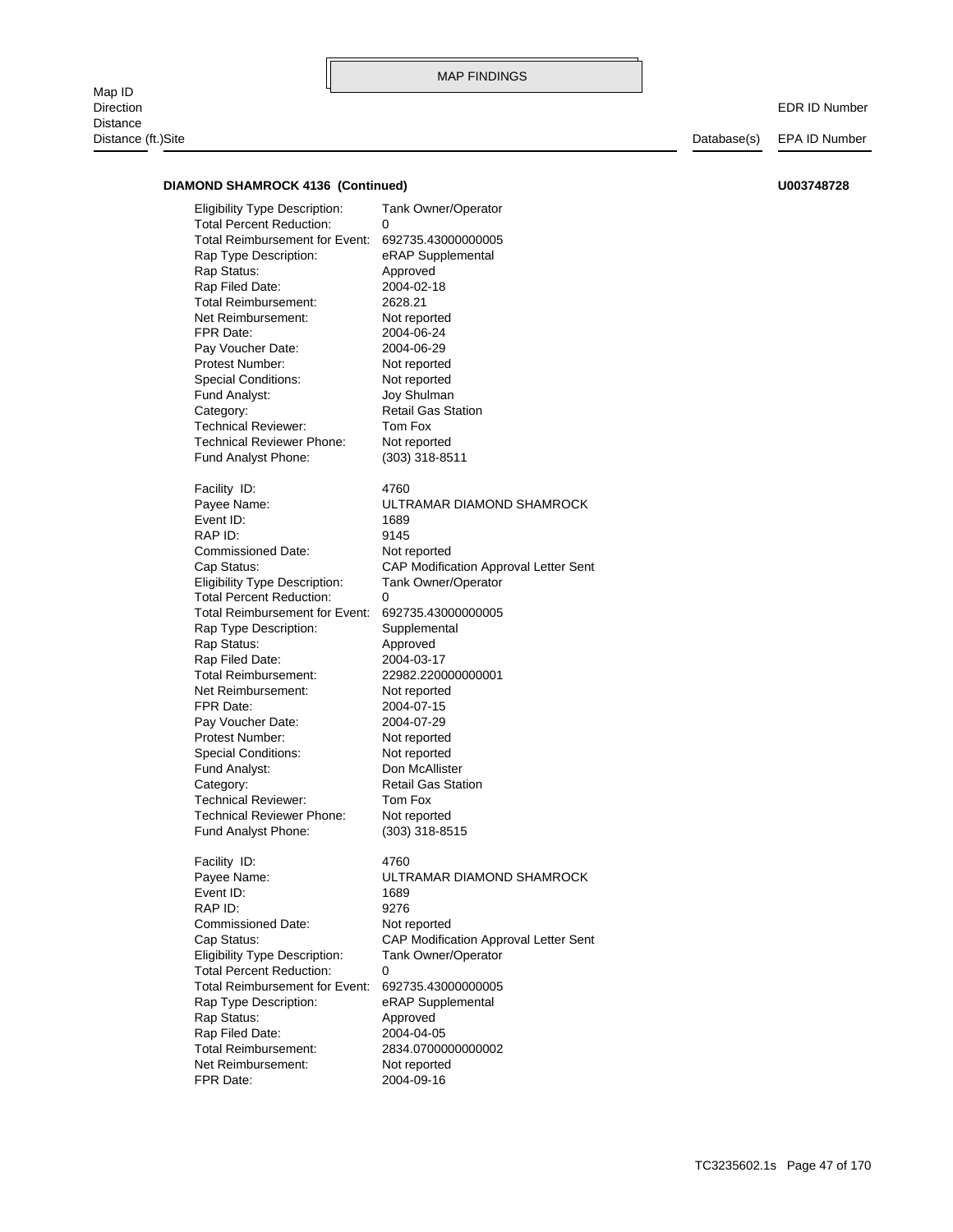Map ID<br>Direction Direction EDR ID Number **Distance** Distance (ft.)Site Database(s) EPA ID Number

### **DIAMOND SHAMROCK 4136 (Continued) U003748728**

Fund Analyst Phone: (303) 318-8511 Technical Reviewer Phone: Not reported Technical Reviewer: Tom Fox Category: Retail Gas Station Fund Analyst: Joy Shulman Special Conditions: Not reported Protest Number: Not reported Pay Voucher Date: 2005-01-10 FPR Date: 2004-12-28 Net Reimbursement: Not reported Total Reimbursement: 3400.8299999999999 Rap Filed Date: 2004-08-12 Rap Status: Approved Rap Type Description: eRAP Supplemental Total Reimbursement for Event: 692735.43000000005 Total Percent Reduction: 0 Eligibility Type Description: Tank Owner/Operator Cap Status: CAP Modification Approval Letter Sent Commissioned Date: Not reported RAP ID: 9980 Event ID: 1689 Payee Name: ULTRAMAR DIAMOND SHAMROCK Facility ID: 4760 Fund Analyst Phone: (303) 318-8511 Technical Reviewer Phone: Not reported Technical Reviewer: Tom Fox Category: Retail Gas Station Fund Analyst: Joy Shulman Special Conditions: Not reported Protest Number: Not reported Pay Voucher Date: 2005-01-04 FPR Date: 2004-12-21 Net Reimbursement: Not reported Total Reimbursement: 5734.6300000000001 Rap Filed Date: 2004-06-24 Rap Status: Approved Rap Type Description: eRAP Supplemental Total Reimbursement for Event: 692735.43000000005 Total Percent Reduction: 0 Eligibility Type Description: Tank Owner/Operator Cap Status: CAP Modification Approval Letter Sent Commissioned Date: Not reported RAP ID: 9674 Event ID: 1689 Payee Name: ULTRAMAR DIAMOND SHAMROCK Facility ID: 4760 Fund Analyst Phone: (303) 318-8511 Technical Reviewer Phone: Not reported Technical Reviewer: Tom Fox Category: Retail Gas Station Fund Analyst: Joy Shulman Special Conditions: Not reported Protest Number: Not reported Pay Voucher Date: 2004-09-28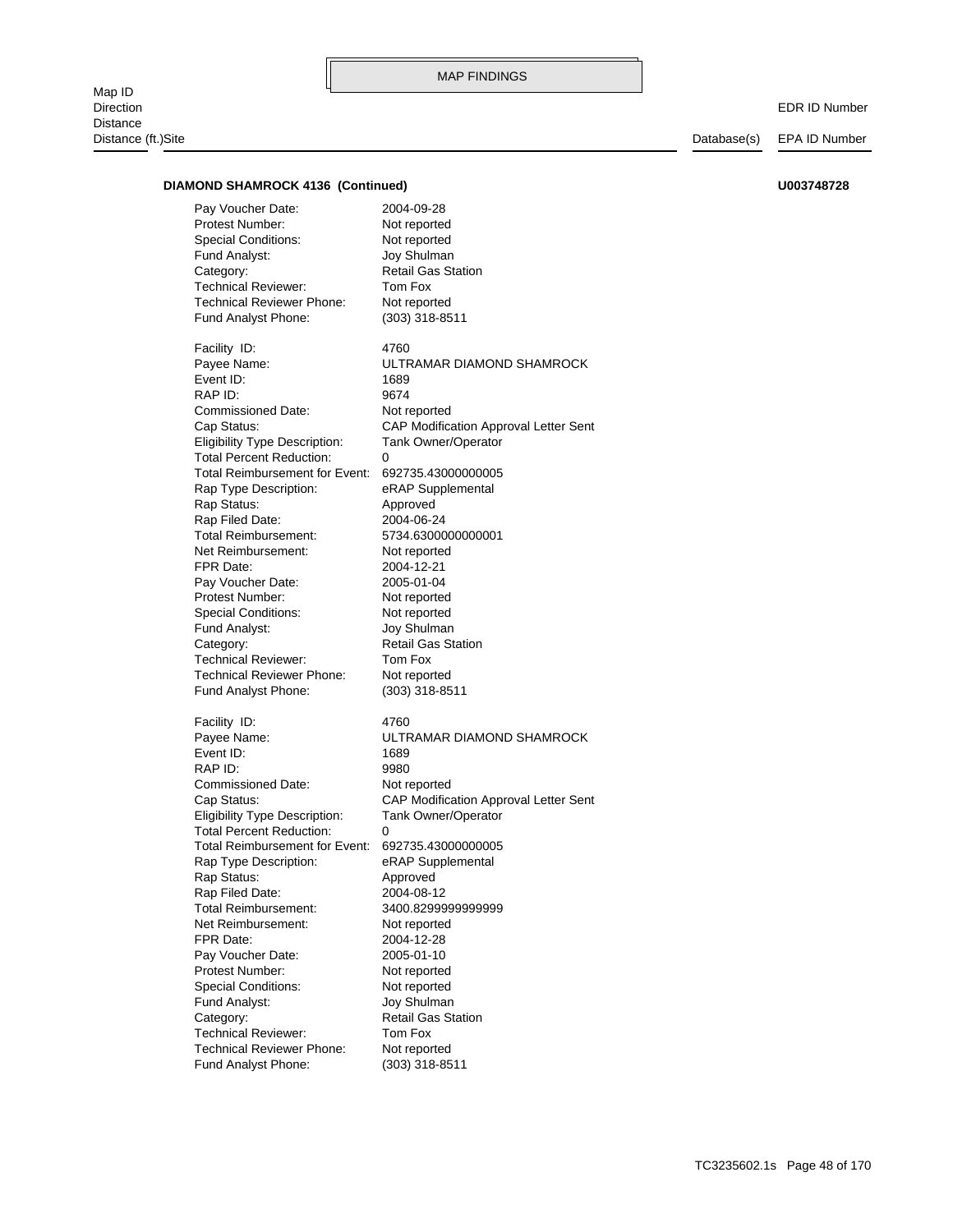Map ID<br>Direction Direction EDR ID Number Distance Distance (ft.)Site Database(s) EPA ID Number

### **DIAMOND SHAMROCK 4136 (Continued) U003748728**

Total Percent Reduction: 0 Eligibility Type Description: Tank Owner/Operator Cap Status: CAP Modification Approval Letter Sent Commissioned Date: Not reported RAP ID: 10696 Event ID: 1689 Payee Name: ULTRAMAR DIAMOND SHAMROCK Facility ID: 4760 Fund Analyst Phone: (303) 318-8511 Technical Reviewer Phone: Not reported Technical Reviewer: Tom Fox Category: Retail Gas Station Fund Analyst: Joy Shulman Special Conditions: Not reported Protest Number: Not reported Pay Voucher Date: Not reported FPR Date: 2005-05-10 Net Reimbursement: Not reported Total Reimbursement: 2118.0999999999999 Rap Filed Date: 2004-11-02 Rap Status: Approved Rap Type Description: eRAP Supplemental Total Reimbursement for Event: 692735.43000000005 Total Percent Reduction: 0 Eligibility Type Description: Tank Owner/Operator Cap Status: CAP Modification Approval Letter Sent Commissioned Date: Not reported RAP ID: 10405 Event ID: 1689 Payee Name: ULTRAMAR DIAMOND SHAMROCK Facility ID: 4760 Fund Analyst Phone: (303) 318-8511 Technical Reviewer Phone: Not reported Technical Reviewer: Tom Fox Category: Retail Gas Station Fund Analyst: Joy Shulman Special Conditions: Not reported Protest Number: Not reported Pay Voucher Date: 2005-03-07 FPR Date: 2005-02-18 Net Reimbursement: Not reported Total Reimbursement: 2956.1500000000001 Rap Filed Date: 2004-10-06 Rap Status: Approved Rap Type Description: eRAP Supplemental Total Reimbursement for Event: 692735.43000000005 Total Percent Reduction: 0 Eligibility Type Description: Tank Owner/Operator Cap Status: CAP Modification Approval Letter Sent Commissioned Date: Not reported RAP ID: 10241 Event ID: 1689 Payee Name: ULTRAMAR DIAMOND SHAMROCK Facility ID: 4760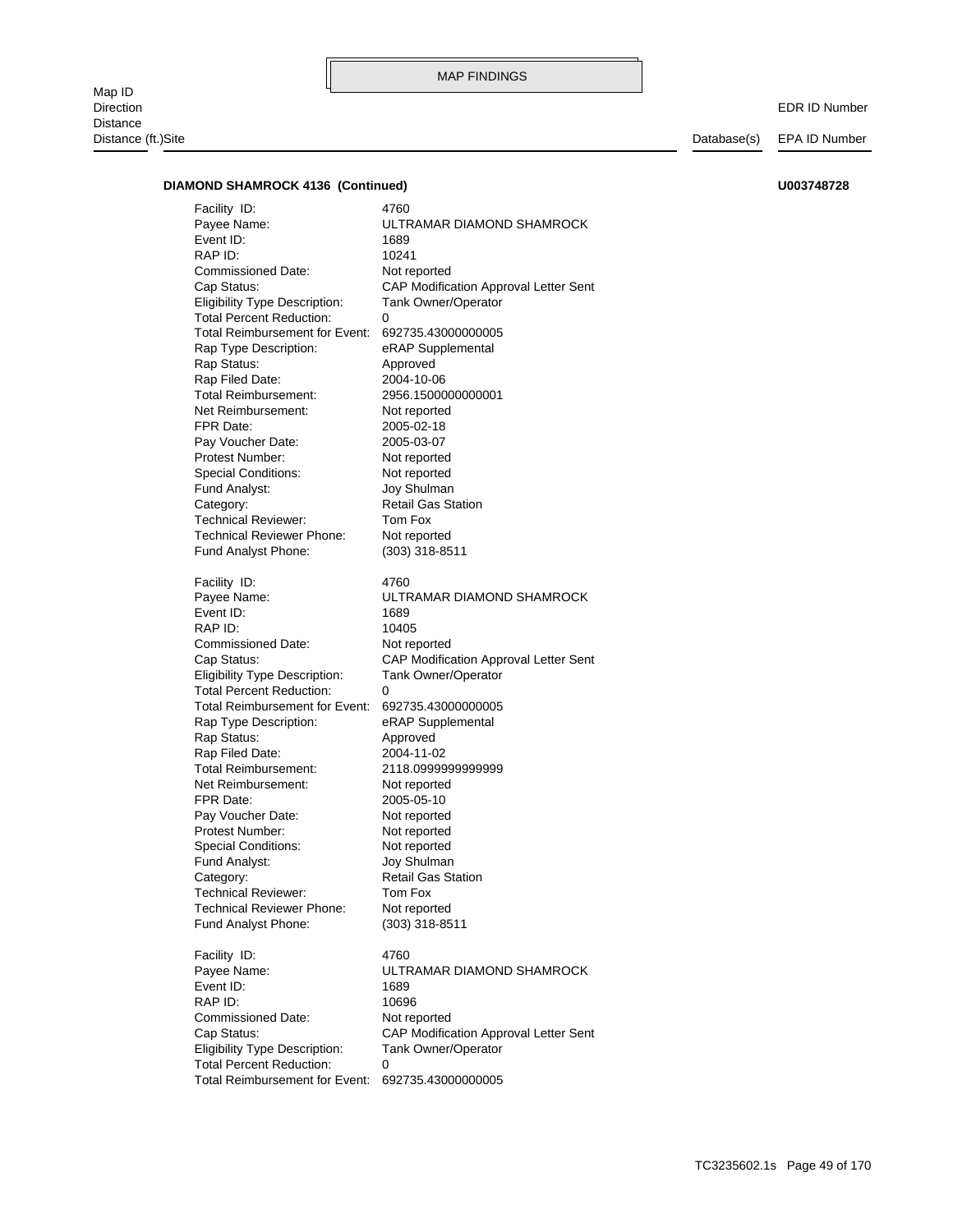Map ID<br>Direction Direction EDR ID Number Distance Distance (ft.)Site Database(s) EPA ID Number

### **DIAMOND SHAMROCK 4136 (Continued) U003748728**

Fund Analyst Phone: (303) 318-8511 Technical Reviewer Phone: Not reported Technical Reviewer: Tom Fox Category: Retail Gas Station Fund Analyst: Joy Shulman Special Conditions: Not reported Protest Number: Not reported Pay Voucher Date: Not reported FPR Date: 2005-05-10 Net Reimbursement: Not reported Total Reimbursement: 2030.3399999999999 Rap Filed Date: 2004-12-29 Rap Status: Approved Rap Type Description: eRAP Supplemental

Technical Reviewer Phone: Not reported Technical Reviewer: Tom Fox Category: Retail Gas Station Fund Analyst: Joy Shulman Special Conditions: Not reported Protest Number: Not reported Pay Voucher Date: Not reported FPR Date: 2005-06-15 Net Reimbursement: Not reported Total Reimbursement: 3663.8200000000002 Rap Filed Date: 2005-03-11 Rap Status: Approved Rap Type Description: eRAP Supplemental Total Reimbursement for Event: 692735.43000000005 Total Percent Reduction: 0 Eligibility Type Description: Tank Owner/Operator Commissioned Date: Not reported RAP ID: 11232 Event ID: 1689

Special Conditions: Not reported Protest Number: Not reported Pay Voucher Date: 2005-09-13 FPR Date: 2005-08-31 Net Reimbursement: Not reported Total Reimbursement: 2566.3499999999999 Rap Filed Date: 2005-05-20 Rap Status: Approved Rap Type Description: eRAP Supplemental Total Reimbursement for Event: 692735.43000000005 Total Percent Reduction: Eligibility Type Description: Tank Owner/Operator Cap Status: CAP Modification Approval Letter Sent Commissioned Date: Not reported RAP ID: 11657 Event ID: 1689 Payee Name: ULTRAMAR DIAMOND SHAMROCK Facility ID: 4760 Fund Analyst Phone: (303) 318-8511

Cap Status: CAP Modification Approval Letter Sent Payee Name: ULTRAMAR DIAMOND SHAMROCK Facility ID: 4760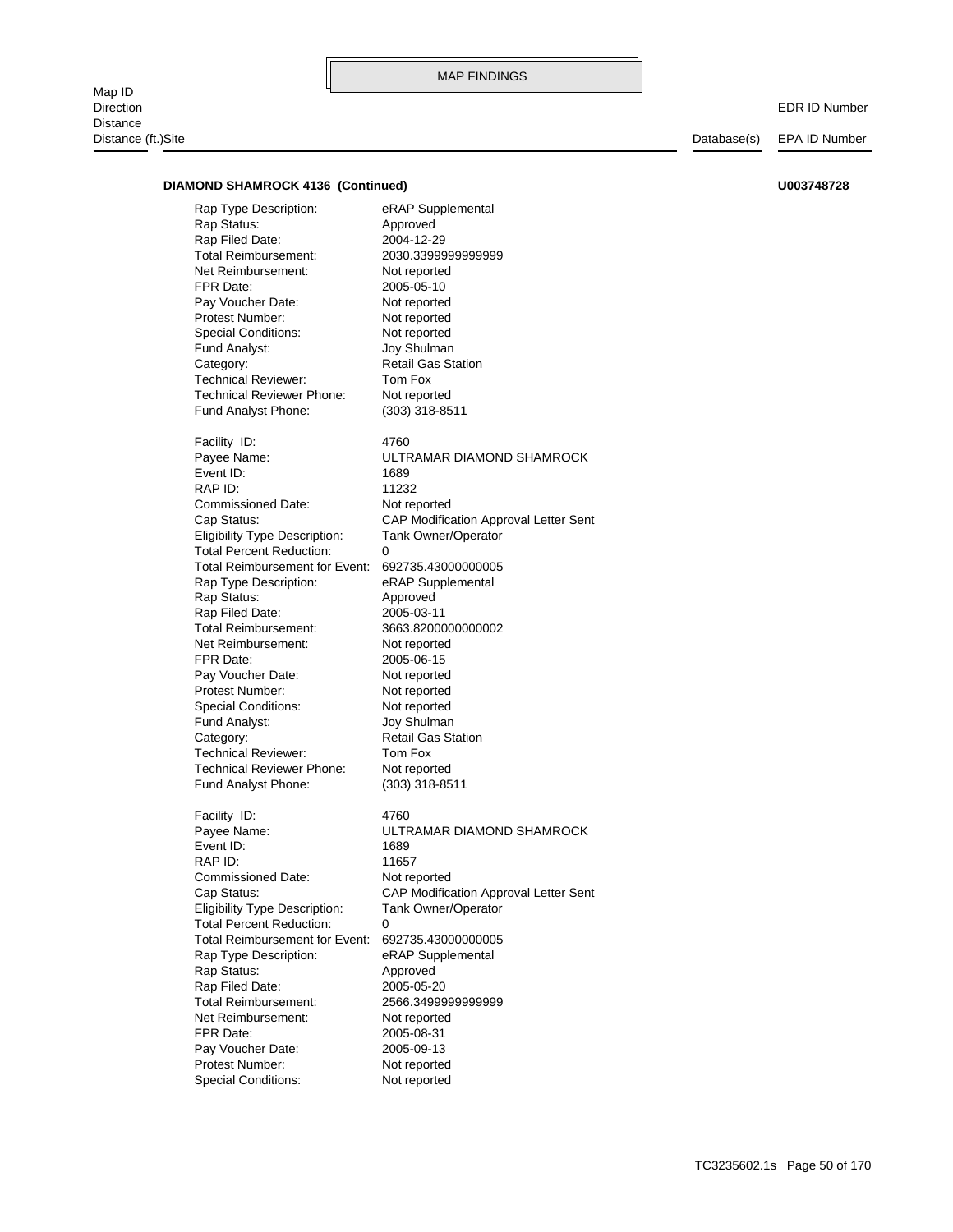Map ID<br>Direction Direction EDR ID Number Distance Distance (ft.)Site Database(s) EPA ID Number

### **DIAMOND SHAMROCK 4136 (Continued) U003748728**

Fund Analyst Phone: (303) 318-8511 Technical Reviewer Phone: Not reported Technical Reviewer: Tom Fox Category: Retail Gas Station Fund Analyst: Joy Shulman

Fund Analyst Phone: (303) 318-8511 Technical Reviewer Phone: Not reported Technical Reviewer: Tom Fox Category: Retail Gas Station Fund Analyst: Joy Shulman Special Conditions: Not reported Protest Number: Not reported Pay Voucher Date: 2005-12-02 FPR Date: 2005-11-14 Net Reimbursement: Not reported Total Reimbursement: 2260.4099999999999 Rap Filed Date: 2005-07-28 Rap Status: Approved Rap Type Description: eRAP Supplemental Total Reimbursement for Event: 692735.43000000005 Total Percent Reduction: Eligibility Type Description: Tank Owner/Operator Cap Status: CAP Modification Approval Letter Sent Commissioned Date: Not reported RAP ID: 12157 Event ID: 1689 Payee Name: ULTRAMAR DIAMOND SHAMROCK Facility ID: 4760

Fund Analyst Phone: (303) 318-8543 Technical Reviewer Phone: Not reported Technical Reviewer: Tom Fox Category: Retail Gas Station Fund Analyst: Jane Bral Special Conditions: Not reported Protest Number: Not reported Pay Voucher Date: 2005-09-06 FPR Date: 2005-08-16 Net Reimbursement: Not reported Total Reimbursement: 2118.0999999999999 Rap Filed Date: 2005-08-02 Rap Status: Approved Rap Type Description: eRAP Supplemental Total Reimbursement for Event: 692735.43000000005 Total Percent Reduction: Eligibility Type Description: Tank Owner/Operator Commissioned Date: Not reported RAP ID: 12195 Event ID: 1689 Facility ID: 4760

Event ID: 1689 Facility ID: 4760

Cap Status: CAP Modification Approval Letter Sent Payee Name: ULTRAMAR DIAMOND SHAMROCK

Payee Name: ULTRAMAR DIAMOND SHAMROCK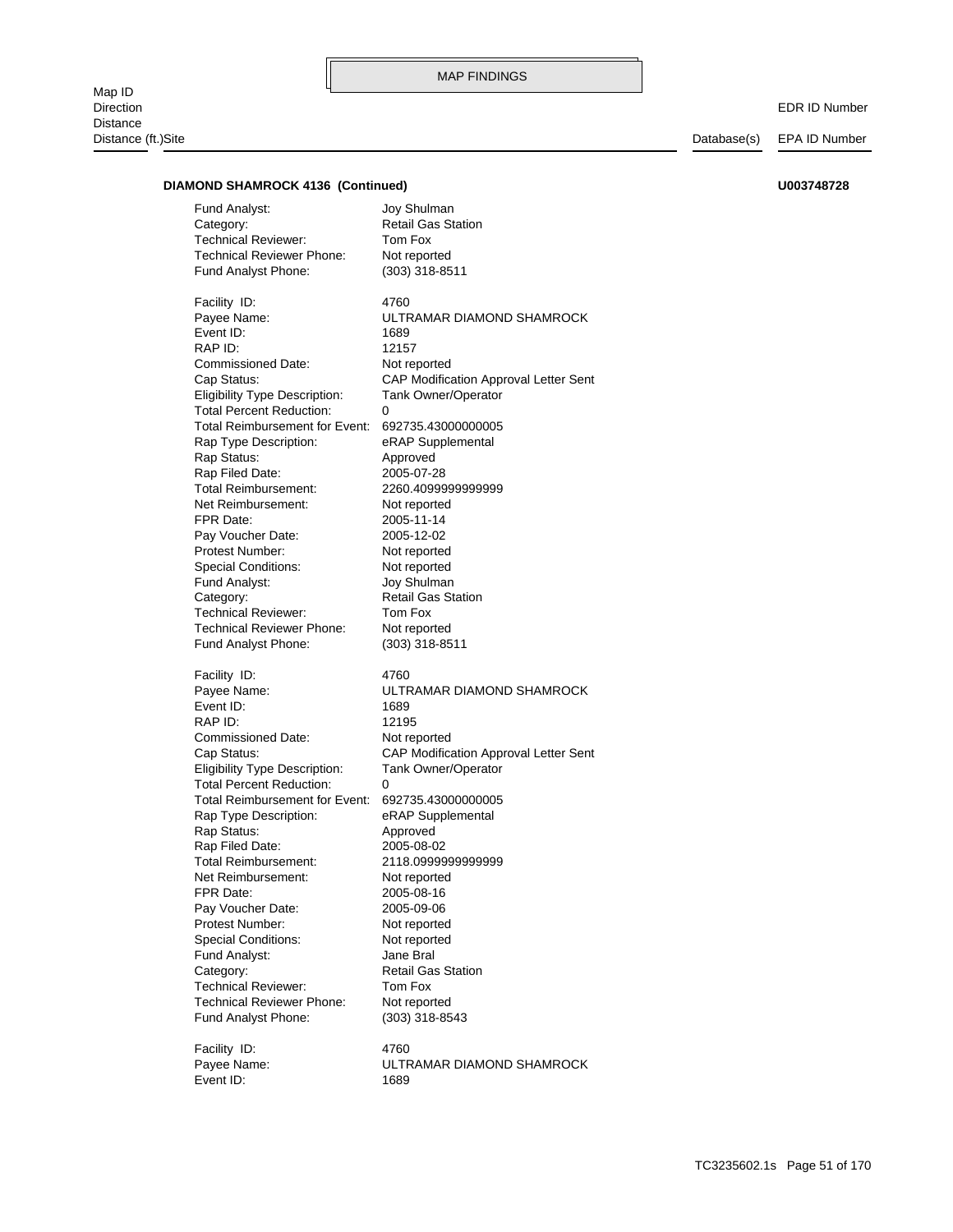Map ID<br>Direction Distance Distance (ft.)Site Database(s) EPA ID Number

EDR ID Number

| <b>DIAMOND SHAMROCK 4136 (Continued)</b> |                                                   |                                       | U003748728 |
|------------------------------------------|---------------------------------------------------|---------------------------------------|------------|
| RAP ID:                                  |                                                   | 12196                                 |            |
|                                          | Commissioned Date:                                | Not reported                          |            |
| Cap Status:                              |                                                   | CAP Modification Approval Letter Sent |            |
|                                          | <b>Eligibility Type Description:</b>              | <b>Tank Owner/Operator</b>            |            |
|                                          | <b>Total Percent Reduction:</b>                   | 0                                     |            |
|                                          | Total Reimbursement for Event: 692735.43000000005 |                                       |            |
|                                          | Rap Type Description:                             | eRAP Supplemental                     |            |
|                                          |                                                   |                                       |            |
| Rap Status:                              |                                                   | Approved                              |            |
| Rap Filed Date:                          |                                                   | 2005-08-02                            |            |
|                                          | Total Reimbursement:                              | 2030.3399999999999                    |            |
|                                          | Net Reimbursement:                                | Not reported                          |            |
| FPR Date:                                |                                                   | 2005-08-16                            |            |
| Pay Voucher Date:                        |                                                   | 2005-09-06                            |            |
| Protest Number:                          |                                                   | Not reported                          |            |
| <b>Special Conditions:</b>               |                                                   | Not reported                          |            |
| Fund Analyst:                            |                                                   | Jane Bral                             |            |
| Category:                                |                                                   | <b>Retail Gas Station</b>             |            |
|                                          | <b>Technical Reviewer:</b>                        | Tom Fox                               |            |
|                                          | <b>Technical Reviewer Phone:</b>                  | Not reported                          |            |
|                                          | Fund Analyst Phone:                               | $(303)$ 318-8543                      |            |
| Facility ID:                             |                                                   | 4760                                  |            |
| Payee Name:                              |                                                   | ULTRAMAR DIAMOND SHAMROCK             |            |
| Event ID:                                |                                                   | 1689                                  |            |
| RAP ID:                                  |                                                   | 12197                                 |            |
|                                          | Commissioned Date:                                | Not reported                          |            |
| Cap Status:                              |                                                   | CAP Modification Approval Letter Sent |            |
|                                          | <b>Eligibility Type Description:</b>              | Tank Owner/Operator                   |            |
|                                          | <b>Total Percent Reduction:</b>                   | 0                                     |            |
|                                          | Total Reimbursement for Event: 692735.43000000005 |                                       |            |
|                                          | Rap Type Description:                             | eRAP Supplemental                     |            |
| Rap Status:                              |                                                   | Approved                              |            |
| Rap Filed Date:                          |                                                   | 2005-08-02                            |            |
|                                          | <b>Total Reimbursement:</b>                       | 3663.8200000000002                    |            |
|                                          |                                                   |                                       |            |
| FPR Date:                                | Net Reimbursement:                                | Not reported                          |            |
|                                          |                                                   | 2005-08-16<br>2005-09-06              |            |
| Pay Voucher Date:<br>Protest Number:     |                                                   |                                       |            |
| <b>Special Conditions:</b>               |                                                   | Not reported                          |            |
|                                          |                                                   | Not reported<br>Jane Bral             |            |
| Fund Analyst:                            |                                                   | <b>Retail Gas Station</b>             |            |
| Category:                                | <b>Technical Reviewer:</b>                        | Tom Fox                               |            |
|                                          | Technical Reviewer Phone:                         |                                       |            |
|                                          |                                                   | Not reported                          |            |
|                                          | Fund Analyst Phone:                               | $(303)$ 318-8543                      |            |
| Facility ID:                             |                                                   | 4760                                  |            |
| Payee Name:                              |                                                   | ULTRAMAR DIAMOND SHAMROCK             |            |
| Event ID:                                |                                                   | 1689                                  |            |
| RAP ID:                                  |                                                   | 12281                                 |            |
|                                          | <b>Commissioned Date:</b>                         | Not reported                          |            |
| Cap Status:                              |                                                   | CAP Modification Approval Letter Sent |            |
|                                          | <b>Eligibility Type Description:</b>              | Tank Owner/Operator                   |            |
|                                          | <b>Total Percent Reduction:</b>                   | 0                                     |            |
|                                          | Total Reimbursement for Event:                    | 692735.43000000005                    |            |
|                                          | Rap Type Description:                             | eRAP Supplemental                     |            |
| Rap Status:                              |                                                   | Approved                              |            |
| Rap Filed Date:                          |                                                   | 2005-08-08                            |            |

### TC3235602.1s Page 52 of 170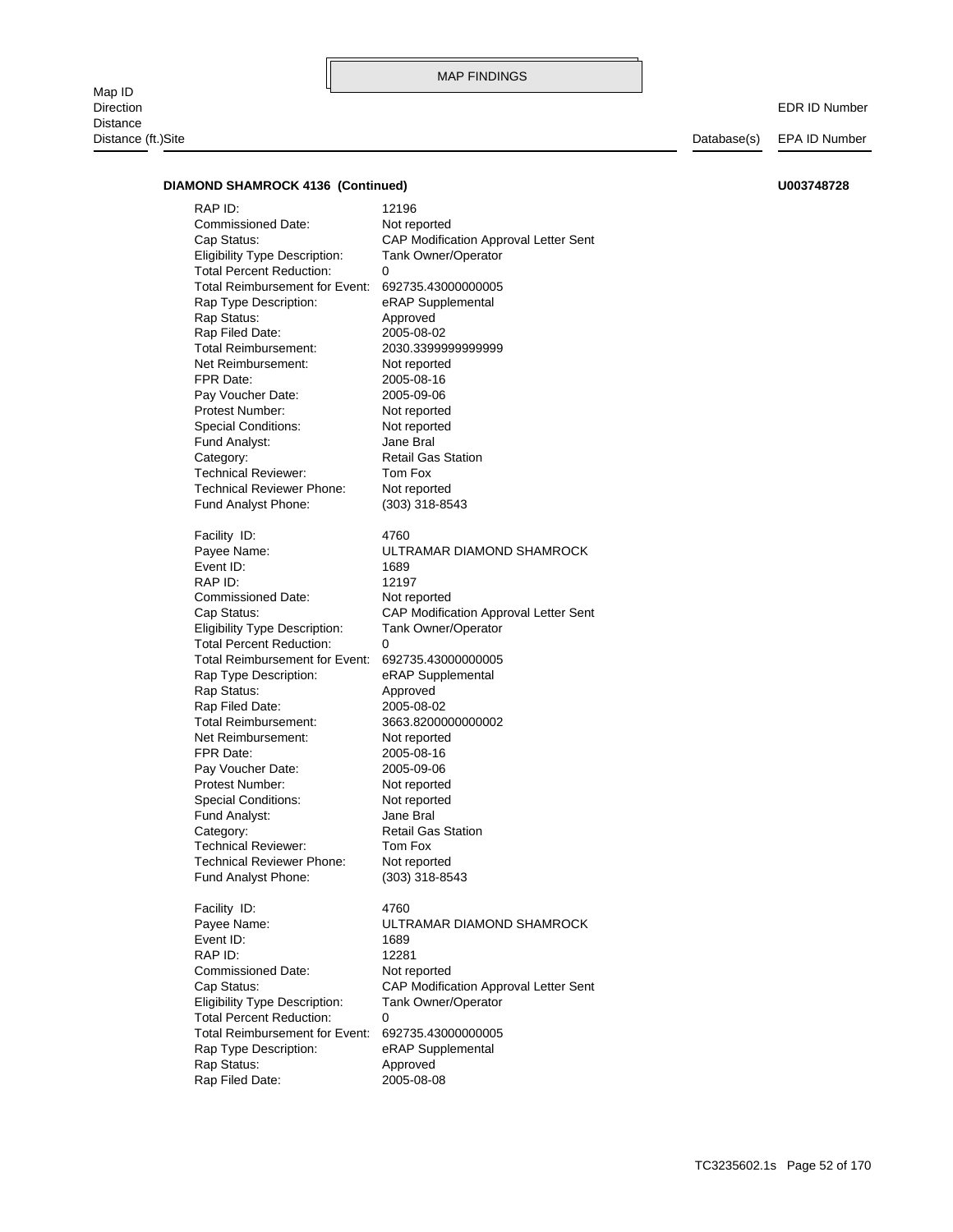Map ID<br>Direction Direction EDR ID Number Distance Distance (ft.)Site Database(s) EPA ID Number

### **DIAMOND SHAMROCK 4136 (Continued) U003748728**

Technical Reviewer: Tom Fox Category: Category: Retail Gas Station Fund Analyst: Joy Shulman Special Conditions: Not reported Protest Number: Not reported Pay Voucher Date: 2006-01-31 FPR Date: 2006-01-09 Net Reimbursement: Not reported Total Reimbursement: 2160.04 Rap Filed Date: 2005-11-14 Rap Status: Approved Rap Type Description: eRAP Supplemental Total Reimbursement for Event: 692735.43000000005 Total Percent Reduction: 0 Eligibility Type Description: Tank Owner/Operator Cap Status: CAP Modification Approval Letter Sent Commissioned Date: Not reported RAP ID: 12874 Event ID: 1689 Payee Name: ULTRAMAR DIAMOND SHAMROCK Facility ID: 4760 Fund Analyst Phone: (303) 318-8511 Technical Reviewer Phone: Not reported Technical Reviewer: Tom Fox Category: Retail Gas Station Fund Analyst: Joy Shulman Special Conditions: Not reported Protest Number: Not reported Pay Voucher Date: 2006-01-31 FPR Date: 2006-01-09 Net Reimbursement: Not reported Total Reimbursement: 2041.3 Rap Filed Date: 2005-10-24 Rap Status: Approved Rap Type Description: eRAP Supplemental Total Reimbursement for Event: 692735.43000000005 Total Percent Reduction: 0 Eligibility Type Description: Tank Owner/Operator Cap Status: CAP Modification Approval Letter Sent Commissioned Date: Not reported RAP ID: 12766 Event ID: 1689 Payee Name: ULTRAMAR DIAMOND SHAMROCK Facility ID: 4760 Fund Analyst Phone: (303) 318-8511 Technical Reviewer Phone: Not reported Technical Reviewer: Tom Fox Category: Retail Gas Station Fund Analyst: Joy Shulman Special Conditions: Not reported Protest Number: Not reported Pay Voucher Date: 2005-12-15 FPR Date: 2005-11-21 Net Reimbursement: Not reported Total Reimbursement: 2622.6399999999999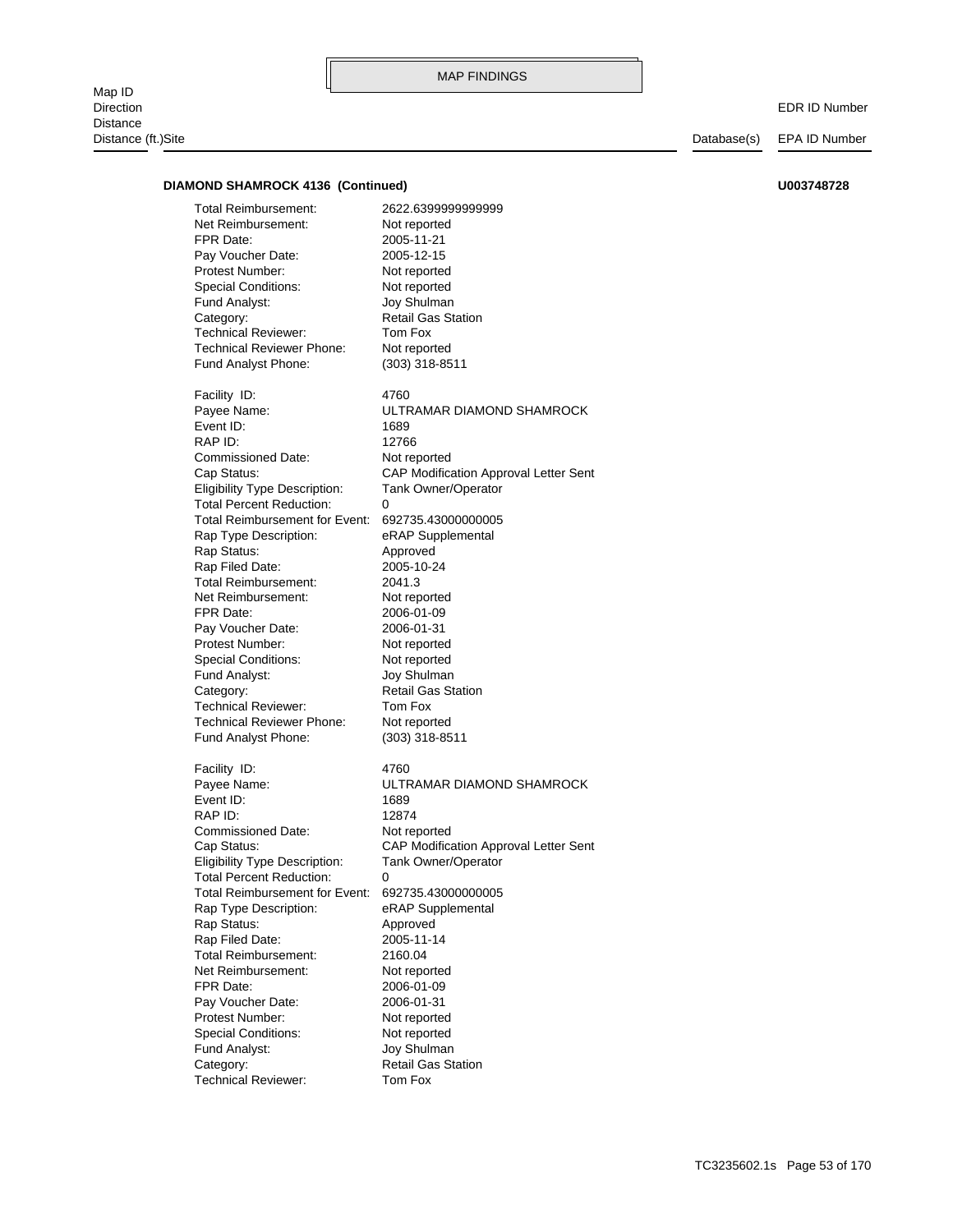### **DIAMOND SHAMROCK 4136 (Continued) U003748728**

Cap Status: CAP Modification Approval Letter Sent Commissioned Date: Not reported RAP ID: 14444 Event ID: 1689 Payee Name: ULTRAMAR DIAMOND SHAMROCK Facility ID: 4760 Fund Analyst Phone: (303) 318-8511 Technical Reviewer Phone: Not reported Technical Reviewer: Tom Fox Category: Retail Gas Station Fund Analyst: Joy Shulman Special Conditions: Not reported Protest Number: Not reported Pay Voucher Date: 2006-10-11 FPR Date: 2006-09-26 Net Reimbursement: Not reported Total Reimbursement: 2610.6900000000001 Rap Filed Date: 2006-06-05 Rap Status: Approved Rap Type Description: eRAP Supplemental Total Reimbursement for Event: 692735.43000000005 Total Percent Reduction: 0 Eligibility Type Description: Tank Owner/Operator Cap Status: CAP Modification Approval Letter Sent Commissioned Date: Not reported RAP ID: 14047 Event ID: 1689 Payee Name: ULTRAMAR DIAMOND SHAMROCK Facility ID: 4760 Fund Analyst Phone: (303) 318-8511 Technical Reviewer Phone: Not reported Technical Reviewer: Tom Fox Category: Category: Retail Gas Station Fund Analyst: Joy Shulman Special Conditions: Not reported Protest Number: Not reported Pay Voucher Date: 2006-07-20 FPR Date: 2006-07-13 Net Reimbursement: Not reported Total Reimbursement: 5196.9700000000003 Rap Filed Date: 2006-03-20 Rap Status: Approved Rap Type Description: eRAP Supplemental Total Reimbursement for Event: 692735.43000000005 Total Percent Reduction: 0 Eligibility Type Description: Tank Owner/Operator Cap Status: CAP Modification Approval Letter Sent Commissioned Date: Not reported RAP ID: 13642 Event ID: 1689 Payee Name: ULTRAMAR DIAMOND SHAMROCK Facility ID: 4760 Fund Analyst Phone: (303) 318-8511 Technical Reviewer Phone: Not reported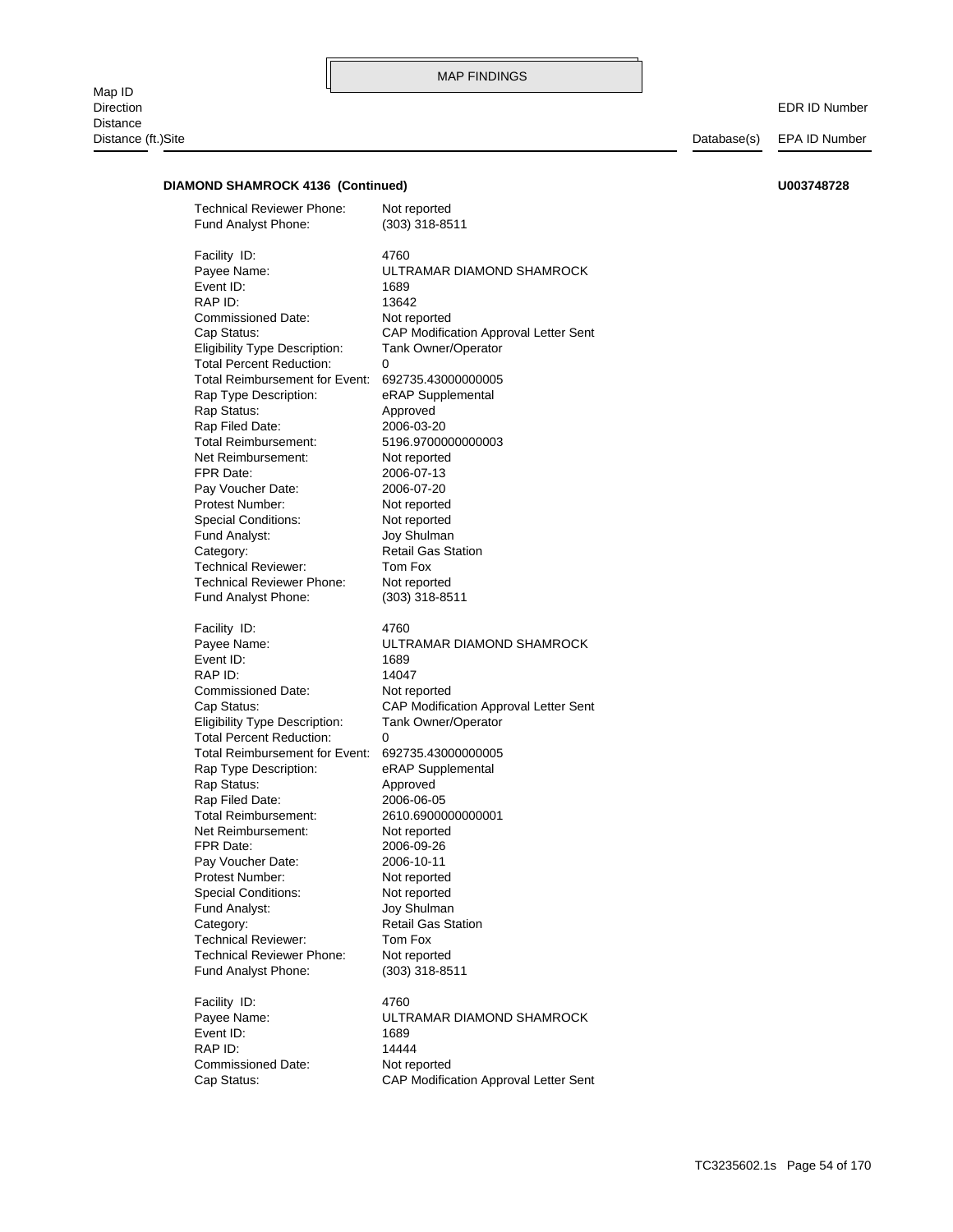Map ID<br>Direction Direction EDR ID Number Distance Distance (ft.)Site Database(s) EPA ID Number

### **DIAMOND SHAMROCK 4136 (Continued) U003748728**

FPR Date: 2007-07-24 Net Reimbursement: Not reported Total Reimbursement: 3032.6599999999999 Rap Filed Date: 2007-02-01 Rap Status: Approved Rap Type Description: eRAP Supplemental Total Reimbursement for Event: 692735.43000000005 Total Percent Reduction: 0 Eligibility Type Description: Tank Owner/Operator Cap Status: CAP Modification Approval Letter Sent Commissioned Date: Not reported RAP ID: 15343 Event ID: 1689 Payee Name: ULTRAMAR DIAMOND SHAMROCK Facility ID: 4760 Fund Analyst Phone: (303) 318-8511 Technical Reviewer Phone: Not reported Technical Reviewer: Tom Fox Category: Retail Gas Station Fund Analyst: Joy Shulman Special Conditions: Not reported Protest Number: Not reported Pay Voucher Date: 2007-08-10 FPR Date: 2007-07-24 Net Reimbursement: Not reported Total Reimbursement: 2168.9699999999998 Rap Filed Date: 2006-11-20 Rap Status: Approved Rap Type Description: eRAP Supplemental Total Reimbursement for Event: 692735.43000000005 Total Percent Reduction: 0 Eligibility Type Description: Tank Owner/Operator Cap Status: CAP Modification Approval Letter Sent Commissioned Date: Not reported RAP ID: 14994 Event ID: 1689 Payee Name: ULTRAMAR DIAMOND SHAMROCK Facility ID: 4760 Fund Analyst Phone: (303) 318-8511 Technical Reviewer Phone: Not reported Technical Reviewer: Tom Fox Category: Retail Gas Station Fund Analyst: Joy Shulman Special Conditions: Not reported Protest Number: 454 Pay Voucher Date: 2006-11-06 FPR Date: 2006-10-18 Net Reimbursement: Not reported Total Reimbursement: 2827.7800000000002 Rap Filed Date: 2006-08-15 Rap Status: Approved Rap Type Description: eRAP Supplemental Total Reimbursement for Event: 692735.43000000005 Total Percent Reduction: 0 Eligibility Type Description: Tank Owner/Operator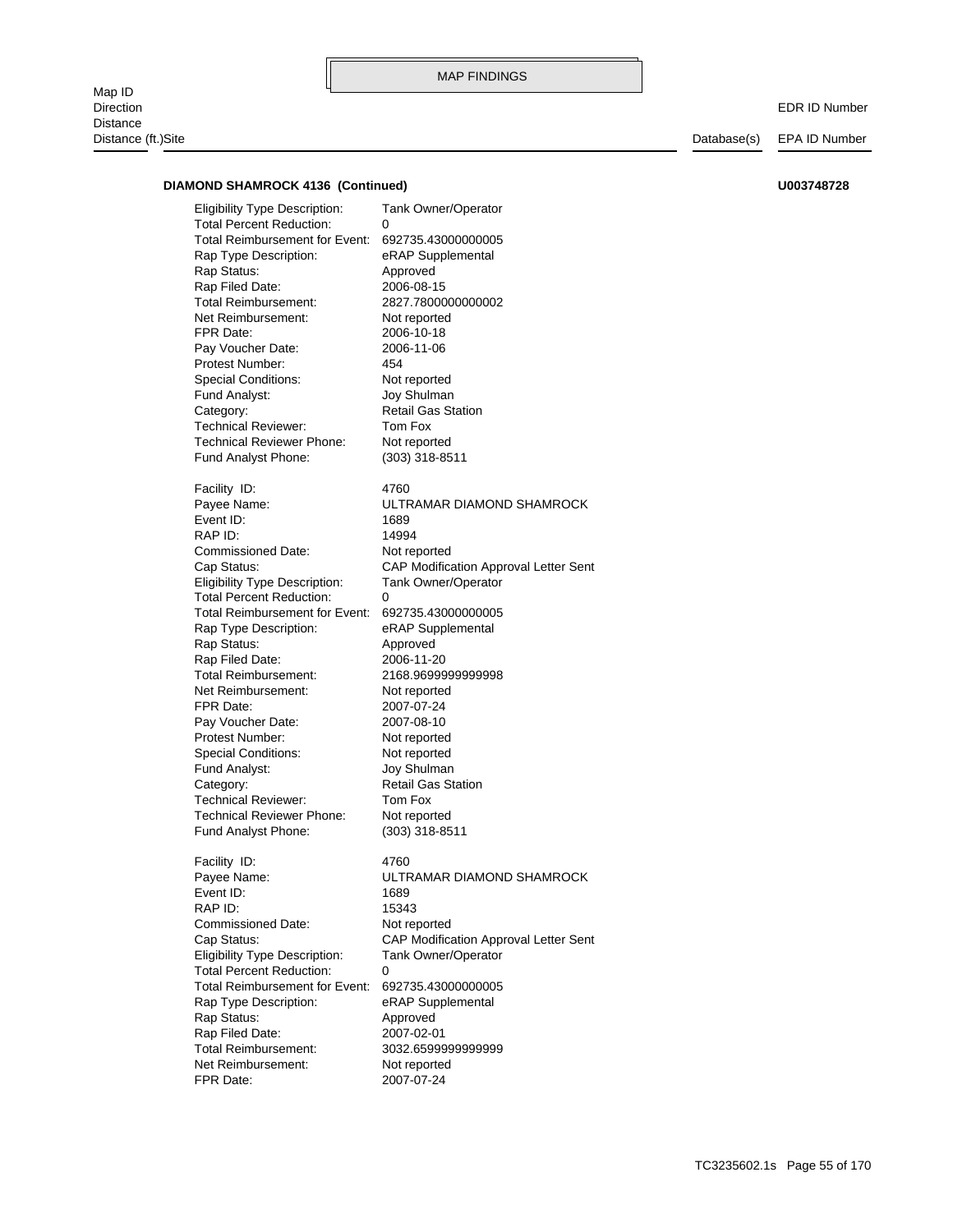Map ID<br>Direction Distance Distance (ft.)Site Distance (ft.)Site Distance (ft.)Site Database(s) EPA ID Number

EDR ID Number

### DIAMOND SHAMROCK 4136 (Continued) **U003748728**

Pay Voucher Date: 2007-08-10

| Protest Number:                                         | Not reported                             |
|---------------------------------------------------------|------------------------------------------|
| <b>Special Conditions:</b>                              | Not reported                             |
| Fund Analyst:                                           | Joy Shulman                              |
| Category:                                               | <b>Retail Gas Station</b>                |
| <b>Technical Reviewer:</b>                              | Tom Fox                                  |
| Technical Reviewer Phone:                               | Not reported                             |
| Fund Analyst Phone:                                     | $(303)$ 318-8511                         |
| Facility ID:                                            | 4760                                     |
| Payee Name:                                             | ULTRAMAR DIAMOND SHAMROCK                |
| Event ID:                                               | 1689                                     |
| RAP ID:                                                 | 15654                                    |
| Commissioned Date:                                      | Not reported                             |
| Cap Status:                                             | CAP Modification Approval Letter Sent    |
| Eligibility Type Description:                           | <b>Tank Owner/Operator</b>               |
| <b>Total Percent Reduction:</b>                         | 0                                        |
| Total Reimbursement for Event:                          | 692735.43000000005                       |
| Rap Type Description:                                   | eRAP Supplemental                        |
| Rap Status:                                             | Approved                                 |
| Rap Filed Date:                                         | 2007-04-02                               |
| Total Reimbursement:                                    | 2105.9000000000001                       |
| Net Reimbursement:                                      | Not reported                             |
| FPR Date:                                               | 2007-07-24                               |
| Pay Voucher Date:                                       | 2007-08-10                               |
| Protest Number:                                         | Not reported                             |
| Special Conditions:                                     | Not reported                             |
| Fund Analyst:                                           | Joy Shulman<br><b>Retail Gas Station</b> |
| Category:<br><b>Technical Reviewer:</b>                 | Tom Fox                                  |
| Technical Reviewer Phone:                               | Not reported                             |
| Fund Analyst Phone:                                     | $(303)$ 318-8511                         |
|                                                         |                                          |
| Facility ID:                                            | 4760                                     |
| Payee Name:                                             | ULTRAMAR DIAMOND SHAMROCK                |
| Event ID:                                               | 1689                                     |
| RAP ID:                                                 | 15971                                    |
| Commissioned Date:                                      | Not reported                             |
| Cap Status:                                             | CAP Modification Approval Letter Sent    |
| <b>Eligibility Type Description:</b>                    | <b>Tank Owner/Operator</b>               |
| <b>Total Percent Reduction:</b>                         | 0                                        |
| Total Reimbursement for Event:<br>Rap Type Description: | 692735.43000000005<br>eRAP Supplemental  |
| Rap Status:                                             | Approved                                 |
| Rap Filed Date:                                         | 2007-06-01                               |
| Total Reimbursement:                                    | 6288.5                                   |
| Net Reimbursement:                                      | Not reported                             |
| FPR Date:                                               | 2007-07-24                               |
| Pay Voucher Date:                                       | 2007-08-10                               |
| Protest Number:                                         | Not reported                             |
| <b>Special Conditions:</b>                              | Not reported                             |
| Fund Analyst:                                           | Joy Shulman                              |
| Category:                                               | <b>Retail Gas Station</b>                |
| <b>Technical Reviewer:</b>                              | Tom Fox                                  |
| Technical Reviewer Phone:                               | Not reported                             |
| Fund Analyst Phone:                                     | $(303)$ 318-8511                         |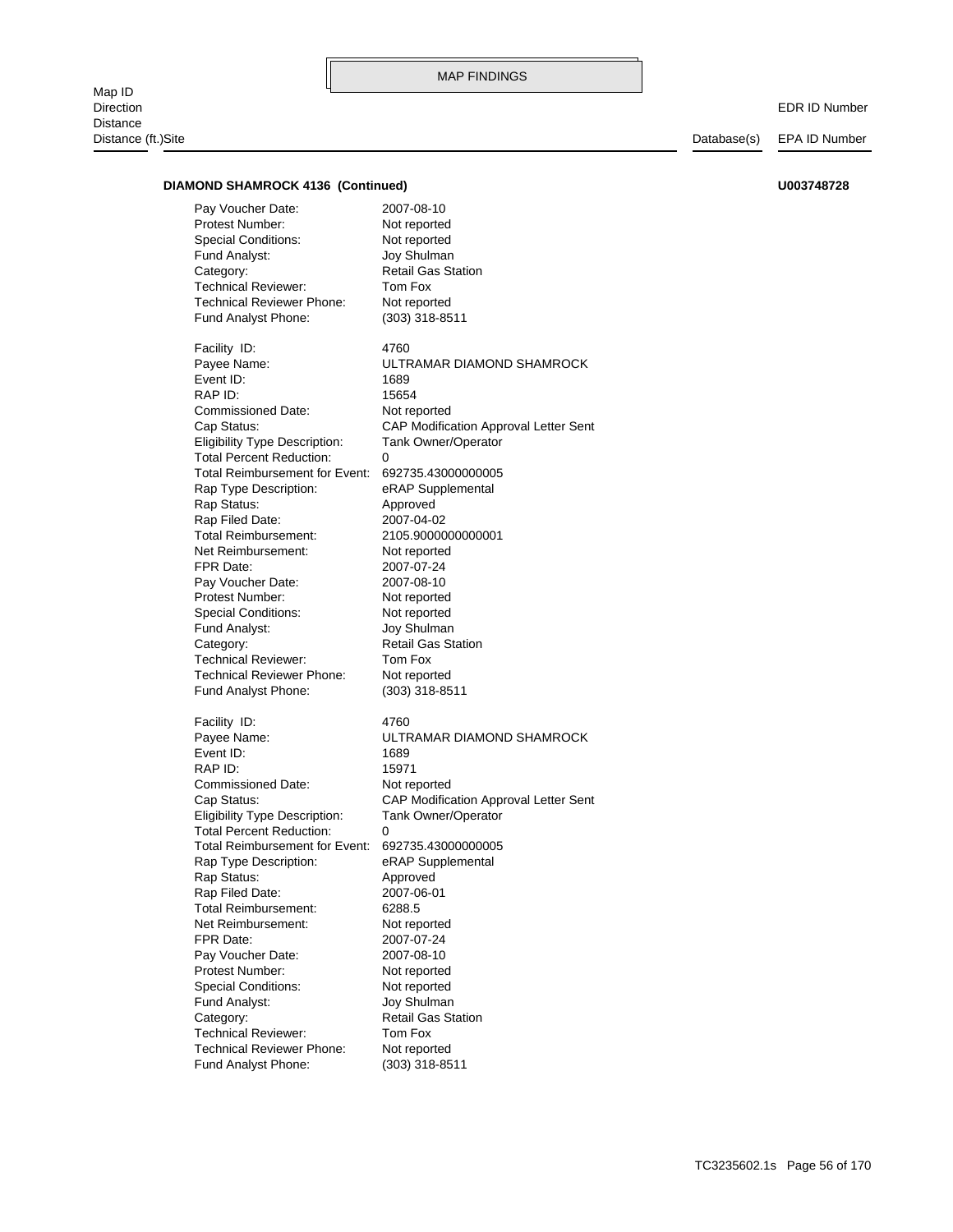Map ID<br>Direction Direction EDR ID Number Distance

MAP FINDINGS

Distance (ft.)Site Database(s) EPA ID Number

### **DIAMOND SHAMROCK 4136 (Continued) U003748728**

Total Percent Reduction: 0 Eligibility Type Description: Tank Owner/Operator Cap Status: CAP Modification Approval Letter Sent Commissioned Date: Not reported RAP ID: 16724 Event ID: 1689 Payee Name: ULTRAMAR DIAMOND SHAMROCK Facility ID: 4760 Fund Analyst Phone: (303) 318-8511 Technical Reviewer Phone: Not reported Technical Reviewer: Tom Fox Category: Retail Gas Station Fund Analyst: Joy Shulman Special Conditions: Not reported Protest Number: Not reported Pay Voucher Date: 2008-09-30 FPR Date: 2008-09-12 Net Reimbursement: Not reported Total Reimbursement: 1651.78 Rap Filed Date: 2007-10-18 Rap Status: Approved Rap Type Description: eRAP Supplemental Total Reimbursement for Event: 692735.43000000005 Total Percent Reduction: 0 Eligibility Type Description: Tank Owner/Operator Cap Status: CAP Modification Approval Letter Sent Commissioned Date: Not reported RAP ID: 16573 Event ID: 1689 Payee Name: ULTRAMAR DIAMOND SHAMROCK Facility ID: 4760 Fund Analyst Phone: (303) 318-8511 Technical Reviewer Phone: Not reported Technical Reviewer: Tom Fox Category: Retail Gas Station Fund Analyst: Joy Shulman Special Conditions: Not reported Protest Number: Not reported Pay Voucher Date: 2008-09-30 FPR Date: 2008-09-12 Net Reimbursement: Not reported Total Reimbursement: 25349.759999999998 Rap Filed Date: 2007-08-30 Rap Status: Approved Rap Type Description: eRAP Supplemental Total Reimbursement for Event: 692735.43000000005 Total Percent Reduction: 0 Eligibility Type Description: Tank Owner/Operator Cap Status: CAP Modification Approval Letter Sent Commissioned Date: Not reported RAP ID: 16396 Event ID: 1689 Payee Name: ULTRAMAR DIAMOND SHAMROCK Facility ID: 4760

### Total Reimbursement for Event: 692735.43000000005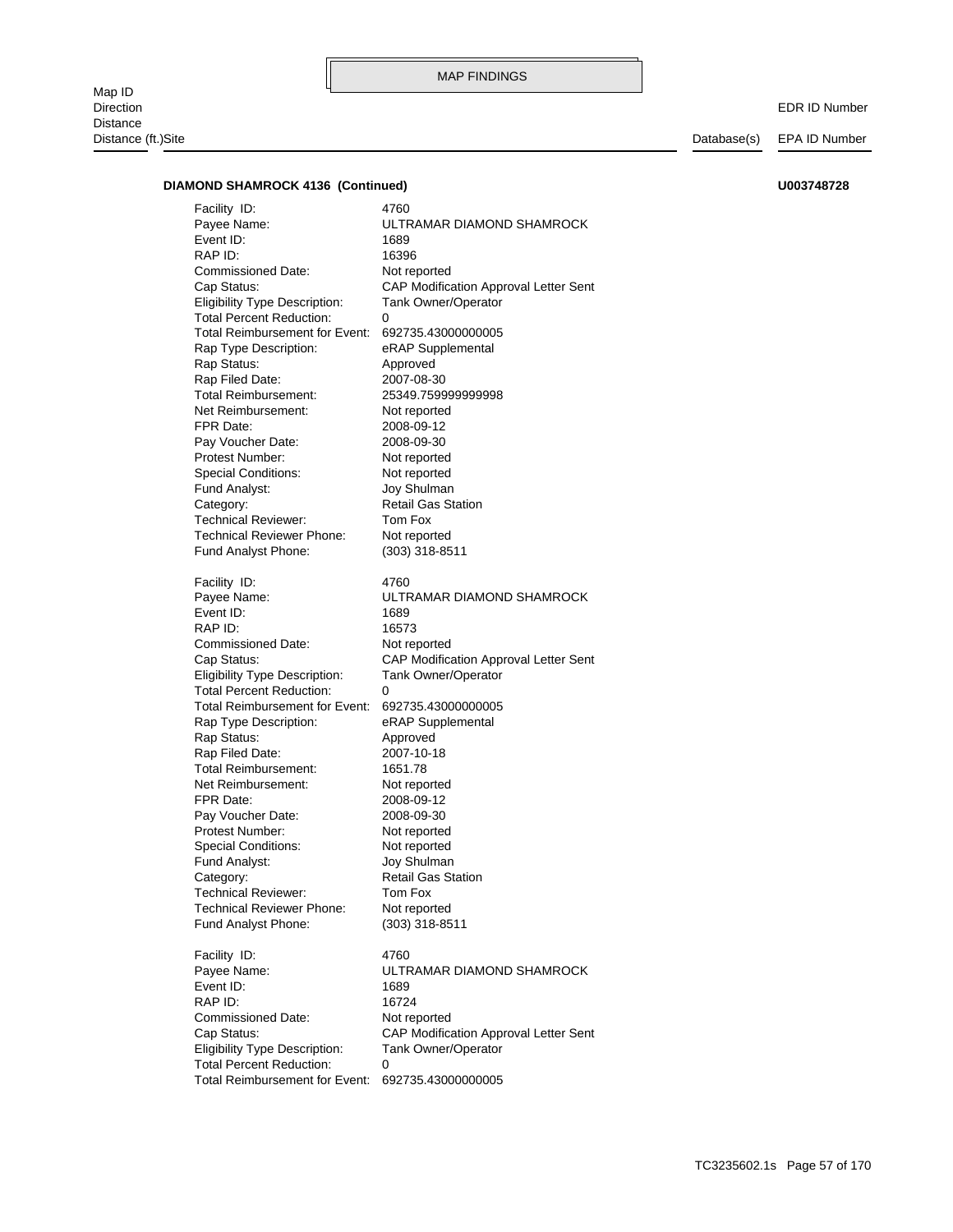Map ID<br>Direction Direction EDR ID Number Distance Distance (ft.)Site Database(s) EPA ID Number

### **DIAMOND SHAMROCK 4136 (Continued) U003748728**

Fund Analyst Phone: (303) 318-8511 Technical Reviewer Phone: Not reported Technical Reviewer: Tom Fox Category: Retail Gas Station Fund Analyst: Joy Shulman Special Conditions: Not reported Protest Number: Not reported Pay Voucher Date: 2008-09-30 FPR Date: 2008-09-12 Net Reimbursement: Not reported Total Reimbursement: 3485.3200000000002 Rap Filed Date: 2007-11-15 Rap Status: Approved Rap Type Description: eRAP Supplemental

Fund Analyst Phone: (303) 318-8511 Technical Reviewer Phone: Not reported Technical Reviewer: Tom Fox Category: Retail Gas Station Fund Analyst: Joy Shulman Special Conditions: Not reported Protest Number: Not reported Pay Voucher Date: 2008-09-30 FPR Date: 2008-09-12 Net Reimbursement: Not reported Total Reimbursement: 9493.3299999999999 Rap Filed Date: 2008-03-11 Rap Status: Approved Rap Type Description: eRAP Supplemental Total Reimbursement for Event: 692735.43000000005 Total Percent Reduction: 0 Eligibility Type Description: Tank Owner/Operator Commissioned Date: Not reported RAP ID: 17255 Event ID: 1689 Facility ID: 4760

Cap Status: CAP Modification Approval Letter Sent Payee Name: ULTRAMAR DIAMOND SHAMROCK

Special Conditions: Not reported Protest Number: Not reported Pay Voucher Date: 2008-09-30 FPR Date: 2008-09-12 Net Reimbursement: Not reported Total Reimbursement: 7807.7399999999998 Rap Filed Date: 2008-06-02 Rap Status: Approved Rap Type Description: eRAP Supplemental Total Reimbursement for Event: 692735.43000000005 Total Percent Reduction: Eligibility Type Description: Tank Owner/Operator Commissioned Date: Not reported RAP ID: 17632 Event ID: 1689 Payee Name: ULTRAMAR DIAMOND SHAMROCK Facility ID: 4760

Cap Status: CAP Modification Approval Letter Sent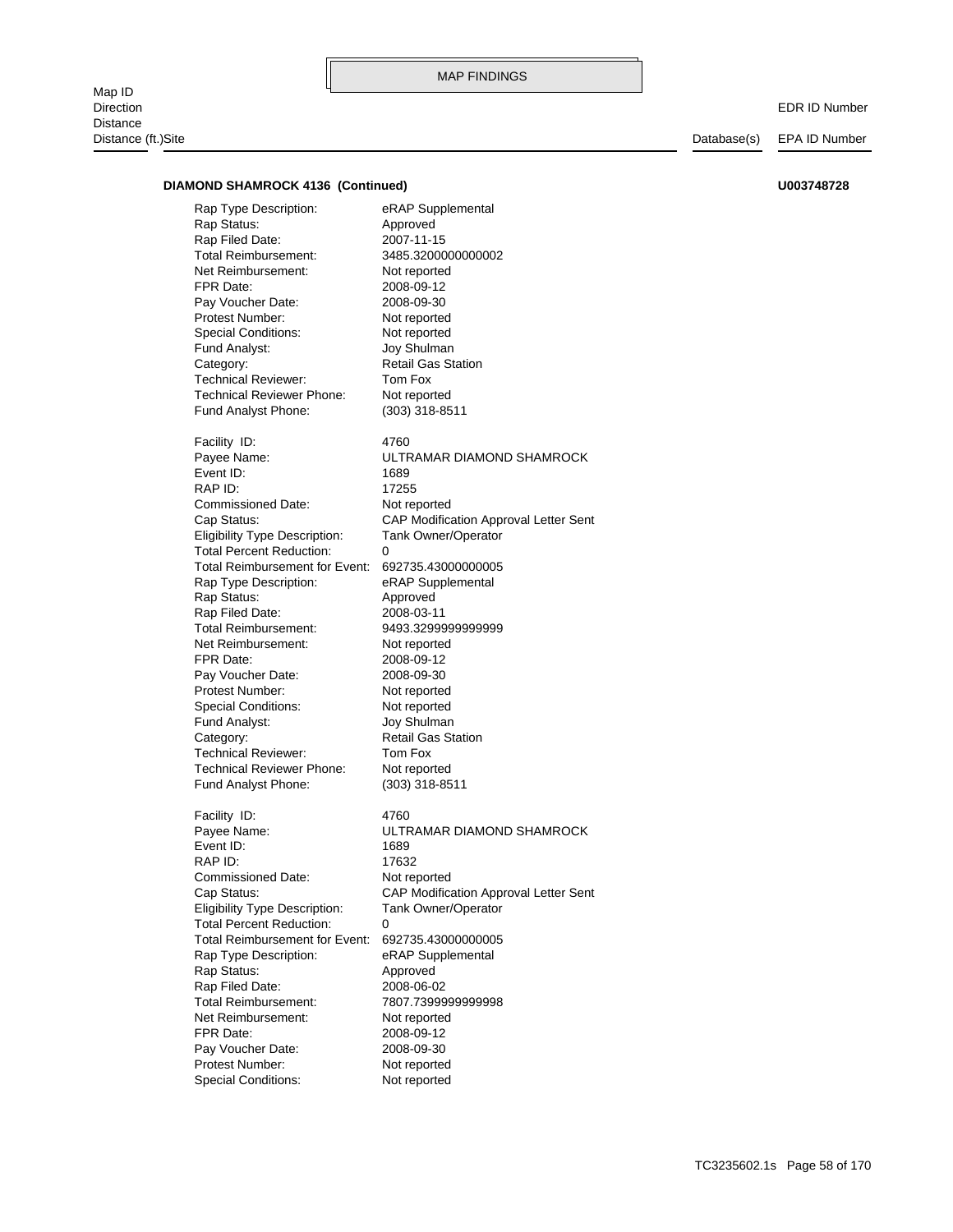Map ID<br>Direction Direction EDR ID Number Distance Distance (ft.)Site Database(s) EPA ID Number

### **DIAMOND SHAMROCK 4136 (Continued) U003748728**

Fund Analyst Phone: (303) 318-8511 Technical Reviewer Phone: Not reported Technical Reviewer: Tom Fox Category: Retail Gas Station Fund Analyst: Joy Shulman

Fund Analyst Phone: (303) 318-8511 Technical Reviewer Phone: Not reported Technical Reviewer: Tom Fox Category: Retail Gas Station Fund Analyst: Joy Shulman Special Conditions: Not reported Protest Number: Not reported Pay Voucher Date: 2009-07-23 FPR Date: 2009-07-15 Net Reimbursement: Not reported Total Reimbursement: 7000.2600000000002 Rap Filed Date: 2008-08-28 Rap Status: Approved Rap Type Description: eRAP Supplemental Total Reimbursement for Event: 692735.43000000005 Total Percent Reduction: Eligibility Type Description: Tank Owner/Operator Cap Status: CAP Modification Approval Letter Sent Commissioned Date: Not reported RAP ID: 18047 Event ID: 1689 Payee Name: ULTRAMAR DIAMOND SHAMROCK Facility ID: 4760

Fund Analyst Phone: (303) 318-8511 Technical Reviewer Phone: Not reported Technical Reviewer: Tom Fox Category: Retail Gas Station Fund Analyst: Joy Shulman Special Conditions: Not reported Protest Number: Not reported Pay Voucher Date: 2009-07-23 FPR Date: 2009-07-15 Net Reimbursement: Not reported Total Reimbursement: 4467.0900000000001 Rap Filed Date: 2008-12-08 Rap Status: Approved Rap Type Description: eRAP Supplemental Total Reimbursement for Event: 692735.43000000005 Total Percent Reduction: Eligibility Type Description: Tank Owner/Operator Commissioned Date: Not reported RAP ID: 18504 Event ID: 1689 Facility ID: 4760

Event ID: 1689 Facility ID: 4760

Payee Name: ULTRAMAR DIAMOND SHAMROCK Cap Status: CAP Modification Approval Letter Sent Payee Name: ULTRAMAR DIAMOND SHAMROCK

TC3235602.1s Page 59 of 170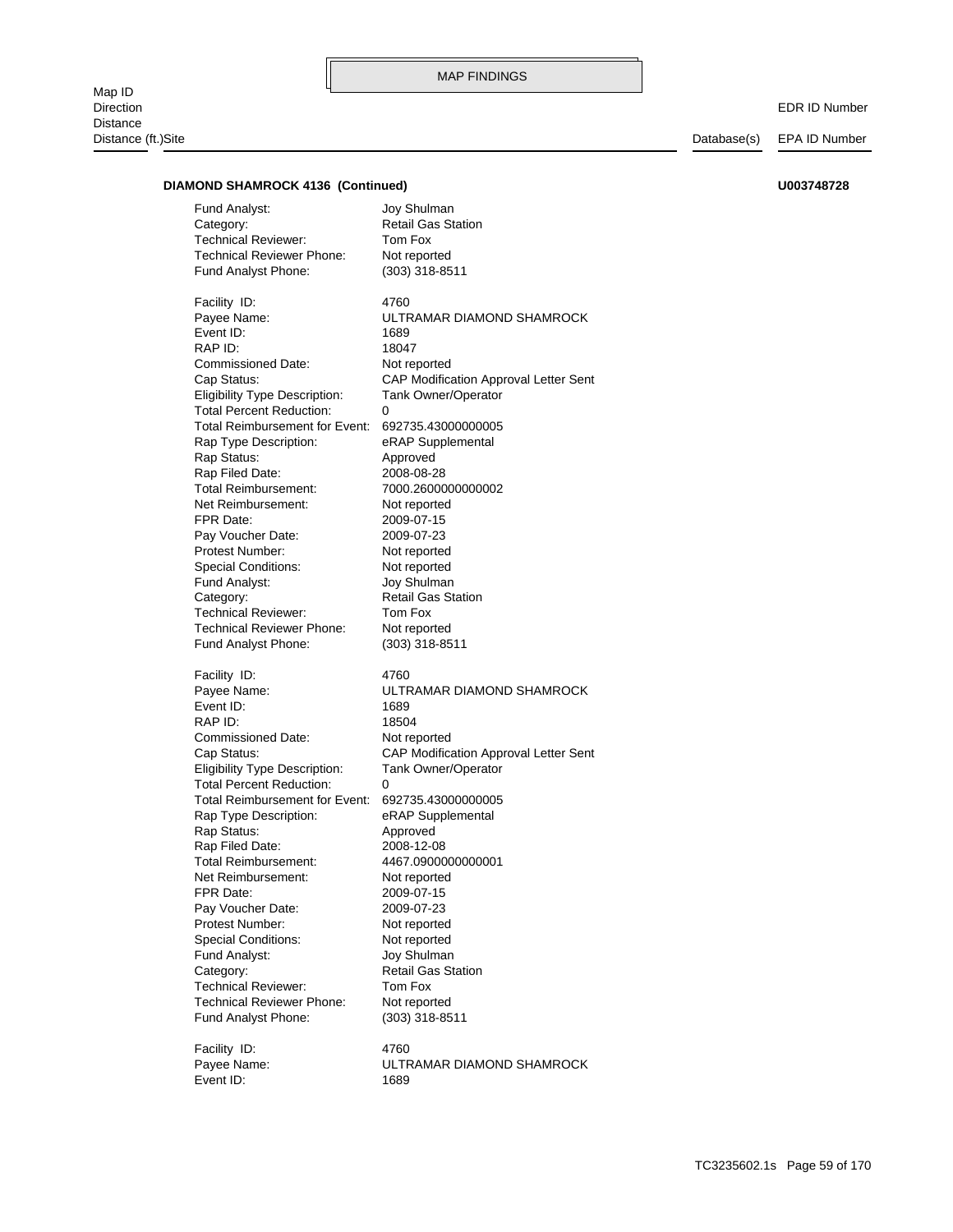Map ID<br>Direction Direction EDR ID Number Distance Distance (ft.)Site Database(s) EPA ID Number

#### **DIAMOND SHAMROCK 4136 (Continued) U003748728**

Rap Status: Approved Rap Type Description: eRAP Supplemental Total Reimbursement for Event: 692735.43000000005 Total Percent Reduction: 0 Eligibility Type Description: Tank Owner/Operator Cap Status: CAP Modification Approval Letter Sent Commissioned Date: Not reported RAP ID: 19928 Event ID: 1689 Payee Name: ULTRAMAR DIAMOND SHAMROCK Facility ID: 4760 Fund Analyst Phone: (303) 318-8511 Technical Reviewer Phone: Not reported Technical Reviewer: Tom Fox Category: Retail Gas Station Fund Analyst: Joy Shulman Special Conditions: Not reported Protest Number: 706 Pay Voucher Date: 2009-07-23 FPR Date: 2009-07-15 Net Reimbursement: Not reported Total Reimbursement: 9842.1599999999999 Rap Filed Date: 2009-04-21 Rap Status: Approved Rap Type Description: eRAP Supplemental Total Reimbursement for Event: 692735.43000000005 Total Percent Reduction: 0 Eligibility Type Description: Tank Owner/Operator Cap Status: CAP Modification Approval Letter Sent Commissioned Date: Not reported RAP ID: 19299 Event ID: 1689 Payee Name: ULTRAMAR DIAMOND SHAMROCK Facility ID: 4760 Fund Analyst Phone: (303) 318-8511 Technical Reviewer Phone: Not reported Technical Reviewer: Tom Fox Category: Retail Gas Station Fund Analyst: Joy Shulman Special Conditions: Not reported Protest Number: Not reported Pay Voucher Date: 2009-07-23 FPR Date: 2009-07-15 Net Reimbursement: Not reported Total Reimbursement: 4474.29 Rap Filed Date: 2009-01-30 Rap Status: Approved Rap Type Description: eRAP Supplemental Total Reimbursement for Event: 692735.43000000005 Total Percent Reduction: 0 Eligibility Type Description: Tank Owner/Operator Cap Status: CAP Modification Approval Letter Sent Commissioned Date: Not reported RAP ID: 18791

Rap Filed Date: 2009-08-20

#### TC3235602.1s Page 60 of 170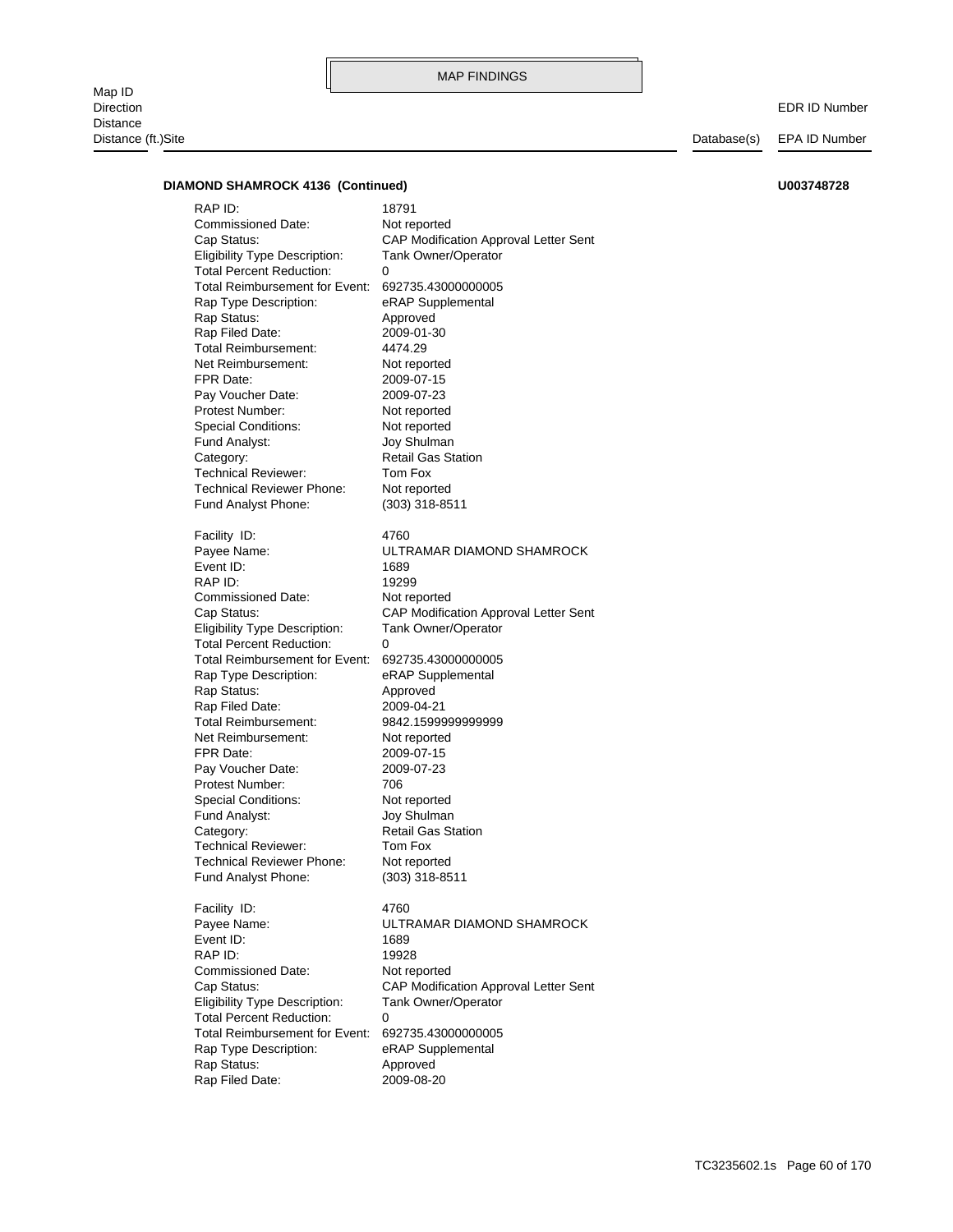Map ID<br>Direction Direction EDR ID Number Distance Distance (ft.)Site Database(s) EPA ID Number

#### **DIAMOND SHAMROCK 4136 (Continued) U003748728**

Fund Analyst Phone: (303) 318-8511 Technical Reviewer Phone: Not reported Technical Reviewer: Tom Fox Category: Retail Gas Station Fund Analyst: Joy Shulman Special Conditions: Not reported Protest Number: Not reported Pay Voucher Date: 2010-01-04 FPR Date: 2009-12-15 Net Reimbursement: Not reported Total Reimbursement: 944.86000000000001 Rap Filed Date: 2009-11-16 Rap Status: Approved Rap Type Description: eRAP Supplemental Total Reimbursement for Event: 692735.43000000005 Total Percent Reduction: 0 Eligibility Type Description: Tank Owner/Operator Cap Status: CAP Modification Approval Letter Sent Commissioned Date: Not reported RAP ID: 20282 Event ID: 1689 Payee Name: ULTRAMAR DIAMOND SHAMROCK Facility ID: 4760 Fund Analyst Phone: (303) 318-8511 Technical Reviewer Phone: Not reported Technical Reviewer: Tom Fox Category: Retail Gas Station Fund Analyst: Joy Shulman Special Conditions: Not reported Protest Number: Not reported Pay Voucher Date: 2009-11-04 FPR Date: 2009-10-20 Net Reimbursement: Not reported Total Reimbursement: 30557.830000000002

### CO UST:

Facility ID: 4760

Owner Zip: 78269 Owner County: BEXAR Owner State: TX Owner City: SAN ANTONIO Middle Init: Not reported First Name: Not reported Owner Id: 20653 Owner:

Owner Address: ONE VALERO WAY Owner: VALERO DIAMOND METRO INC Last Name: VALERO DIAMOND METRO INC

Tank Chemical: Gasoline - Premium (PUL) Tank Tag: 4760-1 Tank Age: 22.4620341197362 Date Tank Installed: 1989-04-24 Tank Status: Currently In Use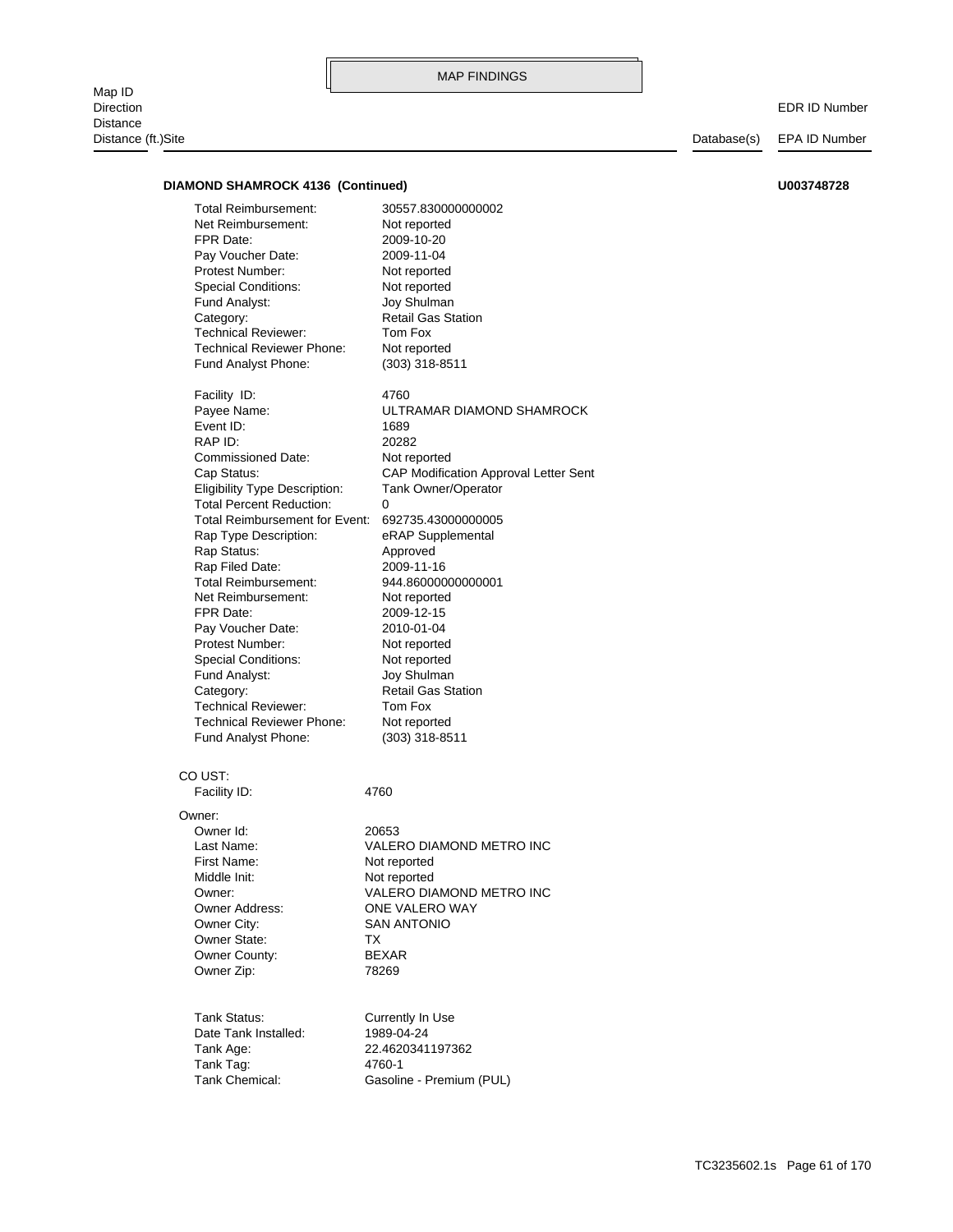# Distance (ft.)Site Database(s) EPA ID Number Owner Zip: 78269 Owner County: BEXAR Owner State: TX Owner City: SAN ANTONIO Owner Address: ONE VALERO WAY Owner: VALERO DIAMOND METRO INC Middle Init: Not reported First Name: Not reported Last Name: VALERO DIAMOND METRO INC Owner Id: 20653 Owner: Tank Type: LPG Tank Contents: LPG Tank Tag: 4760-6 Owner ID: 20653 Facility ID: 4760 Tank Age: Not reported Date Tank Installed: Not reported Tank Status: Permanently Closed AST: Tank Type: UST Tank Chemical: Diesel Tank Tag: 4760-5 Tank Age: 22.4620341197362 Date Tank Installed: 1989-04-24 Tank Status: Currently In Use Tank Type: UST Tank Chemical: Diesel Tank Tag: 4760-4 Tank Age: 22.4620341197362 Date Tank Installed: 1989-04-24 Tank Status: Currently In Use Tank Type: UST Tank Chemical: Gasoline - Unleaded Regular (RUL) Tank Tag: 4760-3 Tank Age: 22.4620341197362 Date Tank Installed: 1989-04-24 Tank Status: Currently In Use Tank Type: UST Tank Chemical: Gasoline - Mid-Grade (MUL) Tank Tag: 4760-2 Tank Age: 22.4620341197362 Date Tank Installed: 1989-04-24 Tank Status: Currently In Use Tank Type: UST **DIAMOND SHAMROCK 4136 (Continued) U003748728**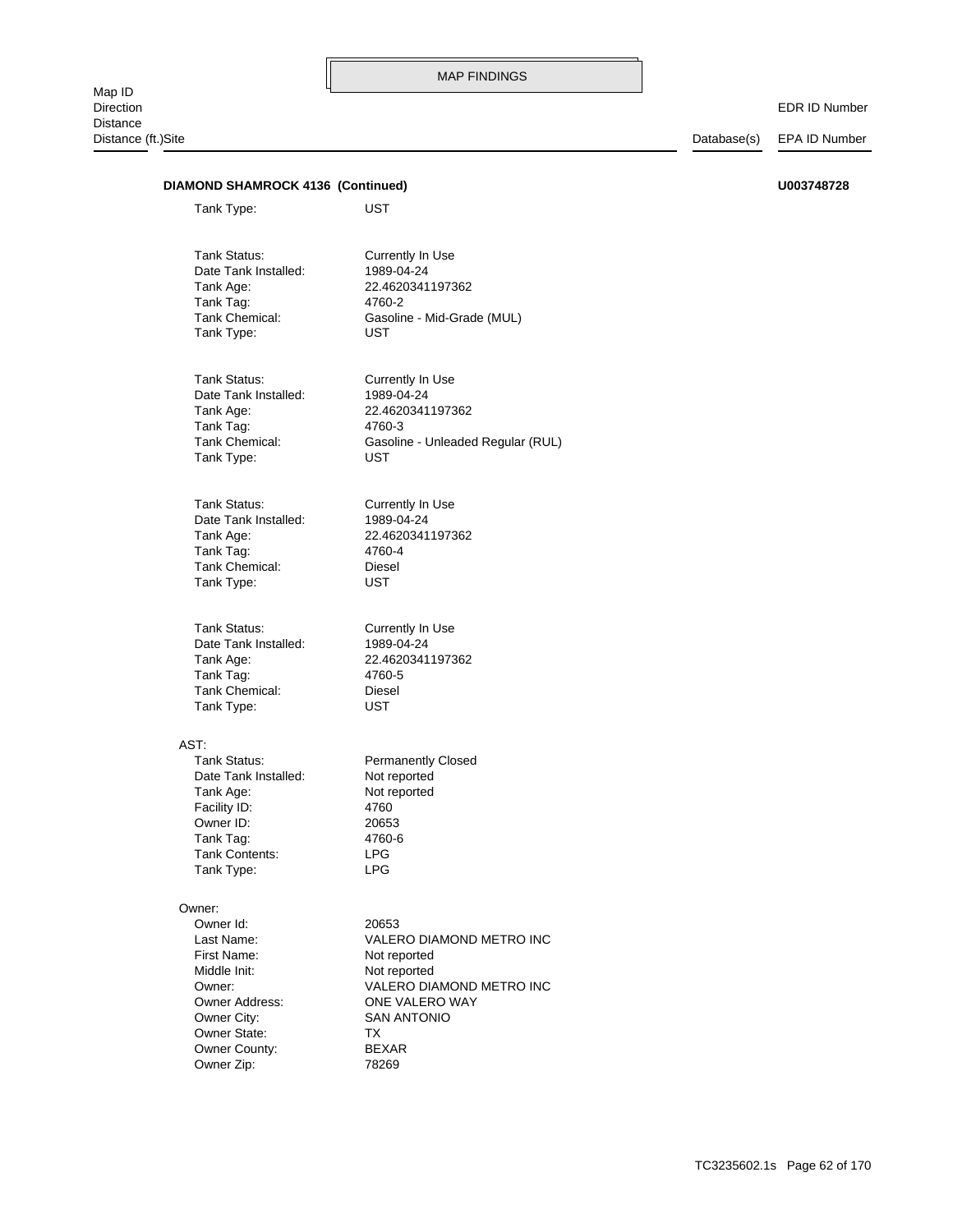| Map ID                                |                                                                                                                                                                                                                                                                                                                                                                                                                                                                                                                                                                                                                                                                                                                           | <b>MAP FINDINGS</b>                                                                                                                                                                                                                                                                                                                   |                |                      |
|---------------------------------------|---------------------------------------------------------------------------------------------------------------------------------------------------------------------------------------------------------------------------------------------------------------------------------------------------------------------------------------------------------------------------------------------------------------------------------------------------------------------------------------------------------------------------------------------------------------------------------------------------------------------------------------------------------------------------------------------------------------------------|---------------------------------------------------------------------------------------------------------------------------------------------------------------------------------------------------------------------------------------------------------------------------------------------------------------------------------------|----------------|----------------------|
| Direction                             |                                                                                                                                                                                                                                                                                                                                                                                                                                                                                                                                                                                                                                                                                                                           |                                                                                                                                                                                                                                                                                                                                       |                | <b>EDR ID Number</b> |
| <b>Distance</b><br>Distance (ft.)Site |                                                                                                                                                                                                                                                                                                                                                                                                                                                                                                                                                                                                                                                                                                                           |                                                                                                                                                                                                                                                                                                                                       | Database(s)    | EPA ID Number        |
| 17                                    | <b>DIAMOND SHAMROCK 4136</b><br><b>1310 W BAPTIST RD</b><br>MONUMENT, CO 80132                                                                                                                                                                                                                                                                                                                                                                                                                                                                                                                                                                                                                                            |                                                                                                                                                                                                                                                                                                                                       | <b>CO LUST</b> | S109351202<br>N/A    |
|                                       | LUST:<br>Facility Name 2:<br>Status:<br><b>Closed</b><br>Facility Id:<br>4760<br>Event ID:<br>10779<br>Confirmed Release:<br>Log Date:                                                                                                                                                                                                                                                                                                                                                                                                                                                                                                                                                                                    | Not reported<br>2009-01-06 00:00:00<br>2009-01-12 09:16:15                                                                                                                                                                                                                                                                            |                |                      |
| 17                                    | VALERO DIAMOND METRO, INC. #4136<br><b>1310 W BAPTIST RD</b><br>MONUMENT, CO 80201                                                                                                                                                                                                                                                                                                                                                                                                                                                                                                                                                                                                                                        |                                                                                                                                                                                                                                                                                                                                       | <b>CO AIRS</b> | S108127821<br>N/A    |
|                                       | CO AIRS:<br>County/Plant ID:<br>Contact Person:<br>Contact Phone:<br>Latitude:<br>Longitude:<br>SIC Primary:<br><b>NAICS Primary:</b><br>Unique Emmission Unit ID:<br><b>Construction Permit Number:</b><br>Emission Unit Description:<br><b>Full Pollutant Name:</b><br>Site-wide Estimated Emissions:<br>Site-wide Estimated Emissions Units: Tons Per Year<br>County/Plant ID:<br>Contact Person:<br>Contact Phone:<br>Latitude:<br>Longitude:<br>SIC Primary:<br><b>NAICS Primary:</b><br>Unique Emmission Unit ID:<br><b>Construction Permit Number:</b><br><b>Emission Unit Description:</b><br><b>Full Pollutant Name:</b><br>Site-wide Estimated Emissions:<br>Site-wide Estimated Emissions Units: Tons Per Year | 041-0622<br>O'DEANA WILSON<br>$(303)373 - 6003$<br>390324.97<br>1045136.92<br>5541<br>447190<br>2<br>93EP195.CN<br>SOIL VENT<br><b>BENZENE</b><br>0.157592<br>041-0622<br>O'DEANA WILSON<br>(303)373-6003<br>390324.97<br>1045136.92<br>5541<br>447190<br>1<br>Not reported<br>5UST:3-GASOLINE 2-DIESEL<br><b>BENZENE</b><br>0.157592 |                |                      |
|                                       | County/Plant ID:<br>Contact Person:<br>Contact Phone:<br>Latitude:<br>Longitude:<br>SIC Primary:<br><b>NAICS Primary:</b><br>Unique Emmission Unit ID:<br><b>Construction Permit Number:</b><br>Emission Unit Description:<br><b>Full Pollutant Name:</b><br>Site-wide Estimated Emissions:<br>Site-wide Estimated Emissions Units: Tons Per Year                                                                                                                                                                                                                                                                                                                                                                         | 041-0622<br>O'DEANA WILSON<br>$(303)373 - 6003$<br>390324.97<br>1045136.92<br>5541<br>447190<br>1<br>Not reported<br>5UST:3-GASOLINE 2-DIESEL<br>VOLATILE ORGANIC COMPOUNDS<br>13.2134                                                                                                                                                |                |                      |
|                                       | County/Plant ID:                                                                                                                                                                                                                                                                                                                                                                                                                                                                                                                                                                                                                                                                                                          | 041-0622                                                                                                                                                                                                                                                                                                                              |                |                      |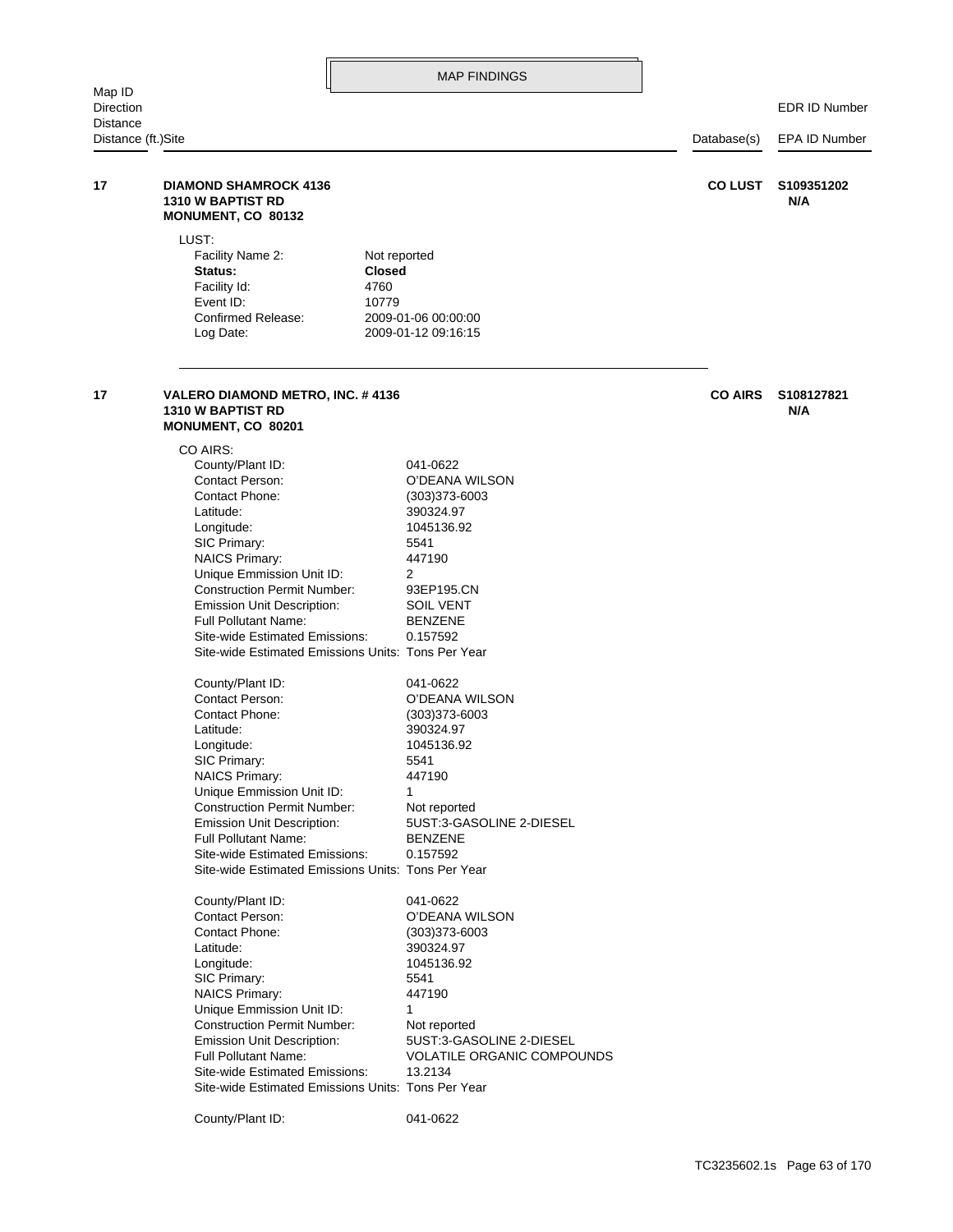| Map ID<br><b>Direction</b>     |                                                                                                                                                                                                                                                                                                                                             | <b>MAP FINDINGS</b>                                                                                                                                                 |             | <b>EDR ID Number</b> |
|--------------------------------|---------------------------------------------------------------------------------------------------------------------------------------------------------------------------------------------------------------------------------------------------------------------------------------------------------------------------------------------|---------------------------------------------------------------------------------------------------------------------------------------------------------------------|-------------|----------------------|
| Distance<br>Distance (ft.)Site |                                                                                                                                                                                                                                                                                                                                             |                                                                                                                                                                     | Database(s) | <b>EPA ID Number</b> |
|                                | VALERO DIAMOND METRO, INC. #4136 (Continued)                                                                                                                                                                                                                                                                                                |                                                                                                                                                                     |             | S108127821           |
|                                | <b>Contact Person:</b><br><b>Contact Phone:</b><br>Latitude:<br>Longitude:<br>SIC Primary:<br>NAICS Primary:<br>Unique Emmission Unit ID:<br><b>Construction Permit Number:</b><br><b>Emission Unit Description:</b><br><b>Full Pollutant Name:</b><br>Site-wide Estimated Emissions:<br>Site-wide Estimated Emissions Units: Tons Per Year | O'DEANA WILSON<br>(303)373-6003<br>390324.97<br>1045136.92<br>5541<br>447190<br>2<br>93EP195.CN<br><b>SOIL VENT</b><br><b>VOLATILE ORGANIC COMPOUNDS</b><br>13.2134 |             |                      |

#### **MONUMENT, CO 80132 1310 W BAPTIST RD N/A 17 SHAMROCK 4136 CO LUST S107556050**

LUST:

| 17 | <b>TOTAL PETROLEUM</b><br><b>1310 W BAPTIST RD</b> |                     | <b>CO AIRS</b> | S109011676<br>N/A |
|----|----------------------------------------------------|---------------------|----------------|-------------------|
|    |                                                    |                     |                |                   |
|    | Log Date:                                          | 1989-04-12 00:00:00 |                |                   |
|    | Confirmed Release:                                 | 2007-04-20 00:00:00 |                |                   |
|    | Event ID:                                          | 1689                |                |                   |
|    | Facility Id:                                       | 4760                |                |                   |
|    | Status:                                            | <b>Closed</b>       |                |                   |
|    | Facility Name 2:                                   | Not reported        |                |                   |
|    | Log Date:                                          | 1989-04-12 00:00:00 |                |                   |
|    | Confirmed Release:                                 | 1989-04-12 00:00:00 |                |                   |
|    | Event ID:                                          | 1689                |                |                   |
|    | Facility Id:                                       | 4760                |                |                   |
|    | Status:                                            | <b>Closed</b>       |                |                   |
|    | Facility Name 2:                                   | Not reported        |                |                   |
|    | Log Date:                                          | 2002-03-25 16:48:44 |                |                   |
|    | Confirmed Release:                                 | 2002-03-22 00:00:00 |                |                   |
|    | Event ID:                                          | 8883                |                |                   |
|    | Facility Id:                                       | 4760                |                |                   |
|    | Status:                                            | <b>Closed</b>       |                |                   |
|    | Facility Name 2:                                   | Not reported        |                |                   |
|    | LUST:                                              |                     |                |                   |

# **MONUMENT, CO 80132**

Site-wide Estimated Emissions: 0 Full Pollutant Name: ETHYL BENZENE Emission Unit Description: SOIL VENT Construction Permit Number: Not reported Unique Emmission Unit ID: 1 NAICS Primary: 562910 SIC Primary: 4959 Longitude: 1045108.92 Latitude: 390321.97 Contact Phone: Not reported Contact Person: RESOURCE/ENV MGR County/Plant ID: 041-0518 CO AIRS: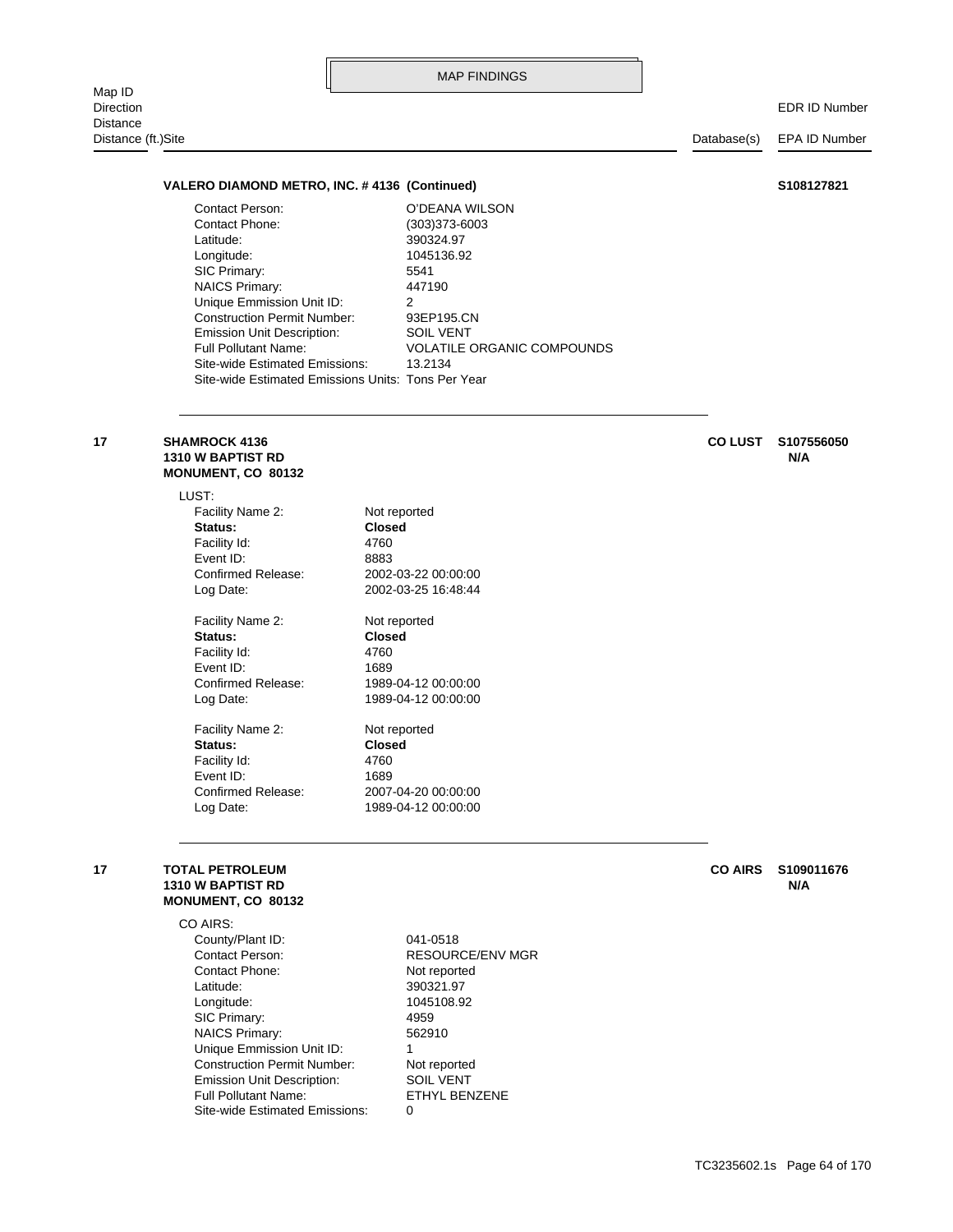EDR ID Number

# **TOTAL PETROLEUM (Continued) S109011676**

Site-wide Estimated Emissions Units: Tons Per Year

| County/Plant ID:<br><b>Contact Person:</b><br>Contact Phone:<br>Latitude:<br>Longitude:<br>SIC Primary:<br><b>NAICS Primary:</b><br>Unique Emmission Unit ID:<br><b>Construction Permit Number:</b><br>Emission Unit Description:<br><b>Full Pollutant Name:</b><br><b>Site-wide Estimated Emissions:</b><br>Site-wide Estimated Emissions Units: Tons Per Year | 041-0518<br>RESOURCE/ENV MGR<br>Not reported<br>390321.97<br>1045108.92<br>4959<br>562910<br>1<br>Not reported<br><b>SOIL VENT</b><br>HEXANE,N-<br>0                  |
|-----------------------------------------------------------------------------------------------------------------------------------------------------------------------------------------------------------------------------------------------------------------------------------------------------------------------------------------------------------------|-----------------------------------------------------------------------------------------------------------------------------------------------------------------------|
| County/Plant ID:<br>Contact Person:<br>Contact Phone:<br>Latitude:<br>Longitude:<br>SIC Primary:<br><b>NAICS Primary:</b><br>Unique Emmission Unit ID:<br><b>Construction Permit Number:</b><br><b>Emission Unit Description:</b><br><b>Full Pollutant Name:</b><br>Site-wide Estimated Emissions:<br>Site-wide Estimated Emissions Units: Tons Per Year        | 041-0518<br>RESOURCE/ENV MGR<br>Not reported<br>390321.97<br>1045108.92<br>4959<br>562910<br>1<br>Not reported<br>SOIL VENT<br><b>TOLUENE</b><br>0                    |
| County/Plant ID:<br>Contact Person:<br>Contact Phone:<br>Latitude:<br>Longitude:<br>SIC Primary:<br><b>NAICS Primary:</b><br>Unique Emmission Unit ID:<br><b>Construction Permit Number:</b><br><b>Emission Unit Description:</b><br><b>Full Pollutant Name:</b><br>Site-wide Estimated Emissions:<br>Site-wide Estimated Emissions Units: Tons Per Year        | 041-0518<br><b>RESOURCE/ENV MGR</b><br>Not reported<br>390321.97<br>1045108.92<br>4959<br>562910<br>1<br>Not reported<br>SOIL VENT<br>VOLATILE ORGANIC COMPOUNDS<br>0 |
| County/Plant ID:<br>Contact Person:<br>Contact Phone:<br>Latitude:<br>Longitude:<br>SIC Primary:<br><b>NAICS Primary:</b><br>Unique Emmission Unit ID:<br><b>Construction Permit Number:</b><br><b>Emission Unit Description:</b><br>Full Pollutant Name:<br><b>Site-wide Estimated Emissions:</b><br>Site-wide Estimated Emissions Units: Tons Per Year        | 041-0518<br>RESOURCE/ENV MGR<br>Not reported<br>390321.97<br>1045108.92<br>4959<br>562910<br>1<br>Not reported<br><b>SOIL VENT</b><br>XYLENES<br>0                    |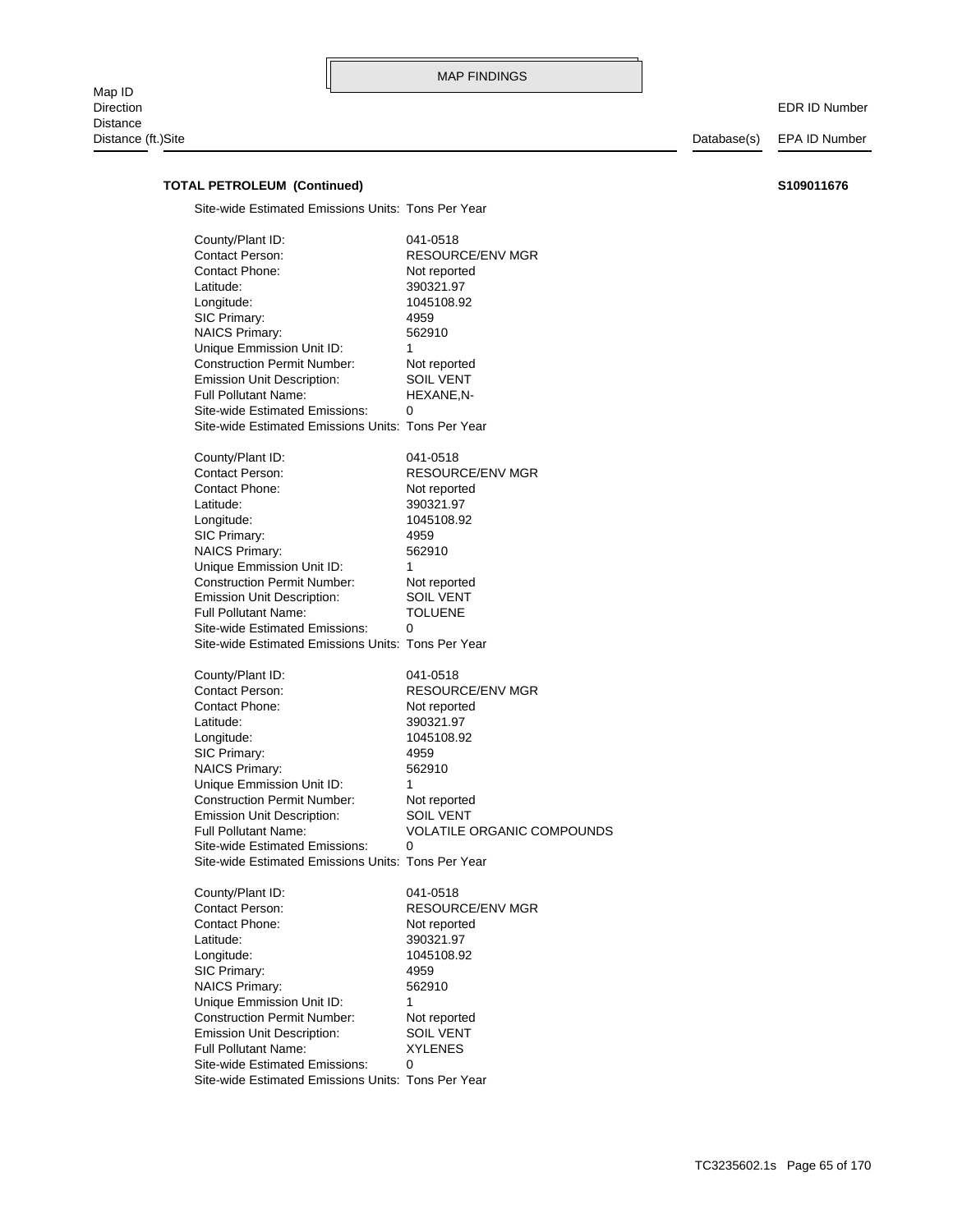EDR ID Number

Distance (ft.)Site Database(s) EPA ID Number

### **TOTAL PETROLEUM (Continued) S109011676**

**COLORADO SPRINGS, CO 80921**

[1 additional CO AIRS: record\(s\) in the EDR Site Report.](http://www.edrnet.com/srf2/FinalSiteReport.aspx?ID=4Lf4DxLtIfuE2gFDVaxTw9XOtjgIlFBcIus8EHg2w4gTTFvd3QeVAmaLg539TwdwKQ4iXX3DO4OBXqjH6gZA9Dnly5FvV4TILhpfpJ2XIDBjxKK8ubtS2IMN2tpubgE8Y3hkggAFok3rLVtpaSk29rTxewPg3FaXSmOFK4DDjcJgjG4AJL0Bfz33AfDfmxss2FZtEcIcY59surGEjb4d6gjgFRG5MVVqnaCQ7AMTNQwaP8RiXqvOlh2UbjGLgZi4AclBKFLR1i7cPjIAm3hZsUz8RYut6HUMgF44YAL0gfPH30MDmFxMo2Qmt5tIZiU4JuuSERo3PTgs3FIw2iFVzyahVBdcT3fwBw2jcXdDOt63TdjWigW.3jsly0FHi8wncCmId29uYsJq8H988THF8gXt2) Click this hyperlink while viewing on your computer to access

### **1190 BAPTIST RD N/A 18 CIRCLE K STORE #2709841 CO UST U003806174**

| CO UST:<br>Facility ID:                                                                                                                                    | 15308                                                                                                                                                                  |
|------------------------------------------------------------------------------------------------------------------------------------------------------------|------------------------------------------------------------------------------------------------------------------------------------------------------------------------|
| Owner:<br>Owner Id:<br>Last Name:<br>First Name:<br>Middle Init:<br>Owner:<br>Owner Address:<br>Owner City:<br>Owner State:<br>Owner County:<br>Owner Zip: | 20775<br><b>CIRCLE K STORES INC</b><br>Not reported<br>Not reported<br><b>CIRCLE K STORES INC</b><br>PO BOX 52085<br><b>PHOENIX</b><br>AZ.<br><b>MARICOPA</b><br>85072 |
| Tank Status:                                                                                                                                               | Currently In Use                                                                                                                                                       |
| Date Tank Installed:                                                                                                                                       | 1999-11-13                                                                                                                                                             |
| Tank Age:                                                                                                                                                  | 11.9003902841197                                                                                                                                                       |
| Tank Tag:                                                                                                                                                  | 15308-1                                                                                                                                                                |
| Tank Chemical:                                                                                                                                             | Gasoline - Unleaded Regular (RUL)                                                                                                                                      |
| Tank Type:                                                                                                                                                 | <b>UST</b>                                                                                                                                                             |
| Tank Status:                                                                                                                                               | Currently In Use                                                                                                                                                       |
| Date Tank Installed:                                                                                                                                       | 1999-11-13                                                                                                                                                             |
| Tank Age:                                                                                                                                                  | 11.9003902841197                                                                                                                                                       |
| Tank Tag:                                                                                                                                                  | 15308-2                                                                                                                                                                |
| Tank Chemical:                                                                                                                                             | Gasoline - Premium (PUL)                                                                                                                                               |
| Tank Type:                                                                                                                                                 | <b>UST</b>                                                                                                                                                             |
| Tank Status:                                                                                                                                               | Currently In Use                                                                                                                                                       |
| Date Tank Installed:                                                                                                                                       | 1999-11-13                                                                                                                                                             |
| Tank Age:                                                                                                                                                  | 11.9003902841197                                                                                                                                                       |
| Tank Tag:                                                                                                                                                  | 15308-3                                                                                                                                                                |
| Tank Chemical:                                                                                                                                             | Diesel                                                                                                                                                                 |
| Tank Type:                                                                                                                                                 | <b>UST</b>                                                                                                                                                             |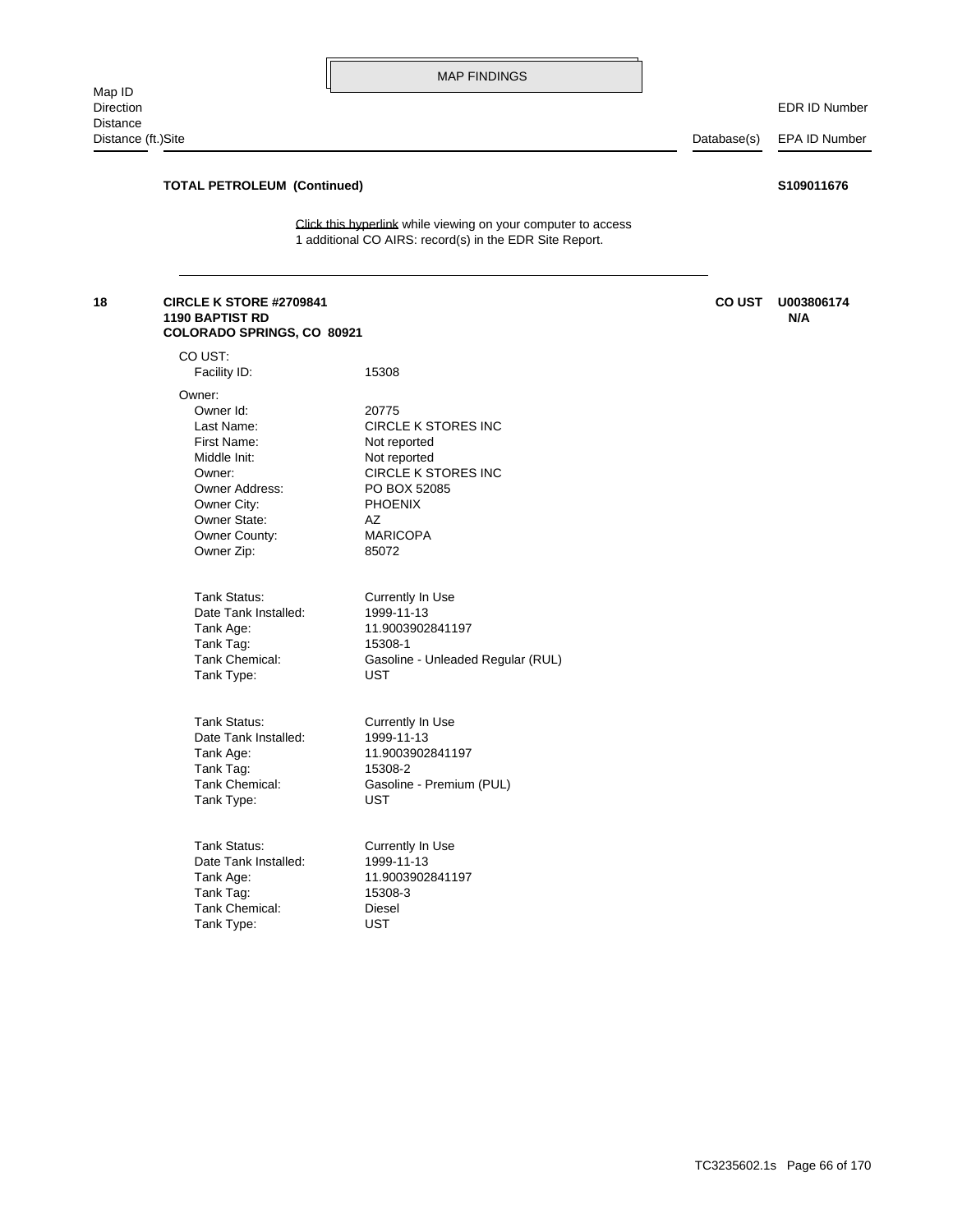|                                        |                                                                                                                                                                                                                                                                                                                                                                                                                                                                                                                                                          | <b>MAP FINDINGS</b>                                                                                                                                                                                                                                                                                                                                                         |                                                        |                   |
|----------------------------------------|----------------------------------------------------------------------------------------------------------------------------------------------------------------------------------------------------------------------------------------------------------------------------------------------------------------------------------------------------------------------------------------------------------------------------------------------------------------------------------------------------------------------------------------------------------|-----------------------------------------------------------------------------------------------------------------------------------------------------------------------------------------------------------------------------------------------------------------------------------------------------------------------------------------------------------------------------|--------------------------------------------------------|-------------------|
| Map ID<br>Direction<br><b>Distance</b> |                                                                                                                                                                                                                                                                                                                                                                                                                                                                                                                                                          |                                                                                                                                                                                                                                                                                                                                                                             |                                                        | EDR ID Number     |
| Distance (ft.)Site                     |                                                                                                                                                                                                                                                                                                                                                                                                                                                                                                                                                          |                                                                                                                                                                                                                                                                                                                                                                             | Database(s)                                            | EPA ID Number     |
| 19                                     | <b>MOBILE MAINTENANCE</b><br><b>1220 W BAPTIST RD</b><br>MONUMENT, CO 80132                                                                                                                                                                                                                                                                                                                                                                                                                                                                              |                                                                                                                                                                                                                                                                                                                                                                             | <b>CO LUST</b>                                         | S107555777<br>N/A |
|                                        | LUST:<br>Facility Name 2:<br>Status:<br>Facility Id:<br>Event ID:<br>Confirmed Release:<br>Log Date:                                                                                                                                                                                                                                                                                                                                                                                                                                                     | Not reported<br><b>Closed</b><br>2078<br>4954<br>1990-01-10 00:00:00<br>1990-01-10 00:00:00                                                                                                                                                                                                                                                                                 |                                                        |                   |
| 19                                     | <b>SWIFTY DISTRIBUTING INC</b><br><b>1220 W BAPTIST RD</b><br>COLORADO SPRINGS, CO 80908                                                                                                                                                                                                                                                                                                                                                                                                                                                                 |                                                                                                                                                                                                                                                                                                                                                                             | <b>CO LUST TRUST</b><br><b>CO UST</b><br><b>CO AST</b> | U003241406<br>N/A |
|                                        | CO LUST TRUST:<br>Facility ID:<br>Payee Name:<br>Event ID:<br>RAP ID:<br><b>Commissioned Date:</b><br>Cap Status:<br><b>Eligibility Type Description:</b><br><b>Total Percent Reduction:</b><br>Total Reimbursement for Event:<br>Rap Type Description:<br>Rap Status:<br>Rap Filed Date:<br><b>Total Reimbursement:</b><br>Net Reimbursement:<br>FPR Date:<br>Pay Voucher Date:<br>Protest Number:<br><b>Special Conditions:</b><br>Fund Analyst:<br>Category:<br><b>Technical Reviewer:</b><br><b>Technical Reviewer Phone:</b><br>Fund Analyst Phone: | 2078<br><b>J &amp; L HIGBY REVOCABLE TRUST</b><br>4954<br>687<br>1996-01-19<br>CAP Conditional Approval Letter Sent<br>Tank Owner/Operator<br>0<br>101249.75<br>Original<br>Approved<br>1994-07-29<br>127236.75<br>Not reported<br>1996-01-19<br>1996-02-01<br>Not reported<br>Not reported<br>Kelly Beach<br>LPG Only<br>Cindy Silva-Burbach<br>No Listing<br>Not reported |                                                        |                   |
|                                        | CO UST:<br>Facility ID:                                                                                                                                                                                                                                                                                                                                                                                                                                                                                                                                  | 2078                                                                                                                                                                                                                                                                                                                                                                        |                                                        |                   |
|                                        | Owner:<br>Owner Id:<br>Last Name:<br>First Name:<br>Middle Init:<br>Owner:<br>Owner Address:<br>Owner City:<br>Owner State:<br>Owner County:<br>Owner Zip:<br>Tank Status:                                                                                                                                                                                                                                                                                                                                                                               | 2881<br><b>I-25 PARTNERSHIP</b><br>Not reported<br>Not reported<br><b>I-25 PARTNERSHIP</b><br>1412 VIA MARGARITA<br>PALOS VERDES<br>СA<br><b>LOS ANGELES</b><br>90274<br><b>Permanently Closed</b>                                                                                                                                                                          |                                                        |                   |
|                                        | Date Tank Installed:                                                                                                                                                                                                                                                                                                                                                                                                                                                                                                                                     | Not reported                                                                                                                                                                                                                                                                                                                                                                |                                                        |                   |

Tank Age: Not reported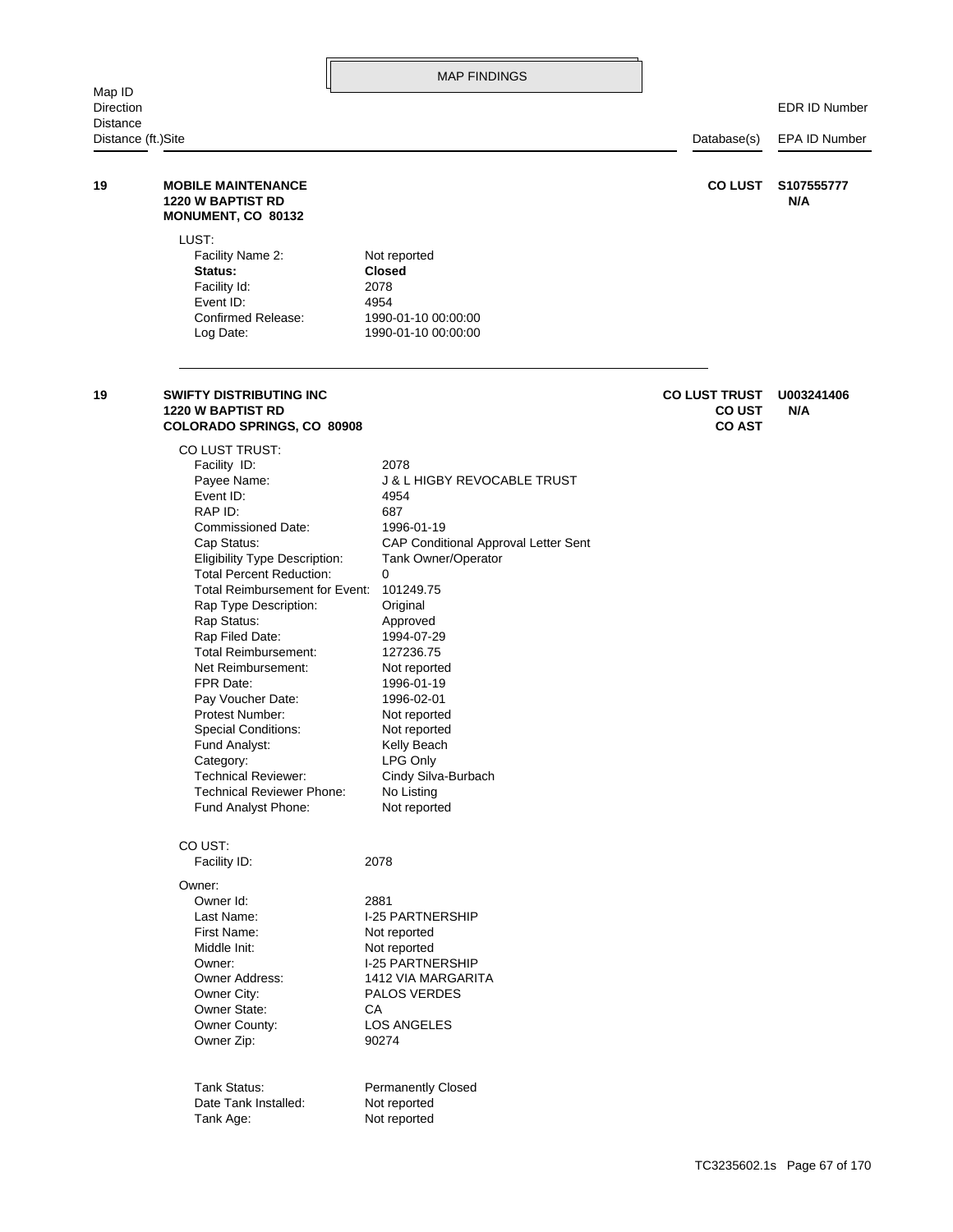### EDR ID Number

Database(s) EPA ID Number

| )Site                                      |                           | Database(s) | EPA ID Numb |
|--------------------------------------------|---------------------------|-------------|-------------|
| <b>SWIFTY DISTRIBUTING INC (Continued)</b> |                           |             | U003241406  |
|                                            |                           |             |             |
| Tank Tag:<br>Tank Chemical:                | 2078-1                    |             |             |
| Tank Type:                                 | Gasoline<br><b>UST</b>    |             |             |
|                                            |                           |             |             |
| Tank Status:                               | <b>Permanently Closed</b> |             |             |
| Date Tank Installed:                       | Not reported              |             |             |
| Tank Age:                                  | Not reported              |             |             |
| Tank Tag:                                  | 2078-2                    |             |             |
| Tank Chemical:                             | Gasoline                  |             |             |
| Tank Type:                                 | <b>UST</b>                |             |             |
| Tank Status:                               | <b>Permanently Closed</b> |             |             |
| Date Tank Installed:                       | Not reported              |             |             |
| Tank Age:                                  | Not reported              |             |             |
| Tank Tag:                                  | 2078-3                    |             |             |
| Tank Chemical:                             | Diesel                    |             |             |
| Tank Type:                                 | <b>UST</b>                |             |             |
| Tank Status:                               | <b>Permanently Closed</b> |             |             |
| Date Tank Installed:                       | Not reported              |             |             |
| Tank Age:                                  | Not reported              |             |             |
| Tank Tag:                                  | 2078-4                    |             |             |
| Tank Chemical:                             | Diesel                    |             |             |
| Tank Type:                                 | UST                       |             |             |
| Tank Status:                               | <b>Permanently Closed</b> |             |             |
| Date Tank Installed:                       | Not reported              |             |             |
| Tank Age:                                  | Not reported              |             |             |
| Tank Tag:                                  | 2078-5                    |             |             |
| Tank Chemical:                             | Diesel                    |             |             |
| Tank Type:                                 | UST                       |             |             |
| Tank Status:                               | <b>Permanently Closed</b> |             |             |
| Date Tank Installed:                       | Not reported              |             |             |
| Tank Age:                                  | Not reported              |             |             |
| Tank Tag:                                  | 2078-6                    |             |             |
| Tank Chemical:                             | Waste Oil                 |             |             |
| Tank Type:                                 | <b>UST</b>                |             |             |
| AST:                                       |                           |             |             |
| Tank Status:                               | <b>Permanently Closed</b> |             |             |
| Date Tank Installed:                       | Not reported              |             |             |
| Tank Age:                                  | Not reported              |             |             |
| Facility ID:                               | 2078                      |             |             |
| Owner ID:                                  | 2881                      |             |             |
| Tank Tag:<br>Tank Contents:                | 2078-7                    |             |             |
| Tank Type:                                 | <b>LPG</b><br><b>LPG</b>  |             |             |
| Owner:                                     |                           |             |             |
| Owner Id:                                  | 2881                      |             |             |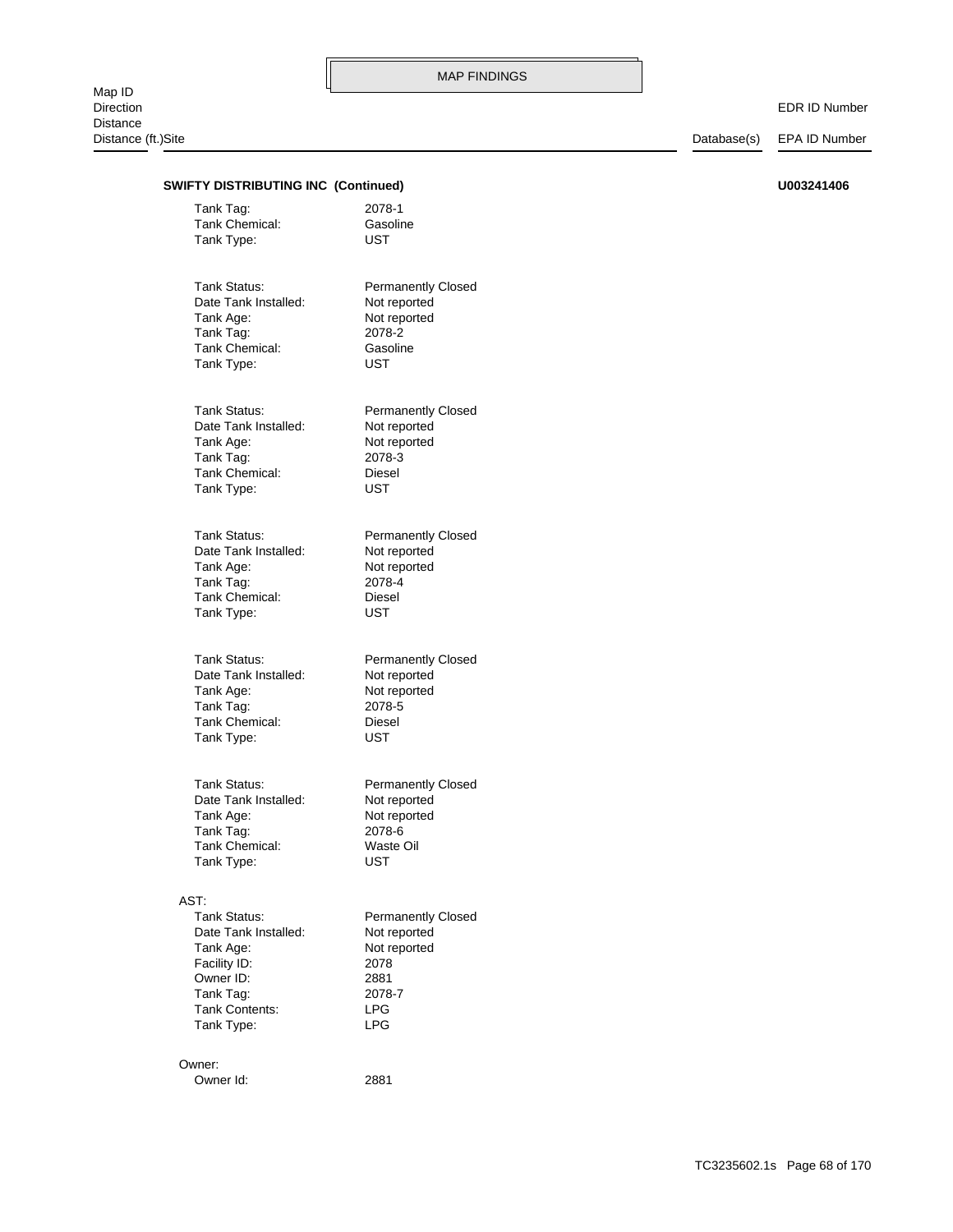|                                        |                                                                                                                                                                                                                                                                                                                                              | <b>MAP FINDINGS</b>                                                                                                                                                                                                                                                                       |                                         |                      |
|----------------------------------------|----------------------------------------------------------------------------------------------------------------------------------------------------------------------------------------------------------------------------------------------------------------------------------------------------------------------------------------------|-------------------------------------------------------------------------------------------------------------------------------------------------------------------------------------------------------------------------------------------------------------------------------------------|-----------------------------------------|----------------------|
| Map ID<br>Direction<br><b>Distance</b> |                                                                                                                                                                                                                                                                                                                                              |                                                                                                                                                                                                                                                                                           |                                         | <b>EDR ID Number</b> |
| Distance (ft.)Site                     |                                                                                                                                                                                                                                                                                                                                              |                                                                                                                                                                                                                                                                                           | Database(s)                             | <b>EPA ID Number</b> |
|                                        | <b>SWIFTY DISTRIBUTING INC (Continued)</b>                                                                                                                                                                                                                                                                                                   |                                                                                                                                                                                                                                                                                           |                                         | U003241406           |
|                                        | Last Name:<br>First Name:<br>Middle Init:<br>Owner:<br><b>Owner Address:</b><br>Owner City:<br>Owner State:<br>Owner County:<br>Owner Zip:                                                                                                                                                                                                   | <b>I-25 PARTNERSHIP</b><br>Not reported<br>Not reported<br><b>I-25 PARTNERSHIP</b><br>1412 VIA MARGARITA<br><b>PALOS VERDES</b><br>СA<br><b>LOS ANGELES</b><br>90274                                                                                                                      |                                         |                      |
| 20                                     | PROJECT TO JACKSON CREEK AND MONUMENT CREEK<br><b>BAPTIST ROAD AND I-25</b><br>MONUMENT, CO 00000                                                                                                                                                                                                                                            |                                                                                                                                                                                                                                                                                           | <b>CO NPDES</b>                         | S110128254<br>N/A    |
|                                        | NPDES:<br>Primary Permit SIC Code:<br>Permit Number:<br>Permit Name:<br><b>Termination Date:</b><br>Permit Status Desc:<br>Receiving Water:<br>Issued:<br>Effective:<br>Expires:<br>Permit Type Desc:<br>Permittee Street Address:<br>Addr City/State/Zip:<br><b>Contact Name:</b><br>Contact Office Phone Num:<br>Contact Office Phone Ext: | 1629<br>COR03A246<br>Rocky Mountain Materials and Asphalt, Inc.<br>Not reported<br>Effective<br>Monument Creek and Jackson Creek<br>05/31/2007<br>07/01/2007<br>06/30/2012<br>Not reported<br>1910 Rand Ave<br>Colorado Springs, CO 80906<br>Not reported<br>Not reported<br>Not reported |                                         |                      |
| 21                                     | <b>GLENEAGLE CLEANERS</b><br><b>13808 GLENEAGLE DR</b><br><b>COLORADO SPRINGS AREA, CO 80921</b>                                                                                                                                                                                                                                             |                                                                                                                                                                                                                                                                                           | <b>CO DRYCLEANERS</b><br><b>CO AIRS</b> | S110079266<br>N/A    |
|                                        | DRYCLEANERS:<br>Facility Id:<br>Contact Person:<br>Site Latitude:<br>Site Longitude:<br>Site UTM Zone:<br>Site UTM Horiz:<br>Site UTM Vert:<br>Site Owner Name:<br>Site Owner Mail Addr:<br>Site Owner Mail City/Zip:<br>Site Owner Phone:                                                                                                   | 041-2035<br><b>THOMAS CHANG</b><br>390157.9547<br>1044949.7977999999<br>13<br>514.6699999999996<br>4320.4260000000004<br><b>THOMAS CHANG</b><br>13808 GLENEAGLE DRIVE<br>COLORADO SPRINGS, 08 80921<br>(719) 488-3001                                                                     |                                         |                      |

Equipment Model: TURBO 831

Emission Process Id: 01 Emission Unit Id: 001

Annual Throughput: 54

Construction Permit Num: 09EP0808

Equipment Manufacturer: COLUMBIA DRY-DRY UNIT Emission Unit Desc: COLUMBIA DRY CLEANER UNIT

Emission Process Desc: COLUMBIA DRY-DRY UNIT

Annual Throughput Units: GALLONS SOLVENT CONSUMED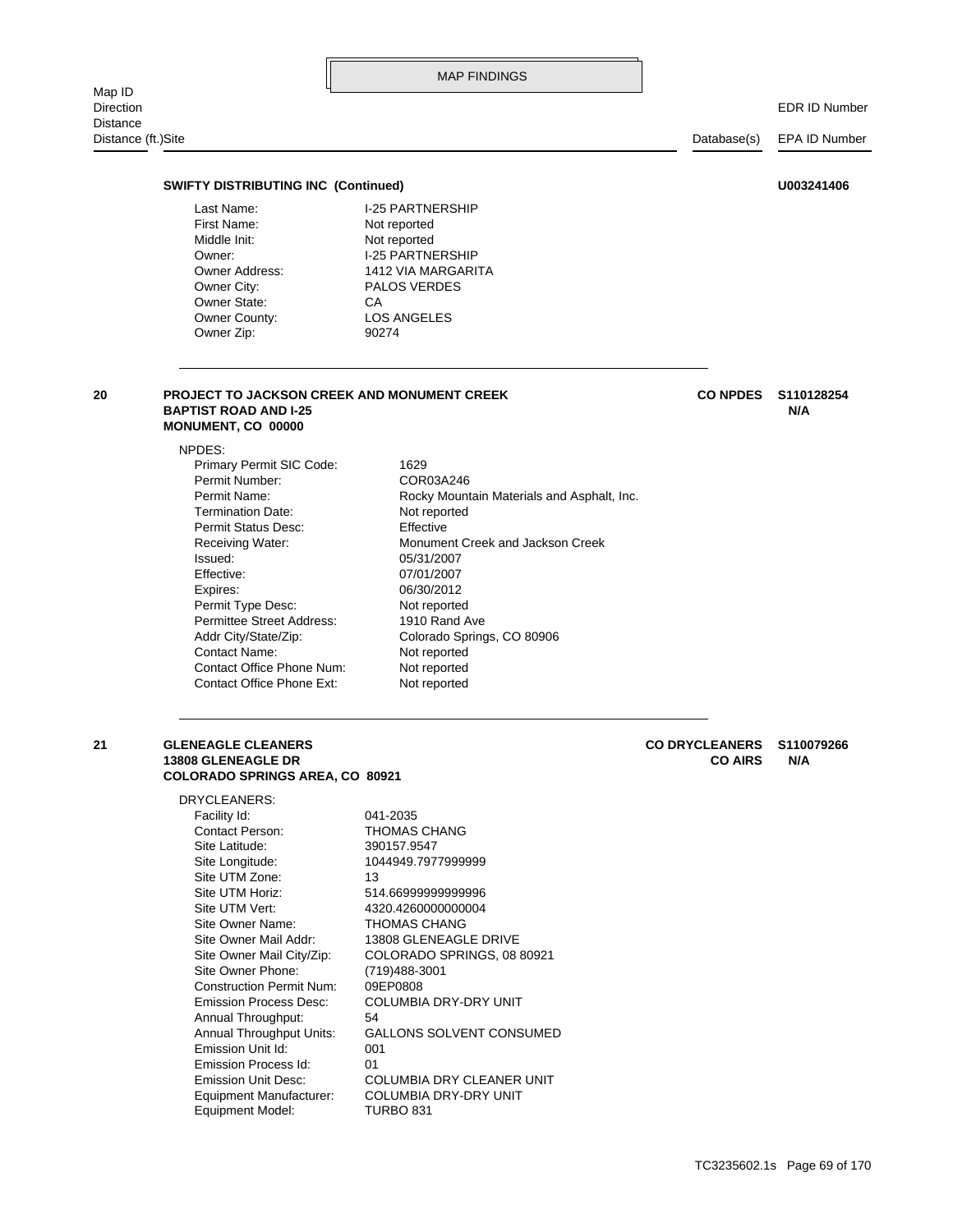### **GLENEAGLE CLEANERS (Continued) S110079266**

Serial # Of Equipment: 928G2373

### CO AIRS:

Site-wide Estimated Emissions Units: Tons Per Year Site-wide Estimated Emissions: 0.36315 Full Pollutant Name: TETRACHLOROETHYLENE (PERC) Emission Unit Description: COLUMBIA DRY CLEANER UNIT Construction Permit Number: 09EP0808 Unique Emmission Unit ID: 1 NAICS Primary: 812320 SIC Primary: 7216 Longitude: 1044949.79 Latitude: 390157.95 Contact Phone: (719)488-3001 Contact Person: THOMAS CHANG County/Plant ID: 041-2035

#### **COLORADO SPRINGS, CO 80921 13808 GLENEAGLE DR FINDS CO0000278499 21 GLENEAGLE CLEANERS RCRA-CESQG 1004678707**

| RCRA-CESOG:                              |                                                                                                                                                                                                                                                                                                                                                                                                                                                                                                                                                                                                                                                                                                                                                                                                                                                                                                                                                                                   |
|------------------------------------------|-----------------------------------------------------------------------------------------------------------------------------------------------------------------------------------------------------------------------------------------------------------------------------------------------------------------------------------------------------------------------------------------------------------------------------------------------------------------------------------------------------------------------------------------------------------------------------------------------------------------------------------------------------------------------------------------------------------------------------------------------------------------------------------------------------------------------------------------------------------------------------------------------------------------------------------------------------------------------------------|
| Date form received by agency: 07/23/2008 |                                                                                                                                                                                                                                                                                                                                                                                                                                                                                                                                                                                                                                                                                                                                                                                                                                                                                                                                                                                   |
| Facility name:                           | <b>GLENEAGLE CLEANERS</b>                                                                                                                                                                                                                                                                                                                                                                                                                                                                                                                                                                                                                                                                                                                                                                                                                                                                                                                                                         |
| Facility address:                        | 13808 GLENEAGLE DR                                                                                                                                                                                                                                                                                                                                                                                                                                                                                                                                                                                                                                                                                                                                                                                                                                                                                                                                                                |
|                                          | COLORADO SPRINGS, CO 80921                                                                                                                                                                                                                                                                                                                                                                                                                                                                                                                                                                                                                                                                                                                                                                                                                                                                                                                                                        |
| EPA ID:                                  | CO0000278499                                                                                                                                                                                                                                                                                                                                                                                                                                                                                                                                                                                                                                                                                                                                                                                                                                                                                                                                                                      |
| Mailing address:                         | <b>GLENEAGLE DR</b>                                                                                                                                                                                                                                                                                                                                                                                                                                                                                                                                                                                                                                                                                                                                                                                                                                                                                                                                                               |
|                                          | COLORADO SPRINGS, CO 80921                                                                                                                                                                                                                                                                                                                                                                                                                                                                                                                                                                                                                                                                                                                                                                                                                                                                                                                                                        |
| Contact:                                 | THOMAS Y CHANG                                                                                                                                                                                                                                                                                                                                                                                                                                                                                                                                                                                                                                                                                                                                                                                                                                                                                                                                                                    |
| Contact address:                         | <b>GLENEAGLE DR</b>                                                                                                                                                                                                                                                                                                                                                                                                                                                                                                                                                                                                                                                                                                                                                                                                                                                                                                                                                               |
|                                          | COLORADO SPRINGS, CO 80921                                                                                                                                                                                                                                                                                                                                                                                                                                                                                                                                                                                                                                                                                                                                                                                                                                                                                                                                                        |
| Contact country:                         | US                                                                                                                                                                                                                                                                                                                                                                                                                                                                                                                                                                                                                                                                                                                                                                                                                                                                                                                                                                                |
| Contact telephone:                       | (719) 488-3001                                                                                                                                                                                                                                                                                                                                                                                                                                                                                                                                                                                                                                                                                                                                                                                                                                                                                                                                                                    |
| Contact email:                           | Not reported                                                                                                                                                                                                                                                                                                                                                                                                                                                                                                                                                                                                                                                                                                                                                                                                                                                                                                                                                                      |
| <b>EPA Region:</b>                       | 08                                                                                                                                                                                                                                                                                                                                                                                                                                                                                                                                                                                                                                                                                                                                                                                                                                                                                                                                                                                |
| Land type:                               | Private                                                                                                                                                                                                                                                                                                                                                                                                                                                                                                                                                                                                                                                                                                                                                                                                                                                                                                                                                                           |
| Classification:                          | <b>Conditionally Exempt Small Quantity Generator</b>                                                                                                                                                                                                                                                                                                                                                                                                                                                                                                                                                                                                                                                                                                                                                                                                                                                                                                                              |
| Description:                             | Handler: generates 100 kg or less of hazardous waste per calendar<br>month, and accumulates 1000 kg or less of hazardous waste at any time;<br>or generates 1 kg or less of acutely hazardous waste per calendar<br>month, and accumulates at any time: 1 kg or less of acutely hazardous<br>waste; or 100 kg or less of any residue or contaminated soil, waste or<br>other debris resulting from the cleanup of a spill, into or on any<br>land or water, of acutely hazardous waste; or generates 100 kg or less<br>of any residue or contaminated soil, waste or other debris resulting<br>from the cleanup of a spill, into or on any land or water, of acutely<br>hazardous waste during any calendar month, and accumulates at any<br>time: 1 kg or less of acutely hazardous waste; or 100 kg or less of<br>any residue or contaminated soil, waste or other debris resulting from<br>the cleanup of a spill, into or on any land or water, of acutely<br>hazardous waste |
| Owner/Operator Summary:                  |                                                                                                                                                                                                                                                                                                                                                                                                                                                                                                                                                                                                                                                                                                                                                                                                                                                                                                                                                                                   |
| Owner/operator name:                     | <b>KYONG ALCORN</b>                                                                                                                                                                                                                                                                                                                                                                                                                                                                                                                                                                                                                                                                                                                                                                                                                                                                                                                                                               |
| Owner/operator address:                  | 14485 WESTCHESTER GLENEAGLE DR                                                                                                                                                                                                                                                                                                                                                                                                                                                                                                                                                                                                                                                                                                                                                                                                                                                                                                                                                    |

COLORADO SPRINGS, CO 80921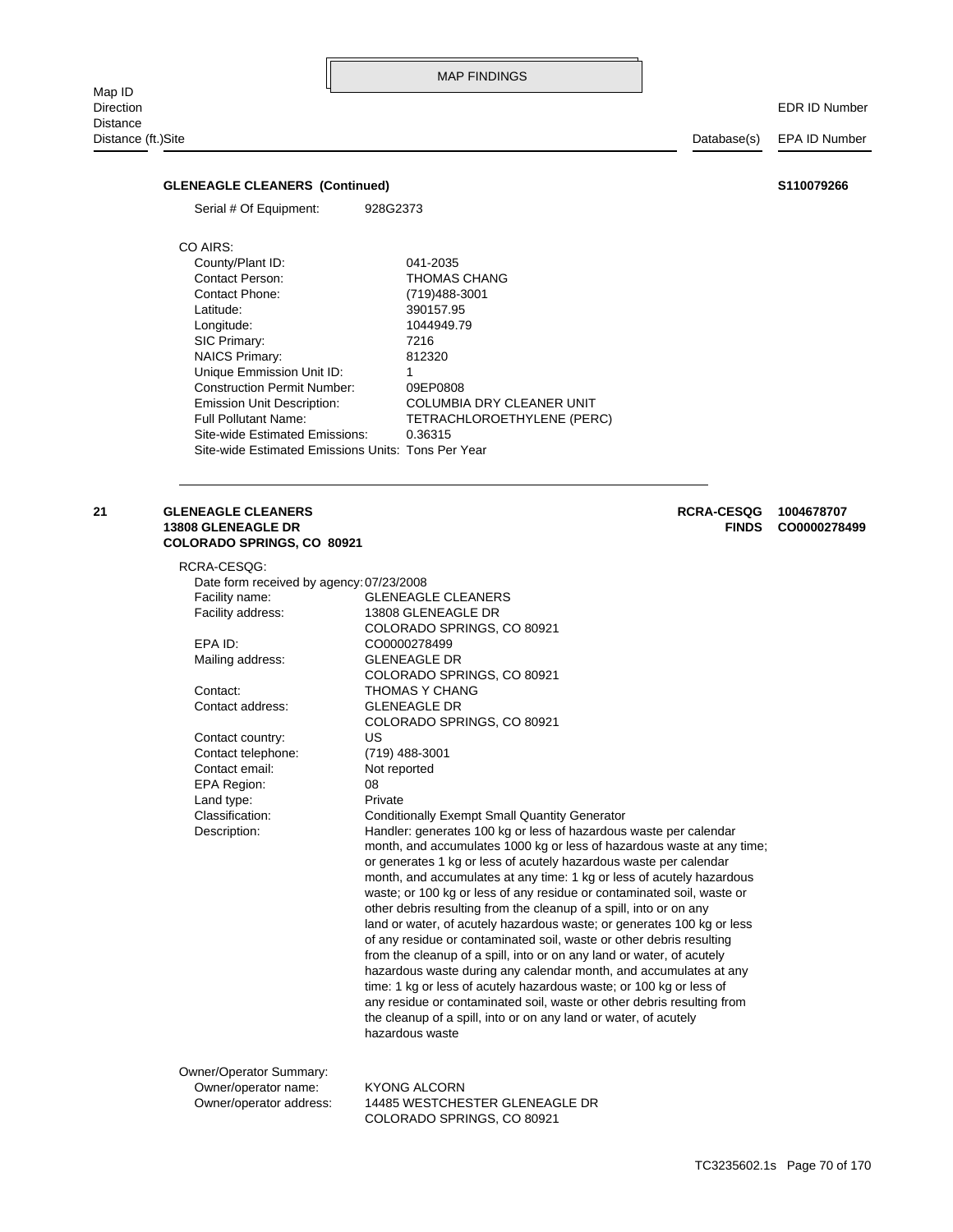**GLENEAGLE CLEANERS (Continued) 1004678707**

### Handler Activities Summary: Owner/Op end date: Not reported Owner/Op start date: 10/03/2006 Owner/Operator Type: Owner Legal status: Private Owner/operator telephone: Not reported Owner/operator country: US COLORADO SPRINGS, CO 80921 Owner/operator address: GLENEAGLE DR Owner/operator name: THOMAS CHANG Owner/Op end date: Not reported Owner/Op start date: 07/23/2008 Owner/Operator Type: Owner Legal status: Private Owner/operator telephone: Not reported Owner/operator country: US COLORADO SPRINGS, CO 80921 Owner/operator address: GLENEAGLE DR Owner/operator name: BETTY HENDRICKS Owner/Op end date: Not reported Owner/Op start date: 10/03/2006 Owner/Operator Type: Operator Legal status: Private Owner/operator telephone: Not reported Owner/operator country: US COLORADO SPRINGS, CO 80921 Owner/operator address: GLENEAGLE DR Owner/operator name: GLENEAGLE CLEANERS Owner/Op end date: Not reported Owner/Op start date: 01/01/0001 Owner/Operator Type: Owner Legal status: Private Owner/operator telephone: (719) 481-8432

Owner/operator country: Not reported

| U.S. importer of hazardous waste:   | No |
|-------------------------------------|----|
| Mixed waste (haz. and radioactive): | No |
| Recycler of hazardous waste:        | No |
| Transporter of hazardous waste:     | No |
| Treater, storer or disposer of HW:  | No |
| Underground injection activity:     | No |
| On-site burner exemption:           | No |
| Furnace exemption:                  | No |
| Used oil fuel burner:               | No |
| Used oil processor:                 | No |
| User oil refiner:                   | No |
| Used oil fuel marketer to burner:   | No |
| Used oil Specification marketer:    | No |
| Used oil transfer facility:         | No |
| Used oil transporter:               | No |

Historical Generators:

Date form received by agency: 10/03/2006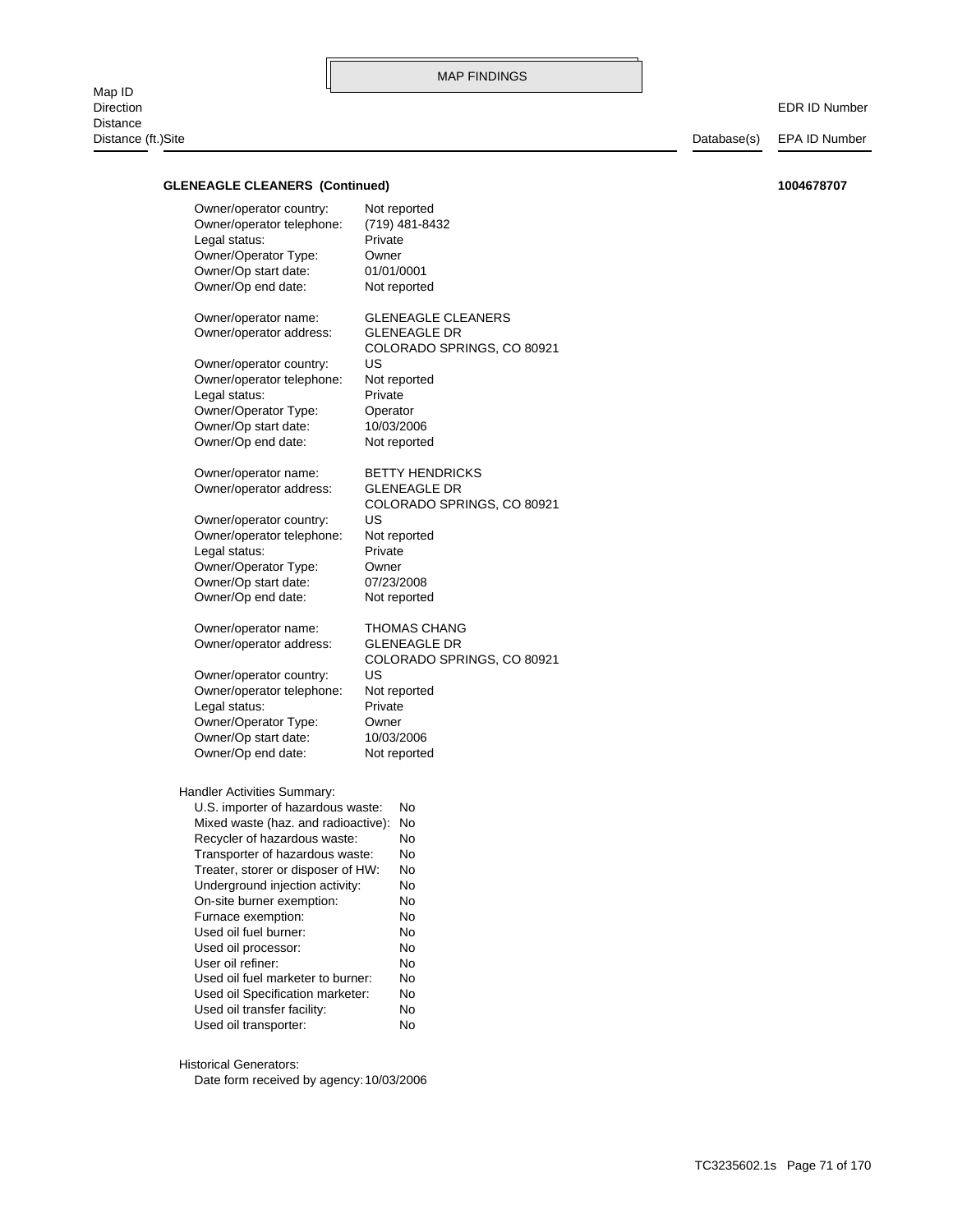Distance (ft.)Site Database(s) EPA ID Number

# Evaluation lead agency: State Date achieved compliance: Not reported Area of violation: Not reported Evaluation: FACILITY SELF DISCLOSURE Evaluation date: 05/14/2009 Evaluation lead agency: State Date achieved compliance: Not reported Area of violation: Not reported Evaluation: COMPLIANCE EVALUATION INSPECTION ON-SITE Evaluation date: 10/14/2009 Evaluation lead agency: State Date achieved compliance: Not reported Area of violation: Not reported Evaluation: FACILITY SELF DISCLOSURE Evaluation date: 02/25/2010 Evaluation lead agency: State Date achieved compliance: Not reported Area of violation: Not reported Evaluation: FACILITY SELF DISCLOSURE Evaluation date: 02/15/2011 Evaluation Action Summary: Violation Status: No violations found SPENT SOLVENT MIXTURES. F005, AND STILL BOTTOMS FROM THE RECOVERY OF THESE SPENT SOLVENTS AND OF THE ABOVE HALOGENATED SOLVENTS OR THOSE LISTED IN F001, F004, OR BEFORE USE, A TOTAL OF TEN PERCENT OR MORE (BY VOLUME) OF ONE OR MORE 1,1,2-TRICHLOROETHANE; ALL SPENT SOLVENT MIXTURES/BLENDS CONTAINING, ORTHO-DICHLOROBENZENE, TRICHLOROFLUOROMETHANE, AND CHLOROBENZENE, 1,1,2-TRICHLORO-1,2,2-TRIFLUOROETHANE, METHYLENE CHLORIDE, TRICHLOROETHYLENE, 1,1,1-TRICHLOROETHANE, Waste name: THE FOLLOWING SPENT HALOGENATED SOLVENTS: TETRACHLOROETHYLENE, Waste code: F002 Waste name: TETRACHLOROETHYLENE Waste code: D039 OF SUCH WASTE WOULD BY WASTE GUNPOWDER. DETONATION OR EXPLOSION WHEN EXPOSED TO HEAT OR A FLAME. ONE EXAMPLE WHEN EXPOSED TO WATER OR CORROSIVE MATERIALS, OR IF IT IS CAPABLE OF NORMALLY UNSTABLE, REACTS VIOLENTLY WITH WATER, GENERATES TOXIC GASES Waste name: A MATERIAL IS CONSIDERED TO BE A REACTIVE HAZARDOUS WASTE IF IT IS Waste code: D003 Hazardous Waste Summary: Classification: Conditionally Exempt Small Quantity Generator Facility name: GLENEAGLE CLEANERS Date form received by agency: 05/09/1994 Classification: Conditionally Exempt Small Quantity Generator Facility name: GLENEAGLE CLEANERS **GLENEAGLE CLEANERS (Continued) 1004678707**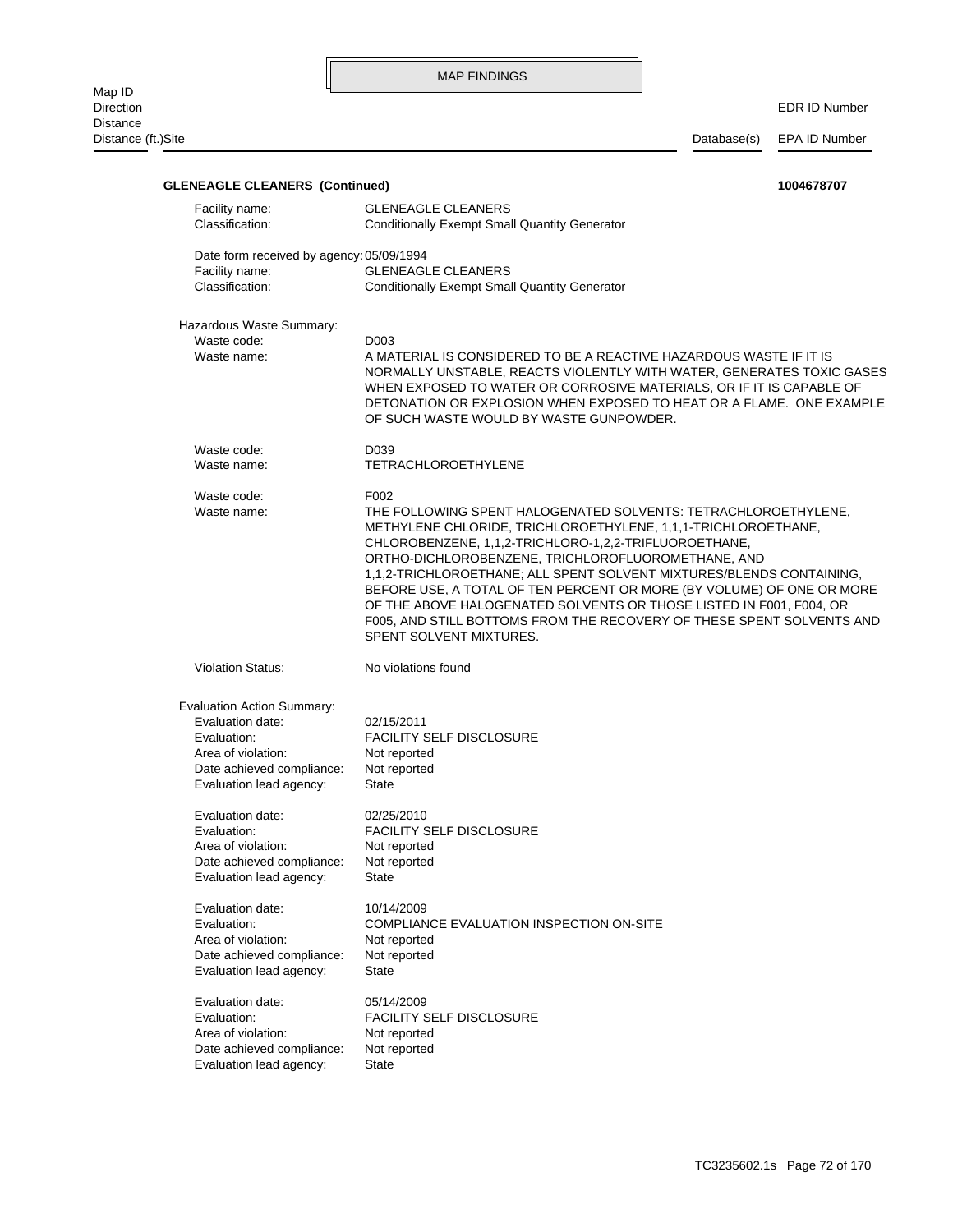#### **GLENEAGLE CLEANERS (Continued) 1004678707**

| Evaluation date:          | 02/27/2008                      |
|---------------------------|---------------------------------|
| Evaluation:               | <b>FACILITY SELF DISCLOSURE</b> |
| Area of violation:        | Not reported                    |
| Date achieved compliance: | Not reported                    |
| Evaluation lead agency:   | State                           |
|                           |                                 |

FINDS:

#### Registry ID: 110002959585

Environmental Interest/Information System

of the Clean Air Act. redesign to support facility operating permits required under Title V estimation of total national emissions. AFS is undergoing a major to comply with regulatory programs and by EPA as an input for the AFS data are utilized by states to prepare State Implementation Plans used to track emissions and compliance data from industrial plants. information concerning airborne pollution in the United States. AFS is Aerometric Data (SAROAD). AIRS is the national repository for National Emission Data System (NEDS), and the Storage and Retrieval of Subsystem) replaces the former Compliance Data System (CDS), the AFS (Aerometric Information Retrieval System (AIRS) Facility

corrective action activities required under RCRA. program staff to track the notification, permit, compliance, and and treat, store, or dispose of hazardous waste. RCRAInfo allows RCRA events and activities related to facilities that generate, transport, Conservation and Recovery Act (RCRA) program through the tracking of RCRAInfo is a national information system that supports the Resource

#### **COLORADO SPRINGS, CO 80921 13854 GLENEAGLE DR N/A 21 LOAF N JUG #61 CO UST U003124391**

| CO UST:              |                            |
|----------------------|----------------------------|
| Facility ID:         | 4115                       |
| Owner:               |                            |
| Owner Id:            | 5817                       |
| Last Name:           | MINI MART INC              |
| First Name:          | Not reported               |
| Middle Init:         | Not reported               |
| Owner:               | MINI MART INC              |
| Owner Address:       | 442 KEELER PKWY            |
| Owner City:          | <b>PUEBLO</b>              |
| Owner State:         | CO                         |
| Owner County:        | <b>PUEBLO</b>              |
| Owner Zip:           | 81001                      |
|                      |                            |
| Tank Status:         | Currently In Use           |
| Date Tank Installed: | 1987-05-01                 |
| Tank Age:            | 24.4455957635718           |
| Tank Tag:            | 4115-1                     |
| Tank Chemical:       | Gasoline - Mid-Grade (MUL) |
| Tank Type:           | UST                        |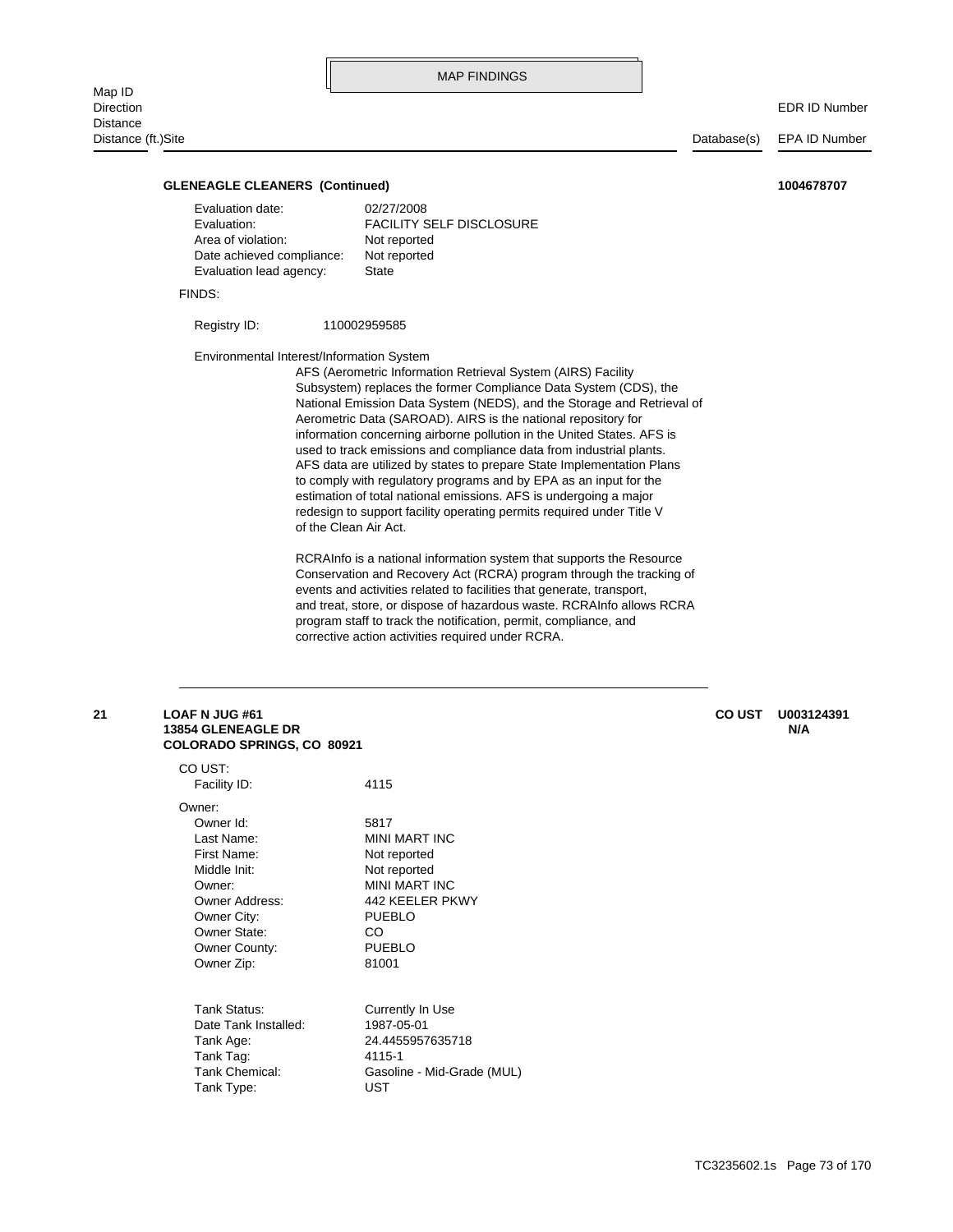Map ID<br>Direction Distance Distance (ft.)Site Database(s) EPA ID Number

EDR ID Number

### **LOAF N JUG #61 (Continued) U003124391**

Tank Type: UST Tank Chemical: Gasoline - Premium (PUL) Tank Tag: 4115-3 Tank Age: 24.4455957635718 Date Tank Installed: 1987-05-01 Tank Status: Currently In Use Tank Type: UST Tank Chemical: Gasoline - Unleaded Regular (RUL) Tank Tag: 4115-2 Tank Age: 24.4455957635718 Date Tank Installed: 1987-05-01 Tank Status: Currently In Use

Tank Type: UST Tank Chemical: Diesel Tank Tag: 4115-4 Tank Age: 24.4455957635718 Date Tank Installed: 1987-05-01 Tank Status: Currently In Use

#### **COLORADO SPRINGS, CO 80921 12320 ORACLE BLVD N/A 22 ORACLE AMERICA INC CO AST A100356556**

AST:

| Tank Status:                                                                                                                                                      | Currently In Use                                                                                                                                                      |
|-------------------------------------------------------------------------------------------------------------------------------------------------------------------|-----------------------------------------------------------------------------------------------------------------------------------------------------------------------|
| Date Tank Installed:                                                                                                                                              | 1999-05-01                                                                                                                                                            |
| Tank Age:                                                                                                                                                         | 12.4373765854896                                                                                                                                                      |
| Facility ID:                                                                                                                                                      | 19102                                                                                                                                                                 |
| Owner ID:                                                                                                                                                         | 18468                                                                                                                                                                 |
| Tank Tag:                                                                                                                                                         | 19102-1                                                                                                                                                               |
| Tank Contents:                                                                                                                                                    | Diesel                                                                                                                                                                |
| Tank Type:                                                                                                                                                        | AST                                                                                                                                                                   |
| Tank Status:                                                                                                                                                      | Currently In Use                                                                                                                                                      |
| Date Tank Installed:                                                                                                                                              | 2001-06-01                                                                                                                                                            |
| Tank Age:                                                                                                                                                         | 10.3497053526129                                                                                                                                                      |
| Facility ID:                                                                                                                                                      | 19102                                                                                                                                                                 |
| Owner ID:                                                                                                                                                         | 18468                                                                                                                                                                 |
| Tank Tag:                                                                                                                                                         | 19102-2                                                                                                                                                               |
| Tank Contents:                                                                                                                                                    | Diesel                                                                                                                                                                |
| Tank Type:                                                                                                                                                        | AST                                                                                                                                                                   |
| Owner:<br>Owner Id:<br>Last Name:<br>First Name:<br>Middle Init:<br>Owner:<br><b>Owner Address:</b><br>Owner City:<br>Owner State:<br>Owner County:<br>Owner Zip: | 18468<br><b>ORACLE AMERICA INC</b><br>Not reported<br>Not reported<br><b>ORACLE AMERICA INC</b><br>600 Oracle Pkwy<br>REDWOOD CITY<br>CA<br><b>SAN MATEO</b><br>94065 |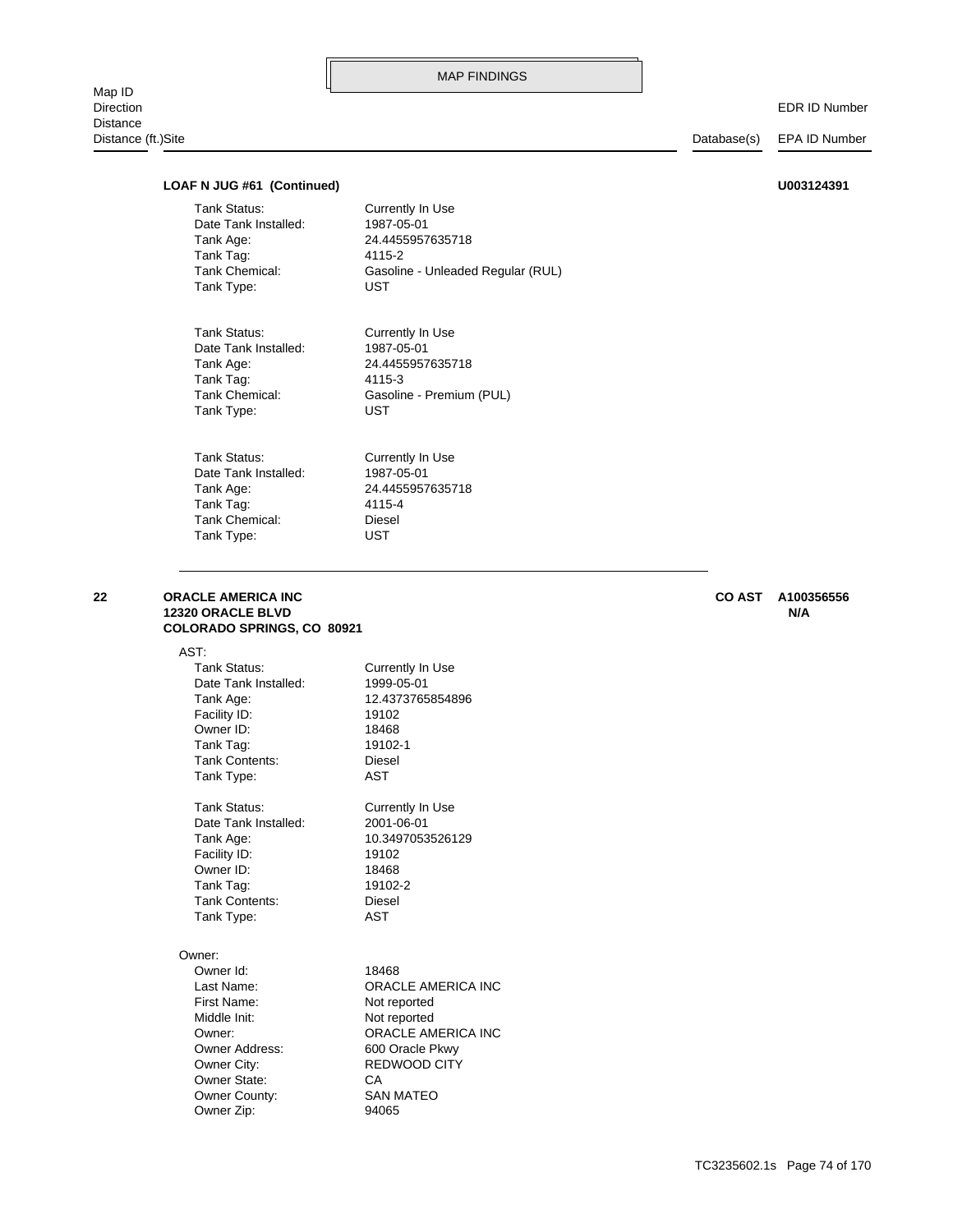EDR ID Number

| Distance<br>Distance (ft.)Site |                                                                                         |                                                                                                                                                                                                                                                                                                                              | Database(s)                                                                                                  | EPA ID Number              |
|--------------------------------|-----------------------------------------------------------------------------------------|------------------------------------------------------------------------------------------------------------------------------------------------------------------------------------------------------------------------------------------------------------------------------------------------------------------------------|--------------------------------------------------------------------------------------------------------------|----------------------------|
| 23                             | <b>SPECTRANETICS CORP FEDERAL BLDG</b><br>9965 FEDERAL DR<br>COLORADO SPRINGS, CO 80921 |                                                                                                                                                                                                                                                                                                                              | <b>RCRA-SQG</b><br><b>FINDS</b><br><b>CO LUST</b><br><b>CO UST</b><br><b>NY MANIFEST</b><br><b>CA HAZNET</b> | 1000183564<br>COD980951974 |
|                                | RCRA-SQG:                                                                               |                                                                                                                                                                                                                                                                                                                              |                                                                                                              |                            |
|                                | Date form received by agency: 04/23/2009                                                |                                                                                                                                                                                                                                                                                                                              |                                                                                                              |                            |
|                                | Facility name:                                                                          | SPECTRANETICS CORP FEDERAL BLDG                                                                                                                                                                                                                                                                                              |                                                                                                              |                            |
|                                | Facility address:                                                                       | 9965 FEDERAL DR                                                                                                                                                                                                                                                                                                              |                                                                                                              |                            |
|                                |                                                                                         | COLORADO SPRINGS, CO 80921                                                                                                                                                                                                                                                                                                   |                                                                                                              |                            |
|                                | EPA ID:                                                                                 | COD980951974                                                                                                                                                                                                                                                                                                                 |                                                                                                              |                            |
|                                | Mailing address:                                                                        | FEDERAL DR                                                                                                                                                                                                                                                                                                                   |                                                                                                              |                            |
|                                |                                                                                         | COLORADO SPRINGS, CO 80921                                                                                                                                                                                                                                                                                                   |                                                                                                              |                            |
|                                | Contact:<br>Contact address:                                                            | JACK WALLICK<br>FEDERAL DR                                                                                                                                                                                                                                                                                                   |                                                                                                              |                            |
|                                |                                                                                         | COLORADO SPRINGS, CO 80921                                                                                                                                                                                                                                                                                                   |                                                                                                              |                            |
|                                | Contact country:                                                                        | US                                                                                                                                                                                                                                                                                                                           |                                                                                                              |                            |
|                                | Contact telephone:                                                                      | (719) 325-9867                                                                                                                                                                                                                                                                                                               |                                                                                                              |                            |
|                                | Contact email:                                                                          | Not reported                                                                                                                                                                                                                                                                                                                 |                                                                                                              |                            |
|                                | EPA Region:                                                                             | 08                                                                                                                                                                                                                                                                                                                           |                                                                                                              |                            |
|                                | Land type:                                                                              | Private                                                                                                                                                                                                                                                                                                                      |                                                                                                              |                            |
|                                | Classification:                                                                         | <b>Small Small Quantity Generator</b>                                                                                                                                                                                                                                                                                        |                                                                                                              |                            |
|                                | Description:                                                                            | Handler: generates more than 100 and less than 1000 kg of hazardous<br>waste during any calendar month and accumulates less than 6000 kg of<br>hazardous waste at any time; or generates 100 kg or less of hazardous<br>waste during any calendar month, and accumulates more than 1000 kg of<br>hazardous waste at any time |                                                                                                              |                            |
|                                | Owner/Operator Summary:                                                                 |                                                                                                                                                                                                                                                                                                                              |                                                                                                              |                            |
|                                | Owner/operator name:                                                                    | SPECTRANETICS CORP FEDERAL BLDG                                                                                                                                                                                                                                                                                              |                                                                                                              |                            |
|                                | Owner/operator address:                                                                 | FEDERAL DR<br>COLORADO SPRINGS, CO 80921                                                                                                                                                                                                                                                                                     |                                                                                                              |                            |
|                                | Owner/operator country:                                                                 | Not reported                                                                                                                                                                                                                                                                                                                 |                                                                                                              |                            |
|                                | Owner/operator telephone:                                                               | (719) 325-9867                                                                                                                                                                                                                                                                                                               |                                                                                                              |                            |
|                                | Legal status:                                                                           | Private                                                                                                                                                                                                                                                                                                                      |                                                                                                              |                            |
|                                | Owner/Operator Type:<br>Owner/Op start date:                                            | Operator<br>05/28/2008                                                                                                                                                                                                                                                                                                       |                                                                                                              |                            |
|                                | Owner/Op end date:                                                                      | Not reported                                                                                                                                                                                                                                                                                                                 |                                                                                                              |                            |
|                                | Owner/operator name:                                                                    | CORPORATE OFFICE PROPERTIES TRUST                                                                                                                                                                                                                                                                                            |                                                                                                              |                            |
|                                | Owner/operator address:                                                                 | MARK DABLING BLVD STE 140<br>COLORADO SPRINGS, CO 80919                                                                                                                                                                                                                                                                      |                                                                                                              |                            |
|                                | Owner/operator country:                                                                 | US                                                                                                                                                                                                                                                                                                                           |                                                                                                              |                            |
|                                | Owner/operator telephone:                                                               | (719) 599-9424                                                                                                                                                                                                                                                                                                               |                                                                                                              |                            |
|                                | Legal status:<br>Owner/Operator Type:                                                   | Private                                                                                                                                                                                                                                                                                                                      |                                                                                                              |                            |
|                                | Owner/Op start date:                                                                    | Owner<br>05/23/2008                                                                                                                                                                                                                                                                                                          |                                                                                                              |                            |
|                                | Owner/Op end date:                                                                      | Not reported                                                                                                                                                                                                                                                                                                                 |                                                                                                              |                            |
|                                | Owner/operator name:                                                                    | <b>INTEL CORPORATION</b>                                                                                                                                                                                                                                                                                                     |                                                                                                              |                            |
|                                | Owner/operator address:                                                                 | 9965 FEDERAL DR                                                                                                                                                                                                                                                                                                              |                                                                                                              |                            |
|                                |                                                                                         | COLORADO SPRINGS, CO 80921                                                                                                                                                                                                                                                                                                   |                                                                                                              |                            |
|                                | Owner/operator country:                                                                 | Not reported                                                                                                                                                                                                                                                                                                                 |                                                                                                              |                            |
|                                | Owner/operator telephone:                                                               | (719) 273-9167                                                                                                                                                                                                                                                                                                               |                                                                                                              |                            |
|                                | Legal status:<br>Owner/Operator Type:                                                   | Private<br>Owner                                                                                                                                                                                                                                                                                                             |                                                                                                              |                            |
|                                | Owner/Op start date:                                                                    | 01/01/0001                                                                                                                                                                                                                                                                                                                   |                                                                                                              |                            |
|                                |                                                                                         |                                                                                                                                                                                                                                                                                                                              |                                                                                                              |                            |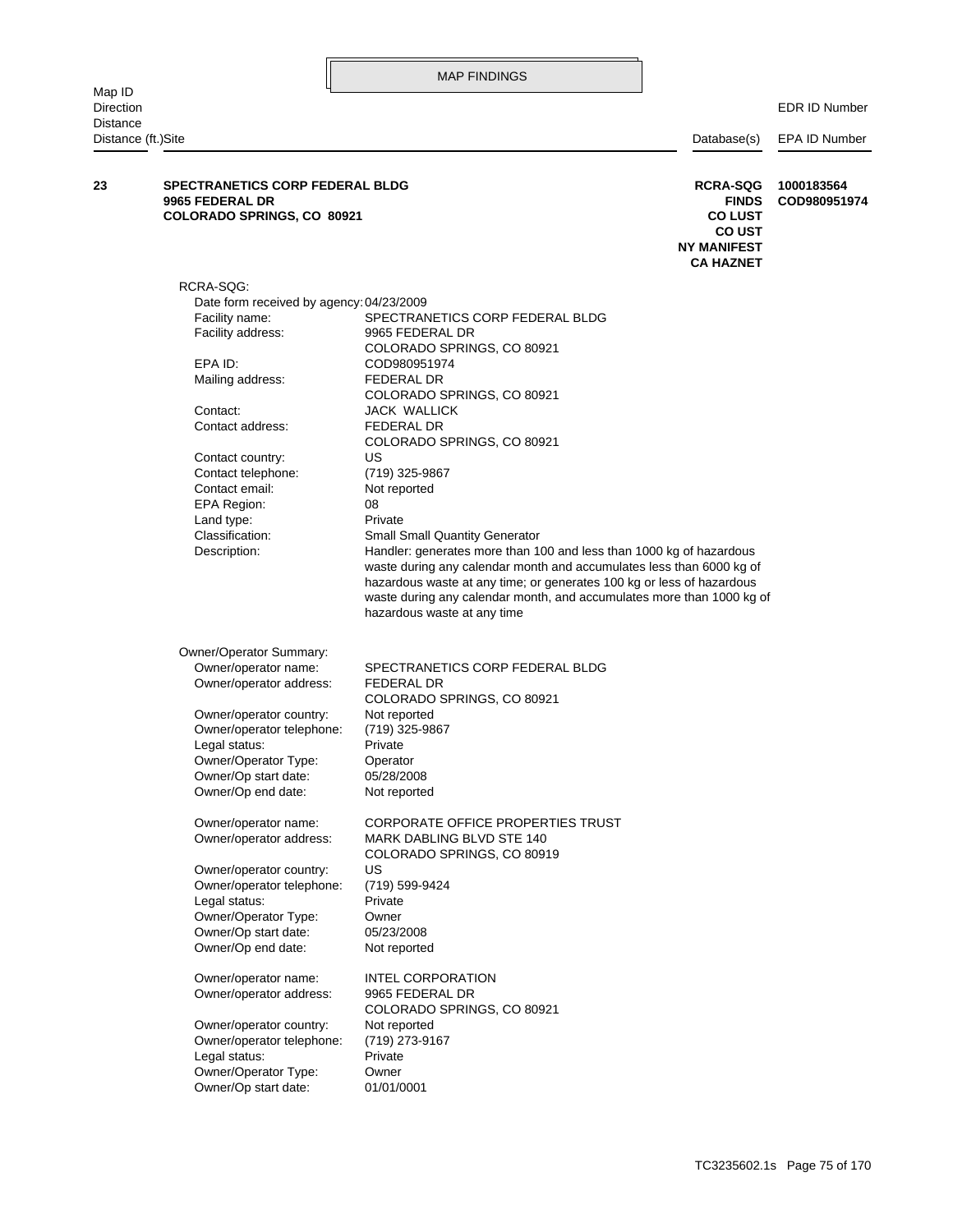MAP FINDINGS Map ID<br>Direction Direction EDR ID Number **Distance** Distance (ft.)Site Database(s) EPA ID Number Waste name: THE FOLLOWING SPENT NON-HALOGENATED SOLVENTS: XYLENE, ACETONE, ETHYL Waste code: F003 WHICH WOULD BE CONSIDERED AS IGNITABLE HAZARDOUS WASTE. MATERIAL. LACQUER THINNER IS AN EXAMPLE OF A COMMONLY USED SOLVENT WHICH CAN BE OBTAINED FROM THE MANUFACTURER OR DISTRIBUTOR OF THE FLASH POINT OF A WASTE IS TO REVIEW THE MATERIAL SAFETY DATA SHEET, CLOSED CUP FLASH POINT TESTER. ANOTHER METHOD OF DETERMINING THE LESS THAN 140 DEGREES FAHRENHEIT AS DETERMINED BY A PENSKY-MARTENS Waste name: **IGNITABLE HAZARDOUS WASTES ARE THOSE WASTES WHICH HAVE A FLASHPOINT OF** Waste code: D001 Hazardous Waste Summary: Classification: Large Quantity Generator Site name: FORD MICROELECTRONICS INC Facility name: SPECTRANETICS CORP FEDERAL BLDG Date form received by agency: 03/27/1990 Classification: Not a generator, verified Site name: **INTEL DESIGN CENTER** Facility name: SPECTRANETICS CORP FEDERAL BLDG Date form received by agency: 08/10/2000 Classification: Conditionally Exempt Small Quantity Generator Site name: **INTEL DESIGN CENTER** Facility name: SPECTRANETICS CORP FEDERAL BLDG Date form received by agency: 03/30/2001 Classification: Not a generator, verified Site name: **INTEL DESIGN CENTER** Facility name: SPECTRANETICS CORP FEDERAL BLDG Date form received by agency: 02/13/2007 Classification: Conditionally Exempt Small Quantity Generator Facility name: SPECTRANETICS CORP FEDERAL BLDG Date form received by agency: 05/23/2008 Historical Generators: Used oil transporter: No Used oil transfer facility: No Used oil Specification marketer: No Used oil fuel marketer to burner: No User oil refiner: No Used oil processor: No Used oil fuel burner: No Furnace exemption: No On-site burner exemption: No Underground injection activity: No Treater, storer or disposer of HW: No Transporter of hazardous waste: No Recycler of hazardous waste: No Mixed waste (haz. and radioactive): No U.S. importer of hazardous waste: No Handler Activities Summary: Owner/Op end date: Not reported **SPECTRANETICS CORP FEDERAL BLDG (Continued) 1000183564**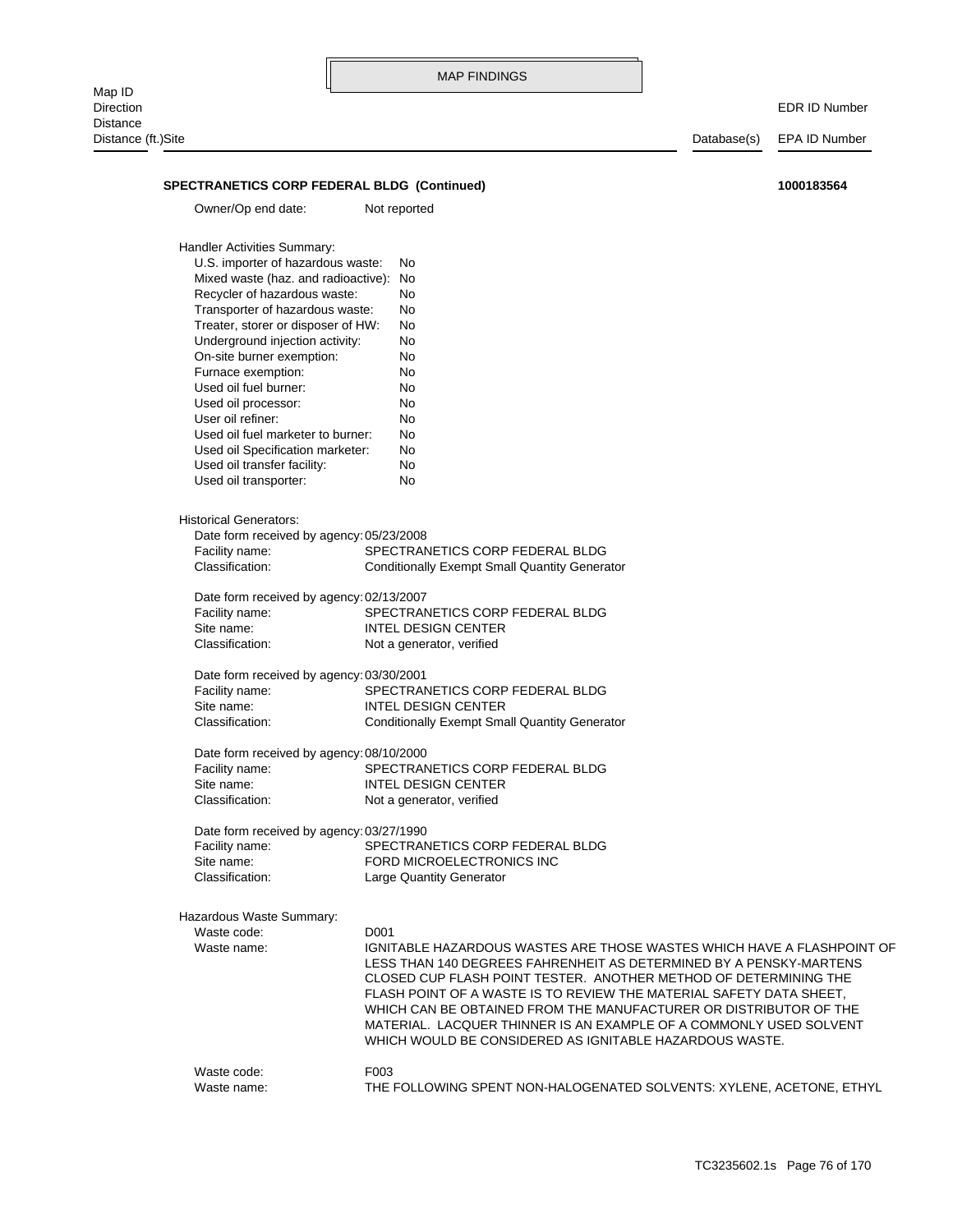|                                |                                                                                                                                                                                                                                                                                                                                                                                                                                  | <b>MAP FINDINGS</b>                                                                                                                                                                                                                                                                                                                                                                                                                                                                                 |             |                      |
|--------------------------------|----------------------------------------------------------------------------------------------------------------------------------------------------------------------------------------------------------------------------------------------------------------------------------------------------------------------------------------------------------------------------------------------------------------------------------|-----------------------------------------------------------------------------------------------------------------------------------------------------------------------------------------------------------------------------------------------------------------------------------------------------------------------------------------------------------------------------------------------------------------------------------------------------------------------------------------------------|-------------|----------------------|
| Map ID<br>Direction            |                                                                                                                                                                                                                                                                                                                                                                                                                                  |                                                                                                                                                                                                                                                                                                                                                                                                                                                                                                     |             | <b>EDR ID Number</b> |
| Distance<br>Distance (ft.)Site |                                                                                                                                                                                                                                                                                                                                                                                                                                  |                                                                                                                                                                                                                                                                                                                                                                                                                                                                                                     | Database(s) | EPA ID Number        |
|                                | <b>SPECTRANETICS CORP FEDERAL BLDG (Continued)</b>                                                                                                                                                                                                                                                                                                                                                                               |                                                                                                                                                                                                                                                                                                                                                                                                                                                                                                     |             | 1000183564           |
|                                |                                                                                                                                                                                                                                                                                                                                                                                                                                  | ACETATE, ETHYL BENZENE, ETHYL ETHER, METHYL ISOBUTYL KETONE, N-BUTYL                                                                                                                                                                                                                                                                                                                                                                                                                                |             |                      |
|                                |                                                                                                                                                                                                                                                                                                                                                                                                                                  | ALCOHOL, CYCLOHEXANONE, AND METHANOL; ALL SPENT SOLVENT<br>MIXTURES/BLENDS CONTAINING, BEFORE USE, ONLY THE ABOVE SPENT<br>NON-HALOGENATED SOLVENTS; AND ALL SPENT SOLVENT MIXTURES/BLENDS<br>CONTAINING, BEFORE USE, ONE OR MORE OF THE ABOVE NON-HALOGENATED<br>SOLVENTS, AND, A TOTAL OF TEN PERCENT OR MORE (BY VOLUME) OF ONE OR<br>MORE OF THOSE SOLVENTS LISTED IN F001, F002, F004, AND F005, AND STILL<br>BOTTOMS FROM THE RECOVERY OF THESE SPENT SOLVENTS AND SPENT SOLVENT<br>MIXTURES. |             |                      |
|                                | Waste code:<br>Waste name:                                                                                                                                                                                                                                                                                                                                                                                                       | F005<br>THE FOLLOWING SPENT NON-HALOGENATED SOLVENTS: TOLUENE, METHYL ETHYL<br>KETONE, CARBON DISULFIDE, ISOBUTANOL, PYRIDINE, BENZENE,<br>2-ETHOXYETHANOL, AND 2-NITROPROPANE; ALL SPENT SOLVENT MIXTURES/BLENDS<br>CONTAINING, BEFORE USE, A TOTAL OF TEN PERCENT OR MORE (BY VOLUME) OF<br>ONE OR MORE OF THE ABOVE NON-HALOGENATED SOLVENTS OR THOSE SOLVENTS<br>LISTED IN F001, F002, OR F004; AND STILL BOTTOMS FROM THE RECOVERY OF<br>THESE SPENT SOLVENTS AND SPENT SOLVENT MIXTURES.      |             |                      |
|                                | Waste code:                                                                                                                                                                                                                                                                                                                                                                                                                      | U220                                                                                                                                                                                                                                                                                                                                                                                                                                                                                                |             |                      |
|                                | Waste name:                                                                                                                                                                                                                                                                                                                                                                                                                      | BENZENE, METHYL-                                                                                                                                                                                                                                                                                                                                                                                                                                                                                    |             |                      |
|                                | Facility Has Received Notices of Violations:<br>Regulation violated:<br>Area of violation:<br>Date violation determined:<br>Date achieved compliance:<br>Violation lead agency:<br>Enforcement action:<br>Enforcement action date:<br>Enf. disposition status:<br>Enf. disp. status date:<br>Enforcement lead agency:<br>Proposed penalty amount:<br>Final penalty amount:<br>Paid penalty amount:<br>Evaluation Action Summary: | SR - 262.34(f) 262.34(a)(2)<br>Generators - General<br>09/02/1994<br>10/14/1994<br><b>State</b><br><b>WRITTEN INFORMAL</b><br>09/08/1994<br>Not reported<br>Not reported<br>State<br>0<br>0<br>0                                                                                                                                                                                                                                                                                                    |             |                      |
|                                | Evaluation date:                                                                                                                                                                                                                                                                                                                                                                                                                 | 07/01/2010                                                                                                                                                                                                                                                                                                                                                                                                                                                                                          |             |                      |
|                                | Evaluation:<br>Area of violation:<br>Date achieved compliance:<br>Evaluation lead agency:                                                                                                                                                                                                                                                                                                                                        | <b>FACILITY SELF DISCLOSURE</b><br>Not reported<br>Not reported<br>State                                                                                                                                                                                                                                                                                                                                                                                                                            |             |                      |
|                                | Evaluation date:<br>Evaluation:<br>Area of violation:<br>Date achieved compliance:<br>Evaluation lead agency:                                                                                                                                                                                                                                                                                                                    | 10/14/1994<br>FOLLOW-UP INSPECTION<br>Not reported<br>Not reported<br>State                                                                                                                                                                                                                                                                                                                                                                                                                         |             |                      |
|                                | Evaluation date:<br>Evaluation:<br>Area of violation:<br>Date achieved compliance:<br>Evaluation lead agency:                                                                                                                                                                                                                                                                                                                    | 08/10/1994<br>COMPLIANCE EVALUATION INSPECTION ON-SITE<br>Generators - General<br>10/14/1994<br>State                                                                                                                                                                                                                                                                                                                                                                                               |             |                      |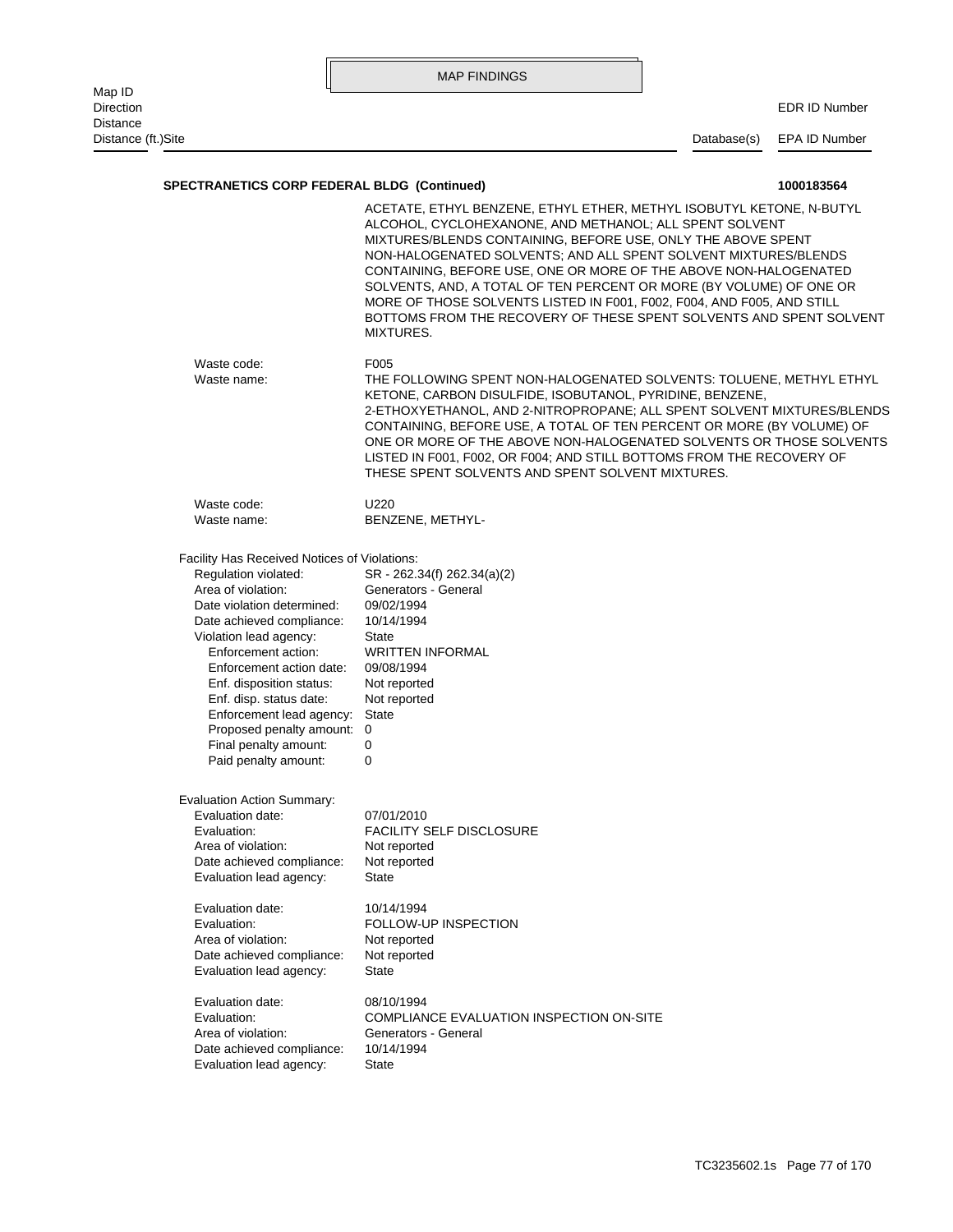#### **SPECTRANETICS CORP FEDERAL BLDG (Continued) 1000183564**

FINDS:

Registry ID: 110001718400

Environmental Interest/Information System

of the Clean Air Act. redesign to support facility operating permits required under Title V estimation of total national emissions. AFS is undergoing a major to comply with regulatory programs and by EPA as an input for the AFS data are utilized by states to prepare State Implementation Plans used to track emissions and compliance data from industrial plants. information concerning airborne pollution in the United States. AFS is Aerometric Data (SAROAD). AIRS is the national repository for National Emission Data System (NEDS), and the Storage and Retrieval of Subsystem) replaces the former Compliance Data System (CDS), the AFS (Aerometric Information Retrieval System (AIRS) Facility

and settlements. regions and states with cooperative agreements, enforcement actions, Toxic Substances Control Act (TSCA). The system tracks inspections in Federal Insecticide, Fungicide, and Rodenticide Act (FIFRA) and the NCDB (National Compliance Data Base) supports implementation of the

their precursors, as well as hazardous air pollutants (HAPs). on stationary and mobile sources that emit criteria air pollutants and The NEI (National Emissions Inventory) database contains information

corrective action activities required under RCRA. program staff to track the notification, permit, compliance, and and treat, store, or dispose of hazardous waste. RCRAInfo allows RCRA events and activities related to facilities that generate, transport, Conservation and Recovery Act (RCRA) program through the tracking of RCRAInfo is a national information system that supports the Resource

Incident Tracking, Compliance Assistance, and Compliance Monitoring. that support Compliance and Enforcement programs. These include; has the capability to track other activities occurring in the Region that information with Federal actions already in the system. ICIS also Compliance System (PCS) which supports the NPDES and will integrate it Headquarters. A future release of ICIS will replace the Permit information is maintained in ICIS by EPA in the Regional offices and Federal Administrative and Judicial enforcement actions. This a single repository for that information. Currently, ICIS contains all replace EPA's independent databases that contain Enforcement data with information across most of EPA's programs. The vision for ICIS is to complete, will contain integrated Enforcement and Compliance Compliance Information System and provides a database that, when ICIS (Integrated Compliance Information System) is the Integrated

LUST:

Confirmed Release: 1992-02-13 00:00:00 Event ID: 2855 Facility Id: 12760 **Status: Closed** Facility Name 2: Not reported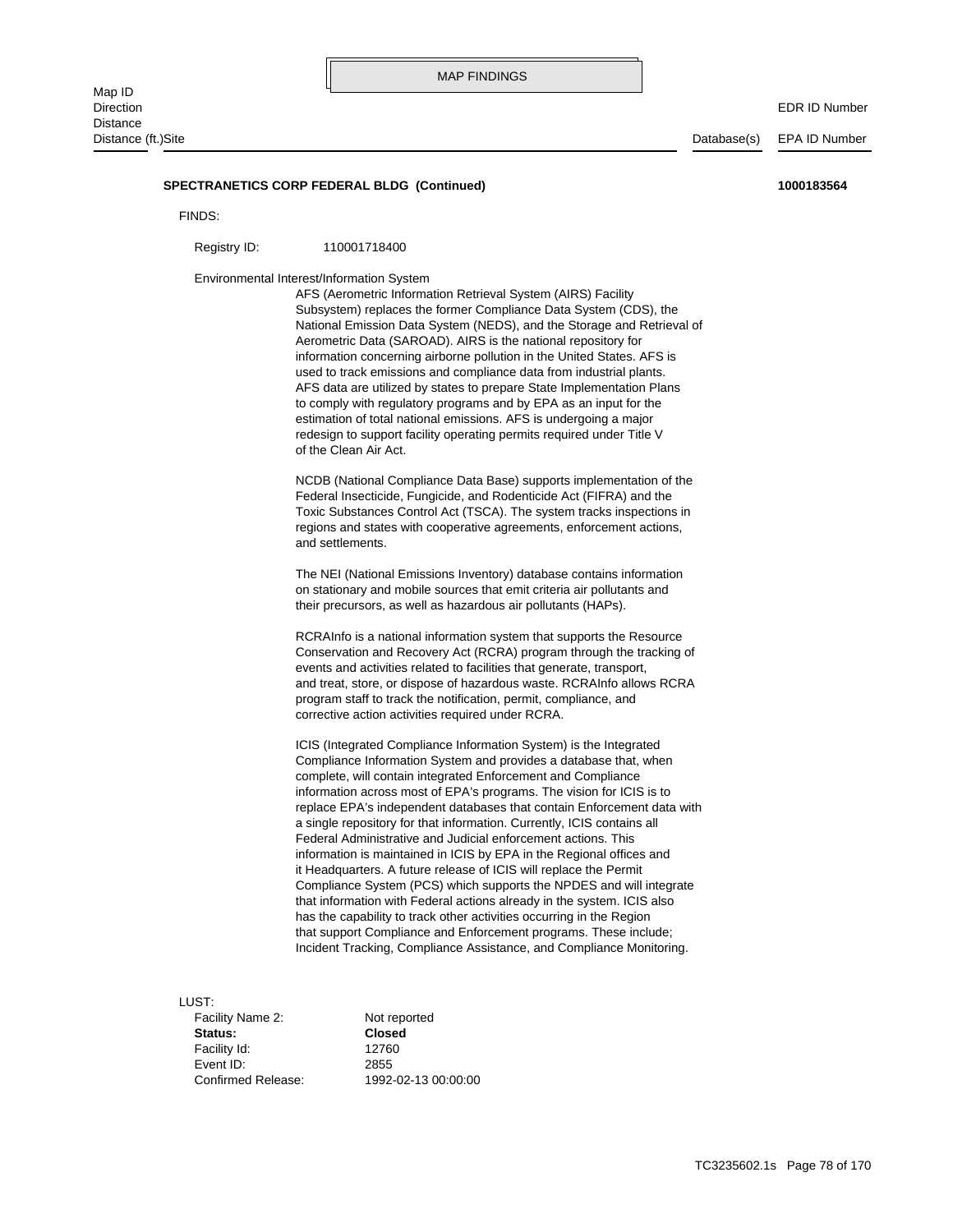Direction EDR ID Number Distance (ft.)Site Database(s) EPA ID Number TSD Site Recv Date: 920430 Trans2 Recv Date: Not reported Trans1 Recv Date: 920417 Generator Ship Date: 920417 Trans2 State ID: Not reported Trans1 State ID: 11282PNY Manifest Status: Completed after the designated time period for a TSDF to get a copy to the DEC Document ID: NYB2437875 Mailing Phone: 719-528-7795 Mailing Country: USA Mailing Zip4: Not reported Mailing Zip: 80931 Mailing State: CO Mailing City: COLORADO SPRINGS Mailing Address 2: Not reported Mailing Address: 9965 FEDERAL DRIVE Mailing Contact: DANNY TIPTON Mailing Name: FORD MICROELECTRONICS Country: USA EPA ID: COD980951974 NY MANIFEST: Tank Type: UST Tank Chemical: Diesel Tank Tag: 8683-1 Tank Age: Not reported Date Tank Installed: 1984-11-07 Tank Status: Permanently Closed Owner Zip: 80921 Owner County: EL PASO Owner State: CO Owner City: COLORADO SPRINGS Owner Address: 9965 FEDERAL DR Owner: FORD MICROELECTRONICS Middle Init: Not reported First Name: Not reported Last Name: FORD MICROELECTRONICS Owner Id: 2317 Owner: Facility ID: 8683 CO UST: Log Date: 1992-02-13 00:00:00 **SPECTRANETICS CORP FEDERAL BLDG (Continued) 1000183564**

> Units: P - Pounds Quantity: 00003

TSDF ID: NYD000632372 Trans2 EPA ID: Not reported Trans1 EPA ID: NYD980769947 Generator EPA ID: COD980951974 Part B Recv Date: 920608 Part A Recv Date: Not reported

Waste Code: <br>
D001 - NON-LISTED IGNITABLE WASTES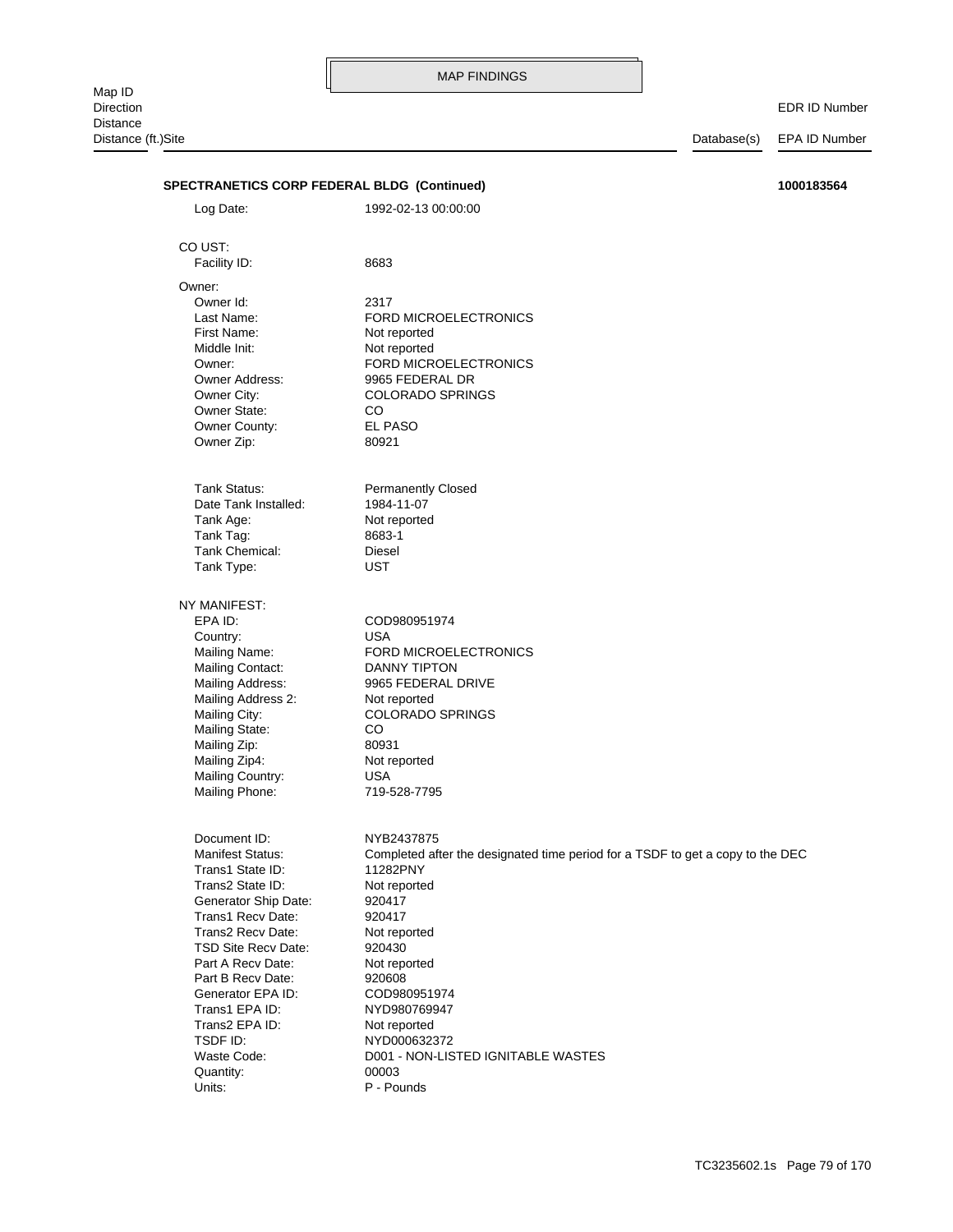|                                               |                                                    |                                      | <b>MAP FINDINGS</b>                            |                    |                      |
|-----------------------------------------------|----------------------------------------------------|--------------------------------------|------------------------------------------------|--------------------|----------------------|
| Map ID<br><b>Direction</b><br><b>Distance</b> |                                                    |                                      |                                                |                    | <b>EDR ID Number</b> |
| Distance (ft.)Site                            |                                                    |                                      |                                                | Database(s)        | <b>EPA ID Number</b> |
|                                               |                                                    |                                      |                                                |                    |                      |
|                                               | <b>SPECTRANETICS CORP FEDERAL BLDG (Continued)</b> |                                      |                                                |                    | 1000183564           |
|                                               | Number of Containers:                              | 001                                  |                                                |                    |                      |
|                                               | Container Type:                                    |                                      | DM - Metal drums, barrels                      |                    |                      |
|                                               | Handling Method:                                   |                                      | T Chemical, physical, or biological treatment. |                    |                      |
|                                               | Specific Gravity:                                  | 077                                  |                                                |                    |                      |
|                                               | Waste Code:                                        |                                      | Not reported                                   |                    |                      |
|                                               | Quantity:<br>Units:                                |                                      | 00001<br>P - Pounds                            |                    |                      |
|                                               | Number of Containers:                              | 001                                  |                                                |                    |                      |
|                                               | Container Type:                                    |                                      | DF - Fiberboard or plastic drums (glass)       |                    |                      |
|                                               | Handling Method:                                   |                                      | T Chemical, physical, or biological treatment. |                    |                      |
|                                               | Specific Gravity:                                  | 099                                  |                                                |                    |                      |
|                                               | Year:                                              | 92                                   |                                                |                    |                      |
|                                               |                                                    |                                      |                                                |                    |                      |
|                                               | HAZNET:                                            |                                      |                                                |                    |                      |
|                                               | Year:                                              | 2005                                 |                                                |                    |                      |
|                                               | Gepaid:<br>Contact:                                | COD980951974<br><b>BOBBY BRITTON</b> |                                                |                    |                      |
|                                               |                                                    | 7192739167                           |                                                |                    |                      |
|                                               | Telephone:<br>Mailing Name:                        | Not reported                         |                                                |                    |                      |
|                                               | <b>Mailing Address:</b>                            |                                      | 5725 MARK DABLING BLVD                         |                    |                      |
|                                               | Mailing City, St, Zip:                             |                                      | COLORADO SPRINGS, CO 80919                     |                    |                      |
|                                               | Gen County:                                        | Not reported                         |                                                |                    |                      |
|                                               | TSD EPA ID:                                        | CAT000646117                         |                                                |                    |                      |
|                                               | <b>TSD County:</b>                                 | Kings                                |                                                |                    |                      |
|                                               | <b>Waste Category:</b>                             | Not reported                         |                                                |                    |                      |
|                                               | Disposal Method:                                   | D80                                  |                                                |                    |                      |
|                                               | Tons:                                              | 16.85                                |                                                |                    |                      |
|                                               | Facility County:                                   | Not reported                         |                                                |                    |                      |
|                                               |                                                    |                                      |                                                |                    |                      |
| 24                                            | <b>MARTIN MARIETTA TECHNOLOGIES</b>                |                                      |                                                | <b>RCRA-NonGen</b> | 1004678712           |
|                                               | 2025 RESEARCH PKWY STE A M/S                       |                                      |                                                | <b>FINDS</b>       | CO0000359356         |

# **COLORADO SPRINGS, CO 80920**

Owner/operator telephone: (303) 977-4556

| RCRA-NonGen:                             |                                                                   |
|------------------------------------------|-------------------------------------------------------------------|
| Date form received by agency: 02/01/2007 |                                                                   |
| Facility name:                           | MARTIN MARIETTA TECHNOLOGIES                                      |
| Facility address:                        | 2025 RESEARCH PKWY STE A M/S                                      |
|                                          | COLORADO SPRINGS, CO 80920                                        |
| FPA ID:                                  | CO0000359356                                                      |
| Mailing address:                         | RESEARCH PKWY STE A M/S CSDS                                      |
|                                          | COLORADO SPRINGS, CO 80920                                        |
| Contact:                                 | LOU KITTS                                                         |
| Contact address:                         | RESEARCH PKWY STE A M/S CSDS                                      |
|                                          | COLORADO SPRINGS, CO 80920                                        |
| Contact country:                         | US.                                                               |
| Contact telephone:                       | (719) 548-7214                                                    |
| Contact email:                           | Not reported                                                      |
| EPA Region:                              | 08                                                                |
| Classification:                          | Non-Generator                                                     |
| Description:                             | Handler: Non-Generators do not presently generate hazardous waste |
| Owner/Operator Summary:                  |                                                                   |
| Owner/operator name:                     | <b>MARTIN MARIETTA TECHNOLOGIES</b>                               |
| Owner/operator address:                  | <b>PO BOX 179</b>                                                 |
|                                          | <b>DENVER, CO 80201</b>                                           |
| Owner/operator country:                  | Not reported                                                      |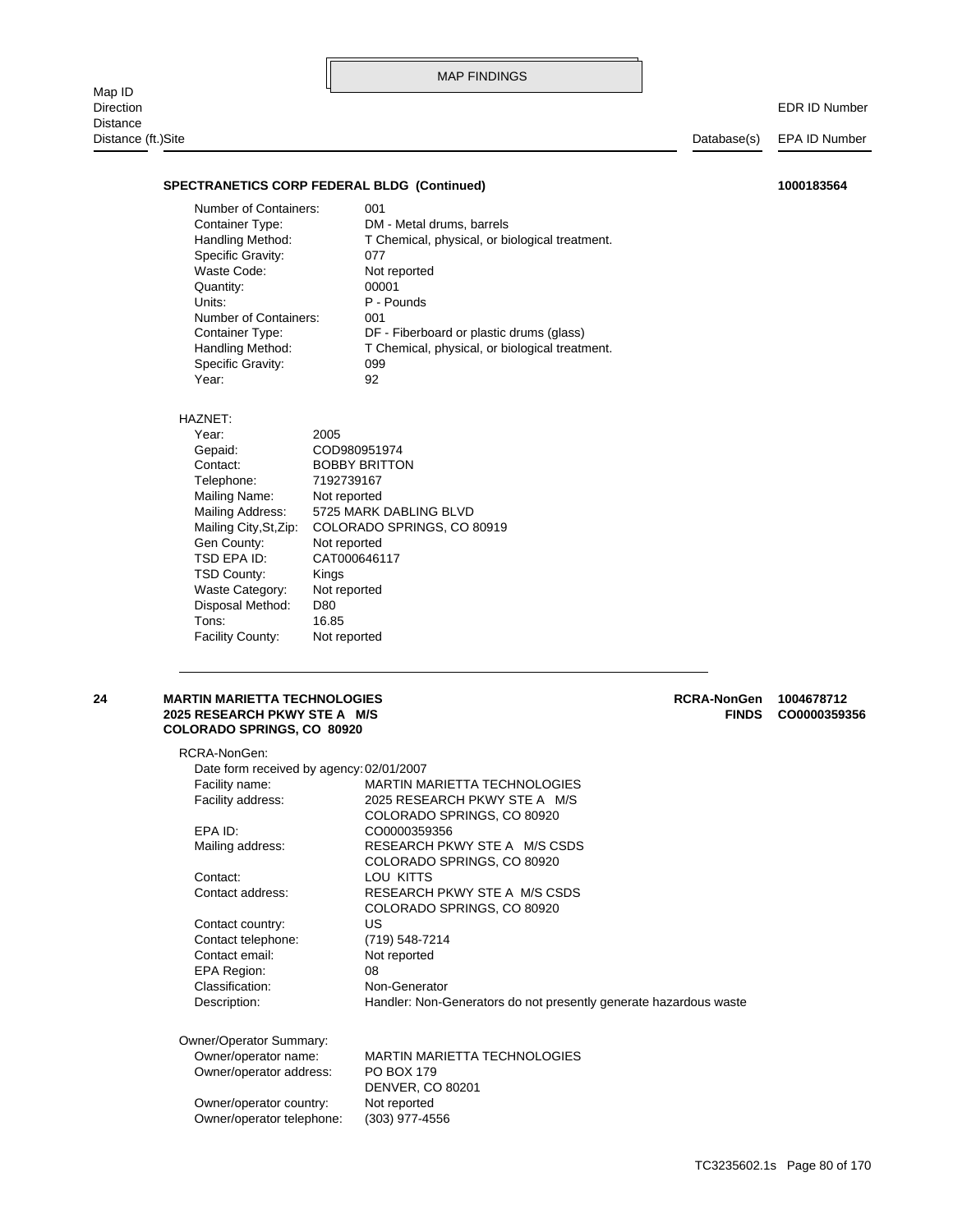**MARTIN MARIETTA TECHNOLOGIES (Continued)** 1004678712

EDR ID Number

| Legal status:                                                             | Private                                                                                                                                  |
|---------------------------------------------------------------------------|------------------------------------------------------------------------------------------------------------------------------------------|
| Owner/Operator Type:                                                      | Owner                                                                                                                                    |
| Owner/Op start date:                                                      | 01/01/0001                                                                                                                               |
| Owner/Op end date:                                                        | Not reported                                                                                                                             |
| Handler Activities Summary:                                               |                                                                                                                                          |
| U.S. importer of hazardous waste:                                         | No                                                                                                                                       |
| Mixed waste (haz. and radioactive): No                                    |                                                                                                                                          |
| Recycler of hazardous waste:                                              | No                                                                                                                                       |
| Transporter of hazardous waste:                                           | No                                                                                                                                       |
| Treater, storer or disposer of HW:                                        | No                                                                                                                                       |
| Underground injection activity:                                           | No                                                                                                                                       |
| On-site burner exemption:<br>Furnace exemption:                           | No<br>No                                                                                                                                 |
| Used oil fuel burner:                                                     | No                                                                                                                                       |
| Used oil processor:                                                       | No                                                                                                                                       |
| User oil refiner:                                                         | No                                                                                                                                       |
| Used oil fuel marketer to burner:                                         | No                                                                                                                                       |
| Used oil Specification marketer:                                          | No                                                                                                                                       |
| Used oil transfer facility:                                               | No                                                                                                                                       |
| Used oil transporter:                                                     | No                                                                                                                                       |
|                                                                           |                                                                                                                                          |
| <b>Historical Generators:</b><br>Date form received by agency: 06/09/1994 |                                                                                                                                          |
| Facility name:                                                            | <b>MARTIN MARIETTA TECHNOLOGIES</b>                                                                                                      |
| Classification:                                                           | <b>Conditionally Exempt Small Quantity Generator</b>                                                                                     |
|                                                                           |                                                                                                                                          |
| Hazardous Waste Summary:                                                  |                                                                                                                                          |
| Waste code:                                                               | D <sub>001</sub>                                                                                                                         |
| Waste name:                                                               | IGNITABLE HAZARDOUS WASTES ARE THOSE WASTES WHICH HAVE A FLASHPOINT OF                                                                   |
|                                                                           | LESS THAN 140 DEGREES FAHRENHEIT AS DETERMINED BY A PENSKY-MARTENS                                                                       |
|                                                                           | CLOSED CUP FLASH POINT TESTER. ANOTHER METHOD OF DETERMINING THE                                                                         |
|                                                                           | FLASH POINT OF A WASTE IS TO REVIEW THE MATERIAL SAFETY DATA SHEET,<br>WHICH CAN BE OBTAINED FROM THE MANUFACTURER OR DISTRIBUTOR OF THE |
|                                                                           | MATERIAL. LACQUER THINNER IS AN EXAMPLE OF A COMMONLY USED SOLVENT                                                                       |
|                                                                           | WHICH WOULD BE CONSIDERED AS IGNITABLE HAZARDOUS WASTE.                                                                                  |
|                                                                           |                                                                                                                                          |
| Waste code:                                                               | D <sub>002</sub>                                                                                                                         |
| Waste name:                                                               | A WASTE WHICH HAS A PH OF LESS THAN 2 OR GREATER THAN 12.5 IS                                                                            |
|                                                                           | CONSIDERED TO BE A CORROSIVE HAZARDOUS WASTE. SODIUM HYDROXIDE, A                                                                        |
|                                                                           | CAUSTIC SOLUTION WITH A HIGH PH, IS OFTEN USED BY INDUSTRIES TO CLEAN                                                                    |
|                                                                           | OR DEGREASE PARTS. HYDROCHLORIC ACID, A SOLUTION WITH A LOW PH, IS                                                                       |
|                                                                           | USED BY MANY INDUSTRIES TO CLEAN METAL PARTS PRIOR TO PAINTING. WHEN<br>THESE CAUSTIC OR ACID SOLUTIONS BECOME CONTAMINATED AND MUST BE  |
|                                                                           | DISPOSED, THE WASTE WOULD BE A CORROSIVE HAZARDOUS WASTE.                                                                                |
| Waste code:                                                               | D008                                                                                                                                     |
| Waste name:                                                               | LEAD                                                                                                                                     |
| Waste code:                                                               | D <sub>009</sub>                                                                                                                         |
| Waste name:                                                               | <b>MERCURY</b>                                                                                                                           |
| Waste code:                                                               | F002                                                                                                                                     |
| Waste name:                                                               | THE FOLLOWING SPENT HALOGENATED SOLVENTS: TETRACHLOROETHYLENE.                                                                           |
|                                                                           | METHYLENE CHLORIDE, TRICHLOROETHYLENE, 1,1,1-TRICHLOROETHANE,                                                                            |
|                                                                           | CHLOROBENZENE, 1,1,2-TRICHLORO-1,2,2-TRIFLUOROETHANE,                                                                                    |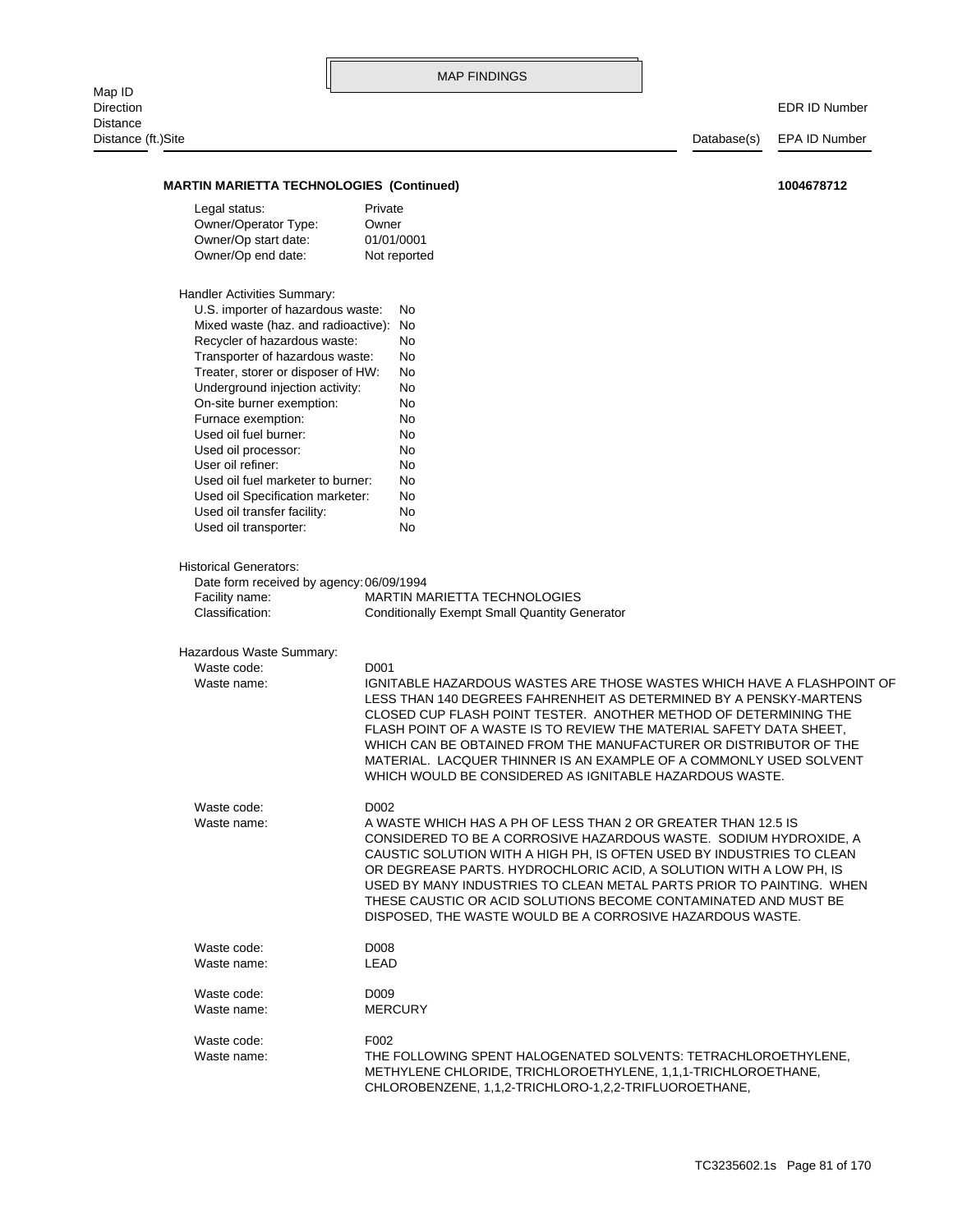| Map ID                       |                            | <b>MAP FINDINGS</b>                                                                                                                                                                                                                                                                                                                                                                                                                                                                                                                                                                                                                                         |             |                      |
|------------------------------|----------------------------|-------------------------------------------------------------------------------------------------------------------------------------------------------------------------------------------------------------------------------------------------------------------------------------------------------------------------------------------------------------------------------------------------------------------------------------------------------------------------------------------------------------------------------------------------------------------------------------------------------------------------------------------------------------|-------------|----------------------|
| Direction<br><b>Distance</b> |                            |                                                                                                                                                                                                                                                                                                                                                                                                                                                                                                                                                                                                                                                             |             | <b>EDR ID Number</b> |
| Distance (ft.) Site          |                            |                                                                                                                                                                                                                                                                                                                                                                                                                                                                                                                                                                                                                                                             | Database(s) | EPA ID Number        |
|                              |                            | <b>MARTIN MARIETTA TECHNOLOGIES (Continued)</b>                                                                                                                                                                                                                                                                                                                                                                                                                                                                                                                                                                                                             |             | 1004678712           |
|                              |                            | ORTHO-DICHLOROBENZENE, TRICHLOROFLUOROMETHANE, AND<br>1.1.2-TRICHLOROETHANE; ALL SPENT SOLVENT MIXTURES/BLENDS CONTAINING,<br>BEFORE USE, A TOTAL OF TEN PERCENT OR MORE (BY VOLUME) OF ONE OR MORE<br>OF THE ABOVE HALOGENATED SOLVENTS OR THOSE LISTED IN F001, F004, OR<br>F005, AND STILL BOTTOMS FROM THE RECOVERY OF THESE SPENT SOLVENTS AND<br>SPENT SOLVENT MIXTURES.                                                                                                                                                                                                                                                                              |             |                      |
|                              | Waste code:<br>Waste name: | F003<br>THE FOLLOWING SPENT NON-HALOGENATED SOLVENTS: XYLENE, ACETONE, ETHYL<br>ACETATE, ETHYL BENZENE, ETHYL ETHER, METHYL ISOBUTYL KETONE, N-BUTYL<br>ALCOHOL, CYCLOHEXANONE, AND METHANOL; ALL SPENT SOLVENT<br>MIXTURES/BLENDS CONTAINING, BEFORE USE, ONLY THE ABOVE SPENT<br>NON-HALOGENATED SOLVENTS; AND ALL SPENT SOLVENT MIXTURES/BLENDS<br>CONTAINING, BEFORE USE, ONE OR MORE OF THE ABOVE NON-HALOGENATED<br>SOLVENTS, AND, A TOTAL OF TEN PERCENT OR MORE (BY VOLUME) OF ONE OR<br>MORE OF THOSE SOLVENTS LISTED IN F001, F002, F004, AND F005, AND STILL<br>BOTTOMS FROM THE RECOVERY OF THESE SPENT SOLVENTS AND SPENT SOLVENT<br>MIXTURES. |             |                      |
|                              | Waste code:<br>Waste name: | F005<br>THE FOLLOWING SPENT NON-HALOGENATED SOLVENTS: TOLUENE, METHYL ETHYL<br>KETONE, CARBON DISULFIDE, ISOBUTANOL, PYRIDINE, BENZENE,<br>2-ETHOXYETHANOL, AND 2-NITROPROPANE; ALL SPENT SOLVENT MIXTURES/BLENDS<br>CONTAINING, BEFORE USE, A TOTAL OF TEN PERCENT OR MORE (BY VOLUME) OF<br>ONE OR MORE OF THE ABOVE NON-HALOGENATED SOLVENTS OR THOSE SOLVENTS<br>LISTED IN F001, F002, OR F004; AND STILL BOTTOMS FROM THE RECOVERY OF<br>THESE SPENT SOLVENTS AND SPENT SOLVENT MIXTURES.                                                                                                                                                              |             |                      |
|                              | Waste code:<br>Waste name: | U002<br>ACETONE (I)                                                                                                                                                                                                                                                                                                                                                                                                                                                                                                                                                                                                                                         |             |                      |
|                              | Waste code:<br>Waste name: | U <sub>159</sub><br>2-BUTANONE (I,T)                                                                                                                                                                                                                                                                                                                                                                                                                                                                                                                                                                                                                        |             |                      |
|                              | Waste code:<br>Waste name: | U226<br>ETHANE, 1,1,1-TRICHLORO-                                                                                                                                                                                                                                                                                                                                                                                                                                                                                                                                                                                                                            |             |                      |
|                              | Waste code:<br>Waste name: | D001<br>IGNITABLE HAZARDOUS WASTES ARE THOSE WASTES WHICH HAVE A FLASHPOINT OF<br>LESS THAN 140 DEGREES FAHRENHEIT AS DETERMINED BY A PENSKY-MARTENS<br>CLOSED CUP FLASH POINT TESTER. ANOTHER METHOD OF DETERMINING THE<br>FLASH POINT OF A WASTE IS TO REVIEW THE MATERIAL SAFETY DATA SHEET,<br>WHICH CAN BE OBTAINED FROM THE MANUFACTURER OR DISTRIBUTOR OF THE<br>MATERIAL. LACQUER THINNER IS AN EXAMPLE OF A COMMONLY USED SOLVENT<br>WHICH WOULD BE CONSIDERED AS IGNITABLE HAZARDOUS WASTE.                                                                                                                                                       |             |                      |
|                              | Waste code:<br>Waste name: | D002<br>A WASTE WHICH HAS A PH OF LESS THAN 2 OR GREATER THAN 12.5 IS<br>CONSIDERED TO BE A CORROSIVE HAZARDOUS WASTE. SODIUM HYDROXIDE, A<br>CAUSTIC SOLUTION WITH A HIGH PH, IS OFTEN USED BY INDUSTRIES TO CLEAN<br>OR DEGREASE PARTS. HYDROCHLORIC ACID, A SOLUTION WITH A LOW PH, IS<br>USED BY MANY INDUSTRIES TO CLEAN METAL PARTS PRIOR TO PAINTING. WHEN<br>THESE CAUSTIC OR ACID SOLUTIONS BECOME CONTAMINATED AND MUST BE<br>DISPOSED, THE WASTE WOULD BE A CORROSIVE HAZARDOUS WASTE.                                                                                                                                                           |             |                      |
|                              | Waste code:<br>Waste name: | D008<br>LEAD                                                                                                                                                                                                                                                                                                                                                                                                                                                                                                                                                                                                                                                |             |                      |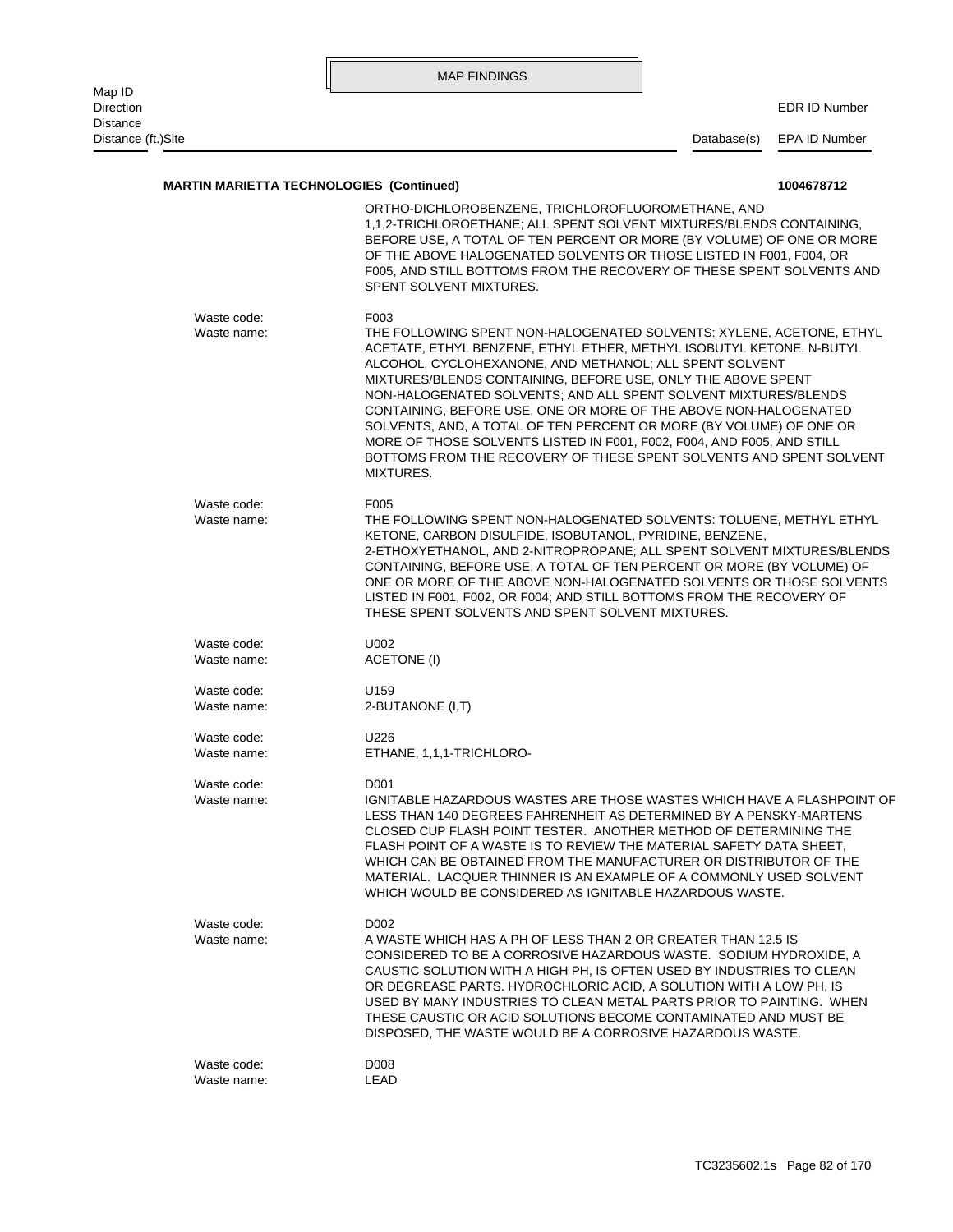Map ID<br>Direction Distance<br>Distance (ft.)Site MAP FINDINGS

EDR ID Number

Database(s) EPA ID Number

|                                           | <b>MARTIN MARIETTA TECHNOLOGIES (Continued)</b><br>D <sub>009</sub>                                                                                                                                                                                                                                                                                                                                                                                                                                                                                                                                                                                         |
|-------------------------------------------|-------------------------------------------------------------------------------------------------------------------------------------------------------------------------------------------------------------------------------------------------------------------------------------------------------------------------------------------------------------------------------------------------------------------------------------------------------------------------------------------------------------------------------------------------------------------------------------------------------------------------------------------------------------|
| Waste code:<br>Waste name:                | <b>MERCURY</b>                                                                                                                                                                                                                                                                                                                                                                                                                                                                                                                                                                                                                                              |
| Waste code:<br>Waste name:                | F002<br>THE FOLLOWING SPENT HALOGENATED SOLVENTS: TETRACHLOROETHYLENE,<br>METHYLENE CHLORIDE, TRICHLOROETHYLENE, 1,1,1-TRICHLOROETHANE,<br>CHLOROBENZENE, 1,1,2-TRICHLORO-1,2,2-TRIFLUOROETHANE,<br>ORTHO-DICHLOROBENZENE, TRICHLOROFLUOROMETHANE, AND<br>1,1,2-TRICHLOROETHANE; ALL SPENT SOLVENT MIXTURES/BLENDS CONTAINING,<br>BEFORE USE, A TOTAL OF TEN PERCENT OR MORE (BY VOLUME) OF ONE OR MORE<br>OF THE ABOVE HALOGENATED SOLVENTS OR THOSE LISTED IN F001, F004, OR<br>F005, AND STILL BOTTOMS FROM THE RECOVERY OF THESE SPENT SOLVENTS AND<br>SPENT SOLVENT MIXTURES.                                                                          |
| Waste code:<br>Waste name:                | F003<br>THE FOLLOWING SPENT NON-HALOGENATED SOLVENTS: XYLENE, ACETONE, ETHYL<br>ACETATE, ETHYL BENZENE, ETHYL ETHER, METHYL ISOBUTYL KETONE, N-BUTYL<br>ALCOHOL, CYCLOHEXANONE, AND METHANOL; ALL SPENT SOLVENT<br>MIXTURES/BLENDS CONTAINING, BEFORE USE, ONLY THE ABOVE SPENT<br>NON-HALOGENATED SOLVENTS; AND ALL SPENT SOLVENT MIXTURES/BLENDS<br>CONTAINING, BEFORE USE, ONE OR MORE OF THE ABOVE NON-HALOGENATED<br>SOLVENTS, AND, A TOTAL OF TEN PERCENT OR MORE (BY VOLUME) OF ONE OR<br>MORE OF THOSE SOLVENTS LISTED IN F001, F002, F004, AND F005, AND STILL<br>BOTTOMS FROM THE RECOVERY OF THESE SPENT SOLVENTS AND SPENT SOLVENT<br>MIXTURES. |
| Waste code:<br>Waste name:                | F005<br>THE FOLLOWING SPENT NON-HALOGENATED SOLVENTS: TOLUENE, METHYL ETHYL<br>KETONE, CARBON DISULFIDE, ISOBUTANOL, PYRIDINE, BENZENE,<br>2-ETHOXYETHANOL, AND 2-NITROPROPANE; ALL SPENT SOLVENT MIXTURES/BLENDS<br>CONTAINING, BEFORE USE, A TOTAL OF TEN PERCENT OR MORE (BY VOLUME) OF<br>ONE OR MORE OF THE ABOVE NON-HALOGENATED SOLVENTS OR THOSE SOLVENTS<br>LISTED IN F001, F002, OR F004; AND STILL BOTTOMS FROM THE RECOVERY OF<br>THESE SPENT SOLVENTS AND SPENT SOLVENT MIXTURES.                                                                                                                                                              |
| Waste code:<br>Waste name:                | U002<br><b>ACETONE (I)</b>                                                                                                                                                                                                                                                                                                                                                                                                                                                                                                                                                                                                                                  |
| Waste code:<br>Waste name:                | U <sub>159</sub><br>2-BUTANONE (I,T)                                                                                                                                                                                                                                                                                                                                                                                                                                                                                                                                                                                                                        |
| Waste code:<br>Waste name:                | U226<br>ETHANE, 1,1,1-TRICHLORO-                                                                                                                                                                                                                                                                                                                                                                                                                                                                                                                                                                                                                            |
| <b>Violation Status:</b>                  | No violations found                                                                                                                                                                                                                                                                                                                                                                                                                                                                                                                                                                                                                                         |
| FINDS:                                    |                                                                                                                                                                                                                                                                                                                                                                                                                                                                                                                                                                                                                                                             |
| Registry ID:                              | 110002959745                                                                                                                                                                                                                                                                                                                                                                                                                                                                                                                                                                                                                                                |
| Environmental Interest/Information System | RCRAInfo is a national information system that supports the Resource<br>Conservation and Recovery Act (RCRA) program through the tracking of<br>events and activities related to facilities that generate, transport,<br>and treat, store, or dispose of bazardous waste, PCPAInfo allows PCPA                                                                                                                                                                                                                                                                                                                                                              |

corrective action activities required under RCRA. program staff to track the notification, permit, compliance, and and treat, store, or dispose of hazardous waste. RCRAInfo allows RCRA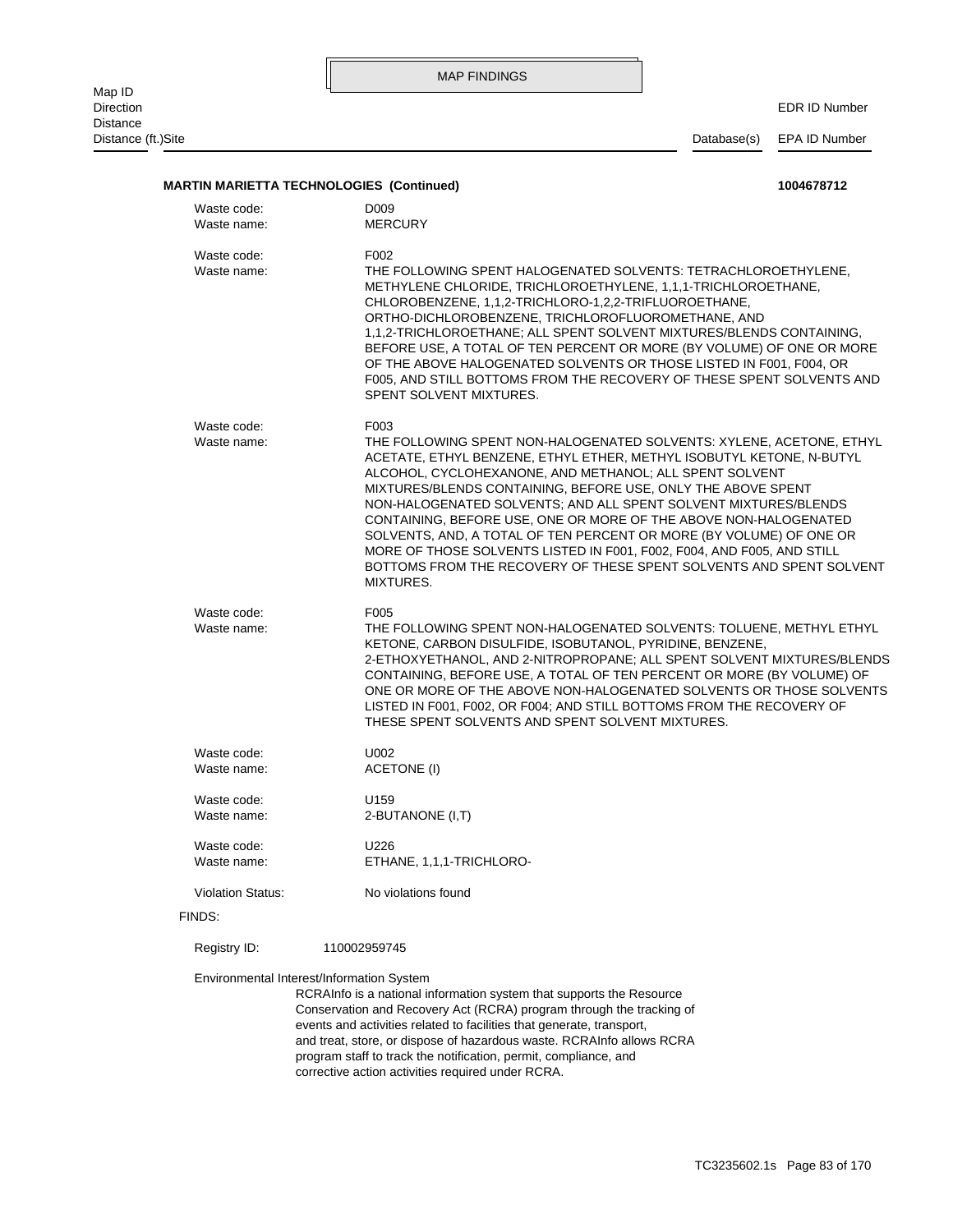MAP FINDINGS Map ID<br>Direction Direction EDR ID Number **Distance** Distance (ft.)Site Database(s) EPA ID Number Used oil transfer facility: No Used oil Specification marketer: No Used oil fuel marketer to burner: No User oil refiner: No Used oil processor: No Used oil fuel burner: No Furnace exemption: No On-site burner exemption: No Underground injection activity: No Treater, storer or disposer of HW: No Transporter of hazardous waste: No Recycler of hazardous waste: No Mixed waste (haz. and radioactive): No U.S. importer of hazardous waste: No Handler Activities Summary: Owner/Op end date: Not reported Owner/Op start date: 01/01/0001 Owner/Operator Type: Owner Legal status: Private Owner/operator telephone: (719) 575-7107 Owner/operator country: Not reported COLORADO SPRINGS, CO 80901 Owner/operator address: PO BOX 85 Owner/operator name: WESTERN AUTO DEVELOPMENT LTD Owner/Op end date: Not reported Owner/Op start date: 09/11/2003 Owner/Operator Type: Operator Legal status: Private Owner/operator telephone: Not reported Owner/operator country: Not reported COLORADO SPRINGS, CO 80920 Owner/operator address: AUTO MALL LOOP Owner/operator name: SATURN OF CHAPEL HILLS Owner/Operator Summary: Description: Handler: Non-Generators do not presently generate hazardous waste Classification: Non-Generator EPA Region: 08 Contact email: Not reported Contact telephone: (719) 867-6501 Contact country: US COLORADO SPRINGS, CO 80920 Contact address: 1540 AUTO MALL LOOP Contact: LARRY HOLMES COLORADO SPRINGS, CO 80920 Mailing address: AUTO MALL LOOP EPA ID: COR000014563 COLORADO SPRINGS, CO 80920 Facility address: 1540 AUTO MALL LOOP Facility name: SATURN OF CHAPEL HILLS Date form received by agency: 09/13/2007 RCRA-NonGen: **COLORADO SPRINGS, CO 80920 CO AST 1540 AUTO MALL LOOP FINDS COR000014563 25 SATURN OF CHAPEL HILLS RCRA-NonGen 1001815798**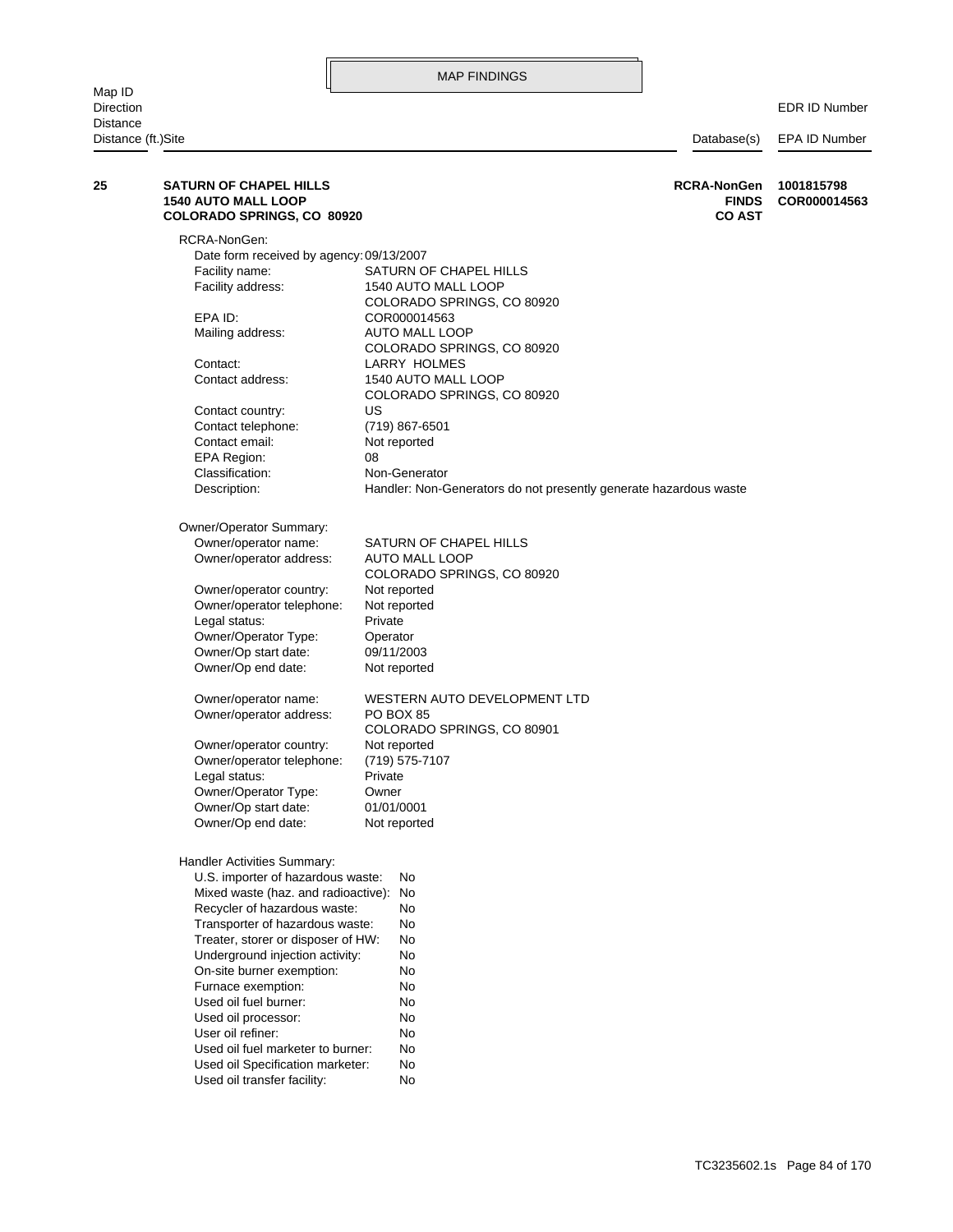EDR ID Number

| Used oil transporter:                     | No                                                                    |  |
|-------------------------------------------|-----------------------------------------------------------------------|--|
|                                           |                                                                       |  |
| <b>Historical Generators:</b>             |                                                                       |  |
| Date form received by agency: 09/11/2003  |                                                                       |  |
| Facility name:                            | SATURN OF CHAPEL HILLS                                                |  |
| Classification:                           | <b>Small Quantity Generator</b>                                       |  |
| Date form received by agency: 10/22/1999  |                                                                       |  |
| Facility name:                            | SATURN OF CHAPEL HILLS                                                |  |
| Classification:                           | <b>Small Quantity Generator</b>                                       |  |
|                                           | No violations found                                                   |  |
| <b>Violation Status:</b>                  |                                                                       |  |
| FINDS:                                    |                                                                       |  |
| Registry ID:                              | 110003001689                                                          |  |
| Environmental Interest/Information System |                                                                       |  |
|                                           | Colorado's Department of Public Health & Environment (CDPHE)'s        |  |
|                                           | web-based database that allows environmental program managers to edit |  |
|                                           | their facility locations and allows users to view this information    |  |
| read-only.                                |                                                                       |  |
|                                           | RCRAInfo is a national information system that supports the Resource  |  |
|                                           | Conservation and Recovery Act (RCRA) program through the tracking of  |  |
|                                           | events and activities related to facilities that generate, transport, |  |
|                                           | and treat, store, or dispose of hazardous waste. RCRAInfo allows RCRA |  |
|                                           |                                                                       |  |
|                                           | program staff to track the notification, permit, compliance, and      |  |
|                                           | corrective action activities required under RCRA.                     |  |
|                                           |                                                                       |  |
| AST:                                      |                                                                       |  |
| Tank Status:                              | Currently In Use                                                      |  |
| Date Tank Installed:                      | 1999-11-01                                                            |  |
| Tank Age:                                 | 11.9332669964485                                                      |  |
| Facility ID:                              | 15074                                                                 |  |
| Owner ID:                                 | 2134                                                                  |  |
| Tank Tag:                                 | 15074-1                                                               |  |
| Tank Contents:                            | Gasoline - Unleaded Regular (RUL)                                     |  |
| Tank Type:                                | <b>AST</b>                                                            |  |
|                                           |                                                                       |  |
| Owner:                                    |                                                                       |  |
| Owner Id:                                 | 2134                                                                  |  |
| Last Name:                                | ACORN PETROLEUM INC                                                   |  |
| First Name:                               | Not reported                                                          |  |
| Middle Init:                              | Not reported                                                          |  |
| Owner:                                    | <b>ACORN PETROLEUM INC</b>                                            |  |
| Owner Address:                            | 76 S SIERRA MADRE ST                                                  |  |
| Owner City:                               | <b>COLORADO SPRINGS</b>                                               |  |
| Owner State:                              | CO                                                                    |  |
| Owner County:                             | EL PASO                                                               |  |
| Owner Zip:                                | 80901                                                                 |  |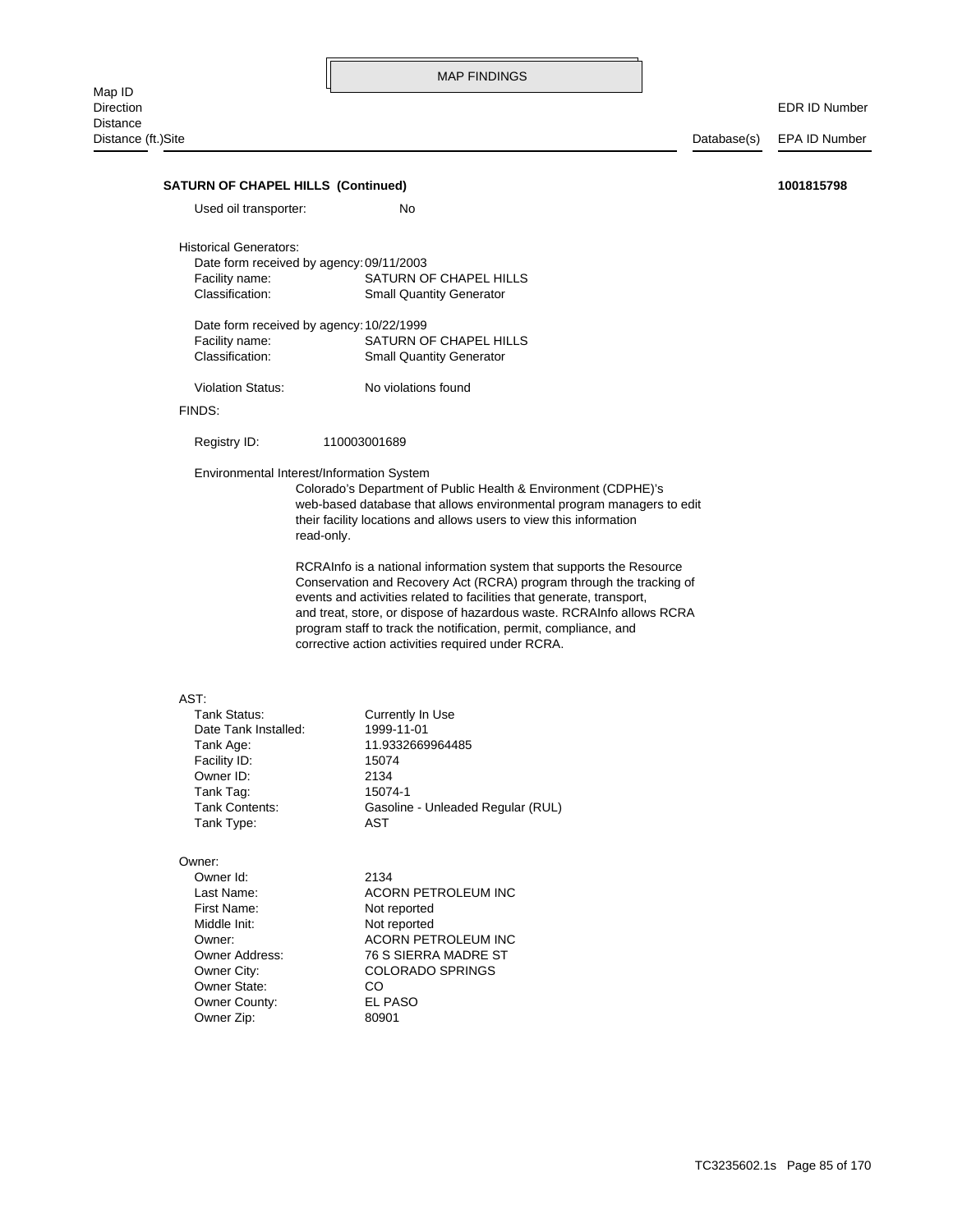RCRA-CESQG:

Distance (ft.)Site Database(s) EPA ID Number month, and accumulates at any time: 1 kg or less of acutely hazardous or generates 1 kg or less of acutely hazardous waste per calendar month, and accumulates 1000 kg or less of hazardous waste at any time; Description: Handler: generates 100 kg or less of hazardous waste per calendar Classification: Conditionally Exempt Small Quantity Generator EPA Region: 08 Contact email: Not reported Contact telephone: (719) 867-1000 Contact country: US COLORADO SPRINGS, CO 80920 Contact address: 1570 AUTO MALL LOOP Contact: MICHAEL R PARKER COLORADO SPRINGS, CO 80920 Mailing address: AUTO MALL LOOP EPA ID: COR000013417 COLORADO SPRINGS, CO 80920 Facility address: 1570 AUTO MALL LOOP Facility name: AL SERRA CHEVROLET Date form received by agency: 12/30/2003 **COLORADO SPRINGS, CO 80920 1570 AUTO MALL LOOP FINDS COR000013417 26 AL SERRA CHEVROLET RCRA-CESQG 1001486950**

waste; or 100 kg or less of any residue or contaminated soil, waste or

100 kg or less

|                           | other debris resulting from the cleanup of a spill, into or on any<br>land or water, of acutely hazardous waste; or generates 100 kg or less<br>of any residue or contaminated soil, waste or other debris resulting<br>from the cleanup of a spill, into or on any land or water, of acutely<br>hazardous waste during any calendar month, and accumulates at any<br>time: 1 kg or less of acutely hazardous waste; or 100 kg or less of<br>any residue or contaminated soil, waste or other debris resulting from<br>the cleanup of a spill, into or on any land or water, of acutely<br>hazardous waste |
|---------------------------|------------------------------------------------------------------------------------------------------------------------------------------------------------------------------------------------------------------------------------------------------------------------------------------------------------------------------------------------------------------------------------------------------------------------------------------------------------------------------------------------------------------------------------------------------------------------------------------------------------|
| Owner/Operator Summary:   |                                                                                                                                                                                                                                                                                                                                                                                                                                                                                                                                                                                                            |
| Owner/operator name:      | AL SERRA CHEVROLET                                                                                                                                                                                                                                                                                                                                                                                                                                                                                                                                                                                         |
| Owner/operator address:   | AUTO MALL LOOP                                                                                                                                                                                                                                                                                                                                                                                                                                                                                                                                                                                             |
|                           | COLORADO SPRINGS, CO 80920                                                                                                                                                                                                                                                                                                                                                                                                                                                                                                                                                                                 |
| Owner/operator country:   | US                                                                                                                                                                                                                                                                                                                                                                                                                                                                                                                                                                                                         |
| Owner/operator telephone: | (719) 867-1000                                                                                                                                                                                                                                                                                                                                                                                                                                                                                                                                                                                             |
| Legal status:             | Private                                                                                                                                                                                                                                                                                                                                                                                                                                                                                                                                                                                                    |
| Owner/Operator Type:      | Operator                                                                                                                                                                                                                                                                                                                                                                                                                                                                                                                                                                                                   |
| Owner/Op start date:      | 12/30/2003                                                                                                                                                                                                                                                                                                                                                                                                                                                                                                                                                                                                 |
| Owner/Op end date:        | Not reported                                                                                                                                                                                                                                                                                                                                                                                                                                                                                                                                                                                               |
|                           |                                                                                                                                                                                                                                                                                                                                                                                                                                                                                                                                                                                                            |

Owner/Op end date: Not reported Owner/Op start date: 01/01/0001 Owner/Operator Type: Owner Legal status: Private Owner/operator telephone: (719) 867-1000 Owner/operator country: Not reported COLORADO SPRINGS, CO 80920 Owner/operator address: 1570 AUTO MALL LOOP Owner/operator name: AL SERRA

Handler Activities Summary:

U.S. importer of hazardous waste: No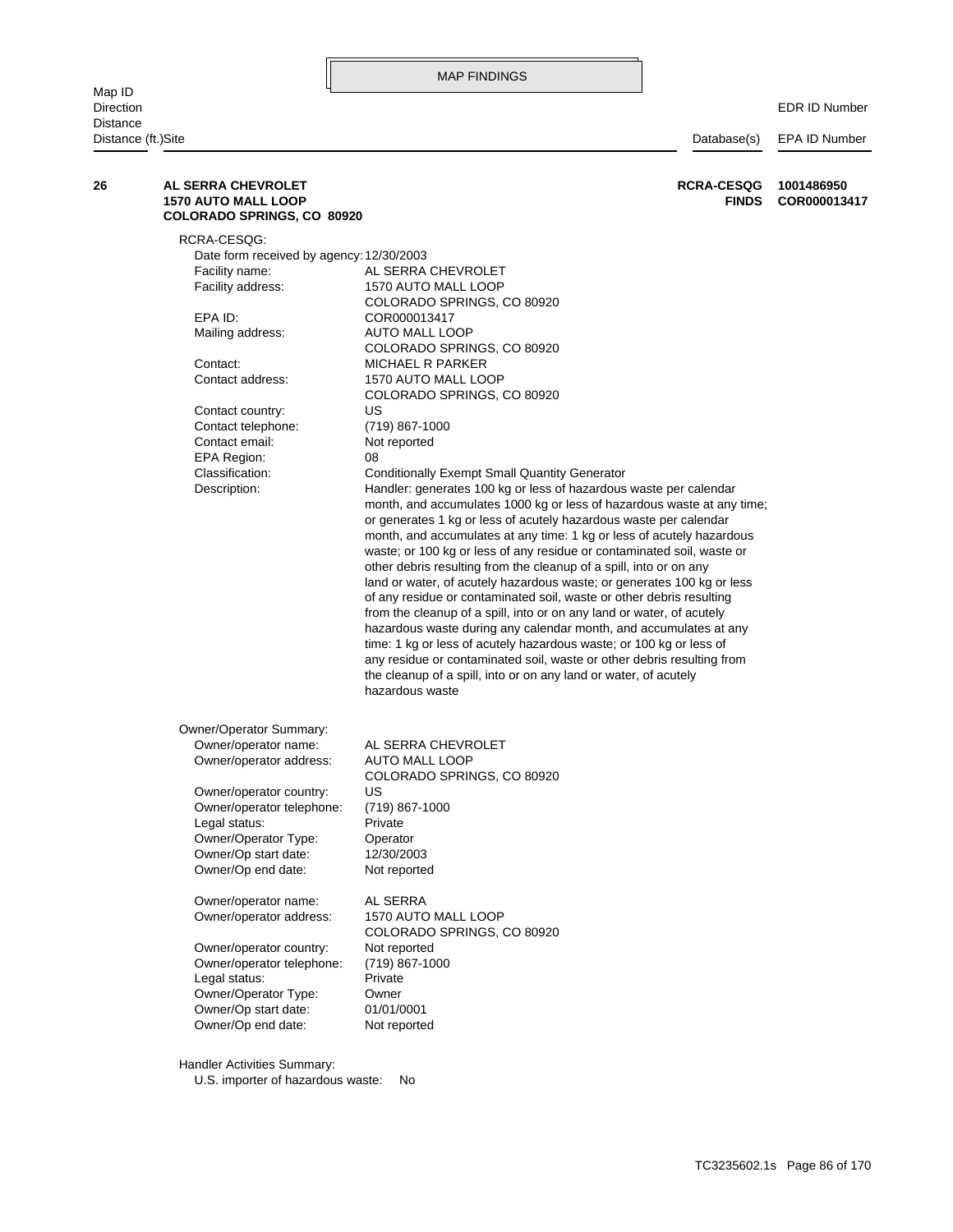### **AL SERRA CHEVROLET (Continued) 1001486950**

| Mixed waste (haz. and radioactive):<br>Recycler of hazardous waste:<br>Transporter of hazardous waste:<br>Treater, storer or disposer of HW:<br>Underground injection activity:<br>On-site burner exemption:<br>Furnace exemption:<br>Used oil fuel burner:<br>Used oil processor:<br>User oil refiner:<br>Used oil fuel marketer to burner:<br>Used oil Specification marketer:<br>Used oil transfer facility:<br>Used oil transporter: | N٥<br>N٥<br>No<br>No<br>Nο<br>Nο<br>Nο<br>No<br>N٥<br>No<br>Nο<br>No<br>No<br>No |
|------------------------------------------------------------------------------------------------------------------------------------------------------------------------------------------------------------------------------------------------------------------------------------------------------------------------------------------------------------------------------------------------------------------------------------------|----------------------------------------------------------------------------------|
| Historical Generators:<br>Date form received by agency: 05/20/1999<br>Facility name:<br>Classification:                                                                                                                                                                                                                                                                                                                                  | AI SERRA CHEVROI ET<br><b>Small Quantity Generator</b>                           |
| Hazardous Waste Summary:<br>Waste code:<br>Waste name:                                                                                                                                                                                                                                                                                                                                                                                   | D006<br><b>CADMIUM</b>                                                           |

| Waste code: | D <sub>008</sub> |
|-------------|------------------|
| Waste name: | I FAD            |
| Waste code: | D018             |
| Waste name: | <b>BENZENE</b>   |

Waste name: 1,4-DICHLOROBENZENE Waste code: D027

Waste name: TETRACHLOROETHYLENE Waste code: D039

Waste name: TRICHLOROETHYLENE Waste code: D040

Violation Status: No violations found

#### FINDS:

Registry ID: 110003001046

Environmental Interest/Information System

read-only. their facility locations and allows users to view this information web-based database that allows environmental program managers to edit Colorado's Department of Public Health & Environment (CDPHE)'s

corrective action activities required under RCRA. program staff to track the notification, permit, compliance, and and treat, store, or dispose of hazardous waste. RCRAInfo allows RCRA events and activities related to facilities that generate, transport, Conservation and Recovery Act (RCRA) program through the tracking of RCRAInfo is a national information system that supports the Resource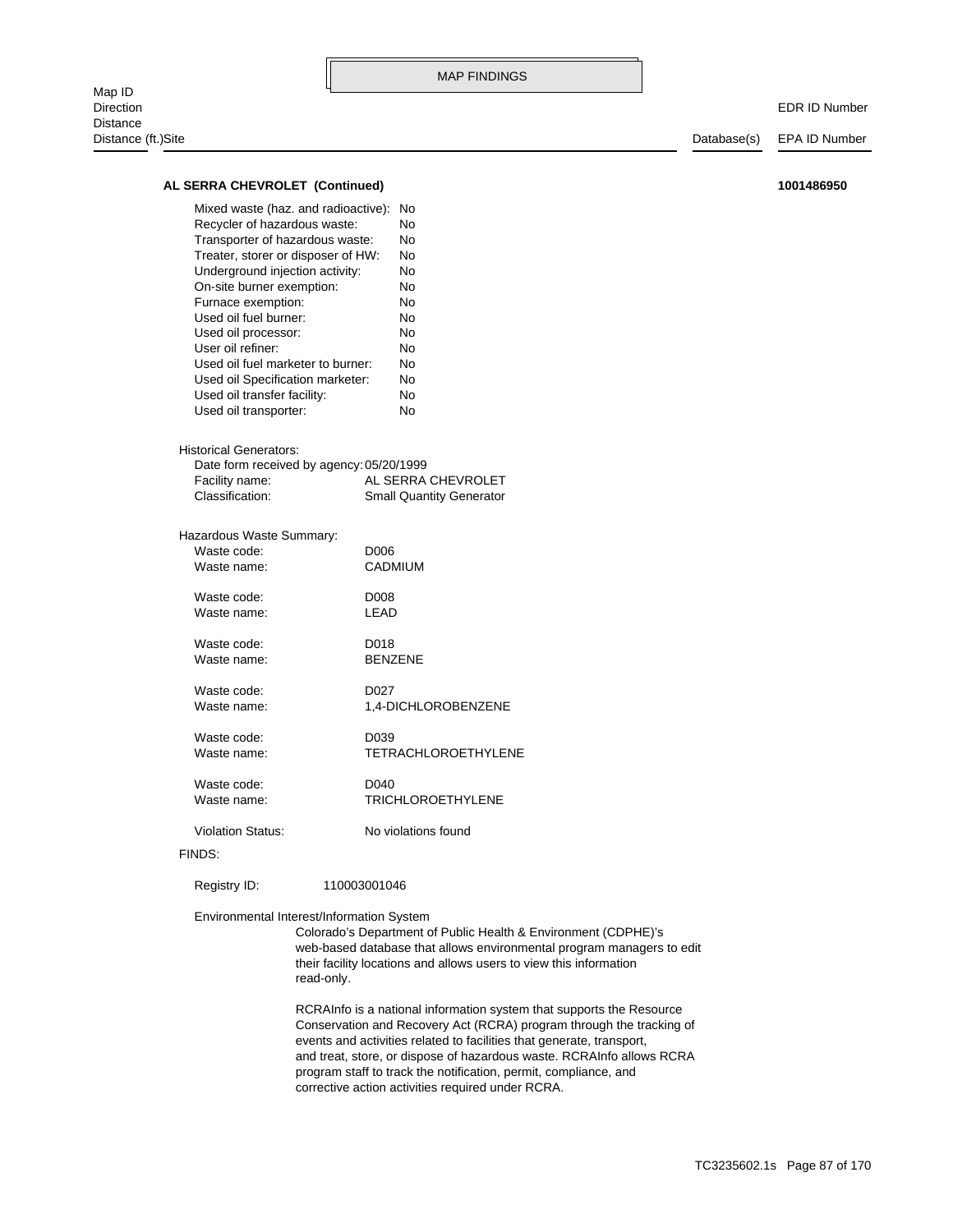EDR ID Number

| <b>Distance</b><br>Distance (ft.)Site |                                                                                                                                                                                                                                                                                                                                                                                                                                         |                                                                                                                                                                                                                                                                                                                                                                                                                   | Database(s)                                         | EPA ID Number              |
|---------------------------------------|-----------------------------------------------------------------------------------------------------------------------------------------------------------------------------------------------------------------------------------------------------------------------------------------------------------------------------------------------------------------------------------------------------------------------------------------|-------------------------------------------------------------------------------------------------------------------------------------------------------------------------------------------------------------------------------------------------------------------------------------------------------------------------------------------------------------------------------------------------------------------|-----------------------------------------------------|----------------------------|
| 26                                    | PHIL LONG FORD OF CHAPEL HILLS - ACORN<br><b>1565 AUTO MALL LOOP</b><br><b>COLORADO SPRINGS, CO 80920</b>                                                                                                                                                                                                                                                                                                                               |                                                                                                                                                                                                                                                                                                                                                                                                                   | <b>CO AST</b>                                       | A100272670<br>N/A          |
|                                       | AST:<br><b>Tank Status:</b><br>Date Tank Installed:<br>Tank Age:<br>Facility ID:<br>Owner ID:<br>Tank Tag:<br>Tank Contents:<br>Tank Type:<br>Tank Status:<br>Date Tank Installed:<br>Tank Age:<br>Facility ID:<br>Owner ID:<br>Tank Tag:<br>Tank Contents:<br>Tank Type:<br>Owner:<br>Owner Id:<br>Last Name:<br>First Name:<br>Middle Init:<br>Owner:<br>Owner Address:<br>Owner City:<br>Owner State:<br>Owner County:<br>Owner Zip: | Currently In Use<br>1999-10-12<br>11.9880615169964<br>15198<br>18387<br>15198-1<br>Waste Oil<br><b>AST</b><br>Currently In Use<br>1999-09-01<br>12.1003902841197<br>15198<br>18387<br>15198-2<br>Lube Oil<br><b>AST</b><br>18387<br>PHIL LONG FORD OF CHAPEL HILLS<br>Not reported<br>Not reported<br>PHIL LONG FORD OF CHAPEL HILLS<br>1565 AUTO MALL LOOP<br><b>COLORADO SPRINGS</b><br>CO.<br>EL PASO<br>80920 |                                                     |                            |
| 26                                    | PHIL LONG FORD OF CHAPEL HILLS LLC<br><b>1565 AUTO MALL LOOP</b><br><b>COLORADO SPRINGS, CO 80920</b>                                                                                                                                                                                                                                                                                                                                   |                                                                                                                                                                                                                                                                                                                                                                                                                   | <b>RCRA-NonGen</b><br><b>FINDS</b><br><b>CO AST</b> | 1001815797<br>COR000014555 |
|                                       | RCRA-NonGen:<br>Date form received by agency: 01/14/2009<br>Facility name:<br>Facility address:                                                                                                                                                                                                                                                                                                                                         | PHIL LONG FORD OF CHAPEL HILLS LLC<br>1565 AUTO MALL LOOP<br>COLORADO CRRIMOS, CO 80000                                                                                                                                                                                                                                                                                                                           |                                                     |                            |

Description: Handler: Non-Generators do not presently generate hazardous waste Classification: Non-Generator Land type: Private EPA Region: 08 Contact email: Not reported Contact telephone: (719) 572-2385 Contact country: US COLORADO SPRINGS, CO 80920 Contact address: AUTO MALL LOOP Contact: STEVE LACY COLORADO SPRINGS, CO 80920 Mailing address: AUTO MALL LOOP EPA ID: COR000014555 COLORADO SPRINGS, CO 80920

TC3235602.1s Page 88 of 170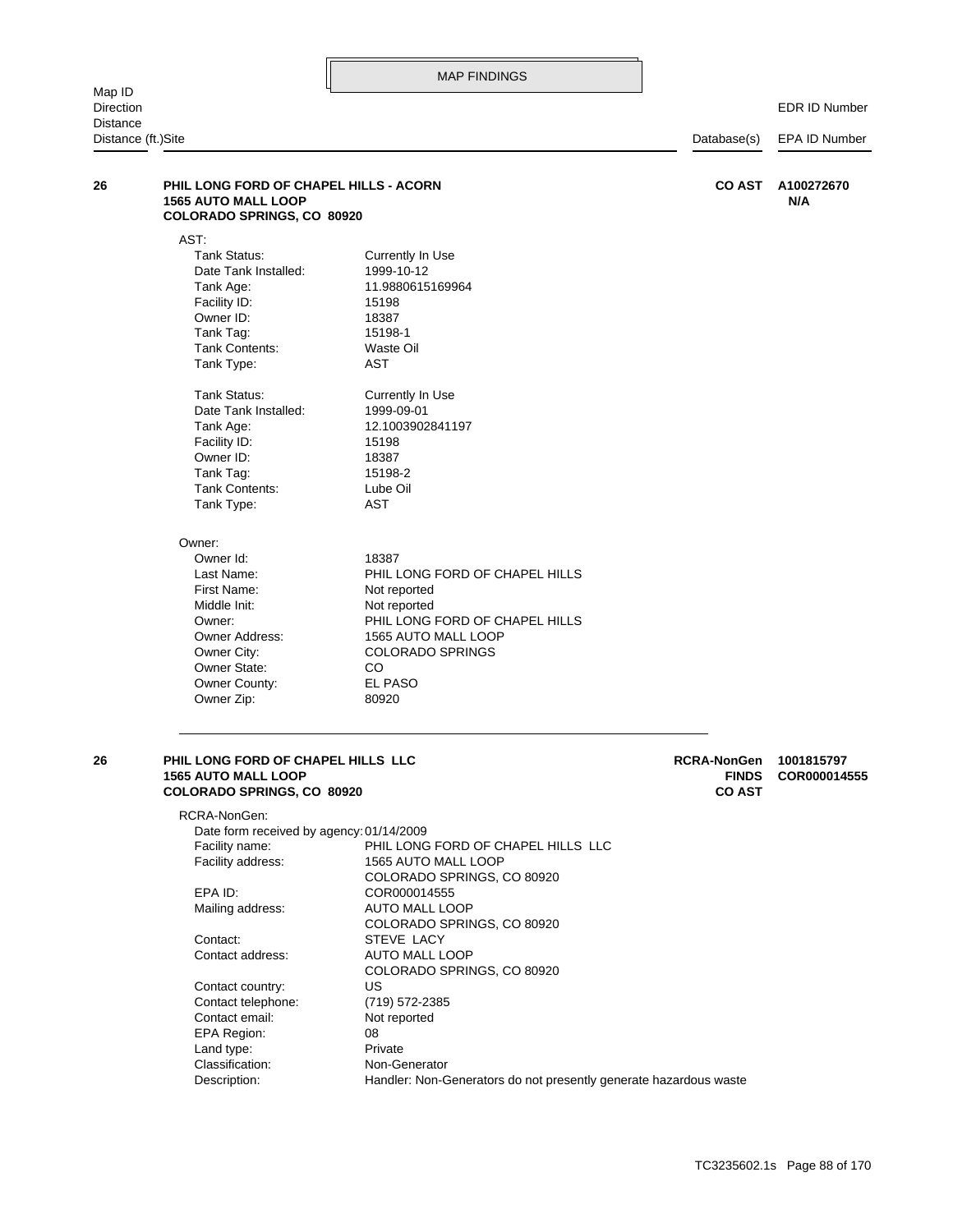Map ID<br>Direction Distance Distance (ft.)Site Distance (ft.)Site Distance (ft.)Site Database(s) EPA ID Number

EDR ID Number

# PHIL LONG FORD OF CHAPEL HILLS LLC (Continued) 1001815797

| Owner/Operator Summary:                  |                                    |
|------------------------------------------|------------------------------------|
| Owner/operator name:                     | WESTERN AUTO DEVELOPMENT LTD       |
| Owner/operator address:                  | PO BOX 85                          |
|                                          | COLORADO SPRINGS, CO 80901         |
| Owner/operator country:                  | Not reported                       |
| Owner/operator telephone:                | (719) 575-7101                     |
| Legal status:                            | Private                            |
| Owner/Operator Type:                     | Owner                              |
| Owner/Op start date:                     | 01/01/0001                         |
| Owner/Op end date:                       | Not reported                       |
|                                          |                                    |
| Owner/operator name:                     | PHIL LONG FORD OF CHAPEL HILLS     |
| Owner/operator address:                  | AUTO MALL LOOP                     |
|                                          | COLORADO SPRINGS, CO 80920         |
| Owner/operator country:                  | Not reported                       |
| Owner/operator telephone:                | Not reported                       |
| Legal status:                            | Private                            |
| Owner/Operator Type:                     | Operator                           |
| Owner/Op start date:                     | 09/09/2003                         |
| Owner/Op end date:                       | Not reported                       |
|                                          |                                    |
| Handler Activities Summary:              |                                    |
| U.S. importer of hazardous waste:        | No                                 |
| Mixed waste (haz. and radioactive):      | No                                 |
| Recycler of hazardous waste:             | No                                 |
| Transporter of hazardous waste:          | No                                 |
| Treater, storer or disposer of HW:       | No                                 |
| Underground injection activity:          | No                                 |
| On-site burner exemption:                | No                                 |
| Furnace exemption:                       | No                                 |
| Used oil fuel burner:                    | No                                 |
| Used oil processor:                      | No                                 |
| User oil refiner:                        | No                                 |
| Used oil fuel marketer to burner:        | No                                 |
|                                          |                                    |
| Used oil Specification marketer:         | No                                 |
| Used oil transfer facility:              | No                                 |
| Used oil transporter:                    | No                                 |
|                                          |                                    |
| <b>Historical Generators:</b>            |                                    |
| Date form received by agency: 09/23/2008 |                                    |
| Facility name:                           | PHIL LONG FORD OF CHAPEL HILLS LLC |
| Site name:                               | PHIL LONG FORD OF CHAPEL HILLS     |
| Classification:                          | Not a generator, verified          |
|                                          |                                    |
| Date form received by agency: 09/09/2003 |                                    |
| Facility name:                           | PHIL LONG FORD OF CHAPEL HILLS LLC |
| Site name:                               | PHIL LONG FORD OF CHAPEL HILLS     |
| Classification:                          | <b>Small Quantity Generator</b>    |
|                                          |                                    |
| Date form received by agency: 10/22/1999 |                                    |
| Facility name:                           | PHIL LONG FORD OF CHAPEL HILLS LLC |
| Site name:                               | PHIL LONG FORD OF CHAPEL HILLS     |
| Classification:                          | <b>Small Quantity Generator</b>    |
|                                          |                                    |
| Violation Status:                        | No violations found                |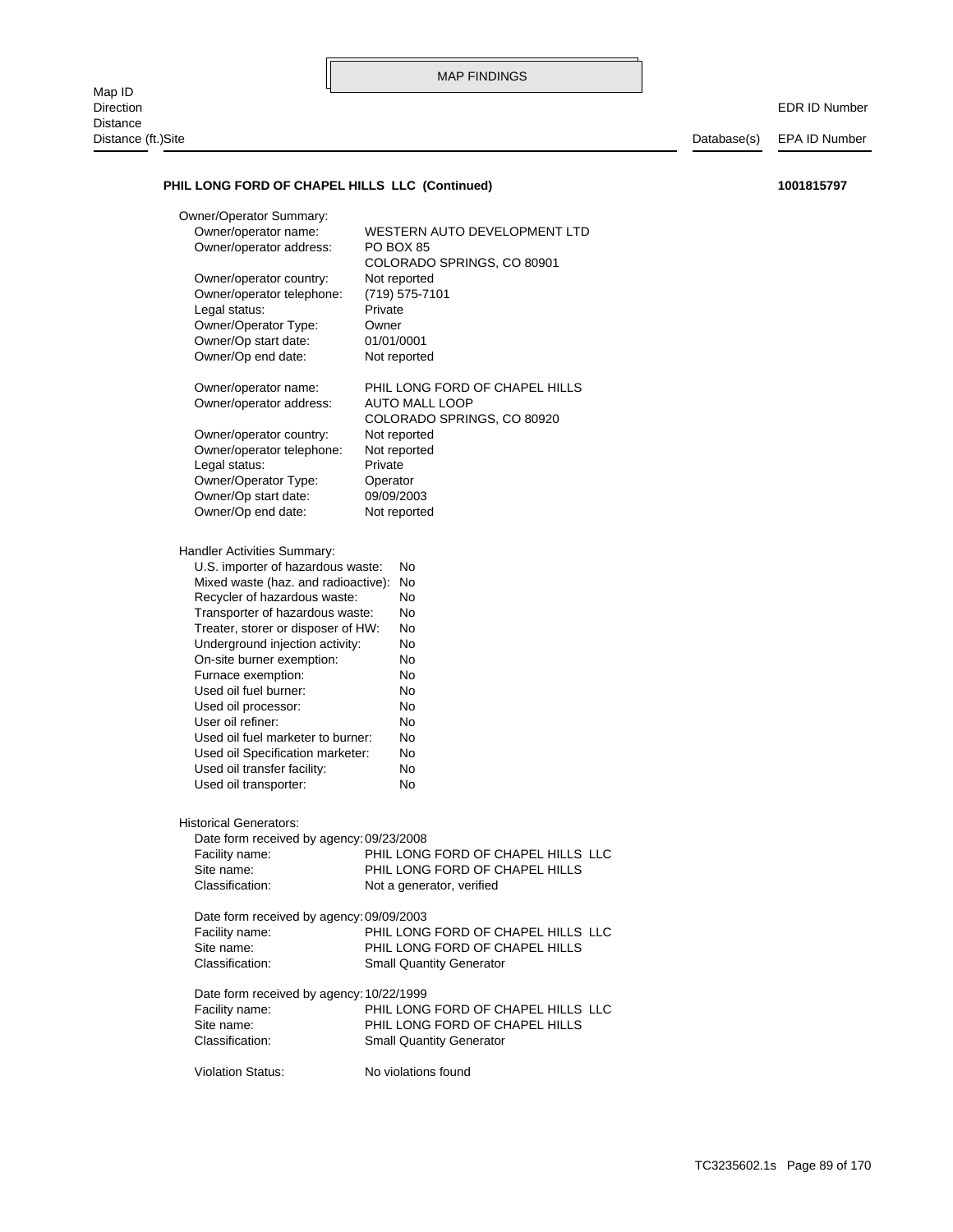#### PHIL LONG FORD OF CHAPEL HILLS LLC (Continued) 1001815797

Evaluation Action Summary:

| Evaluation date:          | 10/01/2008                      |
|---------------------------|---------------------------------|
| Evaluation:               | <b>FACILITY SELF DISCLOSURE</b> |
| Area of violation:        | Not reported                    |
| Date achieved compliance: | Not reported                    |
| Evaluation lead agency:   | State                           |
|                           |                                 |

#### FINDS:

Registry ID: 110003001670

Environmental Interest/Information System

read-only. their facility locations and allows users to view this information web-based database that allows environmental program managers to edit Colorado's Department of Public Health & Environment (CDPHE)'s

corrective action activities required under RCRA. program staff to track the notification, permit, compliance, and and treat, store, or dispose of hazardous waste. RCRAInfo allows RCRA events and activities related to facilities that generate, transport, Conservation and Recovery Act (RCRA) program through the tracking of RCRAInfo is a national information system that supports the Resource

# AST:<br>Tank

| Tank Status:         | Currently In Use                  |
|----------------------|-----------------------------------|
| Date Tank Installed: | 1999-11-01                        |
| Tank Age:            | 11.9332669964485                  |
| Facility ID:         | 15073                             |
| Owner ID:            | 2134                              |
| Tank Tag:            | 15073-1                           |
| Tank Contents:       | Gasoline - Unleaded Regular (RUL) |
| Tank Type:           | AST                               |
|                      |                                   |

#### Owner:

Owner Zip: 80901 Owner County: EL PASO Owner State: CO Middle Init: Not reported First Name: Not reported Owner Id: 2134

Owner City: COLORADO SPRINGS Owner Address: 76 S SIERRA MADRE ST Owner: ACORN PETROLEUM INC Last Name: ACORN PETROLEUM INC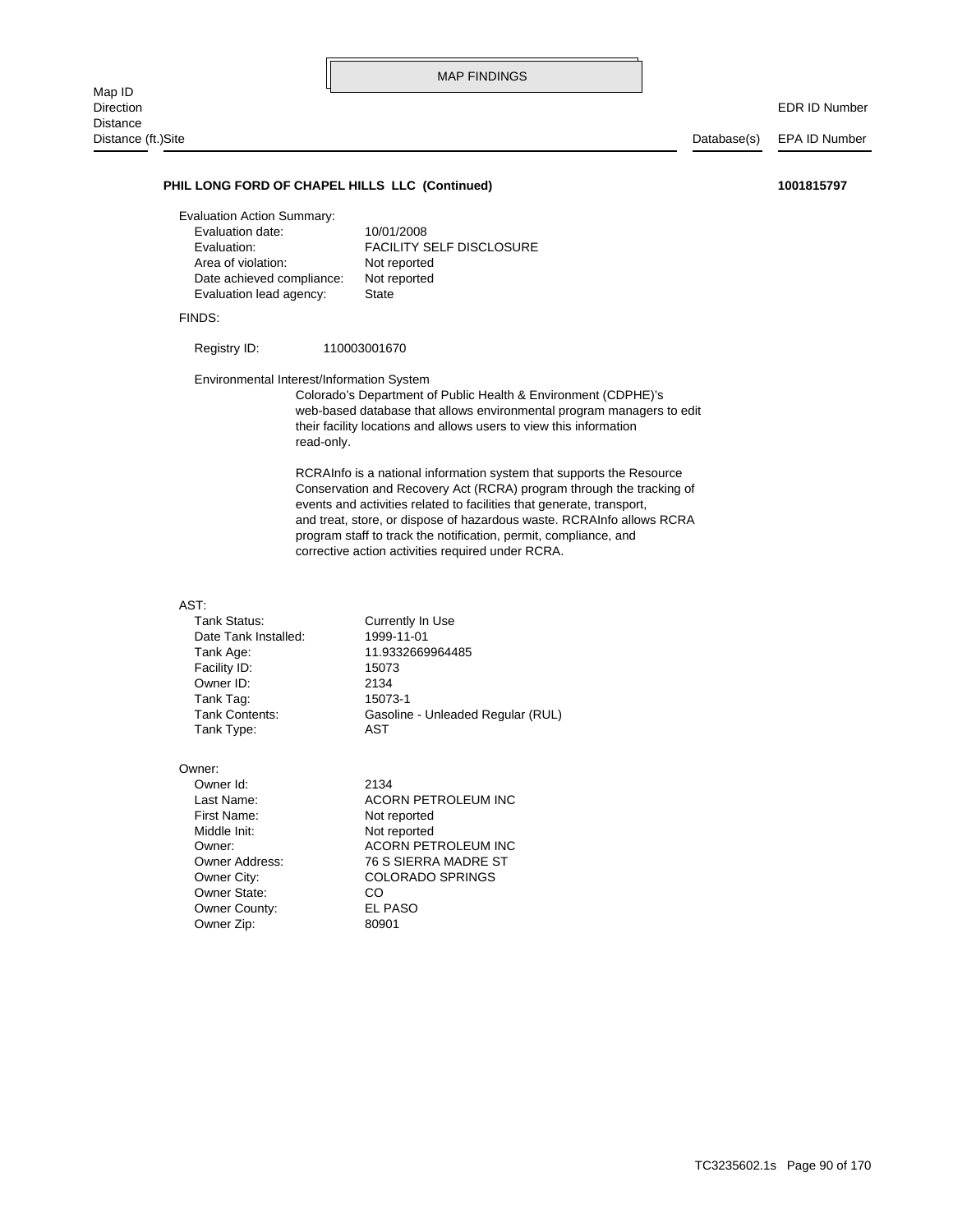| Distance<br>Distance (ft.)Site |                                                                                                    |                                                                       | Database(s)                     | <b>EPA ID Number</b>       |
|--------------------------------|----------------------------------------------------------------------------------------------------|-----------------------------------------------------------------------|---------------------------------|----------------------------|
| 27                             | <b>WAL-MART SUPERCENTER #1896</b><br><b>8250 RAZORBACK RD</b><br><b>COLORADO SPRINGS, CO 80920</b> |                                                                       | <b>RCRA-SQG</b><br><b>FINDS</b> | 1004680069<br>COR000005546 |
|                                | RCRA-SQG:                                                                                          |                                                                       |                                 |                            |
|                                | Date form received by agency: 09/16/2010                                                           |                                                                       |                                 |                            |
|                                | Facility name:                                                                                     | WAL-MART SUPERCENTER #1896                                            |                                 |                            |
|                                | Facility address:                                                                                  | 8250 RAZORBACK RD                                                     |                                 |                            |
|                                |                                                                                                    | COLORADO SPRINGS, CO 80920                                            |                                 |                            |
|                                | EPA ID:                                                                                            | COR000005546                                                          |                                 |                            |
|                                | Mailing address:                                                                                   | PO BOX 8041                                                           |                                 |                            |
|                                |                                                                                                    | BENTONVILLE, AR 727128041                                             |                                 |                            |
|                                | Contact:<br>Contact address:                                                                       | <b>JUSTIN P WILSON</b>                                                |                                 |                            |
|                                |                                                                                                    | PO BOX 8041<br>BENTONVILLE, AR 727128041                              |                                 |                            |
|                                | Contact country:                                                                                   | US                                                                    |                                 |                            |
|                                | Contact telephone:                                                                                 | (479) 204-3517                                                        |                                 |                            |
|                                | Contact email:                                                                                     | Not reported                                                          |                                 |                            |
|                                | EPA Region:                                                                                        | 08                                                                    |                                 |                            |
|                                | Classification:                                                                                    | <b>Small Small Quantity Generator</b>                                 |                                 |                            |
|                                | Description:                                                                                       | Handler: generates more than 100 and less than 1000 kg of hazardous   |                                 |                            |
|                                |                                                                                                    | waste during any calendar month and accumulates less than 6000 kg of  |                                 |                            |
|                                |                                                                                                    | hazardous waste at any time; or generates 100 kg or less of hazardous |                                 |                            |
|                                |                                                                                                    | waste during any calendar month, and accumulates more than 1000 kg of |                                 |                            |
|                                |                                                                                                    | hazardous waste at any time                                           |                                 |                            |
|                                | Owner/Operator Summary:                                                                            |                                                                       |                                 |                            |
|                                | Owner/operator name:                                                                               | WAL-MART STORES INC                                                   |                                 |                            |
|                                | Owner/operator address:                                                                            | PO BOX 8041                                                           |                                 |                            |
|                                |                                                                                                    | BENTONVILLE, AR 72712                                                 |                                 |                            |
|                                | Owner/operator country:                                                                            | US                                                                    |                                 |                            |
|                                | Owner/operator telephone:                                                                          | (479) 204-2231                                                        |                                 |                            |
|                                | Legal status:                                                                                      | Private                                                               |                                 |                            |
|                                | Owner/Operator Type:                                                                               | Owner                                                                 |                                 |                            |
|                                | Owner/Op start date:                                                                               | 03/17/2009                                                            |                                 |                            |
|                                | Owner/Op end date:                                                                                 | Not reported                                                          |                                 |                            |
|                                | Owner/operator name:                                                                               | WAL-MART SUPERCENTER #1896                                            |                                 |                            |
|                                | Owner/operator address:                                                                            | <b>RAZORBACK RD</b>                                                   |                                 |                            |
|                                |                                                                                                    | COLORADO SPGS, CO 80920                                               |                                 |                            |
|                                | Owner/operator country:                                                                            | US                                                                    |                                 |                            |
|                                | Owner/operator telephone:                                                                          | (479) 204-2231<br>Private                                             |                                 |                            |
|                                | Legal status:<br>Owner/Operator Type:                                                              | Operator                                                              |                                 |                            |
|                                | Owner/Op start date:                                                                               | 03/17/2009                                                            |                                 |                            |
|                                | Owner/Op end date:                                                                                 | Not reported                                                          |                                 |                            |
|                                |                                                                                                    |                                                                       |                                 |                            |
|                                | Handler Activities Summary:<br>U.S. importer of hazardous waste:                                   | No                                                                    |                                 |                            |
|                                | Mixed waste (haz. and radioactive):                                                                | No                                                                    |                                 |                            |
|                                | Recycler of hazardous waste:                                                                       | No                                                                    |                                 |                            |
|                                | Transporter of hazardous waste:                                                                    | No                                                                    |                                 |                            |
|                                | Treater, storer or disposer of HW:                                                                 | No                                                                    |                                 |                            |
|                                | Underground injection activity:                                                                    | No                                                                    |                                 |                            |
|                                | On-site burner exemption:                                                                          | No                                                                    |                                 |                            |
|                                | Furnace exemption:                                                                                 | No                                                                    |                                 |                            |
|                                | Used oil fuel burner:                                                                              | No                                                                    |                                 |                            |
|                                | Used oil processor:                                                                                | No                                                                    |                                 |                            |

EDR ID Number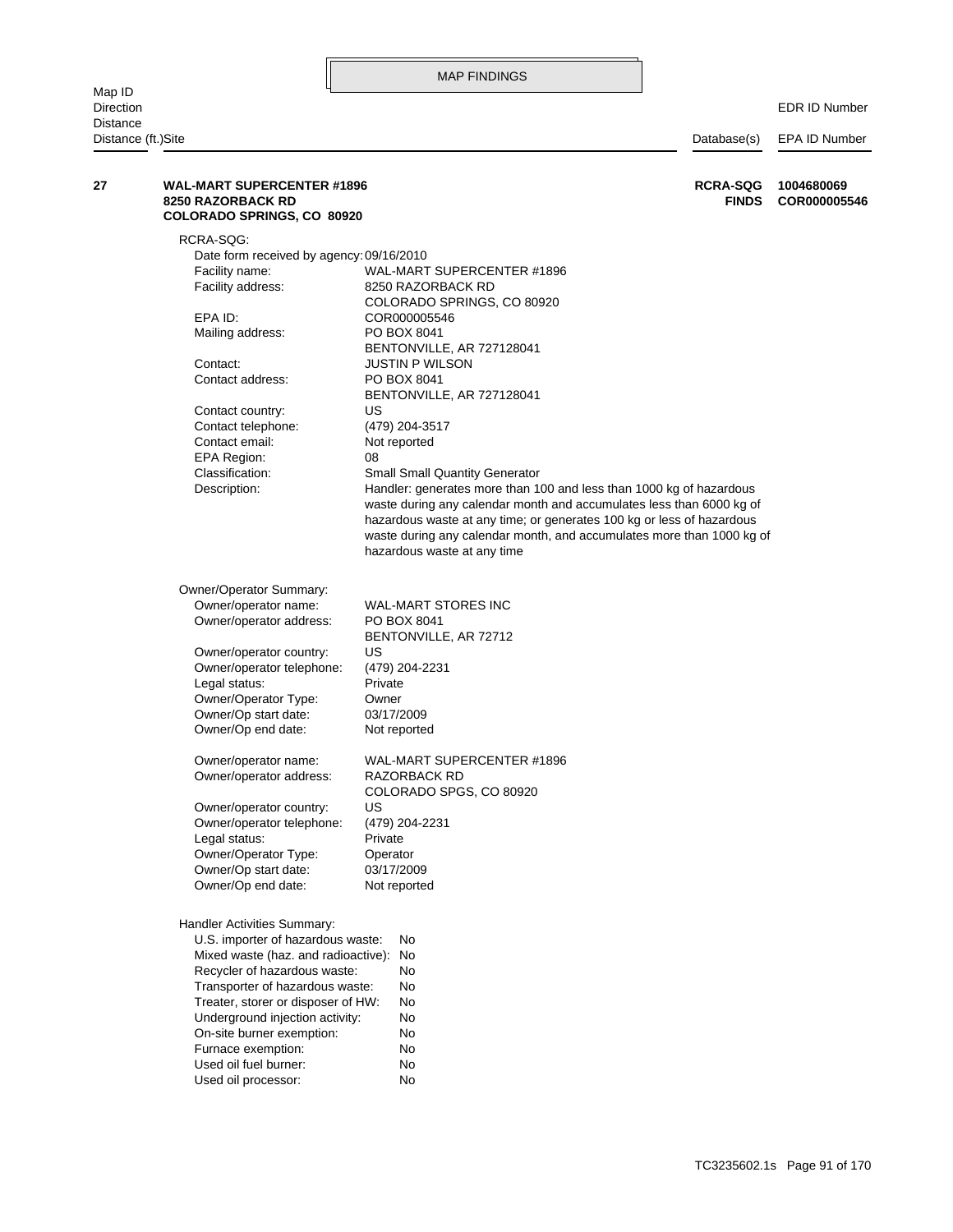# Distance (ft.)Site Database(s) EPA ID Number Waste code: D007 Waste name: CADMIUM Waste code: D006 Waste name: BARIUM Waste code: 0005 Waste name: ARSENIC Waste code: D004 OF SUCH WASTE WOULD BY WASTE GUNPOWDER. DETONATION OR EXPLOSION WHEN EXPOSED TO HEAT OR A FLAME. ONE EXAMPLE WHEN EXPOSED TO WATER OR CORROSIVE MATERIALS, OR IF IT IS CAPABLE OF NORMALLY UNSTABLE, REACTS VIOLENTLY WITH WATER, GENERATES TOXIC GASES Waste name: A MATERIAL IS CONSIDERED TO BE A REACTIVE HAZARDOUS WASTE IF IT IS Waste code: D003 DISPOSED, THE WASTE WOULD BE A CORROSIVE HAZARDOUS WASTE. THESE CAUSTIC OR ACID SOLUTIONS BECOME CONTAMINATED AND MUST BE USED BY MANY INDUSTRIES TO CLEAN METAL PARTS PRIOR TO PAINTING. WHEN OR DEGREASE PARTS. HYDROCHLORIC ACID, A SOLUTION WITH A LOW PH, IS CAUSTIC SOLUTION WITH A HIGH PH, IS OFTEN USED BY INDUSTRIES TO CLEAN CONSIDERED TO BE A CORROSIVE HAZARDOUS WASTE. SODIUM HYDROXIDE, A Waste name: A WASTE WHICH HAS A PH OF LESS THAN 2 OR GREATER THAN 12.5 IS Waste code: D002 WHICH WOULD BE CONSIDERED AS IGNITABLE HAZARDOUS WASTE. MATERIAL. LACQUER THINNER IS AN EXAMPLE OF A COMMONLY USED SOLVENT WHICH CAN BE OBTAINED FROM THE MANUFACTURER OR DISTRIBUTOR OF THE FLASH POINT OF A WASTE IS TO REVIEW THE MATERIAL SAFETY DATA SHEET, CLOSED CUP FLASH POINT TESTER. ANOTHER METHOD OF DETERMINING THE LESS THAN 140 DEGREES FAHRENHEIT AS DETERMINED BY A PENSKY-MARTENS Waste name: **IGNITABLE HAZARDOUS WASTES ARE THOSE WASTES WHICH HAVE A FLASHPOINT OF** Waste code: D001 Hazardous Waste Summary: Classification: Conditionally Exempt Small Quantity Generator Site name: WAL-MART #1896 Facility name: WAL-MART SUPERCENTER #1896 Date form received by agency: 08/19/1996 Classification: Conditionally Exempt Small Quantity Generator Facility name: WAL-MART SUPERCENTER #1896 Date form received by agency: 03/17/2009 Classification: Conditionally Exempt Small Quantity Generator Facility name: WAL-MART SUPERCENTER #1896 Date form received by agency: 02/23/2010 Historical Generators: Used oil transporter: No Used oil transfer facility: No Used oil Specification marketer: No Used oil fuel marketer to burner: No User oil refiner: No **WAL-MART SUPERCENTER #1896 (Continued) 1004680069**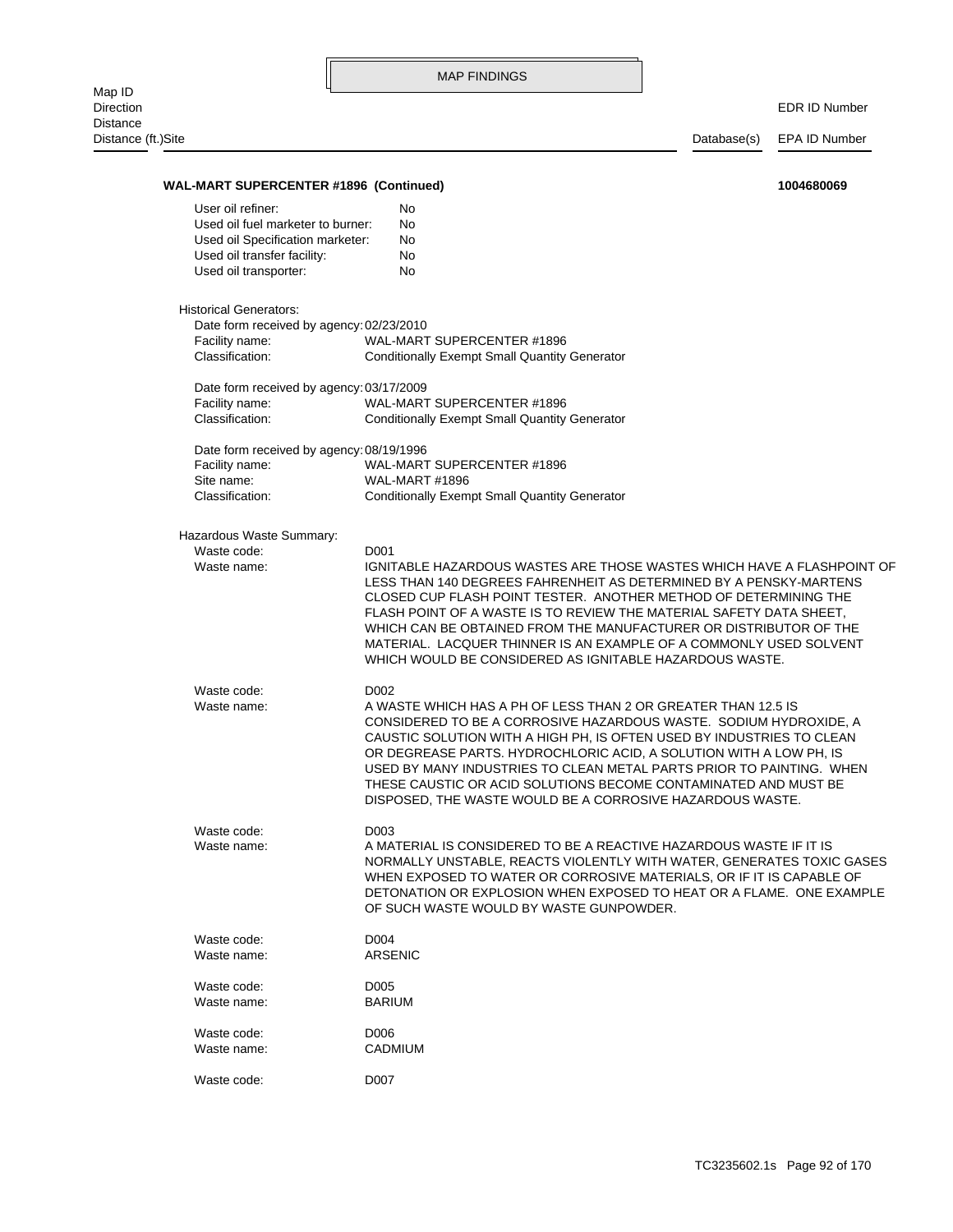### EDR ID Number

| WAL-MART SUPERCENTER #1896 (Continued) |                                                                                                                         |
|----------------------------------------|-------------------------------------------------------------------------------------------------------------------------|
| Waste name:                            | <b>CHROMIUM</b>                                                                                                         |
| Waste code:                            | D008                                                                                                                    |
| Waste name:                            | LEAD                                                                                                                    |
| Waste code:                            | D <sub>009</sub>                                                                                                        |
| Waste name:                            | <b>MERCURY</b>                                                                                                          |
|                                        |                                                                                                                         |
| Waste code:                            | D010                                                                                                                    |
| Waste name:                            | <b>SELENIUM</b>                                                                                                         |
| Waste code:                            | D011                                                                                                                    |
| Waste name:                            | <b>SILVER</b>                                                                                                           |
| Waste code:                            | D016                                                                                                                    |
| Waste name:                            | $2,4-D$                                                                                                                 |
|                                        |                                                                                                                         |
| Waste code:                            | D018                                                                                                                    |
| Waste name:                            | <b>BENZENE</b>                                                                                                          |
| Waste code:                            | D022                                                                                                                    |
| Waste name:                            | <b>CHLOROFORM</b>                                                                                                       |
|                                        |                                                                                                                         |
| Waste code:                            | D024                                                                                                                    |
| Waste name:                            | M-CRESOL                                                                                                                |
| Waste code:                            | D026                                                                                                                    |
| Waste name:                            | CRESOL                                                                                                                  |
| Waste code:                            | D027                                                                                                                    |
| Waste name:                            | 1,4-DICHLOROBENZENE                                                                                                     |
|                                        |                                                                                                                         |
| Waste code:                            | D035                                                                                                                    |
| Waste name:                            | METHYL ETHYL KETONE                                                                                                     |
| Waste code:                            | D039                                                                                                                    |
| Waste name:                            | <b>TETRACHLOROETHYLENE</b>                                                                                              |
|                                        |                                                                                                                         |
| Waste code:                            | P001                                                                                                                    |
| Waste name:                            | 2H-1-BENZOPYRAN-2-ONE, 4-HYDROXY-3-(3-OXO-1-PHENYLBUTYL)-, & SALTS,<br>WHEN PRESENT AT CONCENTRATIONS GREATER THAN 0.3% |
| Waste code:                            | P046                                                                                                                    |
| Waste name:                            | BENZENEETHANAMINE, ALPHA, ALPHA-DIMETHYL-                                                                               |
| Waste code:                            | P075                                                                                                                    |
| Waste name:                            | NICOTINE, & SALTS                                                                                                       |
|                                        |                                                                                                                         |
| Waste code:                            | U002                                                                                                                    |
| Waste name:                            | <b>ACETONE (I)</b>                                                                                                      |
| Waste code:                            | U034                                                                                                                    |
| Waste name:                            | ACETALDEHYDE, TRICHLORO-                                                                                                |
|                                        |                                                                                                                         |
| Waste code:                            | U035                                                                                                                    |
| Waste name:                            | BENZENEBUTANOIC ACID, 4-[BIS(2-CHLOROETHYL)AMINO]-                                                                      |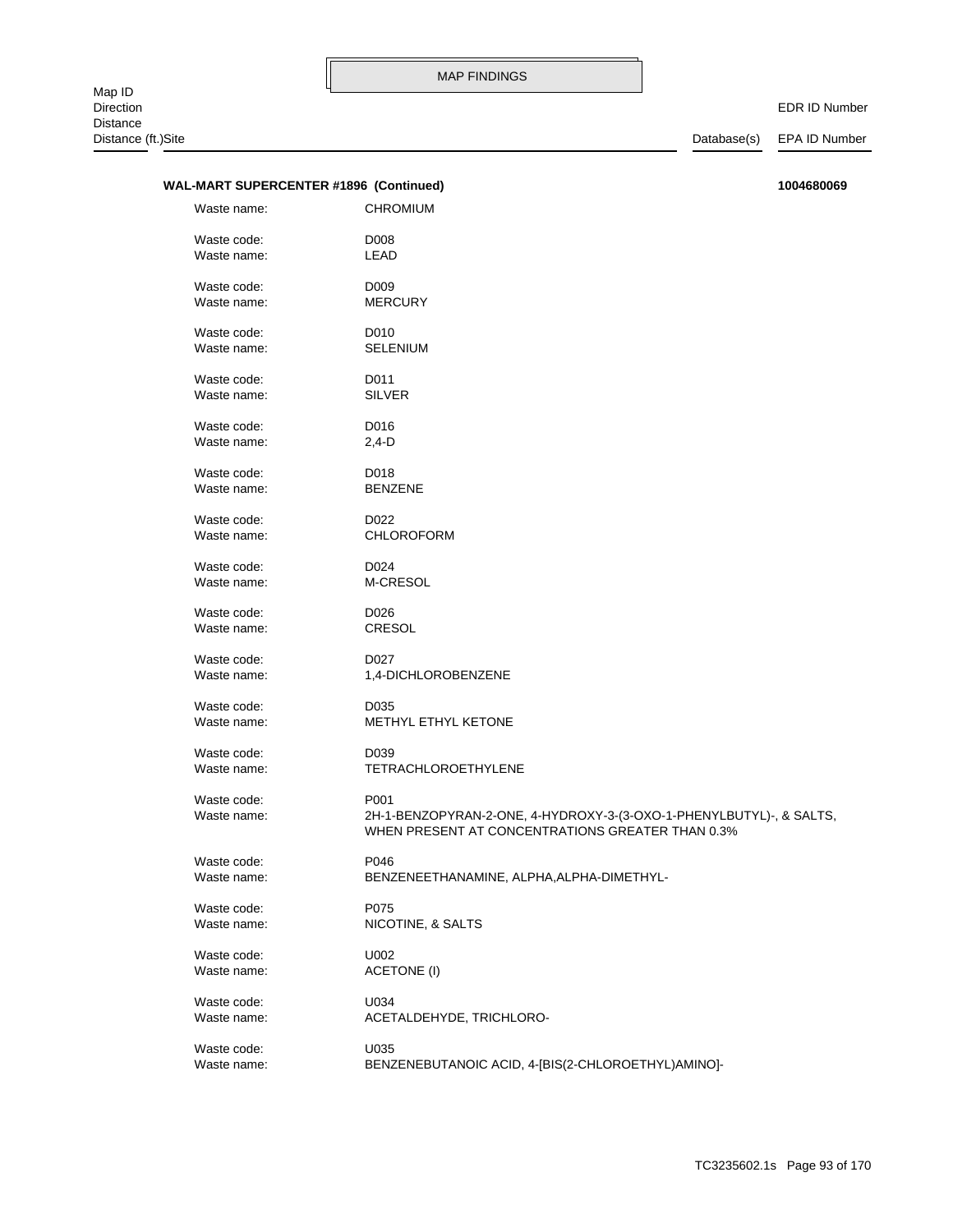EDR ID Number

# WAL-MART SUPERCENTER #1896 (Continued) **1004680069**

| Waste code:                | U058                                                                                                          |
|----------------------------|---------------------------------------------------------------------------------------------------------------|
| Waste name:                | CYCLOPHOSPHAMIDE                                                                                              |
| Waste code:                | U072                                                                                                          |
| Waste name:                | BENZENE, 1,4-DICHLORO-                                                                                        |
| Waste code:                | U080                                                                                                          |
| Waste name:                | <b>METHANE, DICHLORO-</b>                                                                                     |
| Waste code:                | U122                                                                                                          |
| Waste name:                | FORMALDEHYDE                                                                                                  |
| Waste code:<br>Waste name: | U129<br>CYCLOHEXANE, 1,2,3,4,5,6-HEXACHLORO-,<br>(1ALPHA,2ALPHA,3BETA,4ALPHA,5ALPHA,6BETA)-                   |
| Waste code:                | U132                                                                                                          |
| Waste name:                | <b>HEXACHLOROPHENE</b>                                                                                        |
| Waste code:                | U <sub>150</sub>                                                                                              |
| Waste name:                | MELPHALAN                                                                                                     |
| Waste code:                | U154                                                                                                          |
| Waste name:                | METHANOL (I)                                                                                                  |
| Waste code:                | U159                                                                                                          |
| Waste name:                | 2-BUTANONE (I,T)                                                                                              |
| Waste code:                | U165                                                                                                          |
| Waste name:                | NAPHTHALENE                                                                                                   |
| Waste code:                | U182                                                                                                          |
| Waste name:                | PARALDEHYDE                                                                                                   |
| Waste code:                | U188                                                                                                          |
| Waste name:                | <b>PHENOL</b>                                                                                                 |
| Waste code:                | U200                                                                                                          |
| Waste name:                | <b>RESERPINE</b>                                                                                              |
| Waste code:                | U205                                                                                                          |
| Waste name:                | <b>SELENIUM SULFIDE</b>                                                                                       |
| Waste code:                | U249                                                                                                          |
| Waste name:                | ZINC PHOSPHIDE ZN3P2, WHEN PRESENT AT CONCENTRATIONS OF 10% OR LESS                                           |
| Waste code:                | U279                                                                                                          |
| Waste name:                | CARBARYL (OR) 1-NAPHTHALENOL, METHYLCARBAMATE                                                                 |
| Waste code:<br>Waste name: | U409<br>CARBAMIC ACID, [1,2-PHENYLENEBIS (IMINOCARBONOTHIOYL)]BIS-, DIMETHYL<br>ESTER (OR) THIOPHANATE-METHYL |
| Waste code:                | U411                                                                                                          |
| Waste name:                | PHENOL, 2-(1-METHYLETHOXY)-, METHYLCARBAMATE (OR) PROPOXUR                                                    |
| <b>Violation Status:</b>   | No violations found                                                                                           |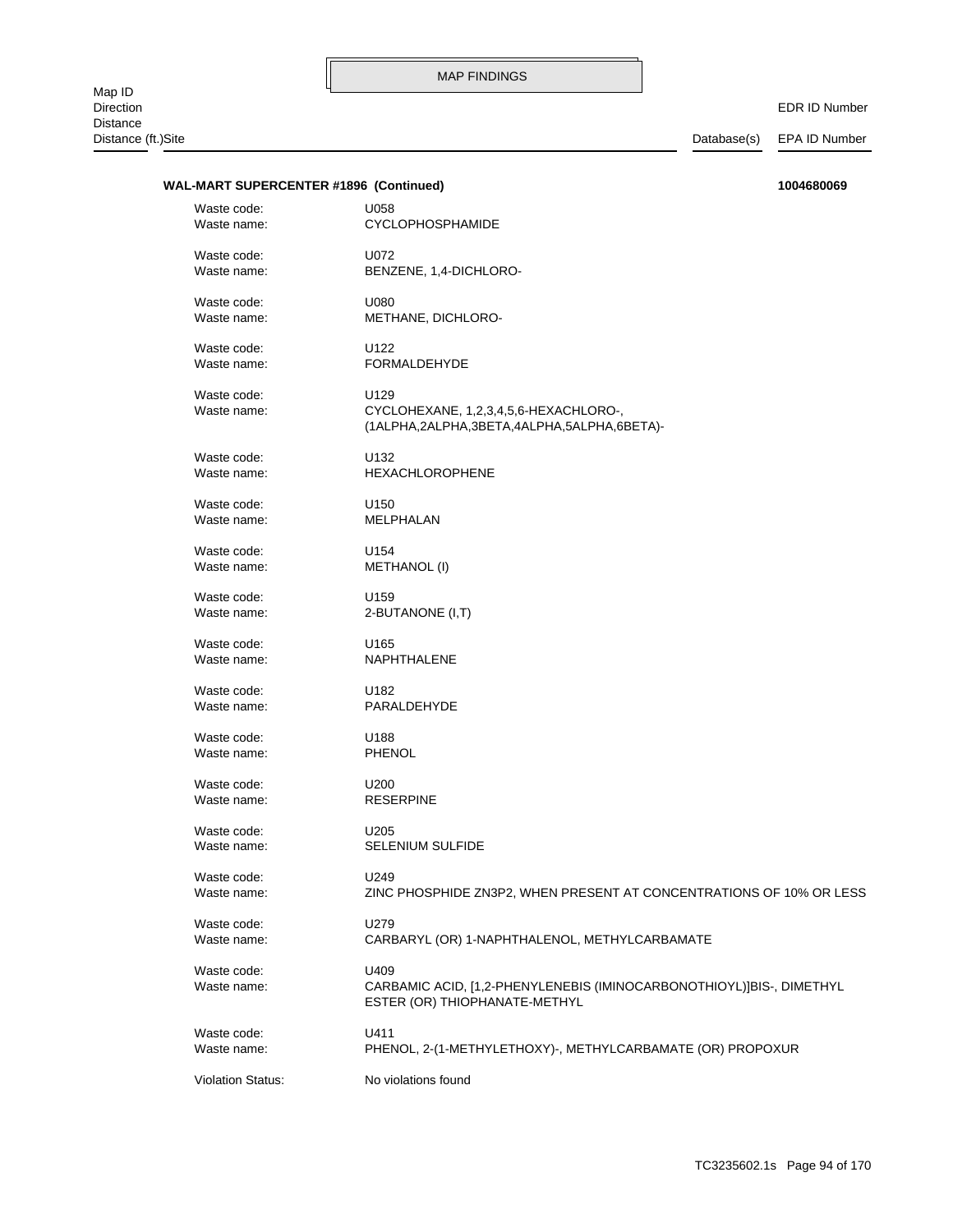#### **WAL-MART SUPERCENTER #1896 (Continued) 1004680069**

FINDS:

Registry ID: 110002996526

Environmental Interest/Information System

corrective action activities required under RCRA. program staff to track the notification, permit, compliance, and and treat, store, or dispose of hazardous waste. RCRAInfo allows RCRA events and activities related to facilities that generate, transport, Conservation and Recovery Act (RCRA) program through the tracking of RCRAInfo is a national information system that supports the Resource

#### **COLORADO SPRINGS, CO 80920 8276 RAZORBACK N/A 27 JAYS CONVENIENCE CO UST U003967866**

Tank Type: UST Tank Chemical: Diesel/Gasoline (Multi-Comp) Tank Tag: 16145-2 Tank Age: 7.65107521562658 Date Tank Installed: 2004-02-11 Tank Status: Temporarily Out Of Use Tank Type: UST Tank Chemical: Gasoline - Unleaded Regular (RUL) Tank Tag: 16145-1 Tank Age: 7.65107521562658 Date Tank Installed: 2004-02-11 Tank Status: Temporarily Out Of Use Owner Zip: 81001 Owner County: PUEBLO Owner State: CO Owner City: PUEBLO Owner Address: 4308 ST ANDREWS DR Owner: AMIN & LEE PROPERTIES LLC Middle Init: Not reported First Name: Not reported Last Name: <br>
AMIN & LEE PROPERTIES LLC Owner Id: 21042 Owner: Facility ID: 16145 CO UST: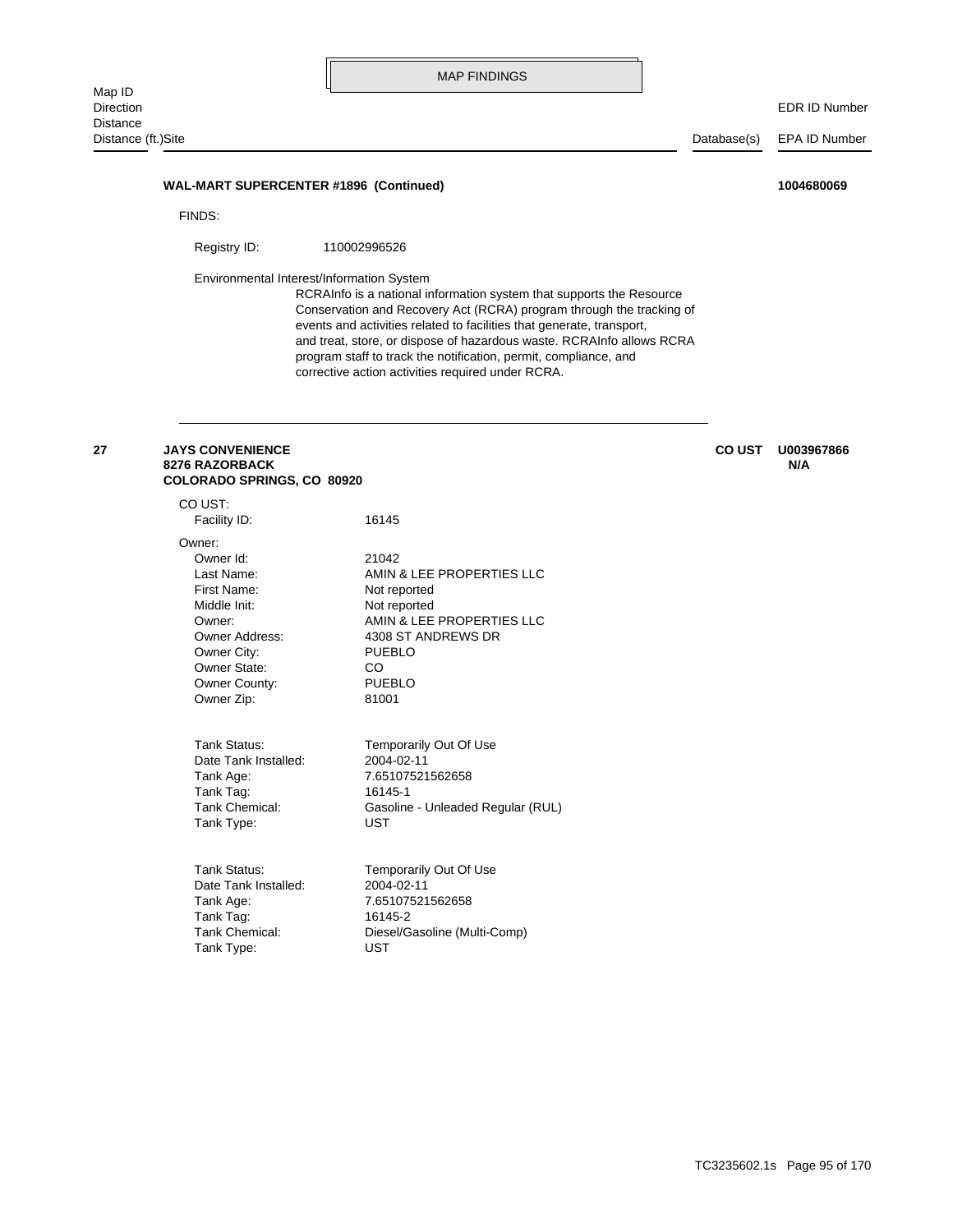Map ID<br>Direction Distance Distance (ft.)Site Database(s) EPA ID Number

| 27 | <b>HOMEBASE #0051</b><br><b>1515 ANTELOPE LOOP</b><br><b>COLORADO SPRINGS, CO 80921</b> | <b>RCRA-CESQG</b><br><b>FINDS</b>                                      | 1004680005<br>COR000004010 |
|----|-----------------------------------------------------------------------------------------|------------------------------------------------------------------------|----------------------------|
|    | RCRA-CESQG:                                                                             |                                                                        |                            |
|    | Date form received by agency: 03/04/1996                                                |                                                                        |                            |
|    | Facility name:                                                                          | HOMEBASE #0051                                                         |                            |
|    | Facility address:                                                                       | 1515 ANTELOPE LOOP                                                     |                            |
|    |                                                                                         | COLORADO SPRINGS, CO 80921                                             |                            |
|    | EPA ID:                                                                                 | COR000004010                                                           |                            |
|    | Mailing address:                                                                        | ANTELOPE LOOP                                                          |                            |
|    |                                                                                         | COLORADO SPRINGS, CO 80921                                             |                            |
|    | Contact:                                                                                | RENEE ARCHULETA                                                        |                            |
|    | Contact address:                                                                        | 1515 ANTELOPE LOOP                                                     |                            |
|    |                                                                                         | COLORADO SPRINGS, CO 80921                                             |                            |
|    | Contact country:                                                                        | US                                                                     |                            |
|    | Contact telephone:                                                                      | (999) 999-9999                                                         |                            |
|    | Contact email:                                                                          | Not reported                                                           |                            |
|    | EPA Region:                                                                             | 08                                                                     |                            |
|    | Classification:                                                                         | <b>Conditionally Exempt Small Quantity Generator</b>                   |                            |
|    | Description:                                                                            | Handler: generates 100 kg or less of hazardous waste per calendar      |                            |
|    |                                                                                         | month, and accumulates 1000 kg or less of hazardous waste at any time; |                            |
|    |                                                                                         | or generates 1 kg or less of acutely hazardous waste per calendar      |                            |
|    |                                                                                         | month, and accumulates at any time: 1 kg or less of acutely hazardous  |                            |
|    |                                                                                         | waste; or 100 kg or less of any residue or contaminated soil, waste or |                            |
|    |                                                                                         | other debris resulting from the cleanup of a spill, into or on any     |                            |
|    |                                                                                         | land or water, of acutely hazardous waste; or generates 100 kg or less |                            |
|    |                                                                                         | of any residue or contaminated soil, waste or other debris resulting   |                            |
|    |                                                                                         | from the cleanup of a spill, into or on any land or water, of acutely  |                            |
|    |                                                                                         | hazardous waste during any calendar month, and accumulates at any      |                            |
|    |                                                                                         | time: 1 kg or less of acutely hazardous waste; or 100 kg or less of    |                            |
|    |                                                                                         | any residue or contaminated soil, waste or other debris resulting from |                            |
|    |                                                                                         | the cleanup of a spill, into or on any land or water, of acutely       |                            |
|    |                                                                                         | hazardous waste                                                        |                            |
|    | Owner/Operator Summary:                                                                 |                                                                        |                            |
|    | Owner/operator name:                                                                    | HOMEBASE                                                               |                            |
|    | Owner/operator address:                                                                 | 3345 MICHELSON DR #100                                                 |                            |
|    |                                                                                         | <b>IRVINE, CA 92715</b>                                                |                            |
|    | Owner/operator country:                                                                 | Not reported                                                           |                            |
|    | Owner/operator telephone:                                                               | (714) 442-5457                                                         |                            |
|    | Legal status:                                                                           | Private                                                                |                            |
|    | Owner/Operator Type:                                                                    | Owner                                                                  |                            |
|    | Owner/Op start date:                                                                    | Not reported                                                           |                            |
|    | Owner/Op end date:                                                                      | Not reported                                                           |                            |
|    | Handler Activities Summary:                                                             |                                                                        |                            |
|    | U.S. importer of hazardous waste:                                                       | No                                                                     |                            |
|    | Mixed waste (haz. and radioactive):                                                     | No                                                                     |                            |
|    | Recycler of hazardous waste:                                                            | No                                                                     |                            |
|    | Transporter of hazardous waste:                                                         | No                                                                     |                            |
|    | Treater, storer or disposer of HW:                                                      | No                                                                     |                            |
|    | Underground injection activity:                                                         | No                                                                     |                            |
|    | On-site burner exemption:                                                               | No                                                                     |                            |
|    | Furnace exemption:                                                                      | No                                                                     |                            |
|    | Used oil fuel burner:                                                                   | No                                                                     |                            |
|    | Used oil processor:                                                                     | No                                                                     |                            |
|    | User oil refiner:                                                                       | No                                                                     |                            |
|    |                                                                                         |                                                                        |                            |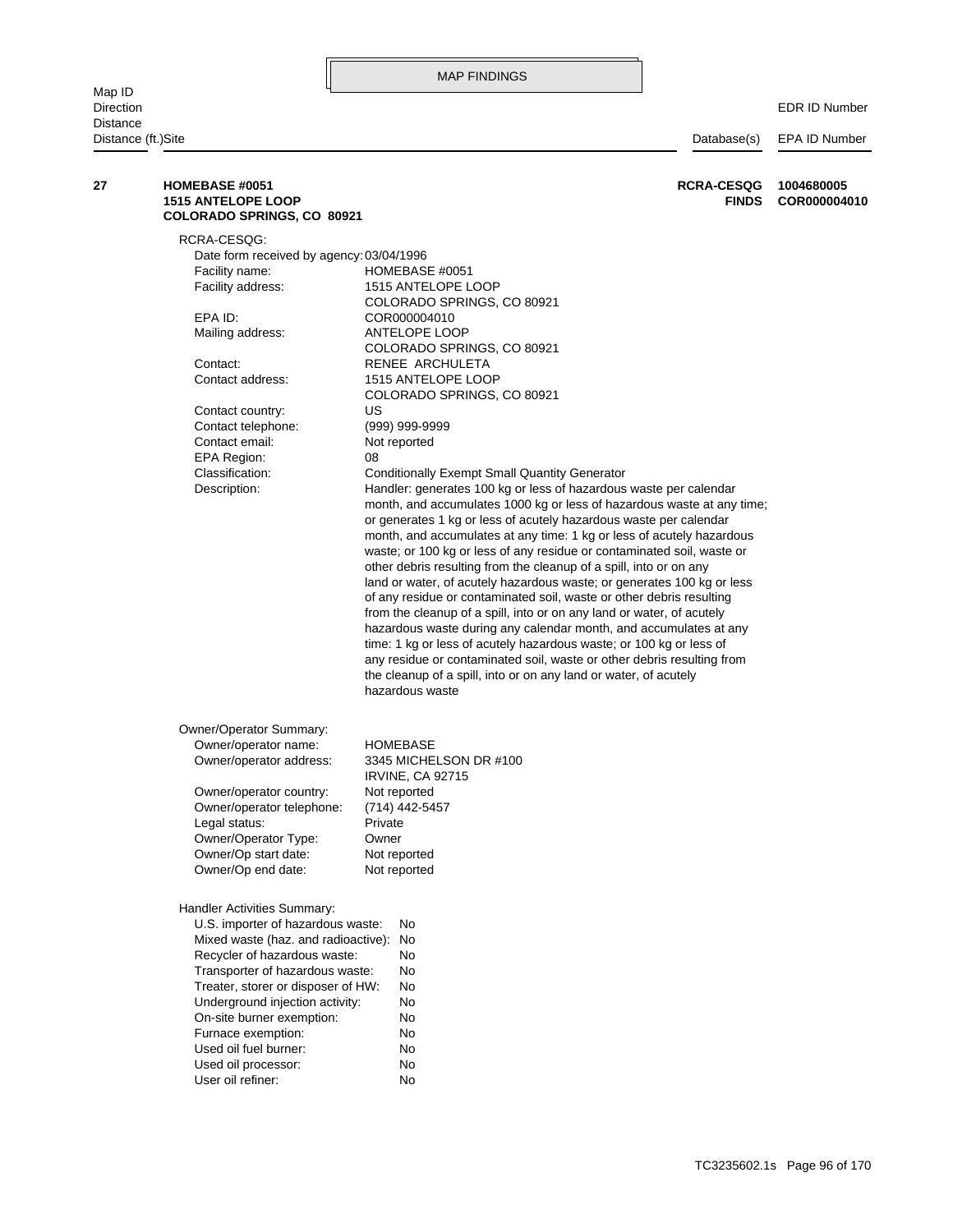EDR ID Number

| HOMEBASE #0051 (Continued)                                                    |                                                                                                                                                                                                                                                                                                                                                                                                                         | 1004680005                                                                                                                                                                                                                                                                                                                                                                                                                                                                                    |
|-------------------------------------------------------------------------------|-------------------------------------------------------------------------------------------------------------------------------------------------------------------------------------------------------------------------------------------------------------------------------------------------------------------------------------------------------------------------------------------------------------------------|-----------------------------------------------------------------------------------------------------------------------------------------------------------------------------------------------------------------------------------------------------------------------------------------------------------------------------------------------------------------------------------------------------------------------------------------------------------------------------------------------|
| Used oil fuel marketer to burner:                                             | No                                                                                                                                                                                                                                                                                                                                                                                                                      |                                                                                                                                                                                                                                                                                                                                                                                                                                                                                               |
| Used oil Specification marketer:                                              | No                                                                                                                                                                                                                                                                                                                                                                                                                      |                                                                                                                                                                                                                                                                                                                                                                                                                                                                                               |
| Used oil transfer facility:                                                   | No                                                                                                                                                                                                                                                                                                                                                                                                                      |                                                                                                                                                                                                                                                                                                                                                                                                                                                                                               |
| Used oil transporter:                                                         | No                                                                                                                                                                                                                                                                                                                                                                                                                      |                                                                                                                                                                                                                                                                                                                                                                                                                                                                                               |
| Hazardous Waste Summary:                                                      |                                                                                                                                                                                                                                                                                                                                                                                                                         |                                                                                                                                                                                                                                                                                                                                                                                                                                                                                               |
| Waste code:                                                                   | D001                                                                                                                                                                                                                                                                                                                                                                                                                    |                                                                                                                                                                                                                                                                                                                                                                                                                                                                                               |
| Waste name:                                                                   |                                                                                                                                                                                                                                                                                                                                                                                                                         | IGNITABLE HAZARDOUS WASTES ARE THOSE WASTES WHICH HAVE A FLASHPOINT OF<br>LESS THAN 140 DEGREES FAHRENHEIT AS DETERMINED BY A PENSKY-MARTENS<br>CLOSED CUP FLASH POINT TESTER. ANOTHER METHOD OF DETERMINING THE<br>FLASH POINT OF A WASTE IS TO REVIEW THE MATERIAL SAFETY DATA SHEET.<br>WHICH CAN BE OBTAINED FROM THE MANUFACTURER OR DISTRIBUTOR OF THE<br>MATERIAL. LACQUER THINNER IS AN EXAMPLE OF A COMMONLY USED SOLVENT<br>WHICH WOULD BE CONSIDERED AS IGNITABLE HAZARDOUS WASTE. |
| Waste code:                                                                   | D002                                                                                                                                                                                                                                                                                                                                                                                                                    |                                                                                                                                                                                                                                                                                                                                                                                                                                                                                               |
| Waste name:                                                                   |                                                                                                                                                                                                                                                                                                                                                                                                                         | A WASTE WHICH HAS A PH OF LESS THAN 2 OR GREATER THAN 12.5 IS                                                                                                                                                                                                                                                                                                                                                                                                                                 |
|                                                                               |                                                                                                                                                                                                                                                                                                                                                                                                                         | CONSIDERED TO BE A CORROSIVE HAZARDOUS WASTE. SODIUM HYDROXIDE, A<br>CAUSTIC SOLUTION WITH A HIGH PH, IS OFTEN USED BY INDUSTRIES TO CLEAN<br>OR DEGREASE PARTS. HYDROCHLORIC ACID, A SOLUTION WITH A LOW PH, IS<br>USED BY MANY INDUSTRIES TO CLEAN METAL PARTS PRIOR TO PAINTING. WHEN<br>THESE CAUSTIC OR ACID SOLUTIONS BECOME CONTAMINATED AND MUST BE<br>DISPOSED, THE WASTE WOULD BE A CORROSIVE HAZARDOUS WASTE.                                                                      |
| Waste code:                                                                   | D <sub>003</sub>                                                                                                                                                                                                                                                                                                                                                                                                        |                                                                                                                                                                                                                                                                                                                                                                                                                                                                                               |
| Waste name:                                                                   | OF SUCH WASTE WOULD BY WASTE GUNPOWDER.                                                                                                                                                                                                                                                                                                                                                                                 | A MATERIAL IS CONSIDERED TO BE A REACTIVE HAZARDOUS WASTE IF IT IS<br>NORMALLY UNSTABLE, REACTS VIOLENTLY WITH WATER, GENERATES TOXIC GASES<br>WHEN EXPOSED TO WATER OR CORROSIVE MATERIALS, OR IF IT IS CAPABLE OF<br>DETONATION OR EXPLOSION WHEN EXPOSED TO HEAT OR A FLAME. ONE EXAMPLE                                                                                                                                                                                                   |
| <b>Violation Status:</b>                                                      | No violations found                                                                                                                                                                                                                                                                                                                                                                                                     |                                                                                                                                                                                                                                                                                                                                                                                                                                                                                               |
| FINDS:                                                                        |                                                                                                                                                                                                                                                                                                                                                                                                                         |                                                                                                                                                                                                                                                                                                                                                                                                                                                                                               |
| Registry ID:                                                                  | 110002995581                                                                                                                                                                                                                                                                                                                                                                                                            |                                                                                                                                                                                                                                                                                                                                                                                                                                                                                               |
| Environmental Interest/Information System                                     | RCRAInfo is a national information system that supports the Resource<br>Conservation and Recovery Act (RCRA) program through the tracking of<br>events and activities related to facilities that generate, transport,<br>and treat, store, or dispose of hazardous waste. RCRAInfo allows RCRA<br>program staff to track the notification, permit, compliance, and<br>corrective action activities required under RCRA. |                                                                                                                                                                                                                                                                                                                                                                                                                                                                                               |
| <b>USAF ACADEMY</b><br>8120 EDGERTON DR.<br><b>COLORADO SPRINGS, CO 80840</b> |                                                                                                                                                                                                                                                                                                                                                                                                                         | <b>CERC-NFRAP</b><br>1000226612<br><b>CORRACTS</b><br>CO8572924928<br><b>RCRA-SQG</b><br><b>PADS</b><br><b>FINDS</b>                                                                                                                                                                                                                                                                                                                                                                          |
| CERC-NFRAP:                                                                   |                                                                                                                                                                                                                                                                                                                                                                                                                         |                                                                                                                                                                                                                                                                                                                                                                                                                                                                                               |
| Site ID:                                                                      | 0800362                                                                                                                                                                                                                                                                                                                                                                                                                 |                                                                                                                                                                                                                                                                                                                                                                                                                                                                                               |
| Federal Facility:                                                             | <b>Federal Facility</b>                                                                                                                                                                                                                                                                                                                                                                                                 |                                                                                                                                                                                                                                                                                                                                                                                                                                                                                               |
| <b>NPL Status:</b>                                                            | Not on the NPL                                                                                                                                                                                                                                                                                                                                                                                                          |                                                                                                                                                                                                                                                                                                                                                                                                                                                                                               |

Non NPL Status: NFRAP-Site does not qualify for the NPL based on existing information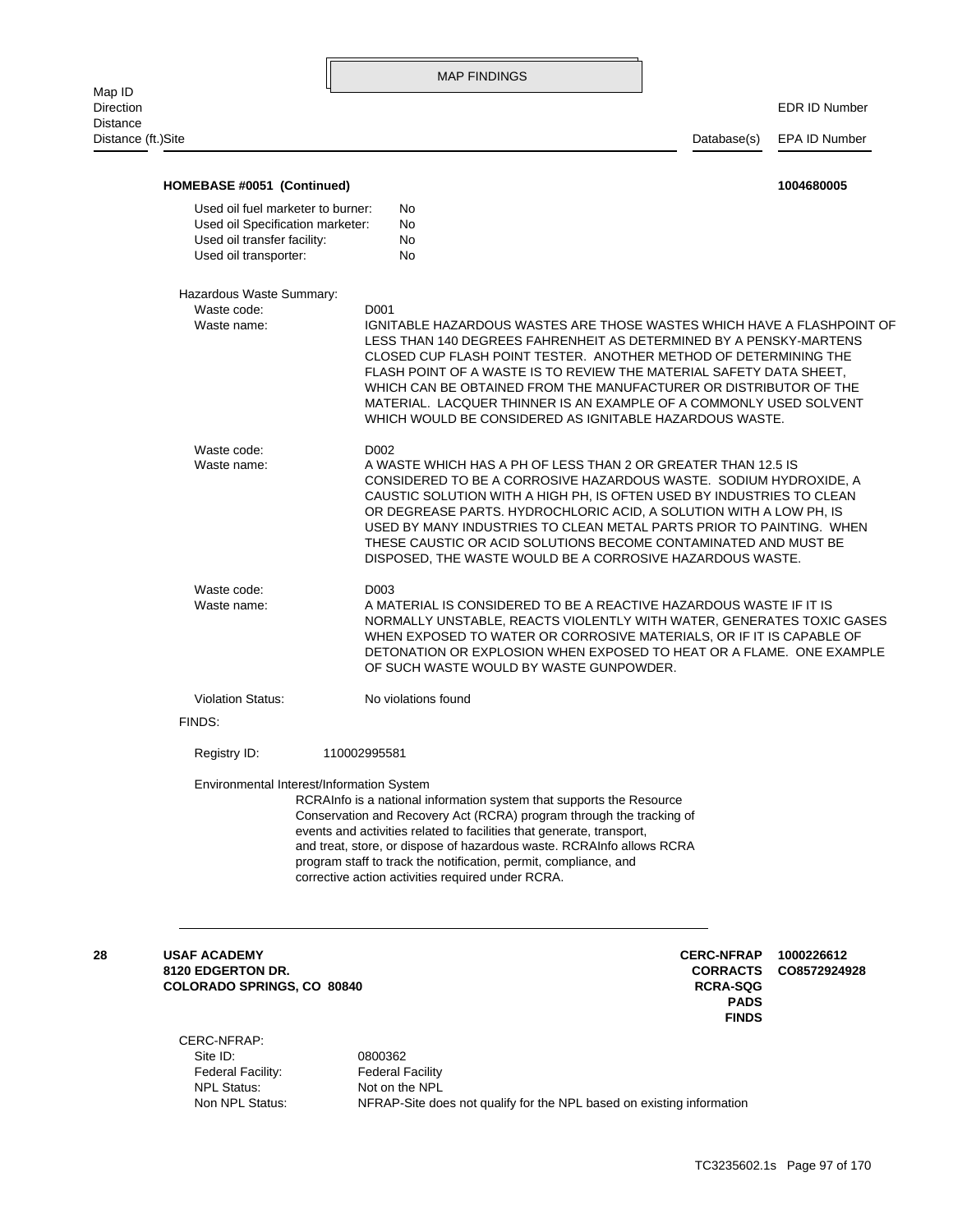| <b>USAF ACADEMY (Continued)</b><br>1000226612                      |                                                                                     |  |  |  |  |
|--------------------------------------------------------------------|-------------------------------------------------------------------------------------|--|--|--|--|
| <b>CERCLIS-NFRAP Site Contact Details:</b><br>Contact Sequence ID: | 13181899.00000                                                                      |  |  |  |  |
| Person ID:                                                         | 13002897.00000                                                                      |  |  |  |  |
|                                                                    | CERCLIS-NFRAP Site Alias Name(s):                                                   |  |  |  |  |
| Alias Name:                                                        | US AIR FORCE ACADEMY                                                                |  |  |  |  |
| Alias Address:                                                     | 10 MILES N COLO SPR. ON I-25<br>COLORADO SPRINGS, CO 80912                          |  |  |  |  |
| Alias Name:                                                        | US AIR FORCE ACADEMY CADET SURVIVAL TRAINING                                        |  |  |  |  |
| Alias Address:                                                     | Not reported<br>Not reported                                                        |  |  |  |  |
| Alias Name:                                                        | USAF ACADEMY                                                                        |  |  |  |  |
| Alias Address:                                                     | 8120 EDGERTON DR                                                                    |  |  |  |  |
|                                                                    | COLORADO SPRINGS, CO 82009-3320                                                     |  |  |  |  |
| <b>CERCLIS-NFRAP Assessment History:</b>                           |                                                                                     |  |  |  |  |
| Action:                                                            | <b>DISCOVERY</b>                                                                    |  |  |  |  |
| Date Started:<br>Date Completed:                                   | Not reported<br>01/10/1986                                                          |  |  |  |  |
| Priority Level:                                                    | Not reported                                                                        |  |  |  |  |
|                                                                    |                                                                                     |  |  |  |  |
| Action:<br>Date Started:                                           | PRELIMINARY ASSESSMENT                                                              |  |  |  |  |
| Date Completed:                                                    | Not reported<br>07/14/1987                                                          |  |  |  |  |
| Priority Level:                                                    | NFRAP-Site does not qualify for the NPL based on existing information               |  |  |  |  |
| Action:                                                            | SITE INSPECTION                                                                     |  |  |  |  |
| Date Started:                                                      | Not reported                                                                        |  |  |  |  |
| Date Completed:<br>Priority Level:                                 | 07/21/1989<br>NFRAP-Site does not qualify for the NPL based on existing information |  |  |  |  |
| Action:                                                            | <b>ARCHIVE SITE</b>                                                                 |  |  |  |  |
| Date Started:                                                      | Not reported                                                                        |  |  |  |  |
| Date Completed:                                                    | 07/21/1989                                                                          |  |  |  |  |
| Priority Level:                                                    | Not reported                                                                        |  |  |  |  |
| CORRACTS:                                                          |                                                                                     |  |  |  |  |
| EPA ID:                                                            | CO8572924928                                                                        |  |  |  |  |
| <b>EPA Region:</b>                                                 | 08                                                                                  |  |  |  |  |
| Area Name:                                                         | <b>ENTIRE FACILITY</b>                                                              |  |  |  |  |
| Actual Date:                                                       | 01/15/1995                                                                          |  |  |  |  |
| Action:                                                            | CA155 - RFI Supplemental Information Requested By Agency                            |  |  |  |  |
| NAICS Code(s):                                                     | 61131                                                                               |  |  |  |  |
| Original schedule date: Not reported                               | Colleges, Universities, and Professional Schools                                    |  |  |  |  |
| Schedule end date:                                                 | Not reported                                                                        |  |  |  |  |
| EPA ID:                                                            | CO8572924928                                                                        |  |  |  |  |
| EPA Region:                                                        | 08                                                                                  |  |  |  |  |
| Area Name:                                                         | <b>ENTIRE FACILITY</b>                                                              |  |  |  |  |
| Actual Date:                                                       | 04/03/1996                                                                          |  |  |  |  |
| Action:                                                            | CA999 - Corrective Action Process Terminated                                        |  |  |  |  |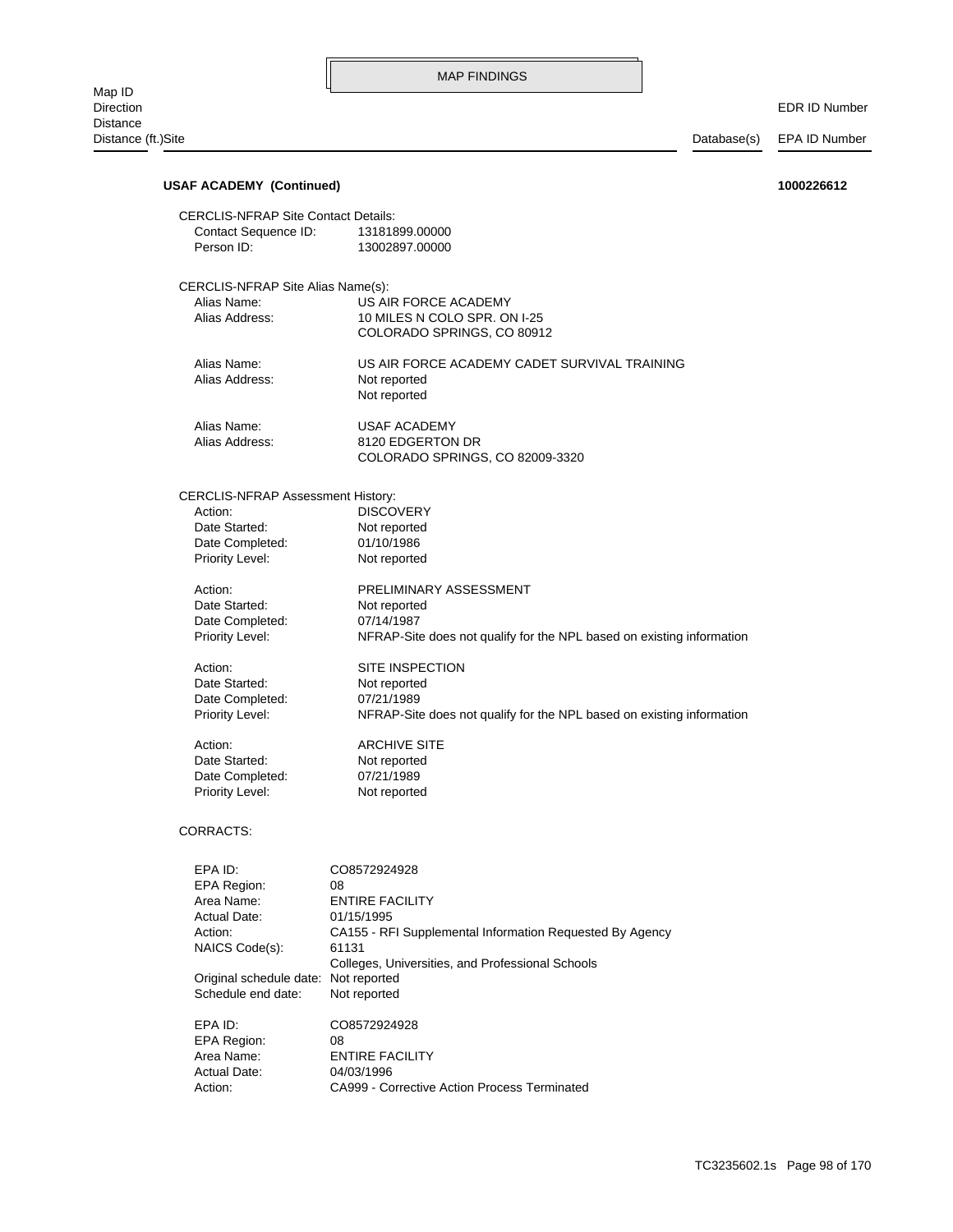| <b>USAF ACADEMY (Continued)</b><br>1000226612              |                                                                                                                                                       |  |  |
|------------------------------------------------------------|-------------------------------------------------------------------------------------------------------------------------------------------------------|--|--|
| NAICS Code(s):                                             | 61131<br>Colleges, Universities, and Professional Schools                                                                                             |  |  |
| Original schedule date: Not reported<br>Schedule end date: | Not reported                                                                                                                                          |  |  |
| EPA ID:                                                    | CO8572924928                                                                                                                                          |  |  |
| EPA Region:                                                | 08                                                                                                                                                    |  |  |
| Area Name:                                                 | <b>ENTIRE FACILITY</b>                                                                                                                                |  |  |
| Actual Date:                                               | 06/30/1995                                                                                                                                            |  |  |
| Action:                                                    | CA725YE - Current Human Exposures Under Control, Yes, Current Human<br>Exposures Under Control has been verified                                      |  |  |
| NAICS Code(s):                                             | 61131<br>Colleges, Universities, and Professional Schools                                                                                             |  |  |
| Original schedule date: Not reported<br>Schedule end date: | Not reported                                                                                                                                          |  |  |
| EPA ID:                                                    | CO8572924928                                                                                                                                          |  |  |
| EPA Region:                                                | 08                                                                                                                                                    |  |  |
| Area Name:                                                 | <b>ENTIRE FACILITY</b>                                                                                                                                |  |  |
| Actual Date:                                               | 06/30/1995                                                                                                                                            |  |  |
| Action:<br>NAICS Code(s):                                  | CA750YE - Migration of Contaminated Groundwater under Control, Yes,<br>Migration of Contaminated Groundwater Under Control has been verified<br>61131 |  |  |
|                                                            | Colleges, Universities, and Professional Schools                                                                                                      |  |  |
| Original schedule date: Not reported                       |                                                                                                                                                       |  |  |
| Schedule end date:                                         | Not reported                                                                                                                                          |  |  |
| EPA ID:                                                    | CO8572924928                                                                                                                                          |  |  |
| EPA Region:                                                | 08                                                                                                                                                    |  |  |
| Area Name:                                                 | <b>ENTIRE FACILITY</b>                                                                                                                                |  |  |
| Actual Date:                                               | 06/30/1995                                                                                                                                            |  |  |
| Action:                                                    | CA006OU                                                                                                                                               |  |  |
| NAICS Code(s):                                             | 61131                                                                                                                                                 |  |  |
|                                                            | Colleges, Universities, and Professional Schools                                                                                                      |  |  |
| Original schedule date: Not reported                       |                                                                                                                                                       |  |  |
| Schedule end date:                                         | Not reported                                                                                                                                          |  |  |
| EPA ID:                                                    | CO8572924928                                                                                                                                          |  |  |
| <b>EPA Region:</b>                                         | 08                                                                                                                                                    |  |  |
| Area Name:                                                 | <b>ENTIRE FACILITY</b>                                                                                                                                |  |  |
| Actual Date:                                               | 09/09/1994                                                                                                                                            |  |  |
| Action:                                                    | CA010 - RFA Initiation                                                                                                                                |  |  |
| NAICS Code(s):                                             | 61131                                                                                                                                                 |  |  |
|                                                            | Colleges, Universities, and Professional Schools                                                                                                      |  |  |
| Original schedule date: Not reported<br>Schedule end date: | Not reported                                                                                                                                          |  |  |
| EPA ID:                                                    | CO8572924928                                                                                                                                          |  |  |
| EPA Region:                                                | 08                                                                                                                                                    |  |  |
| Area Name:                                                 | <b>ENTIRE FACILITY</b>                                                                                                                                |  |  |
| Actual Date:                                               | 09/09/1994                                                                                                                                            |  |  |
| Action:                                                    | CA100 - RFI Imposition                                                                                                                                |  |  |
| NAICS Code(s):                                             | 61131<br>Colleges, Universities, and Professional Schools                                                                                             |  |  |
| Original schedule date: Not reported                       |                                                                                                                                                       |  |  |
| Schedule end date:                                         | Not reported                                                                                                                                          |  |  |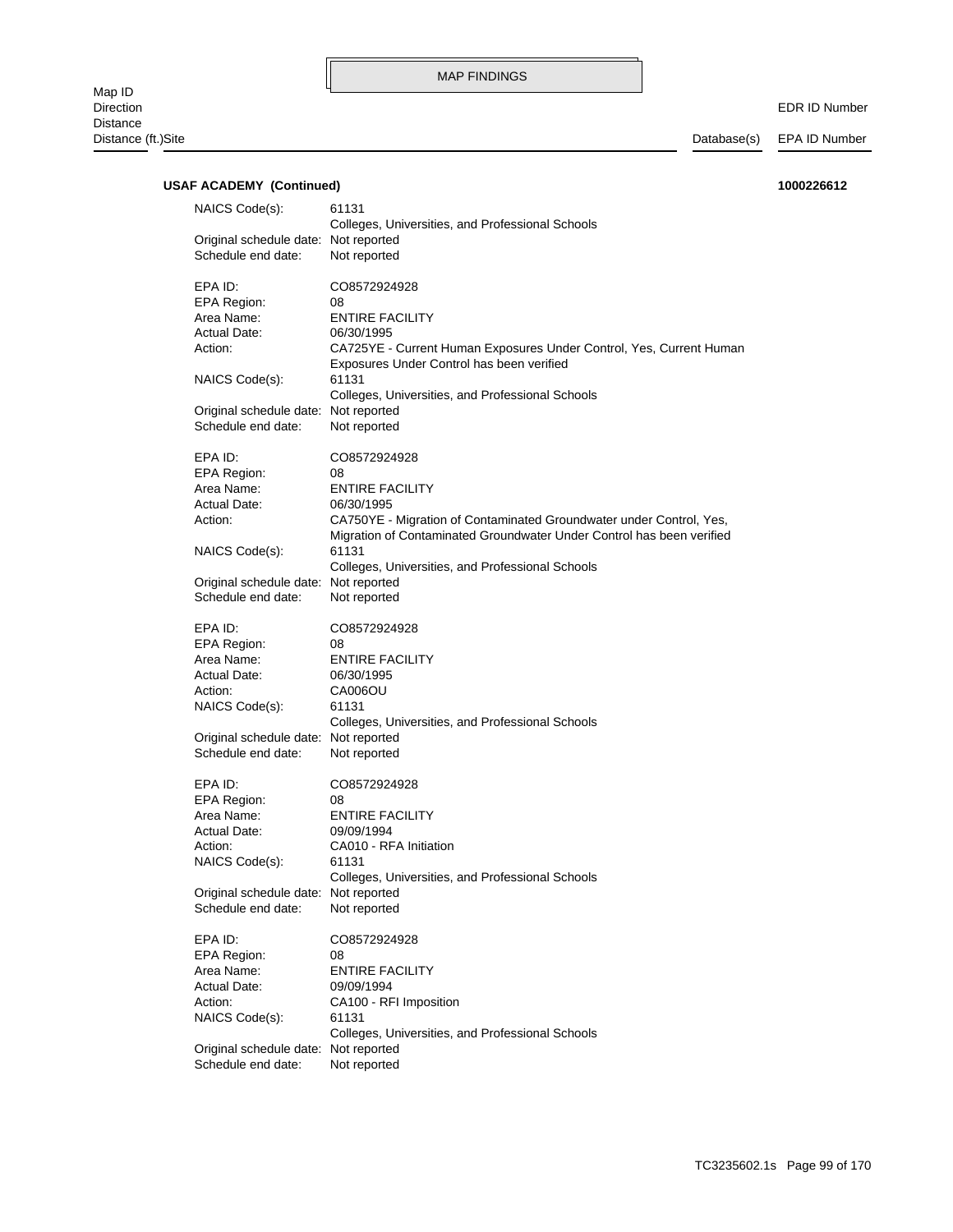### EDR ID Number

## **USAF ACADEMY (Continued) 1000226612**

| RCRA-SQG:                                |                                                                       |
|------------------------------------------|-----------------------------------------------------------------------|
| Date form received by agency: 03/03/2004 |                                                                       |
| Facility name:                           | <b>USAF ACADEMY</b>                                                   |
| Facility address:                        | 8120 EDGERTON DR STE 40                                               |
|                                          | COLORADO SPRINGS, CO 808402400                                        |
| EPA ID:                                  | CO8572924928                                                          |
| Mailing address:                         | <b>EDGERTON DR STE 40</b>                                             |
|                                          | COLORADO SPRINGS, CO 808402400                                        |
| Contact:                                 | <b>MATT R LEWIS</b>                                                   |
| Contact address:                         | <b>EDGERTON DR STE 40</b>                                             |
|                                          | COLORADO SPRINGS, CO 808402400                                        |
| Contact country:                         | US                                                                    |
| Contact telephone:                       | (719) 333-8394                                                        |
| Contact email:                           | Not reported                                                          |
| <b>EPA Region:</b>                       | 08                                                                    |
|                                          | Federal                                                               |
| Land type:<br>Classification:            |                                                                       |
|                                          | <b>Small Small Quantity Generator</b>                                 |
| Description:                             | Handler: generates more than 100 and less than 1000 kg of hazardous   |
|                                          | waste during any calendar month and accumulates less than 6000 kg of  |
|                                          | hazardous waste at any time; or generates 100 kg or less of hazardous |
|                                          | waste during any calendar month, and accumulates more than 1000 kg of |
|                                          | hazardous waste at any time                                           |
|                                          |                                                                       |
| Owner/Operator Summary:                  |                                                                       |
| Owner/operator name:                     | NAME UNKNOWN                                                          |
| Owner/operator address:                  | Not reported                                                          |
|                                          | Not reported                                                          |
| Owner/operator country:                  | Not reported                                                          |
| Owner/operator telephone:                | Not reported                                                          |
| Legal status:                            | Federal                                                               |
| Owner/Operator Type:                     | Operator                                                              |
| Owner/Op start date:                     | 01/01/0001                                                            |
| Owner/Op end date:                       | Not reported                                                          |
|                                          |                                                                       |
| Owner/operator name:                     | <b>USAF ACADEMY</b>                                                   |
| Owner/operator address:                  | <b>EDGERTON DR, SUITE 40</b>                                          |
|                                          | AIR FORCE ACADEMY, CO 80840                                           |
| Owner/operator country:                  | US                                                                    |
| Owner/operator telephone:                | (719) 333-8361                                                        |
| Legal status:                            | Federal                                                               |
| Owner/Operator Type:                     | Operator                                                              |
| Owner/Op start date:                     | 02/28/2002                                                            |
| Owner/Op end date:                       | Not reported                                                          |
|                                          |                                                                       |
| Owner/operator name:                     | UNITED STATES AIR FORCE                                               |
| Owner/operator address:                  | DATA NOT REQUESTED                                                    |
|                                          | DATA NOT REQUESTED, CO 99999                                          |
| Owner/operator country:                  | Not reported                                                          |
| Owner/operator telephone:                | (999) 999-9999                                                        |
|                                          |                                                                       |
| Legal status:<br>Owner/Operator Type:    | Federal                                                               |
|                                          | Owner                                                                 |
| Owner/Op start date:                     | 01/01/0001                                                            |
| Owner/Op end date:                       | Not reported                                                          |
|                                          |                                                                       |

Handler Activities Summary:

U.S. importer of hazardous waste: No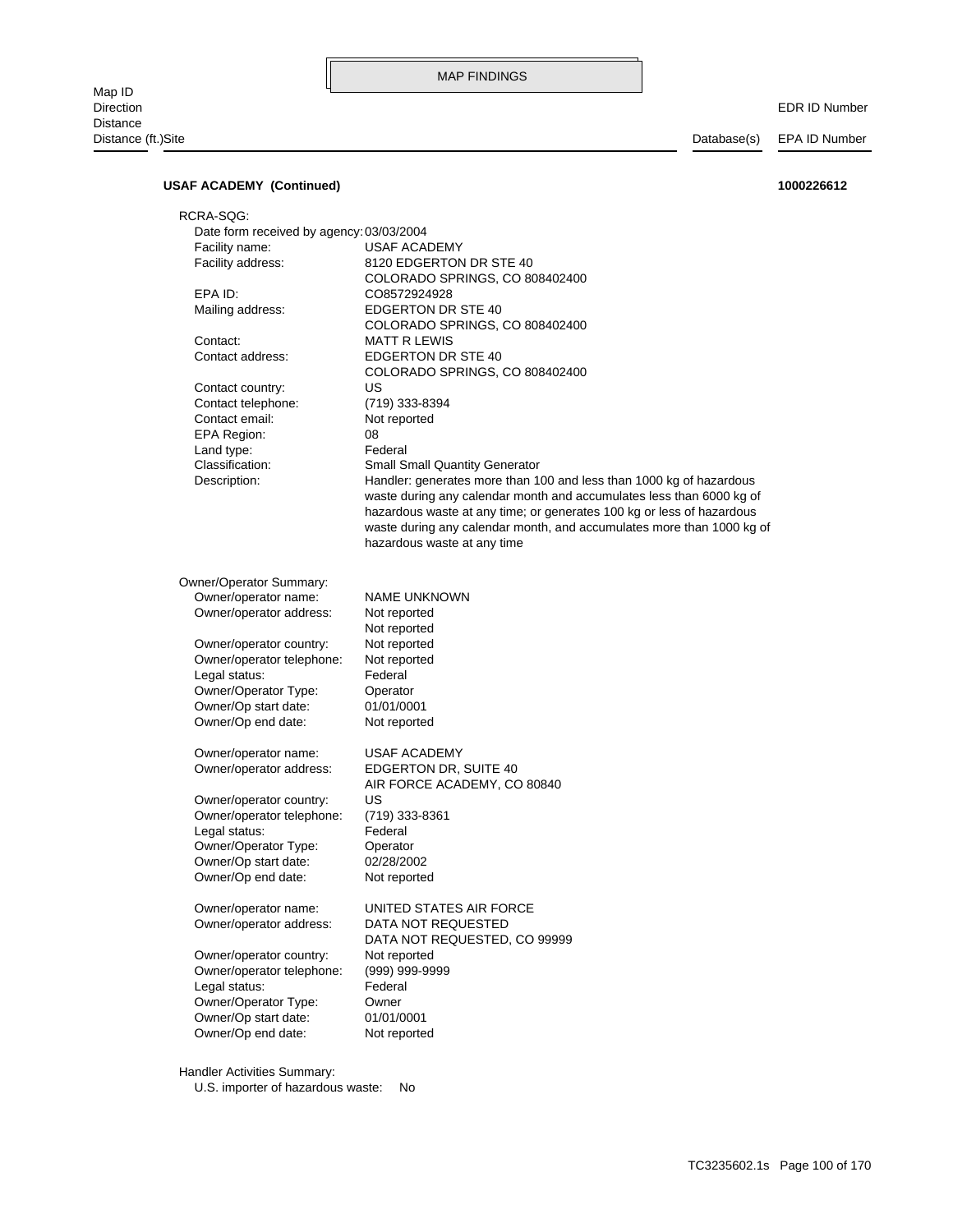Map ID<br>Direction Distance Distance (ft.)Site Database(s) EPA ID Number

| <b>USAF ACADEMY (Continued)</b>          | 1000226612                                                                                                                                                                                                                                                                                                                                                                                                                                                                                    |
|------------------------------------------|-----------------------------------------------------------------------------------------------------------------------------------------------------------------------------------------------------------------------------------------------------------------------------------------------------------------------------------------------------------------------------------------------------------------------------------------------------------------------------------------------|
| Mixed waste (haz. and radioactive): No   |                                                                                                                                                                                                                                                                                                                                                                                                                                                                                               |
| Recycler of hazardous waste:             | No                                                                                                                                                                                                                                                                                                                                                                                                                                                                                            |
| Transporter of hazardous waste:          | No                                                                                                                                                                                                                                                                                                                                                                                                                                                                                            |
| Treater, storer or disposer of HW:       | No                                                                                                                                                                                                                                                                                                                                                                                                                                                                                            |
| Underground injection activity:          | No                                                                                                                                                                                                                                                                                                                                                                                                                                                                                            |
| On-site burner exemption:                | No                                                                                                                                                                                                                                                                                                                                                                                                                                                                                            |
| Furnace exemption:                       | No                                                                                                                                                                                                                                                                                                                                                                                                                                                                                            |
| Used oil fuel burner:                    | No                                                                                                                                                                                                                                                                                                                                                                                                                                                                                            |
|                                          |                                                                                                                                                                                                                                                                                                                                                                                                                                                                                               |
| Used oil processor:<br>User oil refiner: | No                                                                                                                                                                                                                                                                                                                                                                                                                                                                                            |
| Used oil fuel marketer to burner:        | No                                                                                                                                                                                                                                                                                                                                                                                                                                                                                            |
|                                          | No                                                                                                                                                                                                                                                                                                                                                                                                                                                                                            |
| Used oil Specification marketer:         | No                                                                                                                                                                                                                                                                                                                                                                                                                                                                                            |
| Used oil transfer facility:              | No                                                                                                                                                                                                                                                                                                                                                                                                                                                                                            |
| Used oil transporter:                    | No                                                                                                                                                                                                                                                                                                                                                                                                                                                                                            |
| <b>Historical Generators:</b>            |                                                                                                                                                                                                                                                                                                                                                                                                                                                                                               |
| Date form received by agency: 02/28/2002 |                                                                                                                                                                                                                                                                                                                                                                                                                                                                                               |
| Facility name:                           | <b>USAF ACADEMY</b>                                                                                                                                                                                                                                                                                                                                                                                                                                                                           |
| Classification:                          |                                                                                                                                                                                                                                                                                                                                                                                                                                                                                               |
|                                          | <b>Large Quantity Generator</b>                                                                                                                                                                                                                                                                                                                                                                                                                                                               |
| Date form received by agency: 11/14/2001 |                                                                                                                                                                                                                                                                                                                                                                                                                                                                                               |
| Facility name:                           | <b>USAF ACADEMY</b>                                                                                                                                                                                                                                                                                                                                                                                                                                                                           |
| Classification:                          | Large Quantity Generator                                                                                                                                                                                                                                                                                                                                                                                                                                                                      |
| Date form received by agency: 06/27/2000 |                                                                                                                                                                                                                                                                                                                                                                                                                                                                                               |
| Facility name:                           | <b>USAF ACADEMY</b>                                                                                                                                                                                                                                                                                                                                                                                                                                                                           |
| Classification:                          | <b>Large Quantity Generator</b>                                                                                                                                                                                                                                                                                                                                                                                                                                                               |
| Date form received by agency: 03/28/2000 |                                                                                                                                                                                                                                                                                                                                                                                                                                                                                               |
| Facility name:                           | <b>USAF ACADEMY</b>                                                                                                                                                                                                                                                                                                                                                                                                                                                                           |
| Classification:                          | Large Quantity Generator                                                                                                                                                                                                                                                                                                                                                                                                                                                                      |
| Date form received by agency: 02/21/1996 |                                                                                                                                                                                                                                                                                                                                                                                                                                                                                               |
| Facility name:                           | <b>USAF ACADEMY</b>                                                                                                                                                                                                                                                                                                                                                                                                                                                                           |
| Classification:                          | Large Quantity Generator                                                                                                                                                                                                                                                                                                                                                                                                                                                                      |
|                                          |                                                                                                                                                                                                                                                                                                                                                                                                                                                                                               |
| Hazardous Waste Summary:                 |                                                                                                                                                                                                                                                                                                                                                                                                                                                                                               |
| Waste code:                              | D001                                                                                                                                                                                                                                                                                                                                                                                                                                                                                          |
| Waste name:                              | IGNITABLE HAZARDOUS WASTES ARE THOSE WASTES WHICH HAVE A FLASHPOINT OF<br>LESS THAN 140 DEGREES FAHRENHEIT AS DETERMINED BY A PENSKY-MARTENS<br>CLOSED CUP FLASH POINT TESTER. ANOTHER METHOD OF DETERMINING THE<br>FLASH POINT OF A WASTE IS TO REVIEW THE MATERIAL SAFETY DATA SHEET.<br>WHICH CAN BE OBTAINED FROM THE MANUFACTURER OR DISTRIBUTOR OF THE<br>MATERIAL. LACQUER THINNER IS AN EXAMPLE OF A COMMONLY USED SOLVENT<br>WHICH WOULD BE CONSIDERED AS IGNITABLE HAZARDOUS WASTE. |
| Waste code:                              | D002                                                                                                                                                                                                                                                                                                                                                                                                                                                                                          |
| Waste name:                              | A WASTE WHICH HAS A PH OF LESS THAN 2 OR GREATER THAN 12.5 IS<br>CONSIDERED TO BE A CORROSIVE HAZARDOUS WASTE. SODIUM HYDROXIDE, A<br>CAUSTIC SOLUTION WITH A HIGH PH, IS OFTEN USED BY INDUSTRIES TO CLEAN<br>OR DEGREASE PARTS. HYDROCHLORIC ACID, A SOLUTION WITH A LOW PH, IS<br>USED BY MANY INDUSTRIES TO CLEAN METAL PARTS PRIOR TO PAINTING. WHEN<br>THESE CAUSTIC OR ACID SOLUTIONS BECOME CONTAMINATED AND MUST BE<br>DISPOSED, THE WASTE WOULD BE A CORROSIVE HAZARDOUS WASTE.     |
| Waste code:                              | D003                                                                                                                                                                                                                                                                                                                                                                                                                                                                                          |
|                                          |                                                                                                                                                                                                                                                                                                                                                                                                                                                                                               |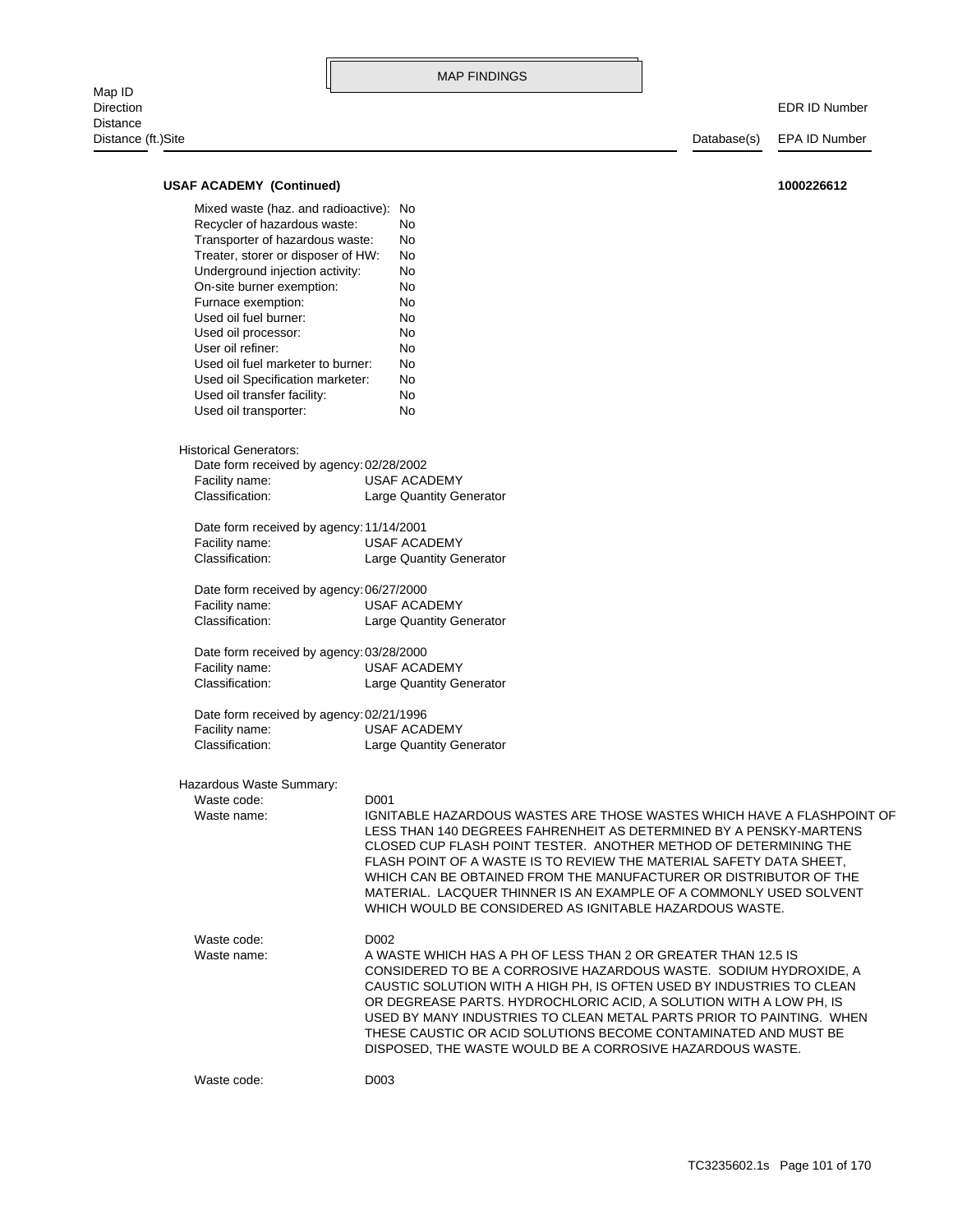EDR ID Number

Distance (ft.)Site Database(s) EPA ID Number

| <b>USAF ACADEMY (Continued)</b>                     | 1000226612                                                                                                                                                                                                                                                                                                                                                                                                                                                                                                                                                                                                                                                                                                              |
|-----------------------------------------------------|-------------------------------------------------------------------------------------------------------------------------------------------------------------------------------------------------------------------------------------------------------------------------------------------------------------------------------------------------------------------------------------------------------------------------------------------------------------------------------------------------------------------------------------------------------------------------------------------------------------------------------------------------------------------------------------------------------------------------|
| Waste name:                                         | A MATERIAL IS CONSIDERED TO BE A REACTIVE HAZARDOUS WASTE IF IT IS<br>NORMALLY UNSTABLE, REACTS VIOLENTLY WITH WATER, GENERATES TOXIC GASES<br>WHEN EXPOSED TO WATER OR CORROSIVE MATERIALS, OR IF IT IS CAPABLE OF<br>DETONATION OR EXPLOSION WHEN EXPOSED TO HEAT OR A FLAME. ONE EXAMPLE<br>OF SUCH WASTE WOULD BY WASTE GUNPOWDER.                                                                                                                                                                                                                                                                                                                                                                                  |
| Waste code:                                         | D004                                                                                                                                                                                                                                                                                                                                                                                                                                                                                                                                                                                                                                                                                                                    |
| Waste name:                                         | <b>ARSENIC</b>                                                                                                                                                                                                                                                                                                                                                                                                                                                                                                                                                                                                                                                                                                          |
| Waste code:                                         | D006                                                                                                                                                                                                                                                                                                                                                                                                                                                                                                                                                                                                                                                                                                                    |
| Waste name:                                         | <b>CADMIUM</b>                                                                                                                                                                                                                                                                                                                                                                                                                                                                                                                                                                                                                                                                                                          |
| Waste code:                                         | D008                                                                                                                                                                                                                                                                                                                                                                                                                                                                                                                                                                                                                                                                                                                    |
| Waste name:                                         | LEAD                                                                                                                                                                                                                                                                                                                                                                                                                                                                                                                                                                                                                                                                                                                    |
| Waste code:                                         | D <sub>009</sub>                                                                                                                                                                                                                                                                                                                                                                                                                                                                                                                                                                                                                                                                                                        |
| Waste name:                                         | <b>MERCURY</b>                                                                                                                                                                                                                                                                                                                                                                                                                                                                                                                                                                                                                                                                                                          |
| Waste code:                                         | P010                                                                                                                                                                                                                                                                                                                                                                                                                                                                                                                                                                                                                                                                                                                    |
| Waste name:                                         | ARSENIC ACID H3ASO4                                                                                                                                                                                                                                                                                                                                                                                                                                                                                                                                                                                                                                                                                                     |
| Waste code:                                         | P <sub>108</sub>                                                                                                                                                                                                                                                                                                                                                                                                                                                                                                                                                                                                                                                                                                        |
| Waste name:                                         | STRYCHNIDIN-10-ONE, & SALTS                                                                                                                                                                                                                                                                                                                                                                                                                                                                                                                                                                                                                                                                                             |
| Waste code:                                         | U161                                                                                                                                                                                                                                                                                                                                                                                                                                                                                                                                                                                                                                                                                                                    |
| Waste name:                                         | METHYL ISOBUTYL KETONE (I)                                                                                                                                                                                                                                                                                                                                                                                                                                                                                                                                                                                                                                                                                              |
| Corrective Action Summary:<br>Event date:<br>Event: | 09/09/1994<br><b>RFI Imposition</b>                                                                                                                                                                                                                                                                                                                                                                                                                                                                                                                                                                                                                                                                                     |
| Event date:                                         | 09/09/1994                                                                                                                                                                                                                                                                                                                                                                                                                                                                                                                                                                                                                                                                                                              |
| Event:                                              | <b>RFA</b> Initiation                                                                                                                                                                                                                                                                                                                                                                                                                                                                                                                                                                                                                                                                                                   |
| Event date:                                         | 01/15/1995                                                                                                                                                                                                                                                                                                                                                                                                                                                                                                                                                                                                                                                                                                              |
| Event:                                              | RFI Supplemental Information Requested By Agency                                                                                                                                                                                                                                                                                                                                                                                                                                                                                                                                                                                                                                                                        |
| Event date:<br>Event:                               | 06/30/1995<br>Current Human Exposures under Control, Yes, Current Human Exposures<br>Under Control has been verified. Based on a review of information<br>contained in the EI determination, current human exposures are<br>expected to be under control at the facility under current and<br>reasonably expected conditions. This determination will be<br>re-evaluated when the Agency/State becomes aware of significant<br>changes at the facility.                                                                                                                                                                                                                                                                 |
| Event date:<br>Event:                               | 06/30/1995<br>Igration of Contaminated Groundwater under Control, Yes, Migration of<br>Contaminated Groundwater Under Control has been verified. Based on a<br>review of information contained in the EI determination, it has been<br>determined that migration of contaminated groundwater is under control<br>at the facility. Specifically, this determination indicates that the<br>migration of contaminated groundwater is under control, and that<br>monitoring will be conducted to confirm that contaminated groundwater<br>remains within the existing area of contaminated groundwater. This<br>determination will be re-evaluated when the Agency becomes aware of<br>significant changes at the facility. |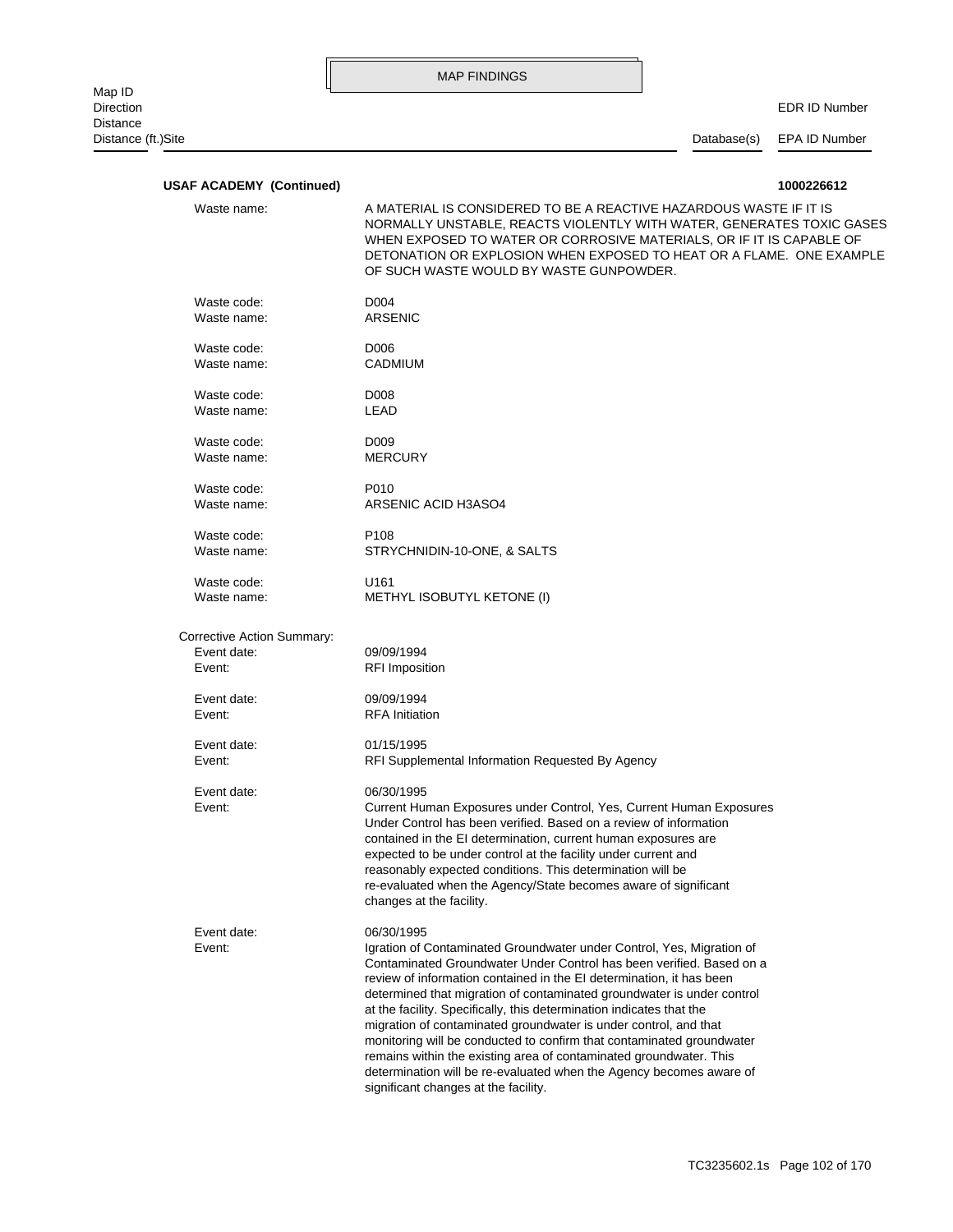| <b>USAF ACADEMY (Continued)</b>                     |                                                                   | 1000226612 |
|-----------------------------------------------------|-------------------------------------------------------------------|------------|
| Event date:                                         | 06/30/1995                                                        |            |
| Event:                                              | CA006OU                                                           |            |
|                                                     |                                                                   |            |
| Event date:                                         | 04/03/1996                                                        |            |
| Event:                                              | <b>Corrective Action Process Terminated</b>                       |            |
|                                                     |                                                                   |            |
| Facility Has Received Notices of Violations:        |                                                                   |            |
| Regulation violated:                                | SR - 262.11, 262.34, 265.52, 268.7                                |            |
| Area of violation:                                  | Generators - Pre-transport                                        |            |
| Date violation determined:                          | 05/08/2000<br>06/07/2000                                          |            |
| Date achieved compliance:<br>Violation lead agency: | State                                                             |            |
| Enforcement action:                                 | V3 Conversion Compliance Advisory                                 |            |
| Enforcement action date:                            | 05/08/2000                                                        |            |
| Enf. disposition status:                            | Not reported                                                      |            |
| Enf. disp. status date:                             | Not reported                                                      |            |
| Enforcement lead agency:                            | <b>State</b>                                                      |            |
| Proposed penalty amount: 0                          |                                                                   |            |
| Final penalty amount:                               | 0                                                                 |            |
| Paid penalty amount:                                | 0                                                                 |            |
|                                                     |                                                                   |            |
| Regulation violated:<br>Area of violation:          | SR - 265.53(f)<br>TSD - Contingency Plan and Emergency Procedures |            |
| Date violation determined:                          | 10/14/1998                                                        |            |
| Date achieved compliance:                           | 11/18/1998                                                        |            |
| Violation lead agency:                              | State                                                             |            |
| Enforcement action:                                 | V3 Conversion Compliance Advisory                                 |            |
| Enforcement action date:                            | 10/14/1998                                                        |            |
| Enf. disposition status:                            | Not reported                                                      |            |
| Enf. disp. status date:                             | Not reported                                                      |            |
| Enforcement lead agency:                            | State                                                             |            |
| Proposed penalty amount: 0                          |                                                                   |            |
| Final penalty amount:                               | 0                                                                 |            |
| Paid penalty amount:                                | 0                                                                 |            |
| Regulation violated:                                | SR - 262.34(a)(1)(i) 265.174                                      |            |
| Area of violation:                                  | Generators - General                                              |            |
| Date violation determined:                          | 10/14/1998                                                        |            |
| Date achieved compliance:                           | 11/18/1998                                                        |            |
| Violation lead agency:                              | <b>State</b>                                                      |            |
| Enforcement action:                                 | V3 Conversion Compliance Advisory                                 |            |
| Enforcement action date:                            | 10/14/1998                                                        |            |
| Enf. disposition status:                            | Not reported                                                      |            |
| Enf. disp. status date:<br>Enforcement lead agency: | Not reported<br><b>State</b>                                      |            |
| Proposed penalty amount:                            | 0                                                                 |            |
| Final penalty amount:                               | 0                                                                 |            |
| Paid penalty amount:                                | 0                                                                 |            |
|                                                     |                                                                   |            |
| Regulation violated:                                | SR - 262.11 100.10                                                |            |
| Area of violation:<br>Date violation determined:    | Generators - General                                              |            |
| Date achieved compliance:                           | 05/02/1994<br>01/18/1995                                          |            |
| Violation lead agency:                              | <b>State</b>                                                      |            |
| Enforcement action:                                 | <b>WRITTEN INFORMAL</b>                                           |            |
| Enforcement action date:                            | 05/04/1994                                                        |            |
| Enf. disposition status:                            | Not reported                                                      |            |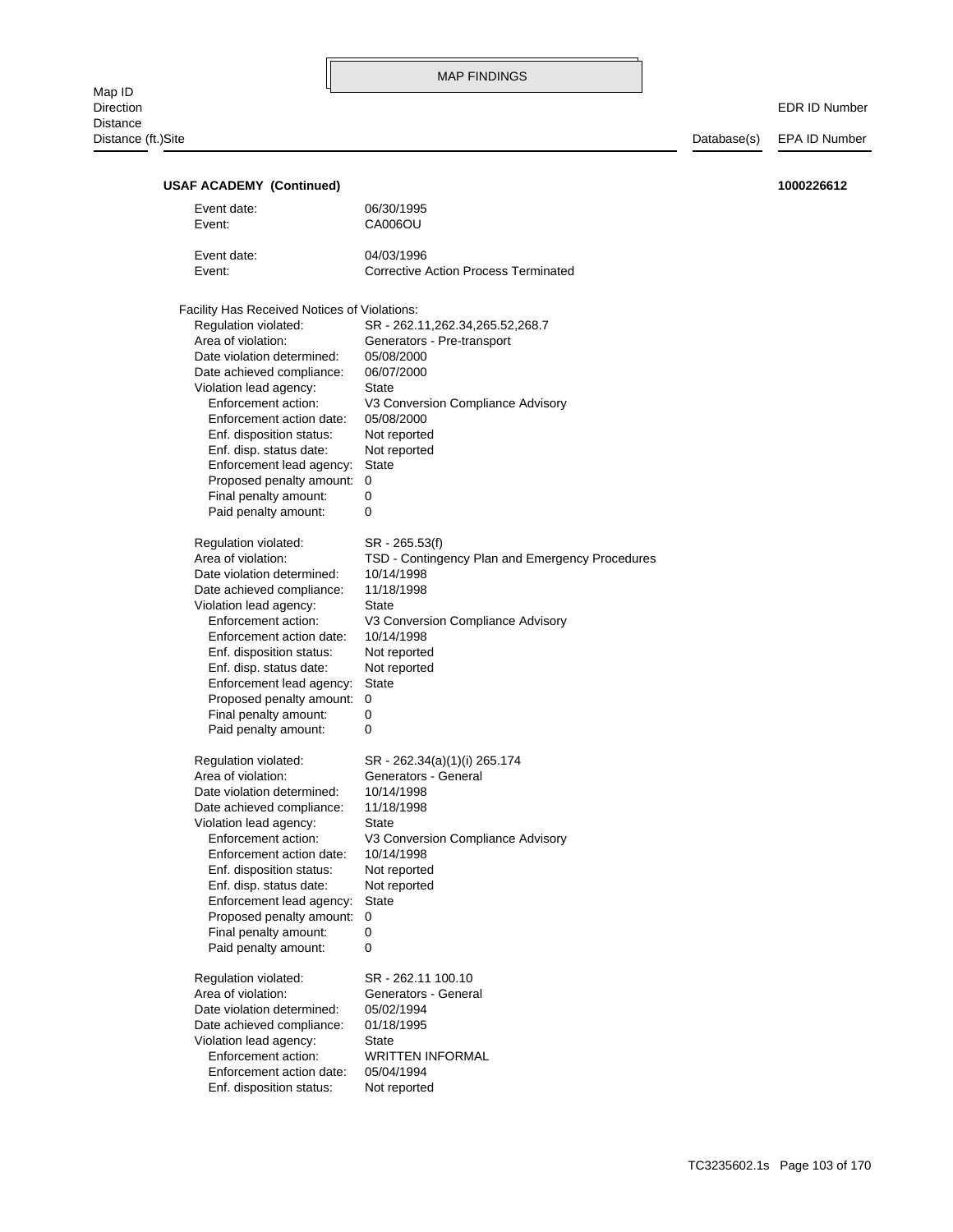**USAF ACADEMY (Continued) 1000226612**

Map ID<br>Direction Direction EDR ID Number Distance Distance (ft.)Site Database(s) EPA ID Number

## Evaluation lead agency: State Date achieved compliance: Not reported Area of violation: Not reported Evaluation: FOLLOW-UP INSPECTION Evaluation date: 06/07/2000 Evaluation lead agency: State Date achieved compliance: Not reported Area of violation: Not reported Evaluation: COMPLIANCE EVALUATION INSPECTION ON-SITE Evaluation date: 11/06/2006 Evaluation lead agency: State Date achieved compliance: Not reported Area of violation: Not reported Evaluation: FOCUSED COMPLIANCE INSPECTION Evaluation date: 01/16/2008 Evaluation lead agency: State Date achieved compliance: Not reported Area of violation: Not reported Evaluation: FACILITY SELF DISCLOSURE Evaluation date: 07/14/2008 Evaluation lead agency: State Date achieved compliance: Not reported Area of violation: Not reported Evaluation: FACILITY SELF DISCLOSURE Evaluation date: 07/27/2009 Evaluation lead agency: State Date achieved compliance: Not reported Area of violation: Not reported Evaluation: FACILITY SELF DISCLOSURE Evaluation date: 06/22/2010 Evaluation Action Summary: Paid penalty amount: 0 Final penalty amount: 0 Proposed penalty amount: 0 Enforcement lead agency: State Enf. disp. status date: Not reported Enf. disposition status: Not reported Enforcement action date: 03/02/1990 Enforcement action: WRITTEN INFORMAL Violation lead agency: State Date achieved compliance: 07/02/1990 Date violation determined: 01/30/1990 Area of violation: Generators - General Regulation violated: Not reported Paid penalty amount: 0 Final penalty amount: 0 Proposed penalty amount: 0 Enforcement lead agency: State Enf. disp. status date: Not reported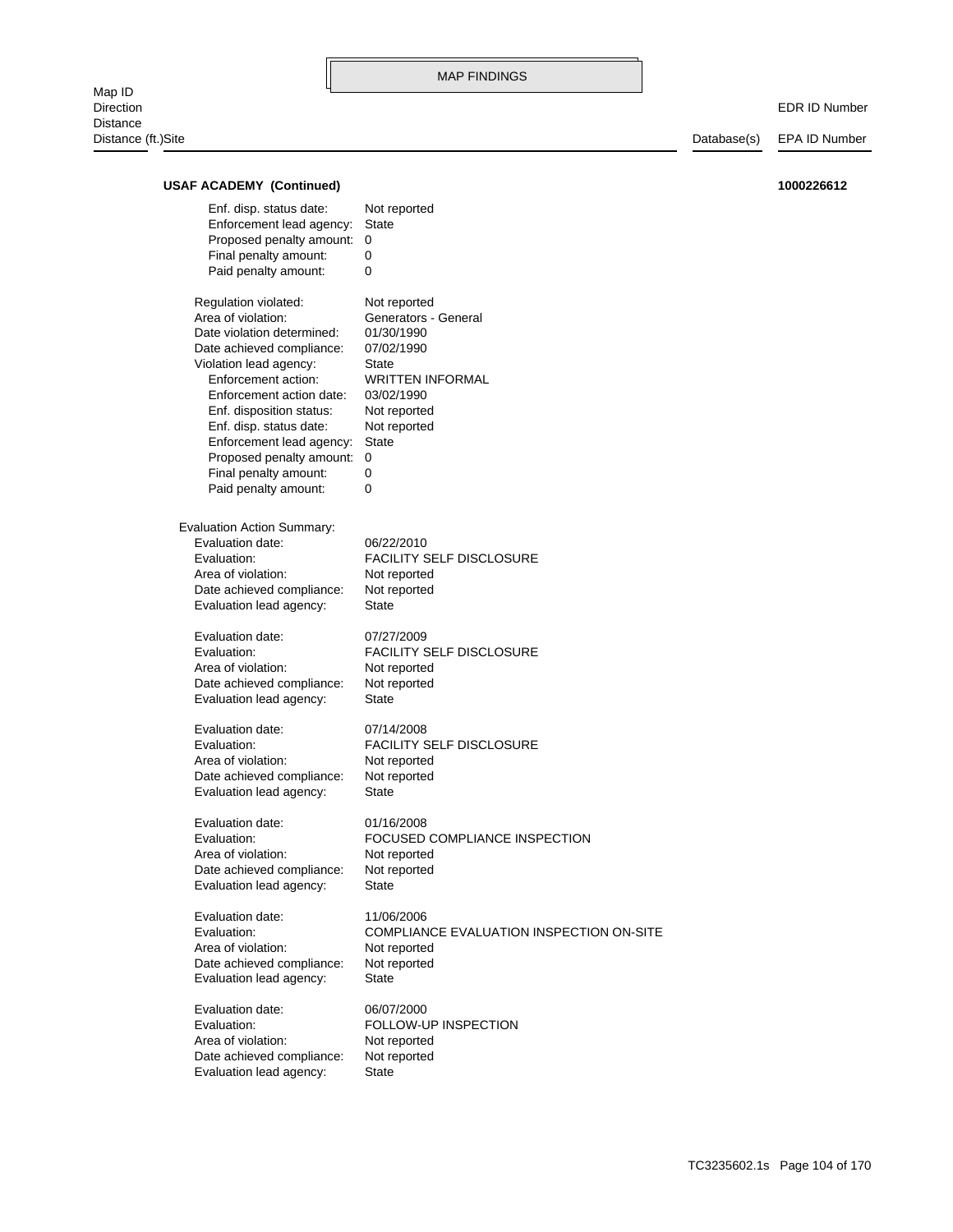| <b>USAF ACADEMY (Continued)</b>                       |                                                                        | 1000226612 |
|-------------------------------------------------------|------------------------------------------------------------------------|------------|
| Evaluation date:<br>Evaluation:<br>Area of violation: | 05/08/2000<br>COMPLIANCE EVALUATION INSPECTION ON-SITE<br>Not reported |            |
| Date achieved compliance:<br>Evaluation lead agency:  | Not reported<br>EPA-Initiated Oversight/Observation/Training Actions   |            |
| Evaluation date:<br>Evaluation:                       | 05/08/2000<br>COMPLIANCE EVALUATION INSPECTION ON-SITE                 |            |
| Area of violation:                                    | Generators - Pre-transport                                             |            |
| Date achieved compliance:                             | 06/07/2000                                                             |            |
| Evaluation lead agency:                               | <b>State</b>                                                           |            |
| Evaluation date:                                      | 11/18/1998                                                             |            |
| Evaluation:                                           | FOLLOW-UP INSPECTION                                                   |            |
| Area of violation:                                    | Not reported                                                           |            |
| Date achieved compliance:                             | Not reported                                                           |            |
| Evaluation lead agency:                               | <b>State</b>                                                           |            |
| Evaluation date:<br>Evaluation:                       | 10/14/1998<br><b>COMPLIANCE EVALUATION INSPECTION ON-SITE</b>          |            |
| Area of violation:                                    | TSD - Contingency Plan and Emergency Procedures                        |            |
| Date achieved compliance:                             | 11/18/1998                                                             |            |
| Evaluation lead agency:                               | <b>State</b>                                                           |            |
|                                                       |                                                                        |            |
| Evaluation date:                                      | 10/14/1998                                                             |            |
| Evaluation:                                           | COMPLIANCE EVALUATION INSPECTION ON-SITE<br>Generators - General       |            |
| Area of violation:<br>Date achieved compliance:       | 11/18/1998                                                             |            |
| Evaluation lead agency:                               | State                                                                  |            |
| Evaluation date:                                      | 12/10/1996                                                             |            |
| Evaluation:                                           | COMPLIANCE EVALUATION INSPECTION ON-SITE                               |            |
| Area of violation:                                    | Not reported                                                           |            |
| Date achieved compliance:                             | Not reported                                                           |            |
| Evaluation lead agency:                               | <b>State</b>                                                           |            |
| Evaluation date:                                      | 04/01/1996                                                             |            |
| Evaluation:                                           | FOCUSED COMPLIANCE INSPECTION                                          |            |
| Area of violation:                                    | Not reported                                                           |            |
| Date achieved compliance:                             | Not reported                                                           |            |
| Evaluation lead agency:                               | <b>State</b>                                                           |            |
| Evaluation date:                                      | 01/18/1995                                                             |            |
| Evaluation:                                           | CORRECTIVE ACTION COMPLIANCE EVALUATION                                |            |
| Area of violation:                                    | Not reported                                                           |            |
| Date achieved compliance:<br>Evaluation lead agency:  | Not reported<br><b>State</b>                                           |            |
|                                                       |                                                                        |            |
| Evaluation date:                                      | 09/07/1994                                                             |            |
| Evaluation:                                           | FOCUSED COMPLIANCE INSPECTION                                          |            |
| Area of violation:                                    | Not reported                                                           |            |
| Date achieved compliance:<br>Evaluation lead agency:  | Not reported<br><b>State</b>                                           |            |
|                                                       |                                                                        |            |
| Evaluation date:                                      | 04/04/1994                                                             |            |
| Evaluation:<br>Area of violation:                     | NON-FINANCIAL RECORD REVIEW<br>Generators - General                    |            |
|                                                       |                                                                        |            |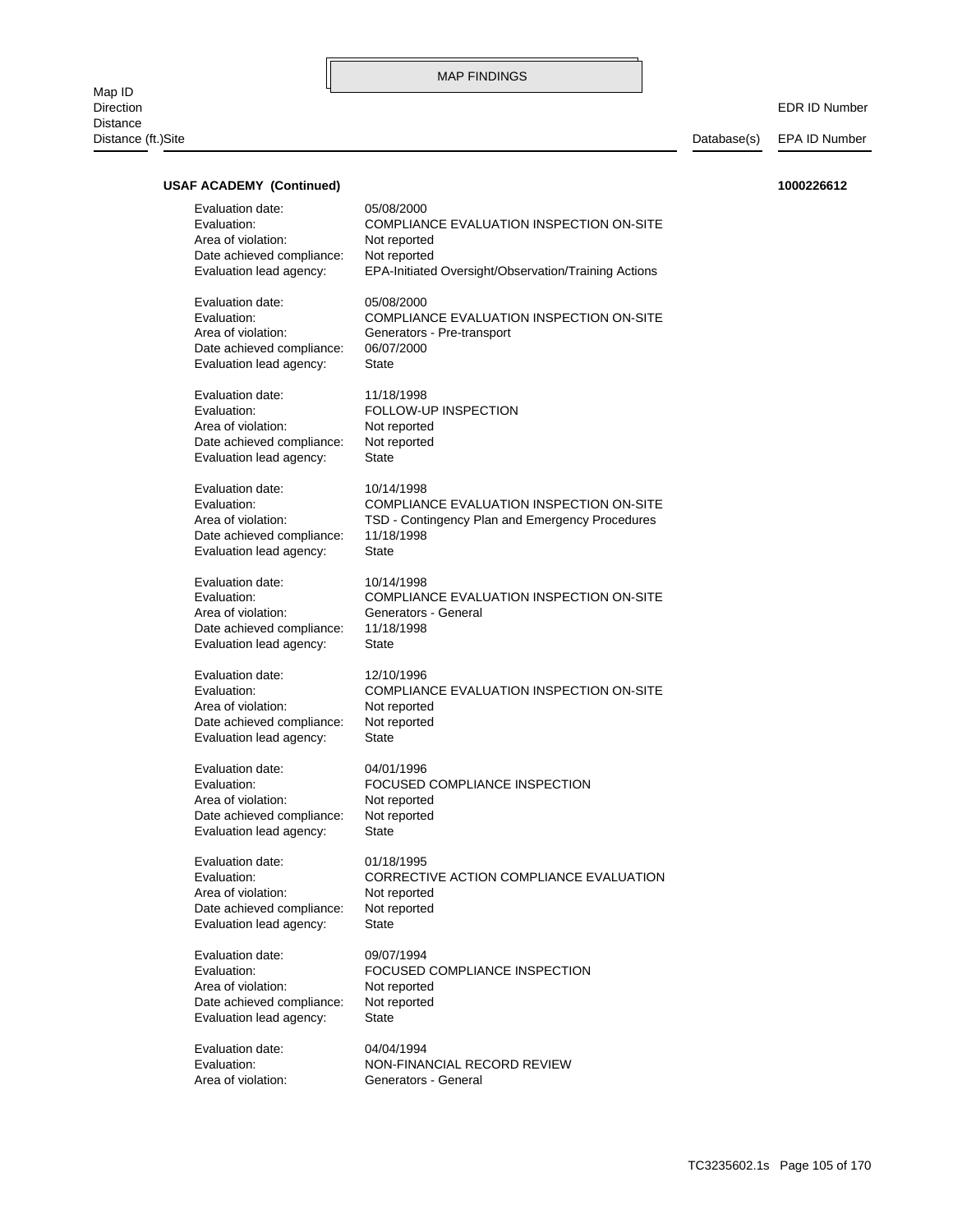EDR ID Number

| <b>USAF ACADEMY (Continued)</b>                                                                               |                                                              |                                                                                                              | 1000226612 |
|---------------------------------------------------------------------------------------------------------------|--------------------------------------------------------------|--------------------------------------------------------------------------------------------------------------|------------|
| Date achieved compliance:<br>Evaluation lead agency:                                                          |                                                              | 01/18/1995<br><b>State</b>                                                                                   |            |
| Evaluation date:<br>Evaluation:<br>Area of violation:<br>Date achieved compliance:<br>Evaluation lead agency: |                                                              | 07/02/1990<br><b>COMPLIANCE SCHEDULE EVALUATION</b><br>Not reported<br>Not reported<br><b>State</b>          |            |
| Evaluation date:<br>Evaluation:<br>Area of violation:<br>Date achieved compliance:<br>Evaluation lead agency: |                                                              | 01/30/1990<br>COMPLIANCE EVALUATION INSPECTION ON-SITE<br>Generators - General<br>07/02/1990<br><b>State</b> |            |
| Evaluation date:<br>Evaluation:<br>Area of violation:<br>Date achieved compliance:<br>Evaluation lead agency: |                                                              | 08/28/1984<br>COMPLIANCE EVALUATION INSPECTION ON-SITE<br>Not reported<br>Not reported<br>EPA                |            |
| PADS:<br>EPAID:<br>Facility name:<br><b>Facility Address:</b>                                                 |                                                              | CO8572924928<br>US AIR FORCE ACADEMY<br><b>HQ USAFA DEPV</b>                                                 |            |
| Facility country:<br>Generator:<br>Storer:<br>Transporter:<br>Disposer:                                       | US<br><b>No</b><br>No.<br>Yes<br>No.                         | USAF ACADEMY, CO                                                                                             |            |
| Research facility:<br>Smelter:<br>Facility owner name:<br>Contact title:<br>Contact name:                     | No<br>No<br>Not reported                                     | US AIR FORCE<br><b>SCOTT MARK M</b>                                                                          |            |
| Contact tel:<br>Contact extension:<br>Mailing address:                                                        | (719) 472-4483<br>Not reported                               | <b>HQ USAFA DEPV</b><br>USAF ACADEMY, CO                                                                     |            |
| Mailing country:<br>Cert. title:<br>Cert. name:<br>Cert. date:<br>Date received:                              | US<br>Not reported<br>Not reported<br>3/29/1990<br>5/10/1990 |                                                                                                              |            |
| FINDS:                                                                                                        |                                                              |                                                                                                              |            |
| Registry ID:                                                                                                  | 110001430559                                                 |                                                                                                              |            |

Environmental Interest/Information System

used to track emissions and compliance data from industrial plants. information concerning airborne pollution in the United States. AFS is Aerometric Data (SAROAD). AIRS is the national repository for National Emission Data System (NEDS), and the Storage and Retrieval of Subsystem) replaces the former Compliance Data System (CDS), the AFS (Aerometric Information Retrieval System (AIRS) Facility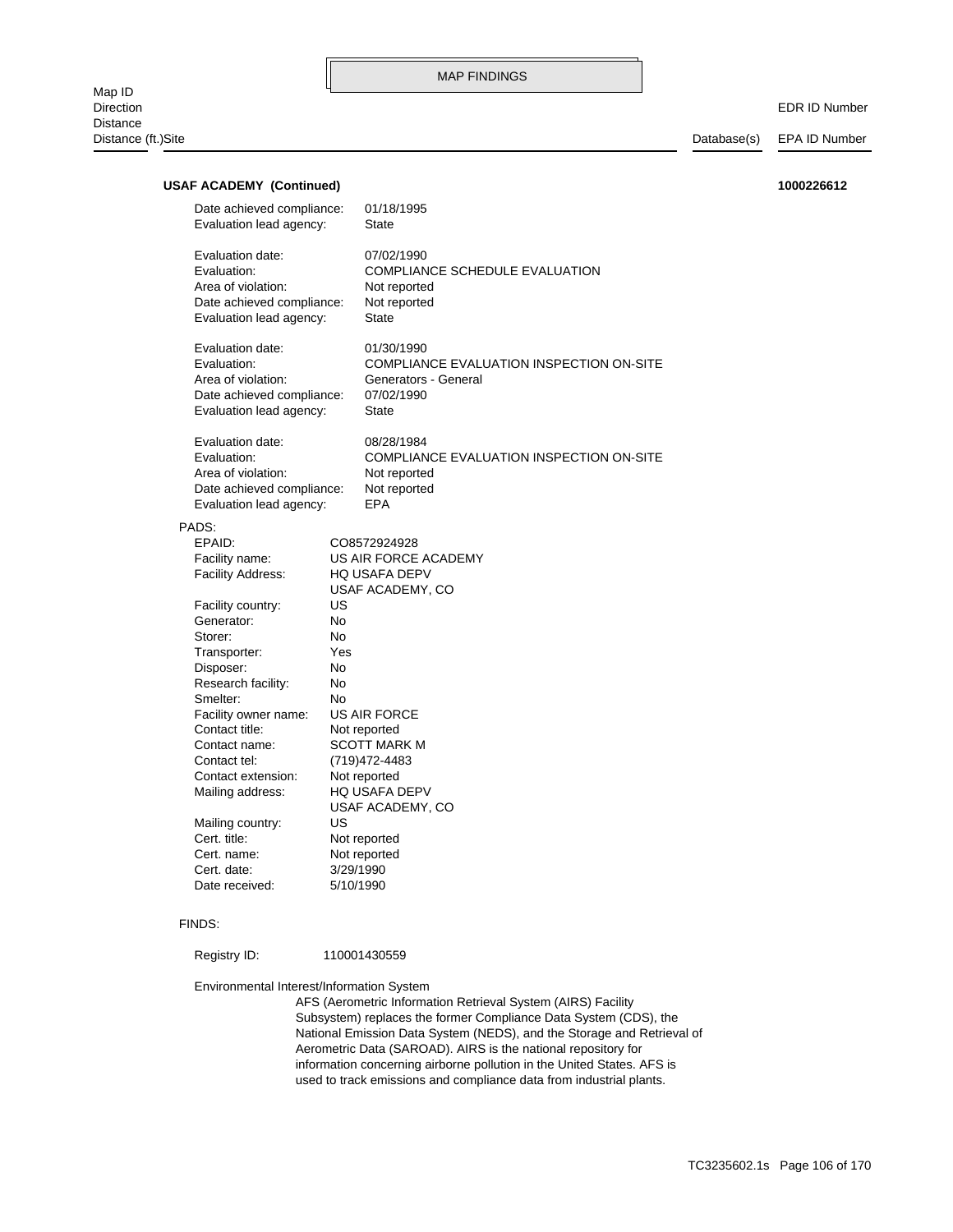#### **USAF ACADEMY (Continued) 1000226612**

of the Clean Air Act. redesign to support facility operating permits required under Title V estimation of total national emissions. AFS is undergoing a major to comply with regulatory programs and by EPA as an input for the AFS data are utilized by states to prepare State Implementation Plans

and settlements. regions and states with cooperative agreements, enforcement actions, Toxic Substances Control Act (TSCA). The system tracks inspections in Federal Insecticide, Fungicide, and Rodenticide Act (FIFRA) and the NCDB (National Compliance Data Base) supports implementation of the

their precursors, as well as hazardous air pollutants (HAPs). on stationary and mobile sources that emit criteria air pollutants and The NEI (National Emissions Inventory) database contains information

transported off-site. these facilities release directly to air, water, land, or that are from facilities on the amounts of over 300 listed toxic chemicals that US EPA TRIS (Toxics Release Inventory System) contains information

discharge does not adversely affect water quality. requirements, and include other provisions to ensure that the limits on what can be discharged, impose monitoring and reporting States are required to obtain a permit. The permit will likely contain discharge pollutants from any point source into waters of the United issued under the Clean Water Act. Under NPDES, all facilities that the Compliance Information System (ICIS) tracks surface water permits US National Pollutant Discharge Elimination System (NPDES) module of

corrective action activities required under RCRA. program staff to track the notification, permit, compliance, and and treat, store, or dispose of hazardous waste. RCRAInfo allows RCRA events and activities related to facilities that generate, transport, Conservation and Recovery Act (RCRA) program through the tracking of RCRAInfo is a national information system that supports the Resource

#### CRITERIA AND HAZARDOUS AIR POLLUTANT INVENTORY

permit, compliance, and enforcement status of NPDES facilities. Elimination System (NPDES) permit holding facilities. PCS tracks the information system that contains data on National Pollutant Discharge PCS (Permit Compliance System) is a computerized management

that support Compliance and Enforcement programs. These include; has the capability to track other activities occurring in the Region that information with Federal actions already in the system. ICIS also Compliance System (PCS) which supports the NPDES and will integrate it Headquarters. A future release of ICIS will replace the Permit information is maintained in ICIS by EPA in the Regional offices and Federal Administrative and Judicial enforcement actions. This a single repository for that information. Currently, ICIS contains all replace EPA's independent databases that contain Enforcement data with information across most of EPA's programs. The vision for ICIS is to complete, will contain integrated Enforcement and Compliance Compliance Information System and provides a database that, when ICIS (Integrated Compliance Information System) is the Integrated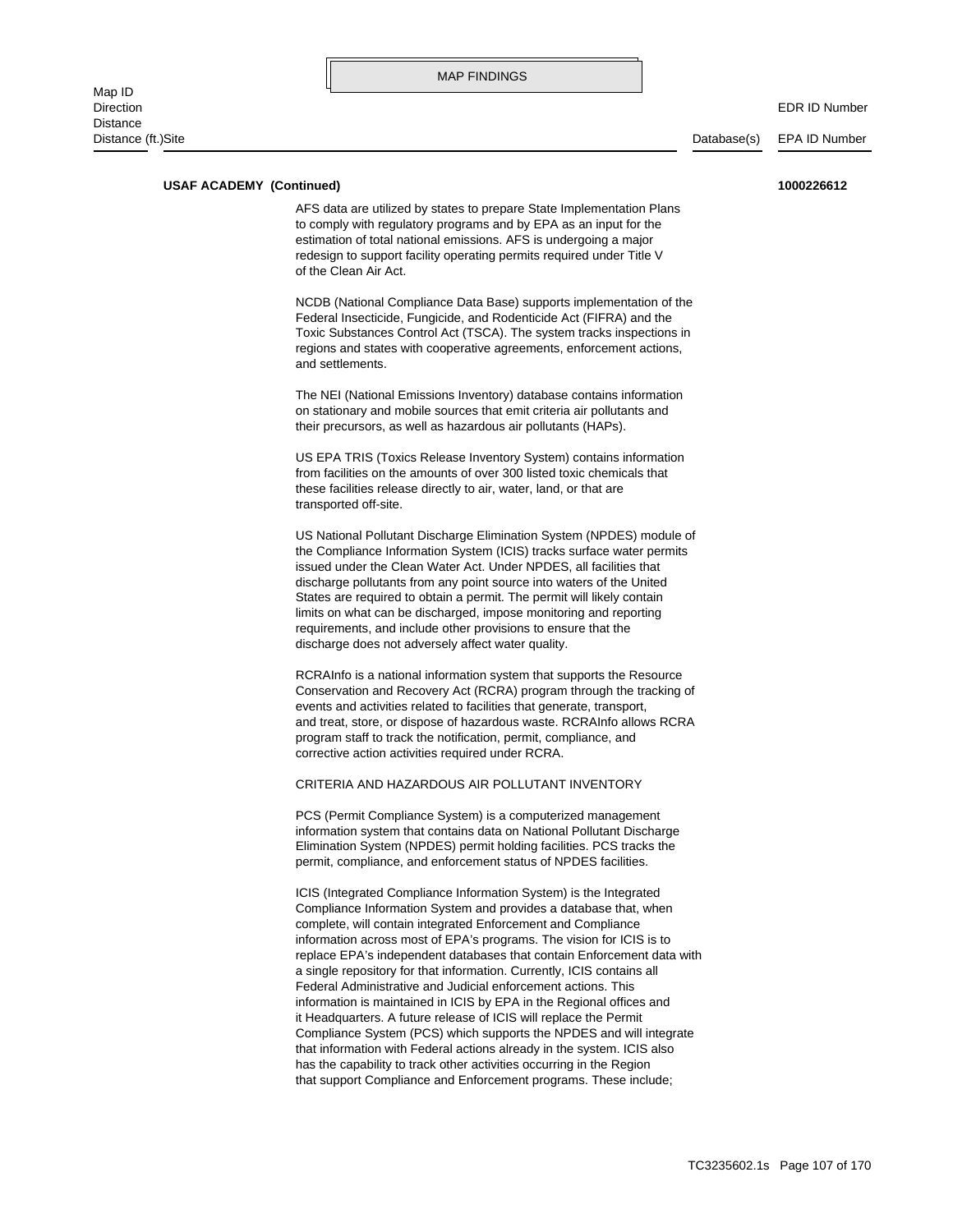| <b>USAF ACADEMY (Continued)</b>                                                         | 1000226612<br>Incident Tracking, Compliance Assistance, and Compliance Monitoring. |
|-----------------------------------------------------------------------------------------|------------------------------------------------------------------------------------|
|                                                                                         |                                                                                    |
| <b>ECONO LUBE N TUNE #227</b><br>8320 RAZORBACK RD<br><b>COLORADO SPRINGS, CO 80920</b> | <b>RCRA-NonGen</b><br>1001075852<br><b>FINDS</b><br>COR000003210                   |
| RCRA-NonGen:                                                                            |                                                                                    |
| Date form received by agency: 11/17/1999                                                |                                                                                    |
| Facility name:                                                                          | ECONO LUBE N TUNE #227                                                             |
| Facility address:                                                                       | 8320 RAZORBACK RD                                                                  |
|                                                                                         | COLORADO SPRINGS, CO 80920                                                         |
| EPA ID:                                                                                 | COR000003210                                                                       |
| Mailing address:                                                                        | E PLATTE AVE                                                                       |
|                                                                                         | COLORADO SPRINGS, CO 80909                                                         |
| Contact:                                                                                | <b>HEATHER MAZE</b>                                                                |
| Contact address:                                                                        | 2446 E PLATTE AVE                                                                  |
|                                                                                         | COLORADO SPRINGS, CO 80909                                                         |
| Contact country:                                                                        | US                                                                                 |
| Contact telephone:                                                                      | (719) 527-6716                                                                     |
| Contact email:                                                                          | Not reported                                                                       |
| EPA Region:                                                                             | 08                                                                                 |
| Classification:                                                                         | Non-Generator                                                                      |
| Description:                                                                            | Handler: Non-Generators do not presently generate hazardous waste                  |
| Owner/Operator Summary:                                                                 |                                                                                    |
| Owner/operator name:                                                                    | <b>MARK HURT</b>                                                                   |
|                                                                                         | 4830 JET WING CIR WEST                                                             |
| Owner/operator address:                                                                 | COLORADO SPRINGS, CO 80916                                                         |
| Owner/operator country:                                                                 | Not reported                                                                       |
| Owner/operator telephone:                                                               | (719) 591-1479                                                                     |
| Legal status:                                                                           | Private                                                                            |
| Owner/Operator Type:                                                                    | Owner                                                                              |
| Owner/Op start date:                                                                    | Not reported                                                                       |
| Owner/Op end date:                                                                      | Not reported                                                                       |
| Handler Activities Summary:                                                             |                                                                                    |
| U.S. importer of hazardous waste:                                                       | No                                                                                 |
| Mixed waste (haz. and radioactive):                                                     | No                                                                                 |
| Recycler of hazardous waste:                                                            | No                                                                                 |
| Transporter of hazardous waste:                                                         | No                                                                                 |
| Treater, storer or disposer of HW:                                                      | No                                                                                 |
| Underground injection activity:                                                         | No                                                                                 |
| On-site burner exemption:                                                               | No                                                                                 |
| Furnace exemption:                                                                      | No                                                                                 |
| Used oil fuel burner:                                                                   | No                                                                                 |
| Used oil processor:                                                                     | No                                                                                 |
| User oil refiner:                                                                       | No                                                                                 |
| Used oil fuel marketer to burner:                                                       | No                                                                                 |
| Used oil Specification marketer:                                                        | No                                                                                 |
| Used oil transfer facility:                                                             | No                                                                                 |
| Used oil transporter:                                                                   | No                                                                                 |
| Hazardous Waste Summary:                                                                |                                                                                    |
| Waste code:                                                                             | D001                                                                               |
| Waste name:                                                                             | IGNITABLE HAZARDOUS WASTES ARE THOSE WASTES WHICH HAVE A FLASHPOINT OF             |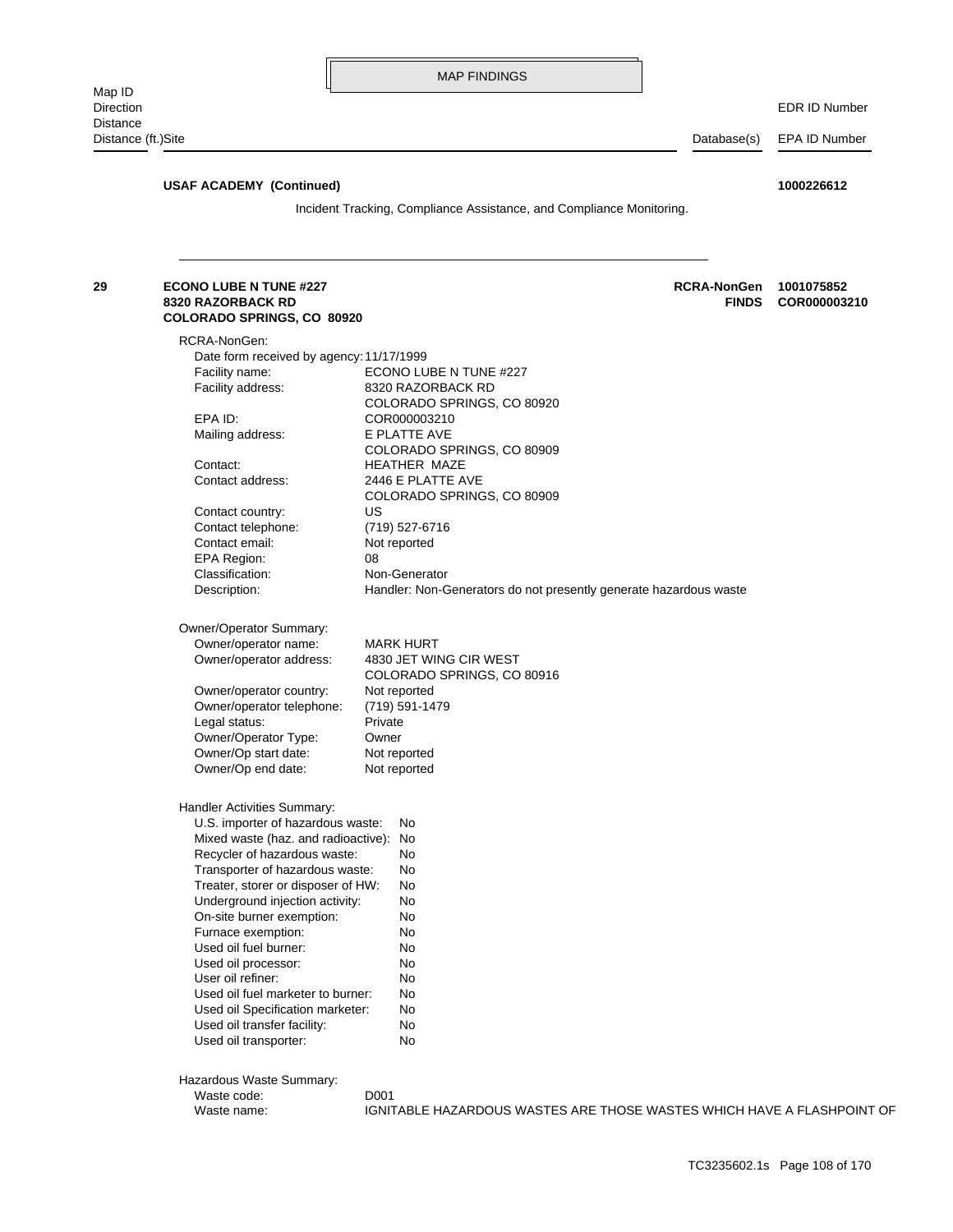| Map ID                                    | טטוועמוד זאווי                                                      |             |                      |
|-------------------------------------------|---------------------------------------------------------------------|-------------|----------------------|
| <b>Direction</b>                          |                                                                     |             | <b>EDR ID Number</b> |
| <b>Distance</b>                           |                                                                     |             |                      |
| Distance (ft.)Site                        |                                                                     | Database(s) | EPA ID Number        |
|                                           |                                                                     |             |                      |
| <b>ECONO LUBE N TUNE #227 (Continued)</b> |                                                                     |             | 1001075852           |
|                                           | LESS THAN 140 DEGREES FAHRENHEIT AS DETERMINED BY A PENSKY-MARTENS. |             |                      |

 WHICH WOULD BE CONSIDERED AS IGNITABLE HAZARDOUS WASTE. MATERIAL. LACQUER THINNER IS AN EXAMPLE OF A COMMONLY USED SOLVENT WHICH CAN BE OBTAINED FROM THE MANUFACTURER OR DISTRIBUTOR OF THE FLASH POINT OF A WASTE IS TO REVIEW THE MATERIAL SAFETY DATA SHEET, CLOSED CUP FLASH POINT TESTER. ANOTHER METHOD OF DETERMINING THE

Violation Status: No violations found

FINDS:

Registry ID: 110002995144

Environmental Interest/Information System

corrective action activities required under RCRA. program staff to track the notification, permit, compliance, and and treat, store, or dispose of hazardous waste. RCRAInfo allows RCRA events and activities related to facilities that generate, transport, Conservation and Recovery Act (RCRA) program through the tracking of RCRAInfo is a national information system that supports the Resource

#### **COLORADO SPRINGS, CO 80920 7625 N ACADEMY BLVD FINDS COR000001867 30 THE PEP BOYS - MANNY, MOE & JACK #270 1001023290 RCRA-NonGen**

| RCRA-NonGen:                             |                                                                   |
|------------------------------------------|-------------------------------------------------------------------|
| Date form received by agency: 12/21/1995 |                                                                   |
| Facility name:                           | THE PEP BOYS - MANNY, MOE & JACK #270                             |
| Facility address:                        | 7625 N ACADEMY BLVD                                               |
|                                          | COLORADO SPRINGS, CO 80920                                        |
| EPA ID:                                  | COR000001867                                                      |
| Mailing address:                         | W ALLEGHENY AVE                                                   |
|                                          | PHILADELPHIA, PA 19132                                            |
| Contact:                                 | <b>MEGAN BROWN</b>                                                |
| Contact address:                         | 3111 W ALLEGHENY AVE                                              |
|                                          | PHILADELPHIA, PA 19132                                            |
| Contact country:                         | <b>US</b>                                                         |
| Contact telephone:                       | (215) 227-9017                                                    |
| Contact email:                           | Not reported                                                      |
| <b>EPA Region:</b>                       | 08                                                                |
| Classification:                          | Non-Generator                                                     |
| Description:                             | Handler: Non-Generators do not presently generate hazardous waste |
| Owner/Operator Summary:                  |                                                                   |
| Owner/operator name:                     | PEP BOYS - MANNY MOE & JACK                                       |
| Owner/operator address:                  | 3111 W ALLEGHENY AVE                                              |
|                                          | PHILADELPHIA, PA 19132                                            |
| Owner/operator country:                  | Not reported                                                      |
| Owner/operator telephone:                | (215) 227-9277                                                    |
| Legal status:                            | Private                                                           |
| Owner/Operator Type:                     | Owner                                                             |
| Owner/Op start date:                     | Not reported                                                      |
| Owner/Op end date:                       | Not reported                                                      |
|                                          |                                                                   |

Handler Activities Summary:

U.S. importer of hazardous waste: No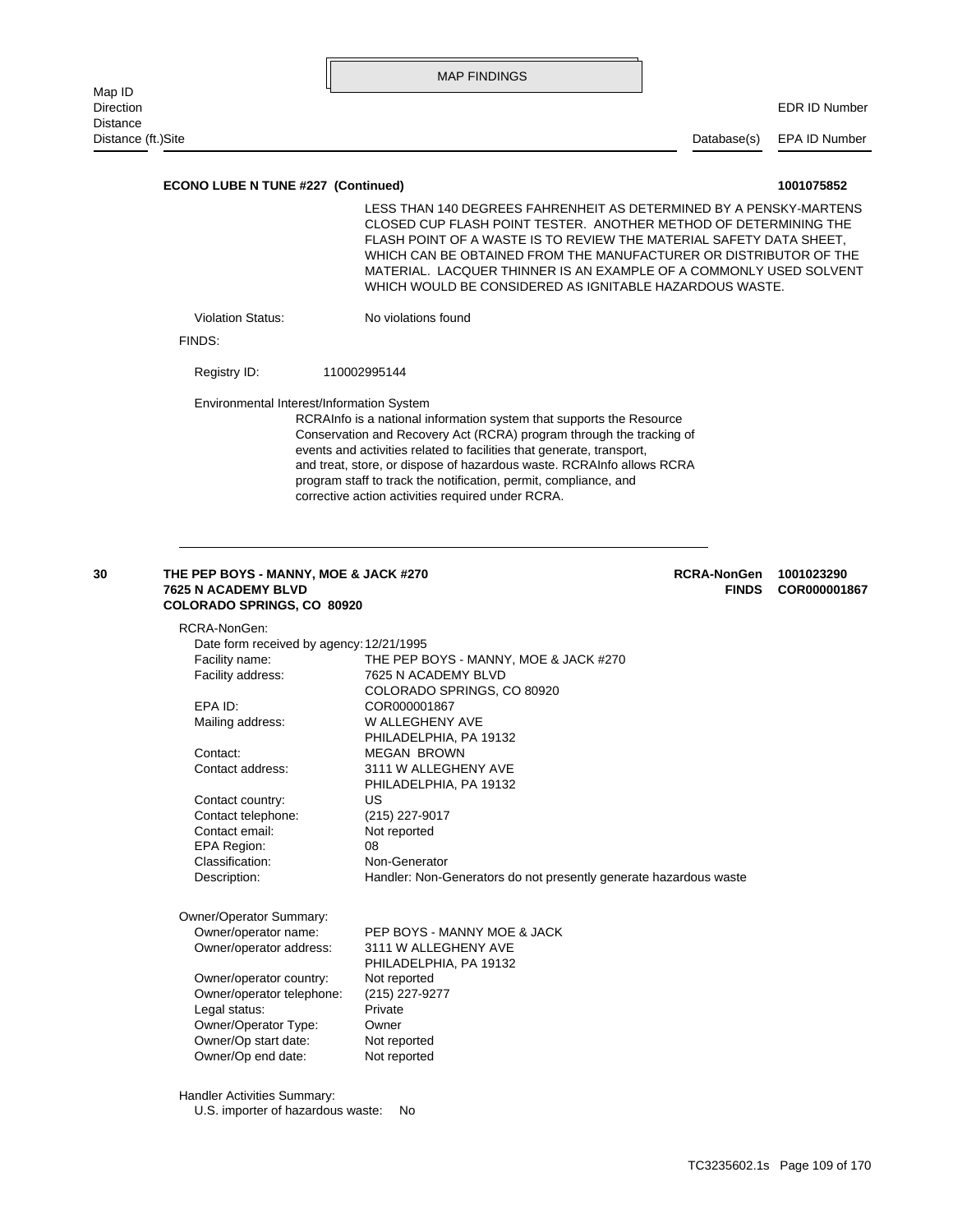| Map ID                       |                                                                        |              |                     | <b>MAP FINDINGS</b>                               |                                                                                                                                          |               |                      |
|------------------------------|------------------------------------------------------------------------|--------------|---------------------|---------------------------------------------------|------------------------------------------------------------------------------------------------------------------------------------------|---------------|----------------------|
| Direction<br><b>Distance</b> |                                                                        |              |                     |                                                   |                                                                                                                                          |               | <b>EDR ID Number</b> |
| Distance (ft.)Site           |                                                                        |              |                     |                                                   |                                                                                                                                          | Database(s)   | EPA ID Number        |
|                              |                                                                        |              |                     |                                                   |                                                                                                                                          |               |                      |
|                              | THE PEP BOYS - MANNY, MOE & JACK #270 (Continued)                      |              |                     |                                                   |                                                                                                                                          |               | 1001023290           |
|                              | Mixed waste (haz. and radioactive): No<br>Recycler of hazardous waste: |              | No                  |                                                   |                                                                                                                                          |               |                      |
|                              | Transporter of hazardous waste:                                        |              | No                  |                                                   |                                                                                                                                          |               |                      |
|                              | Treater, storer or disposer of HW:                                     |              | No                  |                                                   |                                                                                                                                          |               |                      |
|                              | Underground injection activity:                                        |              | No                  |                                                   |                                                                                                                                          |               |                      |
|                              | On-site burner exemption:                                              |              | No                  |                                                   |                                                                                                                                          |               |                      |
|                              | Furnace exemption:                                                     |              | No                  |                                                   |                                                                                                                                          |               |                      |
|                              | Used oil fuel burner:                                                  |              | No                  |                                                   |                                                                                                                                          |               |                      |
|                              | Used oil processor:                                                    |              | No                  |                                                   |                                                                                                                                          |               |                      |
|                              | User oil refiner:<br>Used oil fuel marketer to burner:                 |              | No                  |                                                   |                                                                                                                                          |               |                      |
|                              |                                                                        |              | No<br>No            |                                                   |                                                                                                                                          |               |                      |
|                              | Used oil Specification marketer:<br>Used oil transfer facility:        |              | No                  |                                                   |                                                                                                                                          |               |                      |
|                              | Used oil transporter:                                                  |              | No                  |                                                   |                                                                                                                                          |               |                      |
|                              |                                                                        |              |                     |                                                   |                                                                                                                                          |               |                      |
|                              | Hazardous Waste Summary:                                               |              |                     |                                                   |                                                                                                                                          |               |                      |
|                              | Waste code:                                                            |              | D001                |                                                   |                                                                                                                                          |               |                      |
|                              | Waste name:                                                            |              |                     |                                                   | IGNITABLE HAZARDOUS WASTES ARE THOSE WASTES WHICH HAVE A FLASHPOINT OF                                                                   |               |                      |
|                              |                                                                        |              |                     |                                                   | LESS THAN 140 DEGREES FAHRENHEIT AS DETERMINED BY A PENSKY-MARTENS                                                                       |               |                      |
|                              |                                                                        |              |                     |                                                   | CLOSED CUP FLASH POINT TESTER. ANOTHER METHOD OF DETERMINING THE                                                                         |               |                      |
|                              |                                                                        |              |                     |                                                   | FLASH POINT OF A WASTE IS TO REVIEW THE MATERIAL SAFETY DATA SHEET,<br>WHICH CAN BE OBTAINED FROM THE MANUFACTURER OR DISTRIBUTOR OF THE |               |                      |
|                              |                                                                        |              |                     |                                                   | MATERIAL. LACQUER THINNER IS AN EXAMPLE OF A COMMONLY USED SOLVENT                                                                       |               |                      |
|                              |                                                                        |              |                     |                                                   | WHICH WOULD BE CONSIDERED AS IGNITABLE HAZARDOUS WASTE.                                                                                  |               |                      |
|                              | Waste code:                                                            |              | D006                |                                                   |                                                                                                                                          |               |                      |
|                              | Waste name:                                                            |              | CADMIUM             |                                                   |                                                                                                                                          |               |                      |
|                              |                                                                        |              |                     |                                                   |                                                                                                                                          |               |                      |
|                              | Waste code:                                                            |              | D018                |                                                   |                                                                                                                                          |               |                      |
|                              | Waste name:                                                            |              | <b>BENZENE</b>      |                                                   |                                                                                                                                          |               |                      |
|                              | <b>Violation Status:</b>                                               |              | No violations found |                                                   |                                                                                                                                          |               |                      |
|                              | FINDS:                                                                 |              |                     |                                                   |                                                                                                                                          |               |                      |
|                              | Registry ID:                                                           | 110002994403 |                     |                                                   |                                                                                                                                          |               |                      |
|                              |                                                                        |              |                     |                                                   |                                                                                                                                          |               |                      |
|                              | Environmental Interest/Information System                              |              |                     |                                                   | RCRAInfo is a national information system that supports the Resource                                                                     |               |                      |
|                              |                                                                        |              |                     |                                                   | Conservation and Recovery Act (RCRA) program through the tracking of                                                                     |               |                      |
|                              |                                                                        |              |                     |                                                   | events and activities related to facilities that generate, transport,                                                                    |               |                      |
|                              |                                                                        |              |                     |                                                   | and treat, store, or dispose of hazardous waste. RCRAInfo allows RCRA                                                                    |               |                      |
|                              |                                                                        |              |                     |                                                   | program staff to track the notification, permit, compliance, and                                                                         |               |                      |
|                              |                                                                        |              |                     | corrective action activities required under RCRA. |                                                                                                                                          |               |                      |
|                              |                                                                        |              |                     |                                                   |                                                                                                                                          |               |                      |
|                              |                                                                        |              |                     |                                                   |                                                                                                                                          |               |                      |
| 31                           | <b>MIDAS MUFFLER INC</b>                                               |              |                     |                                                   |                                                                                                                                          | <b>CO UST</b> | U003517764           |
|                              | <b>8104 N ACADEMY BLVD</b>                                             |              |                     |                                                   |                                                                                                                                          |               | N/A                  |
|                              | <b>COLORADO SPRINGS, CO 80920</b>                                      |              |                     |                                                   |                                                                                                                                          |               |                      |
|                              | CO UST:                                                                |              |                     |                                                   |                                                                                                                                          |               |                      |
|                              | Facility ID:                                                           |              | 14702               |                                                   |                                                                                                                                          |               |                      |
|                              | Owner:                                                                 |              |                     |                                                   |                                                                                                                                          |               |                      |
|                              | Owner Id:                                                              |              | 18022               |                                                   |                                                                                                                                          |               |                      |
|                              | Last Name:                                                             |              |                     | MIDAS MUFFLER INC                                 |                                                                                                                                          |               |                      |

Middle Init: Not reported First Name: Not reported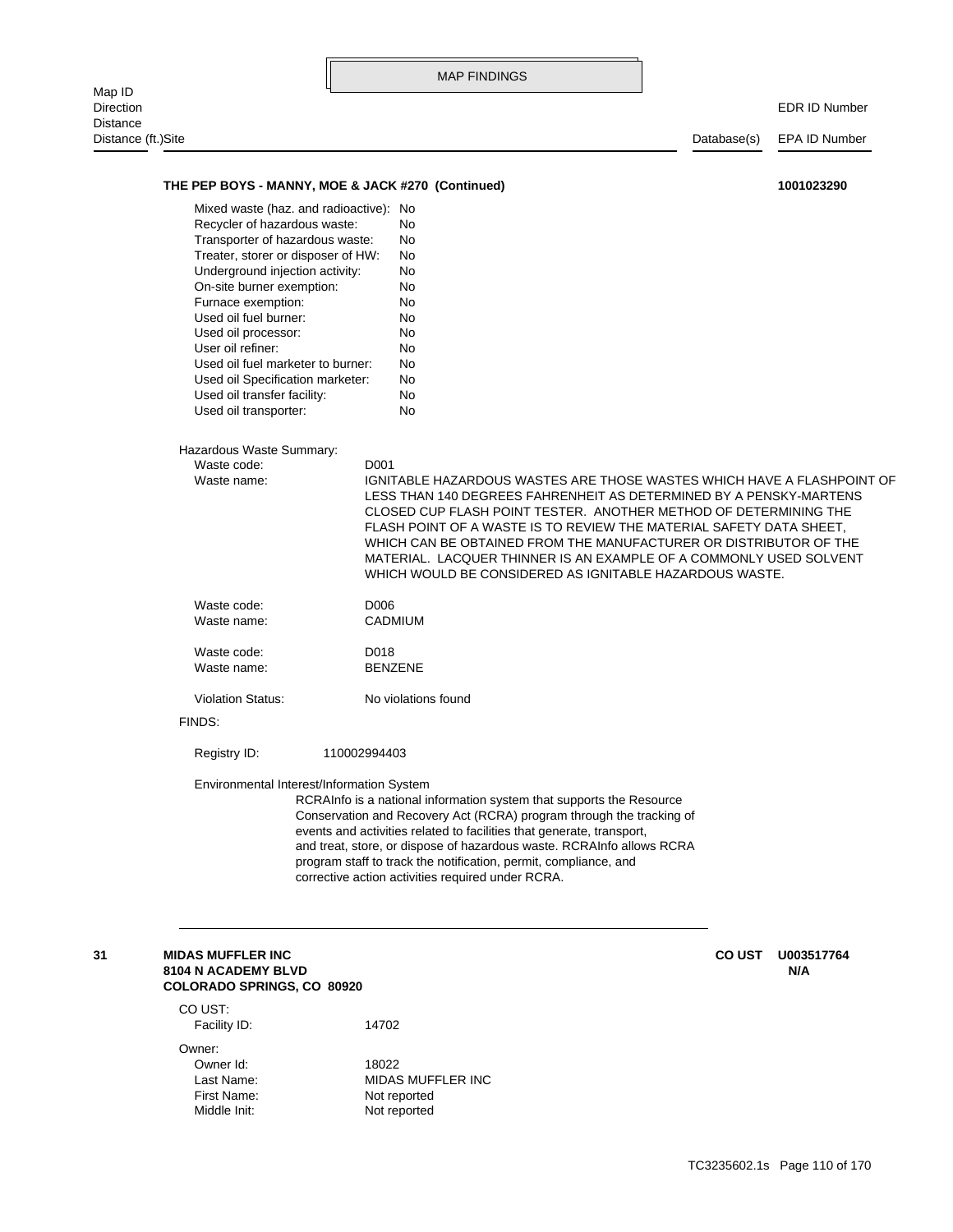Distance (ft.)Site Database(s) EPA ID Number

#### **MIDAS MUFFLER INC (Continued) U003517764**

Owner Zip: 80920 Owner County: EL PASO Owner State: CO Owner: MIDAS MUFFLER INC

Owner City: COLORADO SPRINGS Owner Address: 8104 N ACADEMY

Tank Type: UST Tank Chemical: Waste Oil Tank Tag: 14702-1 Tank Age: Not reported Date Tank Installed: Not reported Tank Status: Permanently Closed

## **COLORADO SPRINGS, CO 80920 8105 N ACADEMY BLVD CO UST N/A**

Owner Address: ONE VALERO WAY Owner: VALERO DIAMOND METRO INC Middle Init: Not reported First Name: Not reported Last Name: VALERO DIAMOND METRO INC Owner Id: 20653 Owner: Facility ID: 3288 CO UST: Fund Analyst Phone: (303) 318-8511 Technical Reviewer Phone: (303) 289-9170 Technical Reviewer: Joe'l Lambe Category: Retail Gas Station Fund Analyst: Joy Shulman Special Conditions: Not reported Protest Number: Not reported Pay Voucher Date: 1999-11-16 FPR Date: 1999-10-22 Net Reimbursement: Not reported Total Reimbursement: 81157.979999999996 Rap Filed Date: 1999-04-14 Rap Status: Approved Rap Type Description: Original Total Reimbursement for Event: 67261.029999999999 Total Percent Reduction: 0 Eligibility Type Description: Tank Owner/Operator Cap Status: CAP Conditional Approval Letter Sent Commissioned Date: 1999-10-22 RAP ID: 3310 Event ID: 4280 Payee Name: EXXONMOBIL CORPORATION Facility ID: 3288 CO LUST TRUST:

Owner Zip: 78269 Owner County: BEXAR Owner State: TX

Owner City: SAN ANTONIO

**31 DIAMOND SHAMROCK 4065 CO LUST TRUST U003718626**

TC3235602.1s Page 111 of 170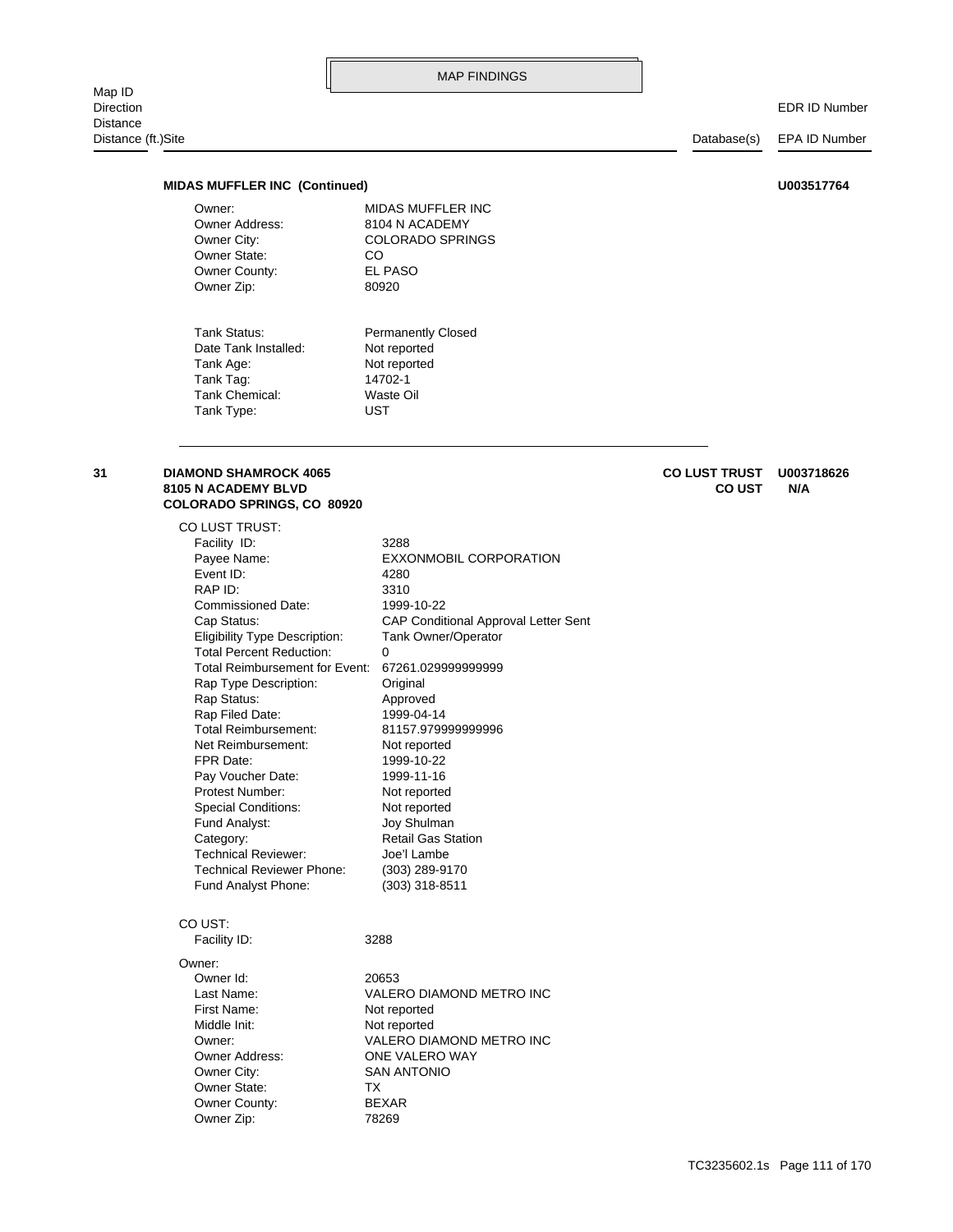Map ID<br>Direction Distance Distance (ft.)Site Database(s) EPA ID Number

| <b>DIAMOND SHAMROCK 4065 (Continued)</b>          |                                                         | U003718626 |
|---------------------------------------------------|---------------------------------------------------------|------------|
| Tank Status:<br>Date Tank Installed:<br>Tank Age: | <b>Permanently Closed</b><br>1987-05-01<br>Not reported |            |
| Tank Tag:                                         | 3288-1                                                  |            |
| Tank Chemical:                                    | Gasoline                                                |            |
| Tank Type:                                        | <b>UST</b>                                              |            |
| Tank Status:                                      | <b>Permanently Closed</b>                               |            |
| Date Tank Installed:                              | 1987-05-01                                              |            |
| Tank Age:                                         | Not reported                                            |            |
| Tank Tag:                                         | 3288-2                                                  |            |
| Tank Chemical:                                    | Gasoline                                                |            |
| Tank Type:                                        | <b>UST</b>                                              |            |
| Tank Status:                                      | <b>Permanently Closed</b>                               |            |
| Date Tank Installed:                              | 1987-05-01                                              |            |
| Tank Age:                                         | Not reported                                            |            |
| Tank Tag:                                         | 3288-3                                                  |            |
| Tank Chemical:                                    | Gasoline                                                |            |
| Tank Type:                                        | <b>UST</b>                                              |            |
| Tank Status:                                      | <b>Permanently Closed</b>                               |            |
| Date Tank Installed:                              | 1987-05-01                                              |            |
| Tank Age:                                         | Not reported                                            |            |
| Tank Tag:                                         | 3288-4                                                  |            |
| Tank Chemical:                                    | Waste Oil                                               |            |
| Tank Type:                                        | UST                                                     |            |
| Tank Status:                                      | Currently In Use                                        |            |
| Date Tank Installed:                              | 1996-11-01                                              |            |
| Tank Age:                                         | 14.9332669964485                                        |            |
| Tank Tag:<br>Tank Chemical:                       | 3288-5                                                  |            |
| Tank Type:                                        | Gasoline - Unleaded Regular (RUL)<br><b>UST</b>         |            |
|                                                   |                                                         |            |
| Tank Status:                                      | Currently In Use                                        |            |
| Date Tank Installed:                              | 1996-11-01                                              |            |
| Tank Age:                                         | 14.9332669964485                                        |            |
| Tank Tag:                                         | 3288-6                                                  |            |
| Tank Chemical:                                    | Gasoline - Premium (PUL)                                |            |
| Tank Type:                                        | <b>UST</b>                                              |            |
| Tank Status:                                      | Currently In Use                                        |            |
| Date Tank Installed:                              | 1996-11-01                                              |            |
| Tank Age:                                         | 14.9332669964485                                        |            |
| Tank Tag:                                         | 3288-7                                                  |            |
| Tank Chemical:                                    | Diesel                                                  |            |
| Tank Type:                                        | <b>UST</b>                                              |            |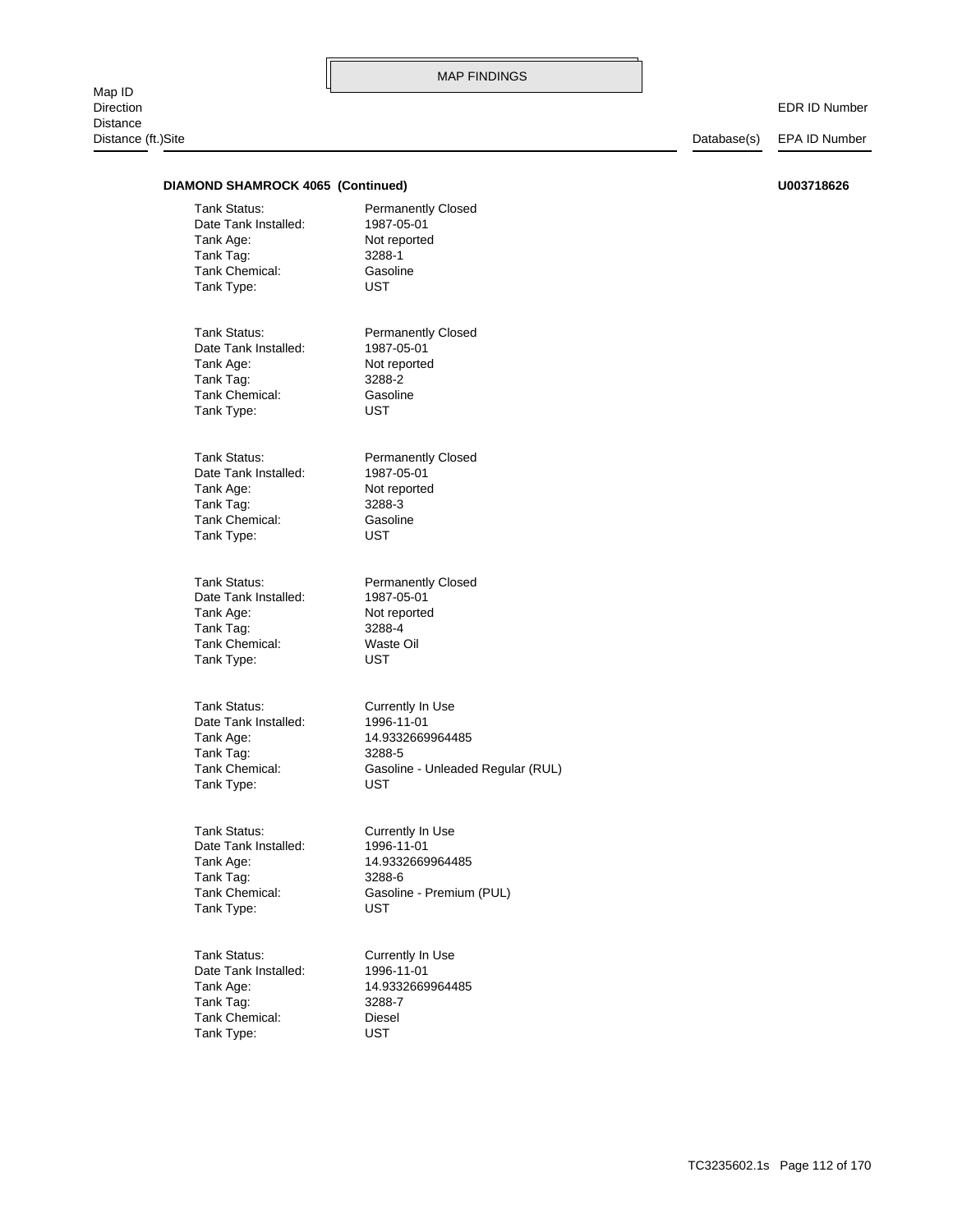EDR ID Number

| Distance (ft.)Site |                                                                                       |                                                                                                                                               | EPA ID Number     |  |
|--------------------|---------------------------------------------------------------------------------------|-----------------------------------------------------------------------------------------------------------------------------------------------|-------------------|--|
| 31                 | <b>EXXON CO USA RAS #62501</b><br>8105 N ACADEMY<br><b>COLORADO SPRINGS, CO 80918</b> | <b>CO LUST</b>                                                                                                                                | S104318394<br>N/A |  |
|                    | LUST:                                                                                 |                                                                                                                                               |                   |  |
|                    | Facility Name 2:<br>Status:<br>Facility Id:                                           | Not reported<br><b>Closed</b><br>3288                                                                                                         |                   |  |
|                    | Event ID:                                                                             | 4280                                                                                                                                          |                   |  |
|                    | Confirmed Release:                                                                    | 1993-04-28 00:00:00                                                                                                                           |                   |  |
|                    | Log Date:                                                                             | 1990-09-25 00:00:00                                                                                                                           |                   |  |
|                    | Facility Name 2:                                                                      | Not reported                                                                                                                                  |                   |  |
|                    | Status:                                                                               | <b>Closed</b>                                                                                                                                 |                   |  |
|                    | Facility Id:<br>Event ID:                                                             | 3288<br>4280                                                                                                                                  |                   |  |
|                    | Confirmed Release:                                                                    | 1990-09-25 00:00:00                                                                                                                           |                   |  |
|                    | Log Date:                                                                             | 1990-09-25 00:00:00                                                                                                                           |                   |  |
| 31                 | <b>EXXON #6-2501 (FORMER)</b>                                                         | <b>RCRA-CESQG</b>                                                                                                                             | 1004679881        |  |
|                    | <b>8105 N ACADEMY BLVD</b><br><b>COLORADO SPRINGS, CO 80921</b>                       | <b>FINDS</b>                                                                                                                                  | COR000000091      |  |
|                    | RCRA-CESQG:                                                                           |                                                                                                                                               |                   |  |
|                    | Date form received by agency: 02/27/1995                                              |                                                                                                                                               |                   |  |
|                    | Facility name:<br>Facility address:                                                   | EXXON #6-2501 (FORMER)<br>8105 N ACADEMY BLVD                                                                                                 |                   |  |
|                    |                                                                                       | COLORADO SPRINGS, CO 80921                                                                                                                    |                   |  |
|                    | EPA ID:                                                                               | COR000000091                                                                                                                                  |                   |  |
|                    | Mailing address:                                                                      | N ACADEMY BLVD<br>COLORADO SPRINGS, CO 80921                                                                                                  |                   |  |
|                    | Contact:                                                                              | EUGENE BRENT STEADMAN                                                                                                                         |                   |  |
|                    | Contact address:                                                                      | 12000 PECOS ST #300                                                                                                                           |                   |  |
|                    | Contact country:                                                                      | <b>DENVER, CO 80234</b><br>US                                                                                                                 |                   |  |
|                    | Contact telephone:                                                                    | $(303)$ 452-3600                                                                                                                              |                   |  |
|                    | Contact email:                                                                        | Not reported                                                                                                                                  |                   |  |
|                    | EPA Region:                                                                           | 08                                                                                                                                            |                   |  |
|                    | Classification:                                                                       | <b>Conditionally Exempt Small Quantity Generator</b>                                                                                          |                   |  |
|                    | Description:                                                                          | Handler: generates 100 kg or less of hazardous waste per calendar                                                                             |                   |  |
|                    |                                                                                       | month, and accumulates 1000 kg or less of hazardous waste at any time;<br>or generates 1 kg or less of acutely hazardous waste per calendar   |                   |  |
|                    |                                                                                       | month, and accumulates at any time: 1 kg or less of acutely hazardous                                                                         |                   |  |
|                    |                                                                                       | waste; or 100 kg or less of any residue or contaminated soil, waste or                                                                        |                   |  |
|                    |                                                                                       | other debris resulting from the cleanup of a spill, into or on any                                                                            |                   |  |
|                    |                                                                                       | land or water, of acutely hazardous waste; or generates 100 kg or less                                                                        |                   |  |
|                    |                                                                                       | of any residue or contaminated soil, waste or other debris resulting<br>from the cleanup of a spill, into or on any land or water, of acutely |                   |  |
|                    |                                                                                       | hazardous waste during any calendar month, and accumulates at any                                                                             |                   |  |
|                    |                                                                                       | time: 1 kg or less of acutely hazardous waste; or 100 kg or less of                                                                           |                   |  |
|                    |                                                                                       | any residue or contaminated soil, waste or other debris resulting from                                                                        |                   |  |
|                    |                                                                                       | the cleanup of a spill, into or on any land or water, of acutely<br>hazardous waste                                                           |                   |  |
|                    |                                                                                       |                                                                                                                                               |                   |  |

Owner/operator address: P O BOX 2180 Owner/operator name: EXXON COMPANY, U.S.A. Owner/Operator Summary:

Owner/operator country: Not reported HOUSTON, TX 77252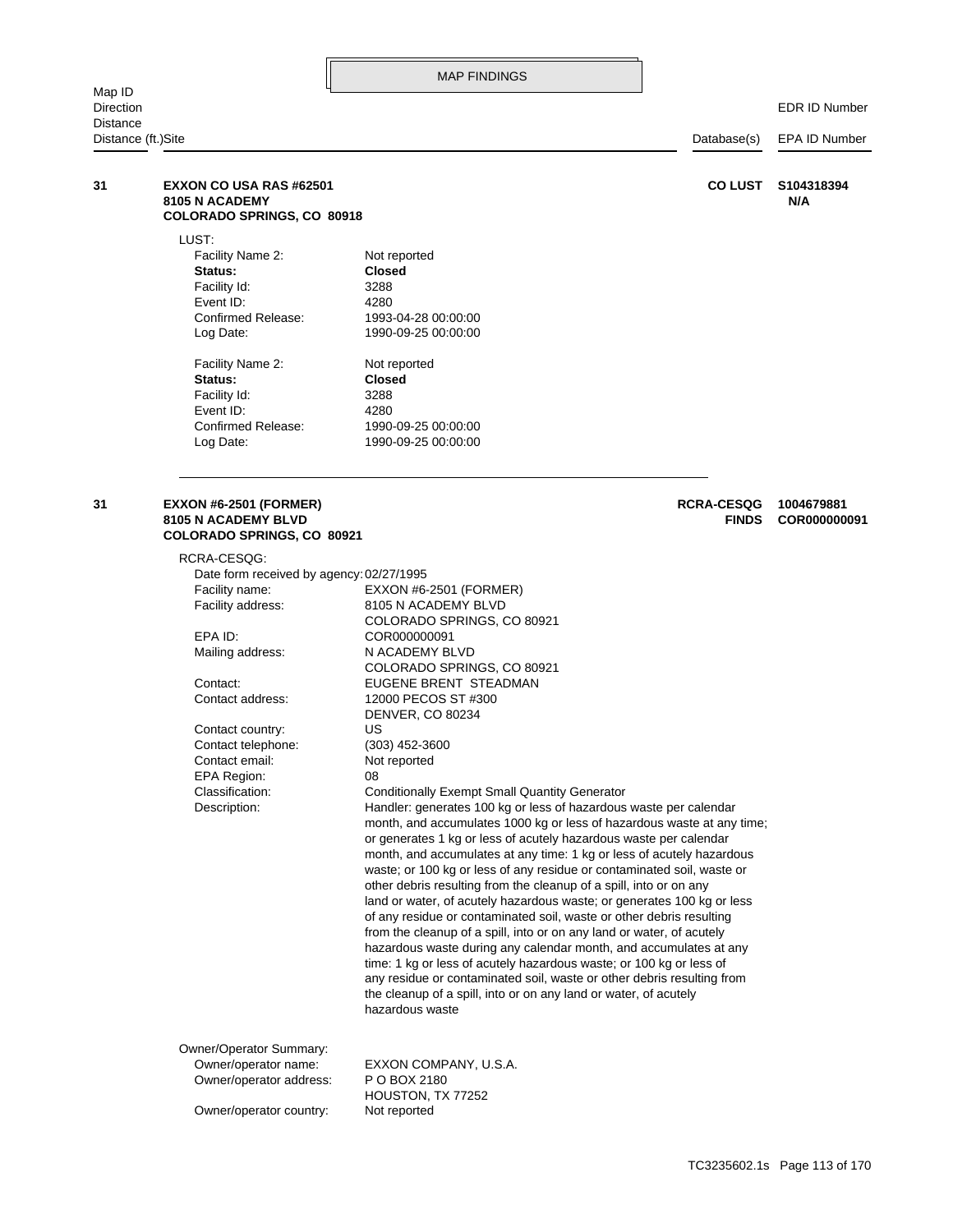#### **EXXON #6-2501 (FORMER) (Continued) 1004679881**

| Owner/operator telephone:  | (713) 656-7743 |
|----------------------------|----------------|
| Legal status:              | Private        |
| Owner/Operator Type:       | Owner          |
| Owner/Op start date:       | Not reported   |
| Owner/Op end date:         | Not reported   |
| Handler Activities Summary |                |

| U.S. importer of hazardous waste:   | Nο |
|-------------------------------------|----|
| Mixed waste (haz. and radioactive): | No |
| Recycler of hazardous waste:        | No |
| Transporter of hazardous waste:     | No |
| Treater, storer or disposer of HW:  | No |
| Underground injection activity:     | No |
| On-site burner exemption:           | No |
| Furnace exemption:                  | No |
| Used oil fuel burner:               | No |
| Used oil processor:                 | No |
| User oil refiner:                   | No |
| Used oil fuel marketer to burner:   | No |
| Used oil Specification marketer:    | No |
| Used oil transfer facility:         | No |
| Used oil transporter:               | No |
|                                     |    |

| Hazardous waste Summary. |                     |
|--------------------------|---------------------|
| Waste code:              | D <sub>0</sub> 00   |
| Waste name:              | Not Defined         |
| Waste code:              | D008                |
| Waste name:              | I FAD               |
| <b>Violation Status:</b> | No violations found |

Hazardous Waste Summary:

#### FINDS:

Registry ID: 110007239498

#### Environmental Interest/Information System

of the Clean Air Act. redesign to support facility operating permits required under Title V estimation of total national emissions. AFS is undergoing a major to comply with regulatory programs and by EPA as an input for the AFS data are utilized by states to prepare State Implementation Plans used to track emissions and compliance data from industrial plants. information concerning airborne pollution in the United States. AFS is Aerometric Data (SAROAD). AIRS is the national repository for National Emission Data System (NEDS), and the Storage and Retrieval of Subsystem) replaces the former Compliance Data System (CDS), the AFS (Aerometric Information Retrieval System (AIRS) Facility

their precursors, as well as hazardous air pollutants (HAPs). on stationary and mobile sources that emit criteria air pollutants and The NEI (National Emissions Inventory) database contains information

and treat, store, or dispose of hazardous waste. RCRAInfo allows RCRA events and activities related to facilities that generate, transport, Conservation and Recovery Act (RCRA) program through the tracking of RCRAInfo is a national information system that supports the Resource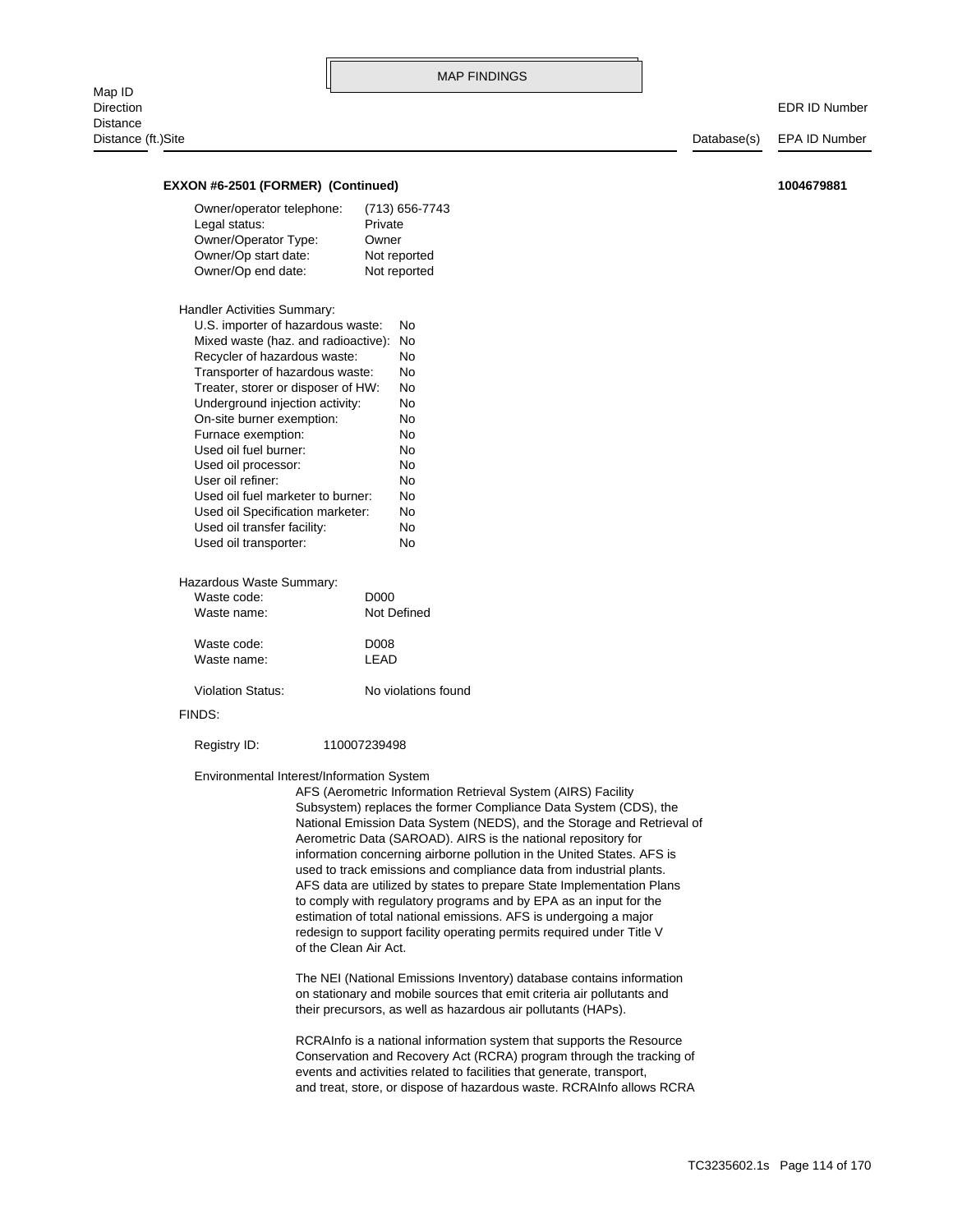EDR ID Number

Distance (ft.)Site Distance (ft.)Site Distance (ft.)Site Database(s) EPA ID Number

## **EXXON #6-2501 (FORMER) (Continued) 1004679881**

corrective action activities required under RCRA. program staff to track the notification, permit, compliance, and

#### CRITERIA AND HAZARDOUS AIR POLLUTANT INVENTORY

#### **COLORADO SPRINGS, CO 80920 8108 N ACADEMY BLVD N/A 31 1ST STOP/FARM CREST CO LUST TRUST S108230310**

| CO LUST TRUST:                             |                                             |
|--------------------------------------------|---------------------------------------------|
| Facility ID:                               | 3809                                        |
| Payee Name:                                | Royal Farm Inc                              |
| Event ID:                                  | 522                                         |
| RAP ID:                                    | 68                                          |
| <b>Commissioned Date:</b>                  | 1992-05-08                                  |
| Cap Status:                                | CAP Conditional Approval Letter Sent        |
| Eligibility Type Description:              | <b>Tank Owner/Operator</b>                  |
| <b>Total Percent Reduction:</b>            | 0                                           |
| <b>Total Reimbursement for Event:</b>      | 26733.790000000001                          |
| Rap Type Description:                      | Original                                    |
| Rap Status:                                | Approved                                    |
| Rap Filed Date:                            | 1991-08-12                                  |
| <b>Total Reimbursement:</b>                | 0                                           |
| Net Reimbursement:                         | Not reported                                |
| FPR Date:                                  | 1994-01-01                                  |
| Pay Voucher Date:                          | Not reported                                |
| Protest Number:                            | Not reported                                |
| <b>Special Conditions:</b>                 | Not reported                                |
| Fund Analyst:                              | Unknown                                     |
| Category:                                  | <b>Retail Gas Station</b>                   |
| <b>Technical Reviewer:</b>                 | Joe'l Lambe                                 |
| <b>Technical Reviewer Phone:</b>           | (303) 289-9170                              |
| Fund Analyst Phone:                        | Not reported                                |
|                                            |                                             |
|                                            |                                             |
| Facility ID:                               | 3809                                        |
| Payee Name:                                | Royal Farm Inc                              |
| Event ID:                                  | 522                                         |
| RAP ID:                                    | 452                                         |
| Commissioned Date:                         | 1995-05-19                                  |
| Cap Status:                                | <b>CAP Conditional Approval Letter Sent</b> |
| <b>Eligibility Type Description:</b>       | <b>Tank Owner/Operator</b><br>0             |
| <b>Total Percent Reduction:</b>            |                                             |
| Total Reimbursement for Event:             | 26733.790000000001                          |
| Rap Type Description:                      | Supplemental                                |
| Rap Status:                                | Approved                                    |
| Rap Filed Date:                            | 1993-10-22<br>15450                         |
| Total Reimbursement:<br>Net Reimbursement: |                                             |
| FPR Date:                                  | Not reported<br>1995-10-16                  |
|                                            | 1995-10-23                                  |
| Pay Voucher Date:<br>Protest Number:       | Not reported                                |
| <b>Special Conditions:</b>                 | Not reported                                |
| Fund Analyst:                              | Unknown                                     |
| Category:                                  | <b>Retail Gas Station</b>                   |
| <b>Technical Reviewer:</b>                 | Joe'l Lambe                                 |
| <b>Technical Reviewer Phone:</b>           | (303) 289-9170                              |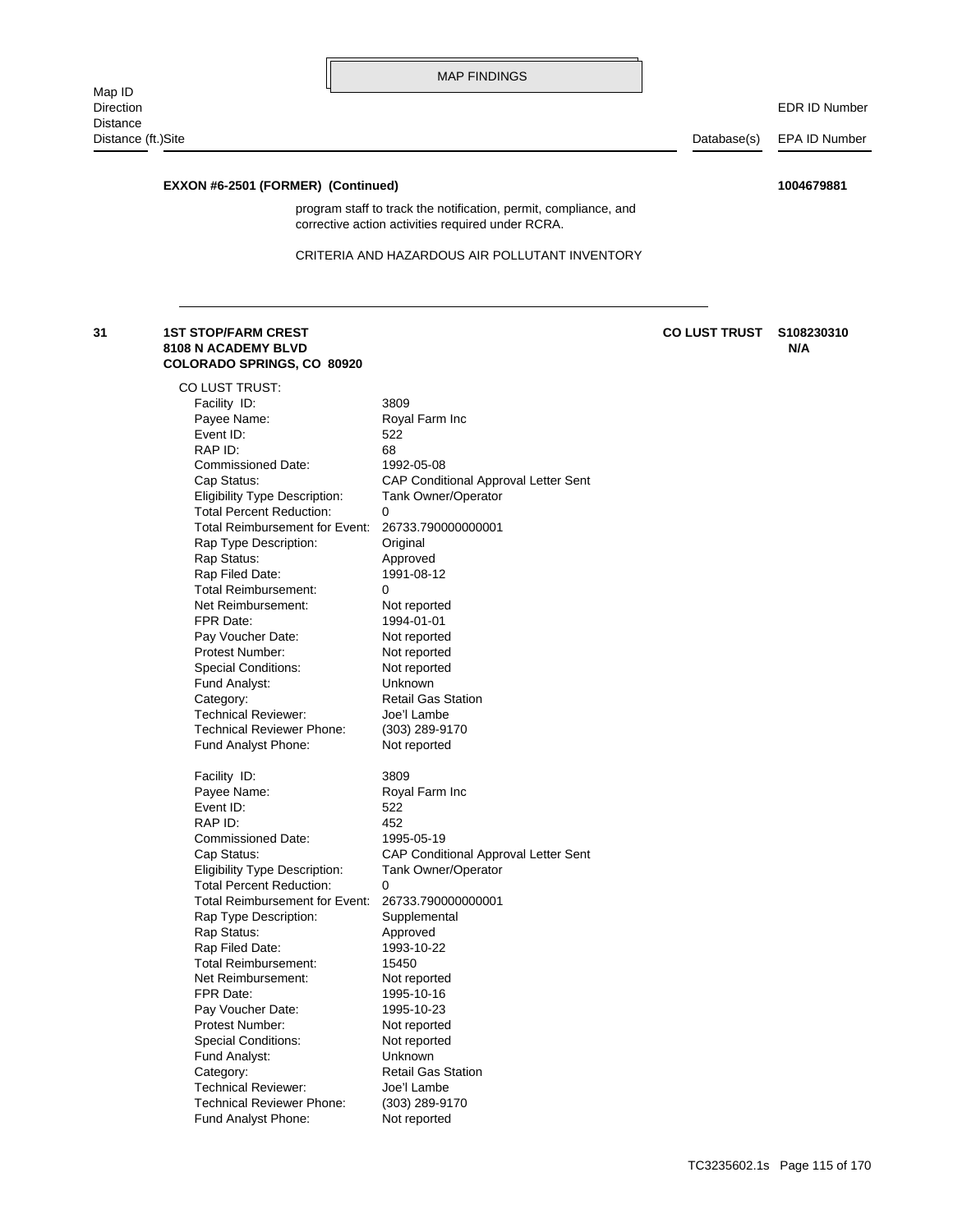Map ID<br>Direction Direction EDR ID Number Distance Distance (ft.)Site Database(s) EPA ID Number

#### **1ST STOP/FARM CREST (Continued) S108230310**

Fund Analyst Phone: (303) 318-8514 Technical Reviewer Phone: (303) 318-8544 Technical Reviewer: Tim Kelley Category: Retail Gas Station Fund Analyst: Carolyn Skaggs Special Conditions: Not reported Protest Number: Not reported Pay Voucher Date: 2006-02-13 FPR Date: 2006-01-13 Net Reimbursement: Not reported Total Reimbursement: 41198.220000000001 Rap Filed Date: 2005-07-01 Rap Status: Approved Rap Type Description: Original Total Reimbursement for Event: 30359.290000000001 Total Percent Reduction: 2 Eligibility Type Description: Tank Owner/Operator Cap Status: Not reported Commissioned Date: 2006-01-13 RAP ID: 11959 Event ID: 9418 Payee Name: ROYAL CREST DAIRY INC Facility ID: 3809 Fund Analyst Phone: Not reported Technical Reviewer Phone: (303) 289-9170 Technical Reviewer: Joe'l Lambe Category: Retail Gas Station Fund Analyst: Unknown Special Conditions: Not reported Protest Number: Not reported Pay Voucher Date: 1995-10-23 FPR Date: 1995-10-16 Net Reimbursement: Not reported Total Reimbursement: 850 Rap Filed Date: 1994-10-17 Rap Status: Approved Rap Type Description: Supplemental Total Reimbursement for Event: 26733.790000000001 Total Percent Reduction: 0 Eligibility Type Description: Tank Owner/Operator Cap Status: CAP Conditional Approval Letter Sent Commissioned Date: 1995-06-02 RAP ID: 732 Event ID: 522 Payee Name: Royal Farm Inc Facility ID: 3809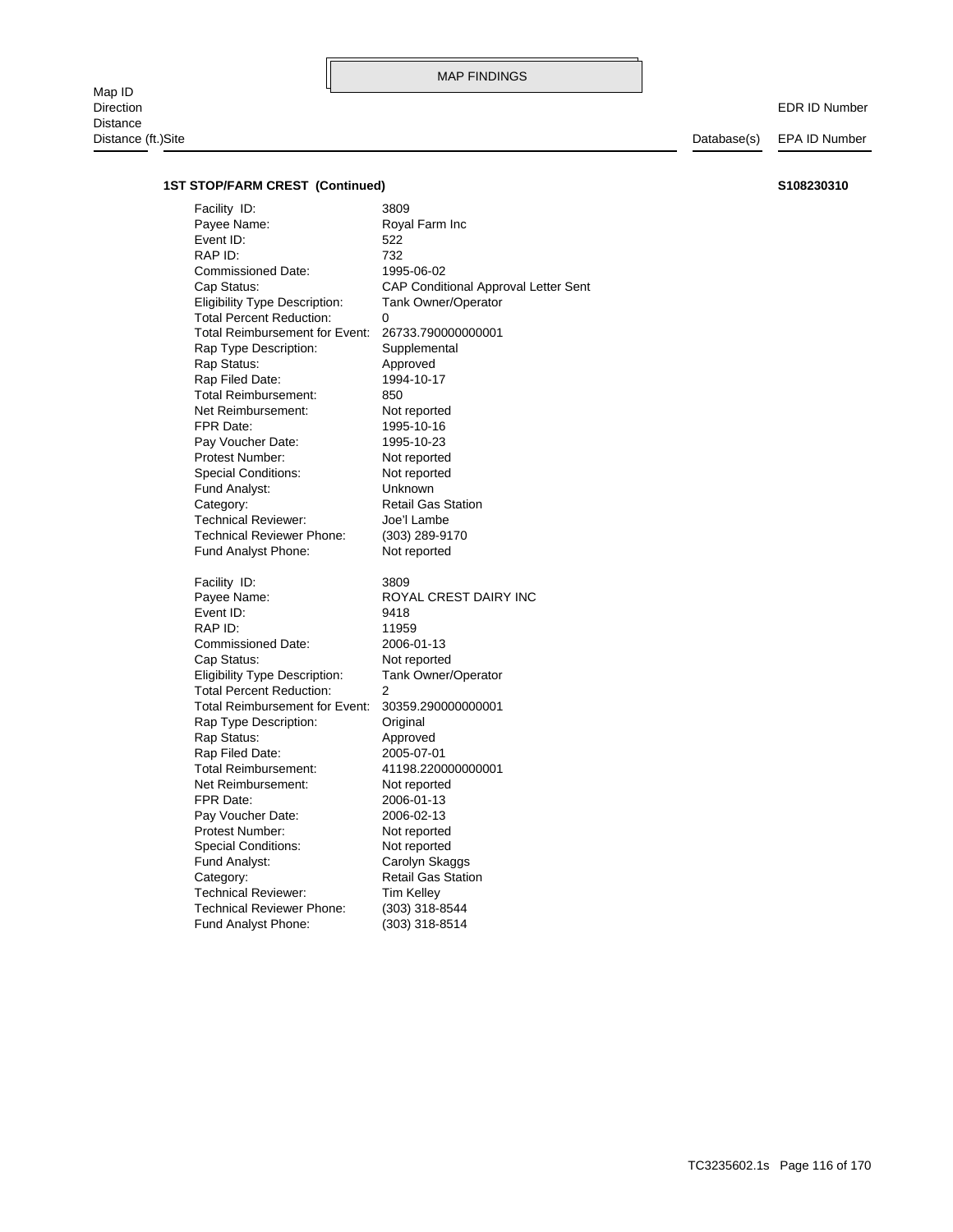| Direction                      |                                                                                 |                                            |                                 | <b>EDR ID Number</b> |
|--------------------------------|---------------------------------------------------------------------------------|--------------------------------------------|---------------------------------|----------------------|
| Distance<br>Distance (ft.)Site |                                                                                 | Database(s)                                | EPA ID Number                   |                      |
|                                |                                                                                 |                                            |                                 |                      |
| 31                             | <b>1ST STOP/FARM CREST</b><br>8108 N ACADEMY BLVD<br>COLORADO SPRINGS, CO 80920 |                                            | <b>CO LUST</b><br><b>CO UST</b> | U003121076<br>N/A    |
|                                | LUST:                                                                           |                                            |                                 |                      |
|                                | Facility Name 2:                                                                | Not reported                               |                                 |                      |
|                                | Status:                                                                         | <b>Closed</b>                              |                                 |                      |
|                                | Facility Id:                                                                    | 3809                                       |                                 |                      |
|                                | Event ID:                                                                       | 522                                        |                                 |                      |
|                                | Confirmed Release:<br>Log Date:                                                 | 1991-01-17 00:00:00<br>1991-01-17 00:00:00 |                                 |                      |
|                                | Facility Name 2:                                                                | Not reported                               |                                 |                      |
|                                | Status:                                                                         | <b>Closed</b>                              |                                 |                      |
|                                | Facility Id:                                                                    | 3809                                       |                                 |                      |
|                                | Event ID:                                                                       | 9418                                       |                                 |                      |
|                                | Confirmed Release:                                                              | 2004-02-25 00:00:00                        |                                 |                      |
|                                | Log Date:                                                                       | 2004-01-14 07:44:39                        |                                 |                      |
|                                | CO UST:                                                                         |                                            |                                 |                      |
|                                | Facility ID:                                                                    | 3809                                       |                                 |                      |
|                                | Owner:                                                                          |                                            |                                 |                      |
|                                | Owner Id:                                                                       | 21692                                      |                                 |                      |
|                                | Last Name:                                                                      | Westland Trust c/o Ron Genuario            |                                 |                      |
|                                | First Name:                                                                     | Not reported                               |                                 |                      |
|                                | Middle Init:                                                                    | Not reported                               |                                 |                      |
|                                | Owner:                                                                          | Westland Trust c/o Ron Genuario            |                                 |                      |
|                                | Owner Address:                                                                  | 4035 N Academy Blvd                        |                                 |                      |
|                                | Owner City:                                                                     | <b>COLORADO SPRINGS</b>                    |                                 |                      |
|                                | Owner State:                                                                    | CO.                                        |                                 |                      |
|                                | Owner County:                                                                   | EL PASO<br>80918                           |                                 |                      |
|                                | Owner Zip:                                                                      |                                            |                                 |                      |
|                                | Tank Status:                                                                    | Temporarily Out Of Use                     |                                 |                      |
|                                | Date Tank Installed:                                                            | 1970-04-16                                 |                                 |                      |
|                                | Tank Age:                                                                       | 41.4976505580923                           |                                 |                      |
|                                | Tank Tag:                                                                       | 3809-1                                     |                                 |                      |
|                                | Tank Chemical:                                                                  | Gasoline - Unleaded Regular (RUL)          |                                 |                      |
|                                | Tank Type:                                                                      | <b>UST</b>                                 |                                 |                      |
|                                | Tank Status:                                                                    | Temporarily Out Of Use                     |                                 |                      |
|                                | Date Tank Installed:                                                            | 1970-04-16                                 |                                 |                      |
|                                | Tank Age:                                                                       | 41.4976505580923                           |                                 |                      |
|                                | Tank Tag:                                                                       | 3809-2                                     |                                 |                      |
|                                | Tank Chemical:                                                                  | Gasoline - Mid-Grade (MUL)                 |                                 |                      |
|                                | Tank Type:                                                                      | <b>UST</b>                                 |                                 |                      |
|                                | Tank Status:                                                                    | Temporarily Out Of Use                     |                                 |                      |
|                                | Date Tank Installed:                                                            | 1970-04-16                                 |                                 |                      |
|                                | Tank Age:                                                                       | 41.4976505580923                           |                                 |                      |
|                                | Tank Tag:                                                                       | 3809-3                                     |                                 |                      |
|                                | Tank Chemical:                                                                  | Gasoline - Premium (PUL)                   |                                 |                      |
|                                | Tank Type:                                                                      | <b>UST</b>                                 |                                 |                      |
|                                |                                                                                 |                                            |                                 |                      |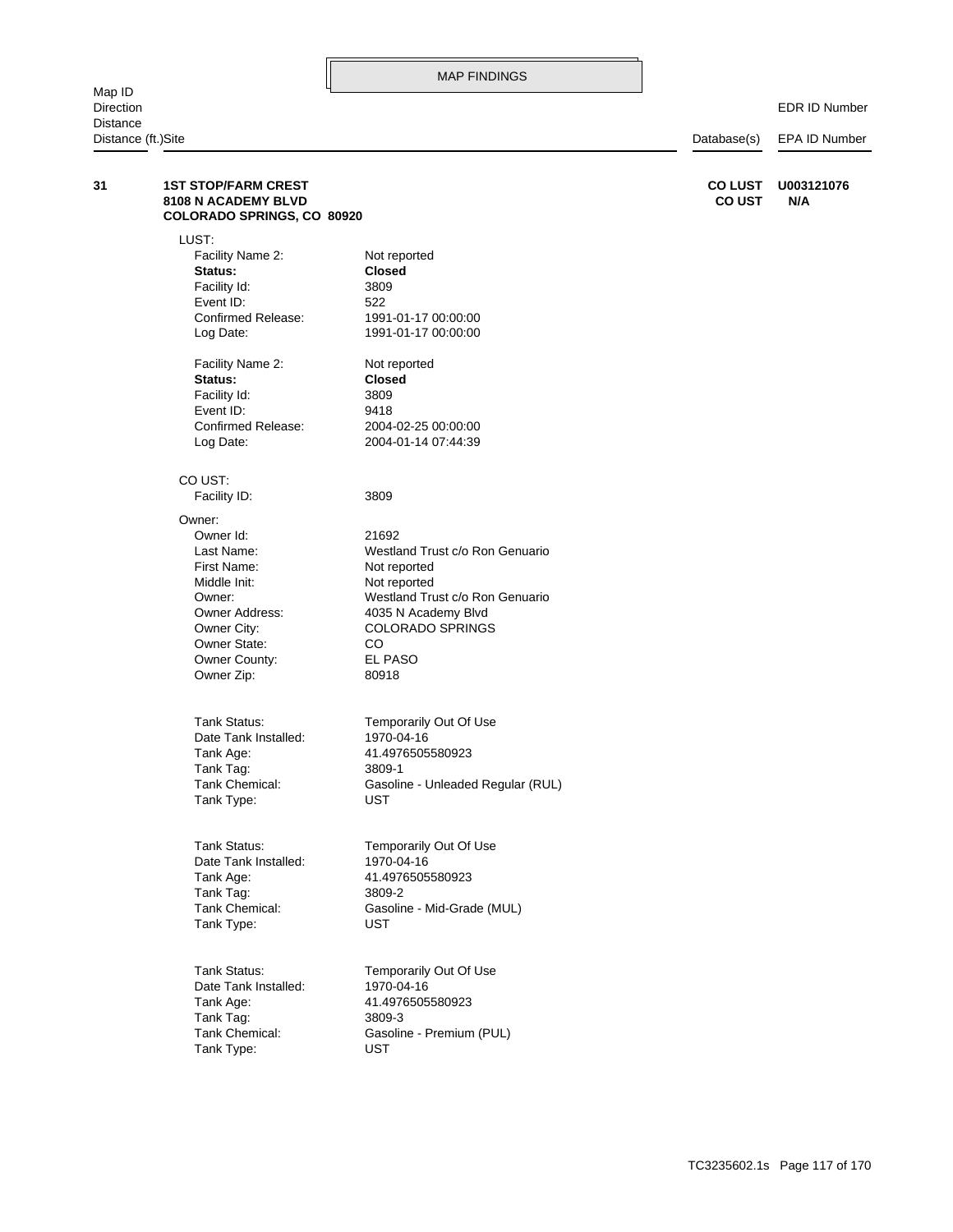| 31 | DRURY INN PIKES PEAK<br><b>8155 N ACADEMY BLVD</b><br>COLORADO SPRINGS, CO 80920 | <b>RCRA-CESQG</b><br><b>FINDS</b>                                                   | 1004678644<br>CO0000083907 |
|----|----------------------------------------------------------------------------------|-------------------------------------------------------------------------------------|----------------------------|
|    | RCRA-CESQG:                                                                      |                                                                                     |                            |
|    | Date form received by agency: 05/26/2009                                         |                                                                                     |                            |
|    | Facility name:                                                                   | DRURY INN PIKES PEAK                                                                |                            |
|    | Facility address:                                                                | 8155 N ACADEMY                                                                      |                            |
|    |                                                                                  | COLORADO SPRINGS, CO 80920                                                          |                            |
|    | EPA ID:                                                                          | CO0000083907                                                                        |                            |
|    | Mailing address:                                                                 | N ACADEMY                                                                           |                            |
|    |                                                                                  | COLORADO SPRINGS, CO 80920                                                          |                            |
|    | Contact:                                                                         | AMY CHILDERS                                                                        |                            |
|    | Contact address:                                                                 | N ACADEMY                                                                           |                            |
|    |                                                                                  | COLORADO SPRINGS, CO 80920                                                          |                            |
|    | Contact country:                                                                 | US                                                                                  |                            |
|    | Contact telephone:                                                               | (719) 598-2500                                                                      |                            |
|    | Contact email:                                                                   | Not reported                                                                        |                            |
|    | EPA Region:<br>Classification:                                                   | 08<br><b>Conditionally Exempt Small Quantity Generator</b>                          |                            |
|    | Description:                                                                     | Handler: generates 100 kg or less of hazardous waste per calendar                   |                            |
|    |                                                                                  | month, and accumulates 1000 kg or less of hazardous waste at any time;              |                            |
|    |                                                                                  | or generates 1 kg or less of acutely hazardous waste per calendar                   |                            |
|    |                                                                                  | month, and accumulates at any time: 1 kg or less of acutely hazardous               |                            |
|    |                                                                                  | waste; or 100 kg or less of any residue or contaminated soil, waste or              |                            |
|    |                                                                                  | other debris resulting from the cleanup of a spill, into or on any                  |                            |
|    |                                                                                  | land or water, of acutely hazardous waste; or generates 100 kg or less              |                            |
|    |                                                                                  | of any residue or contaminated soil, waste or other debris resulting                |                            |
|    |                                                                                  | from the cleanup of a spill, into or on any land or water, of acutely               |                            |
|    |                                                                                  | hazardous waste during any calendar month, and accumulates at any                   |                            |
|    |                                                                                  | time: 1 kg or less of acutely hazardous waste; or 100 kg or less of                 |                            |
|    |                                                                                  | any residue or contaminated soil, waste or other debris resulting from              |                            |
|    |                                                                                  | the cleanup of a spill, into or on any land or water, of acutely<br>hazardous waste |                            |
|    |                                                                                  |                                                                                     |                            |
|    | Owner/Operator Summary:                                                          |                                                                                     |                            |
|    | Owner/operator name:                                                             | DRURY INN PIKES PEAK                                                                |                            |
|    | Owner/operator address:                                                          | N ACADEMY                                                                           |                            |
|    |                                                                                  | COLORADO SPGS, CO 80920                                                             |                            |
|    | Owner/operator country:                                                          | US                                                                                  |                            |
|    | Owner/operator telephone:                                                        | (719) 598-2500                                                                      |                            |
|    | Legal status:                                                                    | Private                                                                             |                            |
|    | Owner/Operator Type:                                                             | Operator<br>08/26/2008                                                              |                            |
|    | Owner/Op start date:<br>Owner/Op end date:                                       | Not reported                                                                        |                            |
|    |                                                                                  |                                                                                     |                            |
|    | Owner/operator name:                                                             | DRURY INN SUPPLY                                                                    |                            |
|    | Owner/operator address:                                                          | BLOOMFIELD ROAD PC 910                                                              |                            |
|    |                                                                                  | CAPE GIRARDEAU, MO 63702                                                            |                            |
|    | Owner/operator country:                                                          | Not reported                                                                        |                            |
|    | Owner/operator telephone:                                                        | $(314)$ 335-7099                                                                    |                            |
|    | Legal status:                                                                    | Private                                                                             |                            |
|    | Owner/Operator Type:                                                             | Owner                                                                               |                            |
|    | Owner/Op start date:                                                             | Not reported                                                                        |                            |
|    | Owner/Op end date:                                                               | Not reported                                                                        |                            |
|    | Owner/operator name:                                                             | DRURY INDUSTRIES INC                                                                |                            |
|    | Owner/operator address:                                                          | S FARRAR DR                                                                         |                            |
|    |                                                                                  | CAPE GIRARDEAU, MO 63702                                                            |                            |
|    |                                                                                  |                                                                                     |                            |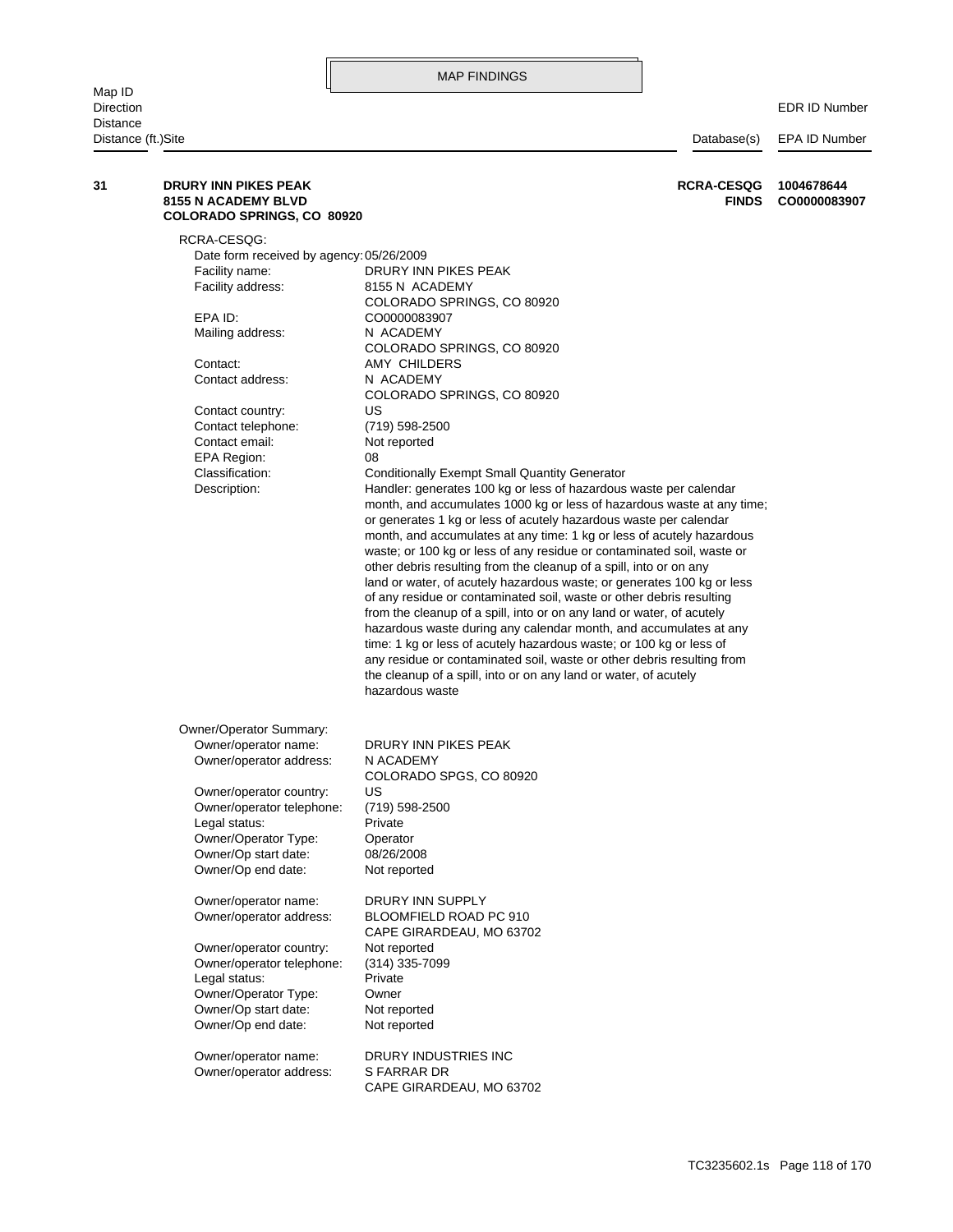Map ID<br>Direction Distance Distance (ft.)Site Database(s) EPA ID Number

**DRURY INN PIKES PEAK (Continued)** 

| 1004678644 |
|------------|
|------------|

| Owner/operator country:<br>Owner/operator telephone:<br>Legal status:<br>Owner/Operator Type:<br>Owner/Op start date: | US<br>(314) 429-2255<br>Private<br>Owner<br>08/26/2008                                                                                                                                                                                                                                                                        |
|-----------------------------------------------------------------------------------------------------------------------|-------------------------------------------------------------------------------------------------------------------------------------------------------------------------------------------------------------------------------------------------------------------------------------------------------------------------------|
| Owner/Op end date:                                                                                                    | Not reported                                                                                                                                                                                                                                                                                                                  |
| Handler Activities Summary:                                                                                           |                                                                                                                                                                                                                                                                                                                               |
| U.S. importer of hazardous waste:                                                                                     | No                                                                                                                                                                                                                                                                                                                            |
| Mixed waste (haz. and radioactive): No                                                                                |                                                                                                                                                                                                                                                                                                                               |
| Recycler of hazardous waste:                                                                                          | No                                                                                                                                                                                                                                                                                                                            |
| Transporter of hazardous waste:                                                                                       | No                                                                                                                                                                                                                                                                                                                            |
| Treater, storer or disposer of HW:<br>Underground injection activity:                                                 | No<br>No                                                                                                                                                                                                                                                                                                                      |
| On-site burner exemption:                                                                                             | No                                                                                                                                                                                                                                                                                                                            |
| Furnace exemption:                                                                                                    | No                                                                                                                                                                                                                                                                                                                            |
| Used oil fuel burner:                                                                                                 | No                                                                                                                                                                                                                                                                                                                            |
| Used oil processor:                                                                                                   | No                                                                                                                                                                                                                                                                                                                            |
| User oil refiner:                                                                                                     | No                                                                                                                                                                                                                                                                                                                            |
| Used oil fuel marketer to burner:                                                                                     | No                                                                                                                                                                                                                                                                                                                            |
| Used oil Specification marketer:                                                                                      | No                                                                                                                                                                                                                                                                                                                            |
| Used oil transfer facility:                                                                                           | No                                                                                                                                                                                                                                                                                                                            |
| Used oil transporter:                                                                                                 | No                                                                                                                                                                                                                                                                                                                            |
| <b>Historical Generators:</b>                                                                                         |                                                                                                                                                                                                                                                                                                                               |
| Date form received by agency: 08/26/2008                                                                              |                                                                                                                                                                                                                                                                                                                               |
| Facility name:                                                                                                        | DRURY INN PIKES PEAK                                                                                                                                                                                                                                                                                                          |
| Site name:<br>Classification:                                                                                         | DRURY INN<br><b>Conditionally Exempt Small Quantity Generator</b>                                                                                                                                                                                                                                                             |
|                                                                                                                       |                                                                                                                                                                                                                                                                                                                               |
| Date form received by agency: 12/23/1993                                                                              |                                                                                                                                                                                                                                                                                                                               |
| Facility name:                                                                                                        | DRURY INN PIKES PEAK                                                                                                                                                                                                                                                                                                          |
| Site name:<br>Classification:                                                                                         | DRURY INNS INC<br><b>Conditionally Exempt Small Quantity Generator</b>                                                                                                                                                                                                                                                        |
|                                                                                                                       |                                                                                                                                                                                                                                                                                                                               |
| Hazardous Waste Summary:                                                                                              |                                                                                                                                                                                                                                                                                                                               |
| Waste code:<br>Waste name:                                                                                            | F002<br>THE FOLLOWING SPENT HALOGENATED SOLVENTS: TETRACHLOROETHYLENE,                                                                                                                                                                                                                                                        |
|                                                                                                                       | METHYLENE CHLORIDE, TRICHLOROETHYLENE, 1,1,1-TRICHLOROETHANE,<br>CHLOROBENZENE, 1,1,2-TRICHLORO-1,2,2-TRIFLUOROETHANE,<br>ORTHO-DICHLOROBENZENE, TRICHLOROFLUOROMETHANE, AND<br>1,1,2-TRICHLOROETHANE; ALL SPENT SOLVENT MIXTURES/BLENDS CONTAINING,<br>BEFORE USE, A TOTAL OF TEN PERCENT OR MORE (BY VOLUME) OF ONE OR MORE |
|                                                                                                                       | OF THE ABOVE HALOGENATED SOLVENTS OR THOSE LISTED IN F001, F004, OR<br>F005, AND STILL BOTTOMS FROM THE RECOVERY OF THESE SPENT SOLVENTS AND                                                                                                                                                                                  |
|                                                                                                                       | SPENT SOLVENT MIXTURES.                                                                                                                                                                                                                                                                                                       |
| <b>Violation Status:</b>                                                                                              | No violations found                                                                                                                                                                                                                                                                                                           |
| FINDS:                                                                                                                |                                                                                                                                                                                                                                                                                                                               |
| Registry ID:                                                                                                          | 110002958513                                                                                                                                                                                                                                                                                                                  |
| Environmental Interest/Information System                                                                             | RCRAInfo is a national information system that supports the Resource                                                                                                                                                                                                                                                          |
|                                                                                                                       | Conservation and Recovery Act (RCRA) program through the tracking of                                                                                                                                                                                                                                                          |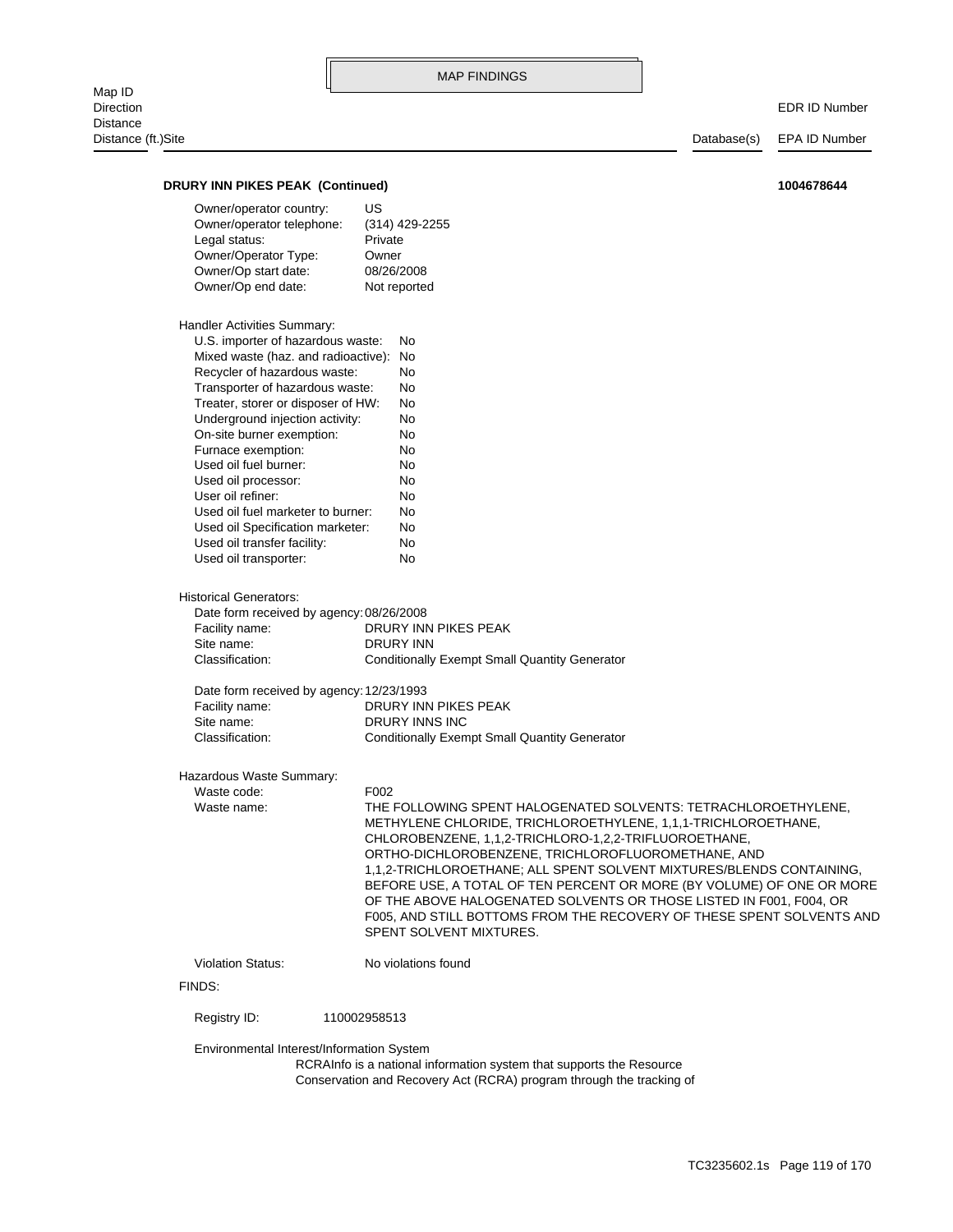EDR ID Number

# **DRURY INN PIKES PEAK (Continued) 1004678644**

Log Date: 1996-06-06 00:00:00 Confirmed Release: 1996-06-06 00:00:00

Event ID: 3500 Facility Id: 10562

corrective action activities required under RCRA. program staff to track the notification, permit, compliance, and and treat, store, or dispose of hazardous waste. RCRAInfo allows RCRA events and activities related to facilities that generate, transport,

| FIRESTONE #2849 / 011045<br><b>1445 JAMBOREE ST</b><br>COLORADO SPRINGS, CO 80918 |                           | <b>COLUST</b><br><b>CO UST</b> | U003124812<br>N/A |
|-----------------------------------------------------------------------------------|---------------------------|--------------------------------|-------------------|
| LUST:                                                                             |                           |                                |                   |
| Facility Name 2:                                                                  | Not reported              |                                |                   |
| Status:                                                                           | <b>Closed</b>             |                                |                   |
| Facility Id:                                                                      | 5634                      |                                |                   |
| Event ID:                                                                         | 6560                      |                                |                   |
| Confirmed Release:                                                                | 1998-05-08 00:00:00       |                                |                   |
| Log Date:                                                                         | 1998-05-14 00:00:00       |                                |                   |
| CO UST:                                                                           |                           |                                |                   |
| Facility ID:                                                                      | 5634                      |                                |                   |
| Owner:                                                                            |                           |                                |                   |
| Owner Id:                                                                         | 3762                      |                                |                   |
| Last Name:                                                                        | <b>GGP LTD</b>            |                                |                   |
| First Name:                                                                       | Not reported              |                                |                   |
| Middle Init:                                                                      | Not reported              |                                |                   |
| Owner:                                                                            | <b>GGP LTD</b>            |                                |                   |
| Owner Address:                                                                    | 400 HWY 169 STE 800       |                                |                   |
| Owner City:                                                                       | <b>MINNEAPOLIS</b>        |                                |                   |
| Owner State:                                                                      | MN                        |                                |                   |
| Owner County:                                                                     | <b>HENNEPIN</b>           |                                |                   |
| Owner Zip:                                                                        | 55426                     |                                |                   |
| <b>Tank Status:</b>                                                               | <b>Permanently Closed</b> |                                |                   |
| Date Tank Installed:                                                              | 1987-12-01                |                                |                   |
| Tank Age:                                                                         | Not reported              |                                |                   |
| Tank Tag:                                                                         | 5634-1                    |                                |                   |
| <b>Tank Chemical:</b>                                                             | Waste Oil                 |                                |                   |
| Tank Type:                                                                        | <b>UST</b>                |                                |                   |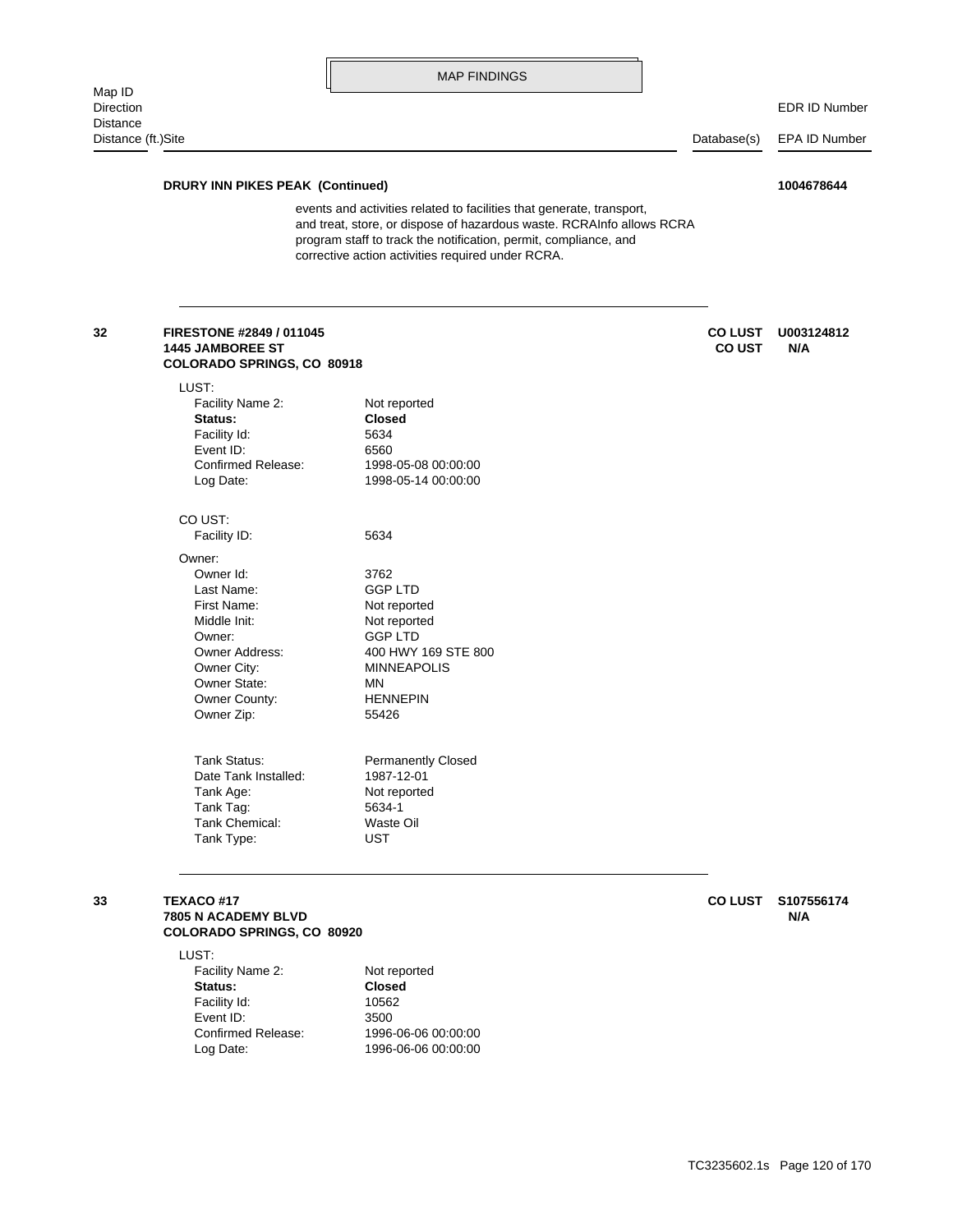| Distance (ft.)Site |                                                                                            | Database(s)                                                | EPA ID Number     |
|--------------------|--------------------------------------------------------------------------------------------|------------------------------------------------------------|-------------------|
| 33                 | <b>CIRCLE K STORE #2709881</b><br><b>7805 N ACADEMY BLVD</b><br>COLORADO SPRINGS, CO 80920 | <b>CO LUST TRUST</b><br><b>COUST</b>                       | U003116651<br>N/A |
|                    | CO LUST TRUST:                                                                             |                                                            |                   |
|                    | Facility ID:                                                                               | 10562                                                      |                   |
|                    | Payee Name:                                                                                | EQUILON ENTERPRISES LLC DBA SHELL OIL PRODUCTS US          |                   |
|                    | Event ID:                                                                                  | 10092                                                      |                   |
|                    | RAP ID:                                                                                    | 17770                                                      |                   |
|                    | <b>Commissioned Date:</b>                                                                  | 2008-11-21                                                 |                   |
|                    | Cap Status:                                                                                | <b>CAP Modification Request Sent</b>                       |                   |
|                    | Eligibility Type Description:<br><b>Total Percent Reduction:</b>                           | <b>Tank Owner/Operator</b><br>0                            |                   |
|                    | Total Reimbursement for Event:                                                             | 34019.830000000002                                         |                   |
|                    | Rap Type Description:                                                                      | Original                                                   |                   |
|                    | Rap Status:                                                                                | Approved                                                   |                   |
|                    | Rap Filed Date:                                                                            | 2008-07-07                                                 |                   |
|                    | Total Reimbursement:                                                                       | 12558.09                                                   |                   |
|                    | Net Reimbursement:                                                                         | Not reported                                               |                   |
|                    | FPR Date:                                                                                  | 2008-11-21                                                 |                   |
|                    | Pay Voucher Date:                                                                          | 2008-12-16                                                 |                   |
|                    | Protest Number:                                                                            | Not reported                                               |                   |
|                    | <b>Special Conditions:</b>                                                                 | Not reported                                               |                   |
|                    | Fund Analyst:                                                                              | <b>Tiffany Becker</b>                                      |                   |
|                    | Category:                                                                                  | Retail Gas Station                                         |                   |
|                    | <b>Technical Reviewer:</b>                                                                 | Zach Hope                                                  |                   |
|                    | <b>Technical Reviewer Phone:</b>                                                           | Not reported                                               |                   |
|                    | Fund Analyst Phone:                                                                        | 303-318-8541                                               |                   |
|                    | Facility ID:                                                                               | 10562                                                      |                   |
|                    | Payee Name:                                                                                | EQUILON ENTERPRISES LLC DBA SHELL OIL PRODUCTS US          |                   |
|                    | Event ID:                                                                                  | 10092                                                      |                   |
|                    | RAP ID:                                                                                    | 17771                                                      |                   |
|                    | <b>Commissioned Date:</b>                                                                  | Not reported                                               |                   |
|                    | Cap Status:<br>Eligibility Type Description:                                               | <b>CAP Modification Request Sent</b>                       |                   |
|                    | <b>Total Percent Reduction:</b>                                                            | <b>Tank Owner/Operator</b><br>0                            |                   |
|                    | Total Reimbursement for Event:                                                             | 34019.830000000002                                         |                   |
|                    | Rap Type Description:                                                                      | eRAP Supplemental                                          |                   |
|                    | Rap Status:                                                                                | Approved                                                   |                   |
|                    | Rap Filed Date:                                                                            | 2008-07-07                                                 |                   |
|                    | Total Reimbursement:                                                                       | 21385.439999999999                                         |                   |
|                    | Net Reimbursement:                                                                         | Not reported                                               |                   |
|                    | FPR Date:                                                                                  | 2009-02-05                                                 |                   |
|                    | Pay Voucher Date:                                                                          | 2009-02-18                                                 |                   |
|                    | Protest Number:                                                                            | Not reported                                               |                   |
|                    | <b>Special Conditions:</b>                                                                 | Not reported                                               |                   |
|                    | Fund Analyst:                                                                              | Joy Shulman                                                |                   |
|                    | Category:                                                                                  | <b>Retail Gas Station</b>                                  |                   |
|                    | <b>Technical Reviewer:</b>                                                                 | Zach Hope                                                  |                   |
|                    | <b>Technical Reviewer Phone:</b><br>Fund Analyst Phone:                                    | Not reported<br>$(303)$ 318-8511                           |                   |
|                    |                                                                                            |                                                            |                   |
|                    | Facility ID:<br>Payee Name:                                                                | 10562<br>EQUILON ENTERPRISES LLC DBA SHELL OIL PRODUCTS US |                   |
|                    | Event ID:                                                                                  | 10092                                                      |                   |
|                    | RAP ID:                                                                                    | 19518                                                      |                   |
|                    | <b>Commissioned Date:</b>                                                                  | Not reported                                               |                   |
|                    | Cap Status:                                                                                | <b>CAP Modification Request Sent</b>                       |                   |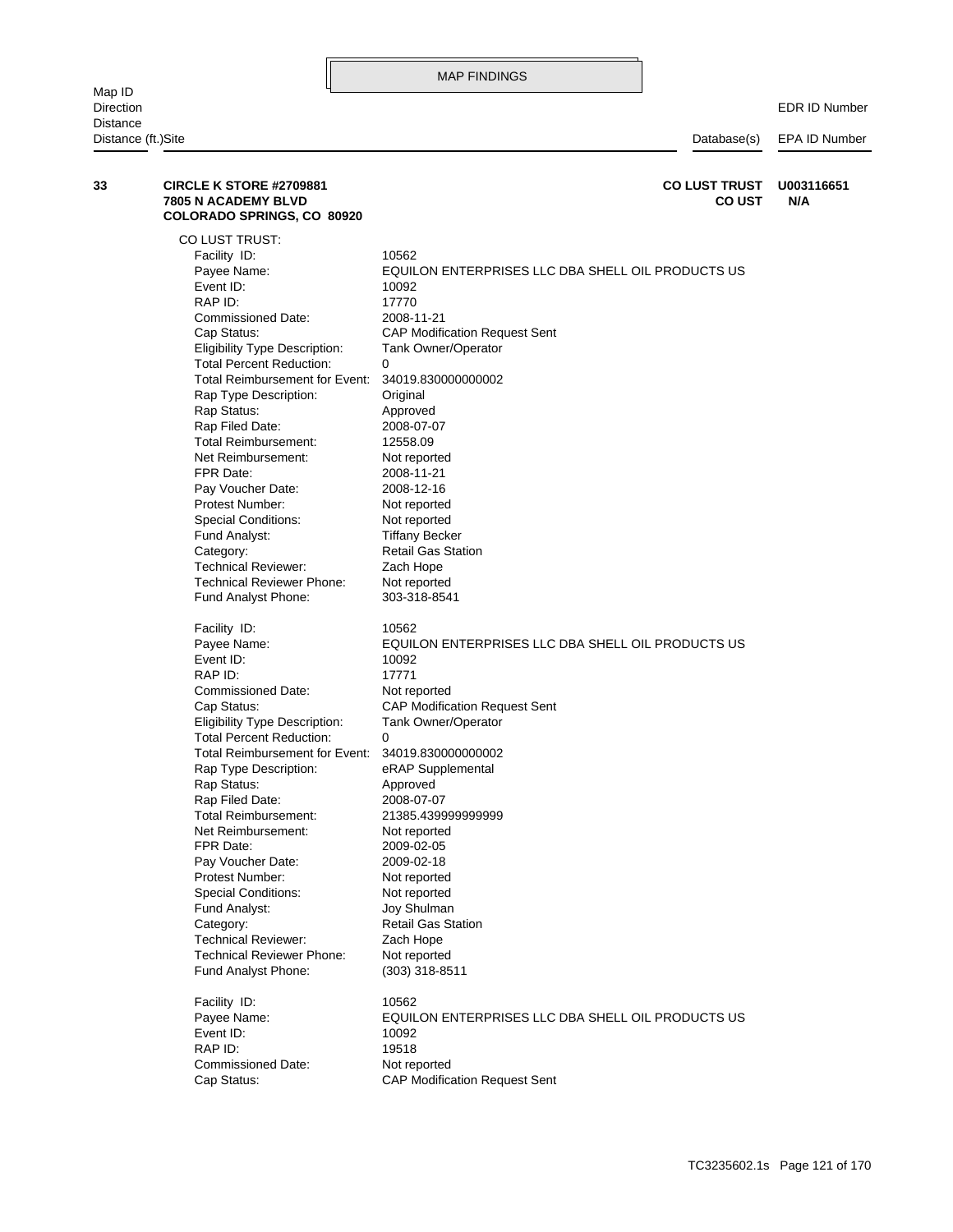Map ID<br>Direction Distance Distance (ft.)Site Database(s) EPA ID Number

| CIRCLE K STORE #2709881 (Continued)                                                                                                                                                                                                                                                                                                                                                                                                        |                                                                                                                                                                                                                                                                                    | U003116651 |  |
|--------------------------------------------------------------------------------------------------------------------------------------------------------------------------------------------------------------------------------------------------------------------------------------------------------------------------------------------------------------------------------------------------------------------------------------------|------------------------------------------------------------------------------------------------------------------------------------------------------------------------------------------------------------------------------------------------------------------------------------|------------|--|
| <b>Eligibility Type Description:</b><br><b>Total Percent Reduction:</b><br><b>Total Reimbursement for Event:</b><br>Rap Type Description:<br>Rap Status:<br>Rap Filed Date:<br><b>Total Reimbursement:</b><br>Net Reimbursement:<br>FPR Date:<br>Pay Voucher Date:<br>Protest Number:<br><b>Special Conditions:</b><br>Fund Analyst:<br>Category:<br><b>Technical Reviewer:</b><br><b>Technical Reviewer Phone:</b><br>Fund Analyst Phone: | Tank Owner/Operator<br>0<br>34019.830000000002<br>eRAP Supplemental<br>Approved<br>2009-06-04<br>15205.49<br>Not reported<br>2009-07-23<br>2009-08-05<br>Not reported<br>Not reported<br>Joy Shulman<br><b>Retail Gas Station</b><br>Zach Hope<br>Not reported<br>$(303)$ 318-8511 |            |  |
| CO UST:<br>Facility ID:                                                                                                                                                                                                                                                                                                                                                                                                                    | 10562                                                                                                                                                                                                                                                                              |            |  |
|                                                                                                                                                                                                                                                                                                                                                                                                                                            |                                                                                                                                                                                                                                                                                    |            |  |
| Owner:<br>Owner Id:<br>Last Name:<br>First Name:<br>Middle Init:<br>Owner:<br><b>Owner Address:</b><br>Owner City:<br>Owner State:<br>Owner County:<br>Owner Zip:<br>Tank Status:<br>Date Tank Installed:<br>Tank Age:<br>Tank Tag:<br>Tank Chemical:                                                                                                                                                                                      | 20775<br>CIRCLE K STORES INC<br>Not reported<br>Not reported<br><b>CIRCLE K STORES INC</b><br>PO BOX 52085<br><b>PHOENIX</b><br>AZ<br><b>MARICOPA</b><br>85072<br><b>Permanently Closed</b><br>1983-05-01<br>Not reported<br>10562-1<br>Gasoline                                   |            |  |
| Tank Type:<br>Tank Status:<br>Date Tank Installed:<br>Tank Age:<br>Tank Tag:<br>Tank Chemical:<br>Tank Type:                                                                                                                                                                                                                                                                                                                               | UST<br><b>Permanently Closed</b><br>1983-05-01<br>Not reported<br>10562-2<br>Gasoline<br><b>UST</b>                                                                                                                                                                                |            |  |
| Tank Status:<br>Date Tank Installed:<br>Tank Age:<br>Tank Tag:<br>Tank Chemical:<br>Tank Type:                                                                                                                                                                                                                                                                                                                                             | <b>Permanently Closed</b><br>1983-05-01<br>Not reported<br>10562-3<br>Gasoline<br>UST                                                                                                                                                                                              |            |  |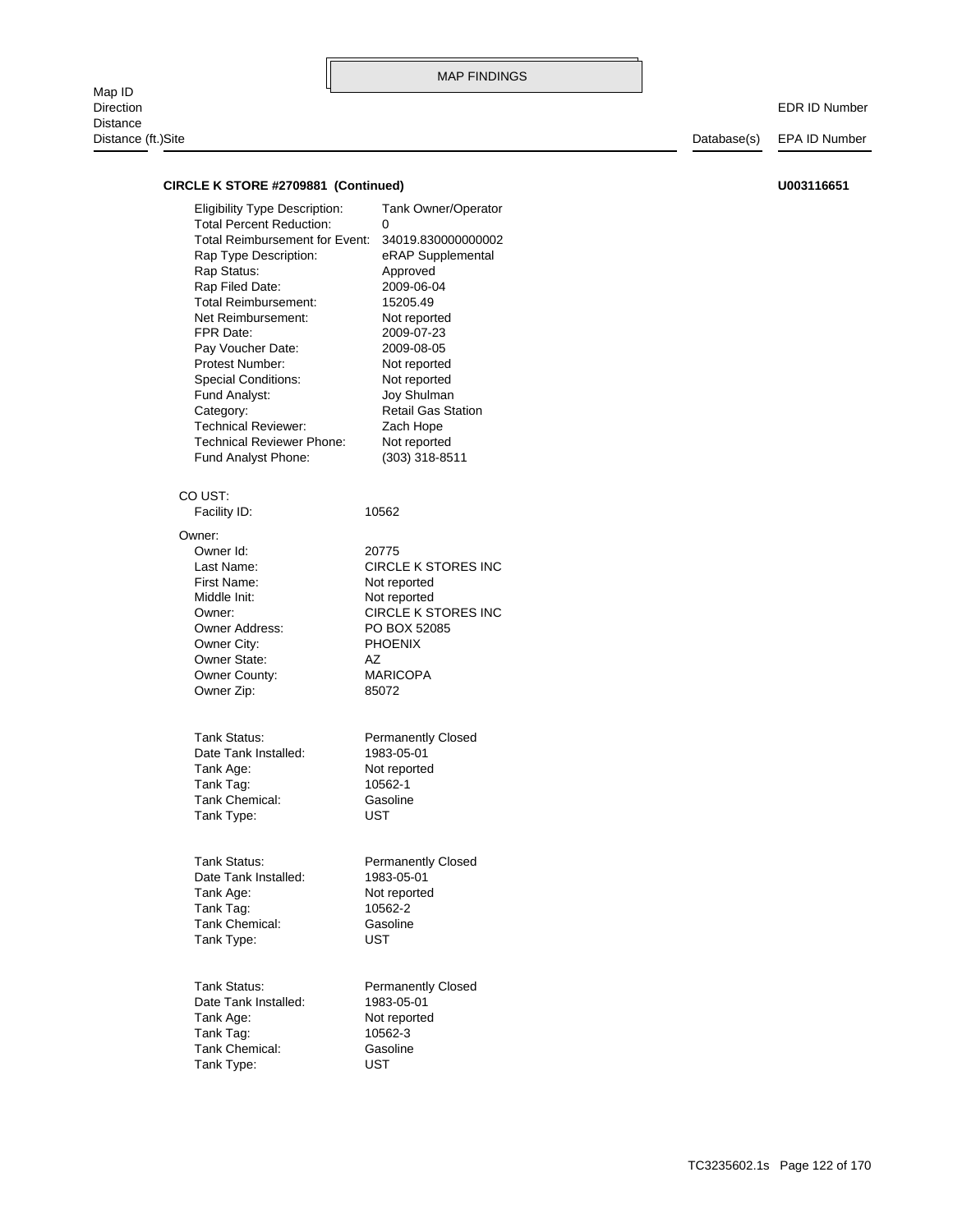#### EDR ID Number

| CIRCLE K STORE #2709881 (Continued) |                                   | U003116651 |
|-------------------------------------|-----------------------------------|------------|
| Tank Status:                        | <b>Permanently Closed</b>         |            |
| Date Tank Installed:                | 1983-05-01                        |            |
| Tank Age:                           | Not reported                      |            |
| Tank Tag:                           | 10562-4                           |            |
| Tank Chemical:                      | Gasoline                          |            |
| Tank Type:                          | <b>UST</b>                        |            |
| <b>Tank Status:</b>                 | <b>Permanently Closed</b>         |            |
| Date Tank Installed:                | 1983-05-01                        |            |
| Tank Age:                           | Not reported                      |            |
| Tank Tag:                           | 10562-5                           |            |
| Tank Chemical:                      | Waste Oil                         |            |
| Tank Type:                          | <b>UST</b>                        |            |
| Tank Status:                        | Currently In Use                  |            |
| Date Tank Installed:                | 1996-06-01                        |            |
| Tank Age:                           | 15.3524450786403                  |            |
| Tank Tag:                           | 10562-6                           |            |
| Tank Chemical:                      | Gasoline - Unleaded Regular (RUL) |            |
| Tank Type:                          | <b>UST</b>                        |            |
| <b>Tank Status:</b>                 | Currently In Use                  |            |
| Date Tank Installed:                | 1996-06-01                        |            |
| Tank Age:                           | 15.3524450786403                  |            |
| Tank Tag:                           | 10562-7                           |            |
| <b>Tank Chemical:</b>               | Gasoline - Premium (PUL)          |            |
| Tank Type:                          | <b>UST</b>                        |            |
| <b>Tank Status:</b>                 | Currently In Use                  |            |
| Date Tank Installed:                | 1996-06-01                        |            |
| Tank Age:                           | 15.3524450786403                  |            |
| Tank Tag:                           | 10562-8                           |            |
| <b>Tank Chemical:</b>               | Diesel                            |            |
| Tank Type:                          | <b>UST</b>                        |            |
|                                     |                                   |            |

### **COLORADO SPRINGS, CO 80920 7805 N ACADEMY BLVD N/A 33 SHELL #120332 CO LUST S107982418**

LUST:

| Facility Name 2:   | Not reported            |
|--------------------|-------------------------|
| Status:            | <b>Implementing CAP</b> |
| Facility Id:       | 10562                   |
| Event ID:          | 10092                   |
| Confirmed Release: | 2006-05-26 00:00:00     |
| Log Date:          | 2006-05-30 13:53:20     |
|                    |                         |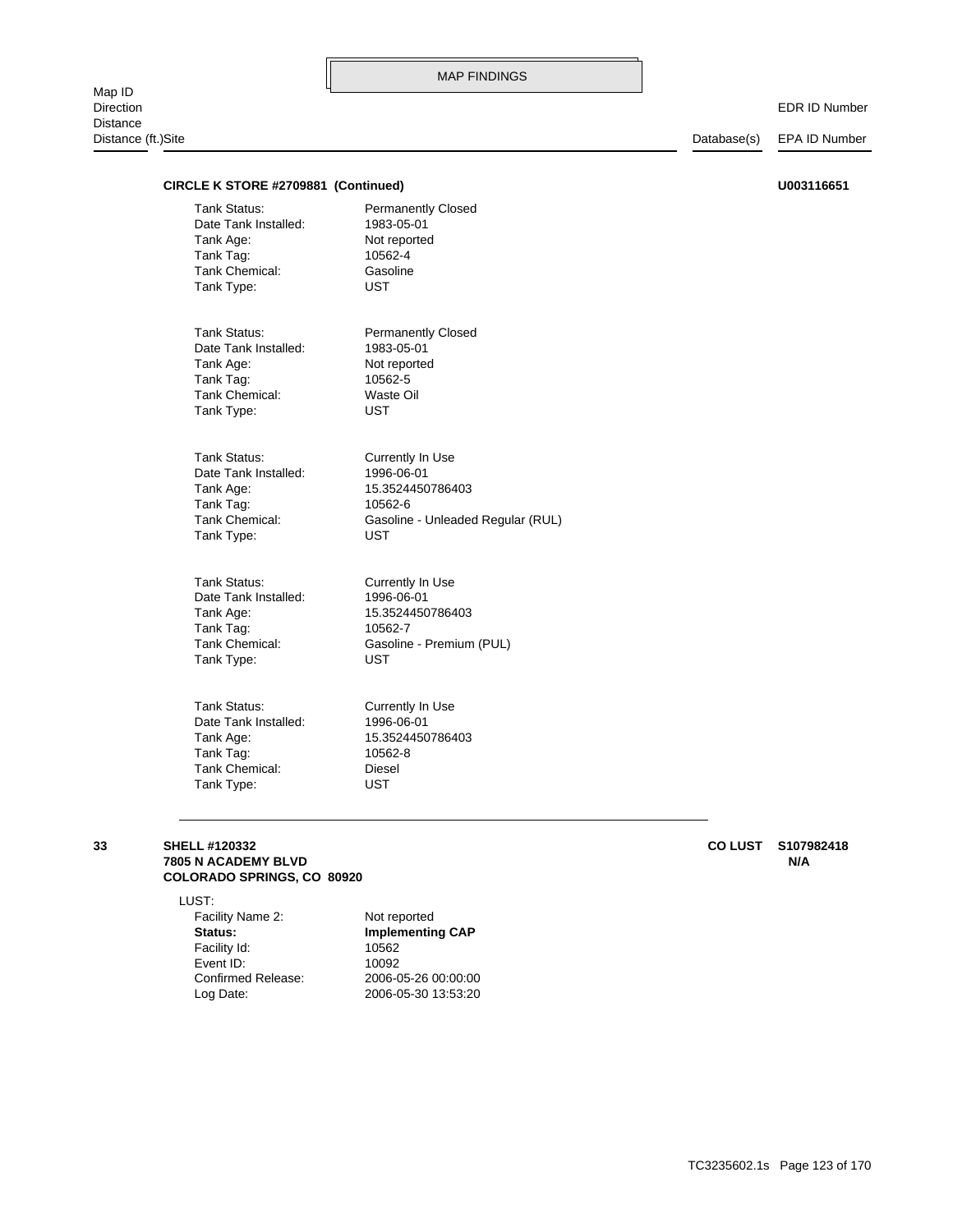Map ID<br>Direction Distance<br>Distance

|    | Distance (ft.)Site                                                                   |                              | Database(s)                     | EPA ID Number     |  |
|----|--------------------------------------------------------------------------------------|------------------------------|---------------------------------|-------------------|--|
| 33 | <b>JIFFY LUBE</b><br><b>1540 BRIARGATE BLVD</b><br><b>COLORADO SPRINGS, CO 80918</b> |                              | <b>CO LUST</b><br><b>CO UST</b> | U003119514<br>N/A |  |
|    | LUST:                                                                                |                              |                                 |                   |  |
|    | Facility Name 2:                                                                     | Not reported                 |                                 |                   |  |
|    | Status:                                                                              | <b>Closed</b>                |                                 |                   |  |
|    | Facility Id:                                                                         | 9224                         |                                 |                   |  |
|    | Event ID:                                                                            | 2182                         |                                 |                   |  |
|    | Confirmed Release:                                                                   | 1991-04-15 00:00:00          |                                 |                   |  |
|    | Log Date:                                                                            | 1991-04-15 00:00:00          |                                 |                   |  |
|    | CO UST:                                                                              |                              |                                 |                   |  |
|    | Facility ID:                                                                         | 9224                         |                                 |                   |  |
|    | Owner:                                                                               |                              |                                 |                   |  |
|    | Owner Id:                                                                            | 4899                         |                                 |                   |  |
|    | Last Name:                                                                           | <b>COLORADO LUBRICATIONS</b> |                                 |                   |  |
|    | First Name:                                                                          | Not reported                 |                                 |                   |  |
|    | Middle Init:                                                                         | Not reported                 |                                 |                   |  |
|    | Owner:                                                                               | COLORADO LUBRICATIONS        |                                 |                   |  |
|    | Owner Address:                                                                       | 6290 LEHMAN DR STE 203       |                                 |                   |  |
|    | Owner City:                                                                          | <b>COLORADO SPRINGS</b>      |                                 |                   |  |
|    | <b>Owner State:</b>                                                                  | CO                           |                                 |                   |  |
|    | Owner County:                                                                        | EL PASO                      |                                 |                   |  |
|    | Owner Zip:                                                                           | 80918                        |                                 |                   |  |
|    | Tank Status:                                                                         | <b>Permanently Closed</b>    |                                 |                   |  |
|    | Date Tank Installed:                                                                 | 1987-01-13                   |                                 |                   |  |
|    | Tank Age:                                                                            | Not reported                 |                                 |                   |  |
|    | Tank Tag:                                                                            | 9224-1                       |                                 |                   |  |
|    | Tank Chemical:                                                                       | Unknown                      |                                 |                   |  |
|    | Tank Type:                                                                           | <b>UST</b>                   |                                 |                   |  |
|    |                                                                                      |                              |                                 |                   |  |
|    | Tank Status:                                                                         | <b>Permanently Closed</b>    |                                 |                   |  |
|    | Date Tank Installed:                                                                 | 1987-01-13                   |                                 |                   |  |
|    | Tank Age:                                                                            | Not reported                 |                                 |                   |  |
|    | Tank Tag:                                                                            | 9224-2                       |                                 |                   |  |
|    | Tank Chemical:                                                                       | Unknown                      |                                 |                   |  |
|    | Tank Type:                                                                           | <b>UST</b>                   |                                 |                   |  |
|    | Tank Status:                                                                         | <b>Permanently Closed</b>    |                                 |                   |  |
|    | Date Tank Installed:                                                                 | 1987-01-13                   |                                 |                   |  |
|    | Tank Age:                                                                            | Not reported                 |                                 |                   |  |

Tank Type: UST Tank Chemical: Waste Oil Tank Tag: 9224-3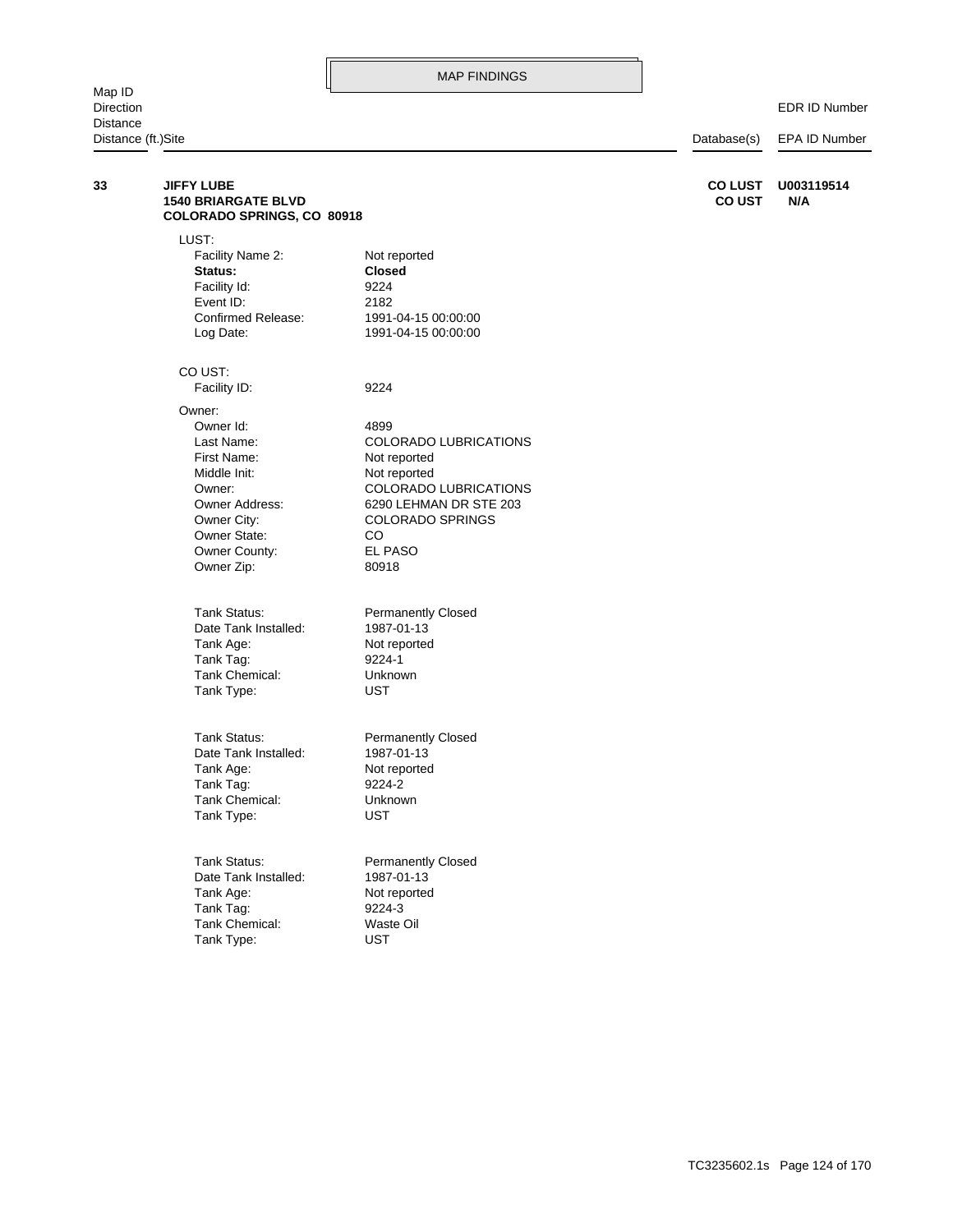EDR ID Number

Distance (ft.)Site Distance (ft.)Site Distance (ft.)Site Database(s) EPA ID Number

| VINCENT DR. & FULLER RD.<br><b>COLORADO SPRINGS, CO</b> | N/A                                                                                        |
|---------------------------------------------------------|--------------------------------------------------------------------------------------------|
| CO ERNS:                                                |                                                                                            |
| Lat/Long:                                               | 0/0                                                                                        |
| Date Entered:                                           | 11/20/2008                                                                                 |
| Time Entered:                                           | 9:53:42 AM                                                                                 |
| Date Reported:                                          | 11/19/2008                                                                                 |
| Reported Time:                                          | 7:30:00 AM                                                                                 |
| Report Taken By:                                        | <b>GREG STASINOS</b>                                                                       |
| Number:                                                 | Not reported                                                                               |
| Prp Name:                                               | <b>WESCO TRUCKING</b>                                                                      |
| Prp Contact:                                            | JAMIE OR CHRIS                                                                             |
| Prp Address:                                            | P.O. BOX 102                                                                               |
| Prp City, St, Zip:                                      | NORTON, KS 67654                                                                           |
| Prp County:                                             | Not reported                                                                               |
| Prp Phone:                                              | 785-877-5959                                                                               |
| Phone Extension:                                        | Not reported                                                                               |
| Prp Fax:                                                | Not reported                                                                               |
| Mile Post:                                              | Not reported                                                                               |
| Event Date:                                             | 11/17/2008                                                                                 |
| Event Time:                                             | 8:30:00 AM                                                                                 |
| Material Type:                                          | OIL                                                                                        |
| Material1:                                              | <b>DIESEL</b>                                                                              |
| Quantity1:                                              | 30                                                                                         |
| Unit1:                                                  | <b>GALLONS</b>                                                                             |
| <b>Water Quantity:</b>                                  | 0                                                                                          |
| Water Unit:                                             | Not reported                                                                               |
| Material <sub>2</sub> :                                 | Not reported                                                                               |
| Quantity2:                                              | Not reported                                                                               |
| Unit <sub>2</sub> :                                     | Not reported                                                                               |
| <b>Water Quantity2:</b>                                 | Not reported                                                                               |
| Water Unit2:                                            | Not reported                                                                               |
| Material3:                                              | Not reported                                                                               |
| Quantity3:                                              | Not reported                                                                               |
| Unit3:                                                  | Not reported                                                                               |
| Water Quantity3:                                        | Not reported                                                                               |
| Water unit3:                                            | Not reported                                                                               |
| Source:                                                 | Highway                                                                                    |
| Source Type:                                            | <b>MOTOR VEHICLE</b>                                                                       |
| Cause:                                                  | <b>TRANSPORTATION ACCIDENT</b>                                                             |
| Medium:                                                 | LAND                                                                                       |
| Waterway Affctd:                                        | Not reported                                                                               |
| Deaths:                                                 | Not reported                                                                               |
| Injuries:                                               | Not reported                                                                               |
| Evacuation:                                             | Not reported                                                                               |
| Evacuation Numb.:                                       | Not reported                                                                               |
| Responders:                                             | <b>CUSTOM ENV.</b>                                                                         |
| Fixed Facility:                                         | False                                                                                      |
| Land Impact:                                            | True                                                                                       |
| Air Impact:                                             | False                                                                                      |
| SurfWater Impact:                                       | False                                                                                      |
| Grd Water Impact:                                       | False                                                                                      |
| Action:                                                 | CUSTOM ENVIRONMENTAL HAS BEEN RETAINED TO PERFORM CLEANUP OF ALL<br><b>IMPACTED AREAS.</b> |
| Additional Info:                                        | NO WATERWAYS WERE IMPACTED.                                                                |
| Cause Info:                                             | A TRUCK MAKING A U-TURN STRUCK A CURB AND PUNCTURED ITS SADDLE TANK,                       |
|                                                         | ALLOWING FOR RELEASE OF FUEL ONTO RAODWAY AND SHOULDER OF ROADWAY.                         |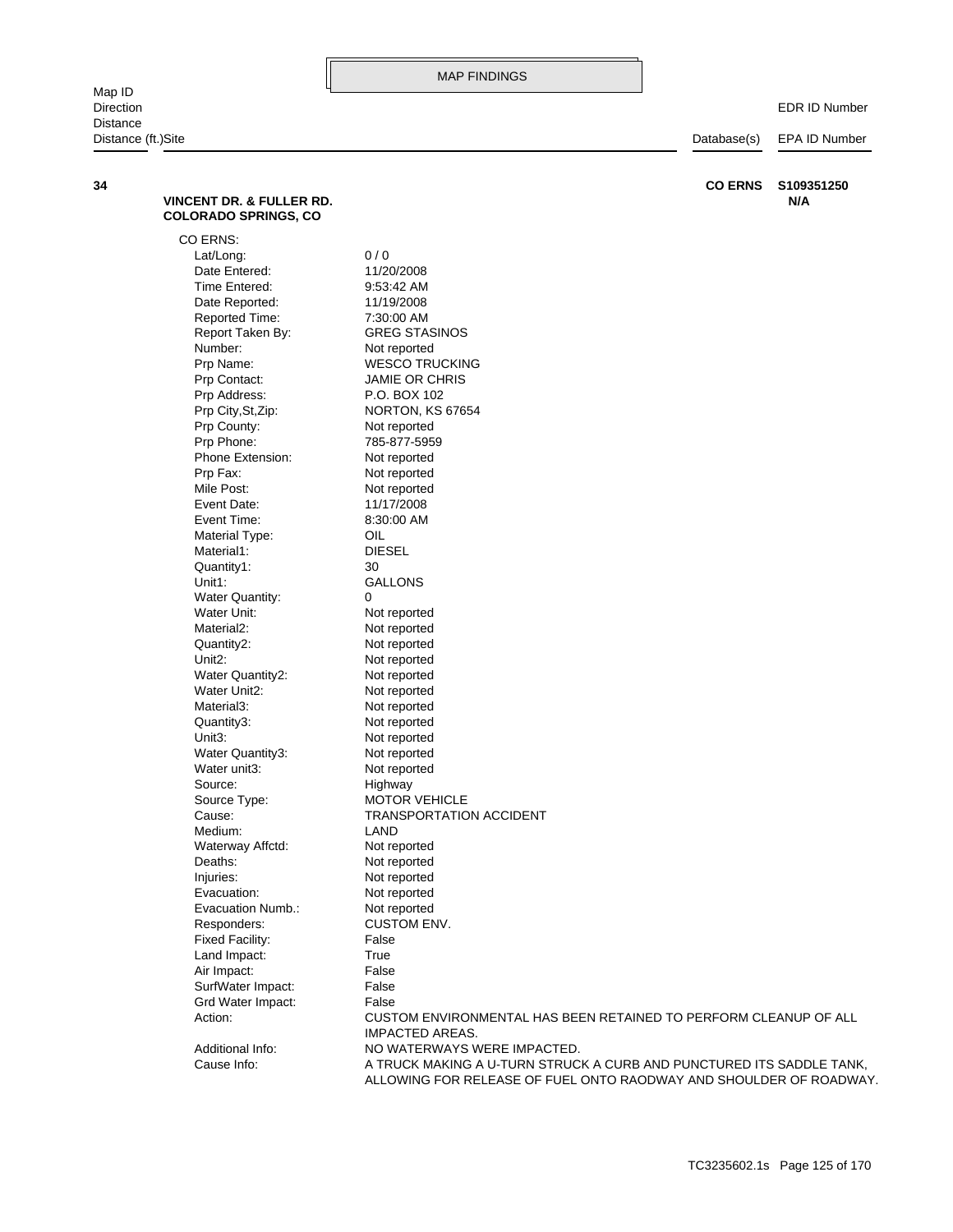| MAP FINDINGS |  |  |  |
|--------------|--|--|--|
|--------------|--|--|--|

Distance (ft.)Site Database(s) EPA ID Number

## Responders: NO WATERWAYS WERE IMPACTED. Notified: HMWMD-CHARLES JOHNSON, JERRY HENDERSON Comments: NO WATERWAYS WERE IMPACTED.  **(Continued) S109351250** Incident Tracking, Compliance Assistance, and Compliance Monitoring. that support Compliance and Enforcement programs. These include; has the capability to track other activities occurring in the Region that information with Federal actions already in the system. ICIS also Compliance System (PCS) which supports the NPDES and will integrate it Headquarters. A future release of ICIS will replace the Permit information is maintained in ICIS by EPA in the Regional offices and Federal Administrative and Judicial enforcement actions. This a single repository for that information. Currently, ICIS contains all replace EPA's independent databases that contain Enforcement data with information across most of EPA's programs. The vision for ICIS is to complete, will contain integrated Enforcement and Compliance Compliance Information System and provides a database that, when ICIS (Integrated Compliance Information System) is the Integrated permits, and emergency response. monitor air quality, waste water, drinking water, storage tanks, facility is regulated by a state environmental program that may State Environmental Programs. This particular category shows if the Environmental Interest/Information System Registry ID: 110012526784 FINDS: **COLORADO SPRINGS, CO 80919 7130 COMMERCE CENTER DRIVE N/A 35 PIETRASZEK ENTERPRISES, INC. FINDS 1006314348**

### **COLORADO SPRINGS, CO 7245 COMMERCE CENTER DRIVE N/A**

#### CO ERNS:

Mile Post: Not reported Prp Fax: Not reported Phone Extension: Not reported Prp Phone: 985-991-5208 Prp County: Not reported Prp Contact: **JERRY GILMORE** Prp Name: HALLIBURTON Number: 985110 Reported Time: 12:38:00 Date Reported: 08/06/2011 Time Entered: 08:39:36 Date Entered: 08/08/2011 Lat/Long: Not reported

Event Date: 2011-08-05 Prp City, St, Zip: NEW IBERIA, LA 70560 Prp Address: 719 HANGAR DRIVE Report Taken By: NRC/ ANN NEDROW

**35 CO ERNS S111259636**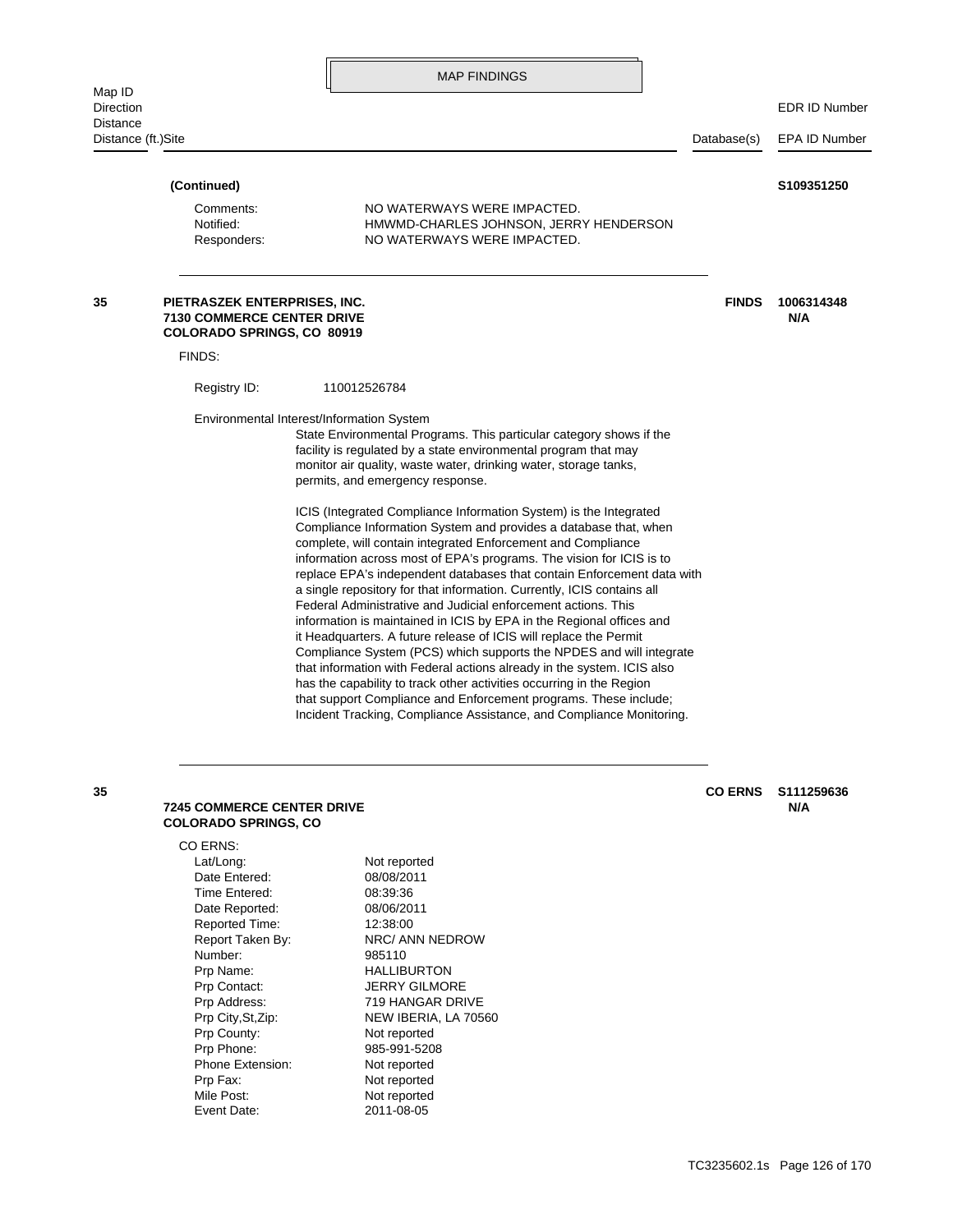Map ID<br>Direction Distance Distance (ft.)Site Database(s) EPA ID Number

EDR ID Number

| (Continued)             |                                                                      | S111259636 |
|-------------------------|----------------------------------------------------------------------|------------|
| Event Time:             | 1899-12-30                                                           |            |
| Material Type:          | OIL.                                                                 |            |
| Material1:              | <b>DIESEL</b>                                                        |            |
| Quantity1:              | 35                                                                   |            |
| Unit1:                  | <b>GALLONS</b>                                                       |            |
| <b>Water Quantity:</b>  | 35                                                                   |            |
| Water Unit:             | G                                                                    |            |
| Material <sub>2</sub> : | Not reported                                                         |            |
| Quantity2:              | Not reported                                                         |            |
| Unit <sub>2</sub> :     | Not reported                                                         |            |
| Water Quantity2:        | Not reported                                                         |            |
| Water Unit2:            | Not reported                                                         |            |
| Material3:              | Not reported                                                         |            |
| Quantity3:              | Not reported                                                         |            |
| Unit <sub>3</sub> :     | Not reported                                                         |            |
| Water Quantity3:        | Not reported                                                         |            |
| Water unit3:            | Not reported                                                         |            |
| Source:                 | Highway                                                              |            |
| Source Type:            | <b>MOTOR VEHICLE</b>                                                 |            |
| Cause:                  | <b>ERROR OPERATOR</b>                                                |            |
| Medium:                 | <b>WATER AND LAND</b>                                                |            |
| Waterway Affctd:        | storm drain                                                          |            |
| Deaths:                 | $\Omega$                                                             |            |
| Injuries:               | 0                                                                    |            |
| Evacuation:             | No                                                                   |            |
| Evacuation Numb.:       | Not reported                                                         |            |
| Responders:             | COLORADO SPRINGS FIRE DEPT.                                          |            |
| Fixed Facility:         | False                                                                |            |
| Land Impact:            | True                                                                 |            |
| Air Impact:             | False                                                                |            |
| SurfWater Impact:       | True                                                                 |            |
| Grd Water Impact:       | False                                                                |            |
| Action:                 | Colorado Springs Fire Dept Hazmat team responded, #11-32756. (They   |            |
|                         | also reported the incident to the CDPHE Emergency Line>) Absorbents  |            |
|                         | were applied to the pavement. The Fire Dept. will evaluate the storm |            |
|                         | drain during daylight hours. City Wastewater wa                      |            |
| Additional Info:        | Not reported                                                         |            |
| Cause Info:             | Pump truck parked on an incline leaked approx 35 gallons of diesel   |            |
|                         | from the saddle tank with the help of gravity. Some of the diesel    |            |
|                         | found its way to a storm drain.                                      |            |
| Comments:               | Not reported                                                         |            |
| Notified:               | WQCD: Nicole Owens, David Kurz, Jennifer Miller, Jorge Delgado, Dave |            |
|                         | Knope, Joey Talbott, Heather Drissel, Carol Keever; HMWMD: Walter    |            |
|                         | Avramenko, Robert Beierle, Jerry Henderson, Kathryn Stewart, David   |            |
|                         | Foster; Colorado Springs EH: Tom Gonzales, Michael Mc                |            |
| Responders:             | Not reported                                                         |            |
|                         |                                                                      |            |

#### **COLORADO SPRINGS, CO 80919 7290 COMMERCE CENTER DR N/A 35 EMBASSY SUITES HOTEL FINDS 1004449015**

FINDS:

Registry ID: 110001435778

Environmental Interest/Information System

Subsystem) replaces the former Compliance Data System (CDS), the AFS (Aerometric Information Retrieval System (AIRS) Facility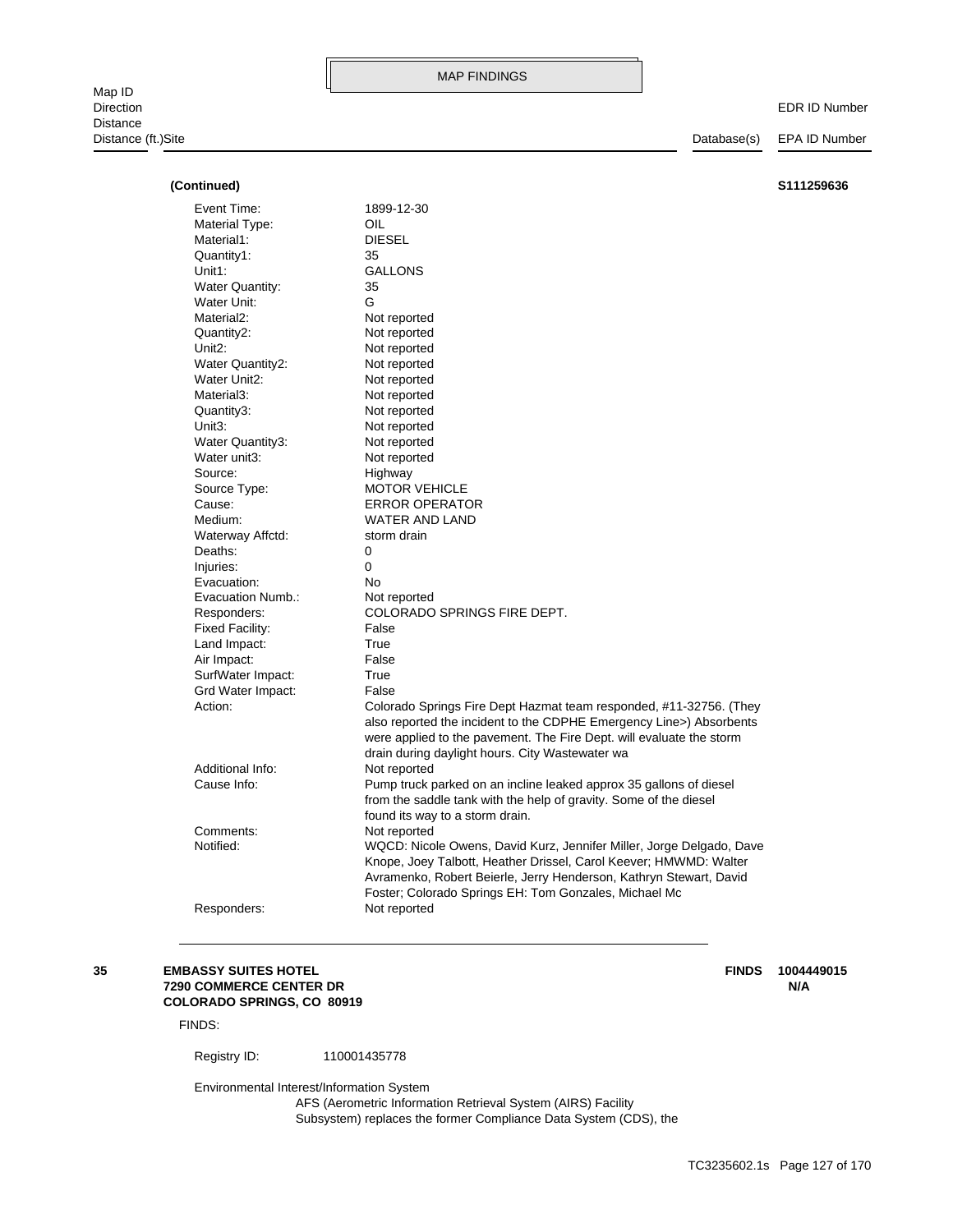Distance (ft.)Site Database(s) EPA ID Number

#### **EMBASSY SUITES HOTEL (Continued) 1004449015**

of the Clean Air Act. redesign to support facility operating permits required under Title V estimation of total national emissions. AFS is undergoing a major to comply with regulatory programs and by EPA as an input for the AFS data are utilized by states to prepare State Implementation Plans used to track emissions and compliance data from industrial plants. information concerning airborne pollution in the United States. AFS is Aerometric Data (SAROAD). AIRS is the national repository for National Emission Data System (NEDS), and the Storage and Retrieval of

their precursors, as well as hazardous air pollutants (HAPs). on stationary and mobile sources that emit criteria air pollutants and The NEI (National Emissions Inventory) database contains information

CRITERIA AND HAZARDOUS AIR POLLUTANT INVENTORY

### **COLORADO SPRINGS, CO 80919 7055 COMMERCE CENTER DR N/A 36 CIRCLE K STORE #2709840 CO UST U003806173**

| CO UST:               |                                   |
|-----------------------|-----------------------------------|
| Facility ID:          | 15307                             |
| Owner:                |                                   |
| Owner Id:             | 20775                             |
| Last Name:            | CIRCLE K STORES INC               |
| First Name:           | Not reported                      |
| Middle Init:          | Not reported                      |
| Owner:                | <b>CIRCLE K STORES INC</b>        |
| <b>Owner Address:</b> | PO BOX 52085                      |
| Owner City:           | <b>PHOENIX</b>                    |
| Owner State:          | AZ.                               |
| Owner County:         | <b>MARICOPA</b>                   |
| Owner Zip:            | 85072                             |
| Tank Status:          |                                   |
| Date Tank Installed:  | Currently In Use<br>1999-09-01    |
| Tank Age:             | 12.1003902841197                  |
| Tank Tag:             | 15307-1                           |
| Tank Chemical:        | Gasoline - Unleaded Regular (RUL) |
| Tank Type:            | <b>UST</b>                        |
|                       |                                   |
| Tank Status:          | Currently In Use                  |
| Date Tank Installed:  | 1999-09-01                        |
| Tank Age:             | 12.1003902841197                  |
| Tank Tag:             | 15307-2                           |
| Tank Chemical:        | Gasoline - Premium (PUL)          |
| Tank Type:            | UST                               |
| Tank Status:          | Currently In Use                  |
| Date Tank Installed:  | 1999-09-01                        |
| Tank Age:             | 12.1003902841197                  |
| Tank Tag:             | 15307-3                           |
|                       |                                   |

Tank Chemical: Diesel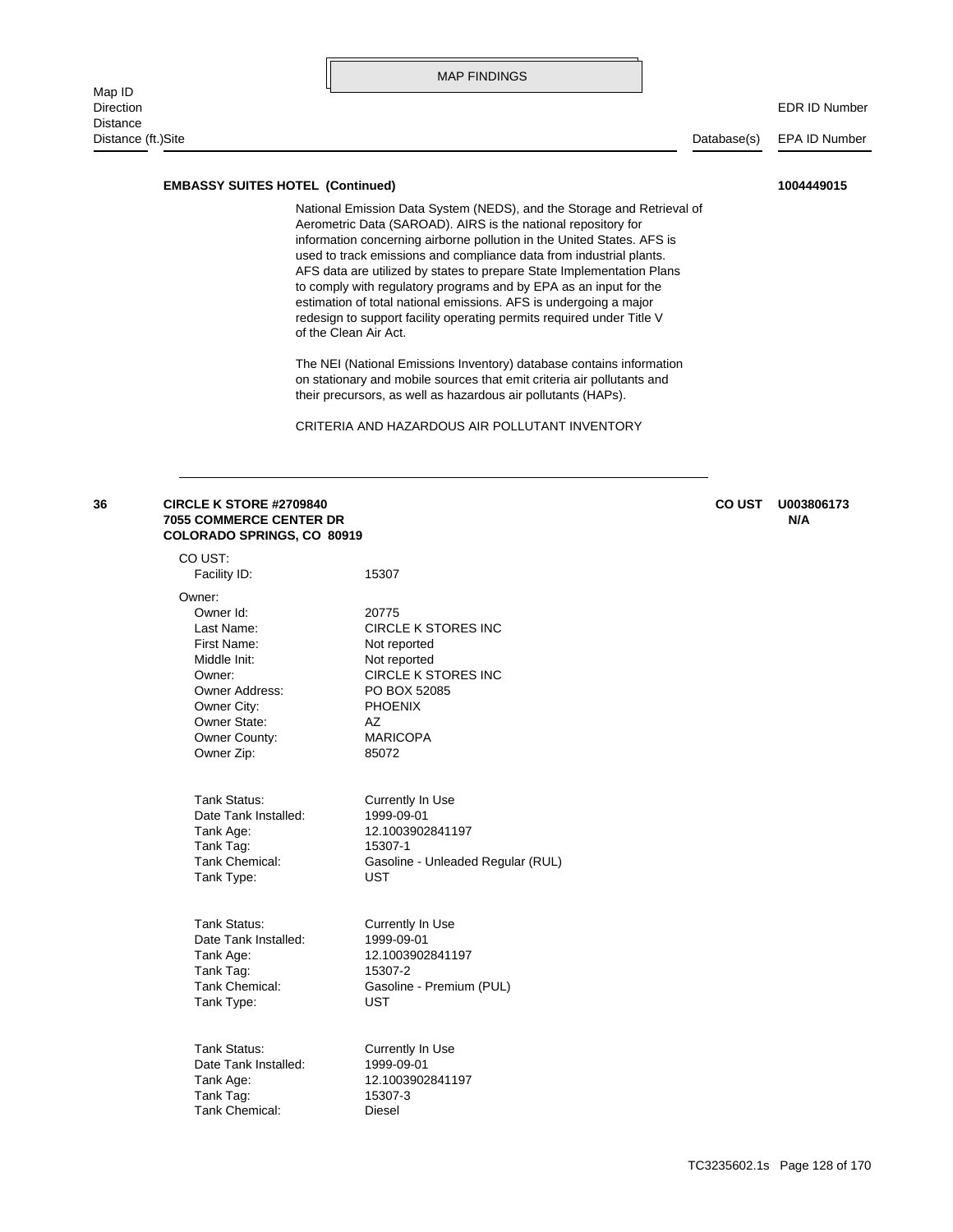Distance (ft.)Site Database(s) EPA ID Number

| CIRCLE K STORE #2709840 (Continued)<br><b>UST</b><br>Tank Type:                                 |                            |                | U003806173        |
|-------------------------------------------------------------------------------------------------|----------------------------|----------------|-------------------|
|                                                                                                 |                            |                |                   |
| CIRCLE K STORE # 2709840<br><b>7055 COMMERCE CENTER DR</b><br><b>COLORADO SPRINGS, CO 80919</b> |                            | <b>CO AIRS</b> | S108127050<br>N/A |
| CO AIRS:                                                                                        |                            |                |                   |
| County/Plant ID:                                                                                | 041-1572                   |                |                   |
| Contact Person:                                                                                 | <b>RUTH BULMER</b>         |                |                   |
| Contact Phone:                                                                                  | (602) 728-3217             |                |                   |
| Latitude:<br>Longitude:                                                                         | 385605.54<br>1044854.06    |                |                   |
| SIC Primary:                                                                                    | 5541                       |                |                   |
| <b>NAICS Primary:</b>                                                                           | 447110                     |                |                   |
| Unique Emmission Unit ID:                                                                       | $\mathbf{1}$               |                |                   |
| <b>Construction Permit Number:</b>                                                              | 02EP0184S.XP               |                |                   |
| <b>Emission Unit Description:</b>                                                               | 3 USTS                     |                |                   |
| <b>Full Pollutant Name:</b>                                                                     | <b>BENZENE</b>             |                |                   |
| Site-wide Estimated Emissions:<br>Site-wide Estimated Emissions Units: Tons Per Year            | 0.155348                   |                |                   |
| County/Plant ID:                                                                                | 041-1572                   |                |                   |
| Contact Person:                                                                                 | <b>RUTH BULMER</b>         |                |                   |
| Contact Phone:                                                                                  | (602) 728-3217             |                |                   |
| Latitude:                                                                                       | 385605.54                  |                |                   |
| Longitude:<br>SIC Primary:                                                                      | 1044854.06<br>5541         |                |                   |
| <b>NAICS Primary:</b>                                                                           | 447110                     |                |                   |
| Unique Emmission Unit ID:                                                                       | 1                          |                |                   |
| <b>Construction Permit Number:</b>                                                              | 02EP0184S.XP               |                |                   |
| Emission Unit Description:                                                                      | 3 USTS                     |                |                   |
| <b>Full Pollutant Name:</b>                                                                     | VOLATILE ORGANIC COMPOUNDS |                |                   |
| Site-wide Estimated Emissions:                                                                  | 14.386977                  |                |                   |

**COLORADO SPRINGS, CO 80919 7055 COMMERCE CENTER DR NA AND THE SERVICE OF STATE AND AN ARTICLE OF STATE AND ARTICLE OF STATE AND ARTICLE OF STATE AND ARTICLE OF STATE AND ARTICLE OF STATE AND ARTICLE OF STATE AND ARTICLE OF STATE AND ARTICLE OF STAT 36 CIRCLE K STORE # 2709840 FINDS 1007488863**

FINDS:

Registry ID: 110017691121

Environmental Interest/Information System

of the Clean Air Act. redesign to support facility operating permits required under Title V estimation of total national emissions. AFS is undergoing a major to comply with regulatory programs and by EPA as an input for the AFS data are utilized by states to prepare State Implementation Plans used to track emissions and compliance data from industrial plants. information concerning airborne pollution in the United States. AFS is Aerometric Data (SAROAD). AIRS is the national repository for National Emission Data System (NEDS), and the Storage and Retrieval of Subsystem) replaces the former Compliance Data System (CDS), the AFS (Aerometric Information Retrieval System (AIRS) Facility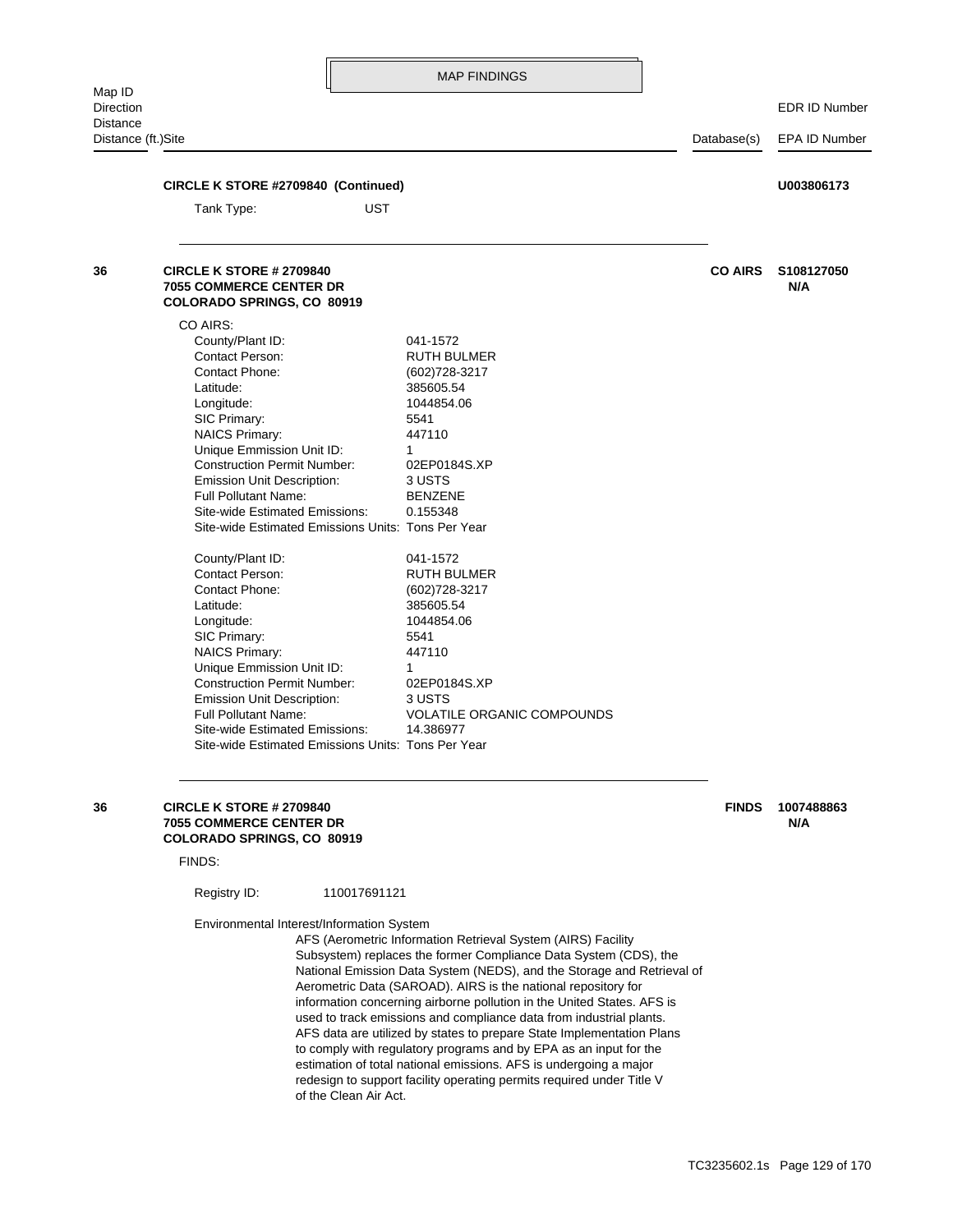Distance (ft.)Site Database(s) EPA ID Number

**CIRCLE K STORE # 2709840 (Continued) 1007488863**

their precursors, as well as hazardous air pollutants (HAPs). on stationary and mobile sources that emit criteria air pollutants and The NEI (National Emissions Inventory) database contains information

CRITERIA AND HAZARDOUS AIR POLLUTANT INVENTORY

### **COLORADO SPRINGS, CO WOODMAN OFFICE COMPLEX. 7150 CAMPUS DR N/A 37 WOODMAN OFFICE COMPLEX. 7150 CAMPUS DR BILLET AND READING THE RISE S717454**

[additional ERNS detail in the EDR Site Report.](http://www.edrnet.com/srf2/FinalSiteReport.aspx?ID=4jk4YdjeokC82TVYKldrM9OiePOokKB8yCd78qU2IyTmzVuf3e3KU2l3b5TyrNpM9a4mmOz0iXCBLYPpmOFI9DrkzvKkO48pj6rkca2VLYGgdYB8SKeSUosn2X6C.j8zR3lKTscVyx3wiK2zlpr2mUrdKM4G34gOLniT74T.PZ0OT34Xtjv0kcv3V3Y23ddC2UDe5roB45zNCMw8g747bTqlVHr5FzK6kldq75orazMr68RbOh3iv826nPbCOJ047jkm.KYl1FW8cxywt3kodsN73vuusqbRUv0428jVWk772jzYfVd2E9hJetMoECA.uCi48WA9VsTMbVCY3djKt2lAx9h4rLOMZe6hLOxIiAE7SnPQfOXN6RikNjKbj2) [Click this hyperlink while viewing on your computer to access](http://www.edrnet.com/srf2/FinalSiteReport.aspx?ID=4jk4YdjeokC82TVYKldrM9OiePOokKB8yCd78qU2IyTmzVuf3e3KU2l3b5TyrNpM9a4mmOz0iXCBLYPpmOFI9DrkzvKkO48pj6rkca2VLYGgdYB8SKeSUosn2X6C.j8zR3lKTscVyx3wiK2zlpr2mUrdKM4G34gOLniT74T.PZ0OT34Xtjv0kcv3V3Y23ddC2UDe5roB45zNCMw8g747bTqlVHr5FzK6kldq75orazMr68RbOh3iv826nPbCOJ047jkm.KYl1FW8cxywt3kodsN73vuusqbRUv0428jVWk772jzYfVd2E9hJetMoECA.uCi48WA9VsTMbVCY3djKt2lAx9h4rLOMZe6hLOxIiAE7SnPQfOXN6RikNjKbj2) 

### **COLORADO SPRINGS, CO 80920 7150 CAMPUS DR STE 155 FINDS COD983794140 37 OMNIPOINT CORPORATION RCRA-CESQG 1004679662**

| RCRA-CESQG:                                                                |                                                                                                                                                                                                                                                                                                                                                                                                                                                                                                                                                                                                                                                                                                                                                                                                                                                                                                                                                                                   |  |  |  |
|----------------------------------------------------------------------------|-----------------------------------------------------------------------------------------------------------------------------------------------------------------------------------------------------------------------------------------------------------------------------------------------------------------------------------------------------------------------------------------------------------------------------------------------------------------------------------------------------------------------------------------------------------------------------------------------------------------------------------------------------------------------------------------------------------------------------------------------------------------------------------------------------------------------------------------------------------------------------------------------------------------------------------------------------------------------------------|--|--|--|
| Date form received by agency: 07/15/1992                                   |                                                                                                                                                                                                                                                                                                                                                                                                                                                                                                                                                                                                                                                                                                                                                                                                                                                                                                                                                                                   |  |  |  |
| Facility name:                                                             | <b>OMNIPOINT CORPORATION</b>                                                                                                                                                                                                                                                                                                                                                                                                                                                                                                                                                                                                                                                                                                                                                                                                                                                                                                                                                      |  |  |  |
| Facility address:                                                          | 7150 CAMPUS DR STE 155                                                                                                                                                                                                                                                                                                                                                                                                                                                                                                                                                                                                                                                                                                                                                                                                                                                                                                                                                            |  |  |  |
|                                                                            | COLORADO SPRINGS, CO 80920                                                                                                                                                                                                                                                                                                                                                                                                                                                                                                                                                                                                                                                                                                                                                                                                                                                                                                                                                        |  |  |  |
| EPA ID:                                                                    | COD983794140                                                                                                                                                                                                                                                                                                                                                                                                                                                                                                                                                                                                                                                                                                                                                                                                                                                                                                                                                                      |  |  |  |
| Mailing address:                                                           | <b>CAMPUS DR STE 155</b>                                                                                                                                                                                                                                                                                                                                                                                                                                                                                                                                                                                                                                                                                                                                                                                                                                                                                                                                                          |  |  |  |
|                                                                            | COLORADO SPRINGS, CO 80920                                                                                                                                                                                                                                                                                                                                                                                                                                                                                                                                                                                                                                                                                                                                                                                                                                                                                                                                                        |  |  |  |
| Contact:                                                                   | ROBERT W DIXON                                                                                                                                                                                                                                                                                                                                                                                                                                                                                                                                                                                                                                                                                                                                                                                                                                                                                                                                                                    |  |  |  |
| Contact address:                                                           | 7150 CAMPUS DR STE 155                                                                                                                                                                                                                                                                                                                                                                                                                                                                                                                                                                                                                                                                                                                                                                                                                                                                                                                                                            |  |  |  |
|                                                                            | COLORADO SPRINGS, CO 80920                                                                                                                                                                                                                                                                                                                                                                                                                                                                                                                                                                                                                                                                                                                                                                                                                                                                                                                                                        |  |  |  |
| Contact country:                                                           | US                                                                                                                                                                                                                                                                                                                                                                                                                                                                                                                                                                                                                                                                                                                                                                                                                                                                                                                                                                                |  |  |  |
| Contact telephone:                                                         | (719) 548-1200                                                                                                                                                                                                                                                                                                                                                                                                                                                                                                                                                                                                                                                                                                                                                                                                                                                                                                                                                                    |  |  |  |
| Contact email:                                                             | Not reported                                                                                                                                                                                                                                                                                                                                                                                                                                                                                                                                                                                                                                                                                                                                                                                                                                                                                                                                                                      |  |  |  |
| <b>EPA Region:</b>                                                         | 08                                                                                                                                                                                                                                                                                                                                                                                                                                                                                                                                                                                                                                                                                                                                                                                                                                                                                                                                                                                |  |  |  |
| Classification:                                                            | <b>Conditionally Exempt Small Quantity Generator</b>                                                                                                                                                                                                                                                                                                                                                                                                                                                                                                                                                                                                                                                                                                                                                                                                                                                                                                                              |  |  |  |
| Description:                                                               | Handler: generates 100 kg or less of hazardous waste per calendar<br>month, and accumulates 1000 kg or less of hazardous waste at any time;<br>or generates 1 kg or less of acutely hazardous waste per calendar<br>month, and accumulates at any time: 1 kg or less of acutely hazardous<br>waste; or 100 kg or less of any residue or contaminated soil, waste or<br>other debris resulting from the cleanup of a spill, into or on any<br>land or water, of acutely hazardous waste; or generates 100 kg or less<br>of any residue or contaminated soil, waste or other debris resulting<br>from the cleanup of a spill, into or on any land or water, of acutely<br>hazardous waste during any calendar month, and accumulates at any<br>time: 1 kg or less of acutely hazardous waste; or 100 kg or less of<br>any residue or contaminated soil, waste or other debris resulting from<br>the cleanup of a spill, into or on any land or water, of acutely<br>hazardous waste |  |  |  |
| Owner/Operator Summary:<br>Owner/operator name:<br>Owner/operator address: | MORTGAGE AND REALTY TRUST<br>3500 W OLIVE AVE STE 600<br>BURBANK, CA 91505                                                                                                                                                                                                                                                                                                                                                                                                                                                                                                                                                                                                                                                                                                                                                                                                                                                                                                        |  |  |  |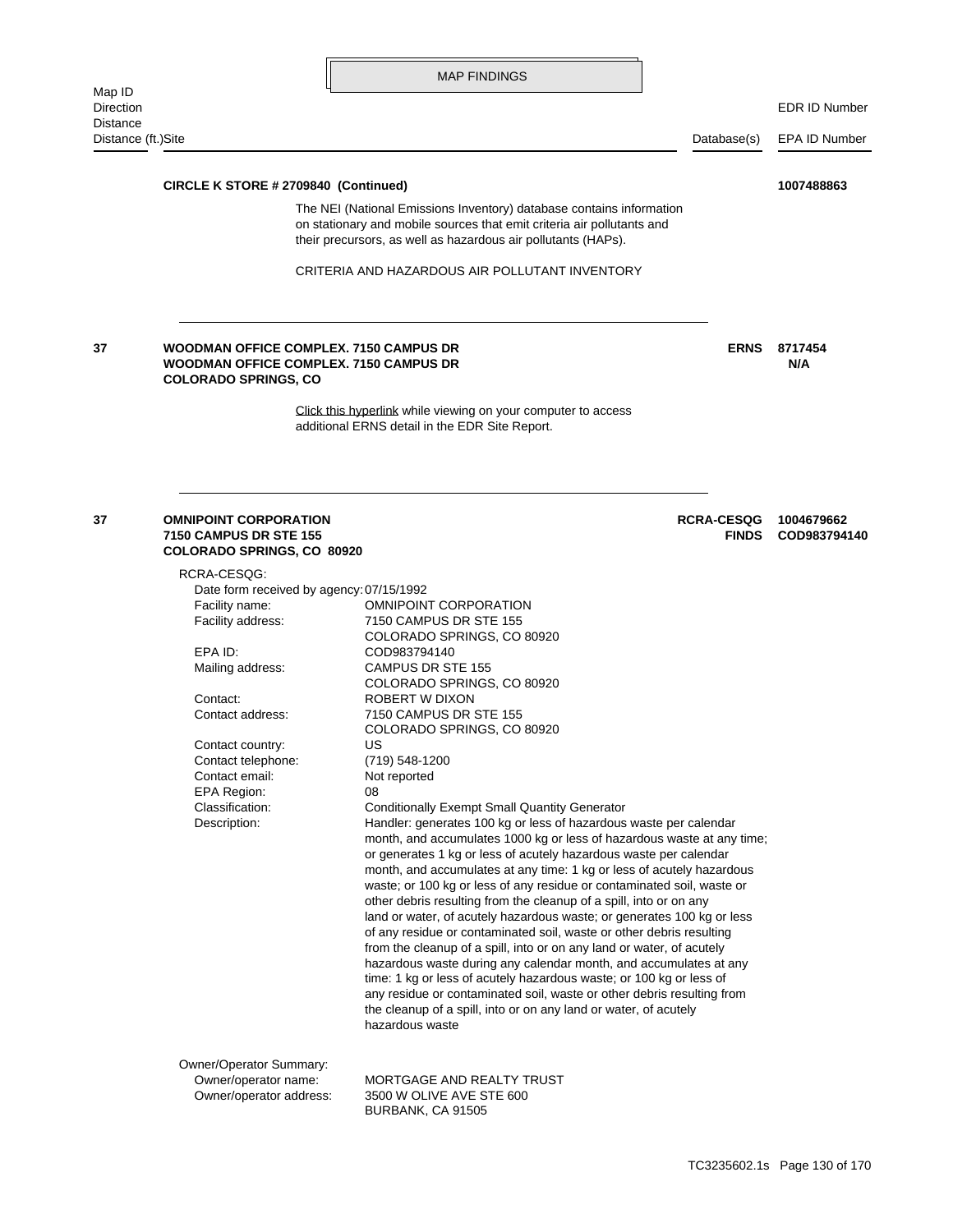| Map ID<br>Direction                       |                                         |                                                                                                                                                |             | EDR ID Number |  |  |
|-------------------------------------------|-----------------------------------------|------------------------------------------------------------------------------------------------------------------------------------------------|-------------|---------------|--|--|
| Distance                                  |                                         |                                                                                                                                                |             |               |  |  |
| Distance (ft.)Site                        |                                         |                                                                                                                                                | Database(s) | EPA ID Number |  |  |
| <b>OMNIPOINT CORPORATION (Continued)</b>  |                                         |                                                                                                                                                |             | 1004679662    |  |  |
| Owner/operator country:                   | US                                      |                                                                                                                                                |             |               |  |  |
| Owner/operator telephone:                 |                                         | (818) 953-7722                                                                                                                                 |             |               |  |  |
| Legal status:                             | Private                                 |                                                                                                                                                |             |               |  |  |
| Owner/Operator Type:                      | Owner                                   |                                                                                                                                                |             |               |  |  |
| Owner/Op start date:                      | 01/01/0001                              |                                                                                                                                                |             |               |  |  |
| Owner/Op end date:                        |                                         | Not reported                                                                                                                                   |             |               |  |  |
| Handler Activities Summary:               |                                         |                                                                                                                                                |             |               |  |  |
|                                           | U.S. importer of hazardous waste:<br>No |                                                                                                                                                |             |               |  |  |
| Mixed waste (haz. and radioactive):       | No                                      |                                                                                                                                                |             |               |  |  |
| Recycler of hazardous waste:              |                                         | No                                                                                                                                             |             |               |  |  |
| Transporter of hazardous waste:           |                                         | No                                                                                                                                             |             |               |  |  |
| Treater, storer or disposer of HW:        |                                         | No                                                                                                                                             |             |               |  |  |
| Underground injection activity:           |                                         | No                                                                                                                                             |             |               |  |  |
|                                           | On-site burner exemption:<br>No         |                                                                                                                                                |             |               |  |  |
| Furnace exemption:                        |                                         | No                                                                                                                                             |             |               |  |  |
| Used oil fuel burner:                     |                                         | No                                                                                                                                             |             |               |  |  |
| Used oil processor:                       |                                         | No                                                                                                                                             |             |               |  |  |
| User oil refiner:                         |                                         | No                                                                                                                                             |             |               |  |  |
| Used oil fuel marketer to burner:         |                                         | No                                                                                                                                             |             |               |  |  |
| Used oil Specification marketer:          |                                         | No                                                                                                                                             |             |               |  |  |
| Used oil transfer facility:               |                                         | No                                                                                                                                             |             |               |  |  |
| Used oil transporter:                     |                                         | No                                                                                                                                             |             |               |  |  |
| Hazardous Waste Summary:                  |                                         |                                                                                                                                                |             |               |  |  |
| Waste code:                               | D <sub>001</sub>                        |                                                                                                                                                |             |               |  |  |
| Waste name:                               |                                         | IGNITABLE HAZARDOUS WASTES ARE THOSE WASTES WHICH HAVE A FLASHPOINT OF                                                                         |             |               |  |  |
|                                           |                                         | LESS THAN 140 DEGREES FAHRENHEIT AS DETERMINED BY A PENSKY-MARTENS                                                                             |             |               |  |  |
|                                           |                                         | CLOSED CUP FLASH POINT TESTER. ANOTHER METHOD OF DETERMINING THE                                                                               |             |               |  |  |
|                                           |                                         | FLASH POINT OF A WASTE IS TO REVIEW THE MATERIAL SAFETY DATA SHEET.                                                                            |             |               |  |  |
|                                           |                                         | WHICH CAN BE OBTAINED FROM THE MANUFACTURER OR DISTRIBUTOR OF THE                                                                              |             |               |  |  |
|                                           |                                         | MATERIAL. LACQUER THINNER IS AN EXAMPLE OF A COMMONLY USED SOLVENT                                                                             |             |               |  |  |
|                                           |                                         | WHICH WOULD BE CONSIDERED AS IGNITABLE HAZARDOUS WASTE.                                                                                        |             |               |  |  |
| Waste code:<br>D002                       |                                         |                                                                                                                                                |             |               |  |  |
| Waste name:                               |                                         | A WASTE WHICH HAS A PH OF LESS THAN 2 OR GREATER THAN 12.5 IS                                                                                  |             |               |  |  |
|                                           |                                         | CONSIDERED TO BE A CORROSIVE HAZARDOUS WASTE. SODIUM HYDROXIDE, A                                                                              |             |               |  |  |
|                                           |                                         | CAUSTIC SOLUTION WITH A HIGH PH, IS OFTEN USED BY INDUSTRIES TO CLEAN                                                                          |             |               |  |  |
|                                           |                                         | OR DEGREASE PARTS. HYDROCHLORIC ACID, A SOLUTION WITH A LOW PH, IS                                                                             |             |               |  |  |
|                                           |                                         | USED BY MANY INDUSTRIES TO CLEAN METAL PARTS PRIOR TO PAINTING. WHEN                                                                           |             |               |  |  |
|                                           |                                         | THESE CAUSTIC OR ACID SOLUTIONS BECOME CONTAMINATED AND MUST BE<br>DISPOSED, THE WASTE WOULD BE A CORROSIVE HAZARDOUS WASTE.                   |             |               |  |  |
| <b>Violation Status:</b>                  |                                         | No violations found                                                                                                                            |             |               |  |  |
| FINDS:                                    |                                         |                                                                                                                                                |             |               |  |  |
| Registry ID:                              | 110002989776                            |                                                                                                                                                |             |               |  |  |
|                                           |                                         |                                                                                                                                                |             |               |  |  |
| Environmental Interest/Information System |                                         |                                                                                                                                                |             |               |  |  |
|                                           |                                         | RCRAInfo is a national information system that supports the Resource                                                                           |             |               |  |  |
|                                           |                                         | Conservation and Recovery Act (RCRA) program through the tracking of                                                                           |             |               |  |  |
|                                           |                                         | events and activities related to facilities that generate, transport,<br>and treat, store, or dispose of hazardous waste. RCRAInfo allows RCRA |             |               |  |  |
|                                           |                                         | program staff to track the notification, permit, compliance, and                                                                               |             |               |  |  |
|                                           |                                         |                                                                                                                                                |             |               |  |  |

corrective action activities required under RCRA.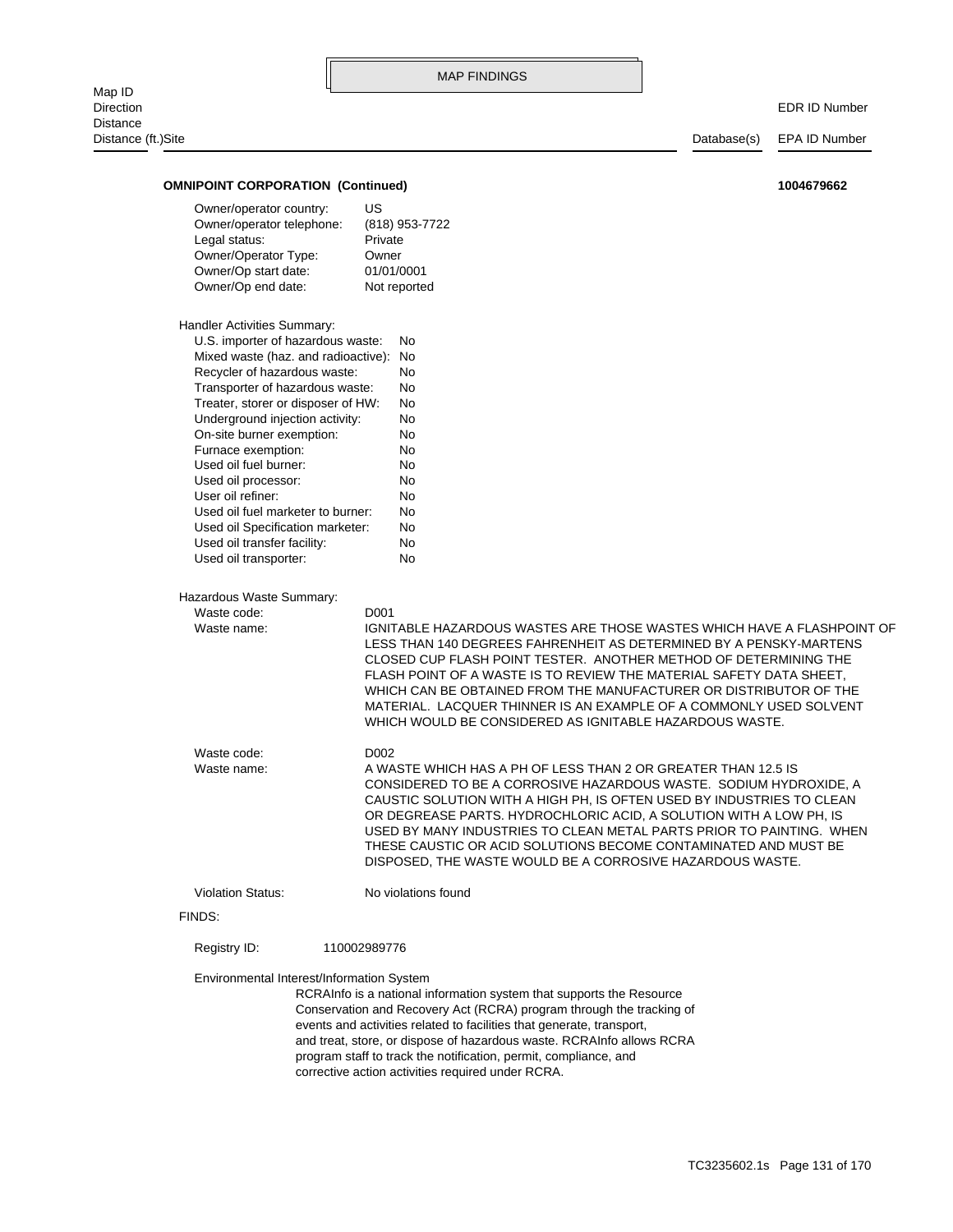Map ID Direction EDR ID Number **Distance** 

Distance (ft.)Site Database(s) EPA ID Number Furnace exemption: No On-site burner exemption: No Underground injection activity: No Treater, storer or disposer of HW: No Transporter of hazardous waste: No Recycler of hazardous waste: No Mixed waste (haz. and radioactive): No U.S. importer of hazardous waste: No Handler Activities Summary: Owner/Op end date: Not reported Owner/Op start date: 01/01/0001 Owner/Operator Type: Owner Legal status: Private Owner/operator telephone: (800) 328-0454 Owner/operator country: Not reported ST PAUL, MN 55164 Owner/operator address: PO BOX 64468 Owner/operator name: DELUXE CHECK PRINTERS Owner/Op end date: Not reported Owner/Op start date: 09/25/2007 Owner/Operator Type: Operator Legal status: Private Owner/operator telephone: (719) 531-2156 Owner/operator country: US COLORADO SPRINGS, CO 80920 Owner/operator address: E WOODMEN RD Owner/operator name: CURRENT USA INC Owner/Operator Summary: hazardous waste at any time waste during any calendar month, and accumulates more than 1000 kg of hazardous waste at any time; or generates 100 kg or less of hazardous waste during any calendar month and accumulates less than 6000 kg of Description: Handler: generates more than 100 and less than 1000 kg of hazardous Classification: Small Small Quantity Generator Land type: Private EPA Region: 08 Contact email: Not reported Contact telephone: (719) 531-2156 Contact country: US COLORADO SPRINGS, CO 80920 Contact address: E WOODMEN RD Contact: PHILLIP FROEHLICH COLORADO SPRINGS, CO 80920 Mailing address: E WOODMEN RD EPA ID: COD983775909 COLORADO SPRINGS, CO 80920 Facility address: 1025 E WOODMEN RD Facility name: CURRENT USA INC Date form received by agency: 01/05/2009 RCRA-SQG: **COLORADO SPRINGS, CO 80920 1005 EAST WOODMEN RD FINDS COD983775909 38 CURRENT USA INC RCRA-SQG 1000599779**

Used oil fuel burner: No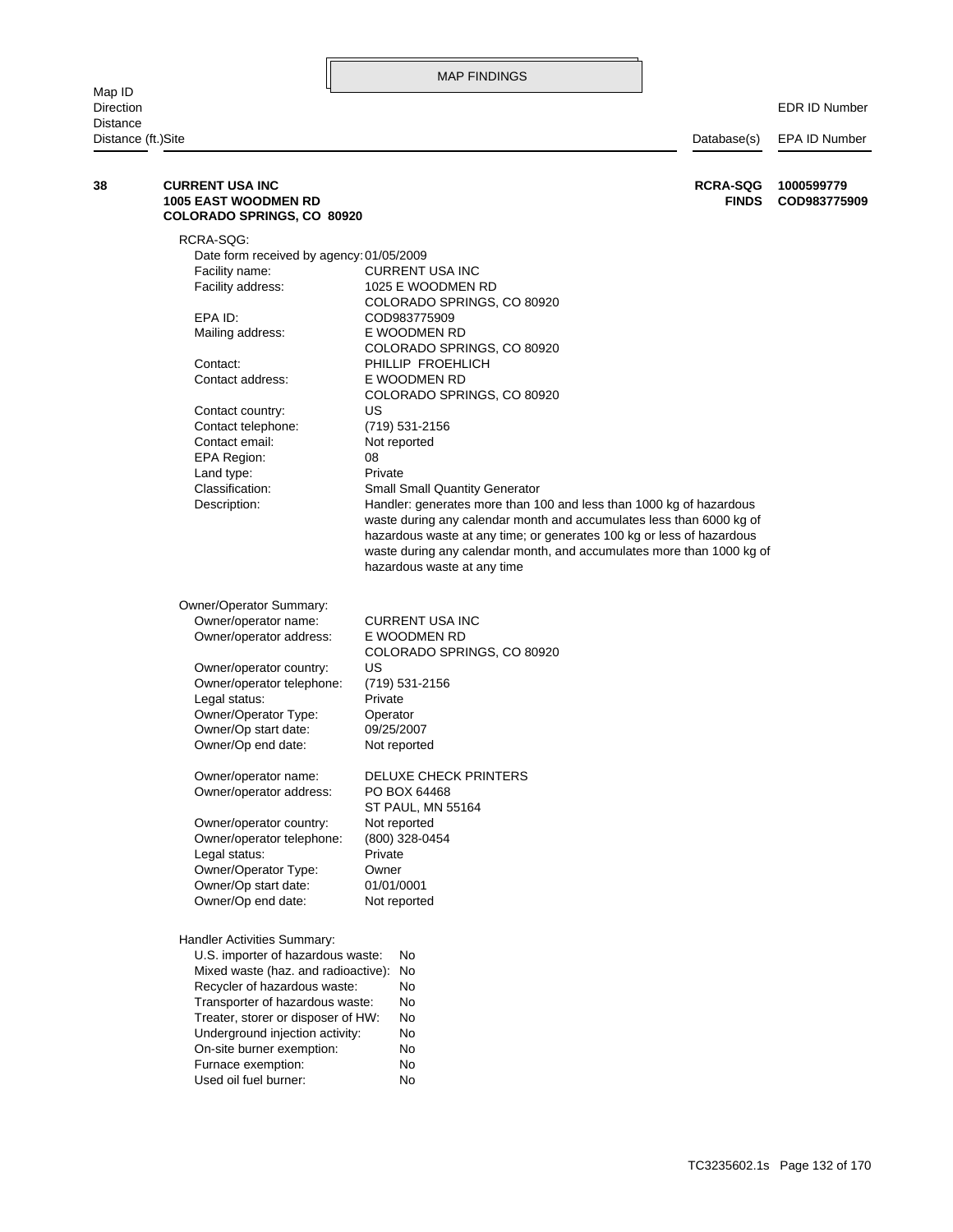Map ID<br>Direction Distance Distance (ft.)Site Database(s) EPA ID Number

| <b>CURRENT USA INC (Continued)</b>           |                                                                        | 1000599779 |
|----------------------------------------------|------------------------------------------------------------------------|------------|
|                                              | No                                                                     |            |
| Used oil processor:<br>User oil refiner:     | No                                                                     |            |
| Used oil fuel marketer to burner:            | No                                                                     |            |
| Used oil Specification marketer:             | No                                                                     |            |
|                                              | No                                                                     |            |
| Used oil transfer facility:                  |                                                                        |            |
| Used oil transporter:                        | No                                                                     |            |
| <b>Historical Generators:</b>                |                                                                        |            |
| Date form received by agency: 09/25/2007     |                                                                        |            |
| Facility name:                               | <b>CURRENT USA INC</b>                                                 |            |
| Site name:                                   | <b>CURRENT</b>                                                         |            |
| Classification:                              | <b>Small Quantity Generator</b>                                        |            |
| Date form received by agency: 01/02/2001     |                                                                        |            |
| Facility name:                               | <b>CURRENT USA INC</b>                                                 |            |
| Site name:                                   | <b>CURRENT</b>                                                         |            |
| Classification:                              | <b>Small Quantity Generator</b>                                        |            |
| Date form received by agency: 06/29/2000     |                                                                        |            |
| Facility name:                               | <b>CURRENT USA INC</b>                                                 |            |
| Site name:                                   | <b>CURRENT</b>                                                         |            |
| Classification:                              | <b>Small Quantity Generator</b>                                        |            |
| Hazardous Waste Summary:                     |                                                                        |            |
| Waste code:                                  | D <sub>001</sub>                                                       |            |
| Waste name:                                  | IGNITABLE HAZARDOUS WASTES ARE THOSE WASTES WHICH HAVE A FLASHPOINT OF |            |
|                                              | LESS THAN 140 DEGREES FAHRENHEIT AS DETERMINED BY A PENSKY-MARTENS     |            |
|                                              | CLOSED CUP FLASH POINT TESTER. ANOTHER METHOD OF DETERMINING THE       |            |
|                                              | FLASH POINT OF A WASTE IS TO REVIEW THE MATERIAL SAFETY DATA SHEET,    |            |
|                                              | WHICH CAN BE OBTAINED FROM THE MANUFACTURER OR DISTRIBUTOR OF THE      |            |
|                                              | MATERIAL. LACQUER THINNER IS AN EXAMPLE OF A COMMONLY USED SOLVENT     |            |
|                                              | WHICH WOULD BE CONSIDERED AS IGNITABLE HAZARDOUS WASTE.                |            |
| Waste code:                                  | D039                                                                   |            |
| Waste name:                                  | <b>TETRACHLOROETHYLENE</b>                                             |            |
| Facility Has Received Notices of Violations: |                                                                        |            |
| Regulation violated:                         | Not reported                                                           |            |
| Area of violation:                           | Generators - Pre-transport                                             |            |
| Date violation determined:                   | 12/04/2007                                                             |            |
| Date achieved compliance:                    | 12/19/2007                                                             |            |
| Violation lead agency:                       | State                                                                  |            |
| Enforcement action:                          | <b>COMPLIANCE ADVISORY</b>                                             |            |
| Enforcement action date:                     | 12/04/2007                                                             |            |
| Enf. disposition status:                     | Not reported                                                           |            |
| Enf. disp. status date:                      | Not reported                                                           |            |
| Enforcement lead agency:                     | State                                                                  |            |
| Proposed penalty amount:                     | 0                                                                      |            |
| Final penalty amount:                        | 0                                                                      |            |
| Paid penalty amount:                         | 0                                                                      |            |
| Regulation violated:                         | Not reported                                                           |            |
| Area of violation:                           | Generators - General                                                   |            |
| Date violation determined:                   | 12/04/2007                                                             |            |
| Date achieved compliance:                    | 12/19/2007                                                             |            |
| Violation lead agency:                       | State                                                                  |            |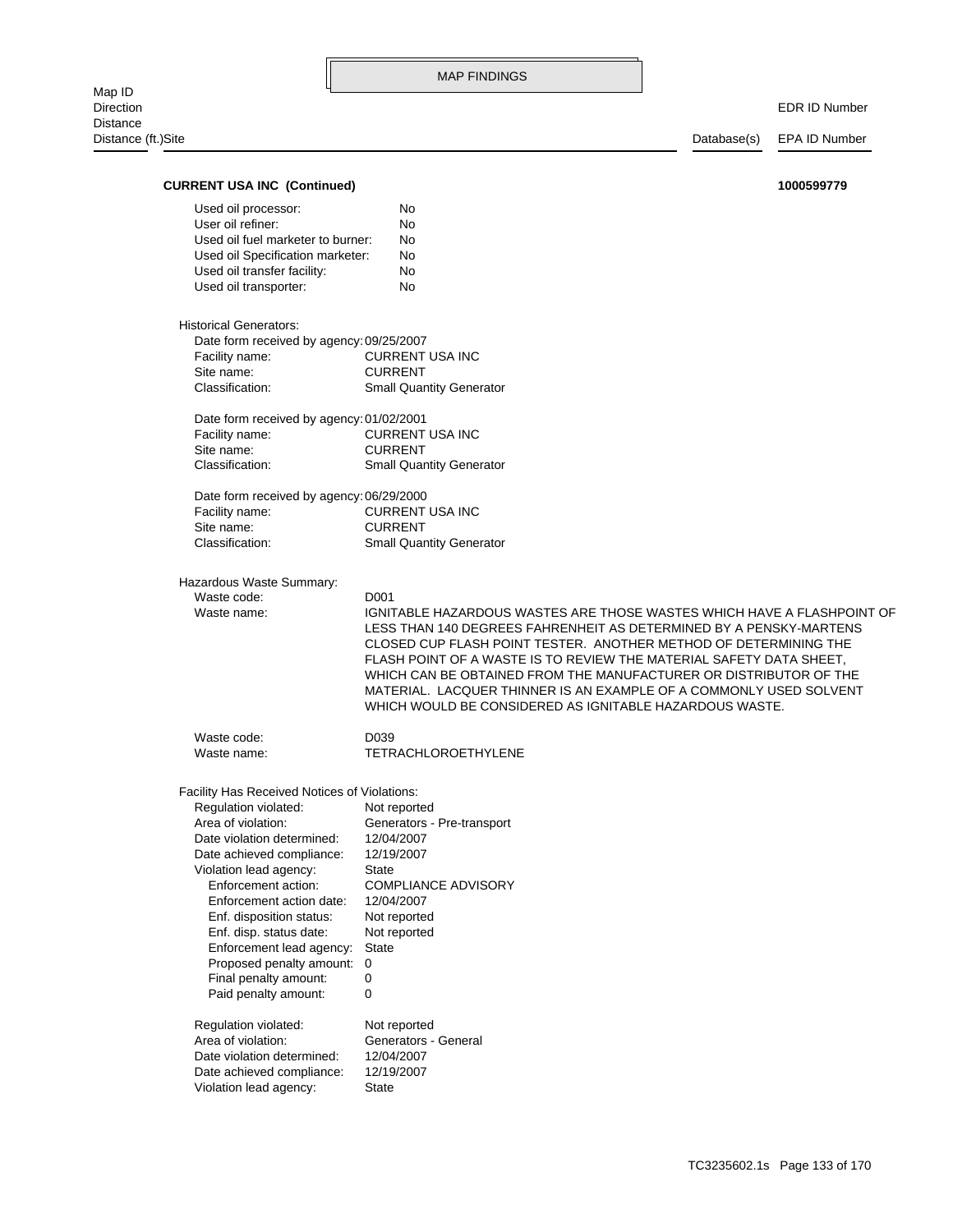Map ID<br>Direction Distance Distance (ft.)Site Database(s) EPA ID Number

| <b>CURRENT USA INC (Continued)</b>                                                                                                                                                                              |                                                                                                                   | 1000599779 |
|-----------------------------------------------------------------------------------------------------------------------------------------------------------------------------------------------------------------|-------------------------------------------------------------------------------------------------------------------|------------|
| Enforcement action:<br>Enforcement action date:<br>Enf. disposition status:<br>Enf. disp. status date:<br>Enforcement lead agency:<br>Proposed penalty amount:<br>Final penalty amount:<br>Paid penalty amount: | <b>COMPLIANCE ADVISORY</b><br>12/04/2007<br>Not reported<br>Not reported<br><b>State</b><br>$\mathbf 0$<br>0<br>0 |            |
| <b>Evaluation Action Summary:</b><br>Evaluation date:<br>Evaluation:<br>Area of violation:<br>Date achieved compliance:<br>Evaluation lead agency:                                                              | 07/07/2010<br><b>FACILITY SELF DISCLOSURE</b><br>Not reported<br>Not reported<br>State                            |            |
| Evaluation date:<br>Evaluation:<br>Area of violation:<br>Date achieved compliance:<br>Evaluation lead agency:                                                                                                   | 07/28/2009<br><b>FACILITY SELF DISCLOSURE</b><br>Not reported<br>Not reported<br>State                            |            |
| Evaluation date:<br>Evaluation:<br>Area of violation:<br>Date achieved compliance:<br>Evaluation lead agency:                                                                                                   | 07/16/2008<br><b>FACILITY SELF DISCLOSURE</b><br>Not reported<br>Not reported<br>State                            |            |
| Evaluation date:<br>Evaluation:<br>Area of violation:<br>Date achieved compliance:<br>Evaluation lead agency:                                                                                                   | 01/11/2008<br>NON-FINANCIAL RECORD REVIEW<br>Not reported<br>Not reported<br>State                                |            |
| Evaluation date:<br>Evaluation:<br>Area of violation:<br>Date achieved compliance:<br>Evaluation lead agency:                                                                                                   | 12/04/2007<br>FOCUSED COMPLIANCE INSPECTION<br>Generators - General<br>12/19/2007<br>State                        |            |
| Evaluation date:<br>Evaluation:<br>Area of violation:<br>Date achieved compliance:<br>Evaluation lead agency:                                                                                                   | 12/04/2007<br>FOCUSED COMPLIANCE INSPECTION<br>Generators - Pre-transport<br>12/19/2007<br>State                  |            |
| Evaluation date:<br>Evaluation:<br>Area of violation:<br>Date achieved compliance:<br>Evaluation lead agency:                                                                                                   | 03/23/2006<br>COMPLIANCE EVALUATION INSPECTION ON-SITE<br>Not reported<br>Not reported<br><b>State</b>            |            |
| Evaluation date:<br>Evaluation:<br>Area of violation:<br>Date achieved compliance:<br>Evaluation lead agency:                                                                                                   | 04/08/2003<br>COMPLIANCE EVALUATION INSPECTION ON-SITE<br>Not reported<br>Not reported<br>State                   |            |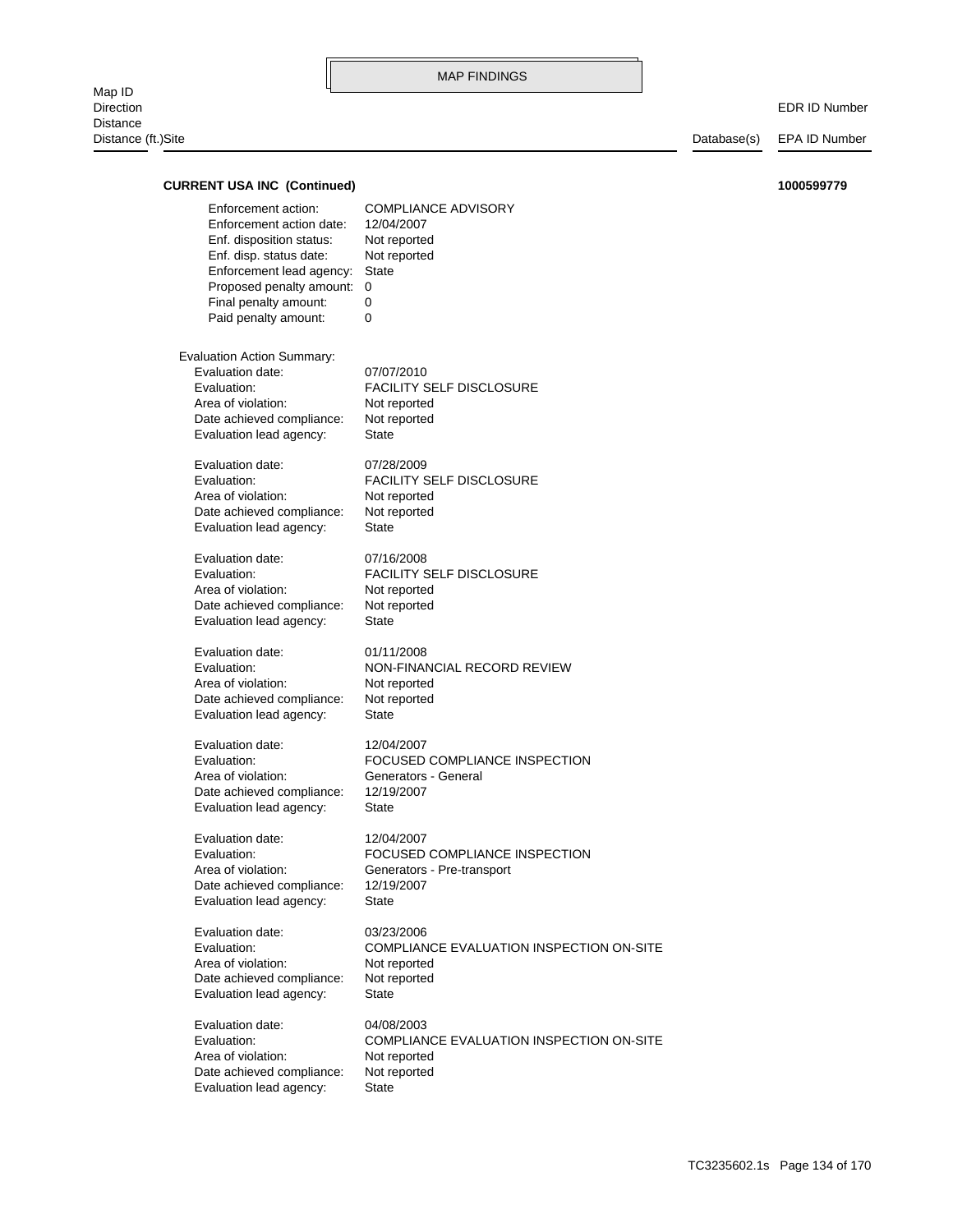Distance (ft.)Site Database(s) EPA ID Number

### **CURRENT USA INC (Continued) 1000599779**

FINDS:

Registry ID: 110001434902

Environmental Interest/Information System

of the Clean Air Act. redesign to support facility operating permits required under Title V estimation of total national emissions. AFS is undergoing a major to comply with regulatory programs and by EPA as an input for the AFS data are utilized by states to prepare State Implementation Plans used to track emissions and compliance data from industrial plants. information concerning airborne pollution in the United States. AFS is Aerometric Data (SAROAD). AIRS is the national repository for National Emission Data System (NEDS), and the Storage and Retrieval of Subsystem) replaces the former Compliance Data System (CDS), the AFS (Aerometric Information Retrieval System (AIRS) Facility

their precursors, as well as hazardous air pollutants (HAPs). on stationary and mobile sources that emit criteria air pollutants and The NEI (National Emissions Inventory) database contains information

read-only. their facility locations and allows users to view this information web-based database that allows environmental program managers to edit Colorado's Department of Public Health & Environment (CDPHE)'s

corrective action activities required under RCRA. program staff to track the notification, permit, compliance, and and treat, store, or dispose of hazardous waste. RCRAInfo allows RCRA events and activities related to facilities that generate, transport, Conservation and Recovery Act (RCRA) program through the tracking of RCRAInfo is a national information system that supports the Resource

| 38 | <b>WOODMEN OFFICE BLDG</b><br><b>1025 E WOODMEN RD</b><br><b>COLORADO SPRINGS, CO 80920</b> |                            | <b>CO UST</b> | U003241628<br>N/A |
|----|---------------------------------------------------------------------------------------------|----------------------------|---------------|-------------------|
|    | CO UST:                                                                                     |                            |               |                   |
|    | Facility ID:                                                                                | 10397                      |               |                   |
|    | Owner:                                                                                      |                            |               |                   |
|    | Owner Id:                                                                                   | 1616                       |               |                   |
|    | Last Name:                                                                                  | <b>CURRENT INC</b>         |               |                   |
|    | First Name:                                                                                 | Not reported               |               |                   |
|    | Middle Init:                                                                                | Not reported               |               |                   |
|    | Owner:                                                                                      | <b>CURRENT INC</b>         |               |                   |
|    | <b>Owner Address:</b>                                                                       | 1025 E WOODMEN RD BOX 2955 |               |                   |
|    | Owner City:                                                                                 | <b>COLORADO SPRINGS</b>    |               |                   |
|    | Owner State:                                                                                | CO.                        |               |                   |
|    | Owner County:                                                                               | EL PASO                    |               |                   |
|    | Owner Zip:                                                                                  | 80901                      |               |                   |
|    | Tank Status:                                                                                | <b>Permanently Closed</b>  |               |                   |
|    | Date Tank Installed:                                                                        | 1987-09-11                 |               |                   |
|    | Tank Age:                                                                                   | Not reported               |               |                   |
|    | Tank Tag:                                                                                   | 10397-1                    |               |                   |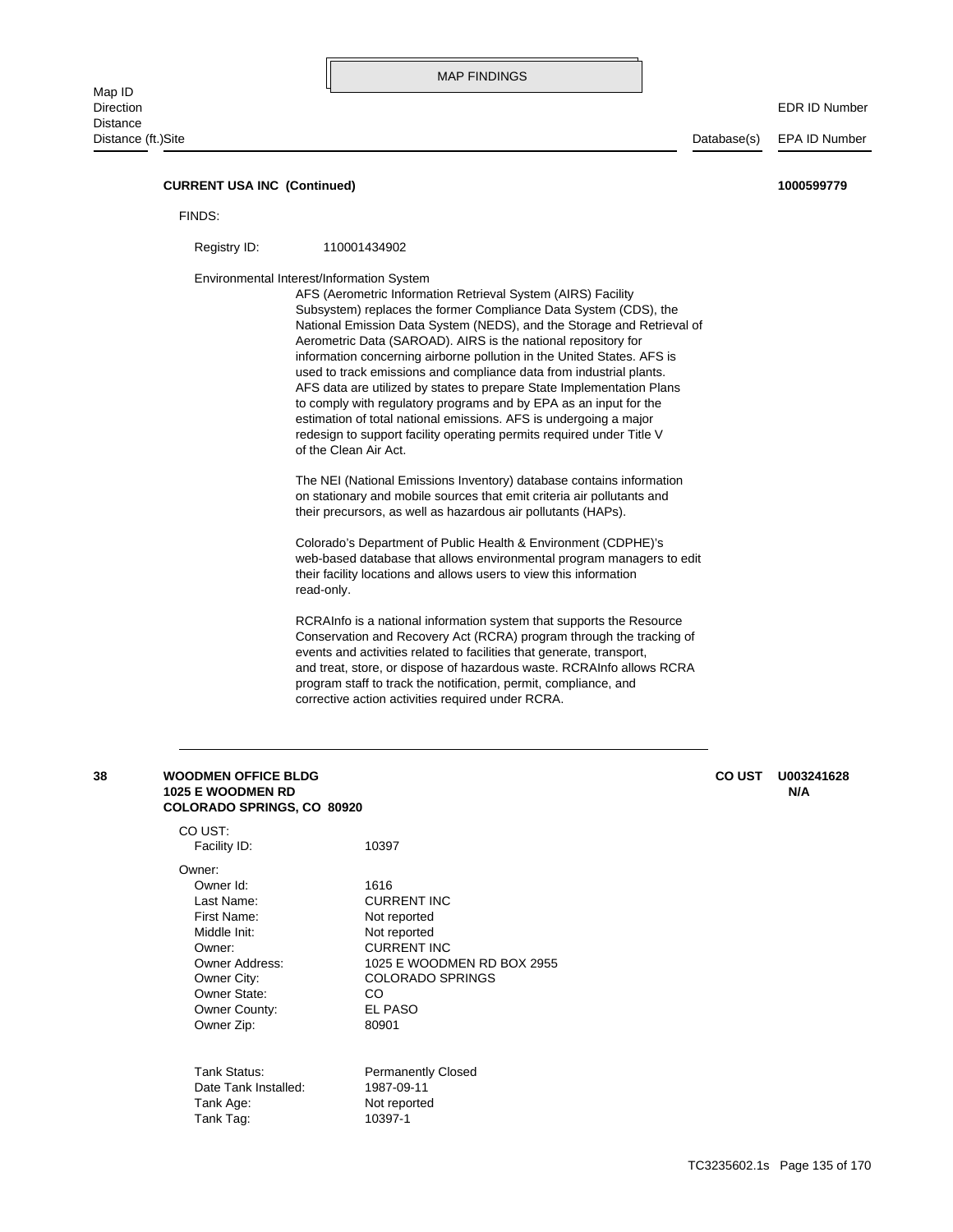Direction EDR ID Number Distance (ft.)Site Database(s) EPA ID Number Tank Type: UST Tank Chemical: Diesel **WOODMEN OFFICE BLDG (Continued) U003241628** Tank Type: UST Tank Chemical: Diesel Tank Tag: 4548-1 Tank Age: Not reported Date Tank Installed: 1983-08-15 Tank Status: Permanently Closed Owner Zip: 80919 Owner County: EL PASO Owner State: CO Owner City: COLORADO SPRINGS Owner Address: 6805 CORPORATE DR Owner: 6805 CORP Middle Init: Not reported First Name: Not reported Last Name: 6805 CORP Owner Id: 33 Owner: Facility ID: 4548 CO UST: Log Date: 1989-12-12 00:00:00 Confirmed Release: 1989-12-12 00:00:00 Event ID: 3862 Facility Id: 4548 **Status: Closed** Facility Name 2: Not reported LUST: **COLORADO SPRINGS, CO 80919 6805 CORPORATE DR CO UST N/A 39 TIFFANY SQUARE MALL CO LUST U003124532**

# **COLORADO SPRINGS, CO 80919 405 WOODMEN N/A**

LUST:

| Facility Name 2:   | Not reported        |
|--------------------|---------------------|
| Status:            | <b>Closed</b>       |
| Facility Id:       | 9278                |
| Event ID:          | 10120               |
| Confirmed Release: | 2006-06-21 00:00:00 |
| Log Date:          | 2006-06-21 14:14:00 |
|                    |                     |

**40 7-ELEVEN #27275 CO LUST S107982397**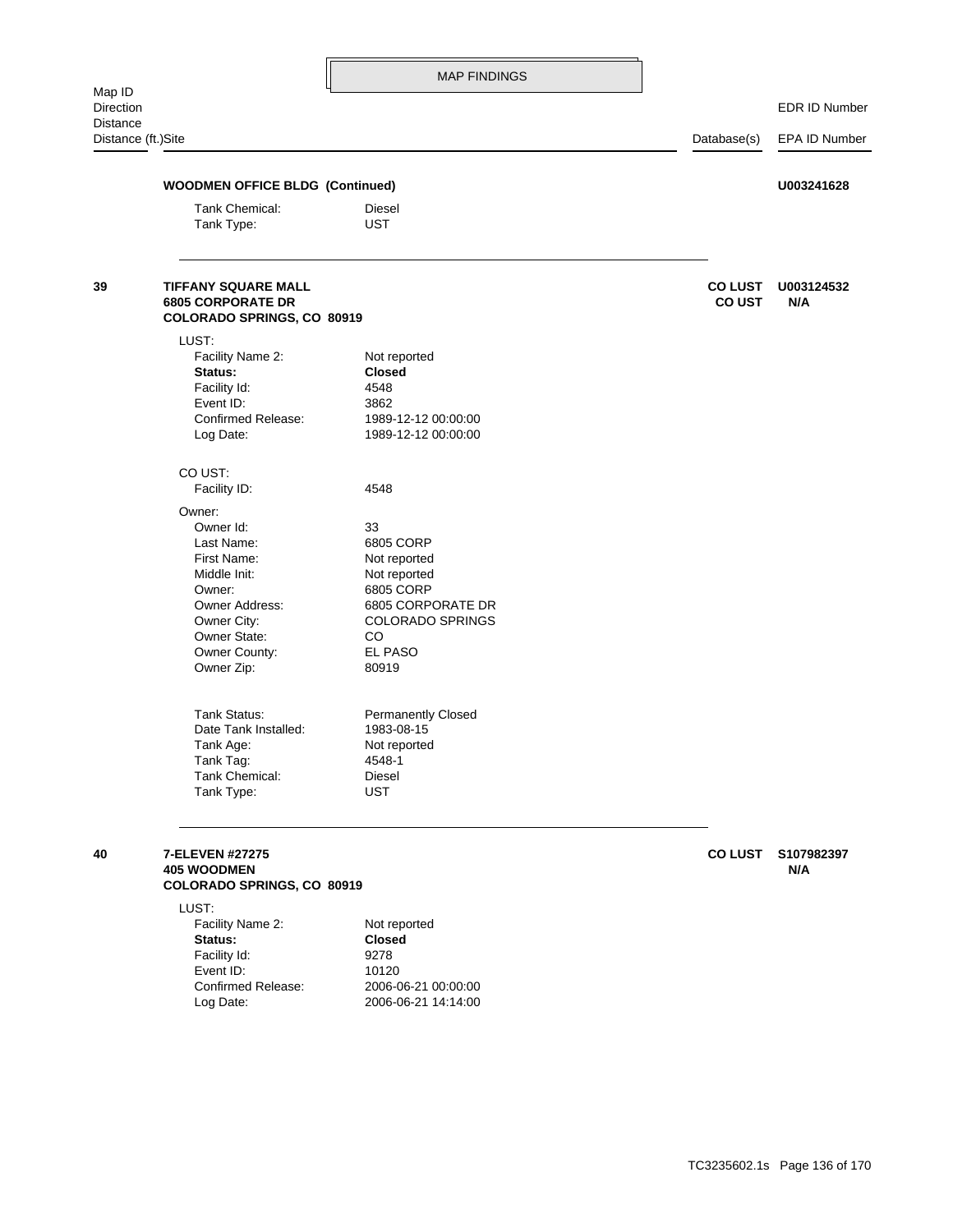Map ID Distance

| Distance (ft.)Site |                                                                               | Database(s)             | <b>EPA ID Number</b> |                   |
|--------------------|-------------------------------------------------------------------------------|-------------------------|----------------------|-------------------|
| 41                 | <b>WOODMEN NISSAN</b><br><b>6840 VINCENT DR</b><br>COLORADO SPRINGS, CO 80918 |                         | <b>CO AST</b>        | A100348444<br>N/A |
|                    | AST:                                                                          |                         |                      |                   |
|                    | <b>Tank Status:</b>                                                           | Not Regulated           |                      |                   |
|                    | Date Tank Installed:                                                          | 2004-06-01              |                      |                   |
|                    | Tank Age:                                                                     | 7.34696562658548        |                      |                   |
|                    | Facility ID:                                                                  | 18246                   |                      |                   |
|                    | Owner ID:                                                                     | 20837                   |                      |                   |
|                    | Tank Tag:                                                                     | 18246-1                 |                      |                   |
|                    | Tank Contents:                                                                | Waste Oil               |                      |                   |
|                    | Tank Type:                                                                    | <b>AST</b>              |                      |                   |
|                    | Tank Status:                                                                  | Not Regulated           |                      |                   |
|                    | Date Tank Installed:                                                          | 2004-06-01              |                      |                   |
|                    | Tank Age:                                                                     | 7.34696562658548        |                      |                   |
|                    | Facility ID:                                                                  | 18246                   |                      |                   |
|                    | Owner ID:                                                                     | 20837                   |                      |                   |
|                    | Tank Tag:                                                                     | 18246-2                 |                      |                   |
|                    | Tank Contents:                                                                | Lube Oil                |                      |                   |
|                    | Tank Type:                                                                    | <b>AST</b>              |                      |                   |
|                    | Tank Status:                                                                  | Not Regulated           |                      |                   |
|                    | Date Tank Installed:                                                          | 2004-06-01              |                      |                   |
|                    | Tank Age:                                                                     | 7.34696562658548        |                      |                   |
|                    | Facility ID:                                                                  | 18246                   |                      |                   |
|                    | Owner ID:                                                                     | 20837                   |                      |                   |
|                    | Tank Tag:                                                                     | 18246-3                 |                      |                   |
|                    | Tank Contents:                                                                | Lube Oil                |                      |                   |
|                    | Tank Type:                                                                    | AST                     |                      |                   |
|                    | Tank Status:                                                                  | Not Regulated           |                      |                   |
|                    | Date Tank Installed:                                                          | 2004-06-01              |                      |                   |
|                    | Tank Age:                                                                     | 7.34696562658548        |                      |                   |
|                    | Facility ID:                                                                  | 18246                   |                      |                   |
|                    | Owner ID:                                                                     | 20837                   |                      |                   |
|                    | Tank Tag:                                                                     | 18246-4                 |                      |                   |
|                    | Tank Contents:                                                                | Not Listed              |                      |                   |
|                    | Tank Type:                                                                    | <b>AST</b>              |                      |                   |
|                    | Owner:                                                                        |                         |                      |                   |
|                    | Owner Id:                                                                     | 20837                   |                      |                   |
|                    | Last Name:                                                                    | Woodmen Nissan          |                      |                   |
|                    | First Name:                                                                   | Not reported            |                      |                   |
|                    | Middle Init:                                                                  | Not reported            |                      |                   |
|                    | Owner:                                                                        | Woodmen Nissan          |                      |                   |
|                    | Owner Address:                                                                | 6840 Vincent Dr         |                      |                   |
|                    | Owner City:                                                                   | <b>COLORADO SPRINGS</b> |                      |                   |
|                    | Owner State:                                                                  | CO                      |                      |                   |
|                    | Owner County:                                                                 | EL PASO                 |                      |                   |

Owner Zip: 80918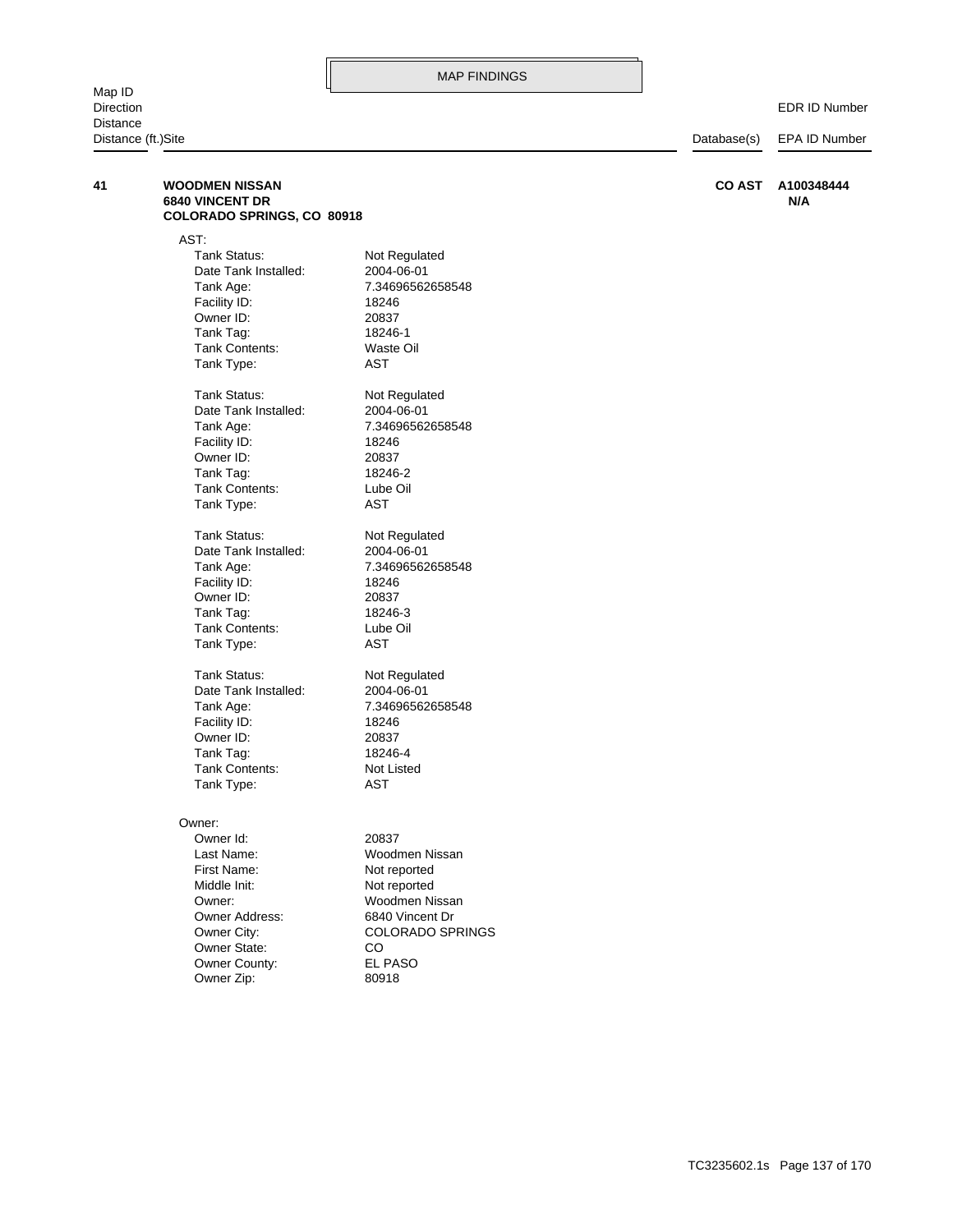EDR ID Number

Distance (ft.)Site Database(s) EPA ID Number

| <b>WOODMEN NISSAN</b><br><b>6890 VINCENT DR</b> |                                   | <b>COUST</b> | U003869621<br>N/A |
|-------------------------------------------------|-----------------------------------|--------------|-------------------|
| COLORADO SPRINGS, CO 80918                      |                                   |              |                   |
| CO UST:                                         |                                   |              |                   |
| Facility ID:                                    | 15791                             |              |                   |
| Owner:                                          |                                   |              |                   |
| Owner Id:                                       | 20837                             |              |                   |
| Last Name:                                      | Woodmen Nissan                    |              |                   |
| First Name:                                     | Not reported                      |              |                   |
| Middle Init:                                    | Not reported                      |              |                   |
| Owner:                                          | Woodmen Nissan                    |              |                   |
| Owner Address:                                  | 6840 Vincent Dr                   |              |                   |
| Owner City:                                     | <b>COLORADO SPRINGS</b>           |              |                   |
| Owner State:                                    | CO.                               |              |                   |
| Owner County:                                   | EL PASO                           |              |                   |
| Owner Zip:                                      | 80918                             |              |                   |
|                                                 |                                   |              |                   |
| <b>Tank Status:</b>                             | Currently In Use                  |              |                   |
| Date Tank Installed:                            | 2002-06-01                        |              |                   |
| Tank Age:                                       | 9.34970535261288                  |              |                   |
| Tank Tag:                                       | 15791-1                           |              |                   |
| Tank Chemical:                                  | Gasoline - Unleaded Regular (RUL) |              |                   |
| Tank Type:                                      | <b>UST</b>                        |              |                   |
|                                                 |                                   |              |                   |
| <b>Tank Status:</b>                             | <b>Permanently Closed</b>         |              |                   |
| Date Tank Installed:                            | 2002-06-01                        |              |                   |
| Tank Age:                                       | Not reported                      |              |                   |
| Tank Tag:                                       | 15791-2                           |              |                   |
| Tank Chemical:                                  | Gasoline - Premium (PUL)          |              |                   |
| Tank Type:                                      | <b>UST</b>                        |              |                   |
|                                                 |                                   |              |                   |
| Tank Status:                                    | <b>Permanently Closed</b>         |              |                   |
| Date Tank Installed:                            | 2002-06-01                        |              |                   |
| Tank Age:                                       | Not reported                      |              |                   |
| Tank Tag:                                       | 15791-3                           |              |                   |
| <b>Tank Chemical:</b>                           | Diesel                            |              |                   |
| Tank Type:                                      | <b>UST</b>                        |              |                   |

# **COLORADO SPRINGS, CO 80918 FINDS 6810 NORTH ACADEMY BOULEVARD COD980957526 RCRA-CESQG**

**CO AIRS CO DRYCLEANERS**

### CORRACTS:

Schedule end date: Not reported Original schedule date: Not reported Drycleaning and Laundry Services (except Coin-Operated) NAICS Code(s): 81232 Action: CA831OM Actual Date: 02/21/2008 Area Name: SOIL EPA Region: 08 EPA ID: COD980957526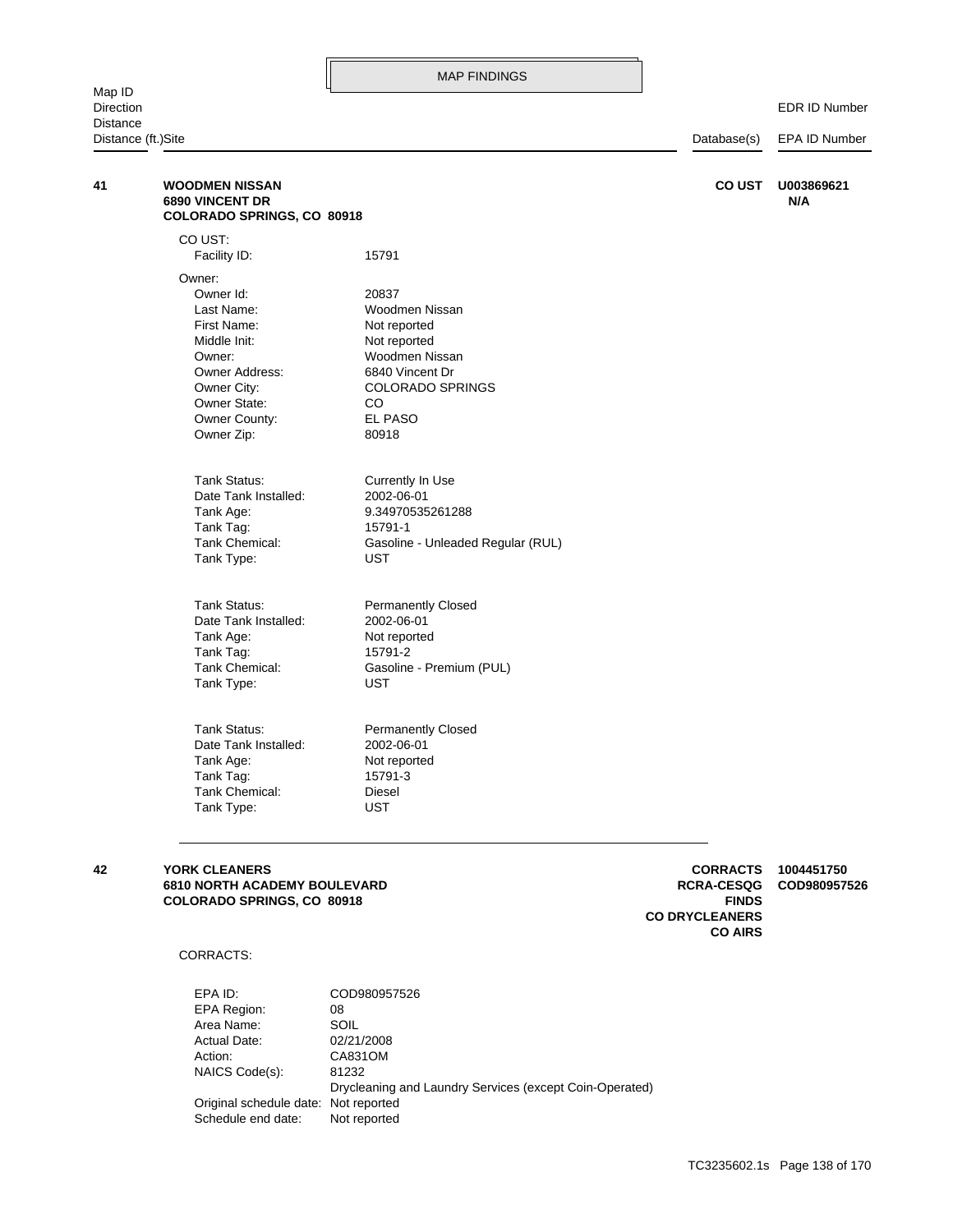| <b>YORK CLEANERS (Continued)</b>     |                                                         | 1004451750 |
|--------------------------------------|---------------------------------------------------------|------------|
| EPA ID:                              | COD980957526                                            |            |
| EPA Region:                          | 08                                                      |            |
| Area Name:                           | <b>GROUNDWATER</b>                                      |            |
| Actual Date:                         | 02/21/2008                                              |            |
| Action:                              | CA831OM                                                 |            |
| NAICS Code(s):                       | 81232                                                   |            |
|                                      | Drycleaning and Laundry Services (except Coin-Operated) |            |
| Original schedule date: Not reported |                                                         |            |
| Schedule end date:                   | Not reported                                            |            |
|                                      |                                                         |            |
| EPA ID:                              | COD980957526                                            |            |
| EPA Region:                          | 08                                                      |            |
| Area Name:                           | SOIL                                                    |            |
| Actual Date:                         | 03/05/2008                                              |            |
| Action:                              | CA834OM                                                 |            |
| NAICS Code(s):                       | 81232                                                   |            |
|                                      | Drycleaning and Laundry Services (except Coin-Operated) |            |
| Original schedule date: Not reported |                                                         |            |
| Schedule end date:                   | Not reported                                            |            |
|                                      |                                                         |            |
| EPA ID:                              | COD980957526                                            |            |
| EPA Region:                          | 08                                                      |            |
| Area Name:                           | SOIL                                                    |            |
| Actual Date:                         | 03/05/2008                                              |            |
| Action:                              | CA801OM                                                 |            |
| NAICS Code(s):                       | 81232                                                   |            |
|                                      | Drycleaning and Laundry Services (except Coin-Operated) |            |
| Original schedule date: Not reported |                                                         |            |
| Schedule end date:                   | Not reported                                            |            |
|                                      |                                                         |            |
| EPA ID:                              | COD980957526                                            |            |
| EPA Region:                          | 08                                                      |            |
| Area Name:                           | SOIL                                                    |            |
| Actual Date:                         | 03/05/2008                                              |            |
| Action:                              | CA816OM                                                 |            |
| NAICS Code(s):                       | 81232                                                   |            |
|                                      | Drycleaning and Laundry Services (except Coin-Operated) |            |
| Original schedule date: Not reported |                                                         |            |
| Schedule end date:                   | Not reported                                            |            |
|                                      |                                                         |            |
| EPA ID:                              | COD980957526                                            |            |
| <b>EPA Region:</b>                   | 08                                                      |            |
| Area Name:                           | <b>GROUNDWATER</b>                                      |            |
| Actual Date:                         | 03/05/2008                                              |            |
| Action:                              | CA816OM                                                 |            |
| NAICS Code(s):                       | 81232                                                   |            |
|                                      | Drycleaning and Laundry Services (except Coin-Operated) |            |
| Original schedule date: Not reported |                                                         |            |
| Schedule end date:                   | Not reported                                            |            |
| EPA ID:                              | COD980957526                                            |            |
| EPA Region:                          | 08                                                      |            |
| Area Name:                           | <b>GROUNDWATER</b>                                      |            |
| Actual Date:                         | 03/05/2008                                              |            |
| Action:                              | CA801OM                                                 |            |
| NAICS Code(s):                       | 81232                                                   |            |
|                                      | Drycleaning and Laundry Services (except Coin-Operated) |            |
|                                      |                                                         |            |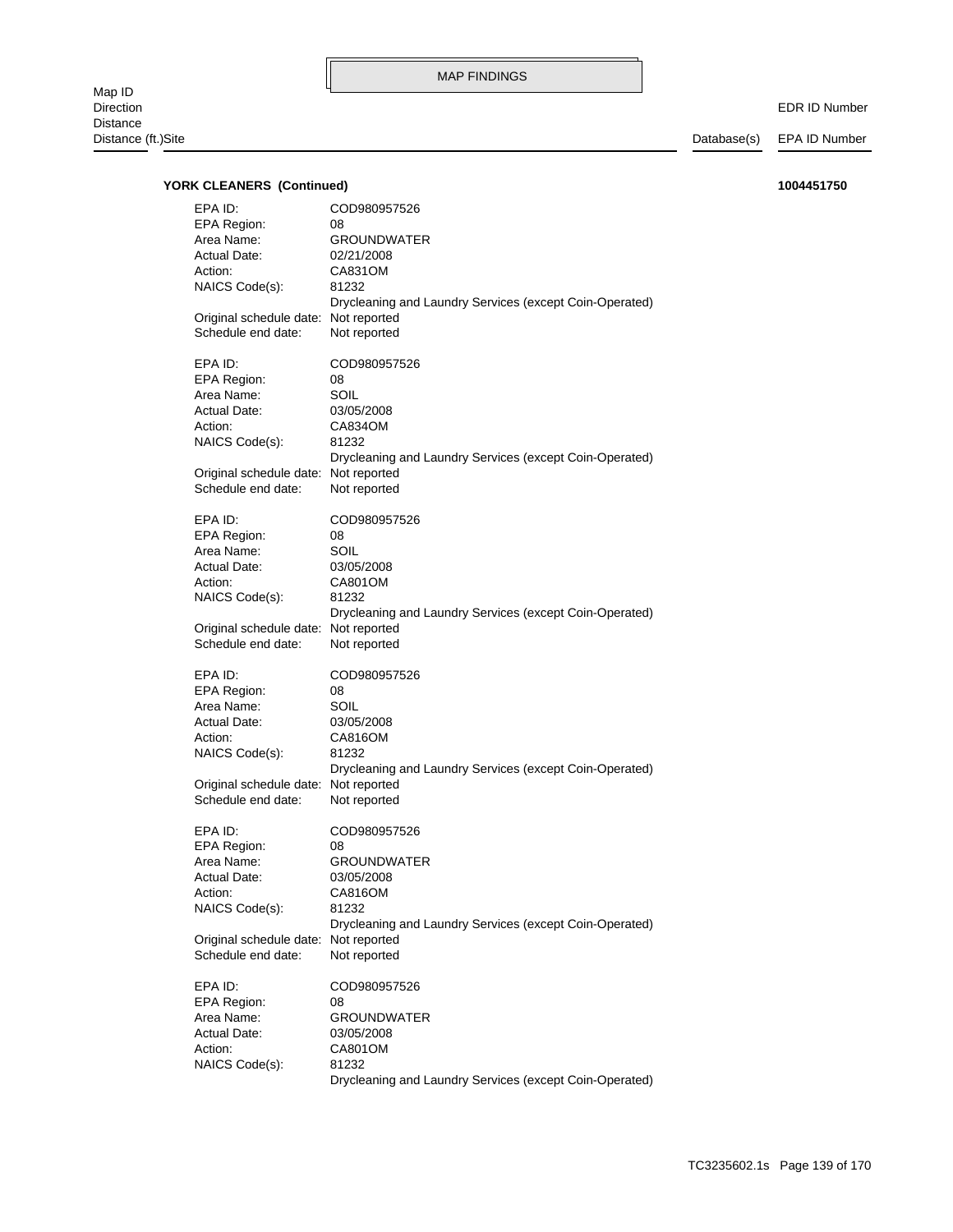EDR ID Number

| Original schedule date: Not reported<br>Schedule end date:                               | Not reported                                                                                                                                                       |
|------------------------------------------------------------------------------------------|--------------------------------------------------------------------------------------------------------------------------------------------------------------------|
| EPA ID:<br>EPA Region:<br>Area Name:<br>Actual Date:<br>Action:<br>NAICS Code(s):        | COD980957526<br>08<br><b>GROUNDWATER</b><br>03/05/2008<br>CA834OM<br>81232<br>Drycleaning and Laundry Services (except Coin-Operated)                              |
| Original schedule date: Not reported<br>Schedule end date:                               | Not reported                                                                                                                                                       |
| EPA ID:<br>EPA Region:<br>Area Name:<br><b>Actual Date:</b><br>Action:<br>NAICS Code(s): | COD980957526<br>08<br><b>GROUNDWATER</b><br>04/05/2005<br>CA100 - RFI Imposition<br>81232                                                                          |
| Original schedule date: Not reported<br>Schedule end date:                               | Drycleaning and Laundry Services (except Coin-Operated)<br>Not reported                                                                                            |
| EPA ID:<br>EPA Region:<br>Area Name:<br><b>Actual Date:</b><br>Action:<br>NAICS Code(s): | COD980957526<br>08<br><b>GROUNDWATER</b><br>04/05/2005<br>CA340 - CMS Report Received<br>81232                                                                     |
| Original schedule date: Not reported<br>Schedule end date:                               | Drycleaning and Laundry Services (except Coin-Operated)<br>Not reported                                                                                            |
| EPA ID:<br>EPA Region:<br>Area Name:<br>Actual Date:<br>Action:<br>NAICS Code(s):        | COD980957526<br>08<br><b>GROUNDWATER</b><br>04/05/2005<br>CA410 - Date To Submit Remedy Design<br>81232<br>Drycleaning and Laundry Services (except Coin-Operated) |
| Original schedule date: Not reported<br>Schedule end date:                               | Not reported                                                                                                                                                       |
| EPA ID:<br>EPA Region:<br>Area Name:<br><b>Actual Date:</b><br>Action:<br>NAICS Code(s): | COD980957526<br>08<br>SOIL<br>04/05/2005<br>CA100 - RFI Imposition<br>81232<br>Drycleaning and Laundry Services (except Coin-Operated)                             |
| Original schedule date: Not reported<br>Schedule end date:                               | Not reported                                                                                                                                                       |
| EPA ID:<br><b>EPA Region:</b><br>Area Name:<br><b>Actual Date:</b>                       | COD980957526<br>08<br>SOIL<br>04/05/2005                                                                                                                           |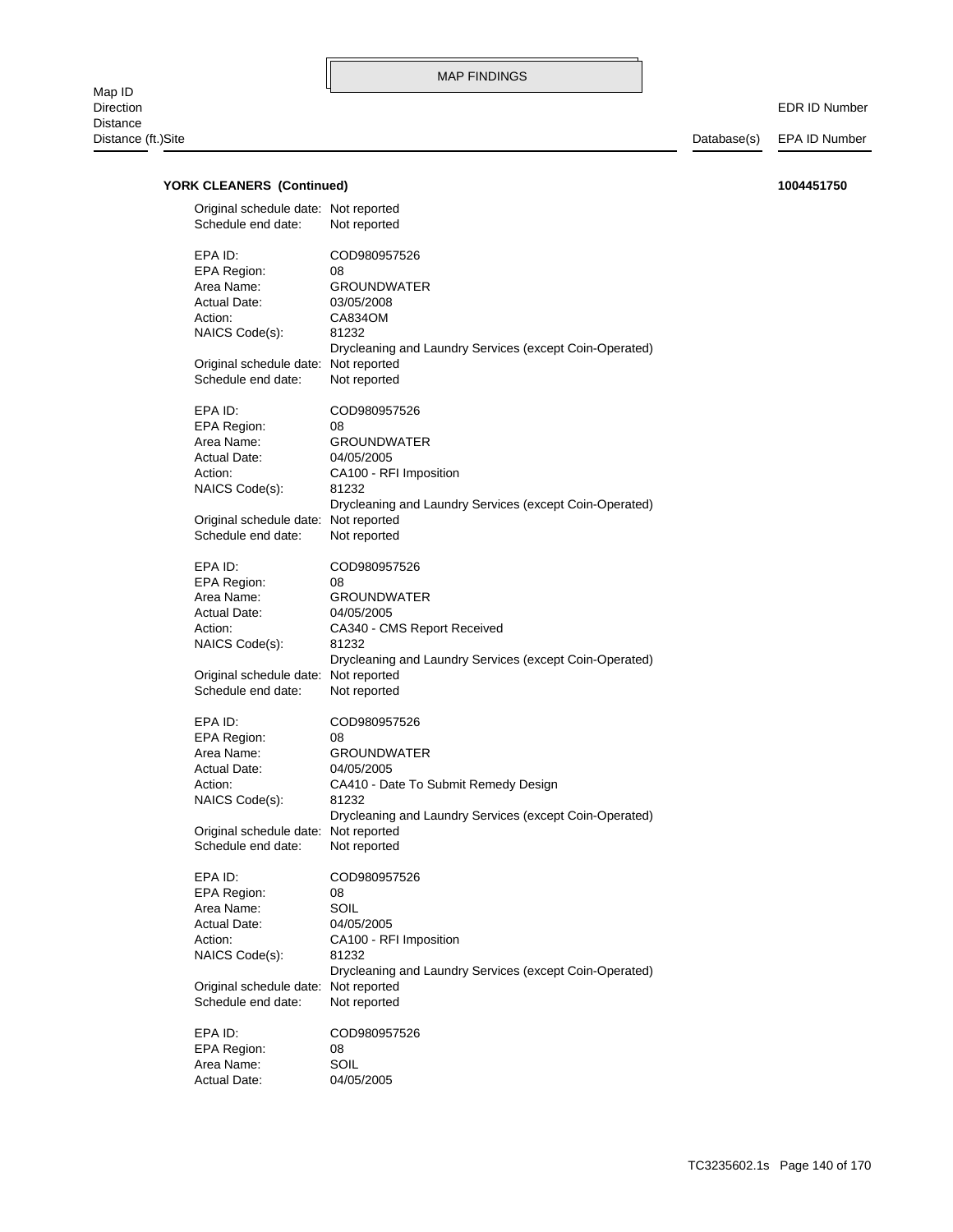EDR ID Number

| Action:                              | CA340 - CMS Report Received                             |
|--------------------------------------|---------------------------------------------------------|
| NAICS Code(s):                       | 81232                                                   |
|                                      | Drycleaning and Laundry Services (except Coin-Operated) |
| Original schedule date: Not reported |                                                         |
| Schedule end date:                   | Not reported                                            |
|                                      |                                                         |
| EPA ID:                              | COD980957526                                            |
|                                      |                                                         |
| <b>EPA Region:</b>                   | 08                                                      |
| Area Name:                           | SOIL                                                    |
| <b>Actual Date:</b>                  | 04/05/2005                                              |
| Action:                              | CA410 - Date To Submit Remedy Design                    |
| NAICS Code(s):                       | 81232                                                   |
|                                      | Drycleaning and Laundry Services (except Coin-Operated) |
| Original schedule date: Not reported |                                                         |
| Schedule end date:                   |                                                         |
|                                      | Not reported                                            |
|                                      |                                                         |
| EPA ID:                              | COD980957526                                            |
| EPA Region:                          | 08                                                      |
| Area Name:                           | SOIL                                                    |
| Actual Date:                         | 04/15/2007                                              |
| Action:                              | CA831OM                                                 |
| NAICS Code(s):                       | 81232                                                   |
|                                      |                                                         |
|                                      | Drycleaning and Laundry Services (except Coin-Operated) |
| Original schedule date: Not reported |                                                         |
| Schedule end date:                   | Not reported                                            |
|                                      |                                                         |
| EPA ID:                              | COD980957526                                            |
| EPA Region:                          | 08                                                      |
| Area Name:                           | SOIL                                                    |
| Actual Date:                         | 04/15/2007                                              |
|                                      | CA832OM                                                 |
| Action:                              |                                                         |
| NAICS Code(s):                       | 81232                                                   |
|                                      | Drycleaning and Laundry Services (except Coin-Operated) |
| Original schedule date: Not reported |                                                         |
| Schedule end date:                   | Not reported                                            |
|                                      |                                                         |
| EPA ID:                              | COD980957526                                            |
| EPA Region:                          | 08                                                      |
| Area Name:                           | <b>GROUNDWATER</b>                                      |
| Actual Date:                         |                                                         |
|                                      | 04/15/2007                                              |
| Action:                              | CA831OM                                                 |
| NAICS Code(s):                       | 81232                                                   |
|                                      | Drycleaning and Laundry Services (except Coin-Operated) |
| Original schedule date: Not reported |                                                         |
| Schedule end date:                   | Not reported                                            |
|                                      |                                                         |
| EPA ID:                              | COD980957526                                            |
| <b>EPA Region:</b>                   | 08                                                      |
|                                      |                                                         |
| Area Name:                           | <b>GROUNDWATER</b>                                      |
| <b>Actual Date:</b>                  | 04/15/2007                                              |
| Action:                              | CA832OM                                                 |
| NAICS Code(s):                       | 81232                                                   |
|                                      | Drycleaning and Laundry Services (except Coin-Operated) |
| Original schedule date:              | Not reported                                            |
| Schedule end date:                   | Not reported                                            |
|                                      |                                                         |
| EPA ID:                              | COD980957526                                            |
|                                      |                                                         |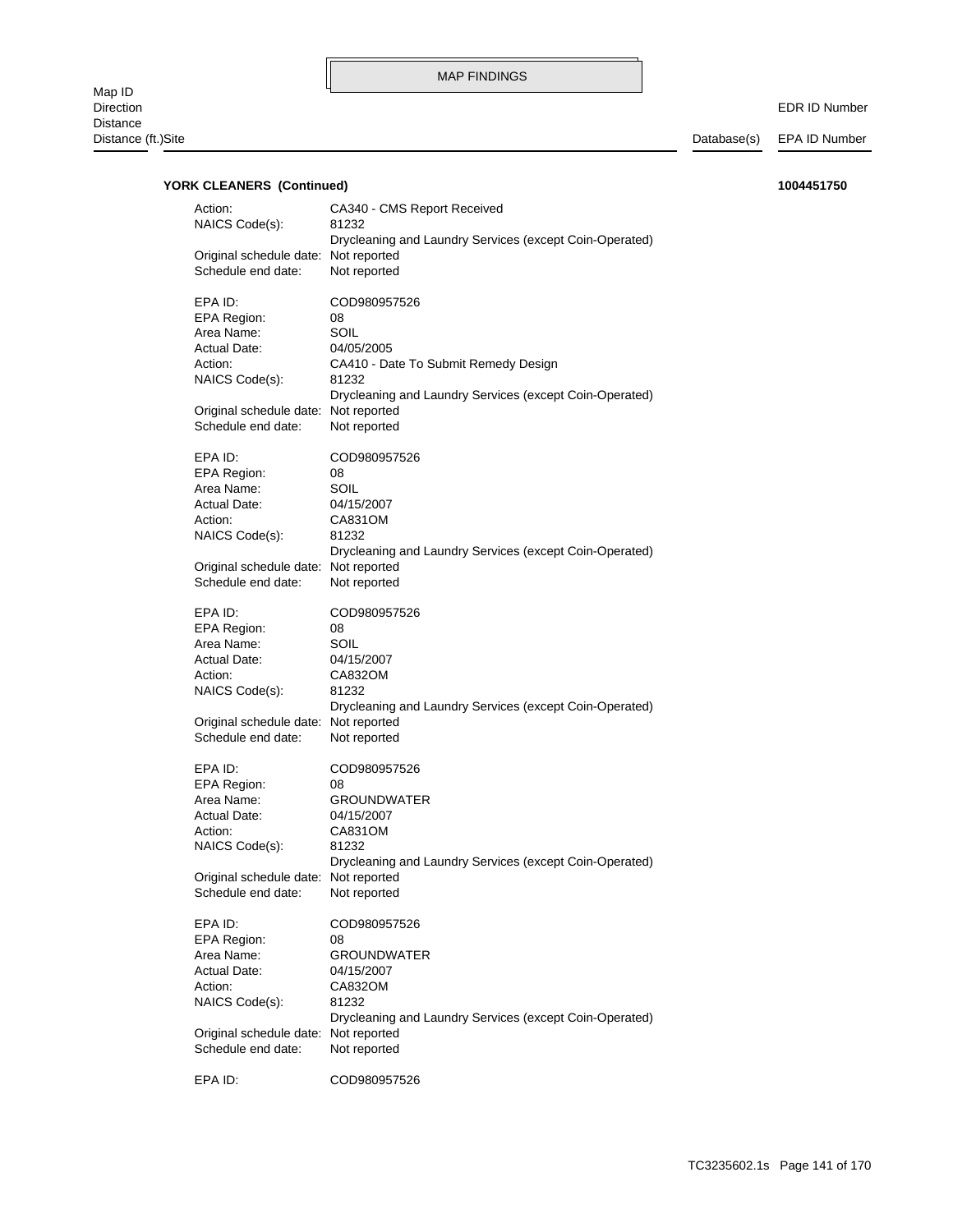EDR ID Number

| EPA Region:                          | 08                                                      |
|--------------------------------------|---------------------------------------------------------|
|                                      |                                                         |
| Area Name:                           | SOIL                                                    |
| Actual Date:                         | 04/23/2009                                              |
| Action:                              | CA832OM                                                 |
|                                      |                                                         |
| NAICS Code(s):                       | 81232                                                   |
|                                      | Drycleaning and Laundry Services (except Coin-Operated) |
| Original schedule date: Not reported |                                                         |
| Schedule end date:                   | Not reported                                            |
|                                      |                                                         |
|                                      |                                                         |
| EPA ID:                              | COD980957526                                            |
| EPA Region:                          | 08                                                      |
| Area Name:                           | <b>GROUNDWATER</b>                                      |
| Actual Date:                         | 04/23/2009                                              |
|                                      | CA831OM                                                 |
| Action:                              |                                                         |
| NAICS Code(s):                       | 81232                                                   |
|                                      | Drycleaning and Laundry Services (except Coin-Operated) |
| Original schedule date:              | Not reported                                            |
| Schedule end date:                   | Not reported                                            |
|                                      |                                                         |
|                                      |                                                         |
| EPA ID:                              | COD980957526                                            |
| <b>EPA Region:</b>                   | 08                                                      |
| Area Name:                           | SOIL                                                    |
|                                      |                                                         |
| Actual Date:                         | 04/23/2009                                              |
| Action:                              | CA831OM                                                 |
| NAICS Code(s):                       | 81232                                                   |
|                                      | Drycleaning and Laundry Services (except Coin-Operated) |
| Original schedule date:              | Not reported                                            |
|                                      |                                                         |
| Schedule end date:                   | Not reported                                            |
|                                      |                                                         |
|                                      |                                                         |
| EPA ID:                              | COD980957526                                            |
|                                      | 08                                                      |
| EPA Region:                          |                                                         |
| Area Name:                           | <b>GROUNDWATER</b>                                      |
| Actual Date:                         | 04/23/2009                                              |
| Action:                              | CA832OM                                                 |
| NAICS Code(s):                       | 81232                                                   |
|                                      |                                                         |
|                                      | Drycleaning and Laundry Services (except Coin-Operated) |
| Original schedule date: Not reported |                                                         |
| Schedule end date:                   | Not reported                                            |
|                                      |                                                         |
| EPA ID:                              | COD980957526                                            |
|                                      |                                                         |
| EPA Region:                          | 08                                                      |
| Area Name:                           | SOIL                                                    |
| Actual Date:                         | 05/01/2008                                              |
| Action:                              | CA831OM                                                 |
|                                      | 81232                                                   |
| NAICS Code(s):                       |                                                         |
|                                      | Drycleaning and Laundry Services (except Coin-Operated) |
| Original schedule date:              | Not reported                                            |
| Schedule end date:                   | Not reported                                            |
|                                      |                                                         |
| EPA ID:                              | COD980957526                                            |
|                                      |                                                         |
| EPA Region:                          | 08                                                      |
| Area Name:                           | <b>GROUNDWATER</b>                                      |
| Actual Date:                         | 05/01/2008                                              |
| Action:                              | CA831OM                                                 |
|                                      | 81232                                                   |
| NAICS Code(s):                       |                                                         |
| Original schedule date: Not reported | Drycleaning and Laundry Services (except Coin-Operated) |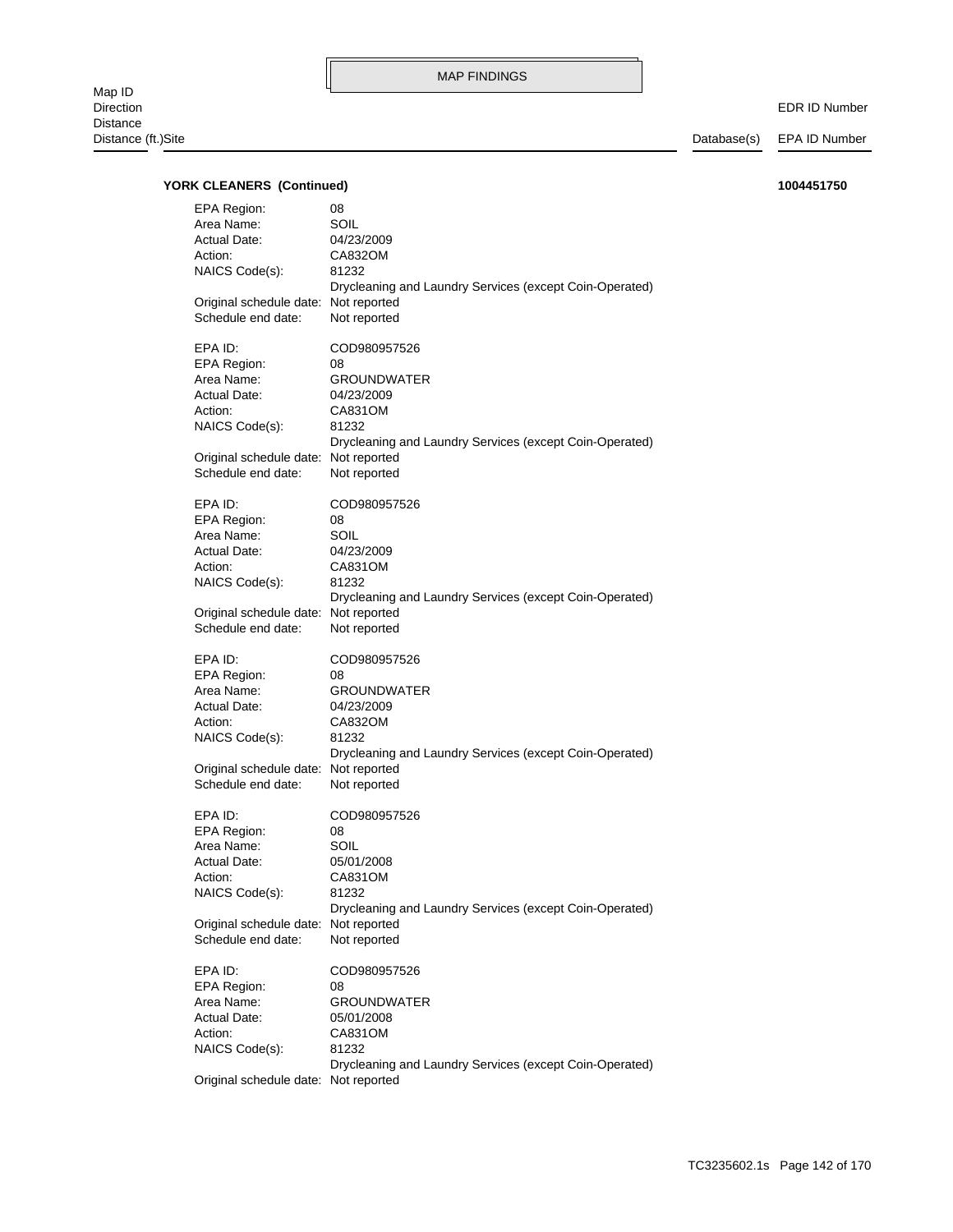EDR ID Number

| Schedule end date:                   | Not reported                                                                        |
|--------------------------------------|-------------------------------------------------------------------------------------|
| EPA ID:                              | COD980957526                                                                        |
| EPA Region:                          | 08                                                                                  |
| Area Name:                           | SOIL                                                                                |
| <b>Actual Date:</b>                  | 05/09/2008                                                                          |
| Action:                              | CA816OM                                                                             |
| NAICS Code(s):                       | 81232                                                                               |
|                                      | Drycleaning and Laundry Services (except Coin-Operated)                             |
| Original schedule date: Not reported |                                                                                     |
| Schedule end date:                   | Not reported                                                                        |
|                                      |                                                                                     |
| EPA ID:                              | COD980957526                                                                        |
| EPA Region:                          | 08                                                                                  |
| Area Name:                           | <b>GROUNDWATER</b>                                                                  |
| <b>Actual Date:</b><br>Action:       | 05/09/2008<br>CA816OM                                                               |
| NAICS Code(s):                       | 81232                                                                               |
|                                      | Drycleaning and Laundry Services (except Coin-Operated)                             |
| Original schedule date: Not reported |                                                                                     |
| Schedule end date:                   | Not reported                                                                        |
|                                      |                                                                                     |
| EPA ID:                              | COD980957526                                                                        |
| EPA Region:                          | 08                                                                                  |
| Area Name:                           | <b>GROUNDWATER</b>                                                                  |
| <b>Actual Date:</b>                  | 05/15/2009                                                                          |
| Action:                              | CA834OM                                                                             |
| NAICS Code(s):                       | 81232                                                                               |
|                                      | Drycleaning and Laundry Services (except Coin-Operated)                             |
| Original schedule date: Not reported |                                                                                     |
| Schedule end date:                   | Not reported                                                                        |
| EPA ID:                              | COD980957526                                                                        |
| EPA Region:                          | 08                                                                                  |
| Area Name:                           | SOIL                                                                                |
| <b>Actual Date:</b>                  | 05/15/2009                                                                          |
| Action:                              | CA834OM                                                                             |
| NAICS Code(s):                       | 81232                                                                               |
|                                      | Drycleaning and Laundry Services (except Coin-Operated)                             |
| Original schedule date: Not reported |                                                                                     |
| Schedule end date:                   | Not reported                                                                        |
|                                      |                                                                                     |
| EPA ID:                              | COD980957526                                                                        |
| EPA Region:                          | 08                                                                                  |
| Area Name:                           | <b>GROUNDWATER</b>                                                                  |
| Actual Date:<br>Action:              | 05/18/2005<br>CA550 - Certification Of Remedy Completion Or Construction Completion |
| NAICS Code(s):                       | 81232                                                                               |
|                                      | Drycleaning and Laundry Services (except Coin-Operated)                             |
| Original schedule date: Not reported |                                                                                     |
| Schedule end date:                   | Not reported                                                                        |
|                                      |                                                                                     |
| EPA ID:                              | COD980957526                                                                        |
| EPA Region:                          | 08                                                                                  |
| Area Name:                           | <b>GROUNDWATER</b>                                                                  |
| Actual Date:                         | 05/18/2005                                                                          |
| Action:                              | CA150 - RFI Workplan Approved                                                       |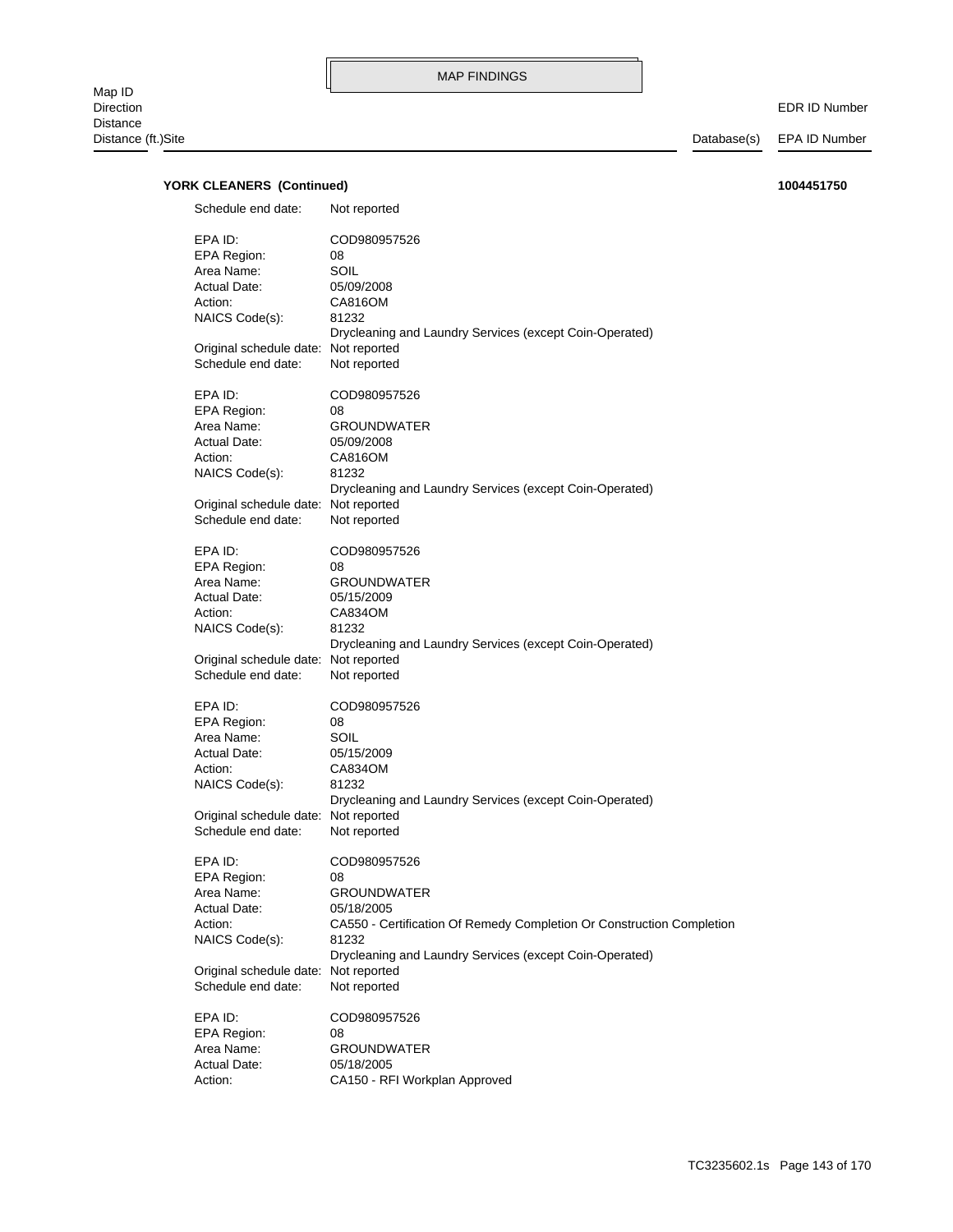EDR ID Number

| NAICS Code(s):                                             | 81232<br>Drycleaning and Laundry Services (except Coin-Operated)      |
|------------------------------------------------------------|-----------------------------------------------------------------------|
| Original schedule date: Not reported<br>Schedule end date: | Not reported                                                          |
| EPA ID:                                                    | COD980957526                                                          |
| EPA Region:                                                | 08                                                                    |
| Area Name:                                                 | <b>GROUNDWATER</b>                                                    |
| <b>Actual Date:</b>                                        | 05/18/2005                                                            |
| Action:                                                    | CA450 - Corrective Measures Design Approved                           |
| NAICS Code(s):                                             | 81232<br>Drycleaning and Laundry Services (except Coin-Operated)      |
| Original schedule date: Not reported                       |                                                                       |
| Schedule end date:                                         | Not reported                                                          |
| EPA ID:                                                    | COD980957526                                                          |
| EPA Region:                                                | 08                                                                    |
| Area Name:                                                 | SOIL                                                                  |
| <b>Actual Date:</b>                                        | 05/18/2005                                                            |
| Action:                                                    | CA550 - Certification Of Remedy Completion Or Construction Completion |
| NAICS Code(s):                                             | 81232                                                                 |
|                                                            | Drycleaning and Laundry Services (except Coin-Operated)               |
| Original schedule date: Not reported                       |                                                                       |
| Schedule end date:                                         | Not reported                                                          |
| EPA ID:                                                    | COD980957526                                                          |
| EPA Region:                                                | 08                                                                    |
| Area Name:                                                 | SOIL                                                                  |
| Actual Date:                                               | 05/18/2005                                                            |
| Action:                                                    | CA450 - Corrective Measures Design Approved                           |
| NAICS Code(s):                                             | 81232                                                                 |
|                                                            | Drycleaning and Laundry Services (except Coin-Operated)               |
| Original schedule date: Not reported                       |                                                                       |
| Schedule end date:                                         | Not reported                                                          |
| EPA ID:                                                    | COD980957526                                                          |
| EPA Region:                                                | 08                                                                    |
| Area Name:                                                 | SOIL                                                                  |
| <b>Actual Date:</b>                                        | 05/18/2005                                                            |
| Action:                                                    | CA150 - RFI Workplan Approved                                         |
| NAICS Code(s):                                             | 81232                                                                 |
|                                                            | Drycleaning and Laundry Services (except Coin-Operated)               |
| Original schedule date: Not reported                       |                                                                       |
| Schedule end date:                                         | Not reported                                                          |
| EPA ID:                                                    | COD980957526                                                          |
| EPA Region:                                                | 08                                                                    |
| Area Name:                                                 | <b>GROUNDWATER</b>                                                    |
| <b>Actual Date:</b>                                        | 06/15/2007                                                            |
| Action:                                                    | CA834                                                                 |
| NAICS Code(s):                                             | 81232                                                                 |
|                                                            | Drycleaning and Laundry Services (except Coin-Operated)               |
| Original schedule date: Not reported                       |                                                                       |
| Schedule end date:                                         | Not reported                                                          |
| EPA ID:                                                    | COD980957526                                                          |
| EPA Region:                                                | 08                                                                    |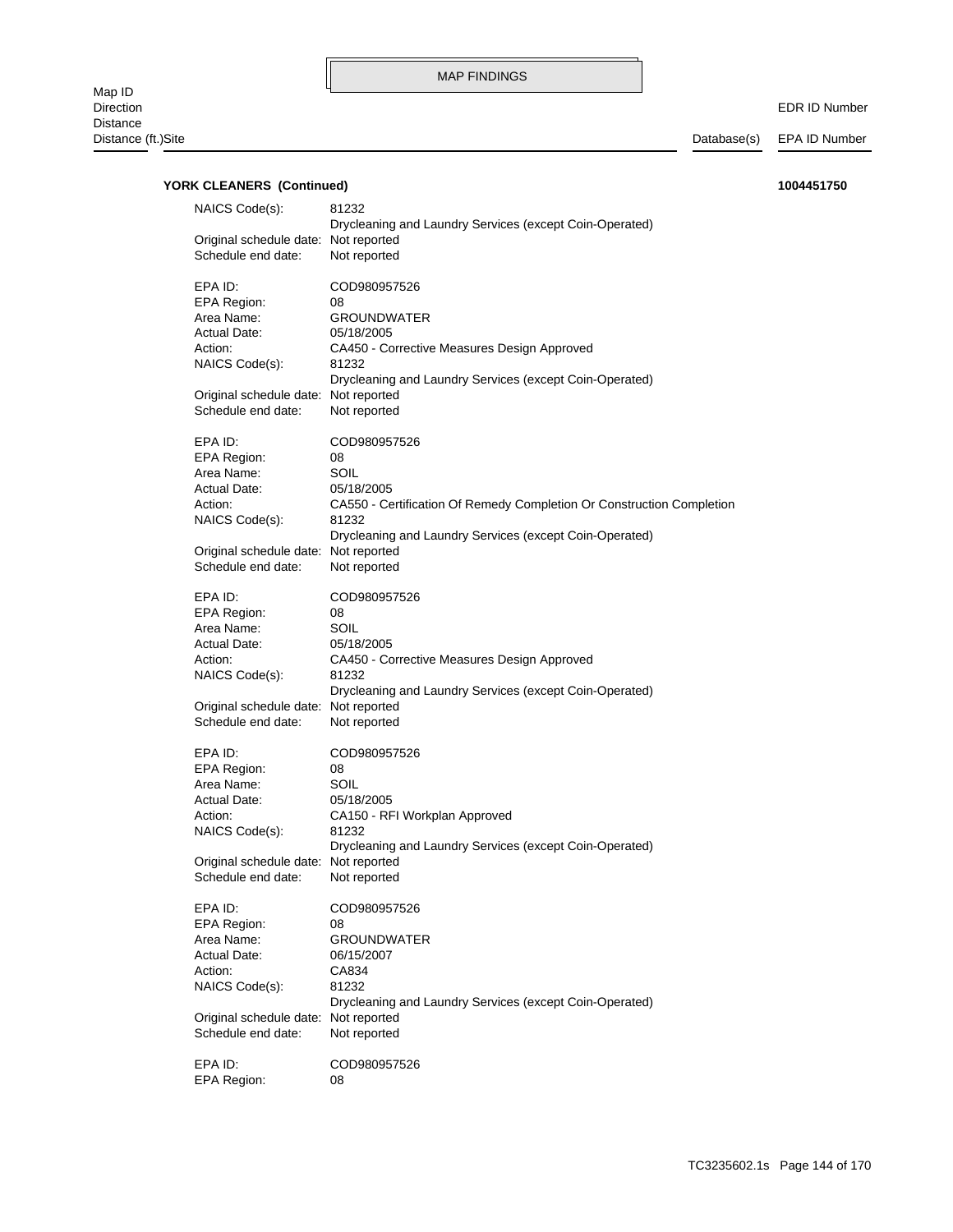EDR ID Number

| Area Name:                                                                                                                                | SOIL                                                                                                                                                    |
|-------------------------------------------------------------------------------------------------------------------------------------------|---------------------------------------------------------------------------------------------------------------------------------------------------------|
| Actual Date:                                                                                                                              | 06/15/2007                                                                                                                                              |
| Action:                                                                                                                                   | CA834                                                                                                                                                   |
| NAICS Code(s):                                                                                                                            | 81232                                                                                                                                                   |
| Original schedule date: Not reported                                                                                                      | Drycleaning and Laundry Services (except Coin-Operated)                                                                                                 |
| Schedule end date:                                                                                                                        | Not reported                                                                                                                                            |
| EPA ID:                                                                                                                                   | COD980957526                                                                                                                                            |
| EPA Region:                                                                                                                               | 08                                                                                                                                                      |
| Area Name:                                                                                                                                | <b>GROUNDWATER</b>                                                                                                                                      |
| <b>Actual Date:</b>                                                                                                                       | 07/13/2006                                                                                                                                              |
| Action:                                                                                                                                   | CA811OM                                                                                                                                                 |
| NAICS Code(s):                                                                                                                            | 81232                                                                                                                                                   |
| Original schedule date: Not reported                                                                                                      | Drycleaning and Laundry Services (except Coin-Operated)                                                                                                 |
| Schedule end date:                                                                                                                        | Not reported                                                                                                                                            |
| EPA ID:                                                                                                                                   | COD980957526                                                                                                                                            |
| EPA Region:                                                                                                                               | 08                                                                                                                                                      |
| Area Name:                                                                                                                                | SOIL                                                                                                                                                    |
| Actual Date:                                                                                                                              | 07/13/2006                                                                                                                                              |
| Action:                                                                                                                                   | CA515                                                                                                                                                   |
| NAICS Code(s):                                                                                                                            | 81232                                                                                                                                                   |
| Original schedule date: Not reported                                                                                                      | Drycleaning and Laundry Services (except Coin-Operated)                                                                                                 |
| Schedule end date:                                                                                                                        | Not reported                                                                                                                                            |
| EPA ID:                                                                                                                                   | COD980957526                                                                                                                                            |
| EPA Region:                                                                                                                               | 08                                                                                                                                                      |
| Area Name:                                                                                                                                | <b>GROUNDWATER</b>                                                                                                                                      |
| <b>Actual Date:</b>                                                                                                                       | 07/13/2006                                                                                                                                              |
| Action:                                                                                                                                   | CA515                                                                                                                                                   |
| NAICS Code(s):                                                                                                                            | 81232                                                                                                                                                   |
| Original schedule date: Not reported                                                                                                      | Drycleaning and Laundry Services (except Coin-Operated)                                                                                                 |
| Schedule end date:                                                                                                                        | Not reported                                                                                                                                            |
| EPA ID:<br>EPA Region:<br>Area Name:<br><b>Actual Date:</b><br>Action:<br>NAICS Code(s):<br>Original schedule date:<br>Schedule end date: | COD980957526<br>08<br>SOIL<br>07/13/2006<br>CA811OM<br>81232<br>Drycleaning and Laundry Services (except Coin-Operated)<br>Not reported<br>Not reported |
| EPA ID:<br>EPA Region:<br>Area Name:<br><b>Actual Date:</b><br>Action:<br>NAICS Code(s):<br>Original schedule date:<br>Schedule end date: | COD980957526<br>08<br>SOIL<br>07/27/2007<br>CA831OM<br>81232<br>Drycleaning and Laundry Services (except Coin-Operated)<br>Not reported<br>Not reported |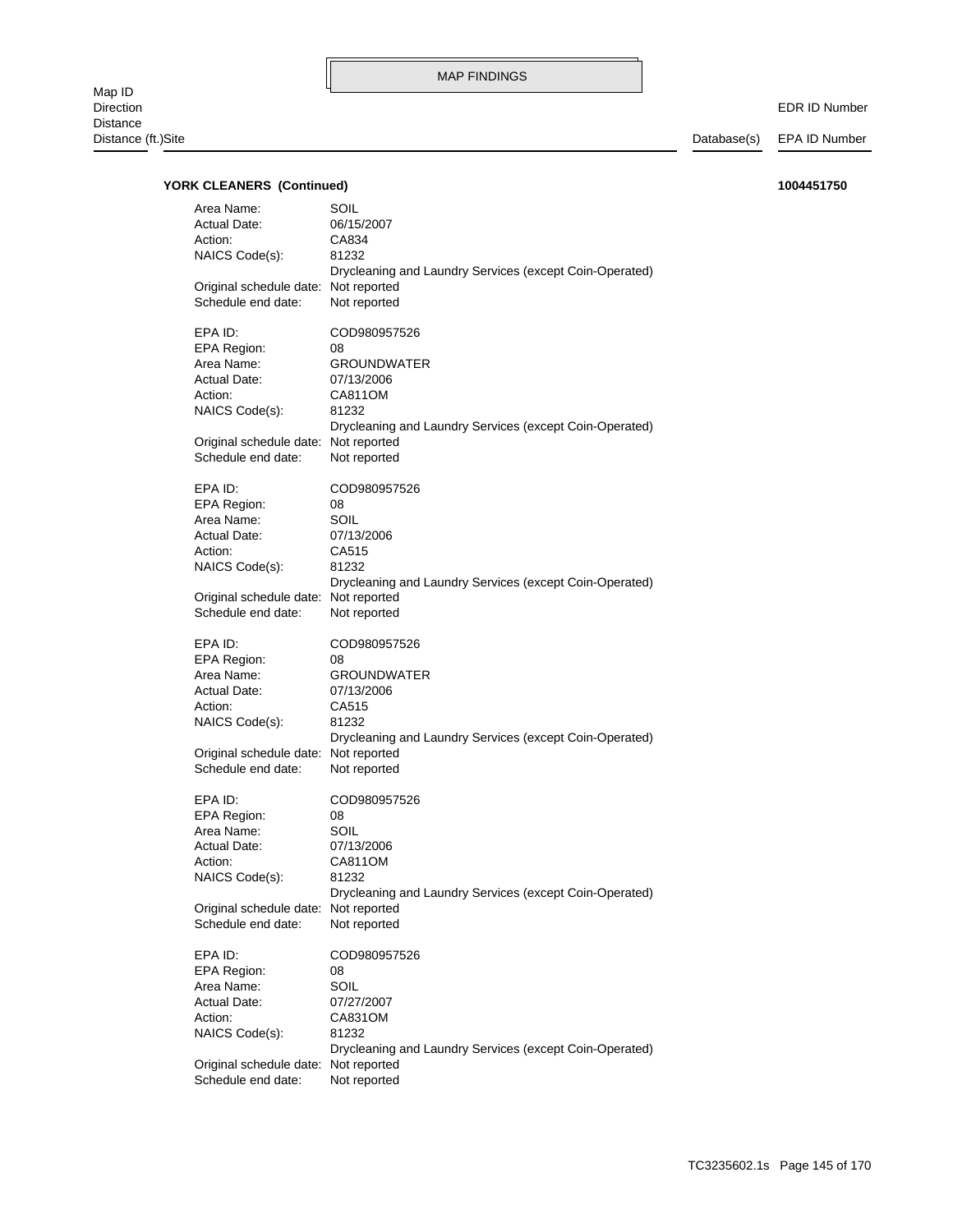EDR ID Number

| EPA ID:                              | COD980957526                                            |
|--------------------------------------|---------------------------------------------------------|
|                                      |                                                         |
| EPA Region:                          | 08                                                      |
| Area Name:                           | SOIL                                                    |
| Actual Date:                         | 07/27/2007                                              |
| Action:                              | CA817                                                   |
| NAICS Code(s):                       | 81232                                                   |
|                                      |                                                         |
|                                      | Drycleaning and Laundry Services (except Coin-Operated) |
| Original schedule date:              | Not reported                                            |
| Schedule end date:                   | Not reported                                            |
|                                      |                                                         |
| EPA ID:                              | COD980957526                                            |
|                                      |                                                         |
| EPA Region:                          | 08                                                      |
| Area Name:                           | <b>GROUNDWATER</b>                                      |
| Actual Date:                         | 07/27/2007                                              |
| Action:                              | CA817                                                   |
| NAICS Code(s):                       | 81232                                                   |
|                                      |                                                         |
|                                      | Drycleaning and Laundry Services (except Coin-Operated) |
| Original schedule date:              | Not reported                                            |
| Schedule end date:                   | Not reported                                            |
|                                      |                                                         |
| EPA ID:                              | COD980957526                                            |
|                                      |                                                         |
| EPA Region:                          | 08                                                      |
| Area Name:                           | <b>GROUNDWATER</b>                                      |
| <b>Actual Date:</b>                  | 07/27/2007                                              |
| Action:                              | CA832OM                                                 |
| NAICS Code(s):                       | 81232                                                   |
|                                      |                                                         |
|                                      | Drycleaning and Laundry Services (except Coin-Operated) |
| Original schedule date: Not reported |                                                         |
| Schedule end date:                   | Not reported                                            |
|                                      |                                                         |
| EPA ID:                              | COD980957526                                            |
| EPA Region:                          | 08                                                      |
|                                      |                                                         |
| Area Name:                           | <b>GROUNDWATER</b>                                      |
| Actual Date:                         | 07/27/2007                                              |
| Action:                              | CA831OM                                                 |
| NAICS Code(s):                       | 81232                                                   |
|                                      | Drycleaning and Laundry Services (except Coin-Operated) |
|                                      |                                                         |
| Original schedule date:              | Not reported                                            |
| Schedule end date:                   | Not reported                                            |
|                                      |                                                         |
| EPA ID:                              | COD980957526                                            |
| <b>EPA Region:</b>                   | 08                                                      |
| Area Name:                           | SOIL                                                    |
|                                      |                                                         |
| <b>Actual Date:</b>                  | 07/27/2007                                              |
| Action:                              | CA832OM                                                 |
| NAICS Code(s):                       | 81232                                                   |
|                                      | Drycleaning and Laundry Services (except Coin-Operated) |
| Original schedule date:              | Not reported                                            |
|                                      |                                                         |
| Schedule end date:                   | Not reported                                            |
|                                      |                                                         |
| EPA ID:                              | COD980957526                                            |
| EPA Region:                          | 08                                                      |
| Area Name:                           | SOIL                                                    |
| <b>Actual Date:</b>                  | 07/31/2006                                              |
|                                      |                                                         |
| Action:                              | CA801OM                                                 |
| NAICS Code(s):                       | 81232                                                   |
|                                      | Drycleaning and Laundry Services (except Coin-Operated) |
|                                      |                                                         |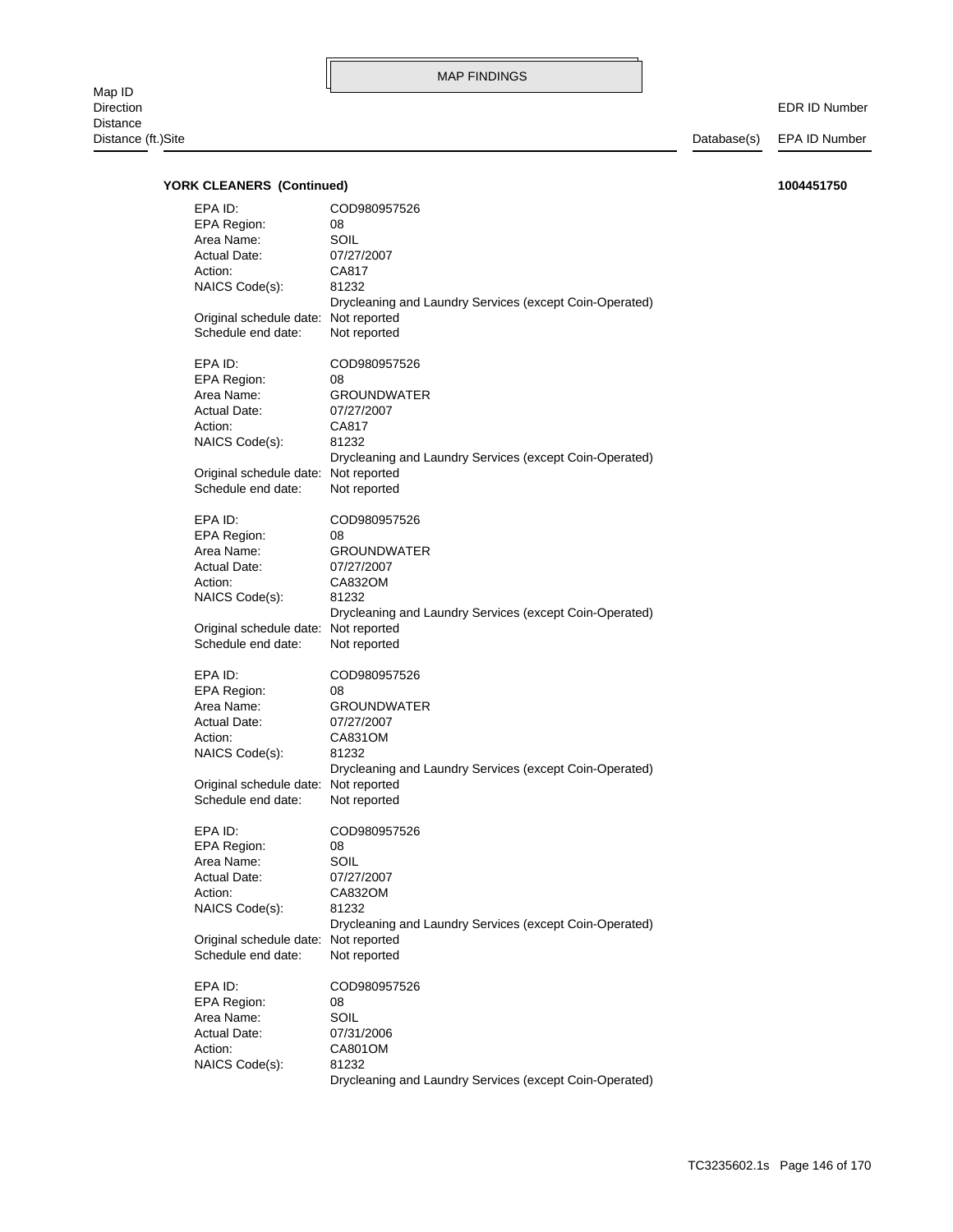EDR ID Number

| EPA ID:<br>COD980957526<br>EPA Region:<br>08<br>Area Name:<br><b>GROUNDWATER</b><br>Actual Date:<br>07/31/2006<br>Action:<br>CA801OM<br>NAICS Code(s):<br>81232<br>Drycleaning and Laundry Services (except Coin-Operated)<br>Original schedule date: Not reported<br>Not reported<br>Schedule end date:<br>EPA ID:<br>COD980957526<br>EPA Region:<br>08<br>Area Name:<br><b>GROUNDWATER</b><br>Actual Date:<br>07/31/2006<br>Action:<br>CA812OM<br>NAICS Code(s):<br>81232<br>Drycleaning and Laundry Services (except Coin-Operated)<br>Original schedule date: Not reported<br>Schedule end date:<br>Not reported<br>EPA ID:<br>COD980957526<br>EPA Region:<br>08<br>Area Name:<br><b>GROUNDWATER</b><br>Actual Date:<br>07/31/2006<br>CA814OM<br>Action:<br>NAICS Code(s):<br>81232<br>Drycleaning and Laundry Services (except Coin-Operated)<br>Original schedule date: Not reported<br>Schedule end date:<br>Not reported<br>EPA ID:<br>COD980957526<br>EPA Region:<br>08<br>Area Name:<br>SOIL<br>Actual Date:<br>07/31/2006<br>CA814OM<br>Action:<br>NAICS Code(s):<br>81232<br>Drycleaning and Laundry Services (except Coin-Operated)<br>Original schedule date: Not reported<br>Schedule end date:<br>Not reported<br>EPA ID:<br>COD980957526<br>EPA Region:<br>08<br>Area Name:<br>SOIL<br>Actual Date:<br>07/31/2006<br>Action:<br>CA812OM<br>NAICS Code(s):<br>81232<br>Drycleaning and Laundry Services (except Coin-Operated)<br>Original schedule date:<br>Not reported<br>Schedule end date:<br>Not reported<br>EPA ID:<br>COD980957526<br>EPA Region:<br>08<br>Area Name:<br>GROUNDWATER<br><b>Actual Date:</b><br>08/05/2009 | Original schedule date: Not reported<br>Schedule end date: | Not reported |
|---------------------------------------------------------------------------------------------------------------------------------------------------------------------------------------------------------------------------------------------------------------------------------------------------------------------------------------------------------------------------------------------------------------------------------------------------------------------------------------------------------------------------------------------------------------------------------------------------------------------------------------------------------------------------------------------------------------------------------------------------------------------------------------------------------------------------------------------------------------------------------------------------------------------------------------------------------------------------------------------------------------------------------------------------------------------------------------------------------------------------------------------------------------------------------------------------------------------------------------------------------------------------------------------------------------------------------------------------------------------------------------------------------------------------------------------------------------------------------------------------------------------------------------------------------------------------------------------------------------------------------------------------|------------------------------------------------------------|--------------|
|                                                                                                                                                                                                                                                                                                                                                                                                                                                                                                                                                                                                                                                                                                                                                                                                                                                                                                                                                                                                                                                                                                                                                                                                                                                                                                                                                                                                                                                                                                                                                                                                                                                   |                                                            |              |
|                                                                                                                                                                                                                                                                                                                                                                                                                                                                                                                                                                                                                                                                                                                                                                                                                                                                                                                                                                                                                                                                                                                                                                                                                                                                                                                                                                                                                                                                                                                                                                                                                                                   |                                                            |              |
|                                                                                                                                                                                                                                                                                                                                                                                                                                                                                                                                                                                                                                                                                                                                                                                                                                                                                                                                                                                                                                                                                                                                                                                                                                                                                                                                                                                                                                                                                                                                                                                                                                                   |                                                            |              |
|                                                                                                                                                                                                                                                                                                                                                                                                                                                                                                                                                                                                                                                                                                                                                                                                                                                                                                                                                                                                                                                                                                                                                                                                                                                                                                                                                                                                                                                                                                                                                                                                                                                   |                                                            |              |
|                                                                                                                                                                                                                                                                                                                                                                                                                                                                                                                                                                                                                                                                                                                                                                                                                                                                                                                                                                                                                                                                                                                                                                                                                                                                                                                                                                                                                                                                                                                                                                                                                                                   |                                                            |              |
|                                                                                                                                                                                                                                                                                                                                                                                                                                                                                                                                                                                                                                                                                                                                                                                                                                                                                                                                                                                                                                                                                                                                                                                                                                                                                                                                                                                                                                                                                                                                                                                                                                                   |                                                            |              |
|                                                                                                                                                                                                                                                                                                                                                                                                                                                                                                                                                                                                                                                                                                                                                                                                                                                                                                                                                                                                                                                                                                                                                                                                                                                                                                                                                                                                                                                                                                                                                                                                                                                   |                                                            |              |
|                                                                                                                                                                                                                                                                                                                                                                                                                                                                                                                                                                                                                                                                                                                                                                                                                                                                                                                                                                                                                                                                                                                                                                                                                                                                                                                                                                                                                                                                                                                                                                                                                                                   |                                                            |              |
|                                                                                                                                                                                                                                                                                                                                                                                                                                                                                                                                                                                                                                                                                                                                                                                                                                                                                                                                                                                                                                                                                                                                                                                                                                                                                                                                                                                                                                                                                                                                                                                                                                                   |                                                            |              |
|                                                                                                                                                                                                                                                                                                                                                                                                                                                                                                                                                                                                                                                                                                                                                                                                                                                                                                                                                                                                                                                                                                                                                                                                                                                                                                                                                                                                                                                                                                                                                                                                                                                   |                                                            |              |
|                                                                                                                                                                                                                                                                                                                                                                                                                                                                                                                                                                                                                                                                                                                                                                                                                                                                                                                                                                                                                                                                                                                                                                                                                                                                                                                                                                                                                                                                                                                                                                                                                                                   |                                                            |              |
|                                                                                                                                                                                                                                                                                                                                                                                                                                                                                                                                                                                                                                                                                                                                                                                                                                                                                                                                                                                                                                                                                                                                                                                                                                                                                                                                                                                                                                                                                                                                                                                                                                                   |                                                            |              |
|                                                                                                                                                                                                                                                                                                                                                                                                                                                                                                                                                                                                                                                                                                                                                                                                                                                                                                                                                                                                                                                                                                                                                                                                                                                                                                                                                                                                                                                                                                                                                                                                                                                   |                                                            |              |
|                                                                                                                                                                                                                                                                                                                                                                                                                                                                                                                                                                                                                                                                                                                                                                                                                                                                                                                                                                                                                                                                                                                                                                                                                                                                                                                                                                                                                                                                                                                                                                                                                                                   |                                                            |              |
|                                                                                                                                                                                                                                                                                                                                                                                                                                                                                                                                                                                                                                                                                                                                                                                                                                                                                                                                                                                                                                                                                                                                                                                                                                                                                                                                                                                                                                                                                                                                                                                                                                                   |                                                            |              |
|                                                                                                                                                                                                                                                                                                                                                                                                                                                                                                                                                                                                                                                                                                                                                                                                                                                                                                                                                                                                                                                                                                                                                                                                                                                                                                                                                                                                                                                                                                                                                                                                                                                   |                                                            |              |
|                                                                                                                                                                                                                                                                                                                                                                                                                                                                                                                                                                                                                                                                                                                                                                                                                                                                                                                                                                                                                                                                                                                                                                                                                                                                                                                                                                                                                                                                                                                                                                                                                                                   |                                                            |              |
|                                                                                                                                                                                                                                                                                                                                                                                                                                                                                                                                                                                                                                                                                                                                                                                                                                                                                                                                                                                                                                                                                                                                                                                                                                                                                                                                                                                                                                                                                                                                                                                                                                                   |                                                            |              |
|                                                                                                                                                                                                                                                                                                                                                                                                                                                                                                                                                                                                                                                                                                                                                                                                                                                                                                                                                                                                                                                                                                                                                                                                                                                                                                                                                                                                                                                                                                                                                                                                                                                   |                                                            |              |
|                                                                                                                                                                                                                                                                                                                                                                                                                                                                                                                                                                                                                                                                                                                                                                                                                                                                                                                                                                                                                                                                                                                                                                                                                                                                                                                                                                                                                                                                                                                                                                                                                                                   |                                                            |              |
|                                                                                                                                                                                                                                                                                                                                                                                                                                                                                                                                                                                                                                                                                                                                                                                                                                                                                                                                                                                                                                                                                                                                                                                                                                                                                                                                                                                                                                                                                                                                                                                                                                                   |                                                            |              |
|                                                                                                                                                                                                                                                                                                                                                                                                                                                                                                                                                                                                                                                                                                                                                                                                                                                                                                                                                                                                                                                                                                                                                                                                                                                                                                                                                                                                                                                                                                                                                                                                                                                   |                                                            |              |
|                                                                                                                                                                                                                                                                                                                                                                                                                                                                                                                                                                                                                                                                                                                                                                                                                                                                                                                                                                                                                                                                                                                                                                                                                                                                                                                                                                                                                                                                                                                                                                                                                                                   |                                                            |              |
|                                                                                                                                                                                                                                                                                                                                                                                                                                                                                                                                                                                                                                                                                                                                                                                                                                                                                                                                                                                                                                                                                                                                                                                                                                                                                                                                                                                                                                                                                                                                                                                                                                                   |                                                            |              |
|                                                                                                                                                                                                                                                                                                                                                                                                                                                                                                                                                                                                                                                                                                                                                                                                                                                                                                                                                                                                                                                                                                                                                                                                                                                                                                                                                                                                                                                                                                                                                                                                                                                   |                                                            |              |
|                                                                                                                                                                                                                                                                                                                                                                                                                                                                                                                                                                                                                                                                                                                                                                                                                                                                                                                                                                                                                                                                                                                                                                                                                                                                                                                                                                                                                                                                                                                                                                                                                                                   |                                                            |              |
|                                                                                                                                                                                                                                                                                                                                                                                                                                                                                                                                                                                                                                                                                                                                                                                                                                                                                                                                                                                                                                                                                                                                                                                                                                                                                                                                                                                                                                                                                                                                                                                                                                                   |                                                            |              |
|                                                                                                                                                                                                                                                                                                                                                                                                                                                                                                                                                                                                                                                                                                                                                                                                                                                                                                                                                                                                                                                                                                                                                                                                                                                                                                                                                                                                                                                                                                                                                                                                                                                   |                                                            |              |
|                                                                                                                                                                                                                                                                                                                                                                                                                                                                                                                                                                                                                                                                                                                                                                                                                                                                                                                                                                                                                                                                                                                                                                                                                                                                                                                                                                                                                                                                                                                                                                                                                                                   |                                                            |              |
|                                                                                                                                                                                                                                                                                                                                                                                                                                                                                                                                                                                                                                                                                                                                                                                                                                                                                                                                                                                                                                                                                                                                                                                                                                                                                                                                                                                                                                                                                                                                                                                                                                                   |                                                            |              |
|                                                                                                                                                                                                                                                                                                                                                                                                                                                                                                                                                                                                                                                                                                                                                                                                                                                                                                                                                                                                                                                                                                                                                                                                                                                                                                                                                                                                                                                                                                                                                                                                                                                   |                                                            |              |
|                                                                                                                                                                                                                                                                                                                                                                                                                                                                                                                                                                                                                                                                                                                                                                                                                                                                                                                                                                                                                                                                                                                                                                                                                                                                                                                                                                                                                                                                                                                                                                                                                                                   |                                                            |              |
|                                                                                                                                                                                                                                                                                                                                                                                                                                                                                                                                                                                                                                                                                                                                                                                                                                                                                                                                                                                                                                                                                                                                                                                                                                                                                                                                                                                                                                                                                                                                                                                                                                                   |                                                            |              |
|                                                                                                                                                                                                                                                                                                                                                                                                                                                                                                                                                                                                                                                                                                                                                                                                                                                                                                                                                                                                                                                                                                                                                                                                                                                                                                                                                                                                                                                                                                                                                                                                                                                   |                                                            |              |
|                                                                                                                                                                                                                                                                                                                                                                                                                                                                                                                                                                                                                                                                                                                                                                                                                                                                                                                                                                                                                                                                                                                                                                                                                                                                                                                                                                                                                                                                                                                                                                                                                                                   |                                                            |              |
|                                                                                                                                                                                                                                                                                                                                                                                                                                                                                                                                                                                                                                                                                                                                                                                                                                                                                                                                                                                                                                                                                                                                                                                                                                                                                                                                                                                                                                                                                                                                                                                                                                                   |                                                            |              |
|                                                                                                                                                                                                                                                                                                                                                                                                                                                                                                                                                                                                                                                                                                                                                                                                                                                                                                                                                                                                                                                                                                                                                                                                                                                                                                                                                                                                                                                                                                                                                                                                                                                   |                                                            |              |
|                                                                                                                                                                                                                                                                                                                                                                                                                                                                                                                                                                                                                                                                                                                                                                                                                                                                                                                                                                                                                                                                                                                                                                                                                                                                                                                                                                                                                                                                                                                                                                                                                                                   |                                                            |              |
|                                                                                                                                                                                                                                                                                                                                                                                                                                                                                                                                                                                                                                                                                                                                                                                                                                                                                                                                                                                                                                                                                                                                                                                                                                                                                                                                                                                                                                                                                                                                                                                                                                                   |                                                            |              |
|                                                                                                                                                                                                                                                                                                                                                                                                                                                                                                                                                                                                                                                                                                                                                                                                                                                                                                                                                                                                                                                                                                                                                                                                                                                                                                                                                                                                                                                                                                                                                                                                                                                   |                                                            |              |
|                                                                                                                                                                                                                                                                                                                                                                                                                                                                                                                                                                                                                                                                                                                                                                                                                                                                                                                                                                                                                                                                                                                                                                                                                                                                                                                                                                                                                                                                                                                                                                                                                                                   |                                                            |              |
|                                                                                                                                                                                                                                                                                                                                                                                                                                                                                                                                                                                                                                                                                                                                                                                                                                                                                                                                                                                                                                                                                                                                                                                                                                                                                                                                                                                                                                                                                                                                                                                                                                                   |                                                            |              |
|                                                                                                                                                                                                                                                                                                                                                                                                                                                                                                                                                                                                                                                                                                                                                                                                                                                                                                                                                                                                                                                                                                                                                                                                                                                                                                                                                                                                                                                                                                                                                                                                                                                   |                                                            |              |
|                                                                                                                                                                                                                                                                                                                                                                                                                                                                                                                                                                                                                                                                                                                                                                                                                                                                                                                                                                                                                                                                                                                                                                                                                                                                                                                                                                                                                                                                                                                                                                                                                                                   |                                                            |              |
|                                                                                                                                                                                                                                                                                                                                                                                                                                                                                                                                                                                                                                                                                                                                                                                                                                                                                                                                                                                                                                                                                                                                                                                                                                                                                                                                                                                                                                                                                                                                                                                                                                                   |                                                            |              |
|                                                                                                                                                                                                                                                                                                                                                                                                                                                                                                                                                                                                                                                                                                                                                                                                                                                                                                                                                                                                                                                                                                                                                                                                                                                                                                                                                                                                                                                                                                                                                                                                                                                   |                                                            |              |
|                                                                                                                                                                                                                                                                                                                                                                                                                                                                                                                                                                                                                                                                                                                                                                                                                                                                                                                                                                                                                                                                                                                                                                                                                                                                                                                                                                                                                                                                                                                                                                                                                                                   |                                                            |              |
|                                                                                                                                                                                                                                                                                                                                                                                                                                                                                                                                                                                                                                                                                                                                                                                                                                                                                                                                                                                                                                                                                                                                                                                                                                                                                                                                                                                                                                                                                                                                                                                                                                                   |                                                            |              |
|                                                                                                                                                                                                                                                                                                                                                                                                                                                                                                                                                                                                                                                                                                                                                                                                                                                                                                                                                                                                                                                                                                                                                                                                                                                                                                                                                                                                                                                                                                                                                                                                                                                   |                                                            |              |
|                                                                                                                                                                                                                                                                                                                                                                                                                                                                                                                                                                                                                                                                                                                                                                                                                                                                                                                                                                                                                                                                                                                                                                                                                                                                                                                                                                                                                                                                                                                                                                                                                                                   |                                                            |              |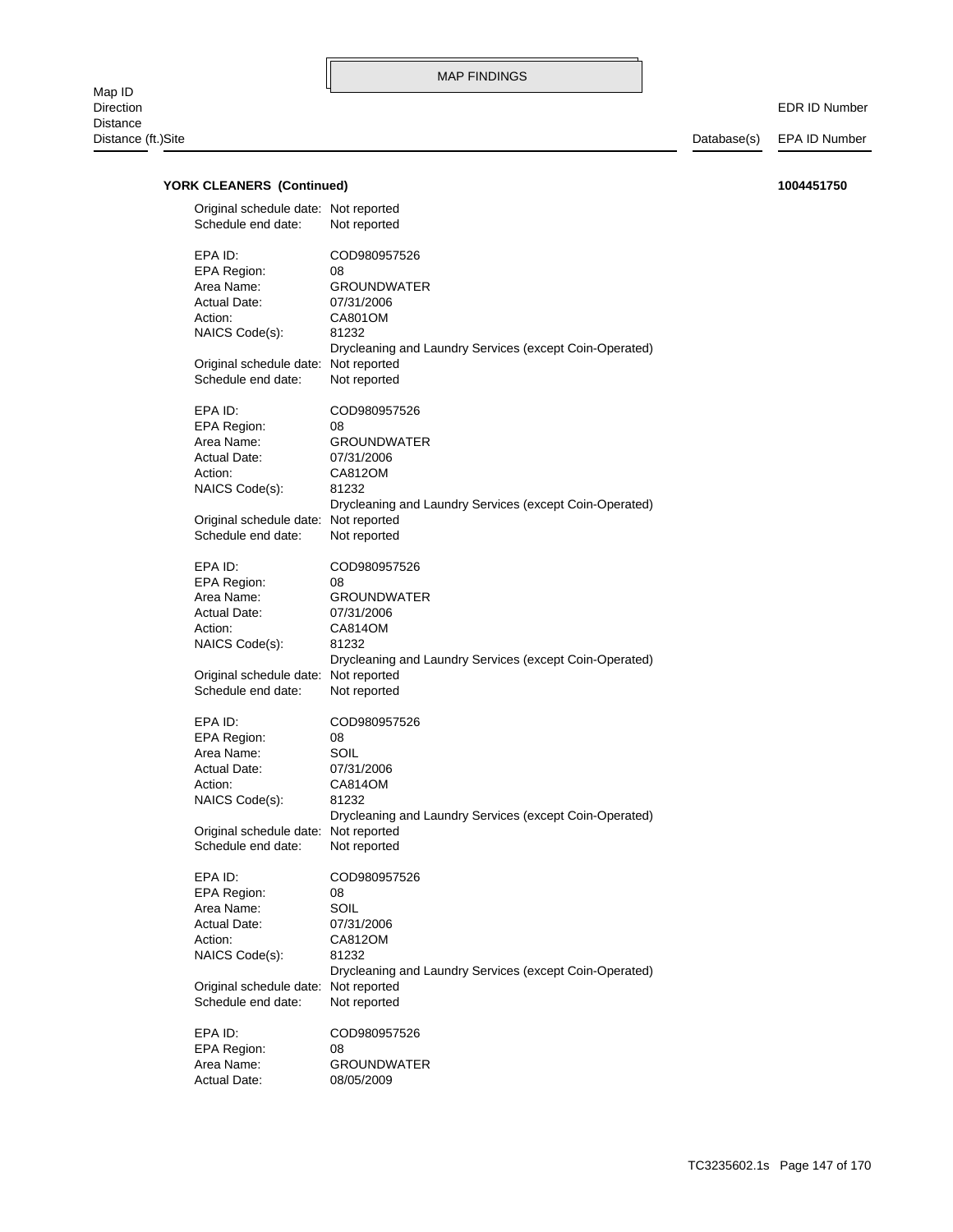EDR ID Number

| Action:<br>NAICS Code(s):                     | CA831OM<br>81232                                                                        |
|-----------------------------------------------|-----------------------------------------------------------------------------------------|
| Original schedule date:<br>Schedule end date: | Drycleaning and Laundry Services (except Coin-Operated)<br>Not reported<br>Not reported |
|                                               |                                                                                         |
| EPA ID:                                       | COD980957526                                                                            |
| <b>EPA Region:</b>                            | 08                                                                                      |
| Area Name:                                    | SOIL                                                                                    |
| <b>Actual Date:</b>                           | 08/05/2009                                                                              |
| Action:                                       | CA831OM                                                                                 |
| NAICS Code(s):                                | 81232                                                                                   |
|                                               | Drycleaning and Laundry Services (except Coin-Operated)                                 |
| Original schedule date: Not reported          |                                                                                         |
| Schedule end date:                            | Not reported                                                                            |
| EPA ID:                                       | COD980957526                                                                            |
| EPA Region:                                   | 08                                                                                      |
| Area Name:                                    | SOIL                                                                                    |
| Actual Date:                                  | 08/25/2008                                                                              |
| Action:                                       | CA811AS                                                                                 |
| NAICS Code(s):                                | 81232                                                                                   |
|                                               | Drycleaning and Laundry Services (except Coin-Operated)                                 |
| Original schedule date: Not reported          |                                                                                         |
| Schedule end date:                            | Not reported                                                                            |
| EPA ID:                                       | COD980957526                                                                            |
| EPA Region:                                   | 08                                                                                      |
| Area Name:                                    | SOIL                                                                                    |
| Actual Date:                                  | 08/25/2008                                                                              |
| Action:                                       | CA811OM                                                                                 |
| NAICS Code(s):                                | 81232                                                                                   |
|                                               | Drycleaning and Laundry Services (except Coin-Operated)                                 |
| Original schedule date:                       | Not reported                                                                            |
| Schedule end date:                            | Not reported                                                                            |
| EPA ID:                                       | COD980957526                                                                            |
| EPA Region:                                   | 08                                                                                      |
| Area Name:                                    | SOIL                                                                                    |
| Actual Date:                                  | 08/28/2008                                                                              |
| Action:                                       | CA814AS                                                                                 |
| NAICS Code(s):                                | 81232                                                                                   |
|                                               | Drycleaning and Laundry Services (except Coin-Operated)                                 |
| Original schedule date:                       | Not reported                                                                            |
| Schedule end date:                            | Not reported                                                                            |
| EPA ID:                                       | COD980957526                                                                            |
| <b>EPA Region:</b>                            | 08                                                                                      |
| Area Name:                                    | SOIL                                                                                    |
| Actual Date:                                  | 08/28/2008                                                                              |
| Action:                                       | CA814OM                                                                                 |
| NAICS Code(s):                                | 81232                                                                                   |
|                                               | Drycleaning and Laundry Services (except Coin-Operated)                                 |
| Original schedule date:                       | Not reported                                                                            |
| Schedule end date:                            | Not reported                                                                            |
|                                               |                                                                                         |
| EPA ID:                                       | COD980957526                                                                            |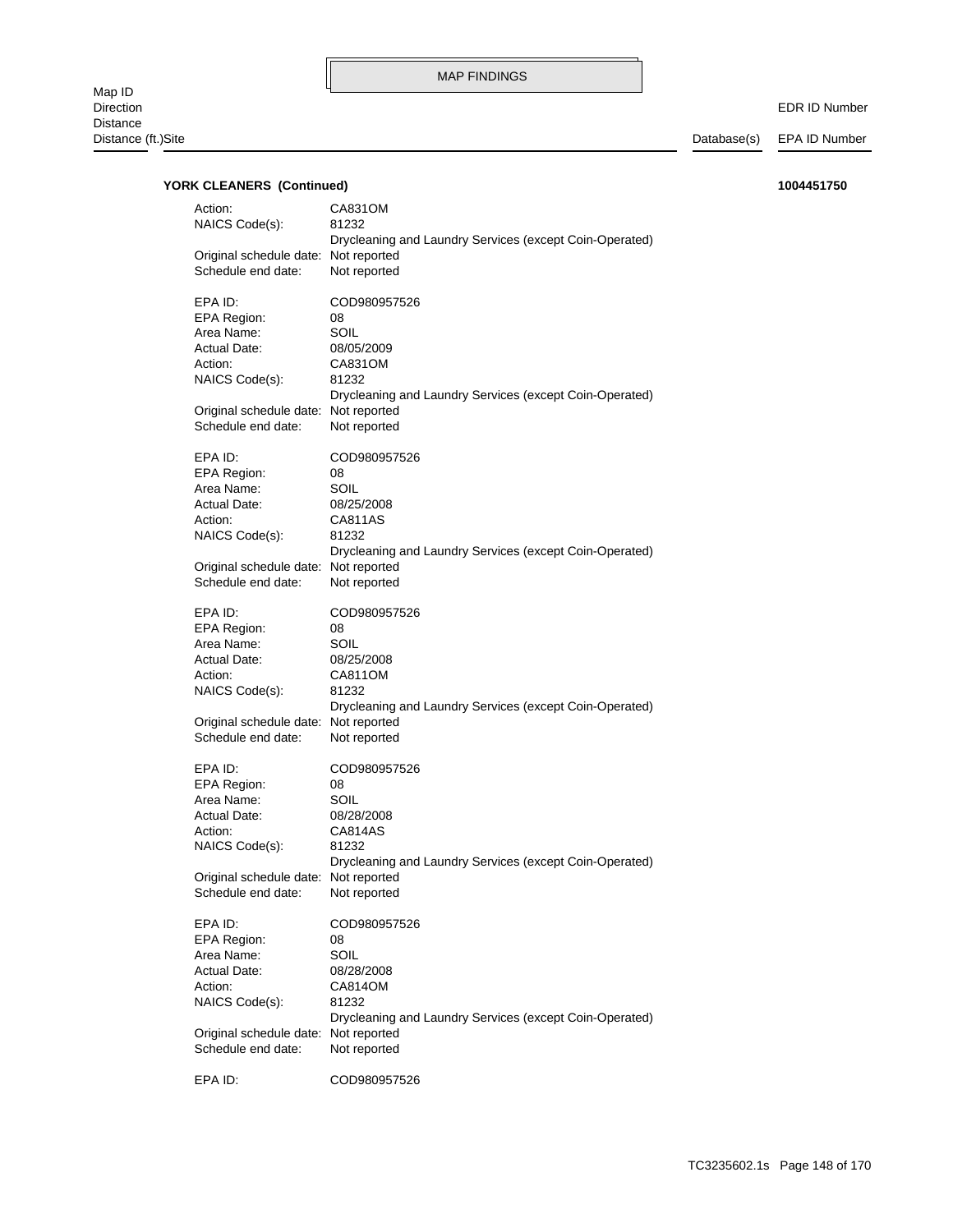EDR ID Number

| EPA Region:<br>Area Name:<br><b>Actual Date:</b><br>Action:<br>NAICS Code(s): | 08<br>SOIL<br>09/04/2007<br>CA818OM<br>81232<br>Drycleaning and Laundry Services (except Coin-Operated) |
|-------------------------------------------------------------------------------|---------------------------------------------------------------------------------------------------------|
| Original schedule date: Not reported<br>Schedule end date:                    | Not reported                                                                                            |
| EPA ID:                                                                       | COD980957526                                                                                            |
| EPA Region:                                                                   | 08                                                                                                      |
| Area Name:                                                                    | SOIL                                                                                                    |
| <b>Actual Date:</b>                                                           | 09/04/2007                                                                                              |
| Action:                                                                       | CA834OM                                                                                                 |
| NAICS Code(s):                                                                | 81232                                                                                                   |
|                                                                               | Drycleaning and Laundry Services (except Coin-Operated)                                                 |
| Original schedule date: Not reported                                          |                                                                                                         |
| Schedule end date:                                                            | Not reported                                                                                            |
|                                                                               |                                                                                                         |
| EPA ID:                                                                       | COD980957526                                                                                            |
| EPA Region:                                                                   | 08                                                                                                      |
| Area Name:                                                                    | <b>GROUNDWATER</b>                                                                                      |
| <b>Actual Date:</b>                                                           | 09/04/2007                                                                                              |
| Action:                                                                       | CA818OM                                                                                                 |
| NAICS Code(s):                                                                | 81232                                                                                                   |
|                                                                               | Drycleaning and Laundry Services (except Coin-Operated)                                                 |
| Original schedule date: Not reported                                          |                                                                                                         |
| Schedule end date:                                                            | Not reported                                                                                            |
|                                                                               |                                                                                                         |
| EPA ID:                                                                       | COD980957526                                                                                            |
|                                                                               |                                                                                                         |
|                                                                               |                                                                                                         |
| EPA Region:                                                                   | 08                                                                                                      |
| Area Name:                                                                    | <b>GROUNDWATER</b>                                                                                      |
| Actual Date:                                                                  | 09/04/2007                                                                                              |
| Action:                                                                       | CA816OM                                                                                                 |
| NAICS Code(s):                                                                | 81232                                                                                                   |
|                                                                               | Drycleaning and Laundry Services (except Coin-Operated)                                                 |
| Original schedule date: Not reported                                          |                                                                                                         |
| Schedule end date:                                                            | Not reported                                                                                            |
|                                                                               |                                                                                                         |
| EPA ID:                                                                       | COD980957526                                                                                            |
| EPA Region:                                                                   | 08                                                                                                      |
| Area Name:                                                                    | <b>GROUNDWATER</b>                                                                                      |
| <b>Actual Date:</b>                                                           | 09/04/2007                                                                                              |
| Action:                                                                       | CA834OM                                                                                                 |
| NAICS Code(s):                                                                | 81232                                                                                                   |
|                                                                               | Drycleaning and Laundry Services (except Coin-Operated)                                                 |
| Original schedule date: Not reported                                          |                                                                                                         |
| Schedule end date:                                                            | Not reported                                                                                            |
|                                                                               |                                                                                                         |
| EPA ID:                                                                       | COD980957526                                                                                            |
| <b>EPA Region:</b>                                                            | 08                                                                                                      |
| Area Name:                                                                    | SOIL                                                                                                    |
| <b>Actual Date:</b>                                                           | 09/04/2007                                                                                              |
| Action:                                                                       | CA816OM                                                                                                 |
| NAICS Code(s):                                                                | 81232                                                                                                   |
|                                                                               | Drycleaning and Laundry Services (except Coin-Operated)                                                 |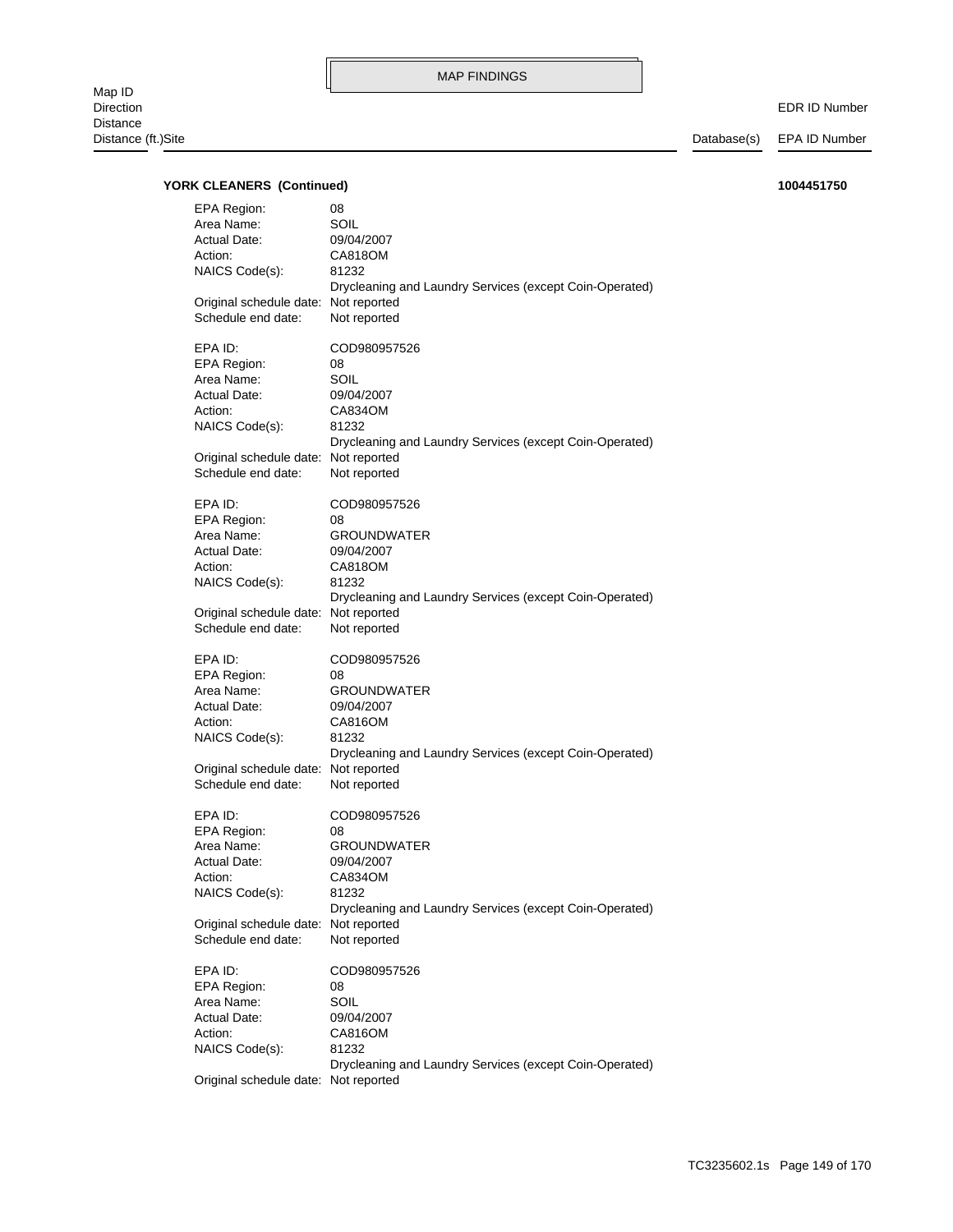EDR ID Number

| Schedule end date:                                                                                           | Not reported                                                                                                                            |
|--------------------------------------------------------------------------------------------------------------|-----------------------------------------------------------------------------------------------------------------------------------------|
| EPA ID:<br>EPA Region:<br>Area Name:<br>Actual Date:<br>Action:<br>NAICS Code(s):                            | COD980957526<br>08<br>SOIL<br>09/05/2008<br>CA817AS<br>81232<br>Drycleaning and Laundry Services (except Coin-Operated)                 |
| Original schedule date:<br>Schedule end date:                                                                | Not reported<br>Not reported                                                                                                            |
| EPA ID:<br>EPA Region:<br>Area Name:<br>Actual Date:<br>Action:<br>NAICS Code(s):                            | COD980957526<br>08<br><b>GROUNDWATER</b><br>09/05/2008<br>CA831AS<br>81232<br>Drycleaning and Laundry Services (except Coin-Operated)   |
| Original schedule date: Not reported<br>Schedule end date:                                                   | Not reported                                                                                                                            |
| EPA ID:<br>EPA Region:<br>Area Name:<br>Actual Date:<br>Action:<br>NAICS Code(s):                            | COD980957526<br>08<br><b>GROUNDWATER</b><br>09/05/2008<br>CA817AS<br>81232<br>Drycleaning and Laundry Services (except Coin-Operated)   |
| Original schedule date:<br>Schedule end date:                                                                | Not reported<br>Not reported                                                                                                            |
| EPA ID:<br>EPA Region:<br>Area Name:<br><b>Actual Date:</b><br>Action:<br>NAICS Code(s):                     | COD980957526<br>08<br>SOIL<br>09/05/2008<br>CA831AS<br>81232<br>Drycleaning and Laundry Services (except Coin-Operated)                 |
| Original schedule date:<br>Schedule end date:                                                                | Not reported<br>Not reported                                                                                                            |
| EPA ID:<br>EPA Region:<br>Area Name:<br>Actual Date:<br>Action:<br>NAICS Code(s):<br>Original schedule date: | COD980957526<br>08<br>SOIL<br>09/22/2008<br>CA816AS<br>81232<br>Drycleaning and Laundry Services (except Coin-Operated)<br>Not reported |
| Schedule end date:                                                                                           | Not reported                                                                                                                            |
| EPA ID:<br>EPA Region:<br>Area Name:<br><b>Actual Date:</b><br>Action:                                       | COD980957526<br>08<br><b>GROUNDWATER</b><br>09/22/2008<br><b>CA816AS</b>                                                                |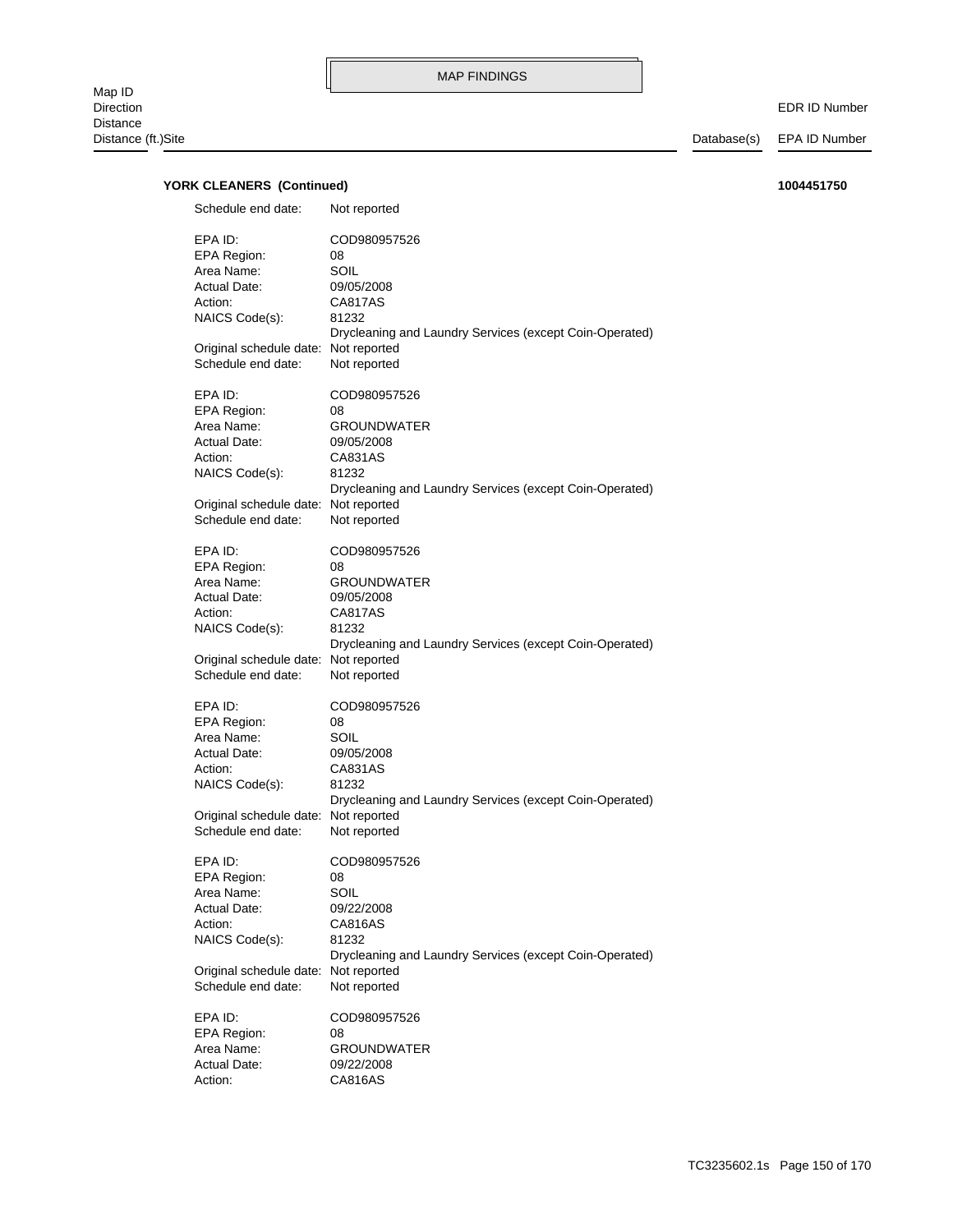EDR ID Number

| NAICS Code(s):                           | 81232                                                                  |
|------------------------------------------|------------------------------------------------------------------------|
|                                          | Drycleaning and Laundry Services (except Coin-Operated)                |
| Original schedule date: Not reported     |                                                                        |
| Schedule end date:                       | Not reported                                                           |
|                                          |                                                                        |
| EPA ID:                                  | COD980957526                                                           |
| <b>EPA Region:</b>                       | 08                                                                     |
| Area Name:                               | SOIL                                                                   |
| Actual Date:                             | 09/23/2009                                                             |
| Action:                                  | CA834OM                                                                |
|                                          |                                                                        |
| NAICS Code(s):                           | 81232                                                                  |
|                                          | Drycleaning and Laundry Services (except Coin-Operated)                |
| Original schedule date: Not reported     |                                                                        |
| Schedule end date:                       | Not reported                                                           |
|                                          |                                                                        |
| EPA ID:                                  | COD980957526                                                           |
| EPA Region:                              | 08                                                                     |
| Area Name:                               | <b>GROUNDWATER</b>                                                     |
| <b>Actual Date:</b>                      | 09/23/2009                                                             |
| Action:                                  | CA834OM                                                                |
| NAICS Code(s):                           | 81232                                                                  |
|                                          | Drycleaning and Laundry Services (except Coin-Operated)                |
| Original schedule date: Not reported     |                                                                        |
| Schedule end date:                       | Not reported                                                           |
|                                          |                                                                        |
|                                          |                                                                        |
| RCRA-CESQG:                              |                                                                        |
| Date form received by agency: 06/22/2010 |                                                                        |
| Facility name:                           | YORK CLEANERS                                                          |
| Facility address:                        | 6810 N ACADEMY BLVD                                                    |
|                                          | COLORADO SPRINGS, CO 80918                                             |
| EPA ID:                                  | COD980957526                                                           |
| Mailing address:                         | N ACADEMY BLVD                                                         |
|                                          | COLORADO SPRINGS, CO 80918                                             |
| Contact:                                 | YOUNG S LEE                                                            |
| Contact address:                         | N ACADEMY BLVD                                                         |
|                                          | COLORADO SPRINGS, CO 80918                                             |
| Contact country:                         | US                                                                     |
| Contact telephone:                       | (719) 548-9585                                                         |
|                                          |                                                                        |
| Contact email:                           | Not reported                                                           |
| EPA Region:                              | 08                                                                     |
| Land type:                               | Private                                                                |
| Classification:                          | <b>Conditionally Exempt Small Quantity Generator</b>                   |
| Description:                             | Handler: generates 100 kg or less of hazardous waste per calendar      |
|                                          | month, and accumulates 1000 kg or less of hazardous waste at any time; |
|                                          | or generates 1 kg or less of acutely hazardous waste per calendar      |
|                                          | month, and accumulates at any time: 1 kg or less of acutely hazardous  |
|                                          | waste; or 100 kg or less of any residue or contaminated soil, waste or |
|                                          | other debris resulting from the cleanup of a spill, into or on any     |
|                                          | land or water, of acutely hazardous waste; or generates 100 kg or less |
|                                          | of any residue or contaminated soil, waste or other debris resulting   |
|                                          | from the cleanup of a spill, into or on any land or water, of acutely  |
|                                          |                                                                        |
|                                          | hazardous waste during any calendar month, and accumulates at any      |
|                                          | time: 1 kg or less of acutely hazardous waste; or 100 kg or less of    |
|                                          | any residue or contaminated soil, waste or other debris resulting from |
|                                          | the cleanup of a spill, into or on any land or water, of acutely       |
|                                          | hazardous waste                                                        |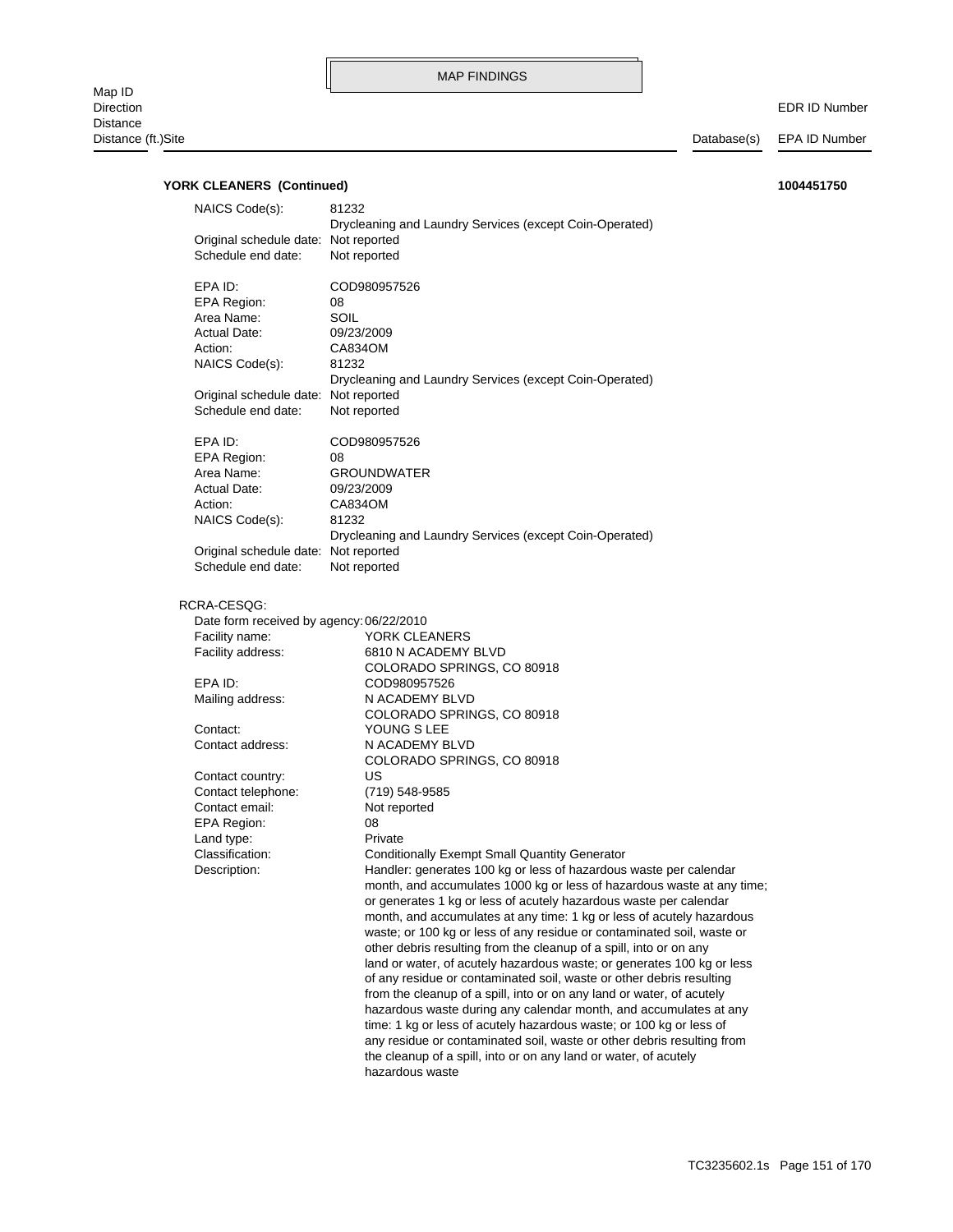### **YORK CLEANERS (Continued) 1004451750**

Waste type: ELECTRONIC DEVICES AND OR COMPONENTS Generated waste on-site: No Accumulated waste on-site: No Waste type: <br>AEROSOL CANS Universal Waste Summary: Used oil transporter: No Used oil transfer facility: No Used oil Specification marketer: No Used oil fuel marketer to burner: No User oil refiner: No Used oil processor: No Used oil fuel burner: No Furnace exemption: No On-site burner exemption: No Underground injection activity: No Treater, storer or disposer of HW: No Transporter of hazardous waste: No Recycler of hazardous waste: No Mixed waste (haz. and radioactive): No U.S. importer of hazardous waste: No Handler Activities Summary: Owner/Op end date: Not reported Owner/Op start date: 08/05/2008 Owner/Operator Type: Owner Legal status: Private Owner/operator telephone: (719) 548-9585 Owner/operator country: US COLORADO SPRINGS, CO 80909 Owner/operator address: N ACADEMY Owner/operator name: YOUNG SIN LEE Owner/Op end date: Not reported Owner/Op start date: Not reported Owner/Operator Type: Owner Legal status: Private Owner/operator telephone: (719) 548-9585 Owner/operator country: Not reported COLORADO SPRINGS, CO 80909 Owner/operator address: 6810 N ACADEMY Owner/operator name: PYONG AE KIM Owner/Op end date: Not reported Owner/Op start date: 01/01/2001 Owner/Operator Type: Operator Legal status: Private Owner/operator telephone: (719) 548-9585 Owner/operator country: US COLORADO SPRINGS, CO 80909 Owner/operator address: N ACADEMY Owner/operator name: YORK CLEANERS Owner/Operator Summary:

Generated waste on-site: No Accumulated waste on-site: No

TC3235602.1s Page 152 of 170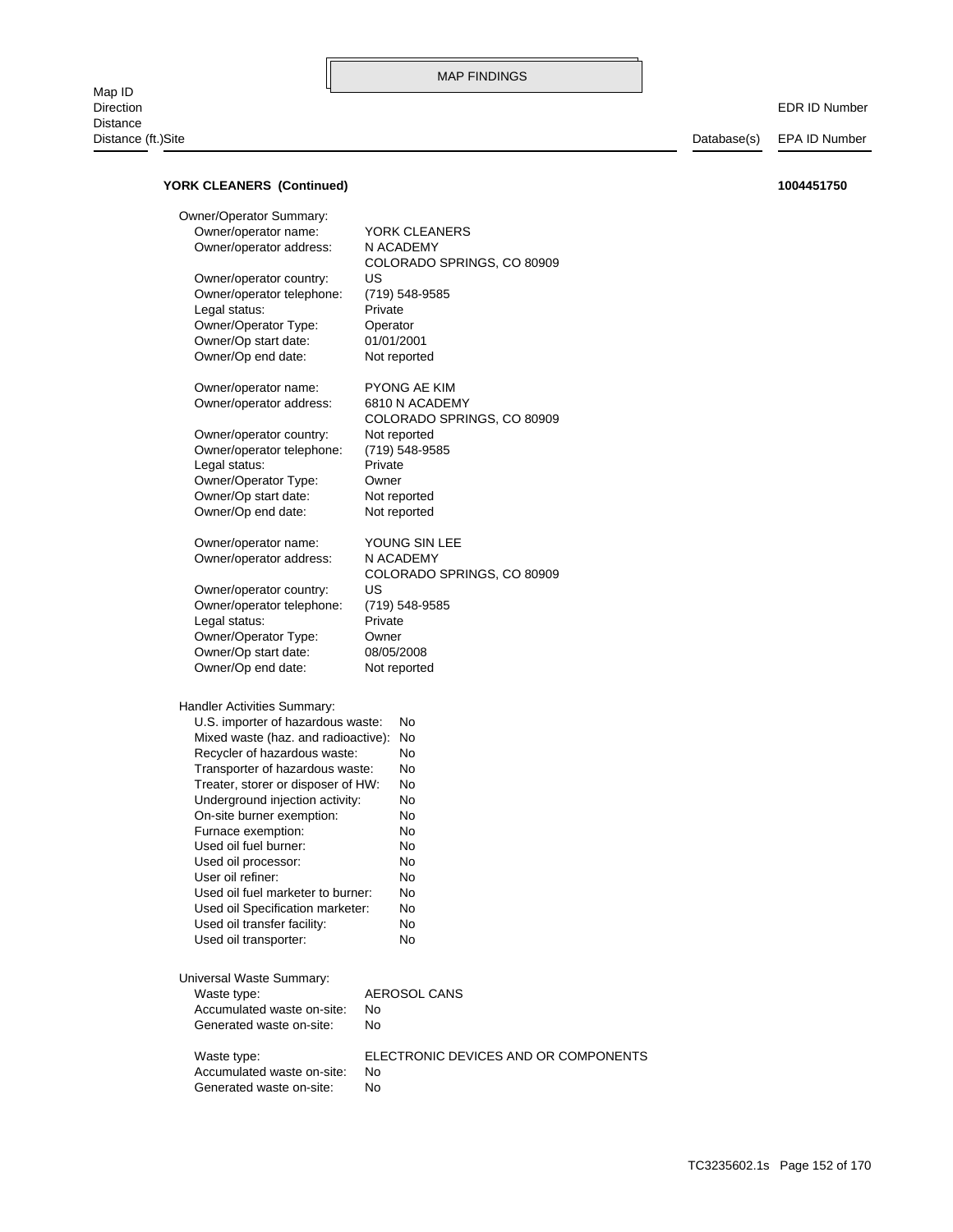EDR ID Number

Database(s) EPA ID Number

| YORK CLEANERS (Continued)                                             |                                                                       | 1004451750 |
|-----------------------------------------------------------------------|-----------------------------------------------------------------------|------------|
| Waste type:<br>Accumulated waste on-site:<br>Generated waste on-site: | MERCURY-CONTAINING DEVICES<br>No<br>No                                |            |
|                                                                       | <b>Batteries</b>                                                      |            |
| Waste type:<br>Accumulated waste on-site:                             | No                                                                    |            |
| Generated waste on-site:                                              | Not reported                                                          |            |
| Waste type:                                                           | Lamps                                                                 |            |
| Accumulated waste on-site:                                            | No                                                                    |            |
| Generated waste on-site:                                              | Not reported                                                          |            |
| Waste type:                                                           | Pesticides                                                            |            |
| Accumulated waste on-site:                                            | No                                                                    |            |
| Generated waste on-site:                                              | Not reported                                                          |            |
| Waste type:                                                           | Thermostats                                                           |            |
| Accumulated waste on-site:                                            | No                                                                    |            |
| Generated waste on-site:                                              | Not reported                                                          |            |
| <b>Historical Generators:</b>                                         |                                                                       |            |
| Date form received by agency: 05/06/2009                              |                                                                       |            |
| Facility name:                                                        | YORK CLEANERS                                                         |            |
| Site name:                                                            | YORK CLEANERS LLC                                                     |            |
| Classification:                                                       | <b>Conditionally Exempt Small Quantity Generator</b>                  |            |
| Date form received by agency: 08/05/2008                              |                                                                       |            |
| Facility name:                                                        | YORK CLEANERS                                                         |            |
| Classification:                                                       | <b>Conditionally Exempt Small Quantity Generator</b>                  |            |
| Date form received by agency: 07/03/1995                              |                                                                       |            |
| Facility name:                                                        | YORK CLEANERS                                                         |            |
| Classification:                                                       | <b>Conditionally Exempt Small Quantity Generator</b>                  |            |
| Hazardous Waste Summary:                                              |                                                                       |            |
| Waste code:                                                           | F002                                                                  |            |
| Waste name:                                                           | THE FOLLOWING SPENT HALOGENATED SOLVENTS: TETRACHLOROETHYLENE,        |            |
|                                                                       | METHYLENE CHLORIDE, TRICHLOROETHYLENE, 1,1,1-TRICHLOROETHANE,         |            |
|                                                                       | CHLOROBENZENE, 1,1,2-TRICHLORO-1,2,2-TRIFLUOROETHANE,                 |            |
|                                                                       | ORTHO-DICHLOROBENZENE, TRICHLOROFLUOROMETHANE, AND                    |            |
|                                                                       | 1,1,2-TRICHLOROETHANE; ALL SPENT SOLVENT MIXTURES/BLENDS CONTAINING,  |            |
|                                                                       | BEFORE USE, A TOTAL OF TEN PERCENT OR MORE (BY VOLUME) OF ONE OR MORE |            |
|                                                                       | OF THE ABOVE HALOGENATED SOLVENTS OR THOSE LISTED IN F001, F004, OR   |            |
|                                                                       | F005, AND STILL BOTTOMS FROM THE RECOVERY OF THESE SPENT SOLVENTS AND |            |
|                                                                       | SPENT SOLVENT MIXTURES.                                               |            |
| <b>Corrective Action Summary:</b>                                     |                                                                       |            |
| Event date:                                                           | 04/05/2005                                                            |            |
| Event:                                                                | <b>RFI</b> Imposition                                                 |            |
| Event date:                                                           | 04/05/2005                                                            |            |
| Event:                                                                | Date To Submit Remedy Design                                          |            |
| Event date:                                                           | 04/05/2005                                                            |            |
| Event:                                                                | <b>CMS Report Received</b>                                            |            |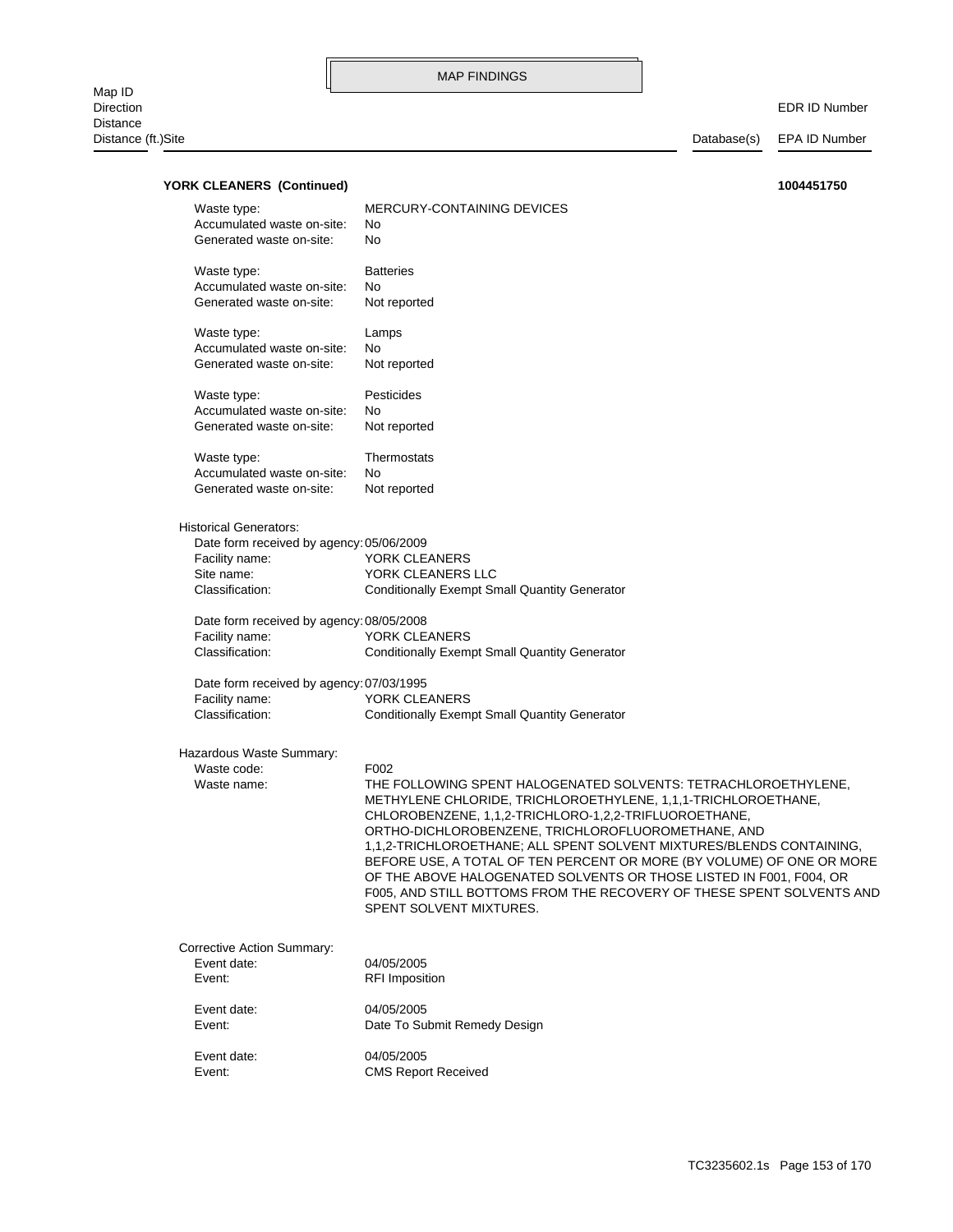| <b>YORK CLEANERS (Continued)</b> |                                                                             | 1004451750 |
|----------------------------------|-----------------------------------------------------------------------------|------------|
| Event date:<br>Event:            | 05/18/2005<br>RFI Workplan Approved                                         |            |
| Event date:<br>Event:            | 05/18/2005<br>Corrective Measures Design Approved                           |            |
| Event date:<br>Event:            | 05/18/2005<br>Certification Of Remedy Completion Or Construction Completion |            |
| Event date:<br>Event:            | 07/13/2006<br><b>CA811OM</b>                                                |            |
| Event date:<br>Event:            | 07/13/2006<br>CA515                                                         |            |
| Event date:<br>Event:            | 07/31/2006<br>CA814OM                                                       |            |
| Event date:<br>Event:            | 07/31/2006<br>CA812OM                                                       |            |
| Event date:<br>Event:            | 07/31/2006<br><b>CA801OM</b>                                                |            |
| Event date:<br>Event:            | 04/15/2007<br>CA831OM                                                       |            |
| Event date:<br>Event:            | 04/15/2007<br>CA832OM                                                       |            |
| Event date:<br>Event:            | 06/15/2007<br>CA834                                                         |            |
| Event date:<br>Event:            | 07/27/2007<br>CA831OM                                                       |            |
| Event date:<br>Event:            | 07/27/2007<br>CA817                                                         |            |
| Event date:<br>Event:            | 07/27/2007<br>CA832OM                                                       |            |
| Event date:<br>Event:            | 09/04/2007<br>CA816OM                                                       |            |
| Event date:<br>Event:            | 09/04/2007<br>CA834OM                                                       |            |
| Event date:<br>Event:            | 09/04/2007<br>CA818OM                                                       |            |
| Event date:<br>Event:            | 02/21/2008<br>CA831OM                                                       |            |
| Event date:<br>Event:            | 03/05/2008<br><b>CA816OM</b>                                                |            |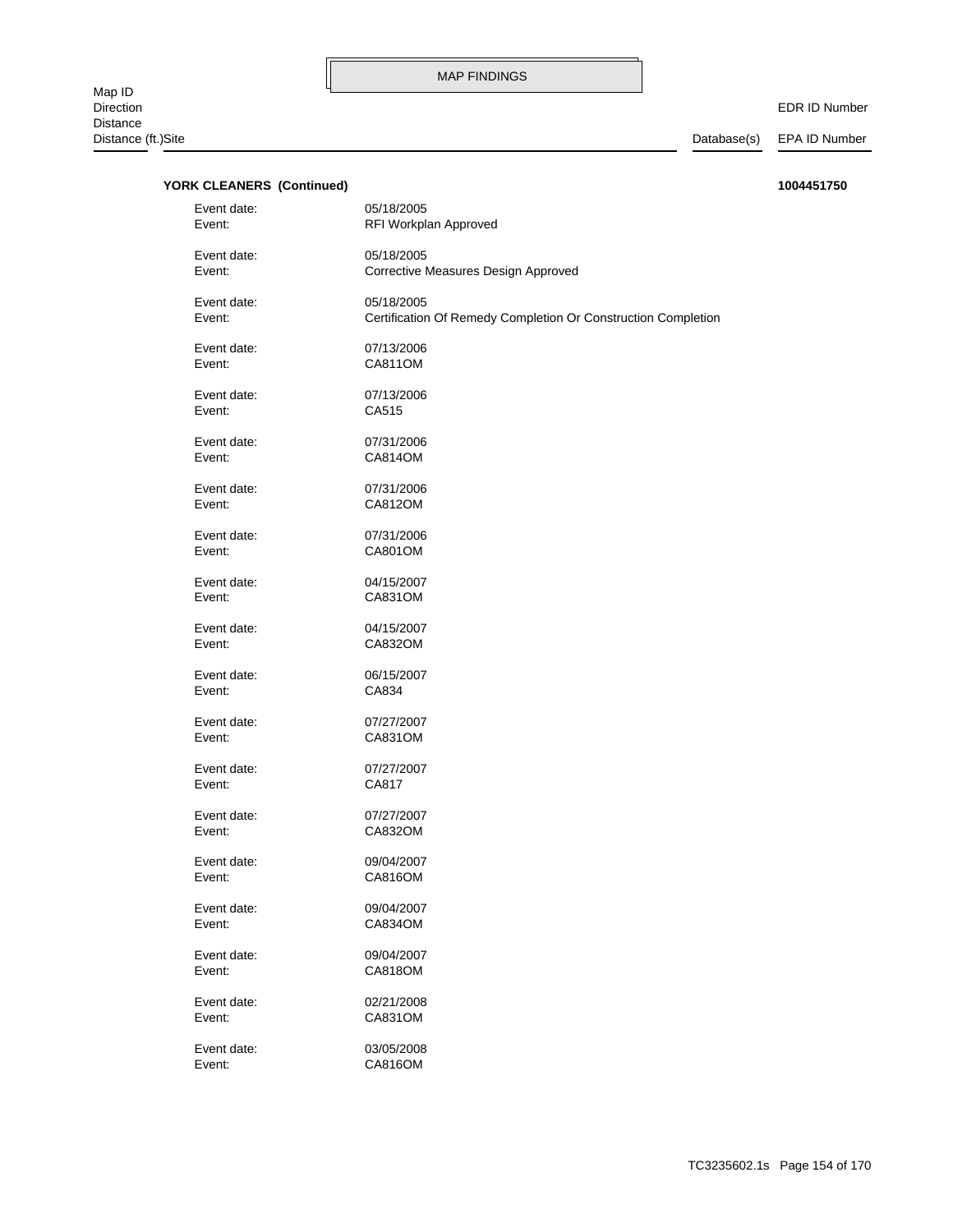EDR ID Number

### **YORK CLEANERS (Continued) 1004451750**

| Event date: | 03/05/2008     |
|-------------|----------------|
| Event:      | CA801OM        |
| Event date: | 03/05/2008     |
| Event:      | CA834OM        |
| Event date: | 05/01/2008     |
| Event:      | CA831OM        |
| Event date: | 05/09/2008     |
| Event:      | CA816OM        |
| Event date: | 08/25/2008     |
| Event:      | CA811AS        |
| Event date: | 08/25/2008     |
| Event:      | CA811OM        |
| Event date: | 08/28/2008     |
| Event:      | CA814AS        |
| Event date: | 08/28/2008     |
| Event:      | CA814OM        |
| Event date: | 09/05/2008     |
| Event:      | CA817AS        |
| Event date: | 09/05/2008     |
| Event:      | CA831AS        |
| Event date: | 09/22/2008     |
| Event:      | <b>CA816AS</b> |
| Event date: | 04/23/2009     |
| Event:      | CA832OM        |
| Event date: | 04/23/2009     |
| Event:      | CA831OM        |
| Event date: | 05/15/2009     |
| Event:      | CA834OM        |
| Event date: | 08/05/2009     |
| Event:      | CA831OM        |
| Event date: | 09/23/2009     |
| Event:      | CA834OM        |
|             |                |

 Enf. disposition status: Not reported Enforcement action date: 12/14/2007 Enforcement action: COMPLIANCE ADVISORY Violation lead agency: State Date achieved compliance: 03/05/2008 Date violation determined: 09/04/2007 Area of violation: TSD - Corrective Action for SWMUs Regulation violated: Not reported Facility Has Received Notices of Violations: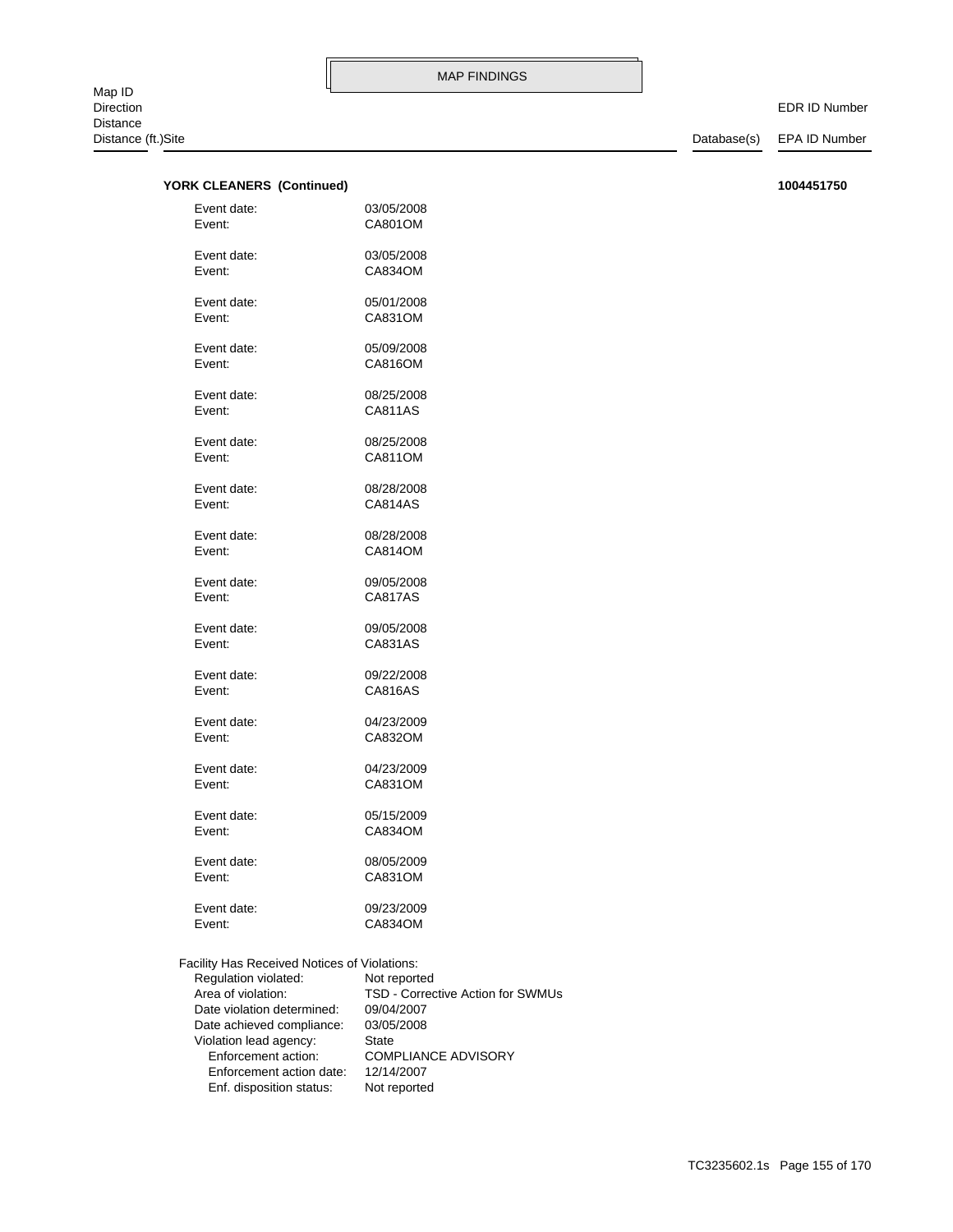| <b>YORK CLEANERS (Continued)</b>                                                                                                            |                                                                                                        | 1004451750 |
|---------------------------------------------------------------------------------------------------------------------------------------------|--------------------------------------------------------------------------------------------------------|------------|
| Enf. disp. status date:<br>Enforcement lead agency:<br>Proposed penalty amount:<br>Final penalty amount:<br>Paid penalty amount:            | Not reported<br><b>State</b><br>$\Omega$<br>0<br>0                                                     |            |
| Evaluation Action Summary:<br>Evaluation date:<br>Evaluation:<br>Area of violation:<br>Date achieved compliance:<br>Evaluation lead agency: | 02/24/2011<br><b>FACILITY SELF DISCLOSURE</b><br>Not reported<br>Not reported<br><b>State</b>          |            |
| Evaluation date:<br>Evaluation:<br>Area of violation:<br>Date achieved compliance:<br>Evaluation lead agency:                               | 06/22/2010<br>COMPLIANCE EVALUATION INSPECTION ON-SITE<br>Not reported<br>Not reported<br><b>State</b> |            |
| Evaluation date:<br>Evaluation:<br>Area of violation:<br>Date achieved compliance:<br>Evaluation lead agency:                               | 03/10/2010<br><b>FACILITY SELF DISCLOSURE</b><br>Not reported<br>Not reported<br><b>State</b>          |            |
| Evaluation date:<br>Evaluation:<br>Area of violation:<br>Date achieved compliance:<br>Evaluation lead agency:                               | 09/23/2009<br>FOCUSED COMPLIANCE INSPECTION<br>Not reported<br>Not reported<br><b>State</b>            |            |
| Evaluation date:<br>Evaluation:<br>Area of violation:<br>Date achieved compliance:<br>Evaluation lead agency:                               | 05/15/2009<br>FOCUSED COMPLIANCE INSPECTION<br>Not reported<br>Not reported<br>State                   |            |
| Evaluation date:<br>Evaluation:<br>Area of violation:<br>Date achieved compliance:<br>Evaluation lead agency:                               | 05/14/2009<br><b>FACILITY SELF DISCLOSURE</b><br>Not reported<br>Not reported<br>State                 |            |
| Evaluation date:<br>Evaluation:<br>Area of violation:<br>Date achieved compliance:<br>Evaluation lead agency:                               | 02/19/2009<br>COMPLIANCE EVALUATION INSPECTION ON-SITE<br>Not reported<br>Not reported<br><b>State</b> |            |
| Evaluation date:<br>Evaluation:<br>Area of violation:<br>Date achieved compliance:<br>Evaluation lead agency:                               | 09/22/2008<br>FOCUSED COMPLIANCE INSPECTION<br>Not reported<br>Not reported<br><b>State</b>            |            |
| Evaluation date:<br>Evaluation:                                                                                                             | 08/28/2008<br>FOCUSED COMPLIANCE INSPECTION                                                            |            |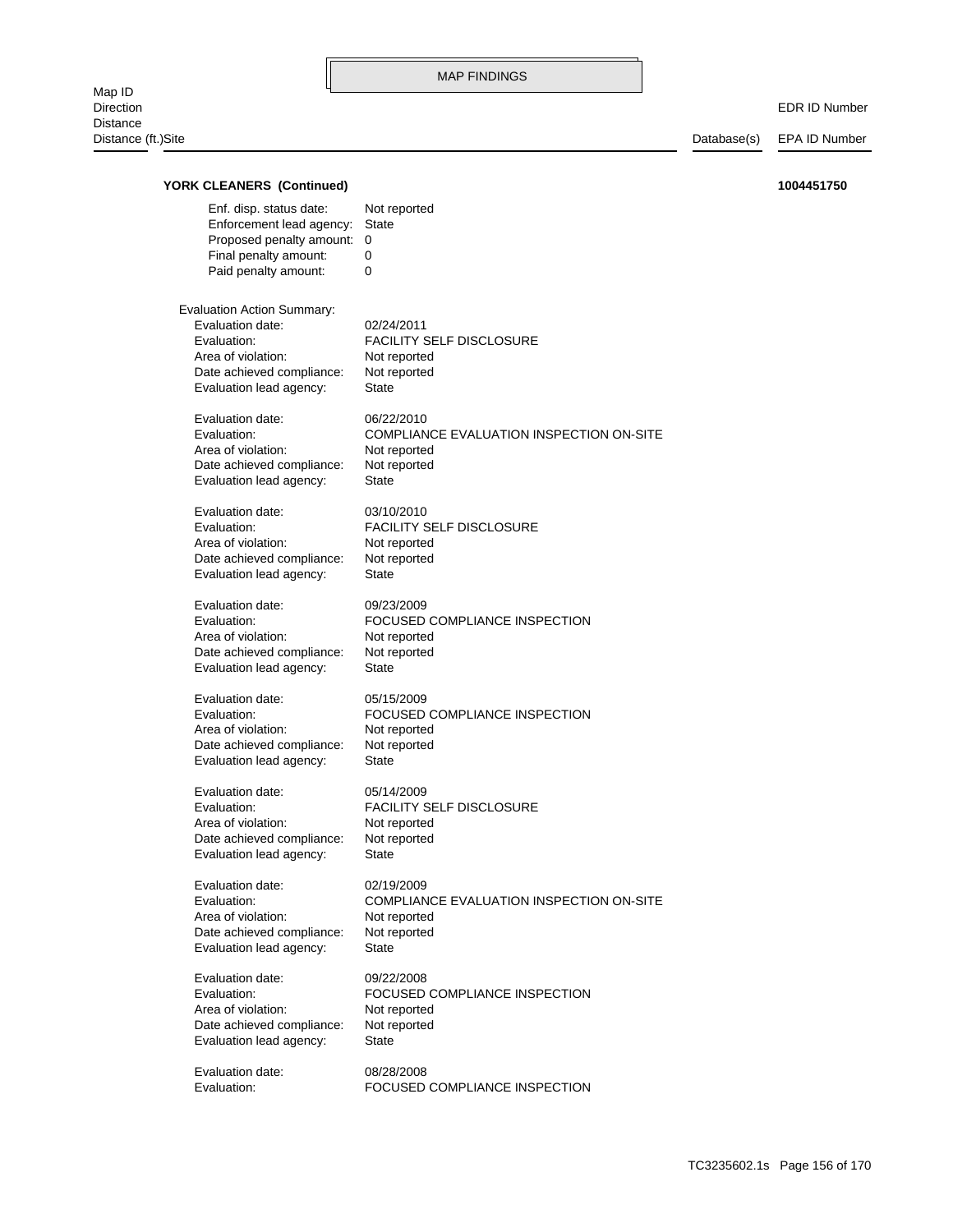EDR ID Number

| Area of violation:        | Not reported                            |
|---------------------------|-----------------------------------------|
| Date achieved compliance: | Not reported                            |
| Evaluation lead agency:   | State                                   |
| Evaluation date:          | 05/09/2008                              |
| Evaluation:               | FOCUSED COMPLIANCE INSPECTION           |
| Area of violation:        | Not reported                            |
| Date achieved compliance: | Not reported                            |
| Evaluation lead agency:   | State                                   |
| Evaluation date:          | 03/05/2008                              |
| Evaluation:               | FOCUSED COMPLIANCE INSPECTION           |
| Area of violation:        | Not reported                            |
| Date achieved compliance: | Not reported                            |
| Evaluation lead agency:   | State                                   |
| Evaluation date:          | 03/05/2008                              |
| Evaluation:               | CORRECTIVE ACTION COMPLIANCE EVALUATION |
| Area of violation:        | Not reported                            |
| Date achieved compliance: | Not reported                            |
| Evaluation lead agency:   | State                                   |
| Evaluation date:          | 11/13/2007                              |
| Evaluation:               | FACILITY SELF DISCLOSURE                |
| Area of violation:        | Not reported                            |
| Date achieved compliance: | Not reported                            |
| Evaluation lead agency:   | State                                   |
| Evaluation date:          | 09/04/2007                              |
| Evaluation:               | FOCUSED COMPLIANCE INSPECTION           |
| Area of violation:        | TSD - Corrective Action for SWMUs       |
| Date achieved compliance: | 03/05/2008                              |
| Evaluation lead agency:   | State                                   |
| Evaluation date:          | 07/31/2006                              |
| Evaluation:               | FOCUSED COMPLIANCE INSPECTION           |
| Area of violation:        | Not reported                            |
| Date achieved compliance: | Not reported                            |
| Evaluation lead agency:   | State                                   |
| Evaluation date:          | 06/15/2006                              |
| Evaluation:               | FOCUSED COMPLIANCE INSPECTION           |
| Area of violation:        | Not reported                            |
| Date achieved compliance: | Not reported                            |
| Evaluation lead agency:   | State                                   |
| Evaluation date:          | 05/19/2005                              |
| Evaluation:               | FOLLOW-UP INSPECTION                    |
| Area of violation:        | Not reported                            |
| Date achieved compliance: | Not reported                            |
| Evaluation lead agency:   | State                                   |
| Evaluation date:          | 08/06/2004                              |
| Evaluation:               | CORRECTIVE ACTION COMPLIANCE EVALUATION |
| Area of violation:        | Not reported                            |
| Date achieved compliance: | Not reported                            |
| Evaluation lead agency:   | State                                   |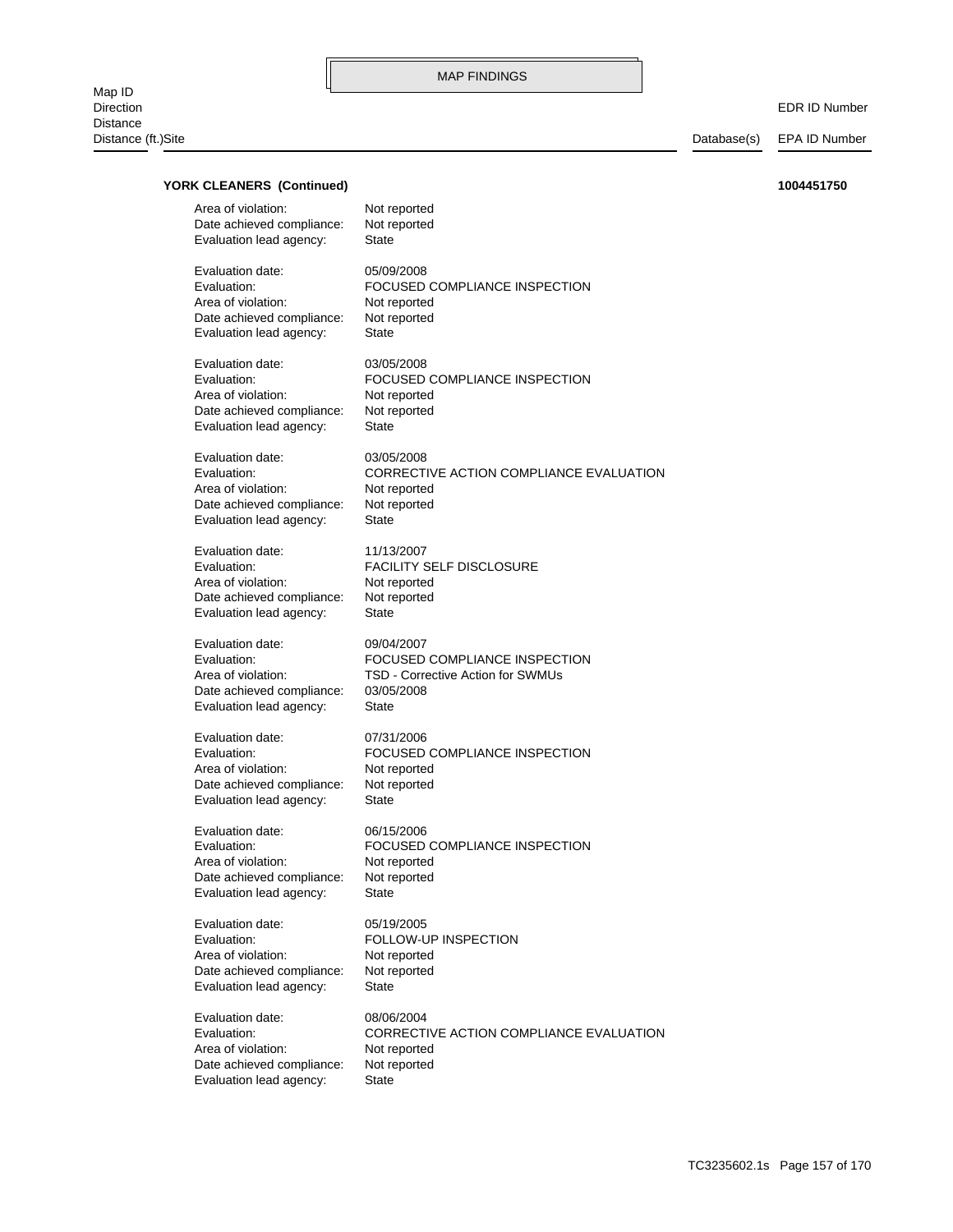### **YORK CLEANERS (Continued) 1004451750**

FINDS:

Registry ID: 110001398390

Environmental Interest/Information System

of the Clean Air Act. redesign to support facility operating permits required under Title V estimation of total national emissions. AFS is undergoing a major to comply with regulatory programs and by EPA as an input for the AFS data are utilized by states to prepare State Implementation Plans used to track emissions and compliance data from industrial plants. information concerning airborne pollution in the United States. AFS is Aerometric Data (SAROAD). AIRS is the national repository for National Emission Data System (NEDS), and the Storage and Retrieval of Subsystem) replaces the former Compliance Data System (CDS), the AFS (Aerometric Information Retrieval System (AIRS) Facility

their precursors, as well as hazardous air pollutants (HAPs). on stationary and mobile sources that emit criteria air pollutants and The NEI (National Emissions Inventory) database contains information

corrective action activities required under RCRA. program staff to track the notification, permit, compliance, and and treat, store, or dispose of hazardous waste. RCRAInfo allows RCRA events and activities related to facilities that generate, transport, Conservation and Recovery Act (RCRA) program through the tracking of RCRAInfo is a national information system that supports the Resource

CRITERIA AND HAZARDOUS AIR POLLUTANT INVENTORY

| DRYCLEANERS:                    |                                  |
|---------------------------------|----------------------------------|
| Facility Id:                    | 041-0689                         |
| Contact Person:                 | Not reported                     |
| Site Latitude:                  | 385545.97529999999               |
| Site Longitude:                 | 1044736.9146                     |
| Site UTM Zone:                  | 13                               |
| Site UTM Horiz:                 | 517.85299999999995               |
| Site UTM Vert:                  | 4309.0069999999996               |
| Site Owner Name:                | <b>ENVIRONMENTAL COORDINATOR</b> |
| Site Owner Mail Addr:           | 6810 N. Academy Blvd.            |
| Site Owner Mail City/Zip:       | COLORADO SPRINGS, 08 80918-      |
| Site Owner Phone:               | Not reported                     |
| <b>Construction Permit Num:</b> | 94EP476.CN                       |
| <b>Emission Process Desc:</b>   | DRY CLEANER-PERC                 |
| Annual Throughput:              | 0                                |
| Annual Throughput Units:        | TONS SOLVENT CONSUMED            |
| Emission Unit Id:               | 001                              |
| Emission Process Id:            | 01                               |
| Emission Unit Desc:             | DRY CLEANER-PERC                 |
| Equipment Manufacturer:         | Not reported                     |
| Equipment Model:                | Not reported                     |
| Serial # Of Equipment:          | Not reported                     |
| Facility Id:                    | 041-0814                         |
| Contact Person:                 | RESOURCE/ENV MGR                 |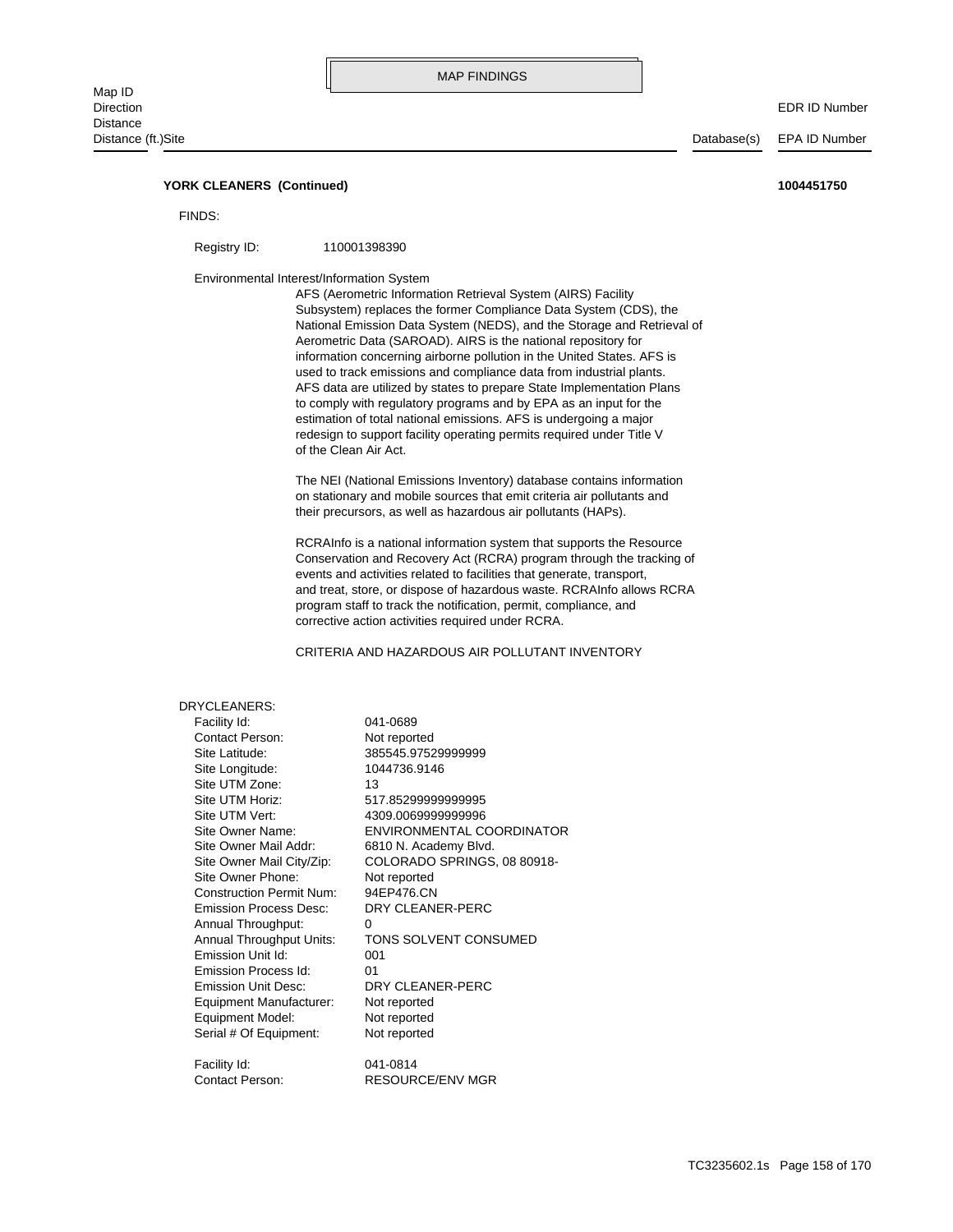Map ID<br>Direction Distance Distance (ft.)Site Database(s) EPA ID Number

EDR ID Number

### **YORK CLEANERS (Continued) 1004451750**

| Site Latitude:                                     | 385545.5993                     |
|----------------------------------------------------|---------------------------------|
| Site Longitude:                                    | 1044737.2942                    |
| Site UTM Zone:                                     | 13                              |
| Site UTM Horiz:                                    | 517.8819999999995               |
| Site UTM Vert:                                     | 4308.9549999999999              |
| Site Owner Name:                                   | YUANG SHRN LEE                  |
| Site Owner Mail Addr:                              | 6810 N ACADEMY BLVD             |
| Site Owner Mail City/Zip:                          | COLORADO SPRINGS, 08 80000-0000 |
| Site Owner Phone:                                  | (719)548-9585                   |
| <b>Construction Permit Num:</b>                    | 95EP1091                        |
| <b>Emission Process Desc:</b>                      | DRY CLEANING/PERC USEAGE        |
| Annual Throughput:                                 | 121.5                           |
| Annual Throughput Units:                           | <b>GALLONS SOLVENT CONSUMED</b> |
| Emission Unit Id:                                  | 001                             |
| Emission Process Id:                               | 01                              |
| <b>Emission Unit Desc:</b>                         | FORENTA, PM28,105 E80004        |
| Equipment Manufacturer:                            | <b>FORENTA DRY TO DRY</b>       |
| Equipment Model:                                   | $P-30$                          |
| Serial # Of Equipment:                             | 105280004                       |
|                                                    |                                 |
| CO AIRS:                                           |                                 |
| County/Plant ID:                                   | 041-0814                        |
| <b>Contact Person:</b>                             | <b>RESOURCE/ENV MGR</b>         |
| Contact Phone:                                     | Not reported                    |
| Latitude:                                          | 385545.59                       |
| Longitude:                                         | 1044737.29                      |
| SIC Primary:                                       | 7216                            |
| <b>NAICS Primary:</b>                              | 812320                          |
| Unique Emmission Unit ID:                          | 1                               |
| <b>Construction Permit Number:</b>                 | 95EP1091                        |
| <b>Emission Unit Description:</b>                  | FORENTA, PM28,105 E80004        |
| <b>Full Pollutant Name:</b>                        | TETRACHLOROETHYLENE (PERC)      |
| Site-wide Estimated Emissions:                     | 0.817088                        |
| Site-wide Estimated Emissions Units: Tons Per Year |                                 |

### **COLORADO SPRINGS, CO 80918 6740 VINCENT N/A 43 AMERICAN STORAGE CO AST A100288984**

### AST:

| Tank Status:         | Currently In Use |
|----------------------|------------------|
| Date Tank Installed: | Not reported     |
| Tank Age:            | Not reported     |
| Facility ID:         | 16594            |
| Owner ID:            | 19849            |
| Tank Tag:            | 16594-1          |
| Tank Contents:       | <b>LPG</b>       |
| Tank Type:           | <b>LPG</b>       |
|                      |                  |

### Owner:

| Owner Id:             | 19849                   |
|-----------------------|-------------------------|
| Last Name:            | AMERICAN STORAGE        |
| First Name:           | Not reported            |
| Middle Init:          | Not reported            |
| Owner:                | AMERICAN STORAGE        |
| <b>Owner Address:</b> | 6740 VINCENT            |
| Owner City:           | <b>COLORADO SPRINGS</b> |
|                       |                         |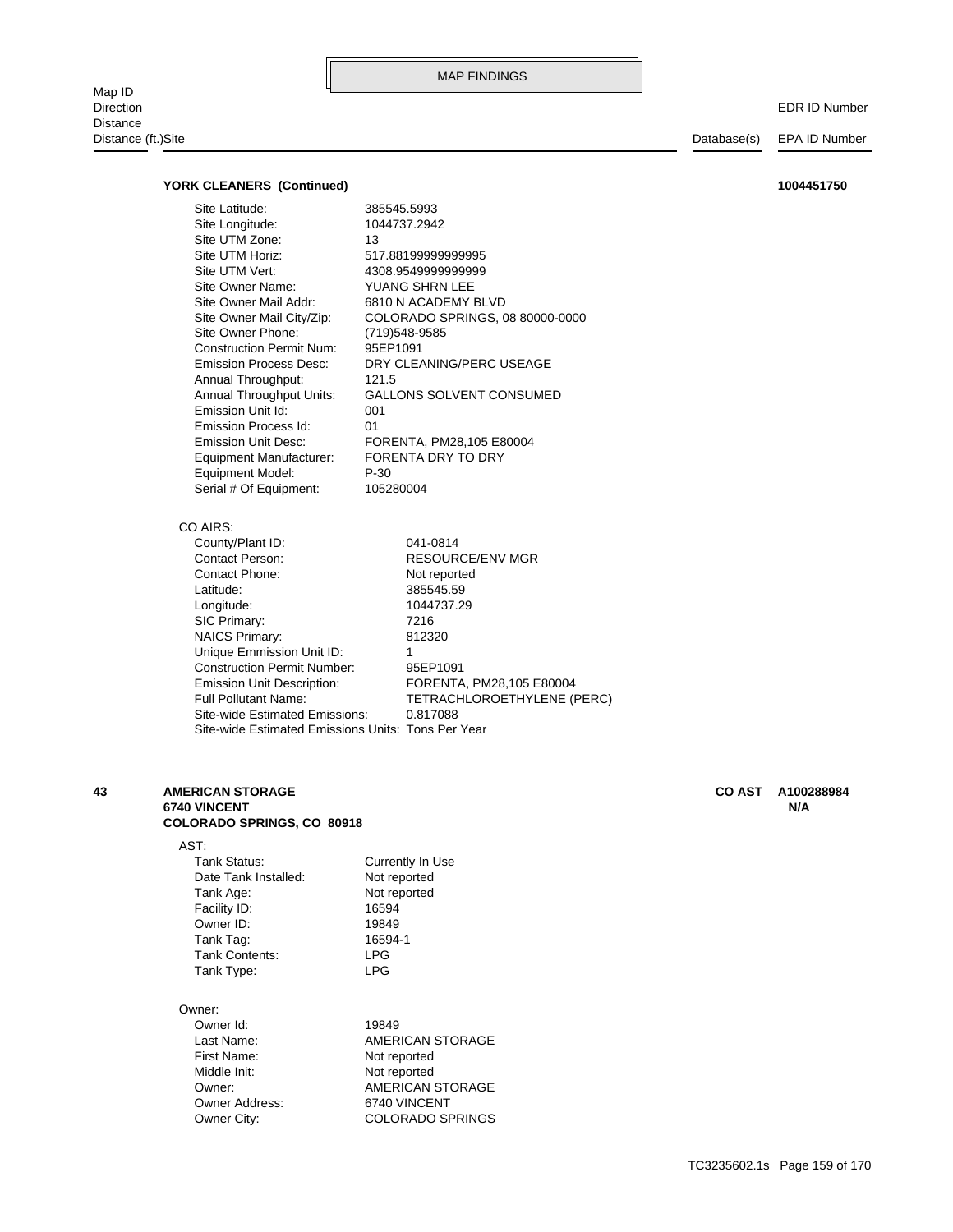# Distance (ft.)Site Database(s) EPA ID Number Owner Zip: 80918 Owner County: EL PASO Owner State: CO **AMERICAN STORAGE (Continued) A100288984** Tank Type: UST Tank Chemical: Gasoline Tank Tag: 2267-1 Tank Age: Not reported Date Tank Installed: Not reported Tank Status: Permanently Closed Owner Zip: 80918 Owner County: EL PASO Owner State: CO Owner City: COLORADO SPRINGS Owner Address: 6615 VINCENT DR Owner: EL PASO COUNTY FIRE STATION 1 Middle Init: Not reported First Name: Not reported Last Name: EL PASO COUNTY FIRE STATION 1 Owner Id: 1182 Owner: Facility ID: 2267 CO UST: **COLORADO SPRINGS, CO 80918 6615 VINCENT DR N/A 44 EL PASO COUNTY FIRE STATION #1 U003120665 CO UST** Rap Filed Date: 1995-05-26 Rap Status: Approved Rap Type Description: Original Total Reimbursement for Event: 375389.51000000001 Total Percent Reduction: 12.5 Eligibility Type Description: Tank Owner/Operator Cap Status: CAP EFS in Negotiation Commissioned Date: 1996-04-19 RAP ID: 939 Event ID: 2303 Payee Name: El Paso County Facility ID: 14133 CO LUST TRUST: Log Date: 1990-08-06 00:00:00 Confirmed Release: 1990-08-06 00:00:00 Event ID: 2303 Facility Id: 14133 Status: **Implementing CAP** Facility Name 2: Not reported LUST: **COLORADO SPRINGS, CO 80918 6615 VINCENT DR CO LUST TRUST N/A 44 COLORADO SPRINGS FIRE STATION #1** STATION **AND RESERVE TO LUST** S103852759 TC3235602.1s Page 160 of 170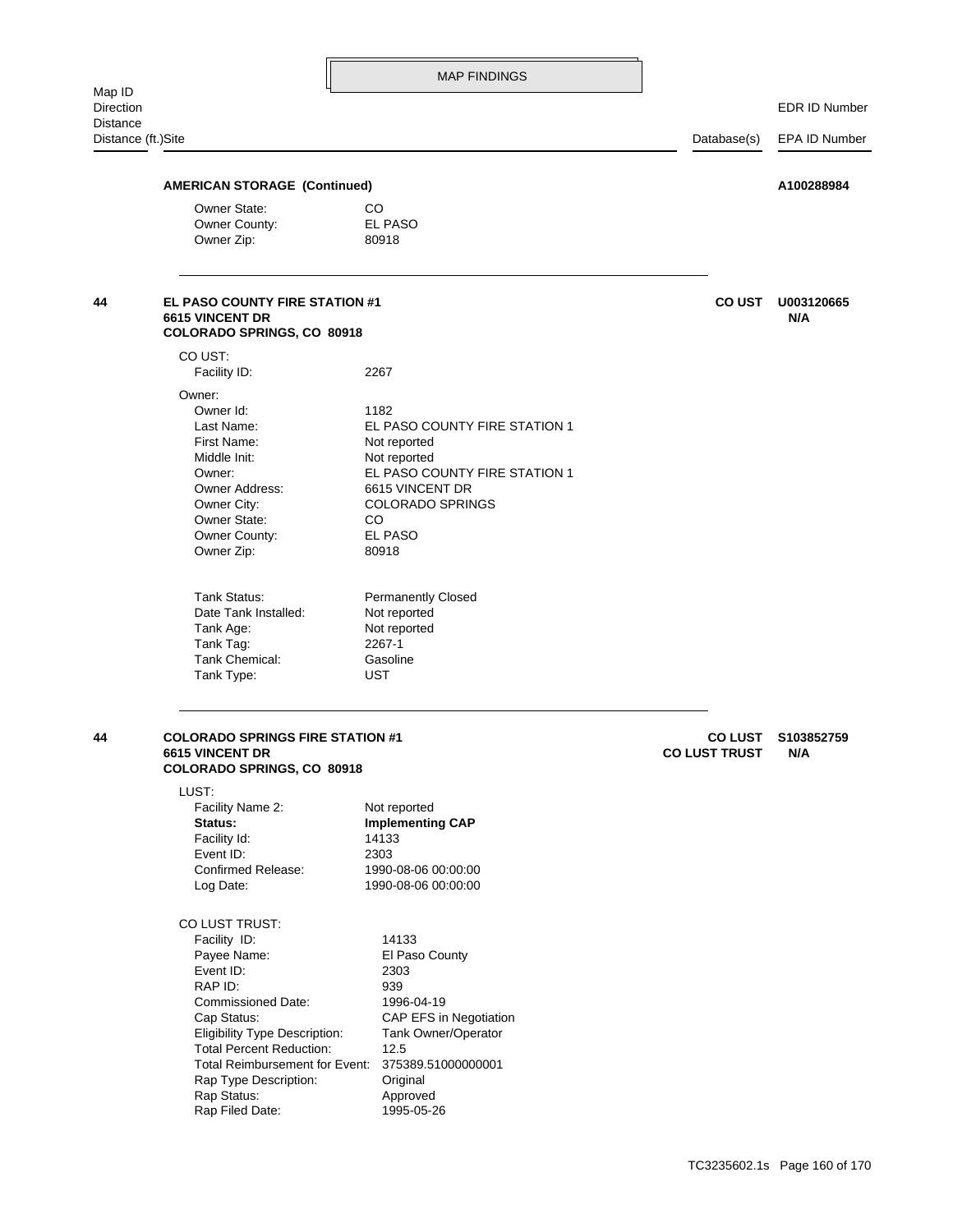### **COLORADO SPRINGS FIRE STATION #1 (Continued) S103852759**

Fund Analyst Phone: Not reported Technical Reviewer Phone: Not reported Technical Reviewer: Vinny Secondo Category: Other Fund Analyst: Kelly Beach Special Conditions: Not reported Protest Number: Not reported Pay Voucher Date: 1996-05-07 FPR Date: 1996-04-19 Net Reimbursement: Not reported Total Reimbursement: 269841.58000000002

Fund Analyst Phone: Not reported Technical Reviewer Phone: Not reported Technical Reviewer: Vinny Secondo Category: Other Fund Analyst: Kelly Beach Special Conditions: Not reported Protest Number: Not reported Pay Voucher Date: 1997-02-12 FPR Date: 1997-01-17 Net Reimbursement: Not reported Total Reimbursement: 150019.45999999999 Rap Filed Date: 1996-04-19 Rap Status: Approved Rap Type Description: Supplemental Total Reimbursement for Event: 375389.51000000001 Total Percent Reduction: 12.5 Eligibility Type Description: Tank Owner/Operator Cap Status: CAP EFS in Negotiation Commissioned Date: 1997-01-17 RAP ID: 1387 Event ID: 2303 Payee Name: El Paso County Facility ID: 14133

Technical Reviewer: Vinny Secondo Category: **Other** Fund Analyst: Joy Shulman Special Conditions: Not reported Protest Number: Not reported Pay Voucher Date: 2009-08-05 FPR Date: 2009-07-23 Net Reimbursement: Not reported Total Reimbursement: 3306.7399999999998 Rap Filed Date: 2009-03-24 Rap Status: Approved Rap Type Description: eRAP Supplemental Total Reimbursement for Event: 375389.51000000001 Total Percent Reduction: 12.5 Eligibility Type Description: Tank Owner/Operator Cap Status: CAP EFS in Negotiation Commissioned Date: Not reported RAP ID: 19135 Event ID: 2303 Payee Name: EL PASO COUNTY Facility ID: 14133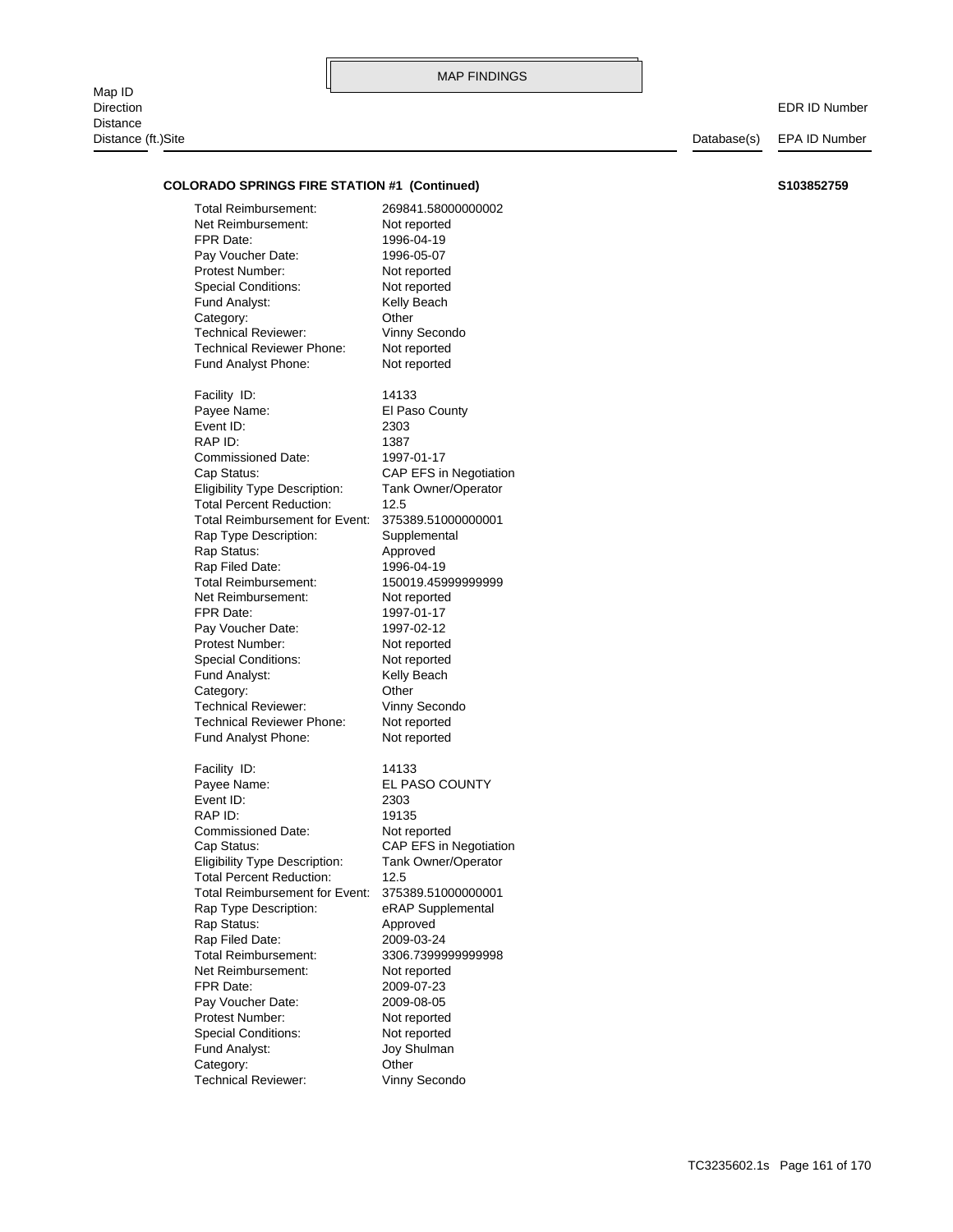Distance (ft.)Site Database(s) EPA ID Number

### **COLORADO SPRINGS FIRE STATION #1 (Continued) S103852759**

Commissioned Date: Not reported RAP ID: 21768 Event ID: 2303 Payee Name: EL PASO COUNTY Facility ID: 14133 Fund Analyst Phone: (303) 318-8511 Technical Reviewer Phone: Not reported Technical Reviewer: Vinny Secondo Category: Other Fund Analyst: Joy Shulman Special Conditions: Not reported Protest Number: Not reported Pay Voucher Date: 2010-01-28 FPR Date: 2010-01-21 Net Reimbursement: Not reported Total Reimbursement: 39285.400000000001 Rap Filed Date: 2009-11-30 Rap Status: Approved Rap Type Description: eRAP Supplemental Total Reimbursement for Event: 375389.51000000001 Total Percent Reduction: 12.5 Eligibility Type Description: Tank Owner/Operator Cap Status: CAP EFS in Negotiation Commissioned Date: Not reported RAP ID: 20352 Event ID: 2303 Payee Name: EL PASO COUNTY Facility ID: 14133 Fund Analyst Phone: (303) 318-8511 Technical Reviewer Phone: Not reported Technical Reviewer: Vinny Secondo Category: Other Fund Analyst: Joy Shulman Special Conditions: Not reported Protest Number: Not reported Pay Voucher Date: 2009-06-23 FPR Date: 2009-06-10 Net Reimbursement: Not reported Total Reimbursement: 15984.32 Rap Filed Date: 2009-03-24 Rap Status: Approved Rap Type Description: eRAP Supplemental Total Reimbursement for Event: 375389.51000000001 Total Percent Reduction: 12.5 Eligibility Type Description: Tank Owner/Operator Cap Status: CAP EFS in Negotiation Commissioned Date: Not reported RAP ID: 19136 Event ID: 2303 Payee Name: EL PASO COUNTY Facility ID: 14133 Fund Analyst Phone: (303) 318-8511 Technical Reviewer Phone: Not reported

Cap Status: CAP EFS in Negotiation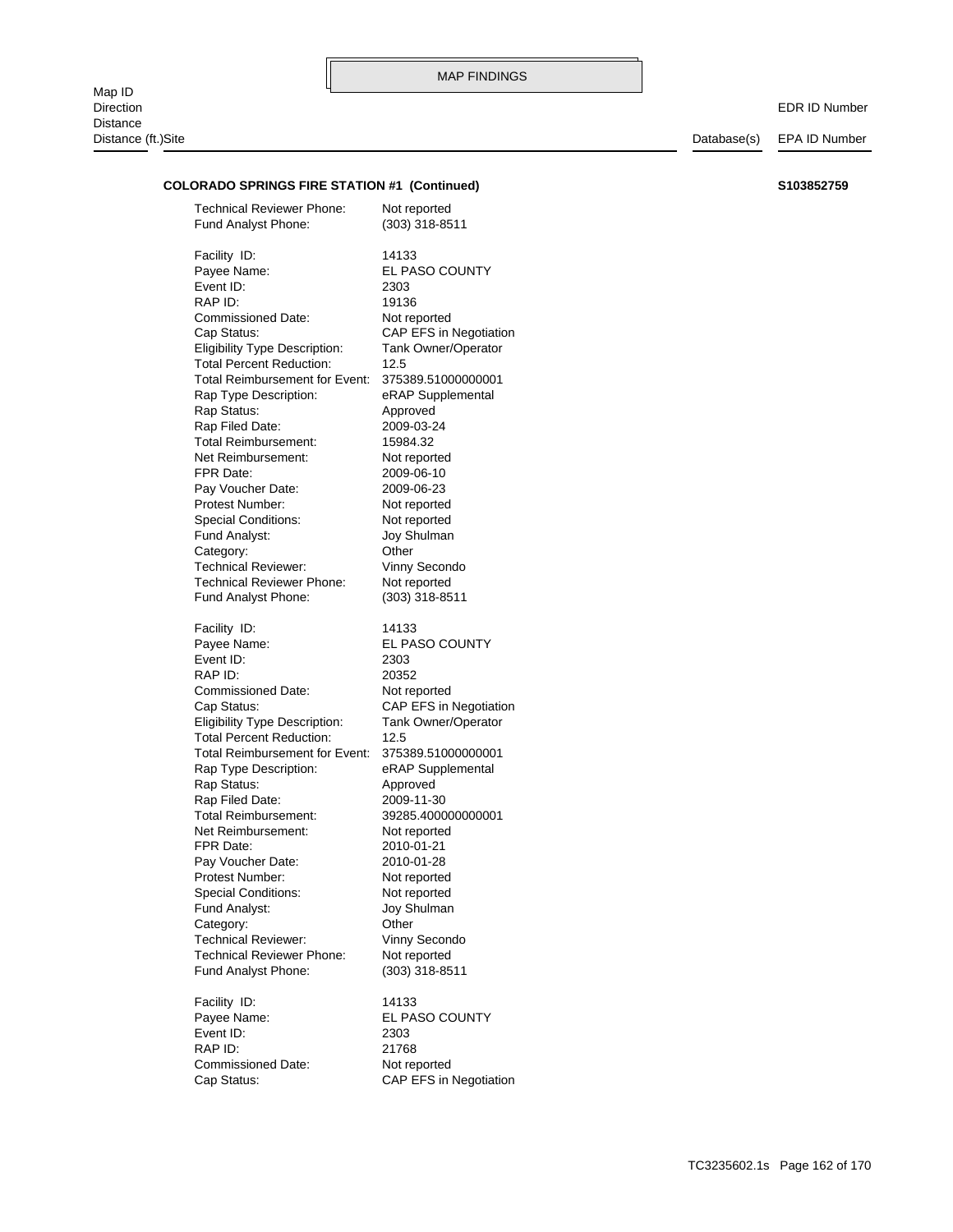Map ID<br>Direction Direction EDR ID Number Distance Distance (ft.)Site Database(s) EPA ID Number

### **COLORADO SPRINGS FIRE STATION #1 (Continued) S103852759**

Fund Analyst Phone: (303) 318-8511 Technical Reviewer Phone: Not reported Technical Reviewer: Vinny Secondo Category: Other Fund Analyst: Joy Shulman CAHII Special Conditions: Per Applicant - send payments to 27 E Vermijo address. - 12/30/11 - Protest Number: Not reported Pay Voucher Date: Not reported FPR Date: 2011-06-15 Net Reimbursement: Not reported Total Reimbursement: 8518.6000000000004 Rap Filed Date: 2011-03-15 Rap Status: Approved Rap Type Description: eRAP Supplemental Total Reimbursement for Event: 375389.51000000001 Total Percent Reduction: 12.5 Eligibility Type Description: Tank Owner/Operator Cap Status: CAP EFS in Negotiation Commissioned Date: Not reported RAP ID: 22582 Event ID: 2303 Payee Name: EL PASO COUNTY Facility ID: 14133 Fund Analyst Phone: (303) 318-8511 Technical Reviewer Phone: Not reported Technical Reviewer: Vinny Secondo Category: Other Fund Analyst: Joy Shulman CAHII Special Conditions: Per Applicant - send payments to 27 E Vermijo address. - 12/30/11 -Protest Number: Not reported Pay Voucher Date: 2011-02-03 FPR Date: 2011-01-19 Net Reimbursement: Not reported Total Reimbursement: 41001.900000000001 Rap Filed Date: 2010-09-24 Rap Status: Approved Rap Type Description: eRAP Supplemental Total Reimbursement for Event: 375389.51000000001 Total Percent Reduction: 12.5 Eligibility Type Description: Tank Owner/Operator

### **COLORADO SPRINGS, CO 80918 888 DUBLIN BLVD N/A 45 JOHNSTOWN SAVING BANK CO LUST S102052991**

LUST:

Log Date: 1992-02-12 00:00:00 Confirmed Release: 1992-02-12 00:00:00 Event ID: 4327 Facility Id: 12697 **Status: Closed** Facility Name 2: Not reported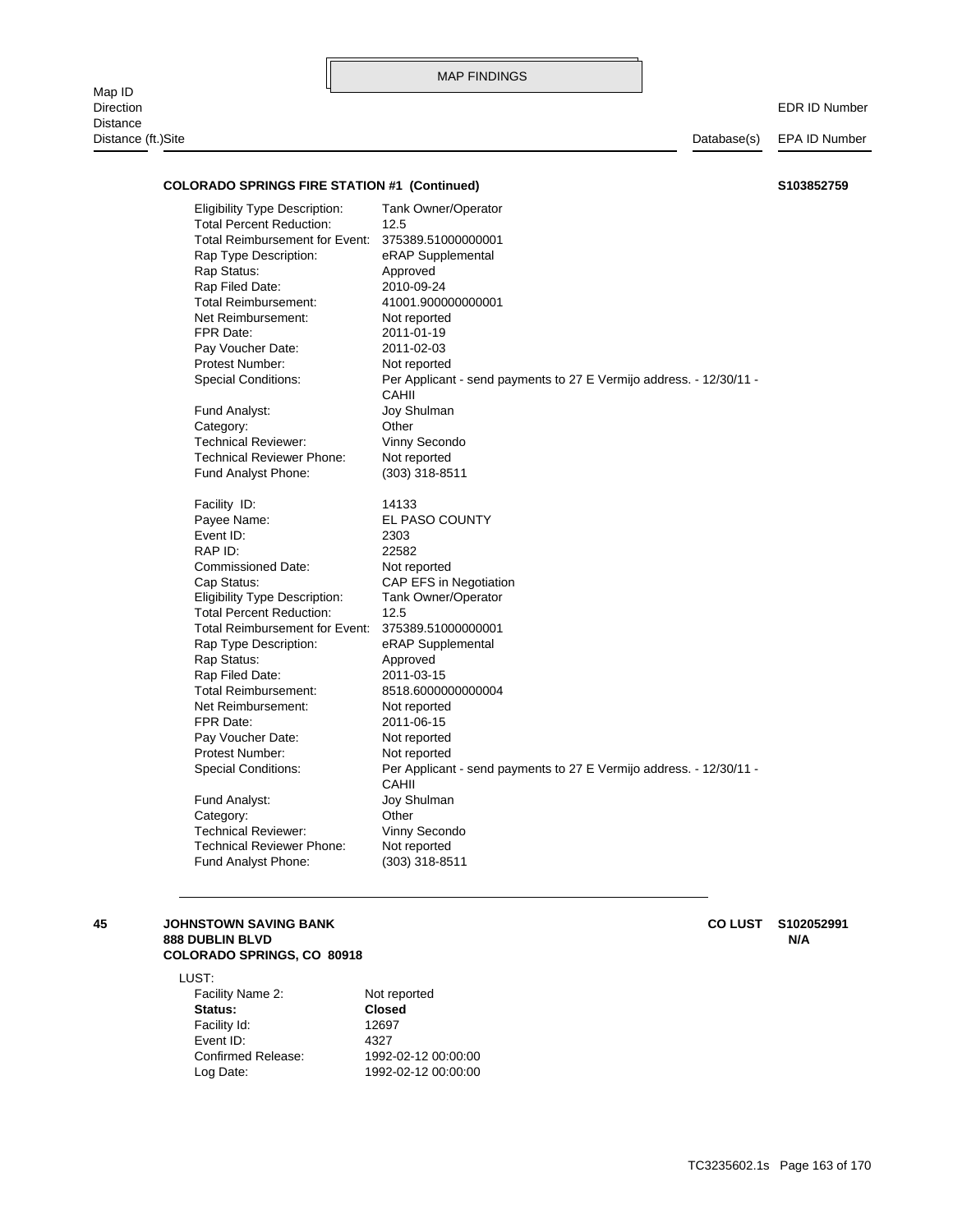## Original schedule date: Not reported NAICS Code(s): Not reported Action: CA834AS Actual Date: 12/07/2001 Area Name: ENTIRE FACILITY EPA Region: 08 EPA ID: COD097665202 Schedule end date: Not reported Original schedule date: Not reported NAICS Code(s): Not reported Action: CA999 - Corrective Action Process Terminated Actual Date: 12/07/2001 Area Name: ENTIRE FACILITY EPA Region: 08 EPA ID: COD097665202 Schedule end date: Not reported Original schedule date: Not reported NAICS Code(s): Not reported Action: CA831AS Actual Date: 10/16/2001 Area Name: ENTIRE FACILITY EPA Region: 08 EPA ID: COD097665202 Schedule end date: Not reported Original schedule date: Not reported NAICS Code(s): Not reported Action: CA500 - CMI Workplan Approved Actual Date: 06/22/1999 Area Name: ENTIRE FACILITY EPA Region: 08 EPA ID: COD097665202 Schedule end date: Not reported Original schedule date: Not reported NAICS Code(s): Not reported Action: **CA450** - Corrective Measures Design Approved Actual Date: 06/22/1999 Area Name: ENTIRE FACILITY EPA Region: 08 EPA ID: COD097665202 Schedule end date: Not reported Original schedule date: Not reported NAICS Code(s): Not reported Action: CA100 - RFI Imposition Actual Date: 02/15/1994 Area Name: ENTIRE FACILITY EPA Region: 08 EPA ID: COD097665202 CORRACTS: **NY MANIFEST COLORADO SPRINGS, CO 80919 CO UST 5825 MARK DABLING BLVD RCRA-NonGen COD097665202 46 TEXAS INSTRUMENTS INC CORRACTS 1000157307**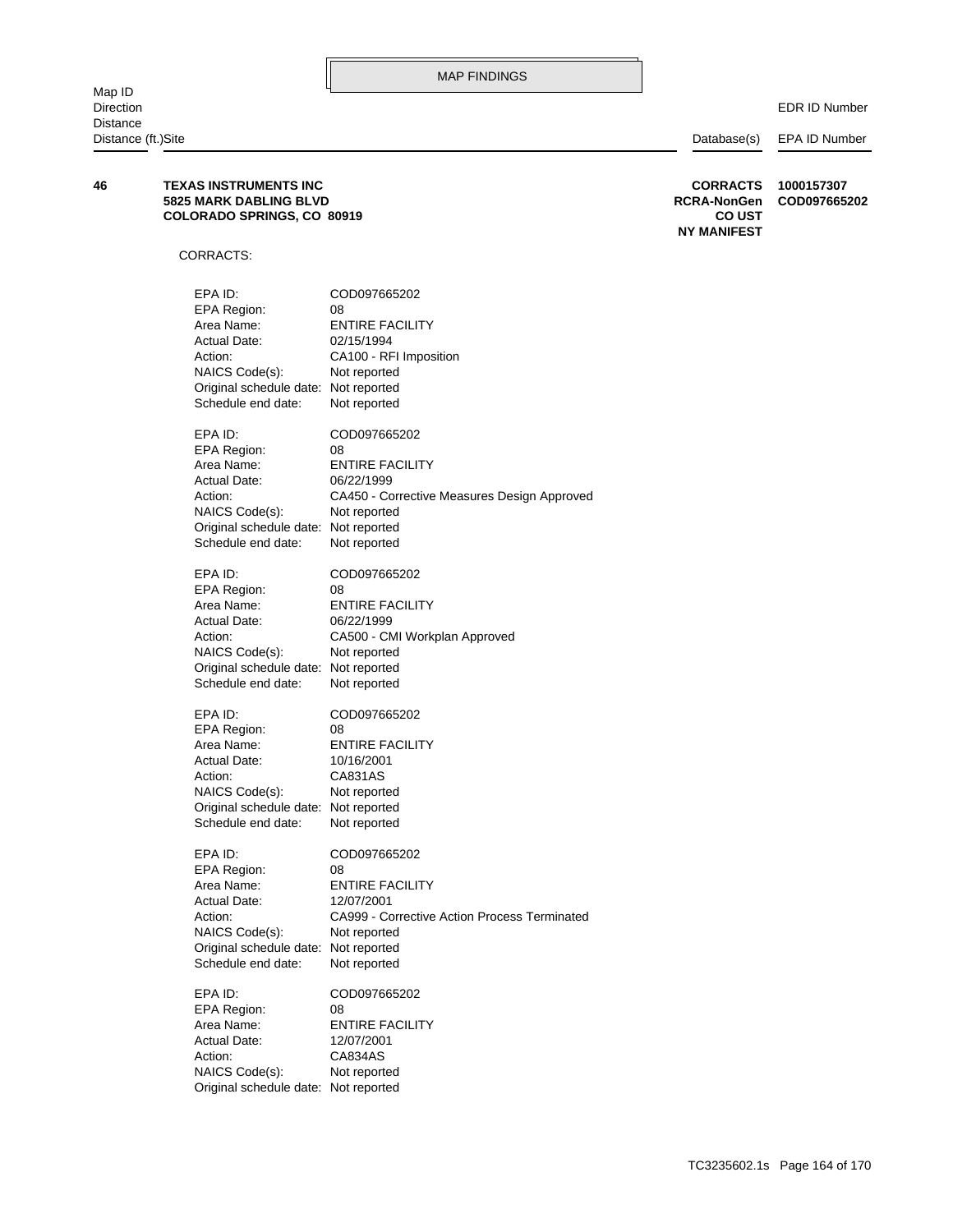### EDR ID Number

## **TEXAS INSTRUMENTS INC (Continued) 1000157307**

| Schedule end date:                                                                                                                                                                                               | Not reported                                                                                                                                        |
|------------------------------------------------------------------------------------------------------------------------------------------------------------------------------------------------------------------|-----------------------------------------------------------------------------------------------------------------------------------------------------|
| EPA ID:<br>EPA Region:<br>Area Name:<br>Actual Date:<br>Action:<br>NAICS Code(s):<br>Original schedule date: Not reported<br>Schedule end date:                                                                  | COD097665202<br>08<br><b>ENTIRE FACILITY</b><br>12/28/1999<br>CA817AS<br>Not reported<br>Not reported                                               |
| EPA ID:<br><b>EPA Region:</b><br>Area Name:<br>Actual Date:<br>Action:<br>NAICS Code(s):<br>Original schedule date: Not reported<br>Schedule end date:                                                           | COD097665202<br>08<br><b>ENTIRE FACILITY</b><br>12/29/1999<br>CA814OM<br>Not reported<br>Not reported                                               |
| RCRA-NonGen:                                                                                                                                                                                                     |                                                                                                                                                     |
| Date form received by agency: 06/12/1995<br>Facility name:<br>Facility address:                                                                                                                                  | <b>TEXAS INSTRUMENTS INC</b><br>5825 MARK DABLING BLVD<br>COLORADO SPRINGS, CO 80919                                                                |
| EPA ID:<br>Mailing address:                                                                                                                                                                                      | COD097665202<br>MARK DABLING BLVD<br>COLORADO SPRINGS, CO 80919                                                                                     |
| Contact:<br>Contact address:                                                                                                                                                                                     | <b>SUE CRANE</b><br>5825 MARK DABLING BLVD<br>COLORADO SPRINGS, CO 80919                                                                            |
| Contact country:<br>Contact telephone:<br>Contact email:<br>EPA Region:<br>Land type:<br>Classification:<br>Description:                                                                                         | US<br>(719) 593-5103<br>Not reported<br>08<br>Other land type<br>Non-Generator<br>Handler: Non-Generators do not presently generate hazardous waste |
| Owner/Operator Summary:                                                                                                                                                                                          |                                                                                                                                                     |
| Owner/operator name:<br>Owner/operator address:                                                                                                                                                                  | JOHN HANCOCK MUTUAL LIFE<br>DATA NOT REQUESTED<br>DATA NOT REQUESTED, CO 99999                                                                      |
| Owner/operator country:<br>Owner/operator telephone:<br>Legal status:                                                                                                                                            | Not reported<br>(999) 999-9999<br>Private                                                                                                           |
| Owner/Operator Type:<br>Owner/Op start date:<br>Owner/Op end date:                                                                                                                                               | Owner<br>01/01/0001<br>Not reported                                                                                                                 |
| Handler Activities Summary:<br>U.S. importer of hazardous waste:<br>Mixed waste (haz. and radioactive):<br>Recycler of hazardous waste:<br>Transporter of hazardous waste:<br>Treater, storer or disposer of HW: | No<br>No<br>No<br>No<br>No                                                                                                                          |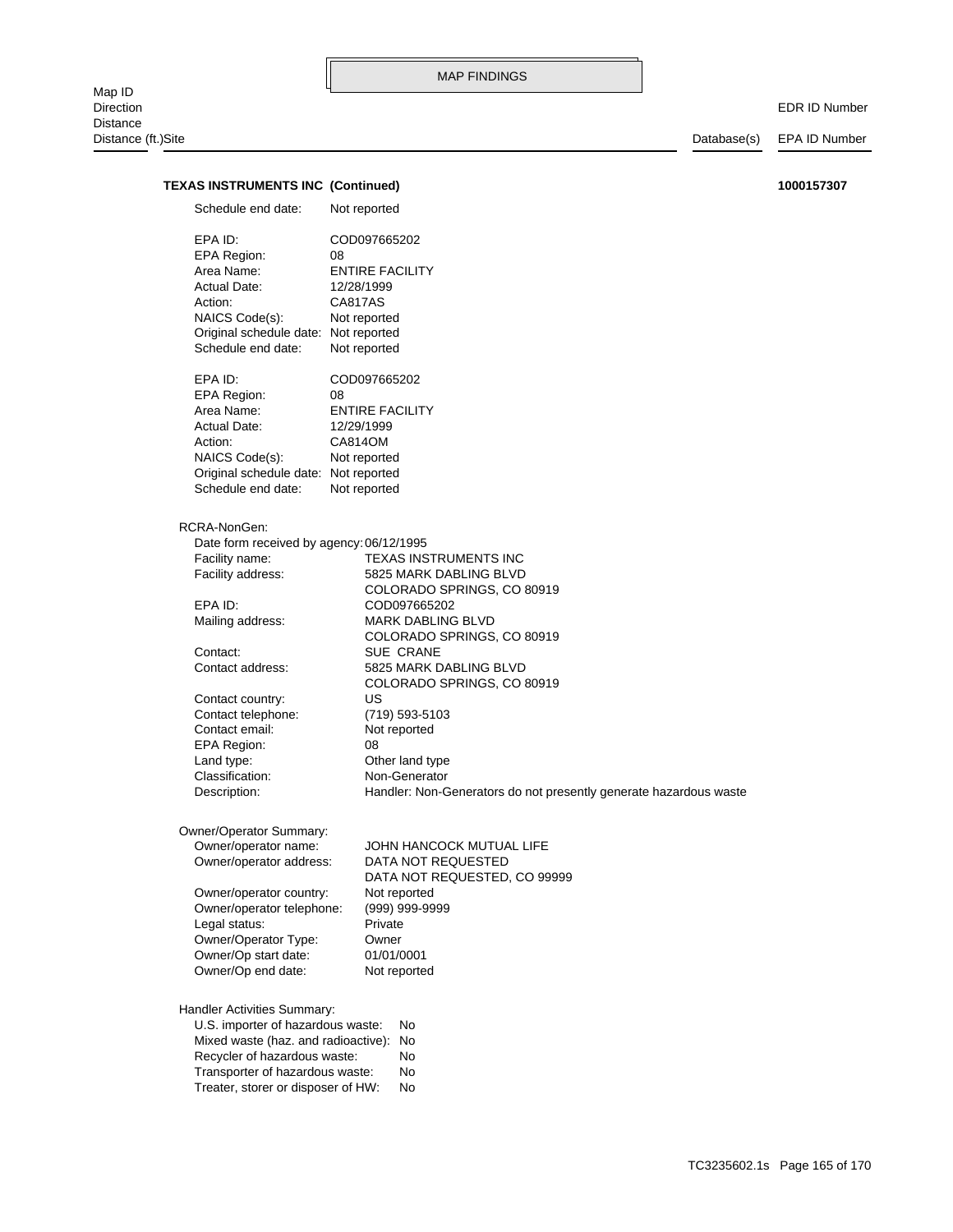|                                                                                                                                                                                                                                                                                                                                                                       |              | <b>MAP FINDINGS</b>                                                                                                                                                                                                                                                                                                                                                                                                                                                                                                                          |             |                      |
|-----------------------------------------------------------------------------------------------------------------------------------------------------------------------------------------------------------------------------------------------------------------------------------------------------------------------------------------------------------------------|--------------|----------------------------------------------------------------------------------------------------------------------------------------------------------------------------------------------------------------------------------------------------------------------------------------------------------------------------------------------------------------------------------------------------------------------------------------------------------------------------------------------------------------------------------------------|-------------|----------------------|
| Map ID<br>Direction<br>Distance                                                                                                                                                                                                                                                                                                                                       |              |                                                                                                                                                                                                                                                                                                                                                                                                                                                                                                                                              |             | <b>EDR ID Number</b> |
| Distance (ft.)Site                                                                                                                                                                                                                                                                                                                                                    |              |                                                                                                                                                                                                                                                                                                                                                                                                                                                                                                                                              | Database(s) | EPA ID Number        |
| <b>TEXAS INSTRUMENTS INC (Continued)</b>                                                                                                                                                                                                                                                                                                                              |              |                                                                                                                                                                                                                                                                                                                                                                                                                                                                                                                                              |             | 1000157307           |
| Underground injection activity:<br>On-site burner exemption:<br>Furnace exemption:<br>Used oil fuel burner:<br>Used oil processor:<br>User oil refiner:<br>Used oil fuel marketer to burner:<br>Used oil Specification marketer:<br>Used oil transfer facility:<br>Used oil transporter:<br><b>Historical Generators:</b><br>Date form received by agency: 02/16/1990 |              | No<br>No<br>No<br>No<br>No<br>No<br>No<br>No<br>No<br>No                                                                                                                                                                                                                                                                                                                                                                                                                                                                                     |             |                      |
| Facility name:<br>Classification:                                                                                                                                                                                                                                                                                                                                     |              | TEXAS INSTRUMENTS INC<br>Large Quantity Generator                                                                                                                                                                                                                                                                                                                                                                                                                                                                                            |             |                      |
| Hazardous Waste Summary:<br>Waste code:<br>Waste name:                                                                                                                                                                                                                                                                                                                | D008<br>LEAD |                                                                                                                                                                                                                                                                                                                                                                                                                                                                                                                                              |             |                      |
| Waste code:<br>Waste name:                                                                                                                                                                                                                                                                                                                                            | F001         | THE FOLLOWING SPENT HALOGENATED SOLVENTS USED IN DEGREASING:<br>TETRACHLOROETHYLENE, TRICHLOROETHYLENE, METHYLENE CHLORIDE,<br>1,1,1-TRICHLOROETHANE, CARBON TETRACHLORIDE, AND CHLORINATED<br>FLUOROCARBONS; ALL SPENT SOLVENT MIXTURES/BLENDS USED IN DEGREASING<br>CONTAINING, BEFORE USE, A TOTAL OF TEN PERCENT OR MORE (BY VOLUME) OF<br>ONE OR MORE OF THE ABOVE HALOGENATED SOLVENTS OR THOSE SOLVENTS LISTED<br>IN F002, F004, AND F005, AND STILL BOTTOMS FROM THE RECOVERY OF THESE<br>SPENT SOLVENTS AND SPENT SOLVENT MIXTURES. |             |                      |
| Waste code:<br>Waste name:                                                                                                                                                                                                                                                                                                                                            | F005         | THE FOLLOWING SPENT NON-HALOGENATED SOLVENTS: TOLUENE, METHYL ETHYL<br>KETONE, CARBON DISULFIDE, ISOBUTANOL, PYRIDINE, BENZENE,<br>2-ETHOXYETHANOL, AND 2-NITROPROPANE; ALL SPENT SOLVENT MIXTURES/BLENDS<br>CONTAINING, BEFORE USE, A TOTAL OF TEN PERCENT OR MORE (BY VOLUME) OF<br>ONE OR MORE OF THE ABOVE NON-HALOGENATED SOLVENTS OR THOSE SOLVENTS<br>LISTED IN F001, F002, OR F004; AND STILL BOTTOMS FROM THE RECOVERY OF<br>THESE SPENT SOLVENTS AND SPENT SOLVENT MIXTURES.                                                       |             |                      |
| <b>Corrective Action Summary:</b><br>Event date:<br>Event:                                                                                                                                                                                                                                                                                                            |              | 02/15/1994<br><b>RFI</b> Imposition                                                                                                                                                                                                                                                                                                                                                                                                                                                                                                          |             |                      |
| Event date:<br>Event:                                                                                                                                                                                                                                                                                                                                                 |              | 06/22/1999<br>CMI Workplan Approved                                                                                                                                                                                                                                                                                                                                                                                                                                                                                                          |             |                      |
| Event date:<br>Event:                                                                                                                                                                                                                                                                                                                                                 |              | 06/22/1999<br>Corrective Measures Design Approved                                                                                                                                                                                                                                                                                                                                                                                                                                                                                            |             |                      |
| Event date:<br>Event:                                                                                                                                                                                                                                                                                                                                                 |              | 12/28/1999<br>CA817AS                                                                                                                                                                                                                                                                                                                                                                                                                                                                                                                        |             |                      |
| Event date:<br>Event:                                                                                                                                                                                                                                                                                                                                                 |              | 12/29/1999<br>CA814OM                                                                                                                                                                                                                                                                                                                                                                                                                                                                                                                        |             |                      |
| Event date:                                                                                                                                                                                                                                                                                                                                                           |              | 10/16/2001                                                                                                                                                                                                                                                                                                                                                                                                                                                                                                                                   |             |                      |
|                                                                                                                                                                                                                                                                                                                                                                       |              |                                                                                                                                                                                                                                                                                                                                                                                                                                                                                                                                              |             |                      |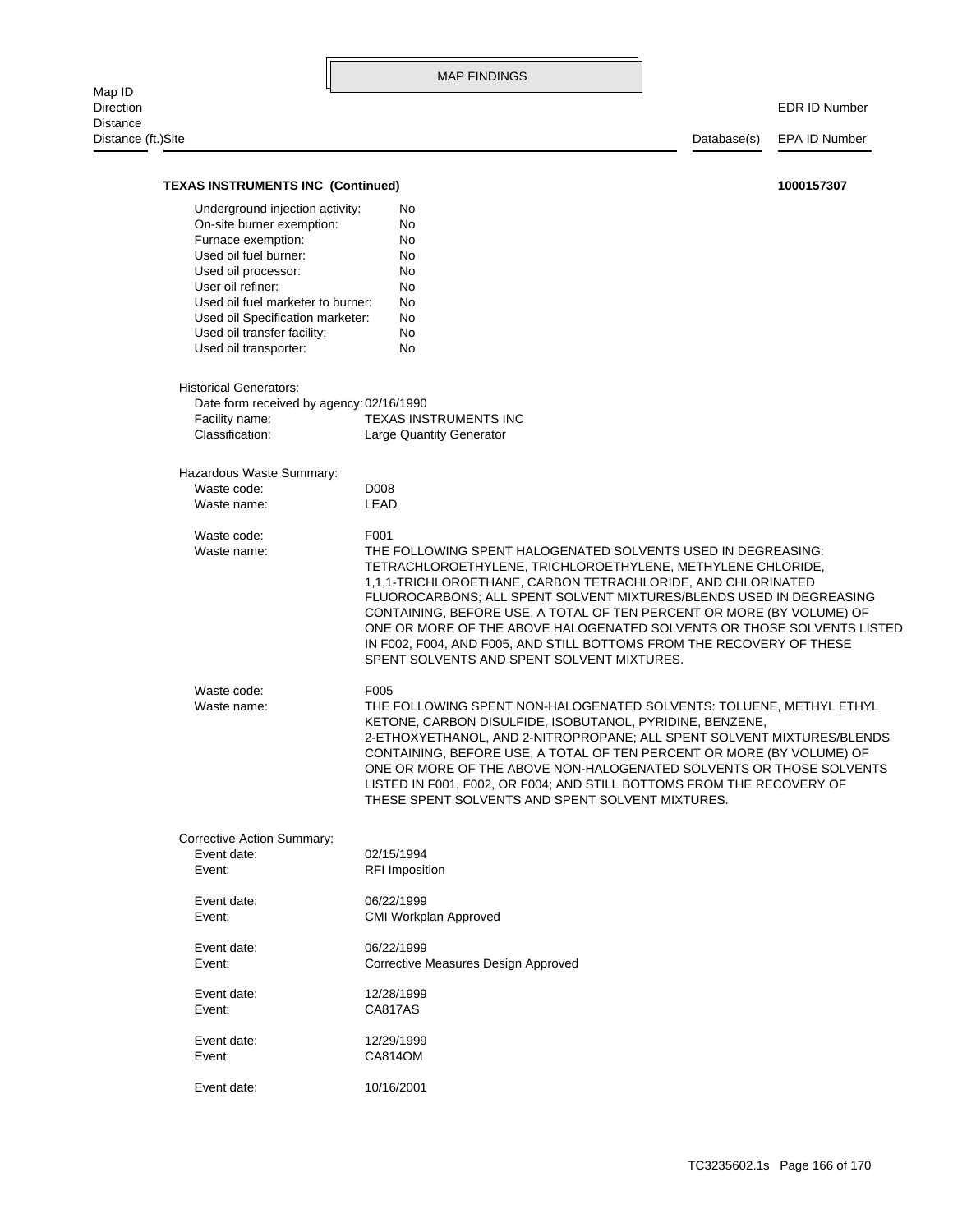| <b>TEXAS INSTRUMENTS INC (Continued)</b><br>1000157307 |                                              |                                                           |  |
|--------------------------------------------------------|----------------------------------------------|-----------------------------------------------------------|--|
|                                                        | Event:                                       | CA831AS                                                   |  |
|                                                        | Event date:<br>Event:                        | 12/07/2001<br><b>Corrective Action Process Terminated</b> |  |
|                                                        | Event date:                                  | 12/07/2001                                                |  |
|                                                        | Event:                                       | CA834AS                                                   |  |
|                                                        | Facility Has Received Notices of Violations: |                                                           |  |
|                                                        | Regulation violated:                         | Not reported                                              |  |
|                                                        | Area of violation:                           | Generators - General                                      |  |
|                                                        | Date violation determined:                   | 12/10/1987                                                |  |
|                                                        | Date achieved compliance:                    | 04/01/1988                                                |  |
|                                                        | Violation lead agency:                       | State                                                     |  |
|                                                        | Enforcement action:                          | <b>WRITTEN INFORMAL</b>                                   |  |
|                                                        | Enforcement action date:                     | 01/19/1988                                                |  |
|                                                        | Enf. disposition status:                     | Not reported                                              |  |
|                                                        | Enf. disp. status date:                      | Not reported                                              |  |
|                                                        | Enforcement lead agency:                     | <b>State</b>                                              |  |
|                                                        | Proposed penalty amount: 0                   |                                                           |  |
|                                                        | Final penalty amount:                        | 0                                                         |  |
|                                                        | Paid penalty amount:                         | 0                                                         |  |
|                                                        | <b>Evaluation Action Summary:</b>            |                                                           |  |
|                                                        | Evaluation date:                             | 12/07/2001                                                |  |
|                                                        | Evaluation:                                  | FOCUSED COMPLIANCE INSPECTION                             |  |
|                                                        | Area of violation:                           | Not reported                                              |  |
|                                                        | Date achieved compliance:                    | Not reported                                              |  |
|                                                        | Evaluation lead agency:                      | State                                                     |  |
|                                                        | Evaluation date:                             | 12/29/1999                                                |  |
|                                                        | Evaluation:                                  | FOCUSED COMPLIANCE INSPECTION                             |  |
|                                                        | Area of violation:                           | Not reported                                              |  |
|                                                        | Date achieved compliance:                    | Not reported                                              |  |
|                                                        | Evaluation lead agency:                      | State                                                     |  |
|                                                        | Evaluation date:                             | 06/22/1999                                                |  |
|                                                        | Evaluation:                                  | FOCUSED COMPLIANCE INSPECTION                             |  |
|                                                        | Area of violation:                           | Not reported                                              |  |
|                                                        | Date achieved compliance:                    | Not reported                                              |  |
|                                                        | Evaluation lead agency:                      | State                                                     |  |
|                                                        | Evaluation date:                             | 03/28/1996                                                |  |
|                                                        | Evaluation:                                  | FOCUSED COMPLIANCE INSPECTION                             |  |
|                                                        | Area of violation:                           | Not reported                                              |  |
|                                                        | Date achieved compliance:                    | Not reported                                              |  |
|                                                        | Evaluation lead agency:                      | State                                                     |  |
|                                                        | Evaluation date:                             | 10/18/1995                                                |  |
|                                                        | Evaluation:                                  | FOCUSED COMPLIANCE INSPECTION                             |  |
|                                                        | Area of violation:                           | Not reported                                              |  |
|                                                        | Date achieved compliance:                    | Not reported                                              |  |
|                                                        | Evaluation lead agency:                      | State                                                     |  |
|                                                        | Evaluation date:                             | 09/12/1995                                                |  |
|                                                        | Evaluation:                                  | FOCUSED COMPLIANCE INSPECTION                             |  |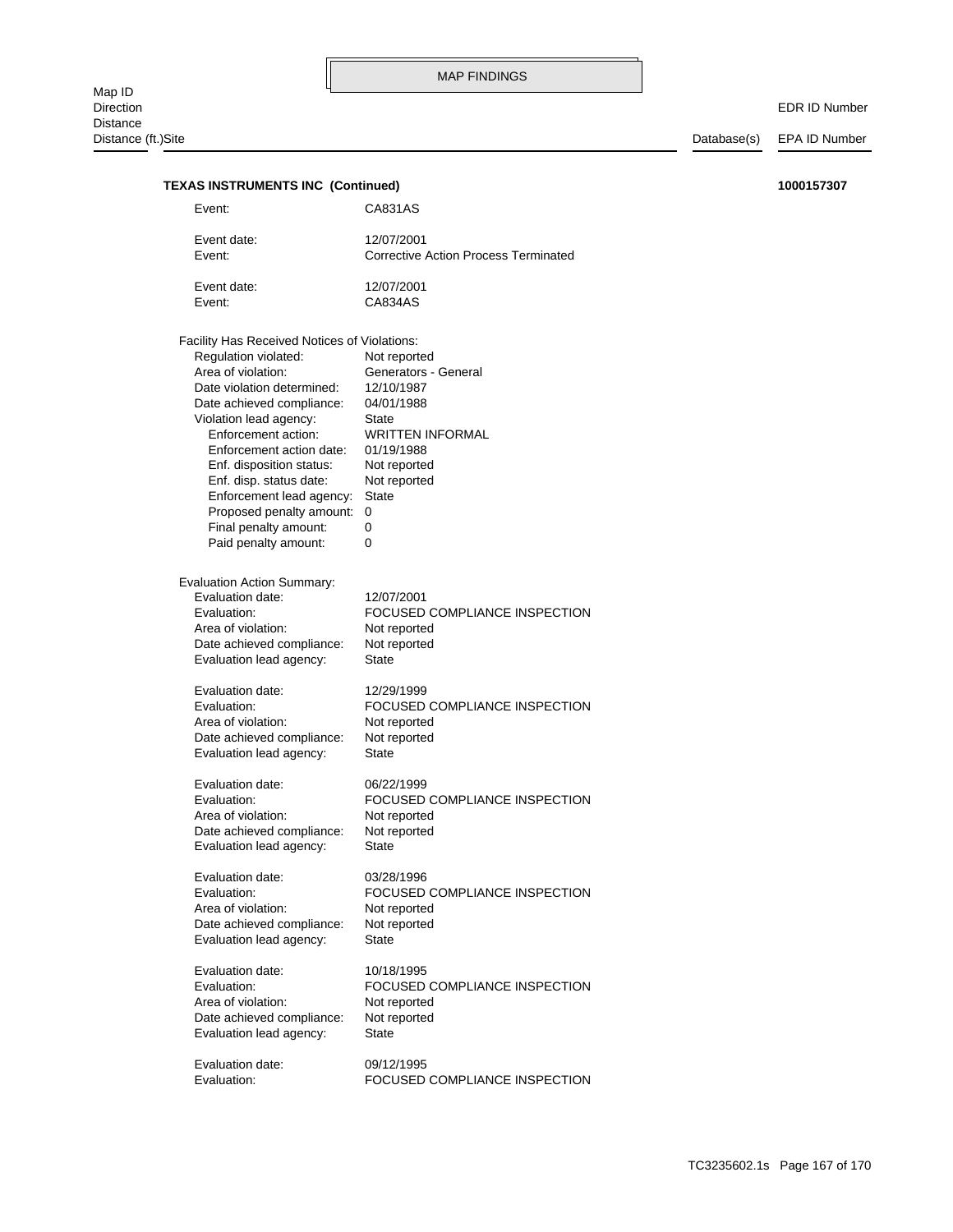# MAP FINDINGS

EDR ID Number

# **TEXAS INSTRUMENTS INC (Continued) 1000157307**

| Area of violation:        | Not reported                             |
|---------------------------|------------------------------------------|
| Date achieved compliance: | Not reported                             |
| Evaluation lead agency:   | State                                    |
| Evaluation date:          | 08/01/1995                               |
| Evaluation:               | FOCUSED COMPLIANCE INSPECTION            |
| Area of violation:        | Not reported                             |
| Date achieved compliance: | Not reported                             |
| Evaluation lead agency:   | State                                    |
| Evaluation date:          | 07/20/1995                               |
| Evaluation:               | CORRECTIVE ACTION COMPLIANCE EVALUATION  |
| Area of violation:        | Not reported                             |
| Date achieved compliance: | Not reported                             |
| Evaluation lead agency:   | State                                    |
| Evaluation date:          | 06/15/1995                               |
| Evaluation:               | FOCUSED COMPLIANCE INSPECTION            |
| Area of violation:        | Not reported                             |
| Date achieved compliance: | Not reported                             |
| Evaluation lead agency:   | <b>State</b>                             |
| Evaluation date:          | 06/08/1995                               |
| Evaluation:               | FOCUSED COMPLIANCE INSPECTION            |
| Area of violation:        | Not reported                             |
| Date achieved compliance: | Not reported                             |
| Evaluation lead agency:   | State                                    |
| Evaluation date:          | 04/20/1995                               |
| Evaluation:               | FOCUSED COMPLIANCE INSPECTION            |
| Area of violation:        | Not reported                             |
| Date achieved compliance: | Not reported                             |
| Evaluation lead agency:   | <b>State</b>                             |
| Evaluation date:          | 08/11/1994                               |
| Evaluation:               | FOCUSED COMPLIANCE INSPECTION            |
| Area of violation:        | Not reported                             |
| Date achieved compliance: | Not reported                             |
| Evaluation lead agency:   | State                                    |
| Evaluation date:          | 03/02/1994                               |
| Evaluation:               | FOCUSED COMPLIANCE INSPECTION            |
| Area of violation:        | Not reported                             |
| Date achieved compliance: | Not reported                             |
| Evaluation lead agency:   | State                                    |
| Evaluation date:          | 12/10/1987                               |
| Evaluation:               | COMPLIANCE EVALUATION INSPECTION ON-SITE |
| Area of violation:        | Generators - General                     |
| Date achieved compliance: | 04/01/1988                               |
| Evaluation lead agency:   | State                                    |
| Evaluation date:          | 12/10/1987                               |
| Evaluation:               | <b>COMPLIANCE SCHEDULE EVALUATION</b>    |
| Area of violation:        | Not reported                             |
| Date achieved compliance: | Not reported                             |
| Evaluation lead agency:   | <b>State</b>                             |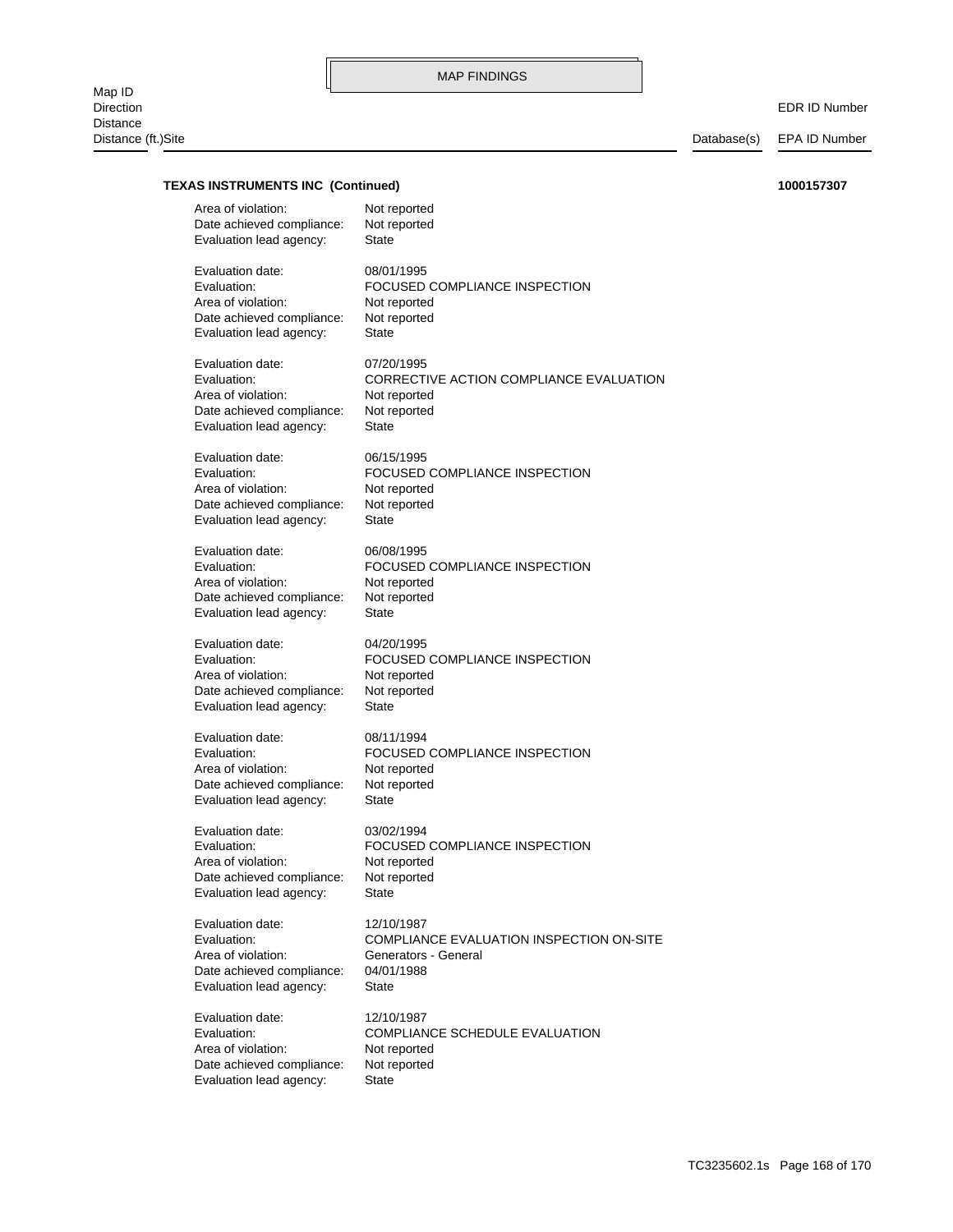# EDR ID Number

| <b>TEXAS INSTRUMENTS INC (Continued)</b>        | 1000157307                                                                     |
|-------------------------------------------------|--------------------------------------------------------------------------------|
| CO UST:                                         |                                                                                |
| Facility ID:                                    | 2838                                                                           |
| Owner:                                          |                                                                                |
| Owner Id:                                       | 5158                                                                           |
| Last Name:                                      | <b>TEXAS INSTRUMENTS INC</b>                                                   |
| First Name:                                     | Not reported                                                                   |
| Middle Init:                                    | Not reported                                                                   |
| Owner:                                          | <b>TEXAS INSTRUMENTS INC</b>                                                   |
| Owner Address:                                  | 5825 MARK DABLING BLVD                                                         |
| Owner City:                                     | <b>COLORADO SPRINGS</b>                                                        |
| Owner State:                                    | CO.                                                                            |
| Owner County:                                   | <b>EL PASO</b>                                                                 |
| Owner Zip:                                      | 80919                                                                          |
| Tank Status:                                    | <b>Permanently Closed</b>                                                      |
| Date Tank Installed:                            | 1971-05-06                                                                     |
| Tank Age:                                       | Not reported                                                                   |
| Tank Tag:                                       | 2838-1                                                                         |
| Tank Chemical:                                  | Gasoline                                                                       |
| Tank Type:                                      | <b>UST</b>                                                                     |
| NY MANIFEST:                                    |                                                                                |
| EPA ID:                                         | COD097665202                                                                   |
| Country:                                        | <b>USA</b>                                                                     |
| Mailing Name:                                   | TEXAS INSTRUMENTS INCORPORATED                                                 |
| Mailing Contact:                                | <b>CARLOS DAVIS</b>                                                            |
| <b>Mailing Address:</b>                         | 5825 MARK DABLING BLVD                                                         |
| Mailing Address 2:                              | Not reported                                                                   |
| Mailing City:                                   | <b>COLORADO SPRINGS</b>                                                        |
| <b>Mailing State:</b>                           | CO                                                                             |
| Mailing Zip:                                    | 80919                                                                          |
| Mailing Zip4:                                   | Not reported                                                                   |
| Mailing Country:<br>Mailing Phone:              | <b>USA</b>                                                                     |
|                                                 | 719-593-5214                                                                   |
| Document ID:                                    | NYB2761722                                                                     |
| Manifest Status:                                | Completed after the designated time period for a TSDF to get a copy to the DEC |
| Trans1 State ID:                                | 40253TX20                                                                      |
| Trans2 State ID:                                | 4025320R8                                                                      |
| Generator Ship Date:                            | 920828                                                                         |
| Trans1 Recv Date:                               | 920828                                                                         |
| Trans2 Recy Date:                               | 920912                                                                         |
| <b>TSD Site Recy Date:</b><br>Part A Recy Date: | 920915                                                                         |
| Part B Recy Date:                               | Not reported<br>920924                                                         |
| Generator EPA ID:                               | COD097665202                                                                   |
| Trans1 EPA ID:                                  | TXD066333386                                                                   |
| Trans2 EPA ID:                                  | TXD066333386                                                                   |
| TSDF ID:                                        | NYD000632372                                                                   |
| Waste Code:                                     | D003 - NON-LISTED REACTIVE WASTES                                              |
| Quantity:                                       | 00015                                                                          |
| Units:                                          | P - Pounds                                                                     |
| Number of Containers:                           | 001                                                                            |
| Container Type:                                 | DM - Metal drums, barrels                                                      |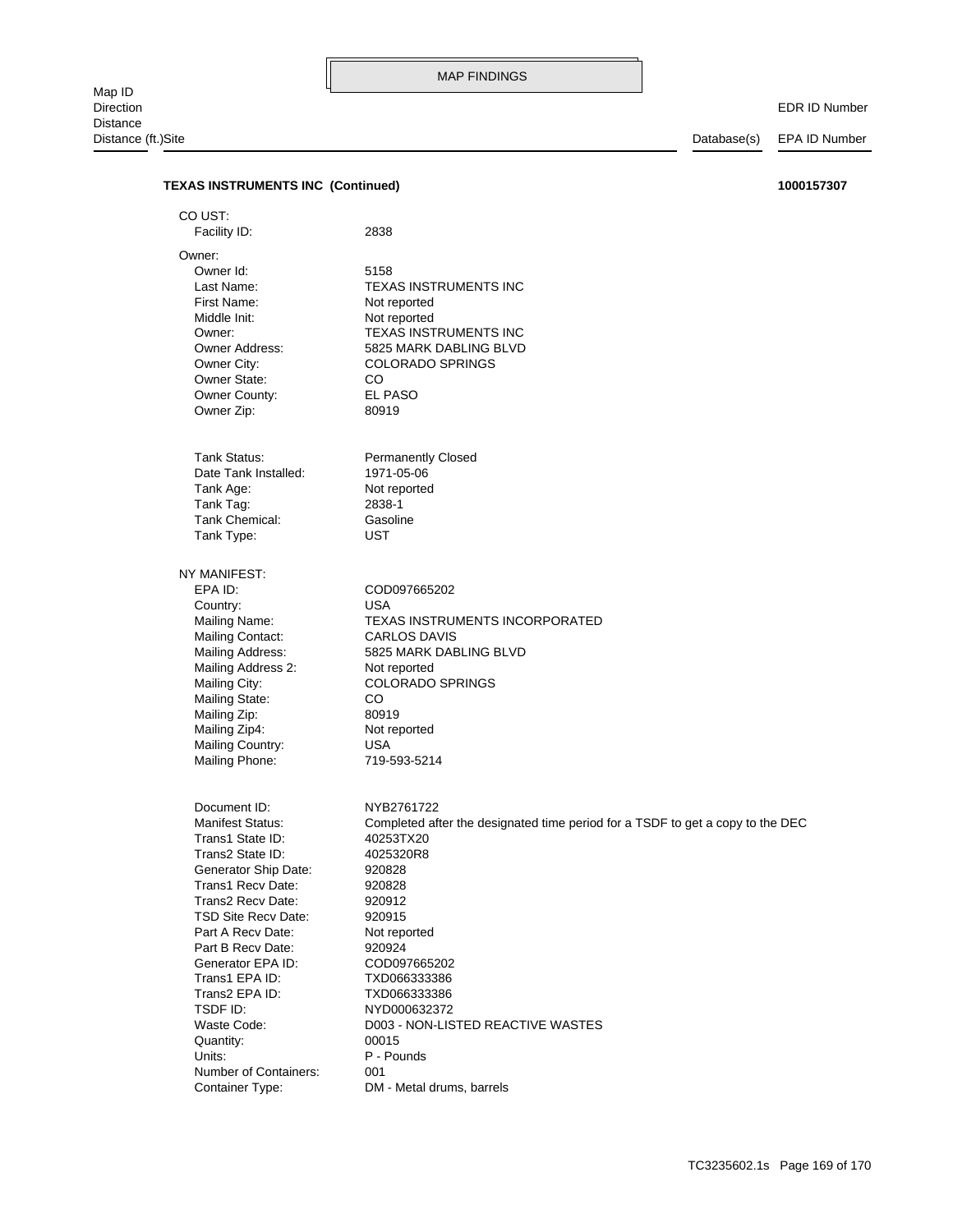MAP FINDINGS

EDR ID Number

# **TEXAS INSTRUMENTS INC (Continued) 1000157307**

Year: 92 Specific Gravity: Not reported

Handling Method: T Chemical, physical, or biological treatment.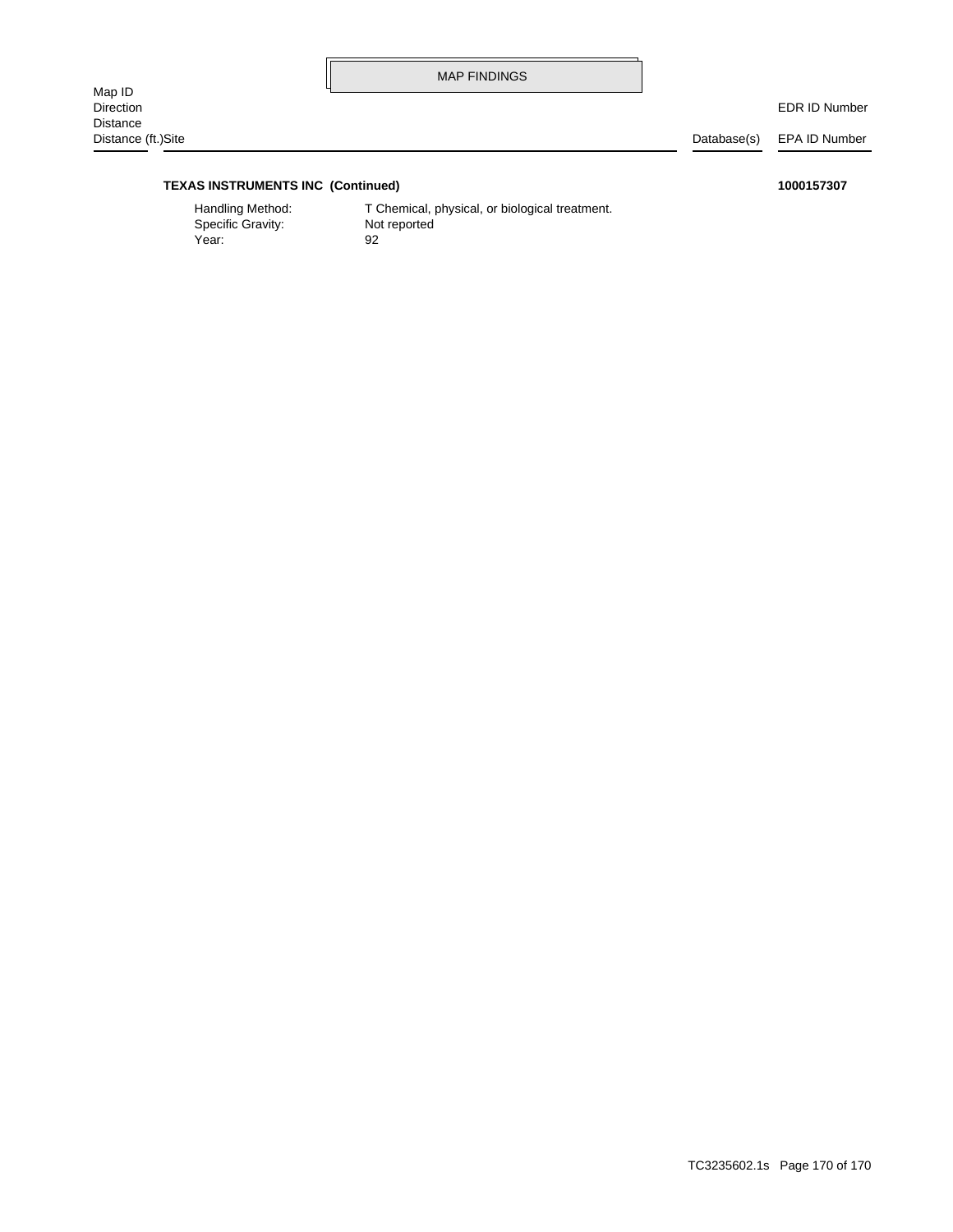Count: 62 records

#### ORPHAN SUMMARY

| City                    | EDR ID     | Site Name                                                        | <b>Site Address</b>                                                    | Zip   | Database(s)                              |
|-------------------------|------------|------------------------------------------------------------------|------------------------------------------------------------------------|-------|------------------------------------------|
| <b>COLORADO SPRINGS</b> | 94391954   | <b>HIGHWAY 24</b>                                                | HIGHWAY 24                                                             |       | <b>ERNS</b>                              |
| <b>COLORADO SPRINGS</b> | 1007879306 | SHELL OIL PRODUCTS US-STATION SAP120332                          | 7805 N ACADEMY & I-5                                                   |       | 80918 RCRA-NonGen                        |
| <b>COLORADO SPRINGS</b> |            | A100138423 PINE VALLEY WATER TREATMENT PLAN                      | 8450 N ACADEMY BLVD                                                    | 80920 | CO AST                                   |
| <b>COLORADO SPRINGS</b> | 1004680708 | SHELL OIL PRODUCTS U S - SERVICE STATION                         | 7050 N ACADEMY BLVD                                                    |       | 80920 RCRA-NonGen, FINDS                 |
| <b>COLORADO SPRINGS</b> |            | 2008883013 ADJACENT TO I25                                       | <b>ADJACENT TO I25</b>                                                 |       | <b>ERNS</b>                              |
| <b>COLORADO SPRINGS</b> | 8711962    | ADJACENT TO ABOVE PROPERTY "B" & S. BOUND<br>OFF RAMP FROM I25 T | ADJACENT TO ABOVE PROPERTY "B" & S.BOUND OFF RAMP FROM<br>125T         |       | <b>ERNS</b>                              |
| <b>COLORADO SPRINGS</b> | 96511155   | AST DUMPED WATER/GASOLINE SOLUTION TO<br><b>GROUND</b>           | AST DUMPED WATER/GASOLINE SOLUTION TO GROUND                           |       | <b>ERNS</b>                              |
| <b>COLORADO SPRINGS</b> | 2008861701 | BARNES RD OROBLANCO DR                                           | BARNES RD OROBLANCO DR                                                 |       | <b>ERNS</b>                              |
| <b>COLORADO SPRINGS</b> | 8720858    | BELIEVED TO BE 1013 SO NEVADA                                    | BELIEVED TO BE 1013 SO NEVADA                                          |       | <b>ERNS</b>                              |
| <b>COLORADO SPRINGS</b> |            | U004007267 GLOVERS CORNER                                        | 11480 S BLACK FRST                                                     |       | 80908 CO UST                             |
| <b>COLORADO SPRINGS</b> | 8862779    | 300 BLK E. GARDEN OF GODS RD                                     | 300 BLK E. GARDEN OF GODS RD                                           |       | <b>ERNS</b>                              |
| <b>COLORADO SPRINGS</b> |            | S107555750 MEADOW LAKE AIRPORT                                   | 8345 BLUE GILL DR                                                      |       | <b>COLUST</b>                            |
| <b>COLORADO SPRINGS</b> |            | U004019919 MEMORIAL HOSPITAL NORTH                               | 4058 BRIARGATE PKWY                                                    |       | 80920 CO UST                             |
| <b>COLORADO SPRINGS</b> | 1010562369 | <b>MEMORIAL HOSPITAL</b>                                         | 4050 BRIARGATE PKWY                                                    |       | 80920 RCRA-LQG                           |
| <b>COLORADO SPRINGS</b> | 90179006   | 3801 CINTON RD                                                   | 3801 CINTON RD                                                         |       | <b>ERNS</b>                              |
| <b>COLORADO SPRINGS</b> | S104302254 |                                                                  | <b>COLORADO SPGS</b>                                                   |       | CO LUST, CO LUST TRUST, CO ERN<br>CO CDL |
| <b>COLORADO SPRINGS</b> | 91220095   | CORNER OF FARTHING ST. AND OLD BROADMOOR<br>RD.                  | CORNER OF FARTHING ST. AND OLD BROADMOOR RD.                           |       | <b>ERNS</b>                              |
| <b>COLORADO SPRINGS</b> |            | S111210874 WILDE LANDFILL                                        | E END OF PIKES PEAK AVENUE RD                                          |       | CO SWF/LF                                |
| <b>COLORADO SPRINGS</b> | 91220098   | FARTHING ST AND BROADMOOR RD.                                    | FARTHING ST AND BROADMOOR RD.                                          |       | <b>ERNS</b>                              |
| <b>COLORADO SPRINGS</b> |            | 1012056272 555 GARDEN OF THE GODS W RD                           | 555 GARDEN OF THE GODS W RD                                            |       | US CDL                                   |
| <b>COLORADO SPRINGS</b> |            | A100184803 NORTH GATE DIESEL GENERATORS                          | 555 NORTH GATE RD                                                      |       | 80921 CO AST                             |
| <b>COLORADO SPRINGS</b> |            | S107470644 K&G STORE                                             | <b>HANCOCK &amp; DELTA</b>                                             |       | <b>CO LUST</b>                           |
| <b>COLORADO SPRINGS</b> |            | 1014685197 HOGDEN RD CORRIDOR IMPROVEMENTS                       | <b>HODGEN RD &amp; STATE 83</b>                                        |       | 80908 FINDS                              |
| <b>COLORADO SPRINGS</b> |            | S110763128 HOGDEN RD CORRIDOR IMPROVEMENTS                       | <b>HODGEN RD &amp; STATE 83</b>                                        |       | 80908 CONPDES                            |
| <b>COLORADO SPRINGS</b> |            | 1007839010 PINELLO FIRING RANGE I                                | 4900 S HWY 85                                                          |       | FINDS, CO VCP                            |
| <b>COLORADO SPRINGS</b> |            | 1012298112 WOODMEN RD CORRIDOR IMPROVEMENTS                      | INTERSECTION OF WOODMEN RD AND ACADEMY BLVD                            |       | 80920 FINDS                              |
| <b>COLORADO SPRINGS</b> | 92273859   | LOAF AND JUG 6857 HIGHWAY 94                                     | LOAF AND JUG 6857 HIGHWAY 94                                           |       | <b>ERNS</b>                              |
| <b>COLORADO SPRINGS</b> |            | A100289353 AMOCO-WESTERN PUMP IT                                 | 124 ROCKRIMMON                                                         |       | 80919 CO AST                             |
| <b>COLORADO SPRINGS</b> |            | A100322313 LOWES #2578                                           | 4252 ROYAL PINE DR                                                     |       | 80920 CO AST                             |
| <b>COLORADO SPRINGS</b> |            | A100349257 THE CLUB AT FLYING HORSE MAINTENANCE                  | 2055 SILVER SMITH RD                                                   |       | 80921 CO AST                             |
| <b>COLORADO SPRINGS</b> |            | S105684574 BURGER KING                                           | SOUTHERN CROSS SHOPPING CTR                                            |       | <b>CO LUST</b>                           |
| <b>COLORADO SPRINGS</b> | S107601969 | <b>GLORIA BARRON RANCH</b>                                       | 13845 STATE HIGHWAY 83                                                 |       | 80921 CO LUST                            |
| <b>COLORADO SPRINGS</b> |            | U004147654 GLORIA BARRON RANCH                                   | 13845 STATE HIGHWAY 83                                                 |       | 80921 CO UST                             |
| <b>COLORADO SPRINGS</b> |            | A100297021 PROGRESSIVE INSURANCE                                 | 650 SYBILLA LN                                                         |       | 80921 CO AST                             |
| <b>COLORADO SPRINGS</b> | 91227271   | VACANT LOT AT GALLEY RD. & PLATTE ST.                            | VACANT LOT AT GALLEY RD. & PLATTE ST.                                  |       | <b>ERNS</b>                              |
| <b>COLORADO SPRINGS</b> | 91478760   | VACANT LOT AT GALLEY RD. & PLATTE ST /<br>NEAR 980 TECHNOLOGY C  | VACANT LOT AT GALLEY RD. & PLATTE ST / NEAR 980<br><b>TECHNOLOGY C</b> |       | <b>ERNS</b>                              |
| <b>COLORADO SPRINGS</b> | 90150915   | 6615 VINCENT RD FIRE STATION #1                                  | 6615 VINCENT RD FIRE STATION #1                                        |       | <b>ERNS</b>                              |
| <b>COLORADO SPRINGS</b> |            | S110128531 WOODMEN ROAD-POWERS TO US24                           | <b>WOODMEN RD</b>                                                      |       | <b>CO NPDES</b>                          |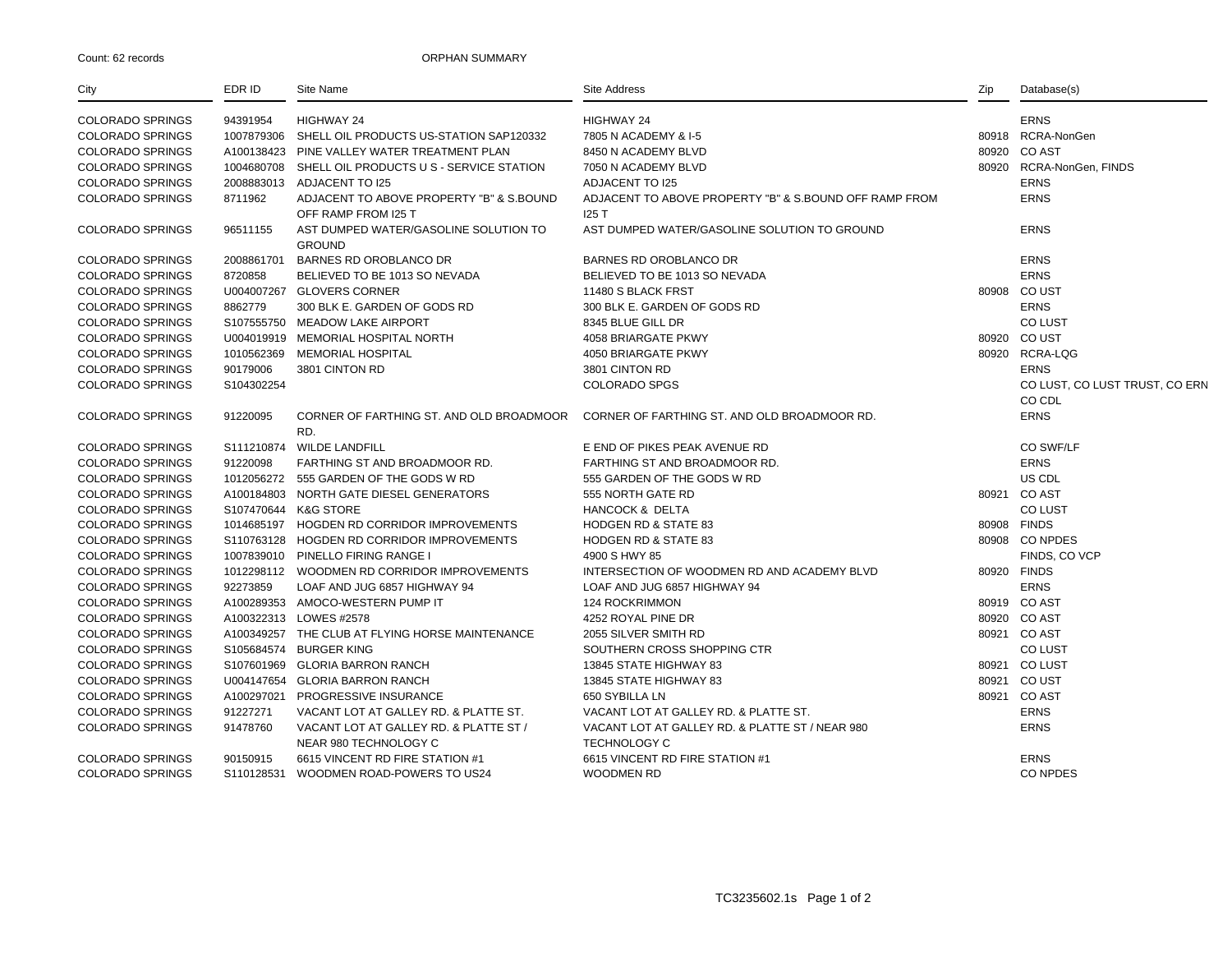#### Count: 62 records

#### ORPHAN SUMMARY

| City                    | EDR ID     | Site Name                                                | <b>Site Address</b>                            | Zip   | Database(s)                          |
|-------------------------|------------|----------------------------------------------------------|------------------------------------------------|-------|--------------------------------------|
| <b>COLORADO SPRINGS</b> | 92251550   | 1-25 & WOODMEN RD. - SPILL INTO MONUMENT<br><b>CREEK</b> | 1-25 & WOODMEN RD. - SPILL INTO MONUMENT CREEK |       | <b>ERNS</b>                          |
| <b>COLORADO SPRINGS</b> | 1007690229 | NORWOOD ANNEX; (SITE 2) I                                | <b>WOODMEN &amp; TEMPLE</b>                    |       | FINDS, CO VCP                        |
| <b>MONUMENT</b>         |            | U003241258 RAMPART CAR CARE                              | 303 HWY 105                                    |       | 80132 CO LUST, CO LUST TRUST, CO UST |
| <b>MONUMENT</b>         | A100289408 | <b>TEXACO STATION</b>                                    | 501 HWY 105                                    |       | 80132 CO AST                         |
| <b>MONUMENT</b>         | 1001530458 | CONOCO PHILLIPS 6507                                     | 534 HWY 105                                    |       | 80132 CO UST, CO AST                 |
| <b>MONUMENT</b>         | S107554649 | 7-ELEVEN #1811-20308                                     | 283 HWY 105                                    |       | 80132 CO LUST                        |
| <b>MONUMENT</b>         |            | S107555790 MONUMENT CONOCO                               | 534 HWY 105                                    |       | 80132 CO LUST                        |
| <b>MONUMENT</b>         |            | S110275213 CONOCOPHILLIPS SITE 6507                      | 534 HWY 105                                    |       | 80132 CO LUST, CO LUST TRUST         |
| <b>MONUMENT</b>         |            | U003748512 7-ELEVEN #20308                               | 283 HWY 105                                    |       | 80132 CO LUST, CO LUST TRUST, CO UST |
| <b>MONUMENT</b>         |            | U003978113 SAFEWAY FUEL CENTER #1440                     | 624 HWY 105                                    |       | 80132 CO UST                         |
| <b>MONUMENT</b>         | S102530519 | MONUMENT MARKET CENTER                                   | 624 HWY 105                                    |       | 80132 CO LUST, CO LUST TRUST         |
| <b>MONUMENT</b>         | A100289451 | WOODMOOR AUTOMOTIVE INC                                  | 125 & WOODMOOR DR                              |       | 80132 CO AST                         |
| <b>MONUMENT</b>         | 1012296985 | PROJECT TO JACKSON CREEK AND MONUMENT                    | <b>BAPTIST ROAD AND I-25</b>                   |       | 80132 FINDS                          |
|                         |            | <b>CREEK</b>                                             |                                                |       |                                      |
| <b>MONUMENT</b>         |            | U004147792 QWEST MONUMENT C O 220525                     | 1466 W HIGHWAY 105                             |       | 80132 CO UST, CO AST                 |
| <b>MONUMENT</b>         | 92261213   | VICKERS GAS STATION AT BAPTIST RD., & I-25               | VICKERS GAS STATION AT BAPTIST RD., & I-25     |       | 80132 ERNS                           |
| <b>MONUMENT</b>         | 1004679260 | COLORADO DEPT OF HWYS - MONUMENT                         | 700 WASHINGTON SH 105 MP 5.89                  | 80132 | RCRA-NonGen, FINDS                   |
| <b>PALMER LAKE</b>      | 2001564103 | 298 CHAUTAUQUA RD                                        | 298 CHAUTAUQUA RD                              | 80133 | <b>ERNS</b>                          |
| PALMER LAKE             |            | U004008153 PAUL FLETCHER & SONS INC                      | 605 S HIGHWAY 105                              |       | 80133 CO UST                         |
| <b>PALMER LAKE</b>      |            | U003119474 PALMER LAKE GENERAL STORE                     | 56 S HIGHWAY 105                               | 80133 | CO LUST, CO LUST TRUST, CO UST       |
| PALMER LAKE             |            | S107554866 BLACKFORD GENERAL STORE                       | 56 S HIGHWAY 105                               |       | 80133 CO LUST                        |
| <b>PARK COUNTY</b>      | 2011980234 | COLORADO HIGHWAY 285 MP 214 HIGHWAY 285                  | COLORADO HIGHWAY 285 MP 214 HIGHWAY 285        |       | <b>ERNS</b>                          |
| PARK COUNTY             | M300002128 | <b>TOPAZ MOUNTAIN GEM MINE</b>                           | <b>TOPAZ MOUNTAIN GEM MINE</b>                 |       | <b>MINES</b>                         |
| USAFA                   | 1007091700 | MCCULLOUGH WATER TRTMNT PLNT/CSPGS UTIL                  | 660 W MONUMENT CREEK RD                        | 80840 | RCRA-CESQG                           |
| WALDEN                  | 1006806229 | <b>PRAXAIR INC</b>                                       | 2451 JACKSON COUNTY RD                         |       | 80840 CORRACTS, RCRA-CESQG, FINDS    |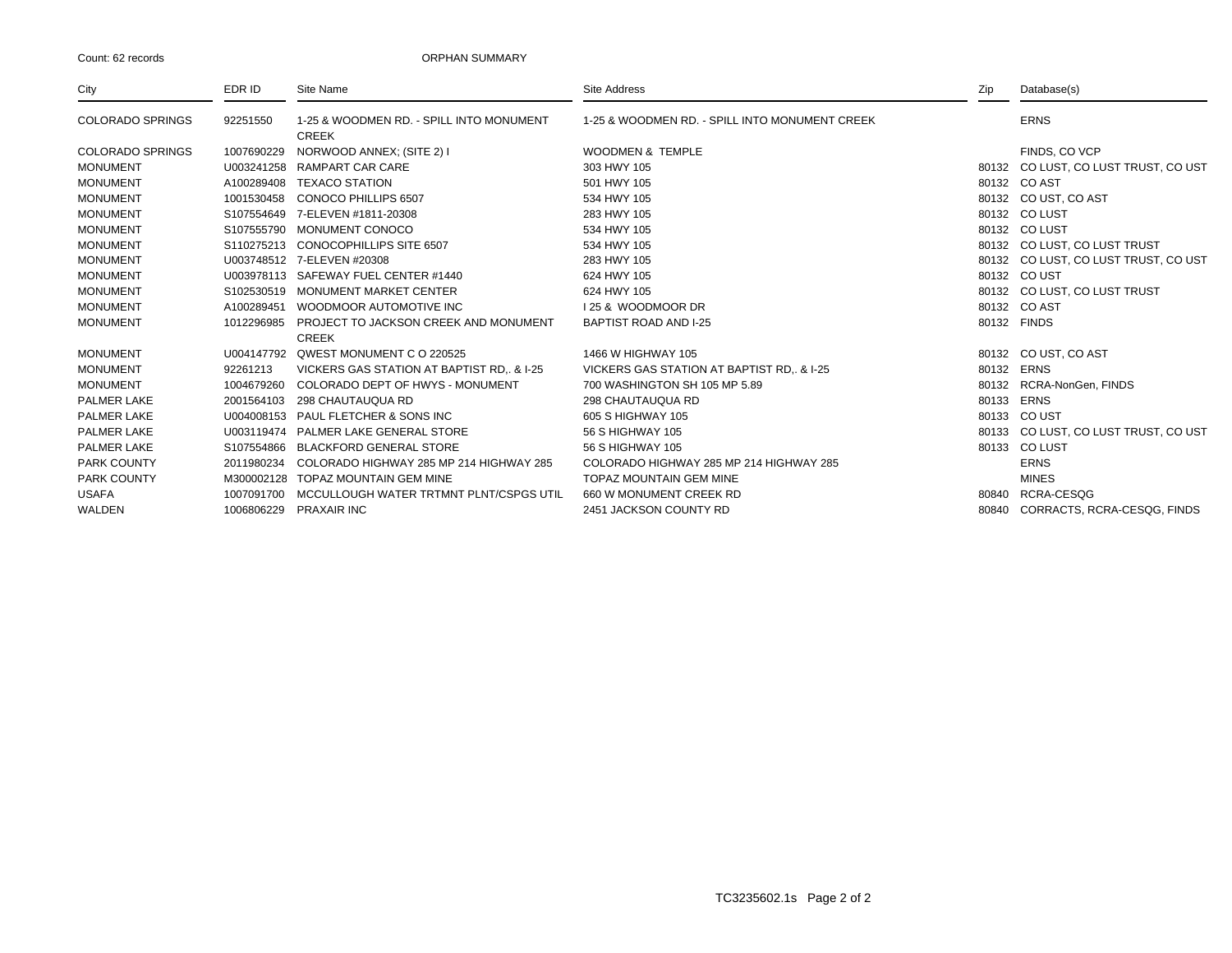To maintain currency of the following federal and state databases, EDR contacts the appropriate governmental agency on a monthly or quarterly basis, as required.

**Number of Days to Update:** Provides confirmation that EDR is reporting records that have been updated within 90 days from the date the government agency made the information available to the public.

### **FEDERAL RECORDS**

NPL: National Priority List

National Priorities List (Superfund). The NPL is a subset of CERCLIS and identifies over 1,200 sites for priority cleanup under the Superfund Program. NPL sites may encompass relatively large areas. As such, EDR provides polygon coverage for over 1,000 NPL site boundaries produced by EPA's Environmental Photographic Interpretation Center (EPIC) and regional EPA offices.

Date of Government Version: 06/30/2011 Date Data Arrived at EDR: 07/12/2011 Date Made Active in Reports: 09/29/2011 Number of Days to Update: 79

Source: EPA Telephone: N/A Last EDR Contact: 10/12/2011 Next Scheduled EDR Contact: 01/23/2012 Data Release Frequency: Quarterly

NPL Site Boundaries

Sources:

EPA's Environmental Photographic Interpretation Center (EPIC) Telephone: 202-564-7333

EPA Region 1 EPA Region 6

EPA Region 3 EPA Region 7 Telephone 215-814-5418 Telephone: 913-551-7247

EPA Region 4 EPA Region 8 Telephone 404-562-8033 Telephone: 303-312-6774

EPA Region 5 EPA Region 9 Telephone 312-886-6686 Telephone: 415-947-4246

EPA Region 10 Telephone 206-553-8665

Telephone 617-918-1143 Telephone: 214-655-6659

Proposed NPL: Proposed National Priority List Sites

A site that has been proposed for listing on the National Priorities List through the issuance of a proposed rule in the Federal Register. EPA then accepts public comments on the site, responds to the comments, and places on the NPL those sites that continue to meet the requirements for listing.

Date of Government Version: 06/30/2011 Date Data Arrived at EDR: 07/12/2011 Date Made Active in Reports: 09/29/2011 Number of Days to Update: 79

Source: EPA Telephone: N/A Last EDR Contact: 10/12/2011 Next Scheduled EDR Contact: 01/23/2012 Data Release Frequency: Quarterly

## DELISTED NPL: National Priority List Deletions

The National Oil and Hazardous Substances Pollution Contingency Plan (NCP) establishes the criteria that the EPA uses to delete sites from the NPL. In accordance with 40 CFR 300.425.(e), sites may be deleted from the NPL where no further response is appropriate.

Date of Government Version: 06/30/2011 Date Data Arrived at EDR: 07/12/2011 Date Made Active in Reports: 09/29/2011 Number of Days to Update: 79

Source: EPA Telephone: N/A Last EDR Contact: 10/12/2011 Next Scheduled EDR Contact: 01/23/2012 Data Release Frequency: Quarterly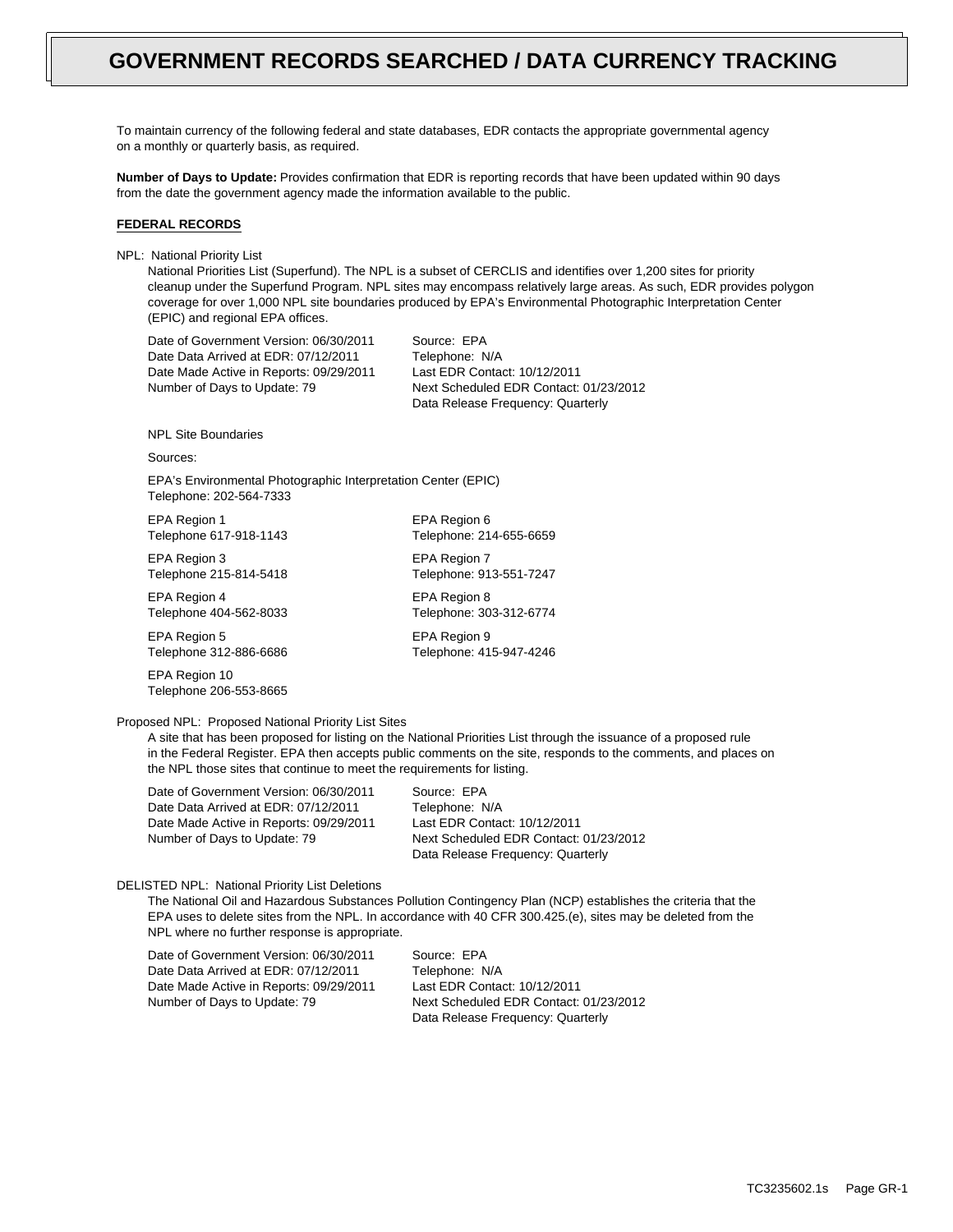#### NPL LIENS: Federal Superfund Liens

Federal Superfund Liens. Under the authority granted the USEPA by CERCLA of 1980, the USEPA has the authority to file liens against real property in order to recover remedial action expenditures or when the property owner received notification of potential liability. USEPA compiles a listing of filed notices of Superfund Liens.

| Date of Government Version: 10/15/1991  | Source: EPA                               |
|-----------------------------------------|-------------------------------------------|
| Date Data Arrived at EDR: 02/02/1994    | Telephone: 202-564-4267                   |
| Date Made Active in Reports: 03/30/1994 | Last EDR Contact: 08/15/2011              |
| Number of Days to Update: 56            | Next Scheduled EDR Contact: 11/28/2011    |
|                                         | Data Release Frequency: No Update Planned |

CERCLIS: Comprehensive Environmental Response, Compensation, and Liability Information System CERCLIS contains data on potentially hazardous waste sites that have been reported to the USEPA by states, municipalities, private companies and private persons, pursuant to Section 103 of the Comprehensive Environmental Response, Compensation, and Liability Act (CERCLA). CERCLIS contains sites which are either proposed to or on the National Priorities List (NPL) and sites which are in the screening and assessment phase for possible inclusion on the NPL.

Date of Government Version: 02/25/2011 Date Data Arrived at EDR: 03/01/2011 Date Made Active in Reports: 05/02/2011 Number of Days to Update: 62

Source: EPA Telephone: 703-412-9810 Last EDR Contact: 11/29/2011 Next Scheduled EDR Contact: 03/12/2012 Data Release Frequency: Quarterly

## CERCLIS-NFRAP: CERCLIS No Further Remedial Action Planned

Archived sites are sites that have been removed and archived from the inventory of CERCLIS sites. Archived status indicates that, to the best of EPA's knowledge, assessment at a site has been completed and that EPA has determined no further steps will be taken to list this site on the National Priorities List (NPL), unless information indicates this decision was not appropriate or other considerations require a recommendation for listing at a later time. This decision does not necessarily mean that there is no hazard associated with a given site; it only means that, based upon available information, the location is not judged to be a potential NPL site.

Date of Government Version: 02/25/2011 Date Data Arrived at EDR: 03/01/2011 Date Made Active in Reports: 05/02/2011 Number of Days to Update: 62

Source: EPA Telephone: 703-412-9810 Last EDR Contact: 11/29/2011 Next Scheduled EDR Contact: 03/12/2012 Data Release Frequency: Quarterly

## LIENS 2: CERCLA Lien Information

A Federal CERCLA ('Superfund') lien can exist by operation of law at any site or property at which EPA has spent Superfund monies. These monies are spent to investigate and address releases and threatened releases of contamination. CERCLIS provides information as to the identity of these sites and properties.

| Source: Environmental Protection Agency |
|-----------------------------------------|
| Telephone: 202-564-6023                 |
| Last EDR Contact: 10/31/2011            |
| Next Scheduled EDR Contact: 02/13/2012  |
| Data Release Frequency: Varies          |
|                                         |

### CORRACTS: Corrective Action Report

CORRACTS identifies hazardous waste handlers with RCRA corrective action activity.

| Date of Government Version: 08/19/2011  |
|-----------------------------------------|
| Date Data Arrived at EDR: 08/31/2011    |
| Date Made Active in Reports: 01/10/2012 |
| Number of Days to Update: 132           |

Source: EPA Telephone: 800-424-9346 Last EDR Contact: 11/14/2011 Next Scheduled EDR Contact: 02/27/2012 Data Release Frequency: Quarterly

## RCRA-TSDF: RCRA - Treatment, Storage and Disposal

RCRAInfo is EPA's comprehensive information system, providing access to data supporting the Resource Conservation and Recovery Act (RCRA) of 1976 and the Hazardous and Solid Waste Amendments (HSWA) of 1984. The database includes selective information on sites which generate, transport, store, treat and/or dispose of hazardous waste as defined by the Resource Conservation and Recovery Act (RCRA). Transporters are individuals or entities that move hazardous waste from the generator offsite to a facility that can recycle, treat, store, or dispose of the waste. TSDFs treat, store, or dispose of the waste.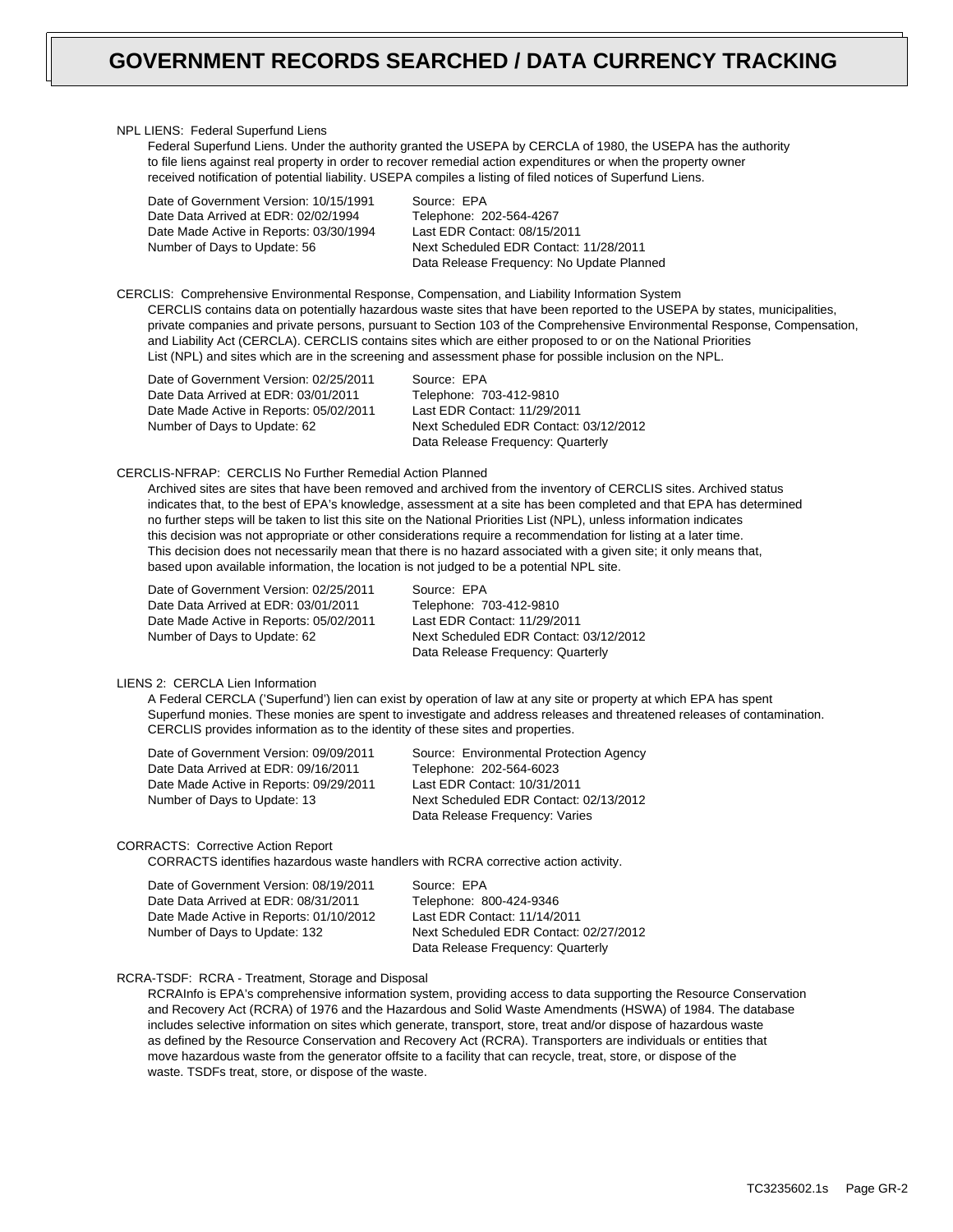Date of Government Version: 06/15/2011 Date Data Arrived at EDR: 07/07/2011 Date Made Active in Reports: 08/08/2011 Number of Days to Update: 32

Source: Environmental Protection Agency Telephone: 303-312-6149 Last EDR Contact: 01/05/2012 Next Scheduled EDR Contact: 04/16/2012 Data Release Frequency: Quarterly

# RCRA-LQG: RCRA - Large Quantity Generators

RCRAInfo is EPA's comprehensive information system, providing access to data supporting the Resource Conservation and Recovery Act (RCRA) of 1976 and the Hazardous and Solid Waste Amendments (HSWA) of 1984. The database includes selective information on sites which generate, transport, store, treat and/or dispose of hazardous waste as defined by the Resource Conservation and Recovery Act (RCRA). Large quantity generators (LQGs) generate over 1,000 kilograms (kg) of hazardous waste, or over 1 kg of acutely hazardous waste per month.

Date of Government Version: 06/15/2011 Date Data Arrived at EDR: 07/07/2011 Date Made Active in Reports: 08/08/2011 Number of Days to Update: 32

Source: Environmental Protection Agency Telephone: 303-312-6149 Last EDR Contact: 01/05/2012 Next Scheduled EDR Contact: 04/16/2012 Data Release Frequency: Quarterly

### RCRA-SQG: RCRA - Small Quantity Generators

RCRAInfo is EPA's comprehensive information system, providing access to data supporting the Resource Conservation and Recovery Act (RCRA) of 1976 and the Hazardous and Solid Waste Amendments (HSWA) of 1984. The database includes selective information on sites which generate, transport, store, treat and/or dispose of hazardous waste as defined by the Resource Conservation and Recovery Act (RCRA). Small quantity generators (SQGs) generate between 100 kg and 1,000 kg of hazardous waste per month.

Date of Government Version: 06/15/2011 Date Data Arrived at EDR: 07/07/2011 Date Made Active in Reports: 08/08/2011 Number of Days to Update: 32

Source: Environmental Protection Agency Telephone: 303-312-6149 Last EDR Contact: 01/05/2012 Next Scheduled EDR Contact: 04/16/2012 Data Release Frequency: Quarterly

#### RCRA-CESQG: RCRA - Conditionally Exempt Small Quantity Generators

RCRAInfo is EPA's comprehensive information system, providing access to data supporting the Resource Conservation and Recovery Act (RCRA) of 1976 and the Hazardous and Solid Waste Amendments (HSWA) of 1984. The database includes selective information on sites which generate, transport, store, treat and/or dispose of hazardous waste as defined by the Resource Conservation and Recovery Act (RCRA). Conditionally exempt small quantity generators (CESQGs) generate less than 100 kg of hazardous waste, or less than 1 kg of acutely hazardous waste per month.

Date of Government Version: 06/15/2011 Date Data Arrived at EDR: 07/07/2011 Date Made Active in Reports: 08/08/2011 Number of Days to Update: 32

Source: Environmental Protection Agency Telephone: 303-312-6149 Last EDR Contact: 01/05/2012 Next Scheduled EDR Contact: 04/16/2012 Data Release Frequency: Varies

#### RCRA-NonGen: RCRA - Non Generators

RCRAInfo is EPA's comprehensive information system, providing access to data supporting the Resource Conservation and Recovery Act (RCRA) of 1976 and the Hazardous and Solid Waste Amendments (HSWA) of 1984. The database includes selective information on sites which generate, transport, store, treat and/or dispose of hazardous waste as defined by the Resource Conservation and Recovery Act (RCRA). Non-Generators do not presently generate hazardous waste.

Date of Government Version: 06/15/2011 Date Data Arrived at EDR: 07/07/2011 Date Made Active in Reports: 08/08/2011 Number of Days to Update: 32

Source: Environmental Protection Agency Telephone: 303-312-6149 Last EDR Contact: 01/05/2012 Next Scheduled EDR Contact: 04/16/2012 Data Release Frequency: Varies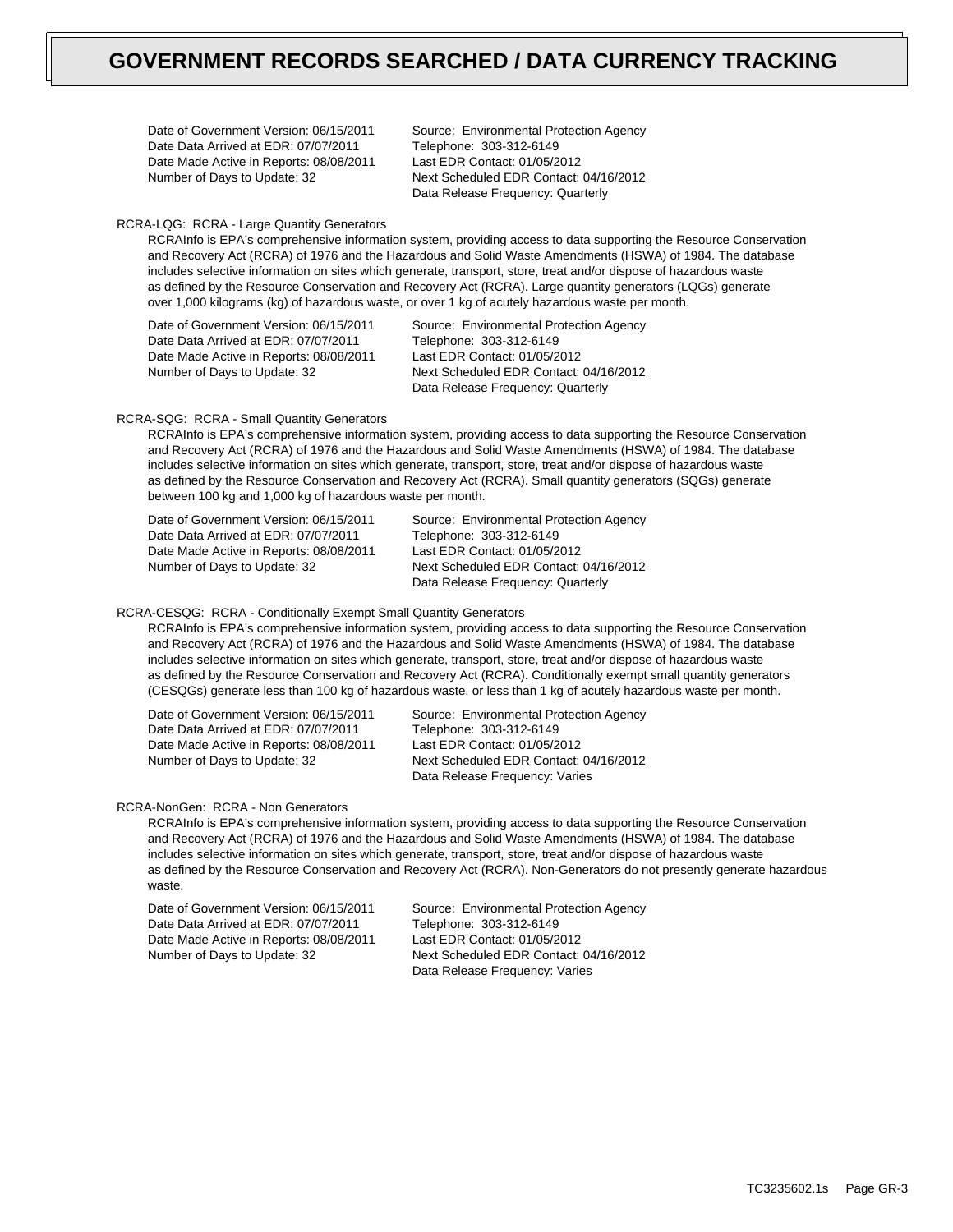| US ENG CONTROLS: Engineering Controls Sites List<br>A listing of sites with engineering controls in place. Engineering controls include various forms of caps, building<br>foundations, liners, and treatment methods to create pathway elimination for regulated substances to enter environmental<br>media or effect human health. |                                                                                                                                                                                                                                                                                                                                                           |  |
|--------------------------------------------------------------------------------------------------------------------------------------------------------------------------------------------------------------------------------------------------------------------------------------------------------------------------------------|-----------------------------------------------------------------------------------------------------------------------------------------------------------------------------------------------------------------------------------------------------------------------------------------------------------------------------------------------------------|--|
| Date of Government Version: 12/30/2011<br>Date Data Arrived at EDR: 12/30/2011<br>Date Made Active in Reports: 01/10/2012<br>Number of Days to Update: 11                                                                                                                                                                            | Source: Environmental Protection Agency<br>Telephone: 703-603-0695<br>Last EDR Contact: 12/09/2011<br>Next Scheduled EDR Contact: 03/26/2012<br>Data Release Frequency: Varies                                                                                                                                                                            |  |
| US INST CONTROL: Sites with Institutional Controls<br>required as part of the institutional controls.                                                                                                                                                                                                                                | A listing of sites with institutional controls in place. Institutional controls include administrative measures,<br>such as groundwater use restrictions, construction restrictions, property use restrictions, and post remediation<br>care requirements intended to prevent exposure to contaminants remaining on site. Deed restrictions are generally |  |
| Date of Government Version: 12/30/2011<br>Date Data Arrived at EDR: 12/30/2011<br>Date Made Active in Reports: 01/10/2012<br>Number of Days to Update: 11                                                                                                                                                                            | Source: Environmental Protection Agency<br>Telephone: 703-603-0695<br>Last EDR Contact: 12/09/2011<br>Next Scheduled EDR Contact: 03/26/2012<br>Data Release Frequency: Varies                                                                                                                                                                            |  |
| <b>ERNS: Emergency Response Notification System</b><br>substances.                                                                                                                                                                                                                                                                   | Emergency Response Notification System. ERNS records and stores information on reported releases of oil and hazardous                                                                                                                                                                                                                                     |  |
| Date of Government Version: 10/03/2011<br>Date Data Arrived at EDR: 10/04/2011<br>Date Made Active in Reports: 11/11/2011<br>Number of Days to Update: 38                                                                                                                                                                            | Source: National Response Center, United States Coast Guard<br>Telephone: 202-267-2180<br>Last EDR Contact: 01/06/2012<br>Next Scheduled EDR Contact: 04/16/2012<br>Data Release Frequency: Annually                                                                                                                                                      |  |
| HMIRS: Hazardous Materials Information Reporting System                                                                                                                                                                                                                                                                              | Hazardous Materials Incident Report System. HMIRS contains hazardous material spill incidents reported to DOT.                                                                                                                                                                                                                                            |  |
| Date of Government Version: 10/04/2011<br>Date Data Arrived at EDR: 10/04/2011<br>Date Made Active in Reports: 11/11/2011<br>Number of Days to Update: 38                                                                                                                                                                            | Source: U.S. Department of Transportation<br>Telephone: 202-366-4555<br>Last EDR Contact: 01/03/2012<br>Next Scheduled EDR Contact: 04/16/2012<br>Data Release Frequency: Annually                                                                                                                                                                        |  |
| DOT OPS: Incident and Accident Data<br>Department of Transporation, Office of Pipeline Safety Incident and Accident data.                                                                                                                                                                                                            |                                                                                                                                                                                                                                                                                                                                                           |  |
| Date of Government Version: 07/29/2011<br>Date Data Arrived at EDR: 08/09/2011<br>Date Made Active in Reports: 11/11/2011<br>Number of Days to Update: 94                                                                                                                                                                            | Source: Department of Transporation, Office of Pipeline Safety<br>Telephone: 202-366-4595<br>Last EDR Contact: 11/08/2011<br>Next Scheduled EDR Contact: 02/20/2012<br>Data Release Frequency: Varies                                                                                                                                                     |  |
| US CDL: Clandestine Drug Labs                                                                                                                                                                                                                                                                                                        | A listing of clandestine drug lab locations. The U.S. Department of Justice ("the Department") provides this                                                                                                                                                                                                                                              |  |

A listing of clandestine drug lab locations. The U.S. Department of Justice ("the Department") provides this web site as a public service. It contains addresses of some locations where law enforcement agencies reported they found chemicals or other items that indicated the presence of either clandestine drug laboratories or dumpsites. In most cases, the source of the entries is not the Department, and the Department has not verified the entry and does not guarantee its accuracy. Members of the public must verify the accuracy of all entries by, for example, contacting local law enforcement and local health departments.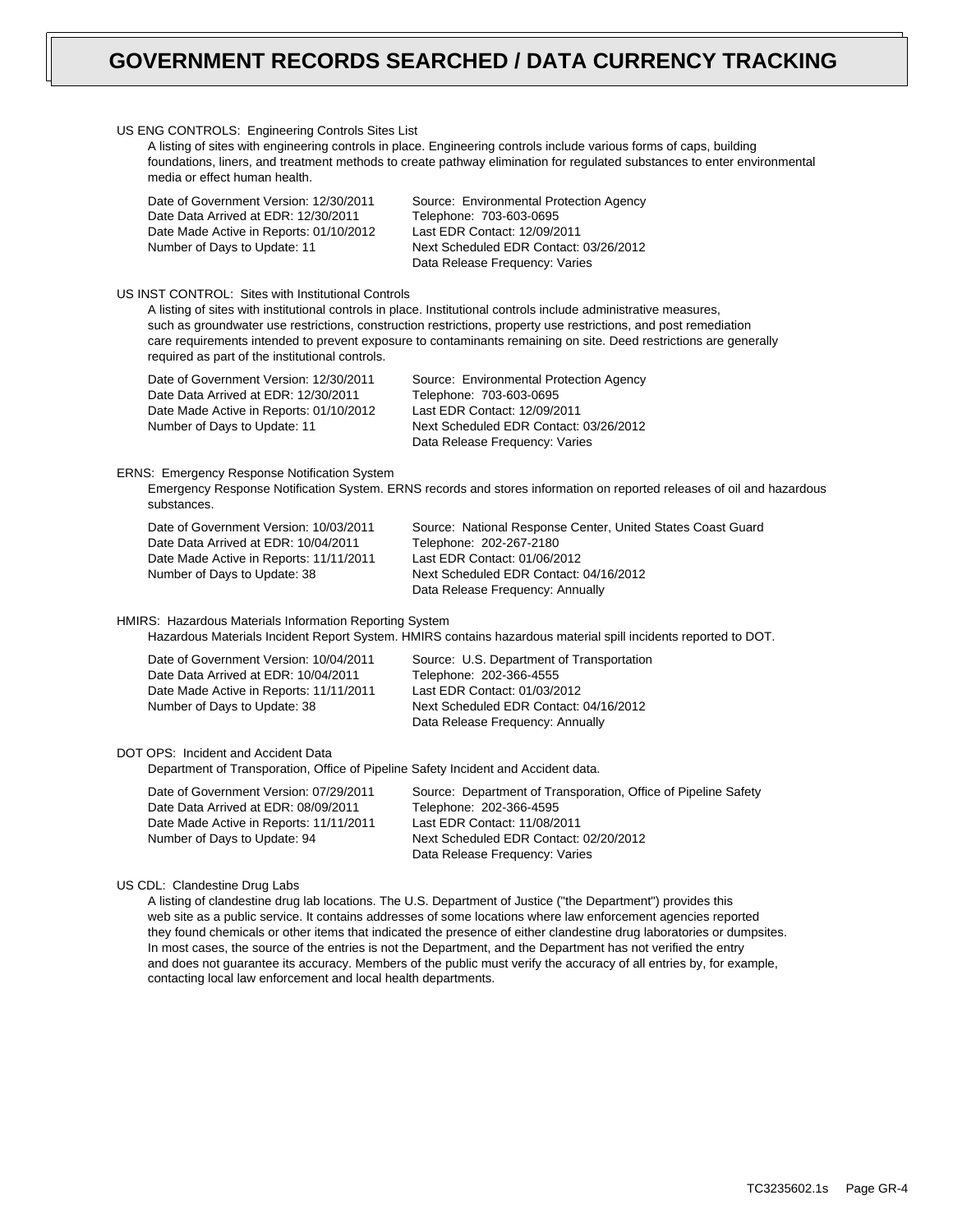Date of Government Version: 10/07/2011 Date Data Arrived at EDR: 12/09/2011 Date Made Active in Reports: 01/10/2012 Number of Days to Update: 32

Source: Drug Enforcement Administration Telephone: 202-307-1000 Last EDR Contact: 12/05/2011 Next Scheduled EDR Contact: 03/19/2012 Data Release Frequency: Quarterly

### US BROWNFIELDS: A Listing of Brownfields Sites

Included in the listing are brownfields properties addresses by Cooperative Agreement Recipients and brownfields properties addressed by Targeted Brownfields Assessments. Targeted Brownfields Assessments-EPA's Targeted Brownfields Assessments (TBA) program is designed to help states, tribes, and municipalities--especially those without EPA Brownfields Assessment Demonstration Pilots--minimize the uncertainties of contamination often associated with brownfields. Under the TBA program, EPA provides funding and/or technical assistance for environmental assessments at brownfields sites throughout the country. Targeted Brownfields Assessments supplement and work with other efforts under EPA's Brownfields Initiative to promote cleanup and redevelopment of brownfields. Cooperative Agreement Recipients-States, political subdivisions, territories, and Indian tribes become Brownfields Cleanup Revolving Loan Fund (BCRLF) cooperative agreement recipients when they enter into BCRLF cooperative agreements with the U.S. EPA. EPA selects BCRLF cooperative agreement recipients based on a proposal and application process. BCRLF cooperative agreement recipients must use EPA funds provided through BCRLF cooperative agreement for specified brownfields-related cleanup activities.

Date of Government Version: 06/27/2011 Date Data Arrived at EDR: 06/27/2011 Date Made Active in Reports: 09/13/2011 Number of Days to Update: 78

Source: Environmental Protection Agency Telephone: 202-566-2777 Last EDR Contact: 12/27/2011 Next Scheduled EDR Contact: 04/09/2012 Data Release Frequency: Semi-Annually

#### DOD: Department of Defense Sites

This data set consists of federally owned or administered lands, administered by the Department of Defense, that have any area equal to or greater than 640 acres of the United States, Puerto Rico, and the U.S. Virgin Islands.

Date of Government Version: 12/31/2005 Date Data Arrived at EDR: 11/10/2006 Date Made Active in Reports: 01/11/2007 Number of Days to Update: 62

Source: USGS Telephone: 888-275-8747 Last EDR Contact: 10/20/2011 Next Scheduled EDR Contact: 01/30/2012 Data Release Frequency: Semi-Annually

#### FUDS: Formerly Used Defense Sites

The listing includes locations of Formerly Used Defense Sites properties where the US Army Corps of Engineers is actively working or will take necessary cleanup actions.

Date of Government Version: 12/31/2009 Date Data Arrived at EDR: 08/12/2010 Date Made Active in Reports: 12/02/2010 Number of Days to Update: 112

Source: U.S. Army Corps of Engineers Telephone: 202-528-4285 Last EDR Contact: 12/09/2011 Next Scheduled EDR Contact: 03/26/2012 Data Release Frequency: Varies

#### LUCIS: Land Use Control Information System

LUCIS contains records of land use control information pertaining to the former Navy Base Realignment and Closure properties.

Date of Government Version: 12/09/2005 Date Data Arrived at EDR: 12/11/2006 Date Made Active in Reports: 01/11/2007 Number of Days to Update: 31

Source: Department of the Navy Telephone: 843-820-7326 Last EDR Contact: 11/22/2011 Next Scheduled EDR Contact: 03/05/2012 Data Release Frequency: Varies

## CONSENT: Superfund (CERCLA) Consent Decrees

Major legal settlements that establish responsibility and standards for cleanup at NPL (Superfund) sites. Released periodically by United States District Courts after settlement by parties to litigation matters.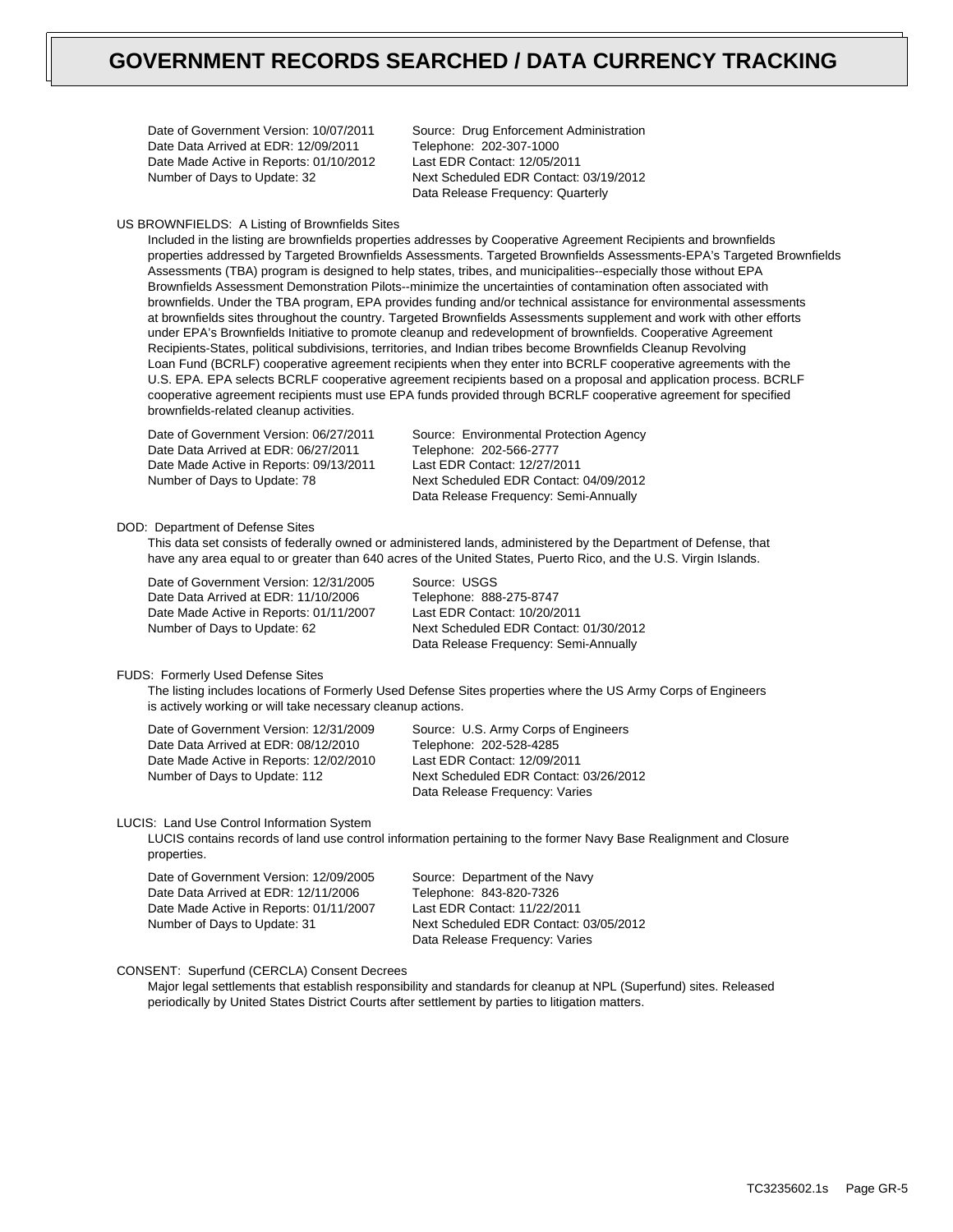| Date of Government Version: 09/01/2011<br>Date Data Arrived at EDR: 11/18/2011<br>Date Made Active in Reports: 01/10/2012<br>Number of Days to Update: 53  | Source: Department of Justice, Consent Decree Library<br>Telephone: Varies<br>Last EDR Contact: 12/27/2011<br>Next Scheduled EDR Contact: 04/16/2012<br>Data Release Frequency: Varies                                                                                                                                                                                                                                                                                |
|------------------------------------------------------------------------------------------------------------------------------------------------------------|-----------------------------------------------------------------------------------------------------------------------------------------------------------------------------------------------------------------------------------------------------------------------------------------------------------------------------------------------------------------------------------------------------------------------------------------------------------------------|
| ROD: Records Of Decision<br>and health information to aid in the cleanup.                                                                                  | Record of Decision. ROD documents mandate a permanent remedy at an NPL (Superfund) site containing technical                                                                                                                                                                                                                                                                                                                                                          |
| Date of Government Version: 09/28/2011<br>Date Data Arrived at EDR: 12/14/2011<br>Date Made Active in Reports: 01/10/2012<br>Number of Days to Update: 27  | Source: EPA<br>Telephone: 703-416-0223<br>Last EDR Contact: 12/14/2011<br>Next Scheduled EDR Contact: 03/26/2012<br>Data Release Frequency: Annually                                                                                                                                                                                                                                                                                                                  |
| <b>UMTRA: Uranium Mill Tailings Sites</b>                                                                                                                  | Uranium ore was mined by private companies for federal government use in national defense programs. When the mills<br>shut down, large piles of the sand-like material (mill tailings) remain after uranium has been extracted from<br>the ore. Levels of human exposure to radioactive materials from the piles are low; however, in some cases tailings<br>were used as construction materials before the potential health hazards of the tailings were recognized. |
| Date of Government Version: 09/14/2010<br>Date Data Arrived at EDR: 10/21/2010<br>Date Made Active in Reports: 01/28/2011<br>Number of Days to Update: 99  | Source: Department of Energy<br>Telephone: 505-845-0011<br>Last EDR Contact: 11/29/2011<br>Next Scheduled EDR Contact: 03/12/2012<br>Data Release Frequency: Varies                                                                                                                                                                                                                                                                                                   |
| DEBRIS REGION 9: Torres Martinez Reservation Illegal Dump Site Locations<br>County and northern Imperial County, California.                               | A listing of illegal dump sites location on the Torres Martinez Indian Reservation located in eastern Riverside                                                                                                                                                                                                                                                                                                                                                       |
| Date of Government Version: 01/12/2009<br>Date Data Arrived at EDR: 05/07/2009<br>Date Made Active in Reports: 09/21/2009<br>Number of Days to Update: 137 | Source: EPA, Region 9<br>Telephone: 415-947-4219<br>Last EDR Contact: 12/21/2011<br>Next Scheduled EDR Contact: 04/09/2012<br>Data Release Frequency: No Update Planned                                                                                                                                                                                                                                                                                               |
| ODI: Open Dump Inventory<br>Subtitle D Criteria.                                                                                                           | An open dump is defined as a disposal facility that does not comply with one or more of the Part 257 or Part 258                                                                                                                                                                                                                                                                                                                                                      |
| Date of Government Version: 06/30/1985<br>Date Data Arrived at EDR: 08/09/2004<br>Date Made Active in Reports: 09/17/2004<br>Number of Days to Update: 39  | Source: Environmental Protection Agency<br>Telephone: 800-424-9346<br>Last EDR Contact: 06/09/2004<br>Next Scheduled EDR Contact: N/A<br>Data Release Frequency: No Update Planned                                                                                                                                                                                                                                                                                    |
| MINES: Mines Master Index File<br>violation information.                                                                                                   | Contains all mine identification numbers issued for mines active or opened since 1971. The data also includes                                                                                                                                                                                                                                                                                                                                                         |
| Date of Government Version: 08/18/2011<br>Date Data Arrived at EDR: 09/08/2011<br>Date Made Active in Reports: 09/29/2011<br>Number of Days to Update: 21  | Source: Department of Labor, Mine Safety and Health Administration<br>Telephone: 303-231-5959<br>Last EDR Contact: 12/07/2011<br>Next Scheduled EDR Contact: 03/19/2012<br>Data Release Frequency: Semi-Annually                                                                                                                                                                                                                                                      |
| TRIS: Toxic Chemical Release Inventory System                                                                                                              |                                                                                                                                                                                                                                                                                                                                                                                                                                                                       |

Toxic Release Inventory System. TRIS identifies facilities which release toxic chemicals to the air, water and land in reportable quantities under SARA Title III Section 313.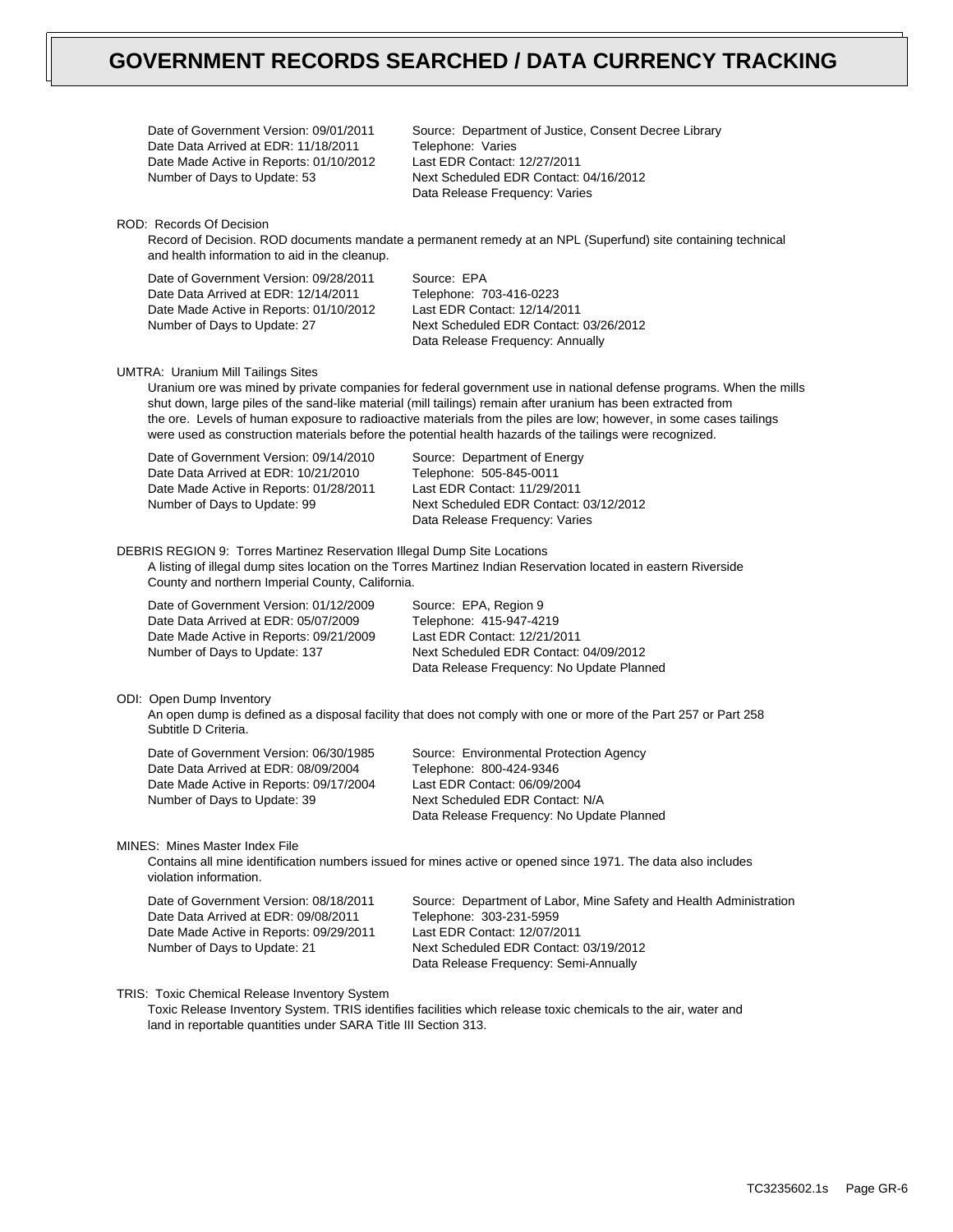Date of Government Version: 12/31/2009 Date Data Arrived at EDR: 09/01/2011 Date Made Active in Reports: 01/10/2012 Number of Days to Update: 131

Source: EPA Telephone: 202-566-0250 Last EDR Contact: 12/02/2011 Next Scheduled EDR Contact: 03/12/2012 Data Release Frequency: Annually

TSCA: Toxic Substances Control Act

Toxic Substances Control Act. TSCA identifies manufacturers and importers of chemical substances included on the TSCA Chemical Substance Inventory list. It includes data on the production volume of these substances by plant site.

Date of Government Version: 12/31/2006 Date Data Arrived at EDR: 09/29/2010 Date Made Active in Reports: 12/02/2010 Number of Days to Update: 64

Source: EPA Telephone: 202-260-5521 Last EDR Contact: 12/27/2011 Next Scheduled EDR Contact: 04/09/2012 Data Release Frequency: Every 4 Years

FTTS: FIFRA/ TSCA Tracking System - FIFRA (Federal Insecticide, Fungicide, & Rodenticide Act)/TSCA (Toxic Substances Control Act) FTTS tracks administrative cases and pesticide enforcement actions and compliance activities related to FIFRA, TSCA and EPCRA (Emergency Planning and Community Right-to-Know Act). To maintain currency, EDR contacts the Agency on a quarterly basis.

| Date of Government Version: 04/09/2009  | Source: EPA/Office of Prevention, Pesticides and Toxic Substances |
|-----------------------------------------|-------------------------------------------------------------------|
| Date Data Arrived at EDR: 04/16/2009    | Telephone: 202-566-1667                                           |
| Date Made Active in Reports: 05/11/2009 | Last EDR Contact: 11/28/2011                                      |
| Number of Days to Update: 25            | Next Scheduled EDR Contact: 03/12/2012                            |
|                                         | Data Release Frequency: Quarterly                                 |
|                                         |                                                                   |

FTTS INSP: FIFRA/ TSCA Tracking System - FIFRA (Federal Insecticide, Fungicide, & Rodenticide Act)/TSCA (Toxic Substances Control Act) A listing of FIFRA/TSCA Tracking System (FTTS) inspections and enforcements.

Date of Government Version: 04/09/2009 Date Data Arrived at EDR: 04/16/2009 Date Made Active in Reports: 05/11/2009 Number of Days to Update: 25

Source: EPA Telephone: 202-566-1667 Last EDR Contact: 11/28/2011 Next Scheduled EDR Contact: 03/12/2012 Data Release Frequency: Quarterly

HIST FTTS: FIFRA/TSCA Tracking System Administrative Case Listing

A complete administrative case listing from the FIFRA/TSCA Tracking System (FTTS) for all ten EPA regions. The information was obtained from the National Compliance Database (NCDB). NCDB supports the implementation of FIFRA (Federal Insecticide, Fungicide, and Rodenticide Act) and TSCA (Toxic Substances Control Act). Some EPA regions are now closing out records. Because of that, and the fact that some EPA regions are not providing EPA Headquarters with updated records, it was decided to create a HIST FTTS database. It included records that may not be included in the newer FTTS database updates. This database is no longer updated.

Date of Government Version: 10/19/2006 Date Data Arrived at EDR: 03/01/2007 Date Made Active in Reports: 04/10/2007 Number of Days to Update: 40

Source: Environmental Protection Agency Telephone: 202-564-2501 Last EDR Contact: 12/17/2007 Next Scheduled EDR Contact: 03/17/2008 Data Release Frequency: No Update Planned

HIST FTTS INSP: FIFRA/TSCA Tracking System Inspection & Enforcement Case Listing

A complete inspection and enforcement case listing from the FIFRA/TSCA Tracking System (FTTS) for all ten EPA regions. The information was obtained from the National Compliance Database (NCDB). NCDB supports the implementation of FIFRA (Federal Insecticide, Fungicide, and Rodenticide Act) and TSCA (Toxic Substances Control Act). Some EPA regions are now closing out records. Because of that, and the fact that some EPA regions are not providing EPA Headquarters with updated records, it was decided to create a HIST FTTS database. It included records that may not be included in the newer FTTS database updates. This database is no longer updated.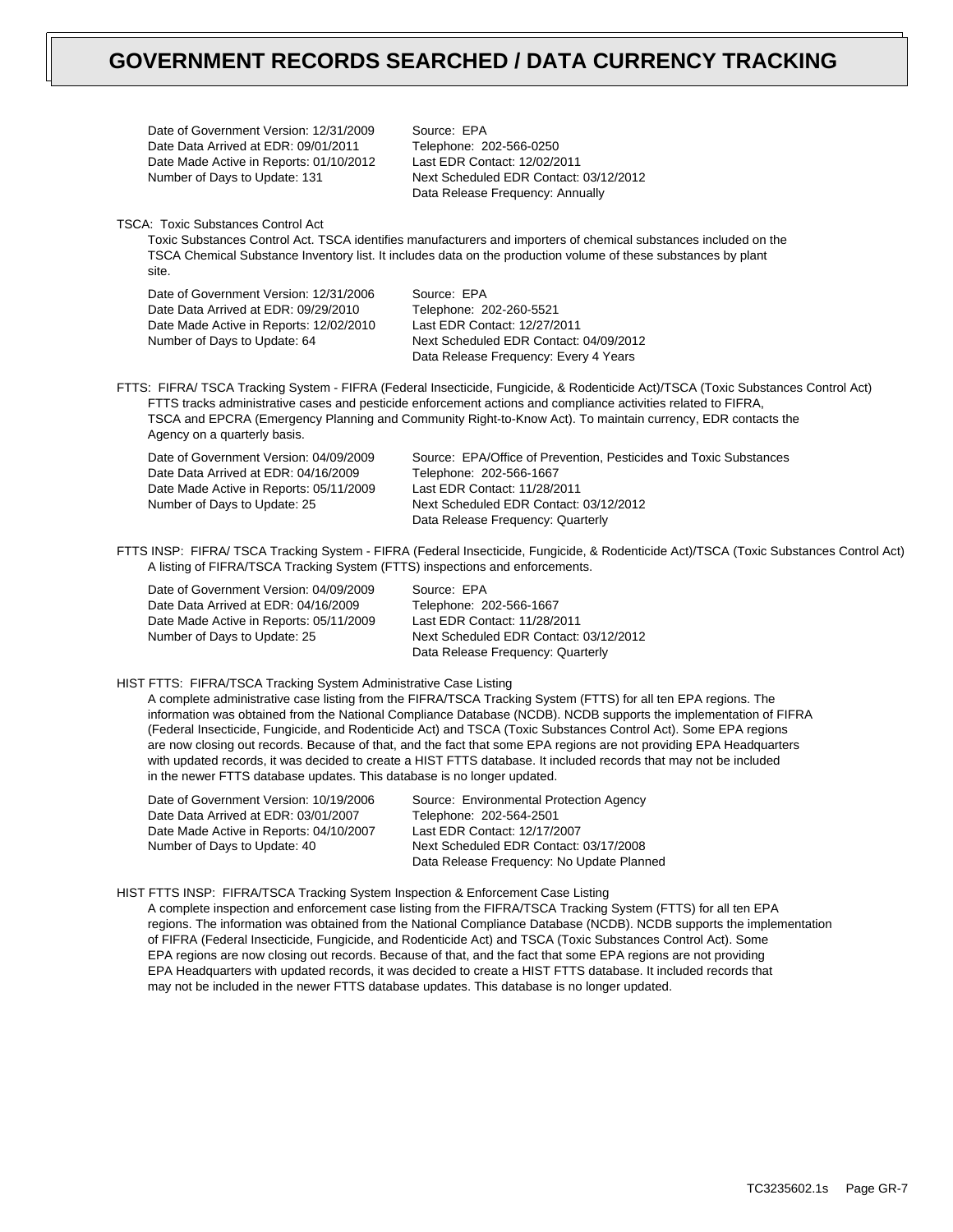Date of Government Version: 10/19/2006 Date Data Arrived at EDR: 03/01/2007 Date Made Active in Reports: 04/10/2007 Number of Days to Update: 40

Source: Environmental Protection Agency Telephone: 202-564-2501 Last EDR Contact: 12/17/2008 Next Scheduled EDR Contact: 03/17/2008 Data Release Frequency: No Update Planned

SSTS: Section 7 Tracking Systems

Section 7 of the Federal Insecticide, Fungicide and Rodenticide Act, as amended (92 Stat. 829) requires all registered pesticide-producing establishments to submit a report to the Environmental Protection Agency by March 1st each year. Each establishment must report the types and amounts of pesticides, active ingredients and devices being produced, and those having been produced and sold or distributed in the past year.

Date of Government Version: 12/31/2009 Date Data Arrived at EDR: 12/10/2010 Date Made Active in Reports: 02/25/2011 Number of Days to Update: 77

Source: EPA Telephone: 202-564-4203 Last EDR Contact: 10/31/2011 Next Scheduled EDR Contact: 02/13/2012 Data Release Frequency: Annually

### ICIS: Integrated Compliance Information System

The Integrated Compliance Information System (ICIS) supports the information needs of the national enforcement and compliance program as well as the unique needs of the National Pollutant Discharge Elimination System (NPDES) program.

Date of Government Version: 07/20/2011 Date Data Arrived at EDR: 11/10/2011 Date Made Active in Reports: 01/10/2012 Number of Days to Update: 61

Source: Environmental Protection Agency Telephone: 202-564-5088 Last EDR Contact: 12/21/2011 Next Scheduled EDR Contact: 04/09/2012 Data Release Frequency: Quarterly

### PADS: PCB Activity Database System

PCB Activity Database. PADS Identifies generators, transporters, commercial storers and/or brokers and disposers of PCB's who are required to notify the EPA of such activities.

Date of Government Version: 11/01/2010 Date Data Arrived at EDR: 11/10/2010 Date Made Active in Reports: 02/16/2011 Number of Days to Update: 98

Source: EPA Telephone: 202-566-0500 Last EDR Contact: 10/19/2011 Next Scheduled EDR Contact: 01/30/2012 Data Release Frequency: Annually

#### MLTS: Material Licensing Tracking System

MLTS is maintained by the Nuclear Regulatory Commission and contains a list of approximately 8,100 sites which possess or use radioactive materials and which are subject to NRC licensing requirements. To maintain currency, EDR contacts the Agency on a quarterly basis.

Date of Government Version: 06/21/2011 Date Data Arrived at EDR: 07/15/2011 Date Made Active in Reports: 09/13/2011 Number of Days to Update: 60

Source: Nuclear Regulatory Commission Telephone: 301-415-7169 Last EDR Contact: 12/12/2011 Next Scheduled EDR Contact: 03/26/2012 Data Release Frequency: Quarterly

#### RADINFO: Radiation Information Database

The Radiation Information Database (RADINFO) contains information about facilities that are regulated by U.S. Environmental Protection Agency (EPA) regulations for radiation and radioactivity.

| Date of Government Version: 01/11/2011  | Source: Environmental Protection Agency |
|-----------------------------------------|-----------------------------------------|
| Date Data Arrived at EDR: 01/13/2011    | Telephone: 202-343-9775                 |
| Date Made Active in Reports: 02/16/2011 | Last EDR Contact: 10/13/2011            |
| Number of Days to Update: 34            | Next Scheduled EDR Contact: 01/23/2012  |
|                                         | Data Release Frequency: Quarterly       |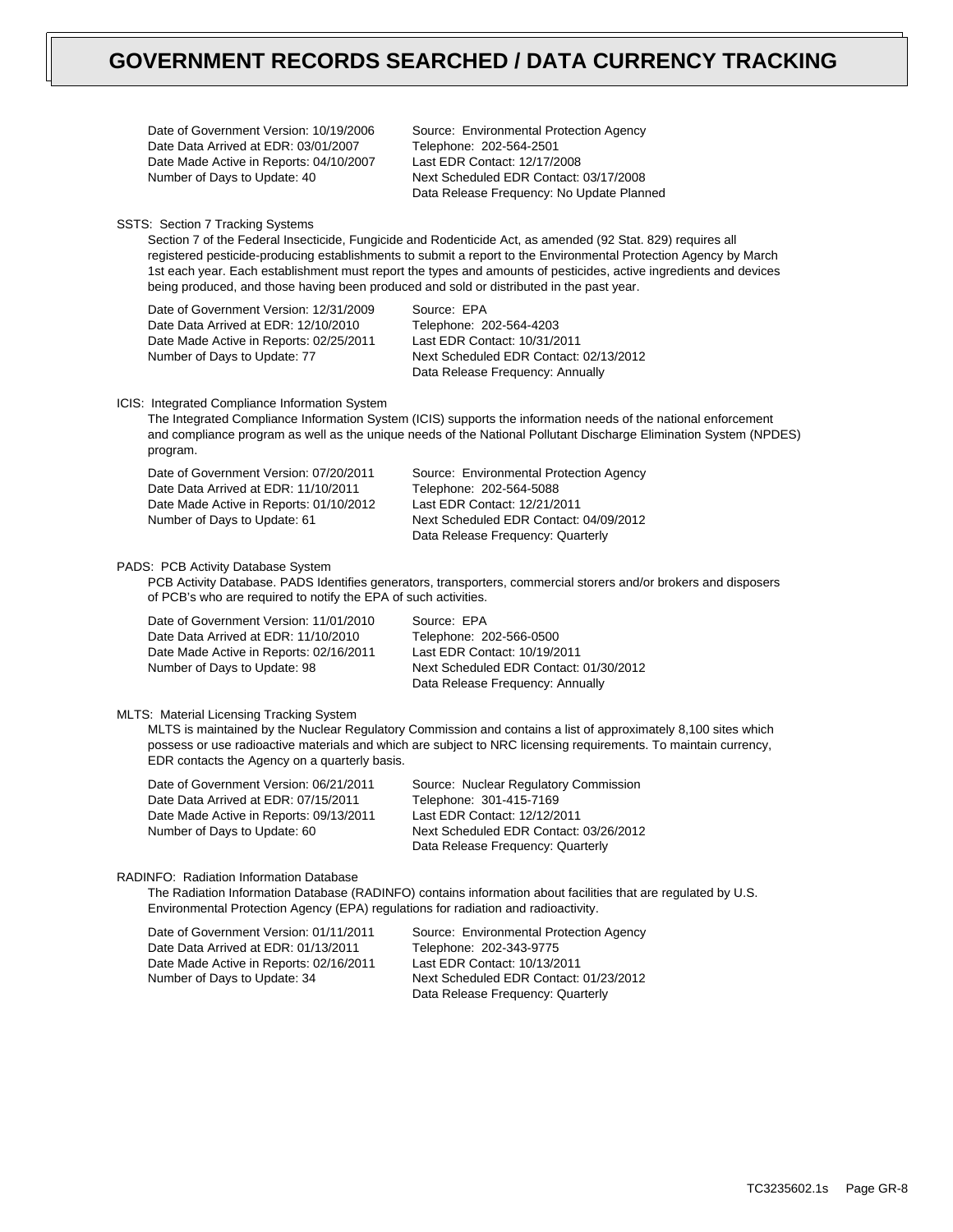#### FINDS: Facility Index System/Facility Registry System

Facility Index System. FINDS contains both facility information and 'pointers' to other sources that contain more detail. EDR includes the following FINDS databases in this report: PCS (Permit Compliance System), AIRS (Aerometric Information Retrieval System), DOCKET (Enforcement Docket used to manage and track information on civil judicial enforcement cases for all environmental statutes), FURS (Federal Underground Injection Control), C-DOCKET (Criminal Docket System used to track criminal enforcement actions for all environmental statutes), FFIS (Federal Facilities Information System), STATE (State Environmental Laws and Statutes), and PADS (PCB Activity Data System).

Date of Government Version: 08/02/2011 Date Data Arrived at EDR: 09/13/2011 Date Made Active in Reports: 01/10/2012 Number of Days to Update: 119

Source: EPA Telephone: (303) 312-6312 Last EDR Contact: 12/13/2011 Next Scheduled EDR Contact: 03/26/2012 Data Release Frequency: Quarterly

## RAATS: RCRA Administrative Action Tracking System

RCRA Administration Action Tracking System. RAATS contains records based on enforcement actions issued under RCRA pertaining to major violators and includes administrative and civil actions brought by the EPA. For administration actions after September 30, 1995, data entry in the RAATS database was discontinued. EPA will retain a copy of the database for historical records. It was necessary to terminate RAATS because a decrease in agency resources made it impossible to continue to update the information contained in the database.

Date of Government Version: 04/17/1995 Date Data Arrived at EDR: 07/03/1995 Date Made Active in Reports: 08/07/1995 Number of Days to Update: 35

Source: EPA Telephone: 202-564-4104 Last EDR Contact: 06/02/2008 Next Scheduled EDR Contact: 09/01/2008 Data Release Frequency: No Update Planned

#### BRS: Biennial Reporting System

The Biennial Reporting System is a national system administered by the EPA that collects data on the generation and management of hazardous waste. BRS captures detailed data from two groups: Large Quantity Generators (LQG) and Treatment, Storage, and Disposal Facilities.

| Date of Government Version: 12/31/2009  | Source: EPA/NTIS                       |
|-----------------------------------------|----------------------------------------|
| Date Data Arrived at EDR: 03/01/2011    | Telephone: 800-424-9346                |
| Date Made Active in Reports: 05/02/2011 | Last EDR Contact: 11/30/2011           |
| Number of Days to Update: 62            | Next Scheduled EDR Contact: 03/12/2012 |
|                                         | Data Release Frequency: Biennially     |

### PCB TRANSFORMER: PCB Transformer Registration Database

The database of PCB transformer registrations that includes all PCB registration submittals.

| Date of Government Version: 02/01/2011  | Source: Environmental Protection Agency |
|-----------------------------------------|-----------------------------------------|
| Date Data Arrived at EDR: 10/19/2011    | Telephone: 202-566-0517                 |
| Date Made Active in Reports: 01/10/2012 | Last EDR Contact: 11/04/2011            |
| Number of Days to Update: 83            | Next Scheduled EDR Contact: 02/13/2012  |
|                                         | Data Release Frequency: Varies          |

### FEDERAL FACILITY: Federal Facility Site Information listing

A listing of National Priority List (NPL) and Base Realignment and Closure (BRAC) sites found in the Comprehensive Environmental Response, Compensation and Liability Information System (CERCLIS) Database where EPA Federal Facilities Restoration and Reuse Office is involved in cleanup activities.

Date of Government Version: 12/10/2010 Date Data Arrived at EDR: 01/11/2011 Date Made Active in Reports: 02/16/2011 Number of Days to Update: 36

Source: Environmental Protection Agency Telephone: 703-603-8704 Last EDR Contact: 10/14/2011 Next Scheduled EDR Contact: 01/23/2012 Data Release Frequency: Varies

COAL ASH DOE: Sleam-Electric Plan Operation Data

A listing of power plants that store ash in surface ponds.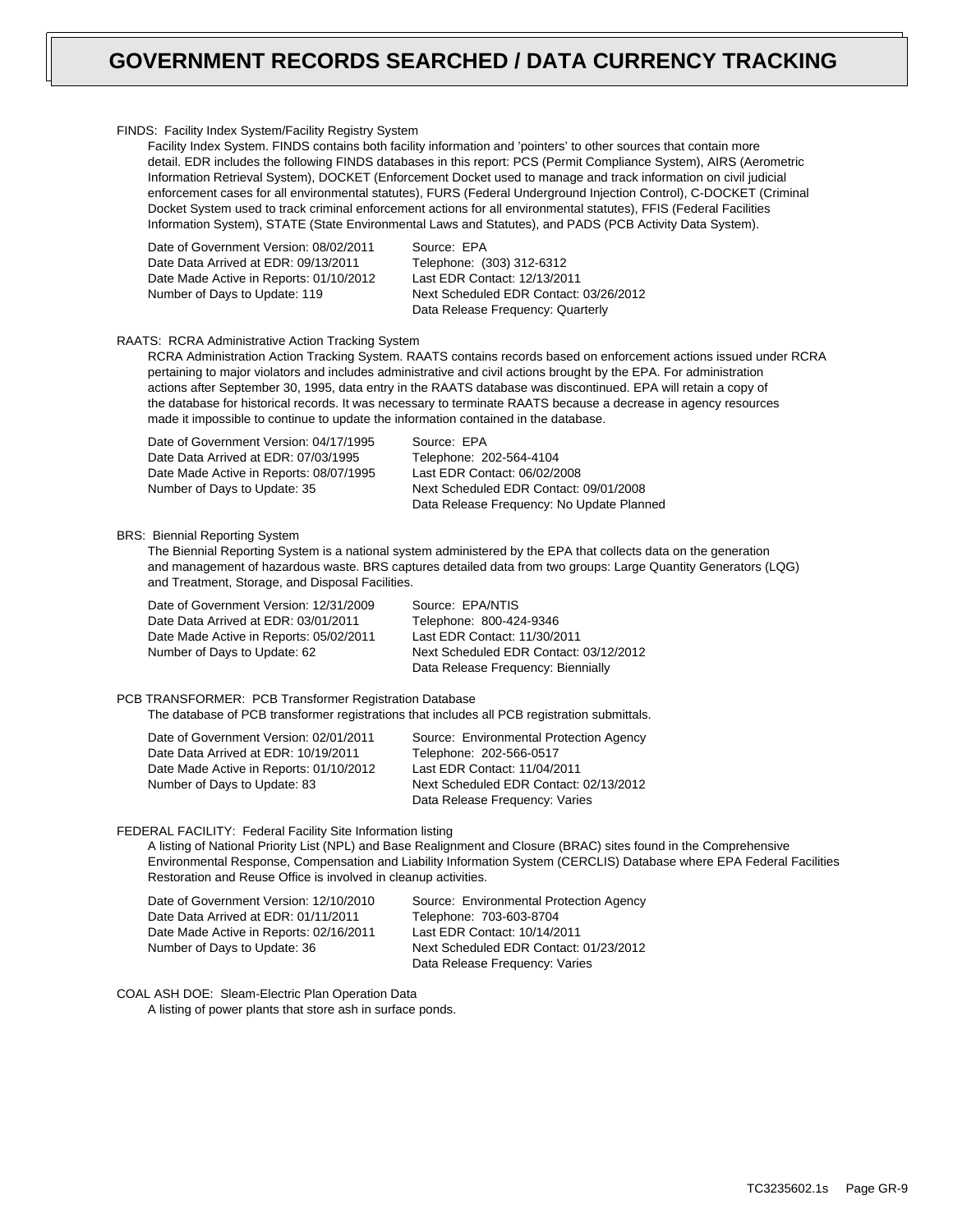Date of Government Version: 12/31/2005 Date Data Arrived at EDR: 08/07/2009 Date Made Active in Reports: 10/22/2009 Number of Days to Update: 76

Source: Department of Energy Telephone: 202-586-8719 Last EDR Contact: 12/08/2011 Next Scheduled EDR Contact: 01/30/2012 Data Release Frequency: Varies

COAL ASH EPA: Coal Combustion Residues Surface Impoundments List A listing of coal combustion residues surface impoundments with high hazard potential ratings.

| Date of Government Version: 08/17/2010<br>Date Data Arrived at EDR: 01/03/2011 | Source: Environmental Protection Agency                                  |
|--------------------------------------------------------------------------------|--------------------------------------------------------------------------|
| Date Made Active in Reports: 03/21/2011                                        | Telephone: N/A<br>Last EDR Contact: 12/08/2011                           |
| Number of Days to Update: 77                                                   | Next Scheduled EDR Contact: 03/26/2012<br>Data Release Frequency: Varies |

FEMA UST: Underground Storage Tank Listing

A listing of all FEMA owned underground storage tanks.

| Date of Government Version: 01/01/2010  | Source: FEMA                           |
|-----------------------------------------|----------------------------------------|
| Date Data Arrived at EDR: 02/16/2010    | Telephone: 202-646-5797                |
| Date Made Active in Reports: 04/12/2010 | Last EDR Contact: 10/17/2011           |
| Number of Days to Update: 55            | Next Scheduled EDR Contact: 01/30/2012 |
|                                         | Data Release Frequency: Varies         |

SCRD DRYCLEANERS: State Coalition for Remediation of Drycleaners Listing

The State Coalition for Remediation of Drycleaners was established in 1998, with support from the U.S. EPA Office of Superfund Remediation and Technology Innovation. It is comprised of representatives of states with established drycleaner remediation programs. Currently the member states are Alabama, Connecticut, Florida, Illinois, Kansas, Minnesota, Missouri, North Carolina, Oregon, South Carolina, Tennessee, Texas, and Wisconsin.

Date of Government Version: 03/07/2011 Date Data Arrived at EDR: 03/09/2011 Date Made Active in Reports: 05/02/2011 Number of Days to Update: 54

Source: Environmental Protection Agency Telephone: 615-532-8599 Last EDR Contact: 10/24/2011 Next Scheduled EDR Contact: 02/06/2012 Data Release Frequency: Varies

## US HIST CDL: National Clandestine Laboratory Register

A listing of clandestine drug lab locations. The U.S. Department of Justice ("the Department") provides this web site as a public service. It contains addresses of some locations where law enforcement agencies reported they found chemicals or other items that indicated the presence of either clandestine drug laboratories or dumpsites. In most cases, the source of the entries is not the Department, and the Department has not verified the entry and does not guarantee its accuracy. Members of the public must verify the accuracy of all entries by, for example, contacting local law enforcement and local health departments.

Date of Government Version: 09/01/2007 Date Data Arrived at EDR: 11/19/2008 Date Made Active in Reports: 03/30/2009 Number of Days to Update: 131

Source: Drug Enforcement Administration Telephone: 202-307-1000 Last EDR Contact: 03/23/2009 Next Scheduled EDR Contact: 06/22/2009 Data Release Frequency: No Update Planned

# **STATE AND LOCAL RECORDS**

SHWS: This state does not maintain a SHWS list. See the Federal CERCLIS list and Federal NPL list. State Hazardous Waste Sites. State hazardous waste site records are the states' equivalent to CERCLIS. These sites may or may not already be listed on the federal CERCLIS list. Priority sites planned for cleanup using state funds (state equivalent of Superfund) are identified along with sites where cleanup will be paid for by potentially responsible parties. Available information varies by state.

Date of Government Version: N/A Date Data Arrived at EDR: N/A Date Made Active in Reports: N/A Number of Days to Update: N/A

Source: Department of Public Health & Environment Telephone: 303-692-3300 Last EDR Contact: 11/17/2011 Next Scheduled EDR Contact: 03/05/2012 Data Release Frequency: N/A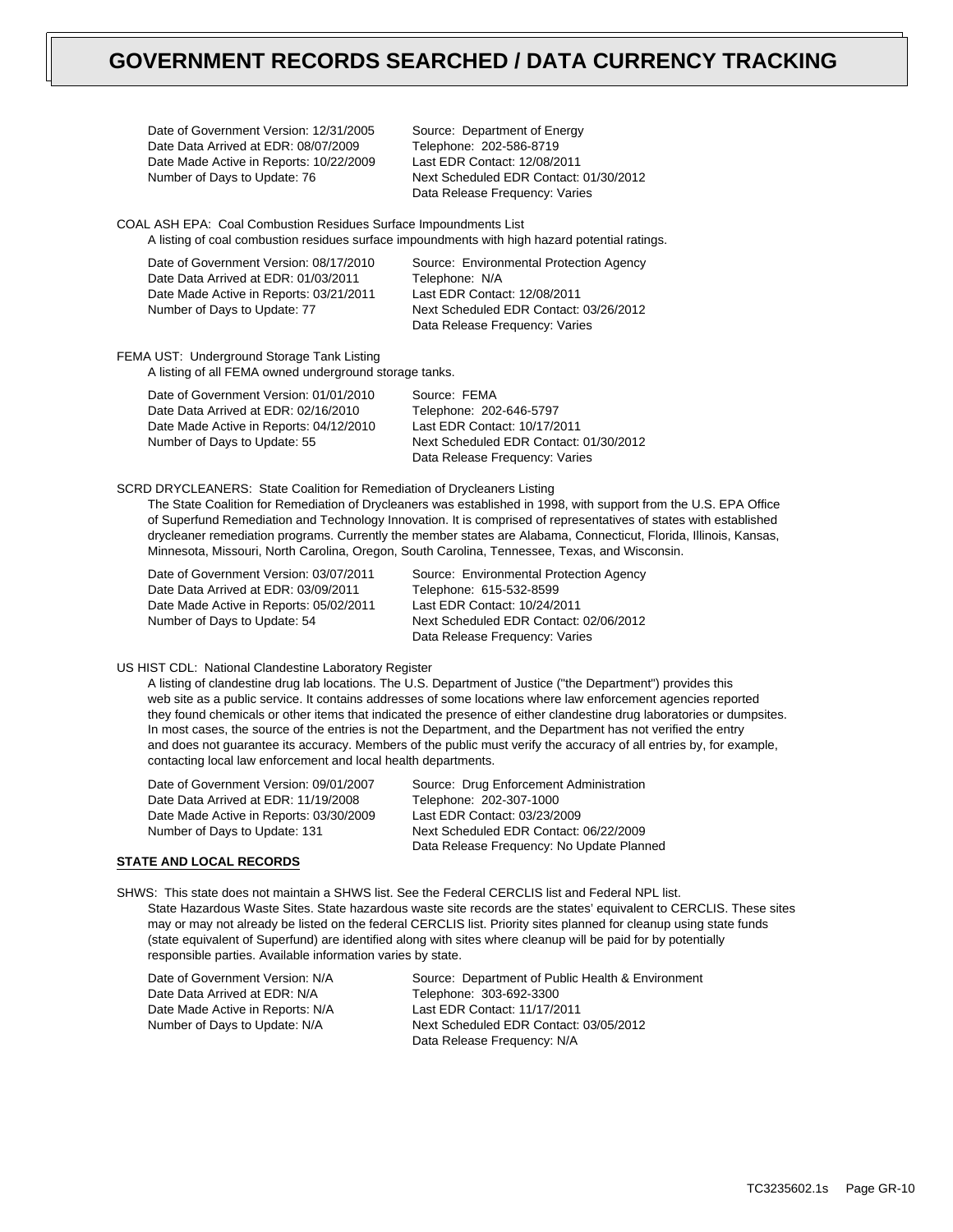| METHANE SITE: Methane Site Investigations - Jefferson County 1980<br>landfills.                                                                           | The objectives of the study are to define as closely as possible the boundaries of methane producing solid waste                                                                                                                                                                                                                                        |
|-----------------------------------------------------------------------------------------------------------------------------------------------------------|---------------------------------------------------------------------------------------------------------------------------------------------------------------------------------------------------------------------------------------------------------------------------------------------------------------------------------------------------------|
| Date of Government Version: 12/31/1980<br>Date Data Arrived at EDR: 02/13/1995<br>Date Made Active in Reports: 04/04/1995<br>Number of Days to Update: 50 | Source: Jefferson County Health Department<br>Telephone: 303-239-7175<br>Last EDR Contact: 01/27/1995<br>Next Scheduled EDR Contact: N/A<br>Data Release Frequency: No Update Planned                                                                                                                                                                   |
| SWF/LF: Solid Waste Sites & Facilities<br>sites.                                                                                                          | Solid Waste Facilities/Landfill Sites. SWF/LF type records typically contain an inventory of solid waste disposal<br>facilities or landfills in a particular state. Depending on the state, these may be active or inactive facilities<br>or open dumps that failed to meet RCRA Subtitle D Section 4004 criteria for solid waste landfills or disposal |
| Date of Government Version: 06/30/2011<br>Date Data Arrived at EDR: 08/23/2011<br>Date Made Active in Reports: 09/28/2011<br>Number of Days to Update: 36 | Source: Department of Public Health & Environment<br>Telephone: 303-692-3300<br>Last EDR Contact: 11/18/2011<br>Next Scheduled EDR Contact: 02/27/2012<br>Data Release Frequency: Annually                                                                                                                                                              |
| METHANE INVESTIGATION: Methane Gas & Swamp Findings                                                                                                       | The primary objective of this study was to assess methane gas related hazards at selected landfill sites in Colorado.<br>These sites were selected by the Colorado Department of Health following evaluation of responses received from<br>County and Municipal agencies about completed and existing landfills within their jurisdiction.              |
| Date of Government Version: 03/15/1979<br>Date Data Arrived at EDR: 02/13/1995<br>Date Made Active in Reports: 04/04/1995<br>Number of Days to Update: 50 | Source: Department of Health<br>Telephone: 303-640-3335<br>Last EDR Contact: 01/27/1995<br>Next Scheduled EDR Contact: N/A<br>Data Release Frequency: No Update Planned                                                                                                                                                                                 |
| <b>SWRCY: Registered Recyclers Listing</b><br>A listing of registered recycler locations in the state of Colorado.                                        |                                                                                                                                                                                                                                                                                                                                                         |
| Date of Government Version: 10/21/2011<br>Date Data Arrived at EDR: 10/21/2011<br>Date Made Active in Reports: 11/11/2011<br>Number of Days to Update: 21 | Source: Department of Public Health & Environment<br>Telephone: 303-692-3337<br>Last EDR Contact: 12/14/2011<br>Next Scheduled EDR Contact: 04/02/2012<br>Data Release Frequency: Varies                                                                                                                                                                |
| <b>HISTORICAL LANDFILL: Historical Landfill List</b><br>Abandoned/Inactive Landfills.                                                                     |                                                                                                                                                                                                                                                                                                                                                         |
| Date of Government Version: 01/31/1993<br>Date Data Arrived at EDR: 04/24/1994<br>Date Made Active in Reports: 05/30/1994<br>Number of Days to Update: 36 | Source: Department of Public Health & Environment<br>Telephone: 303-692-3300<br>Last EDR Contact: 09/05/1996<br>Next Scheduled EDR Contact: N/A<br>Data Release Frequency: No Update Planned                                                                                                                                                            |
| LUST: Leaking Underground Storage Tank List                                                                                                               | Leaking Underground Storage Tank Incident Reports. LUST records contain an inventory of reported leaking underground<br>storage tank incidents. Not all states maintain these records, and the information stored varies by state.                                                                                                                      |
| Date of Government Version: 10/04/2011<br>Date Data Arrived at EDR: 10/11/2011<br>Date Made Active in Reports: 11/11/2011<br>Number of Days to Update: 31 | Source: Department of Labor and Employment, Oil Inspection Section<br>Telephone: 303-318-8521<br>Last EDR Contact: 12/09/2011<br>Next Scheduled EDR Contact: 03/26/2012<br>Data Release Frequency: Quarterly                                                                                                                                            |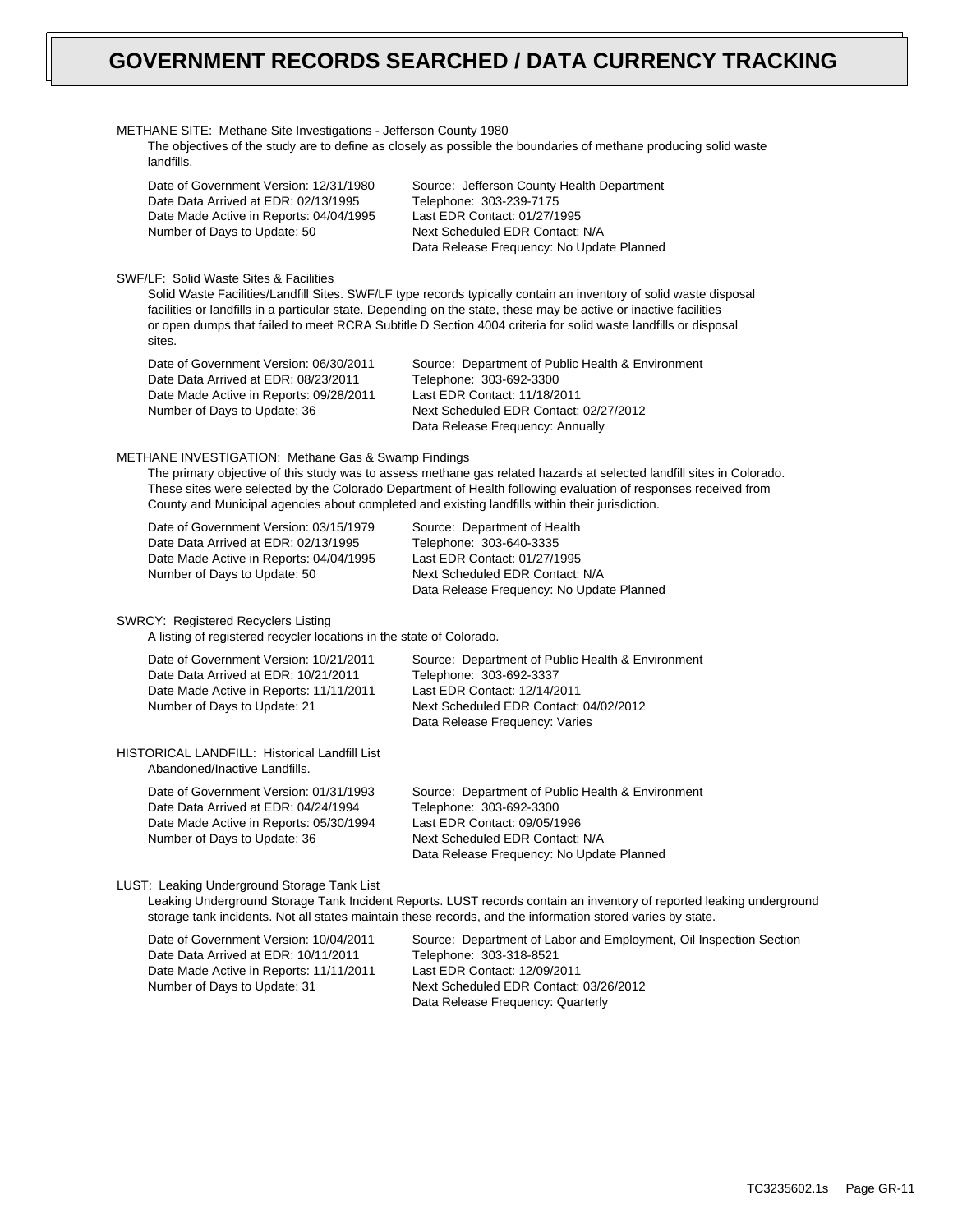### TRUST: Lust Trust Sites

Reimbursement application package. The 1989 Colorado General Assembly established Colorado's Petroleum Storage Tank Fund. The Fund reimburses eligible applicants for allowable costs incurred in cleaning up petroleum contamination from underground and aboveground petroleum storage tanks, as well as for third-party liability expenses. Remediation of contamination caused by railroad or aircraft fuel is not eligible for reimbursement. The Fund satisfies federal Environmental Protection Agency financial assurance requirements. Monies in the Fund come from various sources, predominantly the state environmental surcharge imposed on all petroleum products except railroad or aircraft fuel.

Date of Government Version: 07/06/2011 Date Data Arrived at EDR: 07/07/2011 Date Made Active in Reports: 08/03/2011 Number of Days to Update: 27

Source: Department of Labor and Employment, Oil Inspection Section Telephone: 303-318-8521 Last EDR Contact: 01/03/2012 Next Scheduled EDR Contact: 04/16/2012 Data Release Frequency: Varies

#### UST: Underground Storage Tank Database

Registered Underground Storage Tanks. UST's are regulated under Subtitle I of the Resource Conservation and Recovery Act (RCRA) and must be registered with the state department responsible for administering the UST program. Available information varies by state program.

> Telephone: 303-318-8525 Last EDR Contact: 01/03/2012

Data Release Frequency: Varies

Source: Department of Labor & Employment

Next Scheduled EDR Contact: 04/23/2012

Date of Government Version: 10/04/2011 Date Data Arrived at EDR: 10/11/2011 Date Made Active in Reports: 11/10/2011 Number of Days to Update: 30 Source: Department of Labor and Employment, Oil Inspection Section Telephone: 303-318-8521 Last EDR Contact: 12/09/2011 Next Scheduled EDR Contact: 03/26/2012 Data Release Frequency: Quarterly

### LAST: Leaking Aboveground Storage Tank Listing A listing of leaking aboveground storage tank sites.

Date of Government Version: 11/03/2011 Date Data Arrived at EDR: 11/04/2011 Date Made Active in Reports: 11/11/2011 Number of Days to Update: 7

AST: Aboveground Tank List Aboveground storage tank locations.

> Date of Government Version: 10/04/2011 Date Data Arrived at EDR: 10/11/2011 Date Made Active in Reports: 11/10/2011 Number of Days to Update: 30

#### CO ERNS: Spills Database State reported spills.

Date of Government Version: 10/12/2011 Date Data Arrived at EDR: 10/13/2011 Date Made Active in Reports: 11/11/2011 Number of Days to Update: 29

Source: Department of Labor and Employment, Oil Inspection Section Telephone: 303-318-8521 Last EDR Contact: 12/09/2011 Next Scheduled EDR Contact: 03/26/2012 Data Release Frequency: Semi-Annually

Source: Department of Public Health and Environmental Telephone: 303-692-2000 Last EDR Contact: 01/09/2012 Next Scheduled EDR Contact: 04/23/2012 Data Release Frequency: Quarterly

### AUL: Environmental Real Covenants List

Activity and use limitations include both engineering controls and institutional controls. The Colorado Department of Public Health and Environment to approve requests to restrict the future use of a property using an enforceable agreement called an environmental real covenant. When a contaminated site is not cleaned up completely, land use restrictions may be used to ensure that the selected cleanup remedy is adequately protective of human health and the environment.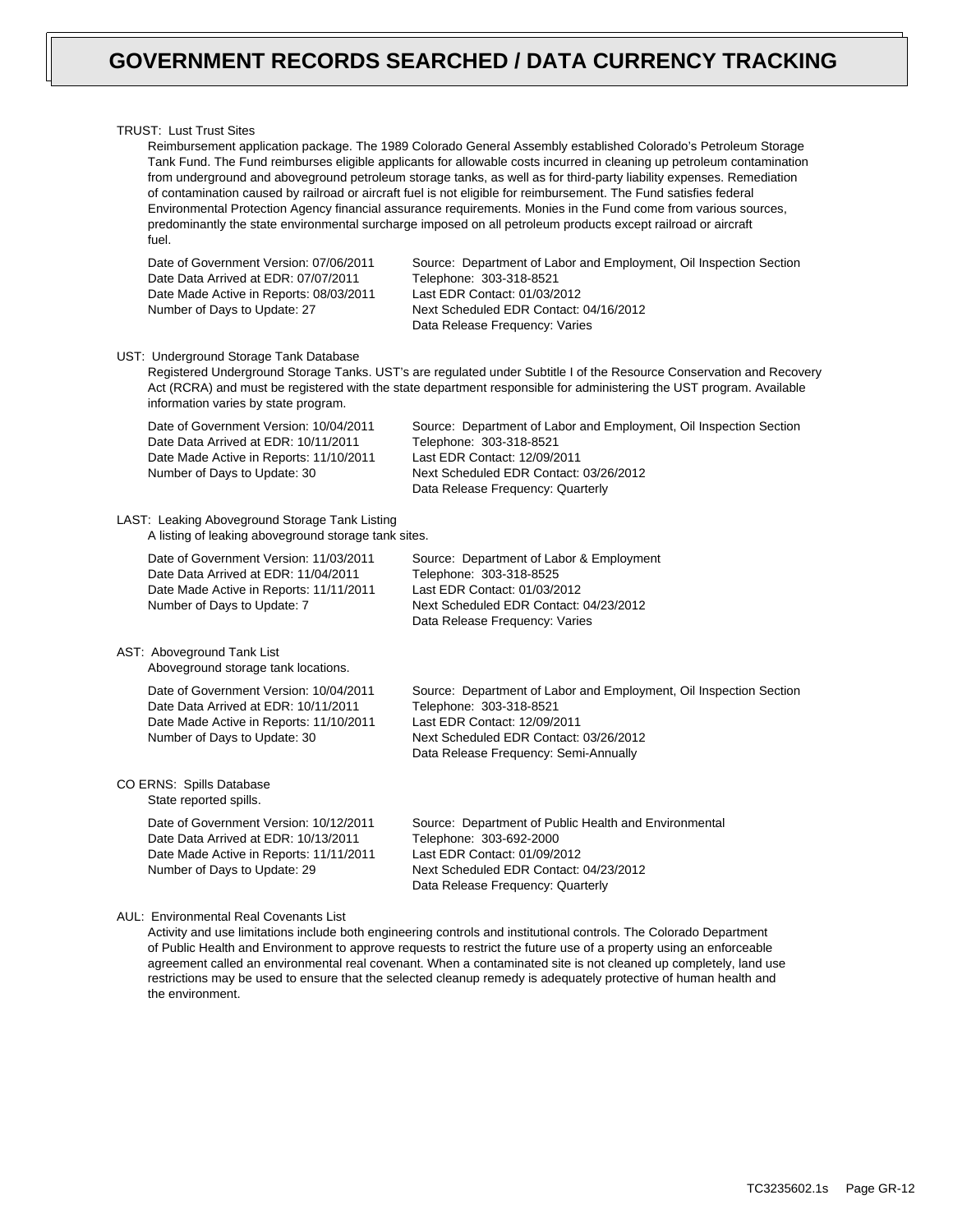Date of Government Version: 09/14/2011 Date Data Arrived at EDR: 09/15/2011 Date Made Active in Reports: 10/13/2011 Number of Days to Update: 28

Source: Department of Public Health & Environment Telephone: 303-692-3331 Last EDR Contact: 12/15/2011 Next Scheduled EDR Contact: 02/20/2012 Data Release Frequency: Varies

VCP: Voluntary Cleanup & Redevelopment Act Application Tracking Report

The Voluntary Cleanup and Redevelopment Act is intended to permit and encourage voluntary cleanups by providing a method to determine clean-up responsibilities in planning the reuse of property. The VCRA was intended for sites which were not covered by existing regulatory programs.

| Date of Government Version: 03/11/2011    | Source: Department of Public Health and Environmental |
|-------------------------------------------|-------------------------------------------------------|
| Date Data Arrived at EDR: 04/22/2011      | Telephone: 303-692-3331                               |
| Date Made Active in Reports: 05/19/2011   | Last EDR Contact: 10/21/2011                          |
| Number of Days to Update: 27              | Next Scheduled EDR Contact: 01/30/2012                |
|                                           | Data Release Frequency: Semi-Annually                 |
| <b>NDVCLEANEDS: Druglooner Eqoilities</b> |                                                       |

DRYCLEANERS: Drycleaner Facilities A listing of drycleaning facilities.

> Date of Government Version: 09/13/2011 Date Data Arrived at EDR: 09/15/2011 Date Made Active in Reports: 10/13/2011 Number of Days to Update: 28 Source: Department of Public Health & Environment Telephone: 303-692-3213 Last EDR Contact: 12/09/2011 Next Scheduled EDR Contact: 03/26/2012 Data Release Frequency: Varies

CDL: Meth Lab Locations

Meth lab locations that were reported to the Department of Public Health & Environment.

| Date of Government Version: 10/12/2011  | Source: Department of Public Health and Environment |
|-----------------------------------------|-----------------------------------------------------|
| Date Data Arrived at EDR: 10/13/2011    | Telephone: 303-692-3023                             |
| Date Made Active in Reports: 11/11/2011 | Last EDR Contact: 01/09/2012                        |
| Number of Days to Update: 29            | Next Scheduled EDR Contact: 04/23/2012              |
|                                         | Data Release Frequency: Quarterly                   |

NPDES: Permitted Facility Listing

A listing of permitted facilities from the Water Quality Control Division.

| Date of Government Version: 11/07/2011  | Source: Department of Public Health & Environment |
|-----------------------------------------|---------------------------------------------------|
| Date Data Arrived at EDR: 11/07/2011    | Telephone: 303-692-3611                           |
| Date Made Active in Reports: 11/18/2011 | Last EDR Contact: 11/07/2011                      |
| Number of Days to Update: 11            | Next Scheduled EDR Contact: 02/20/2012            |
|                                         | Data Release Frequency: Varies                    |

## AIRS: Permitted Facility & Emissions Listing

A listing of Air Pollution Control Division permits and emissions data.

| Date of Government Version: 09/13/2011<br>Date Data Arrived at EDR: 09/15/2011 | Source: Department of Public Health & Environment<br>Telephone: 303-692-3213 |
|--------------------------------------------------------------------------------|------------------------------------------------------------------------------|
| Date Made Active in Reports: 11/04/2011                                        | Last EDR Contact: 12/09/2011                                                 |
| Number of Days to Update: 50                                                   | Next Scheduled EDR Contact: 03/26/2012<br>Data Release Frequency: Varies     |

## UMTRA: Uranium Mill Tailings Sites

There were nine uranium mill tailings sites in Colorado designated for cleanup under the federal Uranium Mill Tailings Radiation Control Act. These nine sites, know commonly as UMTRA sites, were remediated jointly by the State of Colorado and the U.S. Department of Energy during the late 1980's and early 1990's. Mill tailings were removed from 8 of the mill sites and relocated in engineered disposal cells. A disposal cell is designed to encapsulate the material, reduce radon emanation, and prevent the movement of water through the material. At one site, Maybell, CO, the tailings were stabilized in-place at the mill site. After remediation of the tailings was completed, the State and DOE began to investigate the residual impacts to groundwater at the mill sites. The groundwater phase of the UMTRA program is on-going.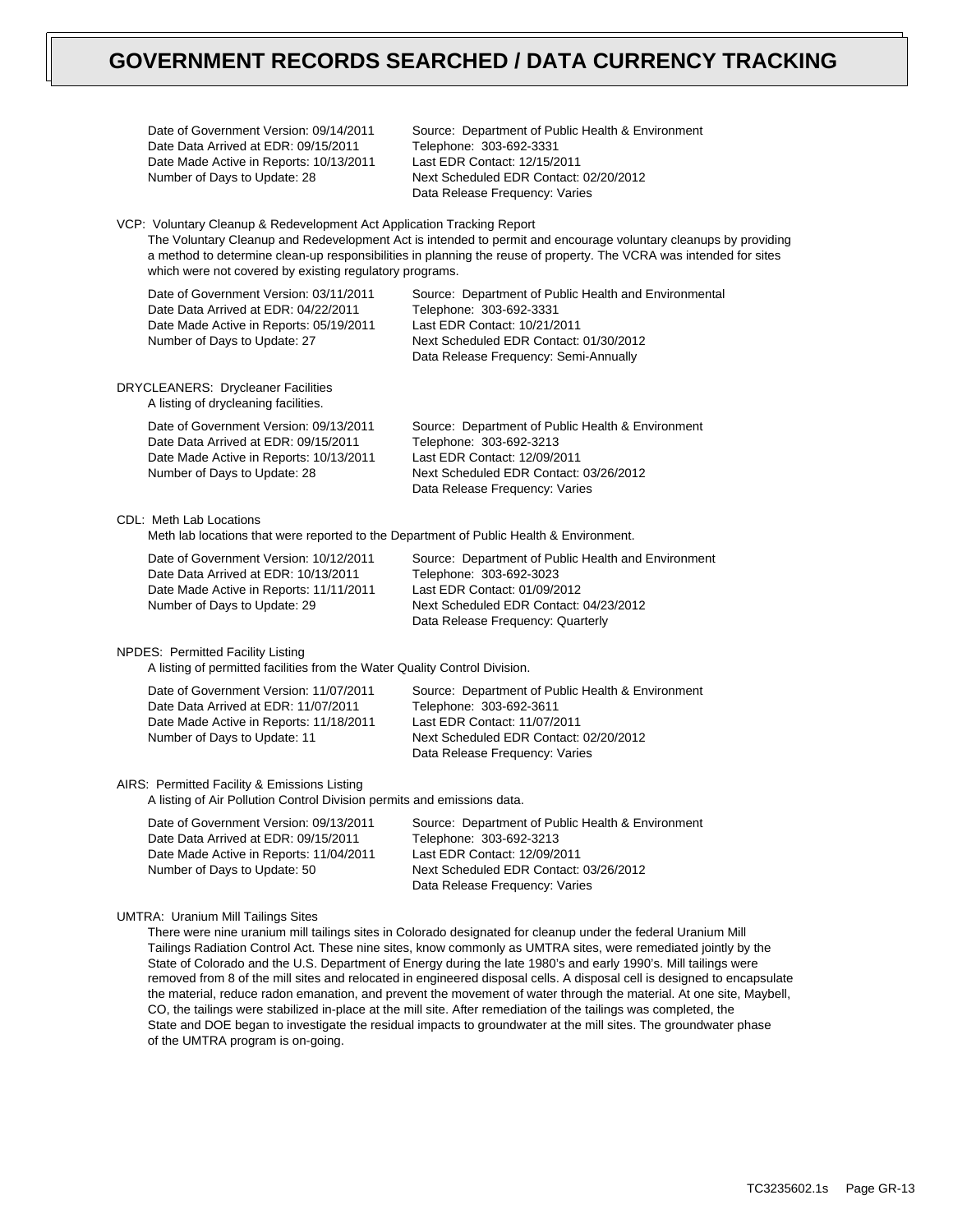Date of Government Version: 11/23/2004 Date Data Arrived at EDR: 03/21/2007 Date Made Active in Reports: 05/02/2007 Number of Days to Update: 42

Source: Department of Public Health & Environment Telephone: 970-248-7164 Last EDR Contact: 11/28/2011 Next Scheduled EDR Contact: 03/12/2012 Data Release Frequency: Varies

ASBESTOS: Asbestos Abatement & Demolition Projects Asbestos abatement and demolition projects by the contractor.

| Date of Government Version: 09/30/2011  | Source: Department of Public Health & Environment |
|-----------------------------------------|---------------------------------------------------|
| Date Data Arrived at EDR: 11/15/2011    | Telephone: 303-692-3100                           |
| Date Made Active in Reports: 12/30/2011 | Last EDR Contact: 11/15/2011                      |
| Number of Days to Update: 45            | Next Scheduled EDR Contact: 02/27/2012            |
|                                         | Data Release Frequency: Semi-Annually             |

# **TRIBAL RECORDS**

INDIAN RESERV: Indian Reservations

This map layer portrays Indian administered lands of the United States that have any area equal to or greater than 640 acres.

| Date of Government Version: 12/31/2005  | Source: USGS                           |
|-----------------------------------------|----------------------------------------|
| Date Data Arrived at EDR: 12/08/2006    | Telephone: 202-208-3710                |
| Date Made Active in Reports: 01/11/2007 | Last EDR Contact: 10/20/2011           |
| Number of Days to Update: 34            | Next Scheduled EDR Contact: 01/30/2012 |
|                                         | Data Release Frequency: Semi-Annually  |

INDIAN ODI: Report on the Status of Open Dumps on Indian Lands Location of open dumps on Indian land.

Date of Government Version: 12/31/1998 Date Data Arrived at EDR: 12/03/2007 Date Made Active in Reports: 01/24/2008 Number of Days to Update: 52

Source: Environmental Protection Agency Telephone: 703-308-8245 Last EDR Contact: 11/07/2011 Next Scheduled EDR Contact: 02/20/2012 Data Release Frequency: Varies

INDIAN LUST R6: Leaking Underground Storage Tanks on Indian Land LUSTs on Indian land in New Mexico and Oklahoma.

| Date of Government Version: 09/12/2011  | Source: EPA Region 6                   |
|-----------------------------------------|----------------------------------------|
| Date Data Arrived at EDR: 09/13/2011    | Telephone: 214-665-6597                |
| Date Made Active in Reports: 11/11/2011 | Last EDR Contact: 10/31/2011           |
| Number of Days to Update: 59            | Next Scheduled EDR Contact: 02/13/2012 |
|                                         | Data Release Frequency: Varies         |

INDIAN LUST R4: Leaking Underground Storage Tanks on Indian Land LUSTs on Indian land in Florida, Mississippi and North Carolina.

Date of Government Version: 12/14/2011 Date Data Arrived at EDR: 12/15/2011 Date Made Active in Reports: 01/10/2012 Number of Days to Update: 26

Source: EPA Region 4 Telephone: 404-562-8677 Last EDR Contact: 10/31/2011 Next Scheduled EDR Contact: 02/13/2012 Data Release Frequency: Semi-Annually

INDIAN LUST R8: Leaking Underground Storage Tanks on Indian Land LUSTs on Indian land in Colorado, Montana, North Dakota, South Dakota, Utah and Wyoming.

| Date of Government Version: 08/18/2011  | Source: EPA Region 8                   |
|-----------------------------------------|----------------------------------------|
| Date Data Arrived at EDR: 08/19/2011    | Telephone: 303-312-6271                |
| Date Made Active in Reports: 09/13/2011 | Last EDR Contact: 10/31/2011           |
| Number of Days to Update: 25            | Next Scheduled EDR Contact: 02/13/2012 |
|                                         | Data Release Frequency: Quarterly      |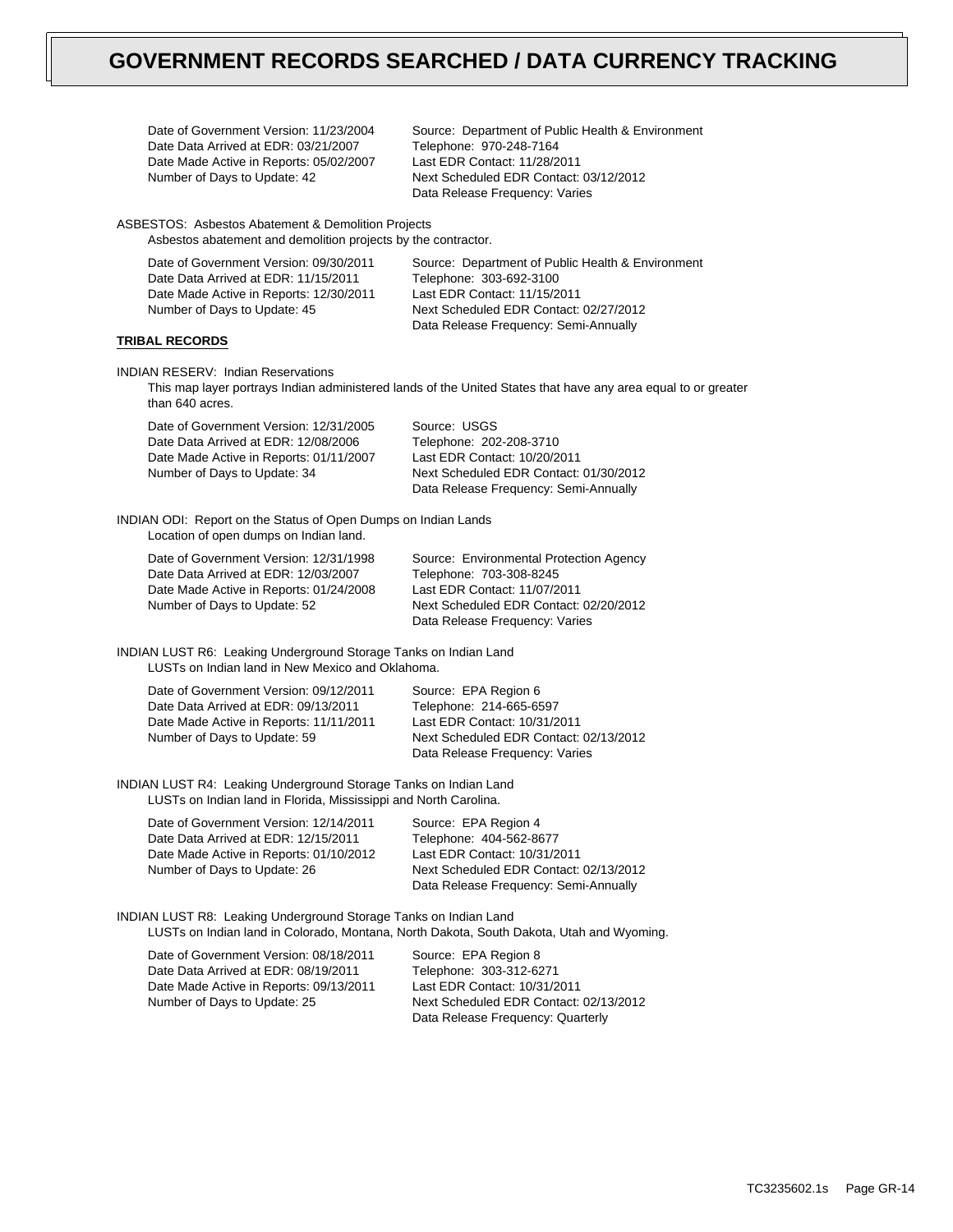| INDIAN LUST R10: Leaking Underground Storage Tanks on Indian Land<br>LUSTs on Indian land in Alaska, Idaho, Oregon and Washington.                        |                                                                                                                                                                                                                                 |  |  |
|-----------------------------------------------------------------------------------------------------------------------------------------------------------|---------------------------------------------------------------------------------------------------------------------------------------------------------------------------------------------------------------------------------|--|--|
| Date of Government Version: 11/02/2011<br>Date Data Arrived at EDR: 11/04/2011<br>Date Made Active in Reports: 11/11/2011<br>Number of Days to Update: 7  | Source: EPA Region 10<br>Telephone: 206-553-2857<br>Last EDR Contact: 10/31/2011<br>Next Scheduled EDR Contact: 02/13/2012<br>Data Release Frequency: Quarterly                                                                 |  |  |
|                                                                                                                                                           | INDIAN LUST R7: Leaking Underground Storage Tanks on Indian Land<br>LUSTs on Indian land in Iowa, Kansas, and Nebraska                                                                                                          |  |  |
| Date of Government Version: 11/01/2011<br>Date Data Arrived at EDR: 11/21/2011<br>Date Made Active in Reports: 01/10/2012<br>Number of Days to Update: 50 | Source: EPA Region 7<br>Telephone: 913-551-7003<br>Last EDR Contact: 10/31/2011<br>Next Scheduled EDR Contact: 02/13/2012<br>Data Release Frequency: Varies                                                                     |  |  |
| INDIAN LUST R9: Leaking Underground Storage Tanks on Indian Land<br>LUSTs on Indian land in Arizona, California, New Mexico and Nevada                    |                                                                                                                                                                                                                                 |  |  |
| Date of Government Version: 12/05/2011<br>Date Data Arrived at EDR: 12/07/2011<br>Date Made Active in Reports: 01/10/2012<br>Number of Days to Update: 34 | Source: Environmental Protection Agency<br>Telephone: 415-972-3372<br>Last EDR Contact: 10/31/2011<br>Next Scheduled EDR Contact: 02/13/2012<br>Data Release Frequency: Quarterly                                               |  |  |
| INDIAN LUST R1: Leaking Underground Storage Tanks on Indian Land<br>A listing of leaking underground storage tank locations on Indian Land.               |                                                                                                                                                                                                                                 |  |  |
| Date of Government Version: 10/01/2011<br>Date Data Arrived at EDR: 11/01/2011<br>Date Made Active in Reports: 11/11/2011<br>Number of Days to Update: 10 | Source: EPA Region 1<br>Telephone: 617-918-1313<br>Last EDR Contact: 11/01/2011<br>Next Scheduled EDR Contact: 02/13/2012<br>Data Release Frequency: Varies                                                                     |  |  |
| INDIAN UST R9: Underground Storage Tanks on Indian Land                                                                                                   | The Indian Underground Storage Tank (UST) database provides information about underground storage tanks on Indian<br>land in EPA Region 9 (Arizona, California, Hawaii, Nevada, the Pacific Islands, and Tribal Nations).       |  |  |
| Date of Government Version: 11/28/2011<br>Date Data Arrived at EDR: 11/29/2011<br>Date Made Active in Reports: 01/10/2012<br>Number of Days to Update: 42 | Source: EPA Region 9<br>Telephone: 415-972-3368<br>Last EDR Contact: 10/31/2011<br>Next Scheduled EDR Contact: 02/13/2012<br>Data Release Frequency: Quarterly                                                                  |  |  |
| INDIAN UST R8: Underground Storage Tanks on Indian Land                                                                                                   | The Indian Underground Storage Tank (UST) database provides information about underground storage tanks on Indian<br>land in EPA Region 8 (Colorado, Montana, North Dakota, South Dakota, Utah, Wyoming and 27 Tribal Nations). |  |  |
| Date of Government Version: 08/18/2011<br>Date Data Arrived at EDR: 08/19/2011<br>Date Made Active in Reports: 09/13/2011<br>Number of Days to Update: 25 | Source: EPA Region 8<br>Telephone: 303-312-6137<br>Last EDR Contact: 10/31/2011<br>Next Scheduled EDR Contact: 02/13/2012<br>Data Release Frequency: Quarterly                                                                  |  |  |
| INDIAN LIST R10: Underground Storage Tanks on Indian Land                                                                                                 |                                                                                                                                                                                                                                 |  |  |

INDIAN UST R10: Underground Storage Tanks on Indian Land

The Indian Underground Storage Tank (UST) database provides information about underground storage tanks on Indian land in EPA Region 10 (Alaska, Idaho, Oregon, Washington, and Tribal Nations).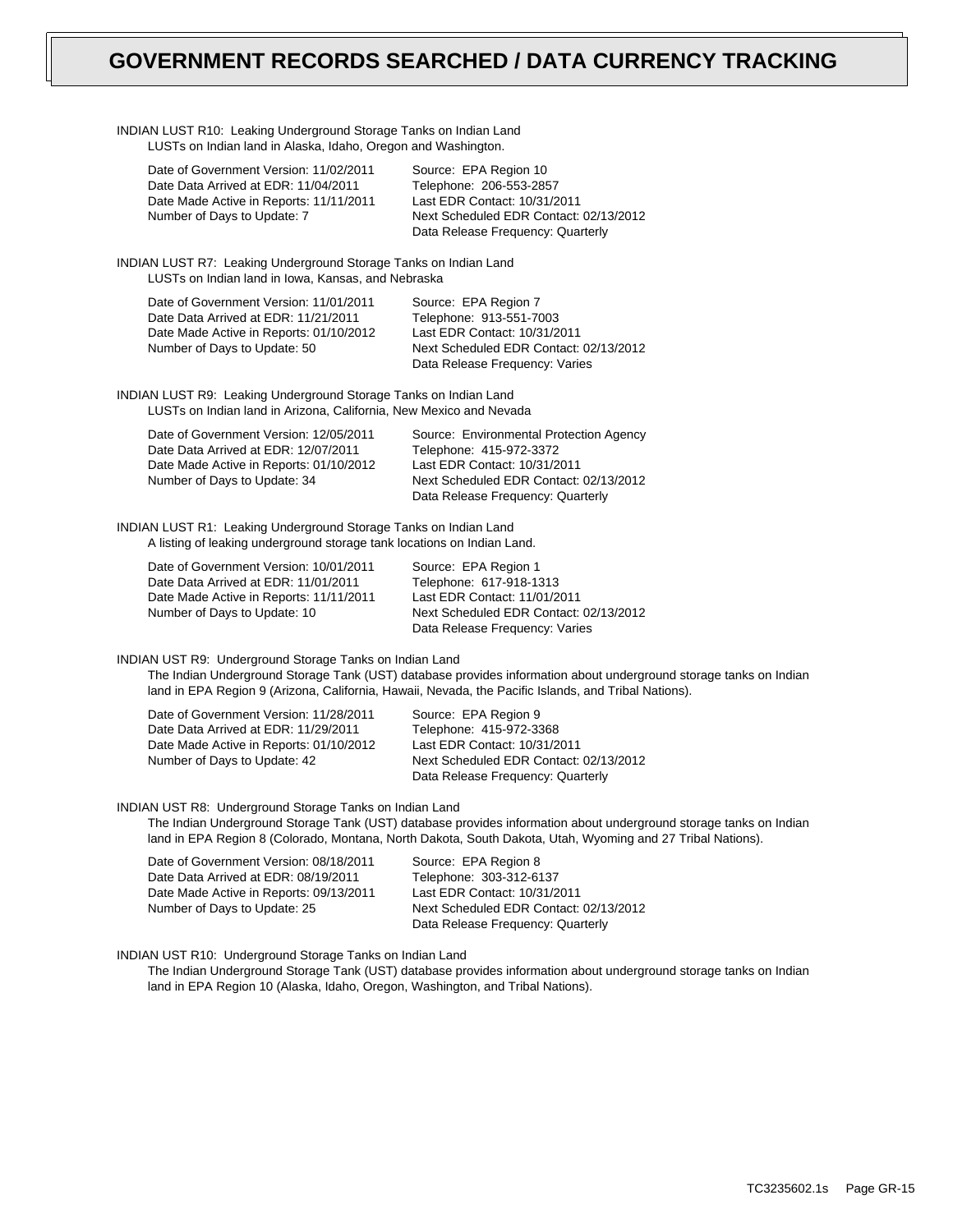|                                                                                                                                                                                                                                                                                                           | Date of Government Version: 11/02/2011<br>Date Data Arrived at EDR: 11/04/2011<br>Date Made Active in Reports: 11/11/2011<br>Number of Days to Update: 7                                                                                                                                                                 | Source: EPA Region 10<br>Telephone: 206-553-2857<br>Last EDR Contact: 10/31/2011<br>Next Scheduled EDR Contact: 02/13/2012<br>Data Release Frequency: Quarterly    |  |
|-----------------------------------------------------------------------------------------------------------------------------------------------------------------------------------------------------------------------------------------------------------------------------------------------------------|--------------------------------------------------------------------------------------------------------------------------------------------------------------------------------------------------------------------------------------------------------------------------------------------------------------------------|--------------------------------------------------------------------------------------------------------------------------------------------------------------------|--|
|                                                                                                                                                                                                                                                                                                           | INDIAN UST R4: Underground Storage Tanks on Indian Land<br>The Indian Underground Storage Tank (UST) database provides information about underground storage tanks on Indian<br>land in EPA Region 4 (Alabama, Florida, Georgia, Kentucky, Mississippi, North Carolina, South Carolina, Tennessee<br>and Tribal Nations) |                                                                                                                                                                    |  |
|                                                                                                                                                                                                                                                                                                           | Date of Government Version: 12/14/2011<br>Date Data Arrived at EDR: 12/15/2011<br>Date Made Active in Reports: 01/10/2012<br>Number of Days to Update: 26                                                                                                                                                                | Source: EPA Region 4<br>Telephone: 404-562-9424<br>Last EDR Contact: 10/31/2011<br>Next Scheduled EDR Contact: 02/13/2012<br>Data Release Frequency: Semi-Annually |  |
| INDIAN UST R6: Underground Storage Tanks on Indian Land<br>The Indian Underground Storage Tank (UST) database provides information about underground storage tanks on Indian<br>land in EPA Region 6 (Louisiana, Arkansas, Oklahoma, New Mexico, Texas and 65 Tribes).                                    |                                                                                                                                                                                                                                                                                                                          |                                                                                                                                                                    |  |
|                                                                                                                                                                                                                                                                                                           | Date of Government Version: 05/10/2011<br>Date Data Arrived at EDR: 05/11/2011<br>Date Made Active in Reports: 06/14/2011<br>Number of Days to Update: 34                                                                                                                                                                | Source: EPA Region 6<br>Telephone: 214-665-7591<br>Last EDR Contact: 10/31/2011<br>Next Scheduled EDR Contact: 02/13/2012<br>Data Release Frequency: Semi-Annually |  |
| INDIAN UST R5: Underground Storage Tanks on Indian Land<br>The Indian Underground Storage Tank (UST) database provides information about underground storage tanks on Indian<br>land in EPA Region 5 (Michigan, Minnesota and Wisconsin and Tribal Nations).                                              |                                                                                                                                                                                                                                                                                                                          |                                                                                                                                                                    |  |
|                                                                                                                                                                                                                                                                                                           | Date of Government Version: 07/01/2011<br>Date Data Arrived at EDR: 08/26/2011<br>Date Made Active in Reports: 09/13/2011<br>Number of Days to Update: 18                                                                                                                                                                | Source: EPA Region 5<br>Telephone: 312-886-6136<br>Last EDR Contact: 10/31/2011<br>Next Scheduled EDR Contact: 02/13/2012<br>Data Release Frequency: Varies        |  |
| INDIAN UST R7: Underground Storage Tanks on Indian Land<br>The Indian Underground Storage Tank (UST) database provides information about underground storage tanks on Indian<br>land in EPA Region 7 (Iowa, Kansas, Missouri, Nebraska, and 9 Tribal Nations).                                            |                                                                                                                                                                                                                                                                                                                          |                                                                                                                                                                    |  |
|                                                                                                                                                                                                                                                                                                           | Date of Government Version: 11/01/2011<br>Date Data Arrived at EDR: 11/21/2011<br>Date Made Active in Reports: 01/10/2012<br>Number of Days to Update: 50                                                                                                                                                                | Source: EPA Region 7<br>Telephone: 913-551-7003<br>Last EDR Contact: 10/31/2011<br>Next Scheduled EDR Contact: 02/13/2012<br>Data Release Frequency: Varies        |  |
| INDIAN UST R1: Underground Storage Tanks on Indian Land<br>The Indian Underground Storage Tank (UST) database provides information about underground storage tanks on Indian<br>land in EPA Region 1 (Connecticut, Maine, Massachusetts, New Hampshire, Rhode Island, Vermont and ten Tribal<br>Nations). |                                                                                                                                                                                                                                                                                                                          |                                                                                                                                                                    |  |
|                                                                                                                                                                                                                                                                                                           | Date of Government Version: 10/01/2011<br>Date Data Arrived at EDR: 11/01/2011<br>Date Made Active in Reports: 11/11/2011<br>Number of Days to Update: 10                                                                                                                                                                | Source: EPA, Region 1<br>Telephone: 617-918-1313<br>Last EDR Contact: 10/31/2011<br>Next Scheduled EDR Contact: 02/13/2012<br>Data Release Frequency: Varies       |  |
|                                                                                                                                                                                                                                                                                                           | <b>INDIAN VCP R1: Voluntary Cleanup Priority Listing</b><br>A listing of voluntary cleanup priority sites located on Indian Land located in Region 1.                                                                                                                                                                    |                                                                                                                                                                    |  |

TC3235602.1s Page GR-16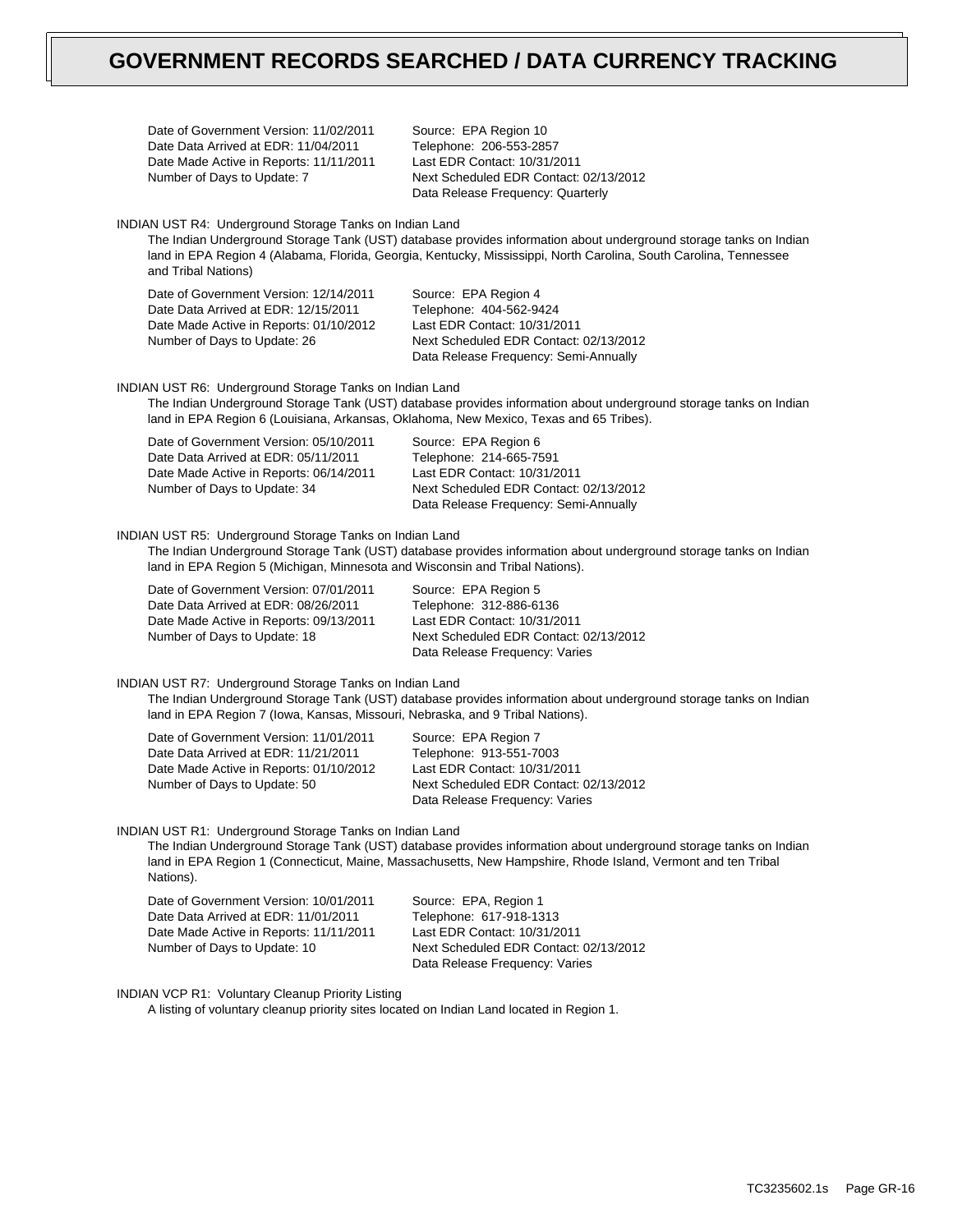Date of Government Version: 08/04/2011 Date Data Arrived at EDR: 10/04/2011 Date Made Active in Reports: 11/11/2011 Number of Days to Update: 38

Source: EPA, Region 1 Telephone: 617-918-1102 Last EDR Contact: 01/06/2012 Next Scheduled EDR Contact: 04/16/2012 Data Release Frequency: Varies

INDIAN VCP R7: Voluntary Cleanup Priority Lisitng

A listing of voluntary cleanup priority sites located on Indian Land located in Region 7.

Source: EPA, Region 7 Telephone: 913-551-7365 Last EDR Contact: 04/20/2009 Next Scheduled EDR Contact: 07/20/2009 Data Release Frequency: Varies

# **EDR PROPRIETARY RECORDS**

Manufactured Gas Plants: EDR Proprietary Manufactured Gas Plants

The EDR Proprietary Manufactured Gas Plant Database includes records of coal gas plants (manufactured gas plants) compiled by EDR's researchers. Manufactured gas sites were used in the United States from the 1800's to 1950's to produce a gas that could be distributed and used as fuel. These plants used whale oil, rosin, coal, or a mixture of coal, oil, and water that also produced a significant amount of waste. Many of the byproducts of the gas production, such as coal tar (oily waste containing volatile and non-volatile chemicals), sludges, oils and other compounds are potentially hazardous to human health and the environment. The byproduct from this process was frequently disposed of directly at the plant site and can remain or spread slowly, serving as a continuous source of soil and groundwater contamination.

Date of Government Version: N/A Date Data Arrived at EDR: N/A Date Made Active in Reports: N/A Number of Days to Update: N/A

Source: EDR, Inc. Telephone: N/A Last EDR Contact: N/A Next Scheduled EDR Contact: N/A Data Release Frequency: No Update Planned

## **COUNTY RECORDS**

#### ADAMS COUNTY:

Summary Report on Methane Gas Hazards and Surveys Conducted on Domestic and Demolition Landfills in Adams County As of May 8, 1978, all known landfills or dumping sites in the Adams County area have been surveyed.

Date of Government Version: 05/08/1978 Date Data Arrived at EDR: 02/16/1995 Date Made Active in Reports: 04/04/1995 Number of Days to Update: 47

Source: Tri-County Health Department Telephone: 303-761-1340 Last EDR Contact: 01/27/1995 Next Scheduled EDR Contact: N/A Data Release Frequency: No Update Planned

### ARAPAHOE COUNTY:

#### A Survey of Landfills in Arapahoe County

A survey of Arapahoe County was conducted from August through November, 1977, of all open and closed landfills and dumpsites in the county. Each of the sites found was classified as domestic or demolition.

Date of Government Version: 12/31/1978 Date Data Arrived at EDR: 02/16/1995 Date Made Active in Reports: 04/04/1995 Number of Days to Update: 47

Source: Tri-County Health Department Telephone: 303-761-1340 Last EDR Contact: 01/27/1995 Next Scheduled EDR Contact: N/A Data Release Frequency: No Update Planned

BOULDER COUNTY: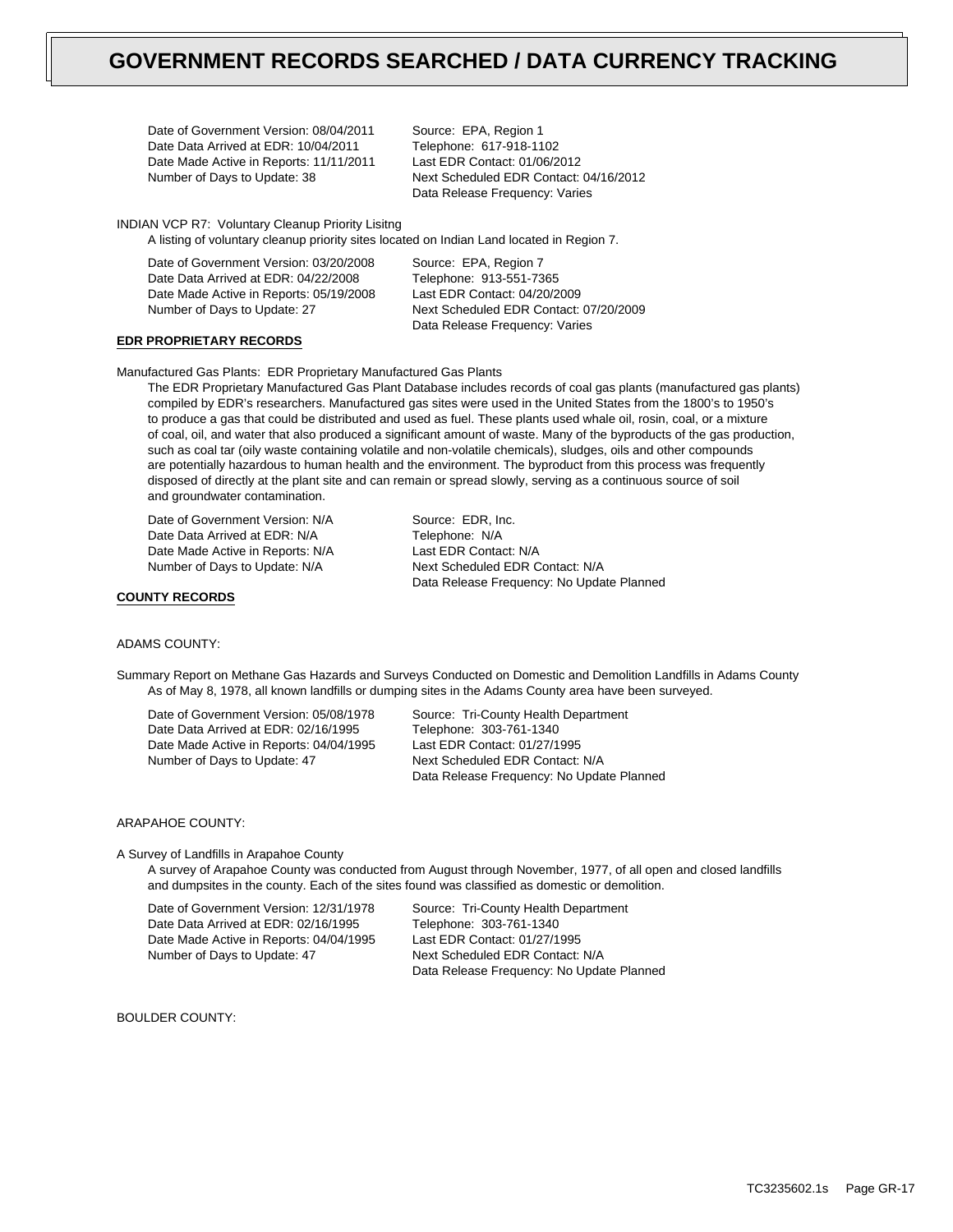#### Old Landfill Sites

Landfill sites in Boulder county.

Date of Government Version: 05/01/1986 Date Data Arrived at EDR: 11/14/1995 Date Made Active in Reports: 12/07/1995 Number of Days to Update: 23

Source: Boulder County Health Department Telephone: 303-441-1182 Last EDR Contact: 01/30/1998 Next Scheduled EDR Contact: N/A Data Release Frequency: No Update Planned

#### DENVER COUNTY:

Landfills in Denver County Landfill sites in the city and county of Denver.

> Date of Government Version: 12/01/1994 Date Data Arrived at EDR: 12/28/1994 Date Made Active in Reports: 01/31/1995 Number of Days to Update: 34

Source: City and County of Denver Telephone: 303-436-7300 Last EDR Contact: 12/18/1994 Next Scheduled EDR Contact: N/A Data Release Frequency: No Update Planned

# DOUGLAS COUNTY:

Douglas County Landfill Key Landfill sites in Douglas county.

> Date of Government Version: 06/12/1991 Date Data Arrived at EDR: 02/16/1995 Date Made Active in Reports: 04/04/1995 Number of Days to Update: 47

Source: Tri-County Health Department Telephone: 303-761-1340 Last EDR Contact: 01/27/1995 Next Scheduled EDR Contact: N/A Data Release Frequency: No Update Planned

## PUEBLO COUNTY:

Designated Disposal & Landfill Sites

Only inert materials. Asphalt, cement, dirt & rock unless otherwise specified. These sites are no longer active.

Date of Government Version: 04/30/1990 Date Data Arrived at EDR: 11/16/1995 Date Made Active in Reports: 12/07/1995 Number of Days to Update: 21

Source: Pueblo City-County Health Department Telephone: 719-583-4300 Last EDR Contact: 11/13/1995 Next Scheduled EDR Contact: N/A Data Release Frequency: No Update Planned

#### TRI COUNTY:

Tri-County Area Solid Waste Facilities List (Adams, Arapahoe and Douglas Counties) Closed Domestic Landfills in Adams County, Closed Domestic Landfills in Arapahoe County, Closed Demolition Landfills in Arapahoe County, Closed Domestic Landfills in Douglas County.

Date of Government Version: 10/15/1983 Date Data Arrived at EDR: 02/16/1995 Date Made Active in Reports: 04/04/1995 Number of Days to Update: 47

Source: Tri-County Health Department Telephone: 303-761-1340 Last EDR Contact: 01/27/1995 Next Scheduled EDR Contact: N/A Data Release Frequency: No Update Planned

WELD COUNTY: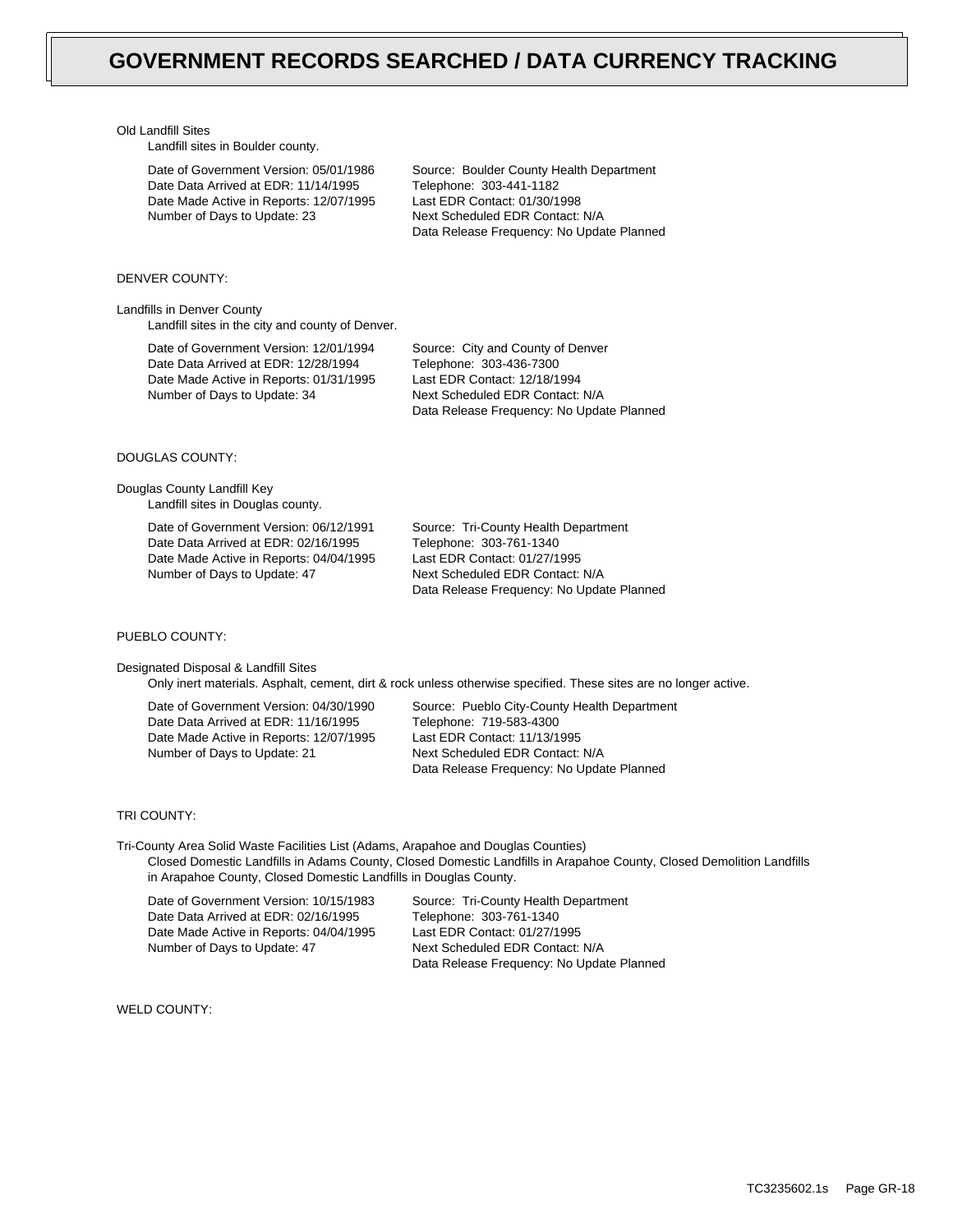Solid Waste Facilities in Weld County Solid Waste Facilities in Weld County.

> Date of Government Version: 11/14/2011 Date Data Arrived at EDR: 11/15/2011 Date Made Active in Reports: 12/14/2011 Number of Days to Update: 29

Source: Weld County Department of Public Health Telephone: 970-304-6415 Last EDR Contact: 11/14/2011 Next Scheduled EDR Contact: 02/27/2012 Data Release Frequency: No Update Planned

## **OTHER DATABASE(S)**

Depending on the geographic area covered by this report, the data provided in these specialty databases may or may not be complete. For example, the existence of wetlands information data in a specific report does not mean that all wetlands in the area covered by the report are included. Moreover, the absence of any reported wetlands information does not necessarily mean that wetlands do not exist in the area covered by the report.

| CT MANIFEST: Hazardous Waste Manifest Data<br>Facility and manifest data. Manifest is a document that lists and tracks hazardous waste from the generator through<br>transporters to a tsd facility. |                                                                                                                                                                                           |  |
|------------------------------------------------------------------------------------------------------------------------------------------------------------------------------------------------------|-------------------------------------------------------------------------------------------------------------------------------------------------------------------------------------------|--|
| Date of Government Version: 11/21/2011<br>Date Data Arrived at EDR: 11/22/2011<br>Date Made Active in Reports: 12/22/2011<br>Number of Days to Update: 30                                            | Source: Department of Environmental Protection<br>Telephone: 860-424-3375<br>Last EDR Contact: 11/22/2011<br>Next Scheduled EDR Contact: 03/05/2012<br>Data Release Frequency: Annually   |  |
| NY MANIFEST: Facility and Manifest Data<br>facility.                                                                                                                                                 | Manifest is a document that lists and tracks hazardous waste from the generator through transporters to a TSD                                                                             |  |
| Date of Government Version: 11/01/2011<br>Date Data Arrived at EDR: 11/08/2011<br>Date Made Active in Reports: 12/22/2011<br>Number of Days to Update: 44                                            | Source: Department of Environmental Conservation<br>Telephone: 518-402-8651<br>Last EDR Contact: 11/08/2011<br>Next Scheduled EDR Contact: 02/20/2012<br>Data Release Frequency: Annually |  |
| PA MANIFEST: Manifest Information<br>Hazardous waste manifest information.                                                                                                                           |                                                                                                                                                                                           |  |
| Date of Government Version: 12/31/2008<br>Date Data Arrived at EDR: 12/01/2009<br>Date Made Active in Reports: 12/14/2009<br>Number of Days to Update: 13                                            | Source: Department of Environmental Protection<br>Telephone: 717-783-8990<br>Last EDR Contact: 09/26/2011<br>Next Scheduled EDR Contact: 01/09/2012<br>Data Release Frequency: Annually   |  |
| WI MANIFEST: Manifest Information<br>Hazardous waste manifest information.                                                                                                                           |                                                                                                                                                                                           |  |
| Date of Government Version: 12/31/2010<br>Date Data Arrived at EDR: 08/19/2011<br>Date Made Active in Reports: 09/15/2011<br>Number of Days to Update: 27                                            | Source: Department of Natural Resources<br>Telephone: N/A<br>Last EDR Contact: 12/19/2011<br>Next Scheduled EDR Contact: 04/02/2012<br>Data Release Frequency: Annually                   |  |

Oil/Gas Pipelines: This data was obtained by EDR from the USGS in 1994. It is referred to by USGS as GeoData Digital Line Graphs from 1:100,000-Scale Maps. It was extracted from the transportation category including some oil, but primarily gas pipelines.

Sensitive Receptors: There are individuals deemed sensitive receptors due to their fragile immune systems and special sensitivity to environmental discharges. These sensitive receptors typically include the elderly, the sick, and children. While the location of all sensitive receptors cannot be determined, EDR indicates those buildings and facilities - schools, daycares, hospitals, medical centers, and nursing homes - where individuals who are sensitive receptors are likely to be located.